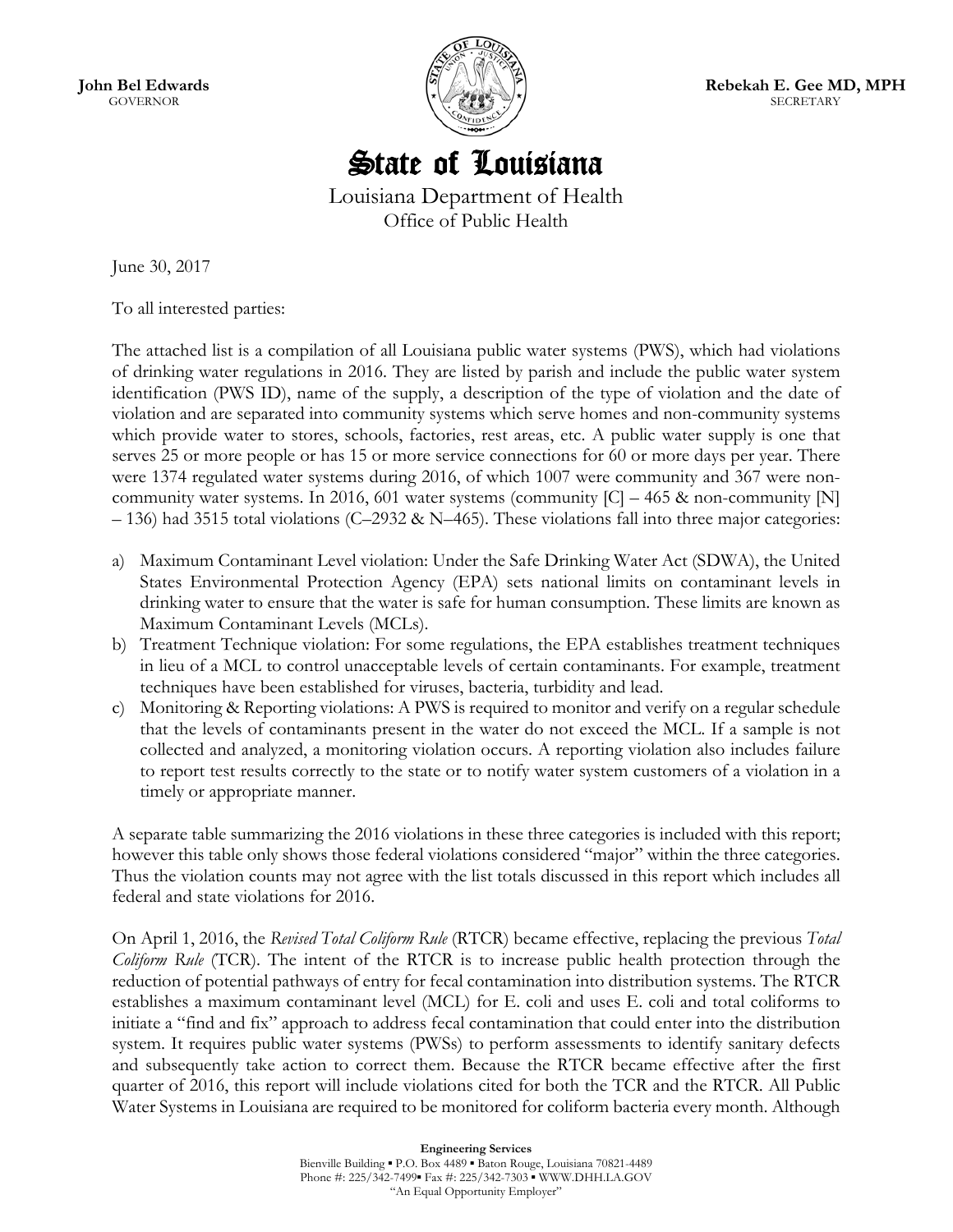coliform bacteria are found throughout the environment and can enter drinking water by various mechanisms, they are primarily associated with sewage and the intestinal tract of mammals and are used as an indicator of potential health-related contamination of drinking water. Under TCR, if the presence of coliform is confirmed, the system may be in violation and may be required to notify its customers of and take action to correct the problem(s). This violation appears in this report as "MCL (TCR), MONTHLY - COLIFORM (TCR)". For the first quarter of 2016, there was only one system (C-0 & N–1) with one violation (C-0 & N–1) for the total coliform MCL monthly violation. RTCR replaced the total coliform MCL monthly violation with the Level 1 Assessment requirement triggered by multiple coliform-positive samples or failure to collect follow-up samples. If the presence of coliform bacteria triggers a Level 1 Assessment and a system fails to conduct or performs an inadequate Level 1 Assessment, a violation of type "LEVEL 1 ASSESS, TC POS RT NO RPT (RTCR)" or "LEVEL 1 ASSESS, MULTIPLE TC POS (RTCR)" will be noted. In 2016 there were thirteen such violations (C–9 & N–4) with thirteen systems in violation (C–9 & N–4). "Major" refers to a failure to collect any samples. There were also a few minor bacteriological monitoring violations.

A violation for fecal coliform bacteria (specifically E. coli), which is more directly related to human or animal waste, is indicated in this report as "MCL, E. COLI, POS E COLI (RTCR)". Due to the health concerns, this is an acute violation and requires immediate public notification. Louisiana had only three acute E. coli violations (C–3 & N–0) with three systems in violation (C–3 & N–0). Excluding the acute violations, the notification of customers always comes after the violation occurred. The intent of the notice is to inform the customers of the potential health risk and to motivate the water systems to undertake actions that will prevent a reoccurrence of the problem.

During 2016 in Louisiana the individual water systems were responsible for collecting the bacteriological samples. If all the required samples were not collected, sampling violations were issued and the systems were required to notify their customers. Louisiana's public water systems were issued initial ("ROUTINE") and follow-up ("REPEAT") bacteriological sampling violations in 2016. Initial refers to the first round of sampling and follow-up refers any subsequent confirmation sampling. The report contains, under the superseded TCR, 47 "MONITORING (TCR), ROUTINE MAJOR" violations (C–31 & N–16) with 41 systems in violation (C–25 & N–16), and one "MONITORING (TCR), REPEAT MAJOR" violation (C-1 & N-0) with one system in violation (C-1 & N-0). Under the RTCR, the report contains 195 "MONITORING, ROUTINE, MAJOR (RTCR)" violations (C– 67 & N–128) with 95 systems in violation (C–40 & N–55).

Additionally, public water systems that use groundwater as their source are required to monitor their source water (wells) for bacteriological contaminants if coliform bacteria are found during routine bacteriological sampling. Fourteen water systems (C–10 & N–4) with a combined 27 violations (C–19 & N–8) failed to complete this monitoring.

Violations containing the terms "SWTR", "TURBIDITY", "IESWTR" or "LT2ESWTR" are issued to public water systems, using surface water (lakes, rivers and streams) as their source, that are unable to produce water with a low enough turbidity or fail to monitor turbidity at the required frequency. Turbidity is the measure of the amount of suspended material (cloudiness) in the water. During the report year there were 57 regulated surface water systems in Louisiana, and two monitoring violations (C–1 & N–1) occurred with two systems in violation (C–1 & N–1), and six treatment technique violations (C–5 & N–1) occurred with four systems in violation (C–3 & N–1). These violations normally occur in the winter and are associated with the increased difficulty of treating surface waters during colder months. This notification also comes after the violation.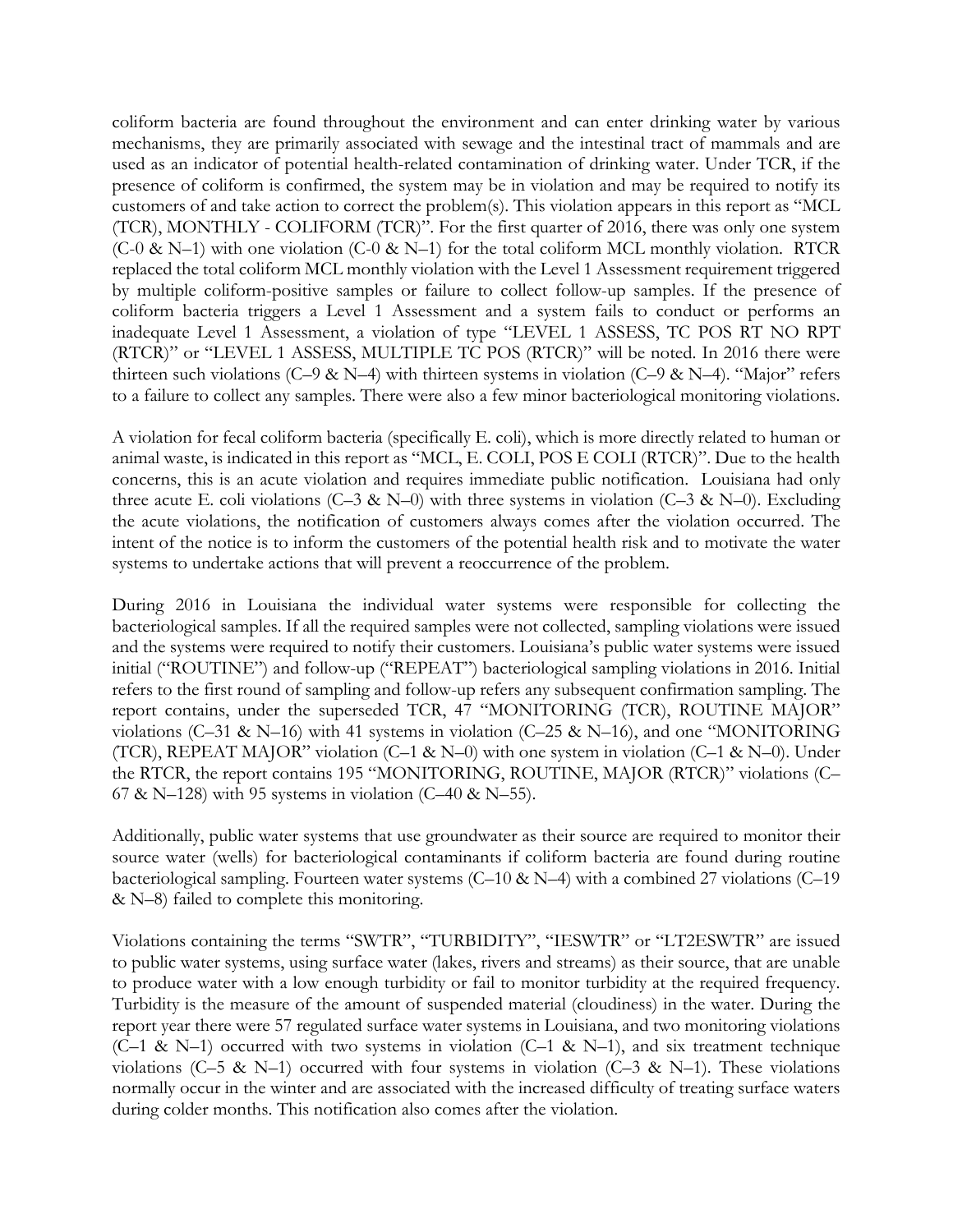During 2016 in Louisiana, most of the chemical sampling (excluding lead & copper, disinfectants and disinfection-by-products) was collected by Office of Public Health staff. Samples to check for numerous inorganic, organic and radiological compounds are routinely collected and analyzed. If levels of these analytes are found to be above the MCL set by the EPA, a MCL violation is issued or, if samples are not collected in a timely manner, a monitoring violation is issued. There were 10 MCL violations issued for arsenic (C–8 & N–2) with three systems in violation (C–2 & N–1). Arsenic is a metal found in some ground water.

In Louisiana all public water systems are required to maintain an adequate level of disinfectant, indicated in this report as "CHLORINE" or "CHLORAMINE", in their water system to kill potentially disease–causing microorganisms and are issued violations if they fail to maintain a protective level "INADEQUATE MIN CHLORINE RESIDUAL". In 2016, there were 160 inadequate chlorine residual violations (C–135 & N–25) with 85 systems in violation (C–68 & N–17).

Public water systems are also required to test their water for disinfection by-products. Surface water systems are additionally required to test for disinfectant by-product precursors known as Total Organic Carbon (TOC). Total Trihalomethanes (TTHMs), Total Haloacetic Acids (HAA5) and Chlorite are disinfection by-products (DBPs) potentially formed by disinfectants used to treat drinking water. Prior to 2004, only large systems were required to monitor for TTHMs but per the Stage 1 and Stage 2 Disinfectants and Disinfection By-products Rules (DBPR) all community and non-transient non-community water systems are required to monitor TTHMs, HAA5 and Chlorite (if chlorine dioxide is used). For Stage 1 DBPR, there was one violation (C–1 & N–0) of the MCL (Average) for chlorite with one system in violation (C–1 & N–0). Also, there were eight violations (C–8 & N–0) for inadequate disinfection by–product precursor removal with four systems in violation (C–4 & N–0). For Stage 2 DBPR, there were 509 violations (C–495 & N–14) of the MCL (LRAA) for TTHMs with 101 systems in violation (C–98 & N–3), and 112 violations (C–111 & N–1) of the MCL (LRAA) for HAA5 with 31 systems in violation (C–30 & N–1). For failing to monitor for TTHMs-HAA5, 163 violations (C–147 & N–16) with 127 systems in violation (C–114 & N–13) were issued.

Public water systems may use alternative disinfectants to reduce the formation of TTHM-HAA5 and other compounds that can cause taste and odor issues in drinking water. Chlorine dioxide is an approved alternative disinfectant for drinking water, but EPA has set a maximum residual disinfectant level (MRDL) and requires routine monitoring for chlorine dioxide due to adverse health effects that can occur at levels above the MRDL. For 2016, there were seven violations  $(C-7 \& N-0)$  of the chlorine dioxide MRDL for three systems  $(C-3 \& N-0)$ .

Per the Lead and Copper Rule (LCR), all community water systems and non-transient non-community water systems are required to monitor drinking water for lead and copper at their customer's taps. For lead and copper, EPA set Action Levels (AL) and requires systems to take additional actions when more than 10 percent of the samples exceed the AL for lead and/or copper. Required additional actions includes increased lead and copper monitoring, consumer notification of results, public education (for lead exceedances only), water quality monitoring and implementation of corrosion control treatment. There were 4 water systems (C-3 & N-1) issued a combined 10 LCR monitoring violations (C–9 & N–1) for failing to collect their initial set of routine lead and copper tap samples. There were 52 water systems (C–43 & N–9) issued a combined 101 LCR monitoring violations (C– 92 & N–9) for failing to collect routine lead and copper tap samples. There were 4 water systems (C– 3 & N–1) issued a combined 4 LCR monitoring violations (C–3 & N–1) for failing to collect water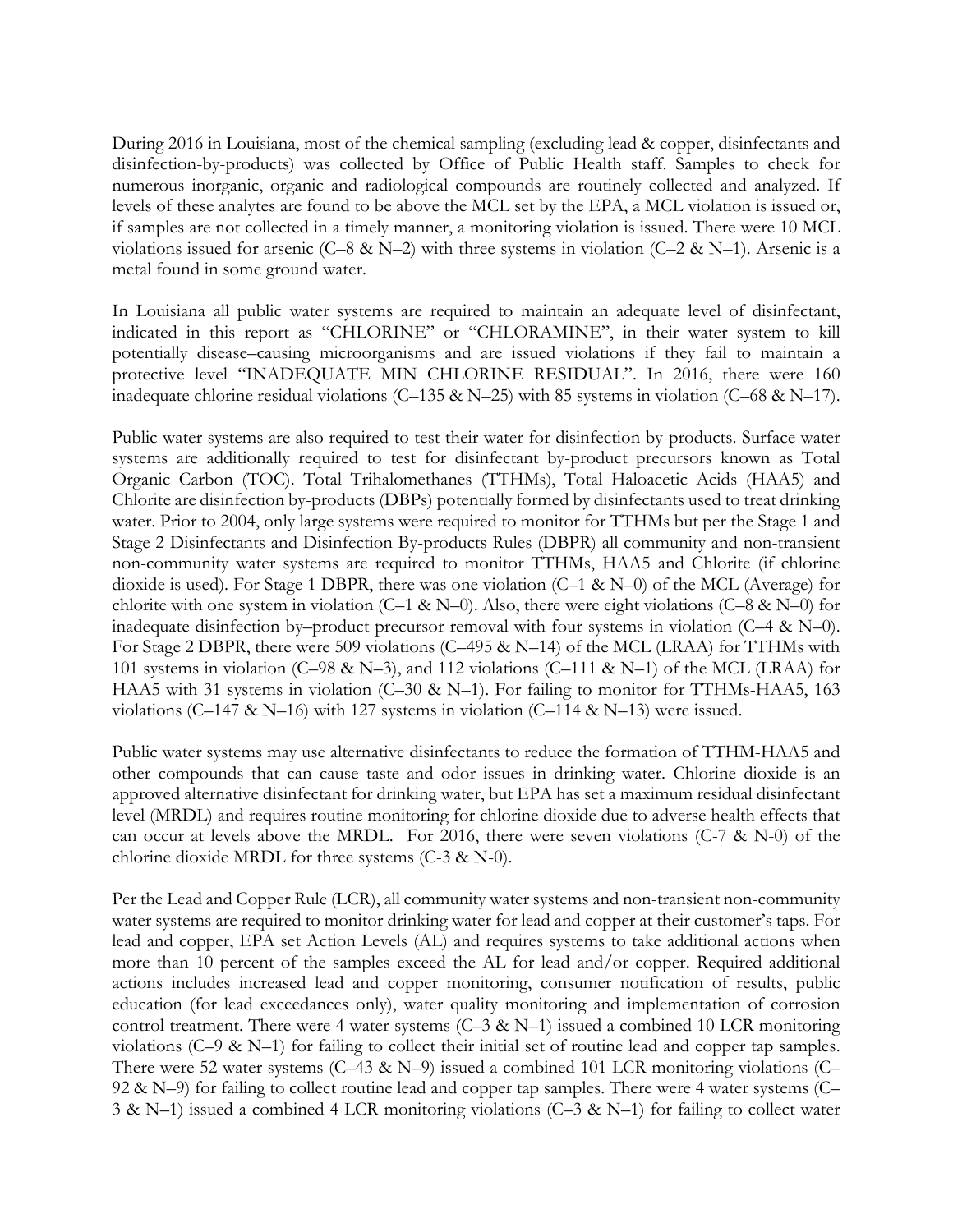quality parameters. There was 1 community water system  $(C-1 \& N-0)$  issued a combined 3 LCR monitoring violations  $(C-3 \& N-0)$  for failing to collect source lead and copper samples. There was 1 community water system (C–1 & N–0) issued a LCR reporting violation for failing to submit a corrosion control (CCT) recommendation/study. There were 2 community water systems (C–2 & N– 0) issued LCR reporting violations for failing to distribute public education. There were 74 water systems (C–66 & N–8) issued a combined 74 LCR reporting violations (C–66 & N–8) for failing to distribute lead consumer notices.

This report is an effort by the Louisiana Department of Health to provide the general public with additional information regarding the quality of their drinking water. This report is a follow-up to earlier reports dating back to 1996. There was an overall decrease in the number of violations issued since 2014. LDH continues to focus efforts on disinfection by-product control and ensure adequate monitoring of drinking water to protect public health. Public water systems are challenged with meeting the tighter requirements of the new Disinfection By-products Rule (Stage 2) while maintaining adequate disinfectant residual in the water system to control the amoeba, *Naegleria fowleri,* which has been detected so far in seven public water systems in Louisiana. A report on the violations for 2017 will be issued in the summer of 2018. Additionally, each water system produces an annual Consumer Confidence Reports which provides detailed information about chemical sampling results and drinking water violations. This and other information drinking water information is available on EPA's internet site and will be available on the health department's internet site. A summary form developed by EPA with violation total and definitions is available upon request.

If you have any additional questions, please feel free to call or write. Caryn Benjamin, Deputy Chief Engineer – Compliance and Enforcement Safe Drinking Water Program LDH-OPH, Engineering Services P.O. Box 4489 Baton Rouge, LA 70821 225-342-7499 www.dhh.la.gov/SafeDrinkingWater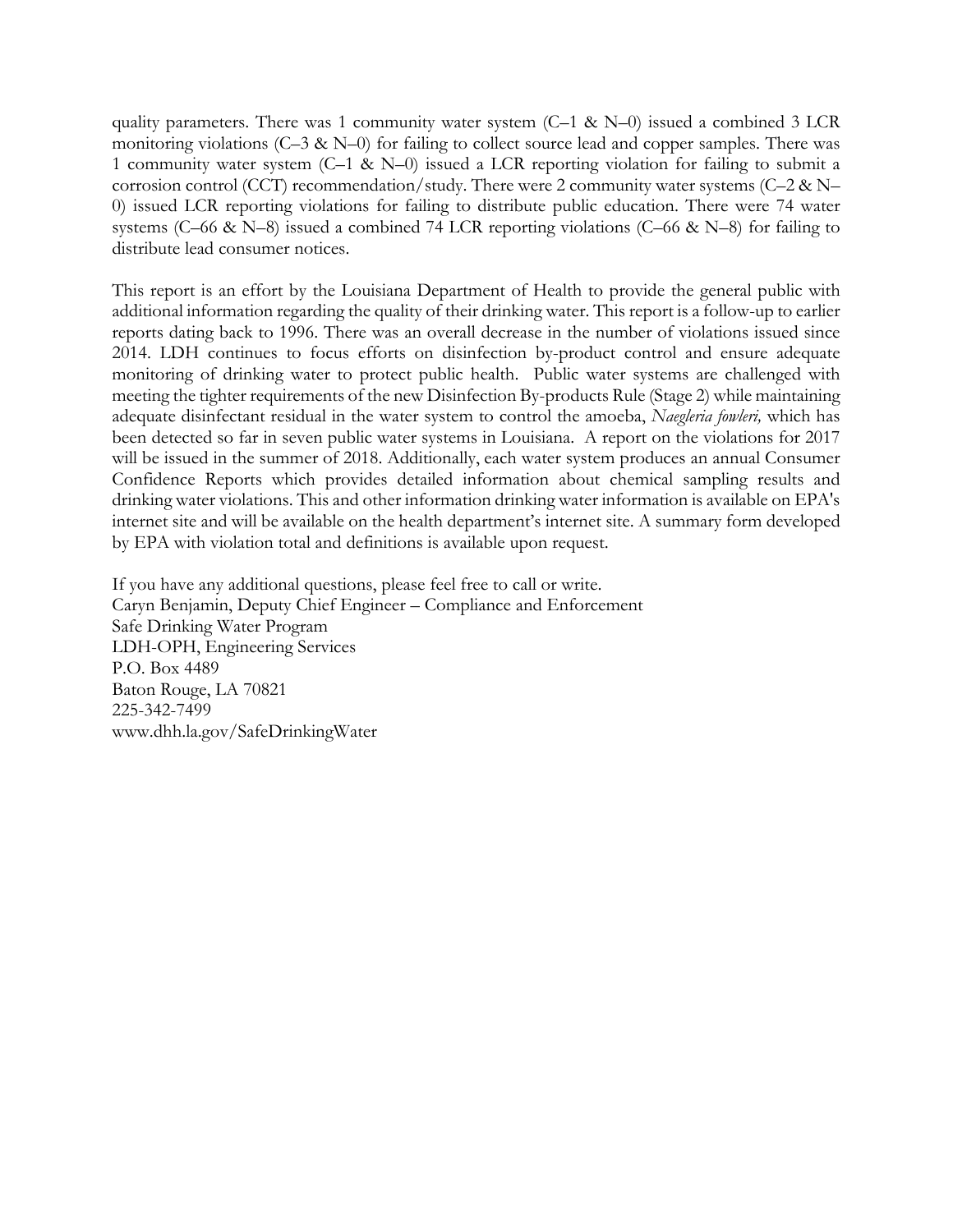# State of Louisiana 2016 Public Water System Compliance Report Monday, June 26, 2017

9:09:38 AM

|                                                                                                                                                             |                               | Maximum Contaminant Level Treatment Technique |                               |                                |                        | <b>Significant Monitoring</b> |
|-------------------------------------------------------------------------------------------------------------------------------------------------------------|-------------------------------|-----------------------------------------------|-------------------------------|--------------------------------|------------------------|-------------------------------|
| <b>Violations Category</b>                                                                                                                                  | Count of<br><b>Violations</b> | Systems in<br>Violation                       | Count of<br><b>Violations</b> | Systems in<br><b>Violation</b> | Count of<br>Violations | Systems in<br>Violation       |
| <b>Chemical Contaminant Group</b>                                                                                                                           | 10                            |                                               |                               |                                | <b>NR</b>              | NR                            |
| <b>Disinfection Byproducts Rule</b>                                                                                                                         | 629                           | 110                                           | 8                             | 4                              | 345                    | 199                           |
| Lead and Copper Rule                                                                                                                                        |                               |                                               |                               | 2                              | 192                    | 132                           |
| <b>Total Coliform Rule</b>                                                                                                                                  |                               |                                               |                               |                                | 48                     | 42                            |
| <b>Revised Total Coliform Rule</b>                                                                                                                          | 3                             | 3                                             | 13                            | 13                             | 195                    | 95                            |
| <b>Ground Water Rule</b>                                                                                                                                    |                               |                                               | 41                            | 41                             | 29                     | 16                            |
| Surface Water Treatment Rule, Interim Enhanced, Long Term<br>1, and Long Term 2 Surface Water Treatment Rules, and Filter<br><b>Backwash Recycling Rule</b> |                               |                                               | 6                             | 4                              | າ                      | 2                             |
| <b>Consumer Confidence Report</b>                                                                                                                           |                               |                                               |                               |                                | 182                    | 115                           |

*NR: None Reported. Total Coliform Rule effective January 1, 2016 to March 31, 2016. Revised Total Coliform Rule (RTCR) effective April 1, 2016 to December 31, 2016. RTCR Monitoring violations and Reporting violations are combined. There were no RTCR Reporting violations issued in 2016.*

| Total number of regulated systems<br>during report year                           | 1,374 |
|-----------------------------------------------------------------------------------|-------|
| Total number of systems with violations<br>in above categories during report year | 459   |
| Total number of violations<br>in above categories during report year              | 1.707 |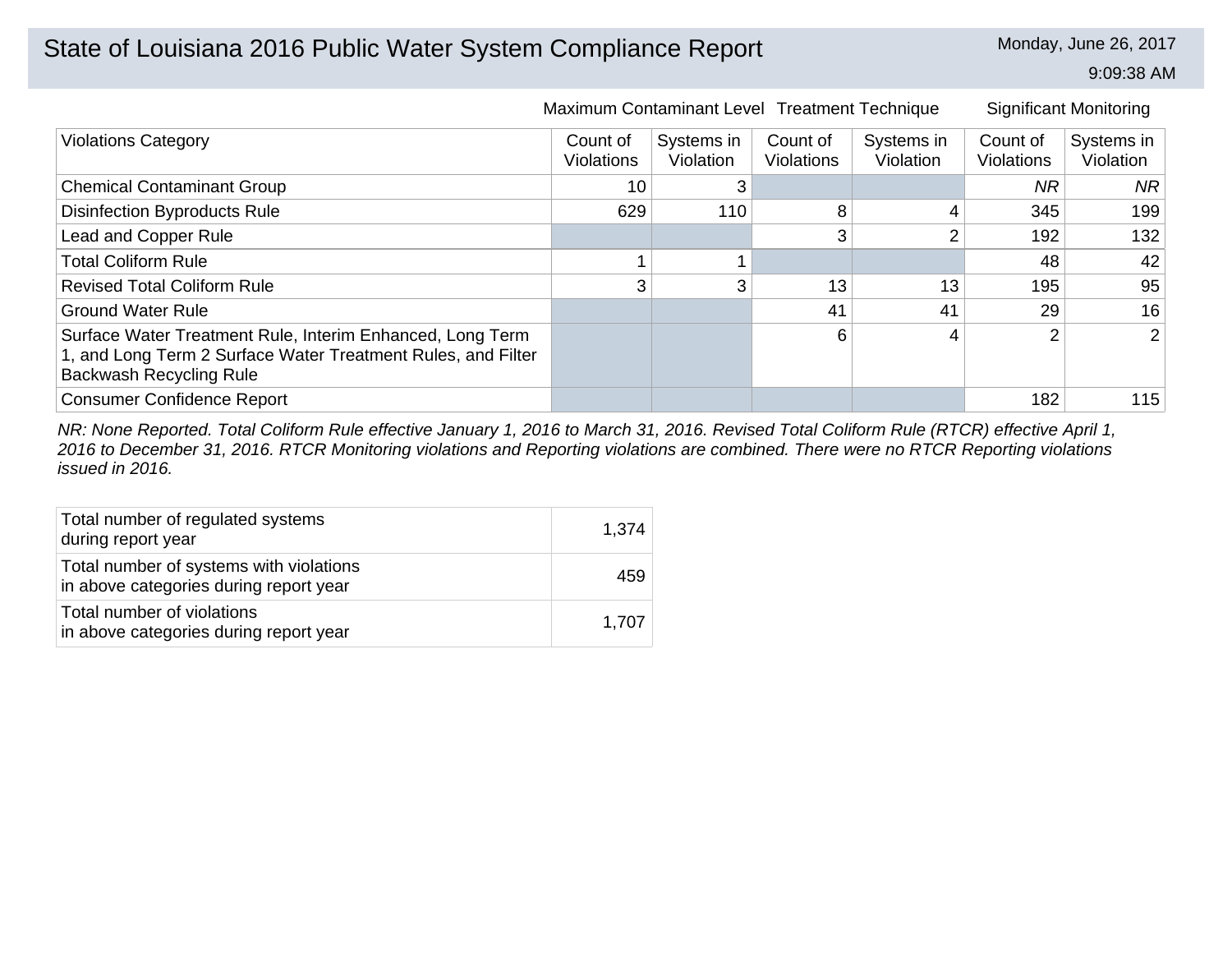| <b>PWS ID</b> | <b>Supply Name</b>                             | <b>Type of Violation</b>                                                                       | Date     | Parish        |
|---------------|------------------------------------------------|------------------------------------------------------------------------------------------------|----------|---------------|
| LA1001001     | TOWN OF CHURCH POINT<br><b>WATER SYSTEM</b>    | LEAD CONSUMER NOTICE (LCR)<br><b>LEAD &amp; COPPER RULE</b>                                    | 08/25/16 | <b>ACADIA</b> |
| LA1001004     | TOWN OF IOTA WATER SYSTEM CCR REPORT           | <b>CONSUMER CONFIDENCE RULE</b>                                                                | 07/01/16 | <b>ACADIA</b> |
| LA1001004     |                                                | TOWN OF IOTA WATER SYSTEM CCR ADEQUACY/AVAILABILITY/CONTENT<br><b>CONSUMER CONFIDENCE RULE</b> | 10/01/16 | <b>ACADIA</b> |
| LA1001011     | ARC OF ACADIANA                                | PUBLIC NOTICE RULE LINKED TO VIOLATION<br><b>PUBLIC NOTICE</b>                                 | 11/13/15 | <b>ACADIA</b> |
| LA1001022     | <b>SOUTH RAYNE WATER</b><br><b>CORPORATION</b> | LEAD CONSUMER NOTICE (LCR)<br><b>LEAD &amp; COPPER RULE</b>                                    | 04/08/16 | <b>ACADIA</b> |
| LA1001025     | <b>EGAN WATER CORPORATION</b>                  | MONITORING, ROUTINE (DBP), MAJOR<br>TOT_TTHM/HAA5                                              | 11/01/15 | <b>ACADIA</b> |
| LA1001025     | <b>EGAN WATER CORPORATION</b>                  | LEAD CONSUMER NOTICE (LCR)<br><b>LEAD &amp; COPPER RULE</b>                                    | 09/07/16 | <b>ACADIA</b> |
| LA1003001     | ALLEN PARISH WW DISTRICT<br>NO <sub>1</sub>    | LEAD CONSUMER NOTICE (LCR)<br><b>LEAD &amp; COPPER RULE</b>                                    | 04/13/16 | <b>ALLEN</b>  |
| LA1003001     | ALLEN PARISH WW DISTRICT<br>NO <sub>1</sub>    | <b>CCR REPORT</b><br>CONSUMER CONFIDENCE RULE                                                  | 07/01/16 | <b>ALLEN</b>  |
| LA1003001     | ALLEN PARISH WW DISTRICT<br>NO <sub>1</sub>    | CCR ADEQUACY/AVAILABILITY/CONTENT<br>CONSUMER CONFIDENCE RULE                                  | 10/01/16 | <b>ALLEN</b>  |
| LA1003003     | NORTHWEST ALLEN WWD<br><b>WATER SYSTEM</b>     | MONITORING, ROUTINE (DBP), MINOR<br><b>CHLORINE</b>                                            | 04/01/16 | <b>ALLEN</b>  |
| LA1003003     | NORTHWEST ALLEN WWD<br><b>WATER SYSTEM</b>     | FOLLOW-UP OR ROUTINE TAP M/R (LCR)<br><b>LEAD &amp; COPPER RULE</b>                            | 10/01/15 | <b>ALLEN</b>  |
| LA1003003     | NORTHWEST ALLEN WWD<br><b>WATER SYSTEM</b>     | PUBLIC NOTICE RULE LINKED TO VIOLATION<br>PUBLIC NOTICE                                        | 08/15/16 | <b>ALLEN</b>  |
| LA1003006     | <b>CITY OF OAKDALE WATER</b><br><b>SYSTEM</b>  | MONITORING, ROUTINE (DBP), MINOR<br><b>CHLORINE</b>                                            | 07/01/16 | <b>ALLEN</b>  |
| LA1003006     | <b>CITY OF OAKDALE WATER</b><br><b>SYSTEM</b>  | MONITORING, ROUTINE (DBP), MINOR<br><b>CHLORINE</b>                                            | 07/01/16 | <b>ALLEN</b>  |
| LA1003006     | <b>CITY OF OAKDALE WATER</b><br><b>SYSTEM</b>  | MONITORING, ROUTINE, MINOR (RTCR)<br>E. COLI                                                   | 08/01/16 | <b>ALLEN</b>  |
| LA1003006     | <b>CITY OF OAKDALE WATER</b><br><b>SYSTEM</b>  | MONITORING, ROUTINE, MINOR (RTCR)<br>E. COLI                                                   | 07/01/16 | <b>ALLEN</b>  |
| LA1003006     | <b>CITY OF OAKDALE WATER</b><br><b>SYSTEM</b>  | SAMPLE SITING PLAN ERRORS (RTCR)<br>REVISED TOTAL COLIFORM RULE (RTCR)                         | 06/03/16 | <b>ALLEN</b>  |
| LA1003006     | <b>CITY OF OAKDALE WATER</b><br><b>SYSTEM</b>  | <b>CCR REPORT</b><br>CONSUMER CONFIDENCE RULE                                                  | 07/01/16 | <b>ALLEN</b>  |
| LA1003006     | <b>CITY OF OAKDALE WATER</b><br><b>SYSTEM</b>  | PUBLIC NOTICE RULE LINKED TO VIOLATION<br>PUBLIC NOTICE                                        | 12/25/16 | <b>ALLEN</b>  |
| LA1003006     | <b>CITY OF OAKDALE WATER</b><br><b>SYSTEM</b>  | PUBLIC NOTICE RULE LINKED TO VIOLATION<br>PUBLIC NOTICE                                        | 12/25/16 | <b>ALLEN</b>  |
| LA1003007     | TOWN OF OBERLIN WATER<br><b>SYSTEM</b>         | MONITORING, ROUTINE (DBP), MINOR<br><b>CHLORINE</b>                                            | 01/01/16 | <b>ALLEN</b>  |
| LA1003009     | SOUTHWEST ALLEN WW<br><b>DISTRICT NO 2</b>     | MONITORING, ROUTINE (DBP), MAJOR<br><b>CHLORINE</b>                                            | 04/01/16 | <b>ALLEN</b>  |
| LA1003010     | WEST ALLEN PARISH WATER<br><b>SYSTEM</b>       | MCL, LRAA<br><b>TTHM</b>                                                                       | 10/01/16 | <b>ALLEN</b>  |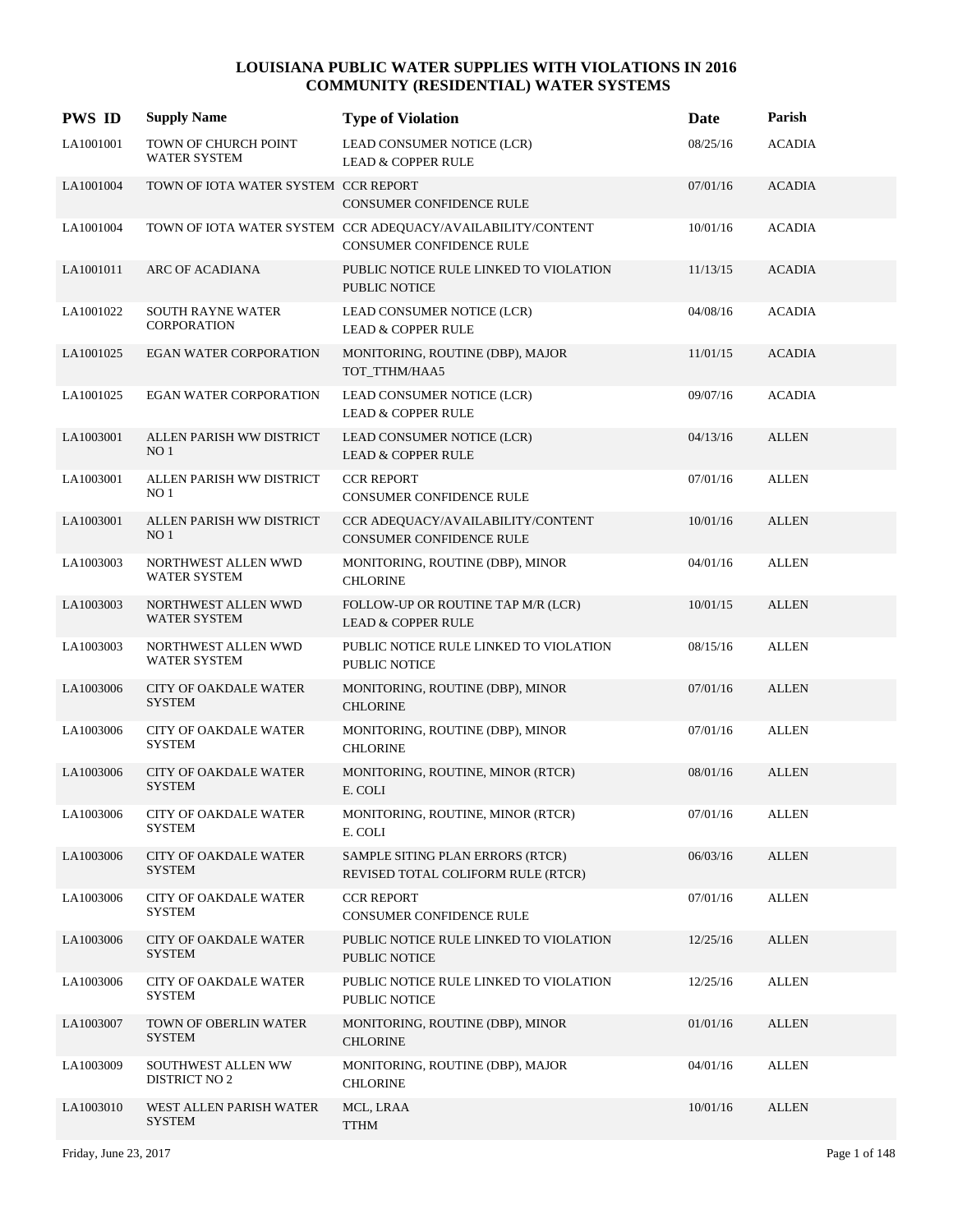| <b>PWS ID</b> | <b>Supply Name</b>                              | <b>Type of Violation</b>                                       | Date     | Parish           |
|---------------|-------------------------------------------------|----------------------------------------------------------------|----------|------------------|
| LA1003010     | WEST ALLEN PARISH WATER<br><b>SYSTEM</b>        | MCL, LRAA<br><b>TTHM</b>                                       | 07/01/16 | <b>ALLEN</b>     |
| LA1003011     | EAST ALLEN PARISH WATER<br><b>WORKS</b>         | MONITORING, ROUTINE (DBP), MINOR<br><b>CHLORINE</b>            | 01/01/16 | <b>ALLEN</b>     |
| LA1003011     | EAST ALLEN PARISH WATER<br><b>WORKS</b>         | INADEQUATE MIN CHLORINE RESIDUAL(GW&SW)<br><b>CHLORINE</b>     | 08/01/16 | <b>ALLEN</b>     |
| LA1005035     | PARISH UTILITIES OF<br><b>ASCENSION</b>         | MRDL, ACUTE (CHL.DIOXIDE)<br><b>CHLORINE DIOXIDE</b>           | 03/01/16 | <b>ASCENSION</b> |
| LA1005035     | PARISH UTILITIES OF<br><b>ASCENSION</b>         | MRDL, ACUTE (CHL.DIOXIDE)<br><b>CHLORINE DIOXIDE</b>           | 01/01/16 | <b>ASCENSION</b> |
| LA1005035     | PARISH UTILITIES OF<br><b>ASCENSION</b>         | MONITORING, ROUTINE (DBP), MAJOR<br><b>CHLORITE</b>            | 03/01/16 | <b>ASCENSION</b> |
| LA1005035     | PARISH UTILITIES OF<br><b>ASCENSION</b>         | MONITORING, ROUTINE (DBP), MAJOR<br><b>CHLORITE</b>            | 02/01/16 | <b>ASCENSION</b> |
| LA1005035     | PARISH UTILITIES OF<br><b>ASCENSION</b>         | MONITORING, ROUTINE (DBP), MAJOR<br><b>CHLORITE</b>            | 01/01/16 | <b>ASCENSION</b> |
| LA1005035     | PARISH UTILITIES OF<br><b>ASCENSION</b>         | FAILURE TO PROVIDE LT2 TREATMENT<br>LT2ESWTR                   | 05/01/16 | <b>ASCENSION</b> |
| LA1005035     | PARISH UTILITIES OF<br><b>ASCENSION</b>         | FAILURE TO PROVIDE LT2 TREATMENT<br>LT2ESWTR                   | 04/01/16 | <b>ASCENSION</b> |
| LA1005035     | PARISH UTILITIES OF<br><b>ASCENSION</b>         | MONTHLY COMB FLTR EFFLUENT (IESWTR/LT1)<br><b>TURBIDITY</b>    | 05/01/16 | <b>ASCENSION</b> |
| LA1005045     | <b>ASCENSION CONSOLIDATED</b><br>UTILITY DIST 1 | MCL, LRAA<br>TOTAL HALOACETIC ACIDS (HAA5)                     | 04/01/16 | <b>ASCENSION</b> |
| LA1005045     | ASCENSION CONSOLIDATED<br>UTILITY DIST 1        | MCL, LRAA<br><b>TTHM</b>                                       | 04/01/16 | <b>ASCENSION</b> |
| LA1005045     | <b>ASCENSION CONSOLIDATED</b><br>UTILITY DIST 1 | MCL, LRAA<br>TOTAL HALOACETIC ACIDS (HAA5)                     | 01/01/16 | <b>ASCENSION</b> |
| LA1005045     | ASCENSION CONSOLIDATED<br><b>UTILITY DIST 1</b> | MCL, LRAA<br><b>TTHM</b>                                       | 01/01/16 | <b>ASCENSION</b> |
| LA1005045     | <b>ASCENSION CONSOLIDATED</b><br>UTILITY DIST 1 | PUBLIC NOTICE RULE LINKED TO VIOLATION<br><b>PUBLIC NOTICE</b> | 06/03/16 | <b>ASCENSION</b> |
| LA1005045     | ASCENSION CONSOLIDATED<br>UTILITY DIST 1        | PUBLIC NOTICE RULE LINKED TO VIOLATION<br>PUBLIC NOTICE        | 06/03/16 | <b>ASCENSION</b> |
| LA1005045     | <b>ASCENSION CONSOLIDATED</b><br>UTILITY DIST 1 | INADEQUATE MIN CHLORINE RESIDUAL(GW&SW)<br><b>CHLORINE</b>     | 12/01/16 | <b>ASCENSION</b> |
| LA1005045     | <b>ASCENSION CONSOLIDATED</b><br>UTILITY DIST 1 | INADEQUATE MIN CHLORINE RESIDUAL(GW&SW)<br><b>CHLORINE</b>     | 11/01/16 | <b>ASCENSION</b> |
| LA1005045     | ASCENSION CONSOLIDATED<br>UTILITY DIST 1        | INADEQUATE MIN CHLORINE RESIDUAL(GW&SW)<br><b>CHLORINE</b>     | 10/01/16 | <b>ASCENSION</b> |
| LA1005045     | ASCENSION CONSOLIDATED<br>UTILITY DIST 1        | INADEQUATE MIN CHLORINE RESIDUAL(GW&SW)<br><b>CHLORAMINE</b>   | 09/01/16 | <b>ASCENSION</b> |
| LA1005045     | ASCENSION CONSOLIDATED<br>UTILITY DIST 1        | INADEQUATE MIN CHLORINE RESIDUAL(GW&SW)<br><b>CHLORINE</b>     | 08/01/16 | <b>ASCENSION</b> |
| LA1005045     | ASCENSION CONSOLIDATED<br>UTILITY DIST 1        | INADEQUATE MIN CHLORINE RESIDUAL(GW&SW)<br><b>CHLORINE</b>     | 07/01/16 | <b>ASCENSION</b> |
| LA1005045     | ASCENSION CONSOLIDATED<br>UTILITY DIST 1        | INADEQUATE MIN CHLORINE RESIDUAL(GW&SW)<br><b>CHLORINE</b>     | 06/01/16 | <b>ASCENSION</b> |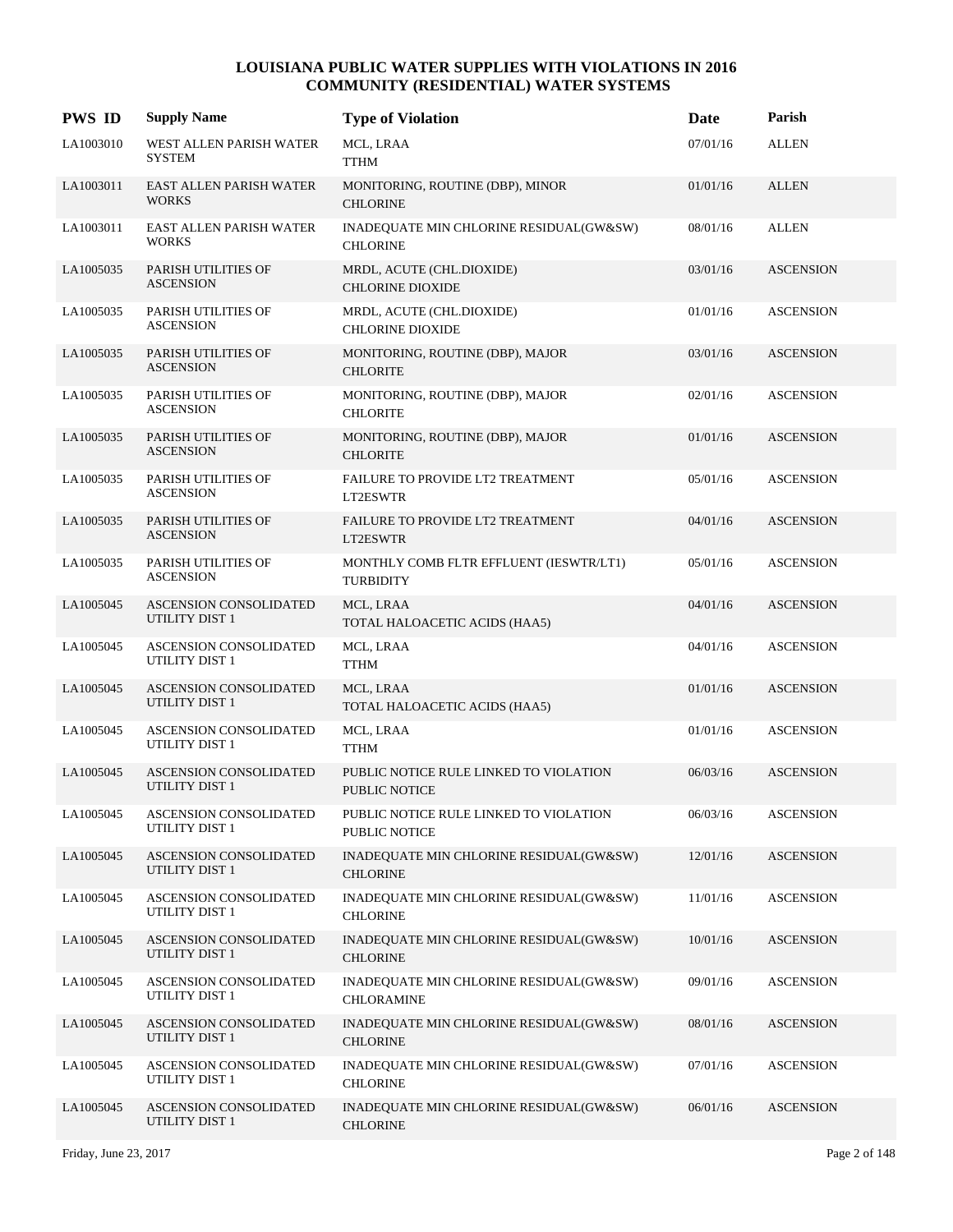| <b>PWS ID</b> | <b>Supply Name</b>                                     | <b>Type of Violation</b>                                               | Date     | Parish           |
|---------------|--------------------------------------------------------|------------------------------------------------------------------------|----------|------------------|
| LA1005045     | ASCENSION CONSOLIDATED<br>UTILITY DIST 1               | INADEQUATE MIN CHLORINE RESIDUAL(GW&SW)<br><b>CHLORINE</b>             | 05/01/16 | <b>ASCENSION</b> |
| LA1005045     | ASCENSION CONSOLIDATED<br>UTILITY DIST 1               | INADEQUATE MIN CHLORINE RESIDUAL(GW&SW)<br><b>CHLORINE</b>             | 04/01/16 | <b>ASCENSION</b> |
| LA1005045     | <b>ASCENSION CONSOLIDATED</b><br>UTILITY DIST 1        | INADEQUATE MIN CHLORINE RESIDUAL(GW&SW)<br><b>CHLORINE</b>             | 03/01/16 | <b>ASCENSION</b> |
| LA1005045     | <b>ASCENSION CONSOLIDATED</b><br><b>UTILITY DIST 1</b> | 5% DS BELOW MIN 0.5-2 MONTHS CONSEC(GW)<br><b>CHLORAMINE</b>           | 10/01/16 | <b>ASCENSION</b> |
| LA1005045     | <b>ASCENSION CONSOLIDATED</b><br>UTILITY DIST 1        | 5% DS BELOW MIN 0.5-2 MONTHS CONSEC(GW)<br><b>CHLORAMINE</b>           | 09/01/16 | <b>ASCENSION</b> |
| LA1005045     | ASCENSION CONSOLIDATED<br>UTILITY DIST 1               | 5% DS BELOW MIN 0.5-2 MONTHS CONSEC(GW)<br><b>CHLORAMINE</b>           | 08/01/16 | <b>ASCENSION</b> |
| LA1005045     | <b>ASCENSION CONSOLIDATED</b><br>UTILITY DIST 1        | 5% DS BELOW MIN 0.5-2 MONTHS CONSEC(GW)<br><b>CHLORAMINE</b>           | 07/01/16 | <b>ASCENSION</b> |
| LA1005046     | <b>JIMMY BABIN APARTMENTS</b>                          | MONITORING, ROUTINE (DBP), MAJOR<br><b>CHLORINE</b>                    | 10/01/16 | <b>ASCENSION</b> |
| LA1005046     | <b>JIMMY BABIN APARTMENTS</b>                          | MONITORING, ROUTINE (DBP), MAJOR<br><b>CHLORINE</b>                    | 10/01/16 | <b>ASCENSION</b> |
| LA1005046     | <b>JIMMY BABIN APARTMENTS</b>                          | MONITORING, ROUTINE (DBP), MAJOR<br>TOT TTHM/HAA5                      | 08/01/15 | <b>ASCENSION</b> |
| LA1005046     | <b>JIMMY BABIN APARTMENTS</b>                          | MONITORING, ROUTINE, MAJOR (RTCR)<br>E. COLI                           | 11/01/16 | <b>ASCENSION</b> |
| LA1005046     | <b>JIMMY BABIN APARTMENTS</b>                          | MONITORING, ROUTINE, MAJOR (RTCR)<br>E. COLI                           | 10/01/16 | <b>ASCENSION</b> |
| LA1005046     | <b>JIMMY BABIN APARTMENTS</b>                          | SAMPLE SITING PLAN ERRORS (RTCR)<br>REVISED TOTAL COLIFORM RULE (RTCR) | 04/01/16 | <b>ASCENSION</b> |
| LA1005046     | <b>JIMMY BABIN APARTMENTS</b>                          | PUBLIC NOTICE RULE LINKED TO VIOLATION<br><b>PUBLIC NOTICE</b>         | 02/24/16 | <b>ASCENSION</b> |
| LA1005118     | FAMILY COURT MOBILE HOME<br><b>PARK</b>                | MONITORING, ROUTINE (DBP), MAJOR<br>TOT_TTHM/HAA5                      | 09/01/15 | <b>ASCENSION</b> |
| LA1005118     | <b>FAMILY COURT MOBILE HOME</b><br><b>PARK</b>         | LEAD CONSUMER NOTICE (LCR)<br><b>LEAD &amp; COPPER RULE</b>            | 10/25/16 | <b>ASCENSION</b> |
| LA1005147     | WHITE ROAD MOBILE HOME<br>PARK                         | MONITORING, ROUTINE (DBP), MAJOR<br><b>CHLORINE</b>                    | 07/01/16 | <b>ASCENSION</b> |
| LA1005147     | WHITE ROAD MOBILE HOME<br><b>PARK</b>                  | MONITORING, ROUTINE, MAJOR (RTCR)<br>E. COLI                           | 09/01/16 | <b>ASCENSION</b> |
| LA1005147     | WHITE ROAD MOBILE HOME<br>PARK                         | PUBLIC NOTICE RULE LINKED TO VIOLATION<br>PUBLIC NOTICE                | 03/20/16 | <b>ASCENSION</b> |
| LA1005147     | WHITE ROAD MOBILE HOME<br>PARK                         | INADEQUATE MIN CHLORINE RESIDUAL(GW&SW)<br><b>CHLORINE</b>             | 01/01/16 | <b>ASCENSION</b> |
| LA1005152     | PINE TRAILER PARK                                      | MONITORING, ROUTINE (DBP), MAJOR<br>TOT_TTHM/HAA5                      | 10/01/16 | <b>ASCENSION</b> |
| LA1005152     | PINE TRAILER PARK                                      | MONITORING, ROUTINE (DBP), MAJOR<br>TOT_TTHM/HAA5                      | 07/01/16 | <b>ASCENSION</b> |
| LA1005152     | PINE TRAILER PARK                                      | MONITORING, ROUTINE (DBP), MAJOR<br>TOT_TTHM/HAA5                      | 04/01/16 | <b>ASCENSION</b> |
| LA1005152     | PINE TRAILER PARK                                      | MONITORING, ROUTINE (DBP), MAJOR<br>TOT_TTHM/HAA5                      | 01/01/16 | <b>ASCENSION</b> |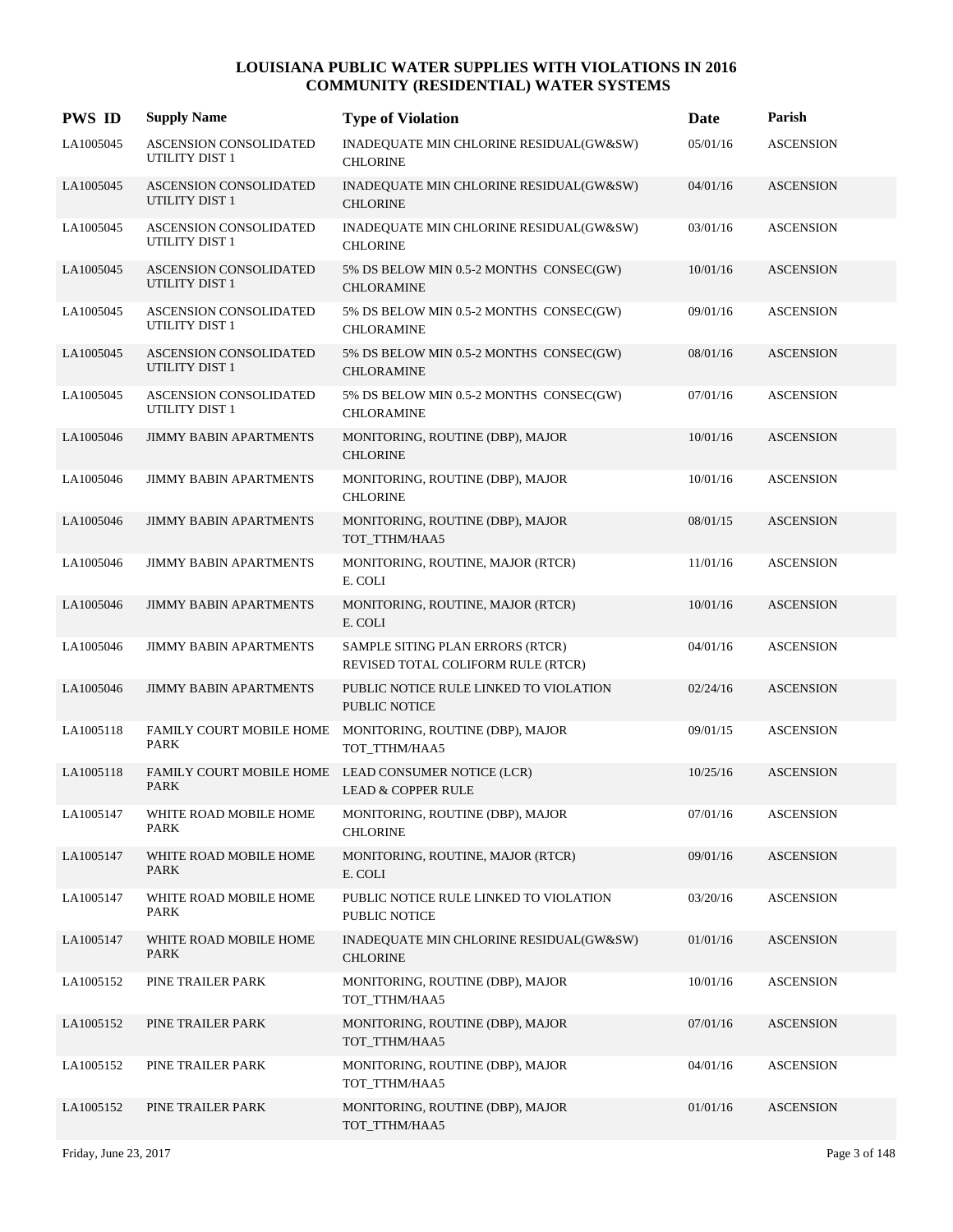| <b>PWS ID</b> | <b>Supply Name</b> | <b>Type of Violation</b>                                            | Date     | Parish           |
|---------------|--------------------|---------------------------------------------------------------------|----------|------------------|
| LA1005152     | PINE TRAILER PARK  | MONITORING, ROUTINE (DBP), MAJOR<br><b>CHLORINE</b>                 | 01/01/16 | <b>ASCENSION</b> |
| LA1005152     | PINE TRAILER PARK  | FAILURE ADDRESS DEFICIENCY (GWR)<br><b>GROUNDWATER RULE</b>         | 07/24/11 | <b>ASCENSION</b> |
| LA1005152     | PINE TRAILER PARK  | FOLLOW-UP OR ROUTINE TAP M/R (LCR)<br><b>LEAD &amp; COPPER RULE</b> | 07/01/16 | <b>ASCENSION</b> |
| LA1005152     | PINE TRAILER PARK  | FOLLOW-UP OR ROUTINE TAP M/R (LCR)<br><b>LEAD &amp; COPPER RULE</b> | 01/01/16 | <b>ASCENSION</b> |
| LA1005152     | PINE TRAILER PARK  | FOLLOW-UP OR ROUTINE TAP M/R (LCR)<br><b>LEAD &amp; COPPER RULE</b> | 07/01/15 | <b>ASCENSION</b> |
| LA1005152     | PINE TRAILER PARK  | FOLLOW-UP OR ROUTINE TAP M/R (LCR)<br><b>LEAD &amp; COPPER RULE</b> | 01/01/15 | <b>ASCENSION</b> |
| LA1005152     | PINE TRAILER PARK  | FOLLOW-UP OR ROUTINE TAP M/R (LCR)<br><b>LEAD &amp; COPPER RULE</b> | 07/01/14 | <b>ASCENSION</b> |
| LA1005152     | PINE TRAILER PARK  | FOLLOW-UP OR ROUTINE TAP M/R (LCR)<br><b>LEAD &amp; COPPER RULE</b> | 01/01/14 | <b>ASCENSION</b> |
| LA1005152     | PINE TRAILER PARK  | FOLLOW-UP OR ROUTINE TAP M/R (LCR)<br><b>LEAD &amp; COPPER RULE</b> | 07/01/13 | <b>ASCENSION</b> |
| LA1005152     | PINE TRAILER PARK  | FOLLOW-UP OR ROUTINE TAP M/R (LCR)<br><b>LEAD &amp; COPPER RULE</b> | 01/01/13 | <b>ASCENSION</b> |
| LA1005152     | PINE TRAILER PARK  | FOLLOW-UP OR ROUTINE TAP M/R (LCR)<br><b>LEAD &amp; COPPER RULE</b> | 07/01/12 | <b>ASCENSION</b> |
| LA1005152     | PINE TRAILER PARK  | FOLLOW-UP OR ROUTINE TAP M/R (LCR)<br><b>LEAD &amp; COPPER RULE</b> | 01/01/08 | <b>ASCENSION</b> |
| LA1005152     | PINE TRAILER PARK  | <b>CCR REPORT</b><br>CONSUMER CONFIDENCE RULE                       | 07/01/16 | <b>ASCENSION</b> |
| LA1005152     | PINE TRAILER PARK  | <b>CCR REPORT</b><br>CONSUMER CONFIDENCE RULE                       | 07/01/15 | <b>ASCENSION</b> |
| LA1005152     | PINE TRAILER PARK  | <b>CCR REPORT</b><br>CONSUMER CONFIDENCE RULE                       | 07/01/14 | <b>ASCENSION</b> |
| LA1005152     | PINE TRAILER PARK  | <b>CCR REPORT</b><br><b>CONSUMER CONFIDENCE RULE</b>                | 07/01/13 | <b>ASCENSION</b> |
| LA1005152     | PINE TRAILER PARK  | <b>CCR REPORT</b><br>CONSUMER CONFIDENCE RULE                       | 07/01/12 | <b>ASCENSION</b> |
| LA1005152     | PINE TRAILER PARK  | <b>CCR REPORT</b><br>CONSUMER CONFIDENCE RULE                       | 07/01/11 | <b>ASCENSION</b> |
| LA1005152     | PINE TRAILER PARK  | <b>CCR REPORT</b><br>CONSUMER CONFIDENCE RULE                       | 07/01/10 | <b>ASCENSION</b> |
| LA1005152     | PINE TRAILER PARK  | CCR ADEQUACY/AVAILABILITY/CONTENT<br>CONSUMER CONFIDENCE RULE       | 10/01/16 | <b>ASCENSION</b> |
| LA1005152     | PINE TRAILER PARK  | CCR ADEQUACY/AVAILABILITY/CONTENT<br>CONSUMER CONFIDENCE RULE       | 10/01/15 | <b>ASCENSION</b> |
| LA1005152     | PINE TRAILER PARK  | CCR ADEQUACY/AVAILABILITY/CONTENT<br>CONSUMER CONFIDENCE RULE       | 10/01/14 | <b>ASCENSION</b> |
| LA1005152     | PINE TRAILER PARK  | CCR ADEQUACY/AVAILABILITY/CONTENT<br>CONSUMER CONFIDENCE RULE       | 10/01/13 | <b>ASCENSION</b> |
| LA1005152     | PINE TRAILER PARK  | CCR ADEQUACY/AVAILABILITY/CONTENT<br>CONSUMER CONFIDENCE RULE       | 10/01/12 | <b>ASCENSION</b> |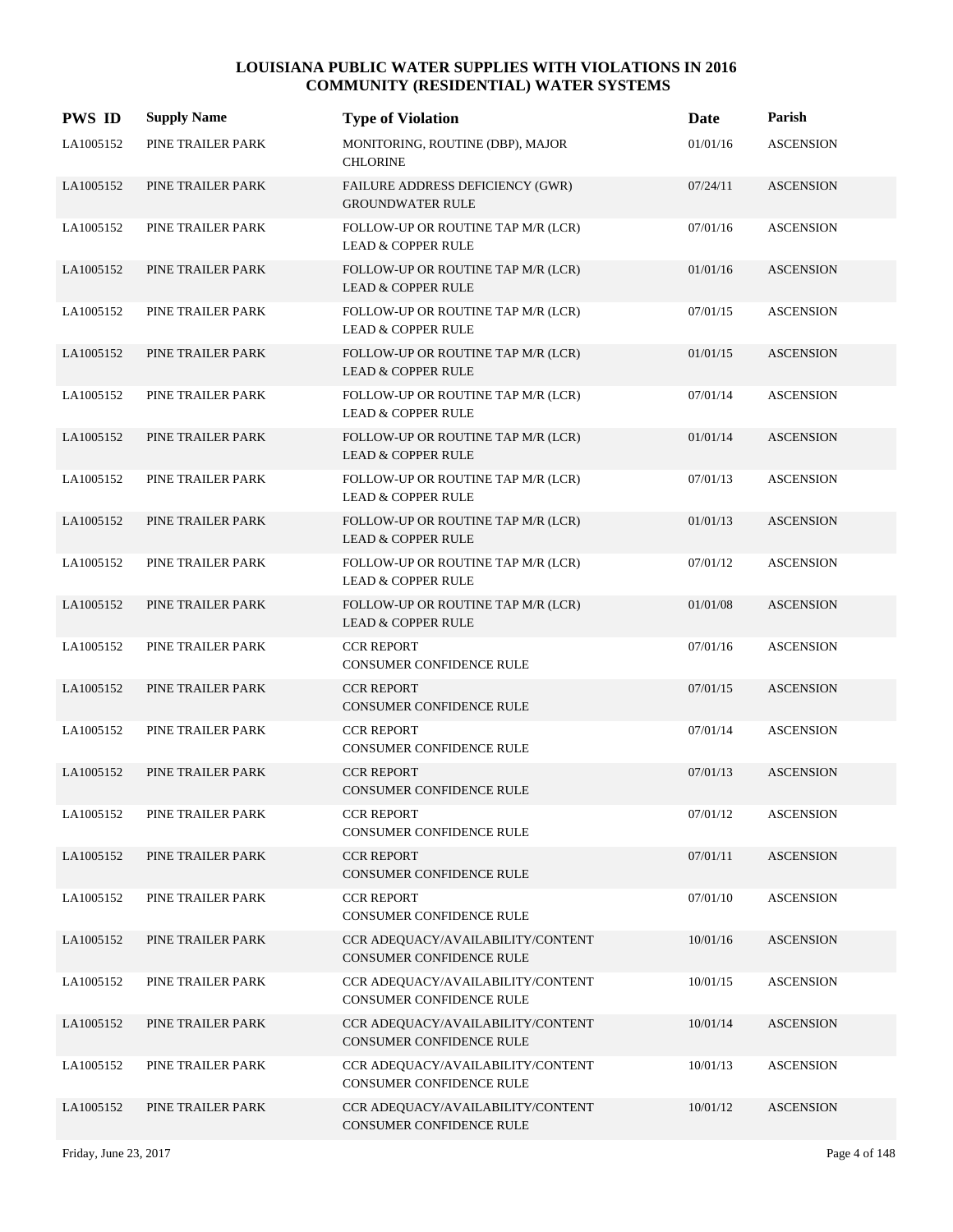| <b>PWS ID</b> | <b>Supply Name</b> | <b>Type of Violation</b>                                             | Date     | Parish           |
|---------------|--------------------|----------------------------------------------------------------------|----------|------------------|
| LA1005152     | PINE TRAILER PARK  | CCR ADEQUACY/AVAILABILITY/CONTENT<br><b>CONSUMER CONFIDENCE RULE</b> | 10/01/11 | <b>ASCENSION</b> |
| LA1005152     | PINE TRAILER PARK  | CCR ADEQUACY/AVAILABILITY/CONTENT<br><b>CONSUMER CONFIDENCE RULE</b> | 10/01/10 | <b>ASCENSION</b> |
| LA1005152     | PINE TRAILER PARK  | PUBLIC NOTICE RULE LINKED TO VIOLATION<br><b>PUBLIC NOTICE</b>       | 11/29/16 | <b>ASCENSION</b> |
| LA1005152     | PINE TRAILER PARK  | PUBLIC NOTICE RULE LINKED TO VIOLATION<br><b>PUBLIC NOTICE</b>       | 11/14/16 | <b>ASCENSION</b> |
| LA1005152     | PINE TRAILER PARK  | PUBLIC NOTICE RULE LINKED TO VIOLATION<br>PUBLIC NOTICE              | 08/22/16 | <b>ASCENSION</b> |
| LA1005152     | PINE TRAILER PARK  | PUBLIC NOTICE RULE LINKED TO VIOLATION<br>PUBLIC NOTICE              | 05/28/16 | <b>ASCENSION</b> |
| LA1005152     | PINE TRAILER PARK  | PUBLIC NOTICE RULE LINKED TO VIOLATION<br><b>PUBLIC NOTICE</b>       | 05/08/16 | <b>ASCENSION</b> |
| LA1005152     | PINE TRAILER PARK  | PUBLIC NOTICE RULE LINKED TO VIOLATION<br>PUBLIC NOTICE              | 04/06/16 | <b>ASCENSION</b> |
| LA1005152     | PINE TRAILER PARK  | PUBLIC NOTICE RULE LINKED TO VIOLATION<br><b>PUBLIC NOTICE</b>       | 03/20/16 | <b>ASCENSION</b> |
| LA1005152     | PINE TRAILER PARK  | PUBLIC NOTICE RULE LINKED TO VIOLATION<br><b>PUBLIC NOTICE</b>       | 02/29/16 | <b>ASCENSION</b> |
| LA1005152     | PINE TRAILER PARK  | PUBLIC NOTICE RULE LINKED TO VIOLATION<br>PUBLIC NOTICE              | 02/16/16 | <b>ASCENSION</b> |
| LA1005152     | PINE TRAILER PARK  | PUBLIC NOTICE RULE LINKED TO VIOLATION<br>PUBLIC NOTICE              | 11/13/15 | <b>ASCENSION</b> |
| LA1005152     | PINE TRAILER PARK  | PUBLIC NOTICE RULE LINKED TO VIOLATION<br>PUBLIC NOTICE              | 11/05/15 | <b>ASCENSION</b> |
| LA1005152     | PINE TRAILER PARK  | PUBLIC NOTICE RULE LINKED TO VIOLATION<br><b>PUBLIC NOTICE</b>       | 07/21/15 | <b>ASCENSION</b> |
| LA1005152     | PINE TRAILER PARK  | PUBLIC NOTICE RULE LINKED TO VIOLATION<br>PUBLIC NOTICE              | 05/14/15 | <b>ASCENSION</b> |
| LA1005152     | PINE TRAILER PARK  | PUBLIC NOTICE RULE LINKED TO VIOLATION<br>PUBLIC NOTICE              | 04/28/15 | <b>ASCENSION</b> |
| LA1005152     | PINE TRAILER PARK  | PUBLIC NOTICE RULE LINKED TO VIOLATION<br>PUBLIC NOTICE              | 02/09/15 | <b>ASCENSION</b> |
| LA1005152     | PINE TRAILER PARK  | PUBLIC NOTICE RULE LINKED TO VIOLATION<br>PUBLIC NOTICE              | 12/02/14 | <b>ASCENSION</b> |
| LA1005152     | PINE TRAILER PARK  | PUBLIC NOTICE RULE LINKED TO VIOLATION<br>PUBLIC NOTICE              | 10/03/14 | <b>ASCENSION</b> |
| LA1005152     | PINE TRAILER PARK  | PUBLIC NOTICE RULE LINKED TO VIOLATION<br>PUBLIC NOTICE              | 07/29/14 | <b>ASCENSION</b> |
| LA1005152     | PINE TRAILER PARK  | PUBLIC NOTICE RULE LINKED TO VIOLATION<br>PUBLIC NOTICE              | 05/12/14 | <b>ASCENSION</b> |
| LA1005152     | PINE TRAILER PARK  | PUBLIC NOTICE RULE LINKED TO VIOLATION<br>PUBLIC NOTICE              | 05/08/14 | <b>ASCENSION</b> |
| LA1005152     | PINE TRAILER PARK  | PUBLIC NOTICE RULE LINKED TO VIOLATION<br>PUBLIC NOTICE              | 04/23/14 | <b>ASCENSION</b> |
| LA1005152     | PINE TRAILER PARK  | PUBLIC NOTICE RULE LINKED TO VIOLATION<br>PUBLIC NOTICE              | 04/10/14 | <b>ASCENSION</b> |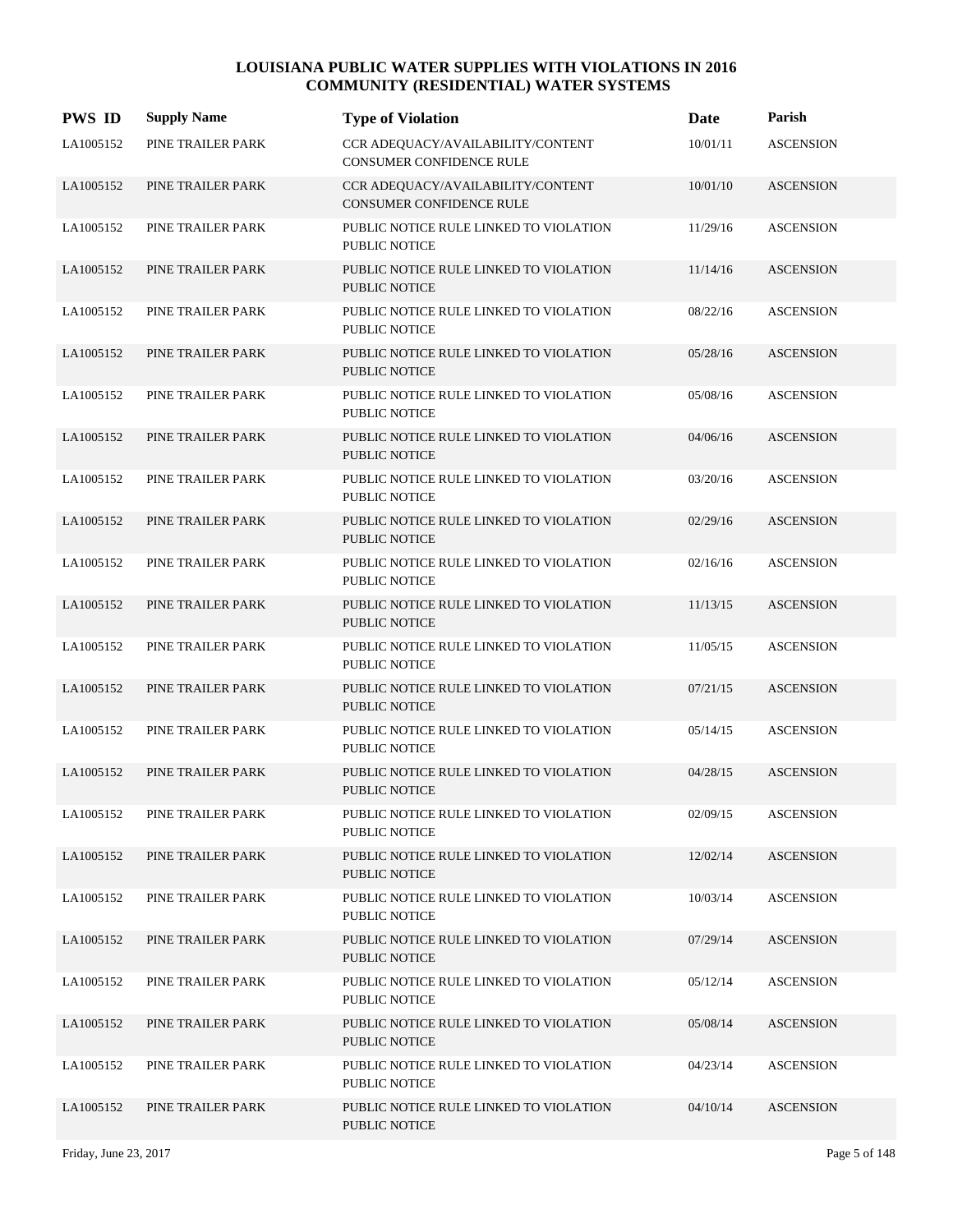| <b>PWS ID</b> | <b>Supply Name</b>                 | <b>Type of Violation</b>                                       | Date     | Parish           |
|---------------|------------------------------------|----------------------------------------------------------------|----------|------------------|
| LA1005152     | PINE TRAILER PARK                  | PUBLIC NOTICE RULE LINKED TO VIOLATION<br><b>PUBLIC NOTICE</b> | 03/19/14 | <b>ASCENSION</b> |
| LA1005152     | PINE TRAILER PARK                  | PUBLIC NOTICE RULE LINKED TO VIOLATION<br><b>PUBLIC NOTICE</b> | 03/07/14 | <b>ASCENSION</b> |
| LA1005152     | PINE TRAILER PARK                  | PUBLIC NOTICE RULE LINKED TO VIOLATION<br><b>PUBLIC NOTICE</b> | 02/06/14 | <b>ASCENSION</b> |
| LA1005152     | PINE TRAILER PARK                  | PUBLIC NOTICE RULE LINKED TO VIOLATION<br><b>PUBLIC NOTICE</b> | 01/08/14 | <b>ASCENSION</b> |
| LA1005152     | PINE TRAILER PARK                  | PUBLIC NOTICE RULE LINKED TO VIOLATION<br><b>PUBLIC NOTICE</b> | 12/10/13 | <b>ASCENSION</b> |
| LA1005152     | PINE TRAILER PARK                  | PUBLIC NOTICE RULE LINKED TO VIOLATION<br><b>PUBLIC NOTICE</b> | 11/19/13 | <b>ASCENSION</b> |
| LA1005152     | PINE TRAILER PARK                  | PUBLIC NOTICE RULE LINKED TO VIOLATION<br><b>PUBLIC NOTICE</b> | 11/13/13 | <b>ASCENSION</b> |
| LA1005152     | PINE TRAILER PARK                  | PUBLIC NOTICE RULE LINKED TO VIOLATION<br><b>PUBLIC NOTICE</b> | 10/11/13 | <b>ASCENSION</b> |
| LA1005152     | PINE TRAILER PARK                  | PUBLIC NOTICE RULE LINKED TO VIOLATION<br>PUBLIC NOTICE        | 09/09/13 | <b>ASCENSION</b> |
| LA1005152     | PINE TRAILER PARK                  | PUBLIC NOTICE RULE LINKED TO VIOLATION<br><b>PUBLIC NOTICE</b> | 08/08/13 | <b>ASCENSION</b> |
| LA1005152     | PINE TRAILER PARK                  | PUBLIC NOTICE RULE LINKED TO VIOLATION<br><b>PUBLIC NOTICE</b> | 07/10/13 | <b>ASCENSION</b> |
| LA1005152     | PINE TRAILER PARK                  | PUBLIC NOTICE RULE LINKED TO VIOLATION<br><b>PUBLIC NOTICE</b> | 06/06/13 | <b>ASCENSION</b> |
| LA1005152     | PINE TRAILER PARK                  | PUBLIC NOTICE RULE LINKED TO VIOLATION<br><b>PUBLIC NOTICE</b> | 05/10/13 | <b>ASCENSION</b> |
| LA1005152     | PINE TRAILER PARK                  | PUBLIC NOTICE RULE LINKED TO VIOLATION<br><b>PUBLIC NOTICE</b> | 05/09/13 | <b>ASCENSION</b> |
| LA1005152     | PINE TRAILER PARK                  | PUBLIC NOTICE RULE LINKED TO VIOLATION<br>PUBLIC NOTICE        | 04/11/13 | <b>ASCENSION</b> |
| LA1005152     | PINE TRAILER PARK                  | PUBLIC NOTICE RULE LINKED TO VIOLATION<br>PUBLIC NOTICE        | 03/14/13 | <b>ASCENSION</b> |
| LA1005152     | PINE TRAILER PARK                  | PUBLIC NOTICE RULE LINKED TO VIOLATION<br>PUBLIC NOTICE        | 02/08/13 | <b>ASCENSION</b> |
| LA1005152     | PINE TRAILER PARK                  | PUBLIC NOTICE RULE LINKED TO VIOLATION<br>PUBLIC NOTICE        | 01/16/13 | <b>ASCENSION</b> |
| LA1005152     | PINE TRAILER PARK                  | PUBLIC NOTICE RULE LINKED TO VIOLATION<br>PUBLIC NOTICE        | 12/14/12 | <b>ASCENSION</b> |
| LA1005152     | PINE TRAILER PARK                  | PUBLIC NOTICE RULE LINKED TO VIOLATION<br>PUBLIC NOTICE        | 11/12/12 | <b>ASCENSION</b> |
| LA1005152     | PINE TRAILER PARK                  | PUBLIC NOTICE RULE LINKED TO VIOLATION<br>PUBLIC NOTICE        | 05/31/12 | <b>ASCENSION</b> |
| LA1005152     | PINE TRAILER PARK                  | FAILURE TO SUBMIT MONITORING PLAN<br>TOTAL COLIFORM RULE       | 01/01/14 | <b>ASCENSION</b> |
| LA1005171     | OAK VILLAGE MOBILE HOME<br>PARK WS | PUBLIC NOTICE RULE LINKED TO VIOLATION<br>PUBLIC NOTICE        | 03/20/16 | <b>ASCENSION</b> |
| LA1005211     | <b>ACUD 1 ST JAMES</b>             | MCL, LRAA<br><b>TTHM</b>                                       | 01/01/16 | <b>ASCENSION</b> |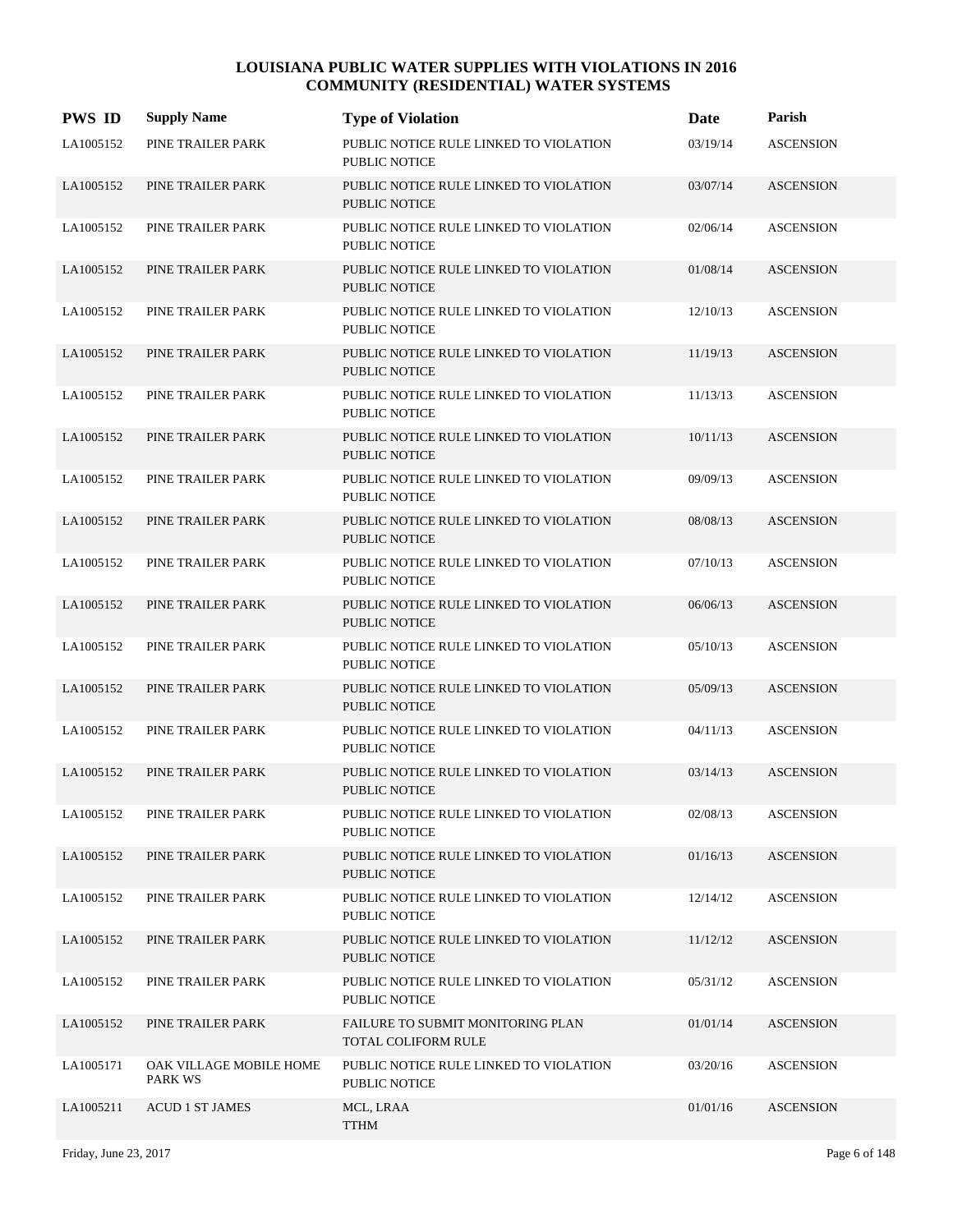| <b>PWS ID</b> | <b>Supply Name</b>                               | <b>Type of Violation</b>                                       | Date     | Parish            |
|---------------|--------------------------------------------------|----------------------------------------------------------------|----------|-------------------|
| LA1005211     | <b>ACUD 1 ST JAMES</b>                           | MCL, LRAA<br><b>TTHM</b>                                       | 01/01/16 | <b>ASCENSION</b>  |
| LA1005211     | <b>ACUD 1 ST JAMES</b>                           | PUBLIC NOTICE RULE LINKED TO VIOLATION<br><b>PUBLIC NOTICE</b> | 06/03/16 | <b>ASCENSION</b>  |
| LA1005211     | <b>ACUD 1 ST JAMES</b>                           | INADEQUATE MIN CHLORINE RESIDUAL(GW&SW)<br><b>CHLORINE</b>     | 11/01/16 | <b>ASCENSION</b>  |
| LA1005211     | <b>ACUD 1 ST JAMES</b>                           | INADEQUATE MIN CHLORINE RESIDUAL(GW&SW)<br><b>CHLORINE</b>     | 10/01/16 | <b>ASCENSION</b>  |
| LA1005211     | <b>ACUD 1 ST JAMES</b>                           | INADEQUATE MIN CHLORINE RESIDUAL(GW&SW)<br><b>CHLORINE</b>     | 09/01/16 | <b>ASCENSION</b>  |
| LA1005211     | <b>ACUD 1 ST JAMES</b>                           | INADEQUATE MIN CHLORINE RESIDUAL(GW&SW)<br><b>CHLORINE</b>     | 08/01/16 | <b>ASCENSION</b>  |
| LA1005211     | <b>ACUD 1 ST JAMES</b>                           | INADEQUATE MIN CHLORINE RESIDUAL(GW&SW)<br><b>CHLORINE</b>     | 07/01/16 | <b>ASCENSION</b>  |
| LA1005211     | <b>ACUD 1 ST JAMES</b>                           | INADEQUATE MIN CHLORINE RESIDUAL(GW&SW)<br><b>CHLORINE</b>     | 06/01/16 | <b>ASCENSION</b>  |
| LA1005211     | <b>ACUD 1 ST JAMES</b>                           | INADEQUATE MIN CHLORINE RESIDUAL(GW&SW)<br><b>CHLORINE</b>     | 05/01/16 | <b>ASCENSION</b>  |
| LA1005211     | <b>ACUD 1 ST JAMES</b>                           | INADEQUATE MIN CHLORINE RESIDUAL(GW&SW)<br><b>CHLORINE</b>     | 04/01/16 | <b>ASCENSION</b>  |
| LA1005211     | <b>ACUD 1 ST JAMES</b>                           | INADEQUATE MIN CHLORINE RESIDUAL(GW&SW)<br><b>CHLORINE</b>     | 03/01/16 | <b>ASCENSION</b>  |
| LA1005211     | <b>ACUD 1 ST JAMES</b>                           | INADEQUATE MIN CHLORINE RESIDUAL(GW&SW)<br><b>CHLORINE</b>     | 01/01/16 | <b>ASCENSION</b>  |
| LA1005211     | <b>ACUD 1 ST JAMES</b>                           | 5% DS BELOW MIN 0.5-2 MONTHS CONSEC(GW)<br><b>CHLORAMINE</b>   | 10/01/16 | <b>ASCENSION</b>  |
| LA1005211     | <b>ACUD 1 ST JAMES</b>                           | 5% DS BELOW MIN 0.5-2 MONTHS CONSEC(GW)<br><b>CHLORAMINE</b>   | 09/01/16 | <b>ASCENSION</b>  |
| LA1005211     | <b>ACUD 1 ST JAMES</b>                           | 5% DS BELOW MIN 0.5-2 MONTHS CONSEC(GW)<br><b>CHLORAMINE</b>   | 08/01/16 | <b>ASCENSION</b>  |
| LA1005211     | <b>ACUD 1 ST JAMES</b>                           | 5% DS BELOW MIN 0.5-2 MONTHS CONSEC(GW)<br><b>CHLORAMINE</b>   | 07/01/16 | <b>ASCENSION</b>  |
| LA1007001     | <b>ASSUMPTION PARISH WW</b><br><b>DISTRICT 1</b> | SINGLE COMB FLTR EFFLUENT (IESWTR/LT1)<br><b>TURBIDITY</b>     | 08/01/16 | <b>ASSUMPTION</b> |
| LA1007001     | <b>ASSUMPTION PARISH WW</b><br><b>DISTRICT 1</b> | INADEQUATE MIN CHLORINE RESIDUAL(GW&SW)<br><b>CHLORINE</b>     | 09/01/16 | <b>ASSUMPTION</b> |
| LA1007001     | <b>ASSUMPTION PARISH WW</b><br><b>DISTRICT 1</b> | INADEQUATE MIN CHLORINE RESIDUAL(GW&SW)<br><b>CHLORINE</b>     | 08/01/16 | <b>ASSUMPTION</b> |
| LA1007001     | <b>ASSUMPTION PARISH WW</b><br><b>DISTRICT 1</b> | INADEQUATE MIN CHLORINE RESIDUAL(GW&SW)<br><b>CHLORINE</b>     | 07/01/16 | <b>ASSUMPTION</b> |
| LA1007001     | <b>ASSUMPTION PARISH WW</b><br><b>DISTRICT 1</b> | INADEQUATE MIN CHLORINE RESIDUAL(GW&SW)<br><b>CHLORINE</b>     | 06/01/16 | <b>ASSUMPTION</b> |
| LA1007001     | <b>ASSUMPTION PARISH WW</b><br><b>DISTRICT 1</b> | INADEQUATE MIN CHLORINE RESIDUAL(GW&SW)<br><b>CHLORINE</b>     | 05/01/16 | <b>ASSUMPTION</b> |
| LA1009005     | TOWN OF COTTONPORT<br><b>WATER SYSTEM</b>        | MCL, LRAA<br><b>TTHM</b>                                       | 10/01/16 | <b>AVOYELLES</b>  |
| LA1009005     | TOWN OF COTTONPORT<br>WATER SYSTEM               | MCL, LRAA<br><b>TTHM</b>                                       | 07/01/16 | <b>AVOYELLES</b>  |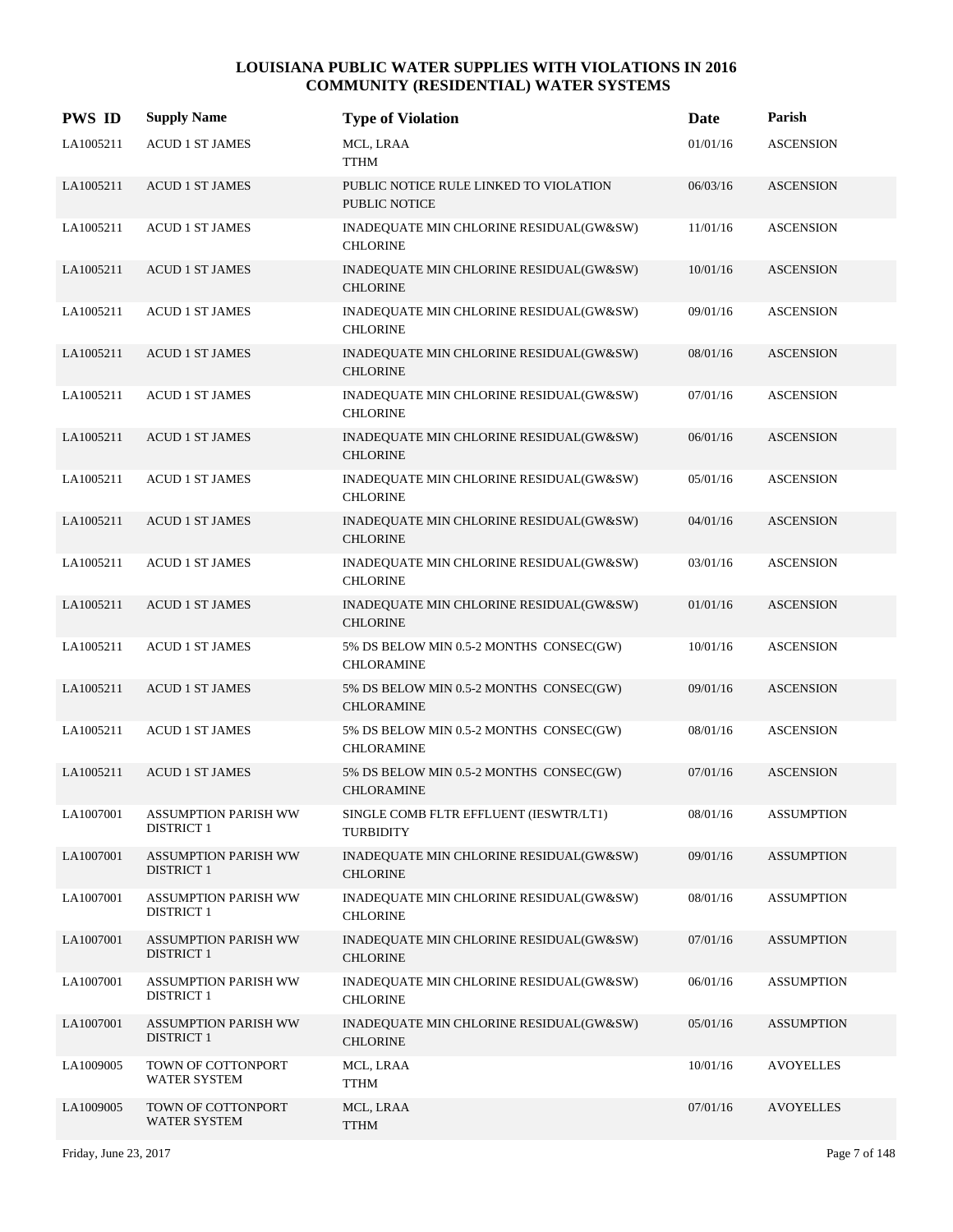| <b>PWS ID</b> | <b>Supply Name</b>                                 | <b>Type of Violation</b>                                      | Date     | Parish            |
|---------------|----------------------------------------------------|---------------------------------------------------------------|----------|-------------------|
| LA1009005     | TOWN OF COTTONPORT<br><b>WATER SYSTEM</b>          | MCL, LRAA<br><b>TTHM</b>                                      | 04/01/16 | <b>AVOYELLES</b>  |
| LA1009005     | TOWN OF COTTONPORT<br><b>WATER SYSTEM</b>          | FAILURE SUBMIT OEL REPORT FOR TTHM<br><b>TTHM</b>             | 10/31/16 | <b>AVOYELLES</b>  |
| LA1009006     | TOWN OF EVERGREEN WATER<br><b>SYSTEM</b>           | LEAD CONSUMER NOTICE (LCR)<br><b>LEAD &amp; COPPER RULE</b>   | 04/15/16 | <b>AVOYELLES</b>  |
| LA1009013     | TOWN OF PLAUCHEVILLE<br>WATER SYSTM                | LEAD CONSUMER NOTICE (LCR)<br><b>LEAD &amp; COPPER RULE</b>   | 10/25/16 | <b>AVOYELLES</b>  |
| LA1009013     | TOWN OF PLAUCHEVILLE<br><b>WATER SYSTM</b>         | INADEQUATE MIN CHLORINE RESIDUAL(GW&SW)<br><b>CHLORINE</b>    | 10/01/16 | <b>AVOYELLES</b>  |
| LA1009013     | TOWN OF PLAUCHEVILLE<br><b>WATER SYSTM</b>         | INADEQUATE MIN CHLORINE RESIDUAL(GW&SW)<br><b>CHLORINE</b>    | 05/01/16 | <b>AVOYELLES</b>  |
| LA1009014     | TOWN OF SIMMESPORT<br><b>WATER SYSTEM</b>          | INADEQUATE MIN CHLORINE RESIDUAL(GW&SW)<br><b>CHLORINE</b>    | 08/01/16 | <b>AVOYELLES</b>  |
| LA1009015     | SOUTHWEST AVOYELLES<br><b>WATER DISTRICT</b>       | <b>CCR REPORT</b><br>CONSUMER CONFIDENCE RULE                 | 07/01/16 | <b>AVOYELLES</b>  |
| LA1009015     | SOUTHWEST AVOYELLES<br><b>WATER DISTRICT</b>       | CCR ADEQUACY/AVAILABILITY/CONTENT<br>CONSUMER CONFIDENCE RULE | 10/01/16 | <b>AVOYELLES</b>  |
| LA1009020     | <b>SPRING BAYOU WATER</b><br><b>WORKS DISTRICT</b> | MONITORING, ROUTINE (DBP), MAJOR<br>TOT_TTHM/HAA5             | 10/01/16 | <b>AVOYELLES</b>  |
| LA1009020     | <b>SPRING BAYOU WATER</b><br><b>WORKS DISTRICT</b> | FAILURE ADDRESS DEFICIENCY (GWR)<br><b>GROUNDWATER RULE</b>   | 05/02/16 | <b>AVOYELLES</b>  |
| LA1011001     | CITY OF DERIDDER WATER<br><b>SYSTEM</b>            | MONITORING, ROUTINE, MINOR (RTCR)<br>E. COLI                  | 05/01/16 | <b>BEAUREGARD</b> |
| LA1011007     | TOWN OF MERRYVILLE<br><b>WATER SYSTEM</b>          | MONITORING, ROUTINE (DBP), MAJOR<br>TOT_TTHM/HAA5             | 09/01/15 | <b>BEAUREGARD</b> |
| LA1011008     | <b>BEAUREGARD WATER WORKS</b><br>DIST#3            | FAILURE TO SUBMIT MONITORING PLAN<br>TOTAL COLIFORM RULE      | 01/01/14 | <b>BEAUREGARD</b> |
| LA1013001     | ALABAMA WATER SYSTEM                               | <b>CCR REPORT</b><br>CONSUMER CONFIDENCE RULE                 | 07/01/16 | <b>BIENVILLE</b>  |
| LA1013002     | ALBERTA WATER SYSTEM                               | MCL, LRAA<br>TOTAL HALOACETIC ACIDS (HAA5)                    | 10/01/16 | <b>BIENVILLE</b>  |
| LA1013002     | ALBERTA WATER SYSTEM                               | MCL, LRAA<br><b>TTHM</b>                                      | 10/01/16 | <b>BIENVILLE</b>  |
| LA1013002     | ALBERTA WATER SYSTEM                               | MCL, LRAA<br>${\sf TTHM}$                                     | 10/01/16 | <b>BIENVILLE</b>  |
| LA1013002     | ALBERTA WATER SYSTEM                               | MCL, LRAA<br>TOTAL HALOACETIC ACIDS (HAA5)                    | 07/01/16 | <b>BIENVILLE</b>  |
| LA1013002     | ALBERTA WATER SYSTEM                               | MCL, LRAA<br><b>TTHM</b>                                      | 07/01/16 | <b>BIENVILLE</b>  |
| LA1013002     | ALBERTA WATER SYSTEM                               | MCL, LRAA<br><b>TTHM</b>                                      | 07/01/16 | <b>BIENVILLE</b>  |
| LA1013002     | ALBERTA WATER SYSTEM                               | MCL, LRAA<br>TOTAL HALOACETIC ACIDS (HAA5)                    | 04/01/16 | <b>BIENVILLE</b>  |
| LA1013002     | ALBERTA WATER SYSTEM                               | MCL, LRAA<br>TTHM                                             | 04/01/16 | <b>BIENVILLE</b>  |
| LA1013002     | ALBERTA WATER SYSTEM                               | FAILURE SUBMIT OEL REPORT FOR TTHM<br><b>TTHM</b>             | 10/31/16 | <b>BIENVILLE</b>  |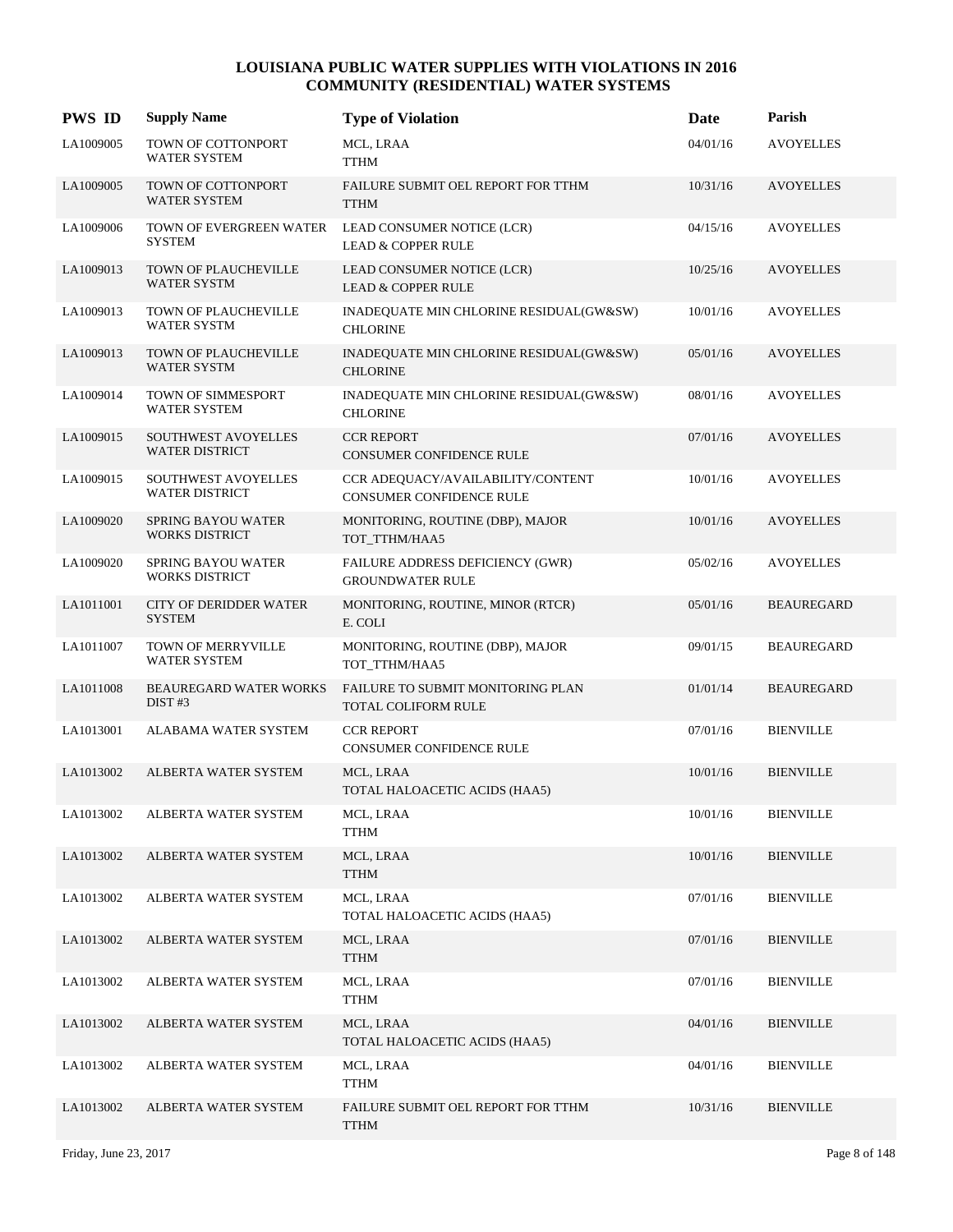| <b>PWS ID</b> | <b>Supply Name</b>                       | <b>Type of Violation</b>                                       | Date     | Parish           |
|---------------|------------------------------------------|----------------------------------------------------------------|----------|------------------|
| LA1013002     | ALBERTA WATER SYSTEM                     | PUBLIC NOTICE RULE LINKED TO VIOLATION<br>PUBLIC NOTICE        | 05/18/14 | <b>BIENVILLE</b> |
| LA1013003     | ARCADIA WATER SYSTEM                     | PUBLIC NOTICE RULE LINKED TO VIOLATION<br>PUBLIC NOTICE        | 05/31/12 | <b>BIENVILLE</b> |
| LA1013006     | CASTOR WATER SYSTEM                      | FAILURE SUBMIT OEL REPORT FOR TTHM<br><b>TTHM</b>              | 05/01/14 | <b>BIENVILLE</b> |
| LA1013006     | <b>CASTOR WATER SYSTEM</b>               | INADEQUATE MIN CHLORINE RESIDUAL(GW&SW)<br><b>CHLORINE</b>     | 07/01/16 | <b>BIENVILLE</b> |
| LA1013006     | <b>CASTOR WATER SYSTEM</b>               | INADEQUATE MIN CHLORINE RESIDUAL(GW&SW)<br><b>CHLORAMINE</b>   | 06/01/16 | <b>BIENVILLE</b> |
| LA1013007     | FRIENDSHIP WATER SYSTEM                  | MONITORING, ROUTINE (DBP), MAJOR<br><b>CHLORINE</b>            | 10/01/16 | <b>BIENVILLE</b> |
| LA1013007     | FRIENDSHIP WATER SYSTEM                  | MONITORING, ROUTINE (DBP), MAJOR<br>TOT_TTHM/HAA5              | 09/01/15 | <b>BIENVILLE</b> |
| LA1013007     | FRIENDSHIP WATER SYSTEM                  | FAILURE TO HAVE MONITORING PLAN (IDSE)<br><b>DBP STAGE 2</b>   | 04/01/08 | <b>BIENVILLE</b> |
| LA1013007     | FRIENDSHIP WATER SYSTEM                  | FAILURE SUBMIT SUBPART V PLAN, ESCALATED<br><b>DBP STAGE 2</b> | 01/01/13 | <b>BIENVILLE</b> |
| LA1013007     | FRIENDSHIP WATER SYSTEM                  | FAILURE SUBMIT IDSE/SUBPT V PLAN (DBPR2)<br><b>DBP STAGE 2</b> | 07/02/10 | <b>BIENVILLE</b> |
| LA1013007     | FRIENDSHIP WATER SYSTEM                  | MONITORING, ROUTINE, MAJOR (RTCR)<br>E. COLI                   | 11/01/16 | <b>BIENVILLE</b> |
| LA1013007     | FRIENDSHIP WATER SYSTEM                  | <b>CCR REPORT</b><br><b>CONSUMER CONFIDENCE RULE</b>           | 07/01/16 | <b>BIENVILLE</b> |
| LA1013007     | FRIENDSHIP WATER SYSTEM                  | PUBLIC NOTICE RULE LINKED TO VIOLATION<br><b>PUBLIC NOTICE</b> | 02/23/16 | <b>BIENVILLE</b> |
| LA1013007     | FRIENDSHIP WATER SYSTEM                  | PUBLIC NOTICE RULE LINKED TO VIOLATION<br><b>PUBLIC NOTICE</b> | 02/06/15 | <b>BIENVILLE</b> |
| LA1013007     | FRIENDSHIP WATER SYSTEM                  | PUBLIC NOTICE RULE LINKED TO VIOLATION<br>PUBLIC NOTICE        | 12/13/13 | <b>BIENVILLE</b> |
| LA1013007     | FRIENDSHIP WATER SYSTEM                  | PUBLIC NOTICE RULE LINKED TO VIOLATION<br><b>PUBLIC NOTICE</b> | 05/10/13 | <b>BIENVILLE</b> |
| LA1013008     | <b>GIBSLAND WATER SYSTEM</b>             | LEAD CONSUMER NOTICE (LCR)<br><b>LEAD &amp; COPPER RULE</b>    | 06/26/16 | <b>BIENVILLE</b> |
| LA1013009     | LUCKY WATERWORKS                         | MONITORING, ROUTINE (DBP), MAJOR<br>TOT_TTHM/HAA5              | 08/01/15 | <b>BIENVILLE</b> |
| LA1013009     | LUCKY WATERWORKS                         | <b>CCR REPORT</b><br>CONSUMER CONFIDENCE RULE                  | 07/01/16 | <b>BIENVILLE</b> |
| LA1013009     | LUCKY WATERWORKS                         | CCR ADEOUACY/AVAILABILITY/CONTENT<br>CONSUMER CONFIDENCE RULE  | 10/01/16 | <b>BIENVILLE</b> |
| LA1013009     | LUCKY WATERWORKS                         | PUBLIC NOTICE RULE LINKED TO VIOLATION<br>PUBLIC NOTICE        | 02/06/15 | <b>BIENVILLE</b> |
| LA1013010     | EDWARDS MILLCREEK WATER<br><b>SYSTEM</b> | MCL, E. COLI, POS E COLI (RTCR)<br>E. COLI                     | 04/01/16 | <b>BIENVILLE</b> |
| LA1013010     | EDWARDS MILLCREEK WATER<br><b>SYSTEM</b> | MONITORING (TCR), ROUTINE MINOR<br><b>COLIFORM (TCR)</b>       | 01/01/16 | <b>BIENVILLE</b> |
| LA1013010     | EDWARDS MILLCREEK WATER<br><b>SYSTEM</b> | MONITORING, ROUTINE (DBP), MAJOR<br><b>CHLORINE</b>            | 01/01/16 | <b>BIENVILLE</b> |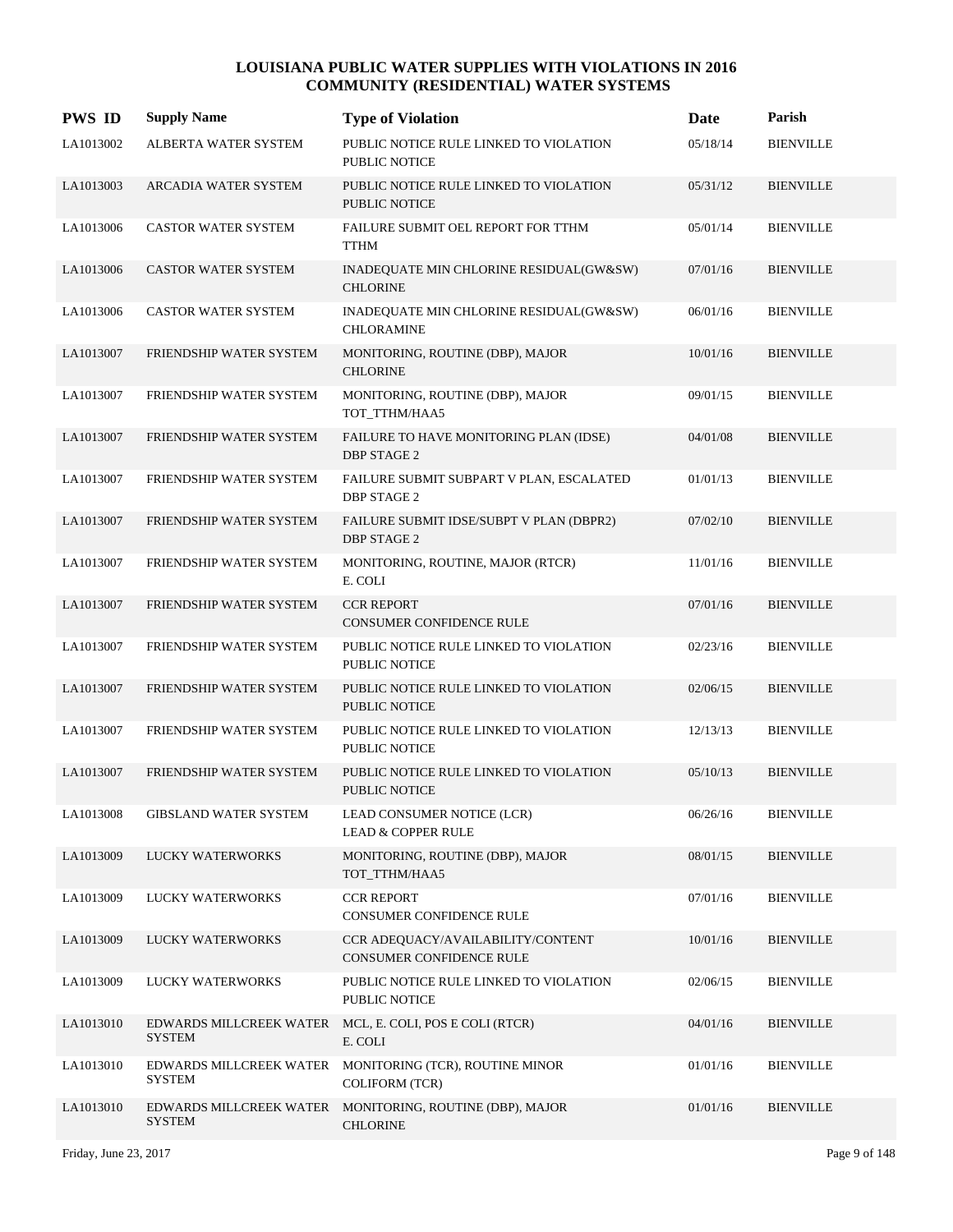| <b>PWS ID</b> | <b>Supply Name</b>                                  | <b>Type of Violation</b>                                                                     | Date     | Parish           |
|---------------|-----------------------------------------------------|----------------------------------------------------------------------------------------------|----------|------------------|
| LA1013010     | EDWARDS MILLCREEK WATER<br><b>SYSTEM</b>            | MONITORING, ROUTINE (DBP), MAJOR<br>TOT_TTHM/HAA5                                            | 08/01/15 | <b>BIENVILLE</b> |
| LA1013010     | EDWARDS MILLCREEK WATER CCR REPORT<br><b>SYSTEM</b> | CONSUMER CONFIDENCE RULE                                                                     | 07/01/16 | <b>BIENVILLE</b> |
| LA1013010     | <b>SYSTEM</b>                                       | EDWARDS MILLCREEK WATER CCR ADEQUACY/AVAILABILITY/CONTENT<br><b>CONSUMER CONFIDENCE RULE</b> | 10/01/16 | <b>BIENVILLE</b> |
| LA1013010     | <b>SYSTEM</b>                                       | EDWARDS MILLCREEK WATER PUBLIC NOTICE RULE LINKED TO VIOLATION<br><b>PUBLIC NOTICE</b>       | 06/12/16 | <b>BIENVILLE</b> |
| LA1013010     | <b>SYSTEM</b>                                       | EDWARDS MILLCREEK WATER PUBLIC NOTICE RULE LINKED TO VIOLATION<br><b>PUBLIC NOTICE</b>       | 05/25/16 | <b>BIENVILLE</b> |
| LA1013010     | <b>SYSTEM</b>                                       | EDWARDS MILLCREEK WATER PUBLIC NOTICE RULE LINKED TO VIOLATION<br><b>PUBLIC NOTICE</b>       | 04/20/16 | <b>BIENVILLE</b> |
| LA1013010     | <b>SYSTEM</b>                                       | EDWARDS MILLCREEK WATER PUBLIC NOTICE RULE LINKED TO VIOLATION<br><b>PUBLIC NOTICE</b>       | 04/17/16 | <b>BIENVILLE</b> |
| LA1013010     | <b>SYSTEM</b>                                       | EDWARDS MILLCREEK WATER PUBLIC NOTICE RULE LINKED TO VIOLATION<br><b>PUBLIC NOTICE</b>       | 09/24/15 | <b>BIENVILLE</b> |
| LA1013010     | <b>SYSTEM</b>                                       | EDWARDS MILLCREEK WATER PUBLIC NOTICE RULE LINKED TO VIOLATION<br>PUBLIC NOTICE              | 03/07/14 | <b>BIENVILLE</b> |
| LA1013010     | <b>SYSTEM</b>                                       | EDWARDS MILLCREEK WATER INADEQUATE MIN CHLORINE RESIDUAL(GW&SW)<br><b>CHLORINE</b>           | 02/01/16 | <b>BIENVILLE</b> |
| LA1013010     | EDWARDS MILLCREEK WATER<br><b>SYSTEM</b>            | FAILURE TO SUBMIT MONITORING PLAN<br>TOTAL COLIFORM RULE                                     | 01/01/14 | <b>BIENVILLE</b> |
| LA1013011     | MT LEBANON WATER SYSTEM                             | LEAD CONSUMER NOTICE (LCR)<br><b>LEAD &amp; COPPER RULE</b>                                  | 04/15/16 | <b>BIENVILLE</b> |
| LA1013011     | MT LEBANON WATER SYSTEM                             | <b>CCR REPORT</b><br>CONSUMER CONFIDENCE RULE                                                | 07/01/15 | <b>BIENVILLE</b> |
| LA1013011     | MT LEBANON WATER SYSTEM                             | CCR ADEQUACY/AVAILABILITY/CONTENT<br>CONSUMER CONFIDENCE RULE                                | 10/01/15 | <b>BIENVILLE</b> |
| LA1013012     | MT OLIVE WATER SYSTEM                               | FOLLOW-UP OR ROUTINE TAP M/R (LCR)<br><b>LEAD &amp; COPPER RULE</b>                          | 10/01/16 | <b>BIENVILLE</b> |
| LA1013012     | MT OLIVE WATER SYSTEM                               | PUBLIC NOTICE RULE LINKED TO VIOLATION<br><b>PUBLIC NOTICE</b>                               | 12/13/13 | <b>BIENVILLE</b> |
| LA1013013     | RINGGOLD WATER SYSTEM                               | PUBLIC NOTICE RULE LINKED TO VIOLATION<br>PUBLIC NOTICE                                      | 05/31/12 | <b>BIENVILLE</b> |
| LA1013013     | RINGGOLD WATER SYSTEM                               | PUBLIC NOTICE RULE LINKED TO VIOLATION<br><b>PUBLIC NOTICE</b>                               | 11/28/11 | <b>BIENVILLE</b> |
| LA1013013     | RINGGOLD WATER SYSTEM                               | FAILURE TO SUBMIT MONITORING PLAN<br>TOTAL COLIFORM RULE                                     | 01/01/14 | <b>BIENVILLE</b> |
| LA1013014     | SALINE WATER SYSTEM                                 | MONITORING, ROUTINE (DBP), MAJOR<br><b>CHLORINE</b>                                          | 10/01/16 | <b>BIENVILLE</b> |
| LA1013014     | SALINE WATER SYSTEM                                 | MONITORING, ROUTINE, MAJOR (RTCR)<br>E. COLI                                                 | 11/01/16 | <b>BIENVILLE</b> |
| LA1013016     | <b>SHILOH WATERWORKS</b><br><b>DISTRICT</b>         | <b>CCR REPORT</b><br>CONSUMER CONFIDENCE RULE                                                | 07/01/16 | <b>BIENVILLE</b> |
| LA1013016     | <b>SHILOH WATERWORKS</b><br><b>DISTRICT</b>         | CCR ADEQUACY/AVAILABILITY/CONTENT<br>CONSUMER CONFIDENCE RULE                                | 10/01/16 | <b>BIENVILLE</b> |
| LA1013016     | <b>SHILOH WATERWORKS</b><br><b>DISTRICT</b>         | RESIDUAL NOT MONITORED MRT-POE-ACR (GW)<br><b>CHLORINE</b>                                   | 06/01/16 | <b>BIENVILLE</b> |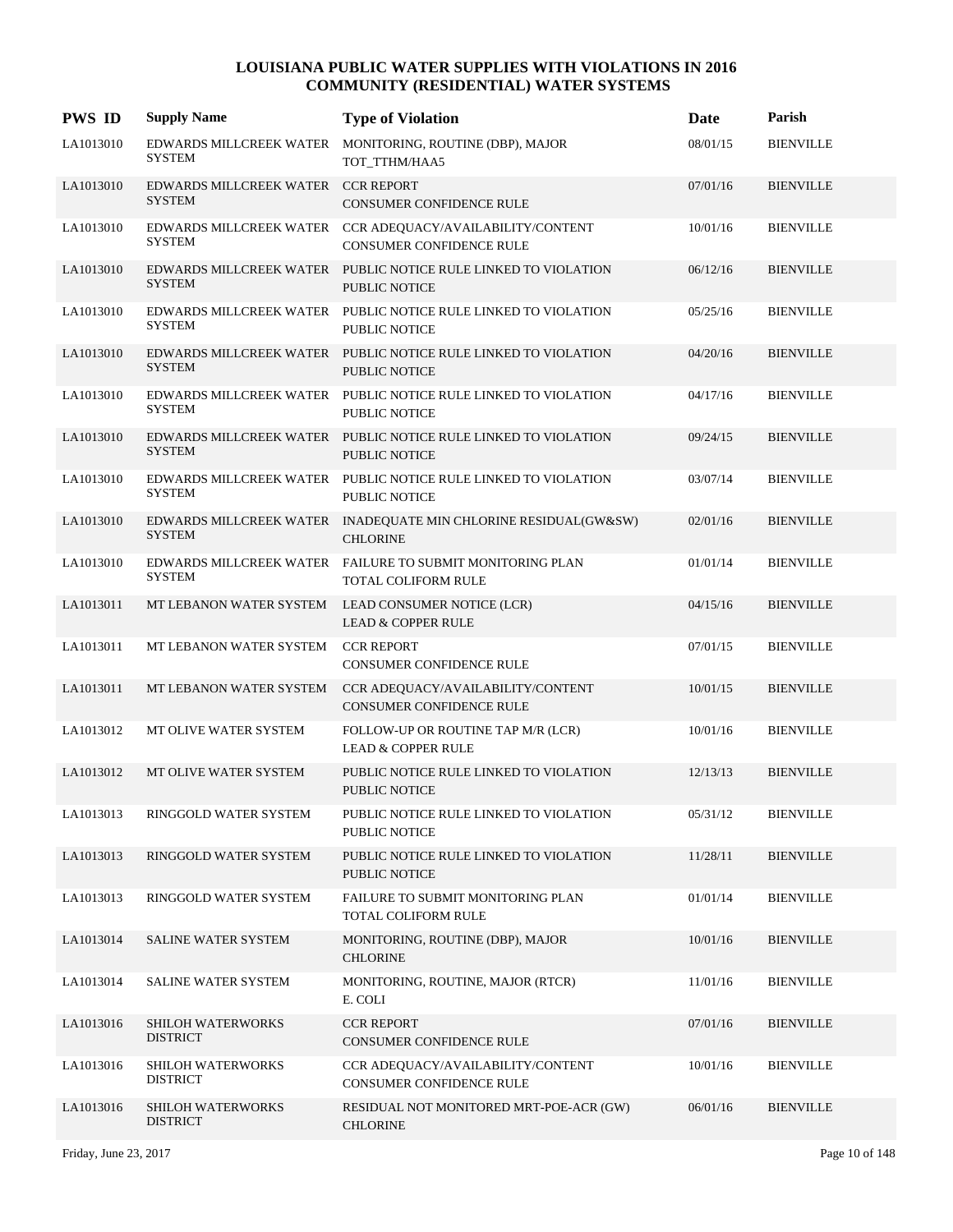| <b>PWS ID</b> | <b>Supply Name</b>                                | <b>Type of Violation</b>                                                               | Date     | Parish           |
|---------------|---------------------------------------------------|----------------------------------------------------------------------------------------|----------|------------------|
| LA1013016     | SHILOH WATERWORKS<br><b>DISTRICT</b>              | RESIDUAL NOT MONITORED MRT-POE-ACR (GW)<br><b>CHLORINE</b>                             | 05/01/16 | <b>BIENVILLE</b> |
| LA1013017     | SOUTHEAST BIENVILLE<br><b>WATER SYSTEM</b>        | <b>CCR REPORT</b><br><b>CONSUMER CONFIDENCE RULE</b>                                   | 07/01/16 | <b>BIENVILLE</b> |
| LA1013017     | SOUTHEAST BIENVILLE<br><b>WATER SYSTEM</b>        | PUBLIC NOTICE RULE LINKED TO VIOLATION<br><b>PUBLIC NOTICE</b>                         | 04/20/16 | <b>BIENVILLE</b> |
| LA1013017     | <b>SOUTHEAST BIENVILLE</b><br><b>WATER SYSTEM</b> | PUBLIC NOTICE RULE LINKED TO VIOLATION<br><b>PUBLIC NOTICE</b>                         | 04/17/16 | <b>BIENVILLE</b> |
| LA1013017     | <b>SOUTHEAST BIENVILLE</b><br><b>WATER SYSTEM</b> | PUBLIC NOTICE RULE LINKED TO VIOLATION<br><b>PUBLIC NOTICE</b>                         | 04/16/16 | <b>BIENVILLE</b> |
| LA1013017     | SOUTHEAST BIENVILLE<br><b>WATER SYSTEM</b>        | PUBLIC NOTICE RULE LINKED TO VIOLATION<br><b>PUBLIC NOTICE</b>                         | 02/21/16 | <b>BIENVILLE</b> |
| LA1013017     | <b>SOUTHEAST BIENVILLE</b><br><b>WATER SYSTEM</b> | PUBLIC NOTICE RULE LINKED TO VIOLATION<br><b>PUBLIC NOTICE</b>                         | 06/06/15 | <b>BIENVILLE</b> |
| LA1013017     | SOUTHEAST BIENVILLE<br><b>WATER SYSTEM</b>        | PUBLIC NOTICE RULE LINKED TO VIOLATION<br><b>PUBLIC NOTICE</b>                         | 02/25/15 | <b>BIENVILLE</b> |
| LA1013017     | <b>SOUTHEAST BIENVILLE</b><br><b>WATER SYSTEM</b> | PUBLIC NOTICE RULE LINKED TO VIOLATION<br><b>PUBLIC NOTICE</b>                         | 01/08/15 | <b>BIENVILLE</b> |
| LA1013017     | SOUTHEAST BIENVILLE<br><b>WATER SYSTEM</b>        | PUBLIC NOTICE RULE LINKED TO VIOLATION<br><b>PUBLIC NOTICE</b>                         | 01/06/15 | <b>BIENVILLE</b> |
| LA1013018     | MOUNT CALM WATER SYSTEM                           | MONITORING (TCR), ROUTINE MINOR<br><b>COLIFORM (TCR)</b>                               | 01/01/16 | <b>BIENVILLE</b> |
| LA1013018     |                                                   | MOUNT CALM WATER SYSTEM MONITORING, ROUTINE (DBP), MAJOR<br><b>CHLORINE</b>            | 01/01/16 | <b>BIENVILLE</b> |
| LA1013018     | MOUNT CALM WATER SYSTEM CCR REPORT                | <b>CONSUMER CONFIDENCE RULE</b>                                                        | 07/01/16 | <b>BIENVILLE</b> |
| LA1013018     |                                                   | MOUNT CALM WATER SYSTEM PUBLIC NOTICE RULE LINKED TO VIOLATION<br><b>PUBLIC NOTICE</b> | 06/12/16 | <b>BIENVILLE</b> |
| LA1013018     |                                                   | MOUNT CALM WATER SYSTEM PUBLIC NOTICE RULE LINKED TO VIOLATION<br><b>PUBLIC NOTICE</b> | 05/25/16 | <b>BIENVILLE</b> |
| LA1013018     |                                                   | MOUNT CALM WATER SYSTEM PUBLIC NOTICE RULE LINKED TO VIOLATION<br><b>PUBLIC NOTICE</b> | 04/16/16 | <b>BIENVILLE</b> |
| LA1013018     |                                                   | MOUNT CALM WATER SYSTEM PUBLIC NOTICE RULE LINKED TO VIOLATION<br>PUBLIC NOTICE        | 03/27/16 | <b>BIENVILLE</b> |
| LA1013018     |                                                   | MOUNT CALM WATER SYSTEM PUBLIC NOTICE RULE LINKED TO VIOLATION<br><b>PUBLIC NOTICE</b> | 02/21/16 | <b>BIENVILLE</b> |
| LA1013018     |                                                   | MOUNT CALM WATER SYSTEM PUBLIC NOTICE RULE LINKED TO VIOLATION<br>PUBLIC NOTICE        | 12/23/15 | <b>BIENVILLE</b> |
| LA1013018     |                                                   | MOUNT CALM WATER SYSTEM PUBLIC NOTICE RULE LINKED TO VIOLATION<br><b>PUBLIC NOTICE</b> | 02/09/15 | <b>BIENVILLE</b> |
| LA1013019     | <b>CYPRESS WATER SYSTEM</b>                       | FOLLOW-UP OR ROUTINE TAP M/R (LCR)<br><b>LEAD &amp; COPPER RULE</b>                    | 10/01/16 | <b>BIENVILLE</b> |
| LA1013020     | OLD SALINE COMMUNITY<br><b>WATER SYSTEM</b>       | PUBLIC NOTICE RULE LINKED TO VIOLATION<br>PUBLIC NOTICE                                | 02/27/16 | <b>BIENVILLE</b> |
| LA1013021     | MILLCREEK WATER SYSTEM                            | PUBLIC NOTICE RULE LINKED TO VIOLATION<br>PUBLIC NOTICE                                | 11/24/15 | <b>BIENVILLE</b> |
| LA1013021     | MILLCREEK WATER SYSTEM                            | PUBLIC NOTICE RULE LINKED TO VIOLATION<br>PUBLIC NOTICE                                | 11/06/15 | <b>BIENVILLE</b> |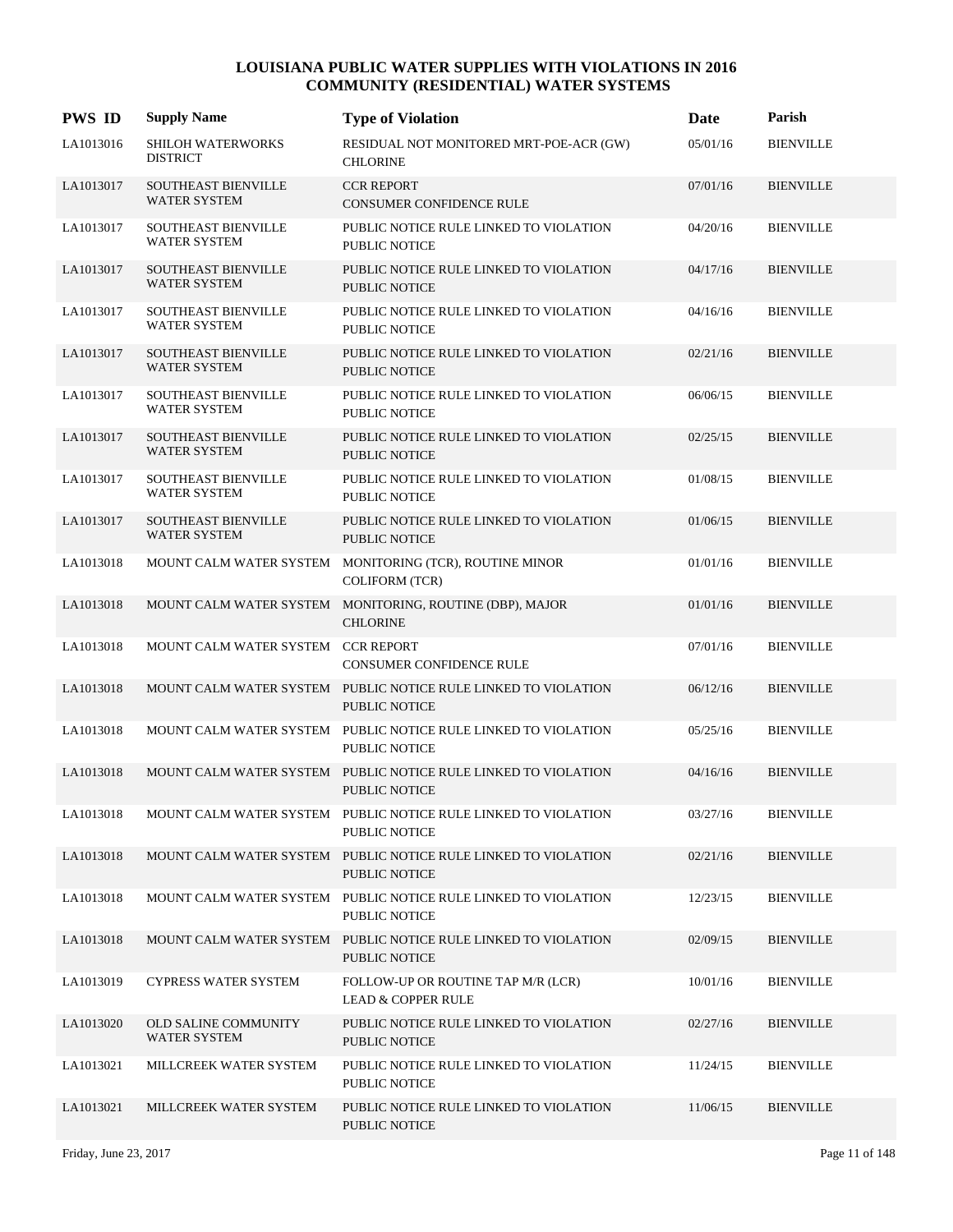| <b>PWS ID</b> | <b>Supply Name</b>                               | <b>Type of Violation</b>                                                     | Date     | Parish           |
|---------------|--------------------------------------------------|------------------------------------------------------------------------------|----------|------------------|
| LA1013021     | MILLCREEK WATER SYSTEM                           | PUBLIC NOTICE RULE LINKED TO VIOLATION<br><b>PUBLIC NOTICE</b>               | 12/05/14 | <b>BIENVILLE</b> |
| LA1013023     | SPRINGHILL COMMUNITY<br><b>WATER SYSTEM</b>      | FAILURE SUBMIT OEL REPORT FOR TTHM<br><b>TTHM</b>                            | 05/01/15 | <b>BIENVILLE</b> |
| LA1013023     | SPRINGHILL COMMUNITY<br><b>WATER SYSTEM</b>      | FAILURE SUBMIT OEL REPORT FOR TTHM<br><b>TTHM</b>                            | 01/31/15 | <b>BIENVILLE</b> |
| LA1013023     | SPRINGHILL COMMUNITY<br>WATER SYSTEM             | FAILURE SUBMIT OEL REPORT FOR TTHM<br><b>TTHM</b>                            | 10/31/14 | <b>BIENVILLE</b> |
| LA1013023     | SPRINGHILL COMMUNITY<br><b>WATER SYSTEM</b>      | FAILURE SUBMIT OEL REPORT FOR TTHM<br><b>TTHM</b>                            | 07/31/14 | <b>BIENVILLE</b> |
| LA1013023     | SPRINGHILL COMMUNITY<br><b>WATER SYSTEM</b>      | FOLLOW-UP OR ROUTINE TAP M/R (LCR)<br><b>LEAD &amp; COPPER RULE</b>          | 10/01/16 | <b>BIENVILLE</b> |
| LA1013023     | SPRINGHILL COMMUNITY<br><b>WATER SYSTEM</b>      | <b>CCR REPORT</b><br>CONSUMER CONFIDENCE RULE                                | 07/01/16 | <b>BIENVILLE</b> |
| LA1013023     | SPRINGHILL COMMUNITY<br><b>WATER SYSTEM</b>      | <b>CCR REPORT</b><br>CONSUMER CONFIDENCE RULE                                | 07/01/15 | <b>BIENVILLE</b> |
| LA1013023     | SPRINGHILL COMMUNITY<br><b>WATER SYSTEM</b>      | <b>CCR REPORT</b><br>CONSUMER CONFIDENCE RULE                                | 07/01/14 | <b>BIENVILLE</b> |
| LA1013023     | SPRINGHILL COMMUNITY<br><b>WATER SYSTEM</b>      | CCR ADEQUACY/AVAILABILITY/CONTENT<br>CONSUMER CONFIDENCE RULE                | 10/01/16 | <b>BIENVILLE</b> |
| LA1013023     | SPRINGHILL COMMUNITY<br><b>WATER SYSTEM</b>      | CCR ADEQUACY/AVAILABILITY/CONTENT<br>CONSUMER CONFIDENCE RULE                | 10/01/15 | <b>BIENVILLE</b> |
| LA1013023     | SPRINGHILL COMMUNITY<br>WATER SYSTEM             | CCR ADEQUACY/AVAILABILITY/CONTENT<br>CONSUMER CONFIDENCE RULE                | 10/01/14 | <b>BIENVILLE</b> |
| LA1013023     | SPRINGHILL COMMUNITY<br><b>WATER SYSTEM</b>      | PUBLIC NOTICE RULE LINKED TO VIOLATION<br>PUBLIC NOTICE                      | 10/15/15 | <b>BIENVILLE</b> |
| LA1013023     | SPRINGHILL COMMUNITY<br><b>WATER SYSTEM</b>      | PUBLIC NOTICE RULE LINKED TO VIOLATION<br><b>PUBLIC NOTICE</b>               | 09/03/15 | <b>BIENVILLE</b> |
| LA1013023     | SPRINGHILL COMMUNITY<br><b>WATER SYSTEM</b>      | PUBLIC NOTICE RULE LINKED TO VIOLATION<br>PUBLIC NOTICE                      | 05/01/15 | <b>BIENVILLE</b> |
| LA1013023     | SPRINGHILL COMMUNITY<br><b>WATER SYSTEM</b>      | PUBLIC NOTICE RULE LINKED TO VIOLATION<br><b>PUBLIC NOTICE</b>               | 02/12/15 | <b>BIENVILLE</b> |
| LA1013023     | SPRINGHILL COMMUNITY<br><b>WATER SYSTEM</b>      | PUBLIC NOTICE RULE LINKED TO VIOLATION<br>PUBLIC NOTICE                      | 11/28/14 | <b>BIENVILLE</b> |
| LA1013023     | SPRINGHILL COMMUNITY<br>WATER SYSTEM             | PUBLIC NOTICE RULE LINKED TO VIOLATION<br>PUBLIC NOTICE                      | 05/09/13 | <b>BIENVILLE</b> |
| LA1013023     | SPRINGHILL COMMUNITY<br><b>WATER SYSTEM</b>      | PUBLIC NOTICE RULE LINKED TO VIOLATION<br>PUBLIC NOTICE                      | 05/31/12 | <b>BIENVILLE</b> |
| LA1013023     | SPRINGHILL COMMUNITY<br><b>WATER SYSTEM</b>      | PUBLIC NOTICE RULE LINKED TO VIOLATION<br>PUBLIC NOTICE                      | 01/25/12 | <b>BIENVILLE</b> |
| LA1013023     | SPRINGHILL COMMUNITY<br><b>WATER SYSTEM</b>      | INADEQUATE MIN CHLORINE RESIDUAL(GW&SW)<br><b>CHLORINE</b>                   | 12/01/16 | <b>BIENVILLE</b> |
| LA1015005     | <b>COUNTRY PLACE SUBD</b><br>WATER SYSTEM        | LEVEL 1 ASSESS, MULTIPLE TC POS (RTCR)<br>REVISED TOTAL COLIFORM RULE (RTCR) | 10/15/16 | <b>BOSSIER</b>   |
| LA1015005     | <b>COUNTRY PLACE SUBD</b><br><b>WATER SYSTEM</b> | FAILURE SUBMIT OEL REPORT FOR HAA5<br>TOTAL HALOACETIC ACIDS (HAA5)          | 05/01/14 | <b>BOSSIER</b>   |
| LA1015005     | <b>COUNTRY PLACE SUBD</b><br>WATER SYSTEM        | FOLLOW-UP OR ROUTINE TAP M/R (LCR)<br><b>LEAD &amp; COPPER RULE</b>          | 10/01/13 | <b>BOSSIER</b>   |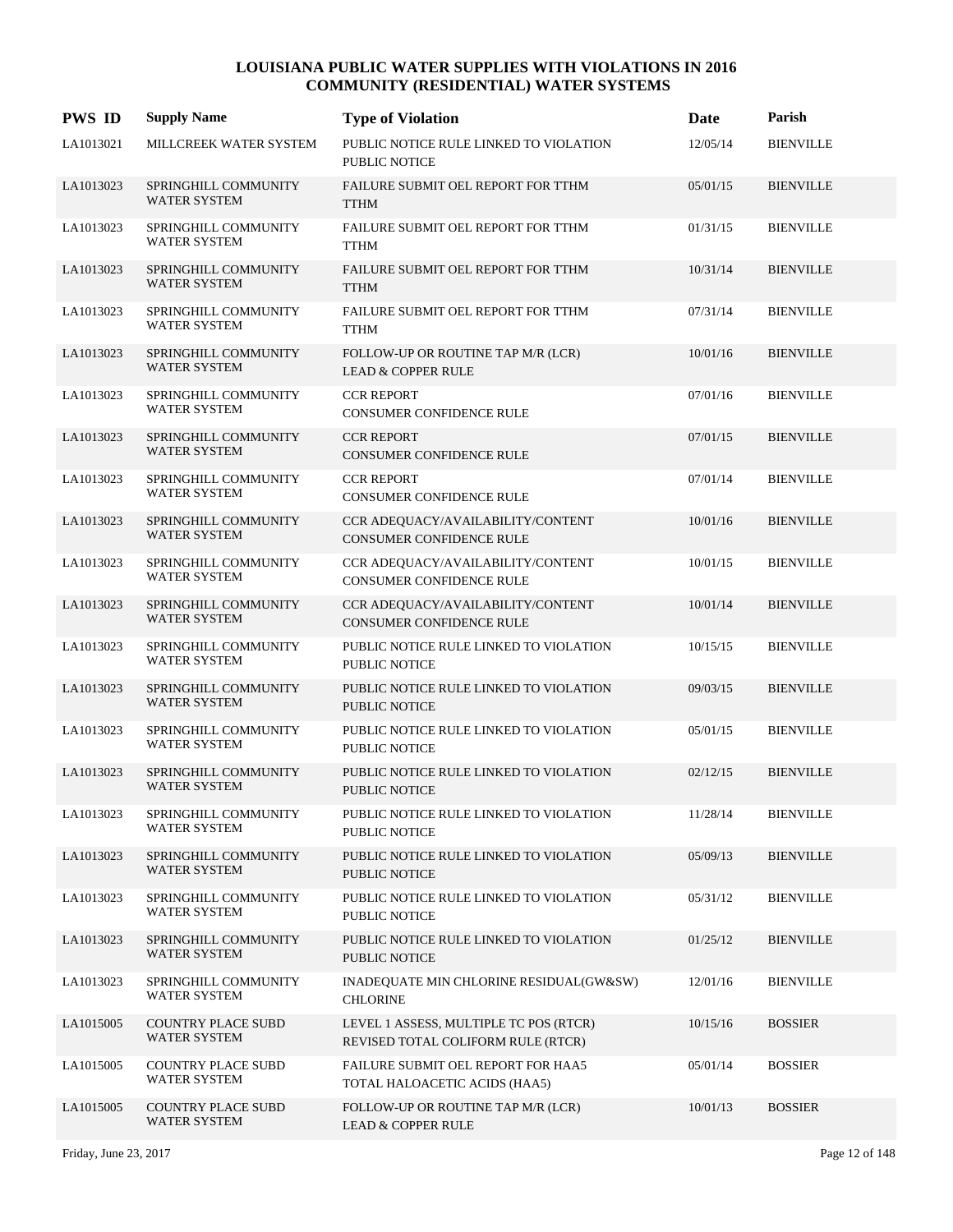| <b>PWS ID</b> | <b>Supply Name</b>                               | <b>Type of Violation</b>                                             | Date     | Parish         |
|---------------|--------------------------------------------------|----------------------------------------------------------------------|----------|----------------|
| LA1015005     | COUNTRY PLACE SUBD<br><b>WATER SYSTEM</b>        | <b>CCR REPORT</b><br>CONSUMER CONFIDENCE RULE                        | 07/01/16 | <b>BOSSIER</b> |
| LA1015005     | COUNTRY PLACE SUBD<br><b>WATER SYSTEM</b>        | <b>CCR REPORT</b><br>CONSUMER CONFIDENCE RULE                        | 07/01/15 | <b>BOSSIER</b> |
| LA1015005     | <b>COUNTRY PLACE SUBD</b><br><b>WATER SYSTEM</b> | <b>CCR REPORT</b><br>CONSUMER CONFIDENCE RULE                        | 07/01/14 | <b>BOSSIER</b> |
| LA1015005     | <b>COUNTRY PLACE SUBD</b><br><b>WATER SYSTEM</b> | <b>CCR REPORT</b><br>CONSUMER CONFIDENCE RULE                        | 07/01/13 | <b>BOSSIER</b> |
| LA1015005     | <b>COUNTRY PLACE SUBD</b><br><b>WATER SYSTEM</b> | CCR ADEQUACY/AVAILABILITY/CONTENT<br>CONSUMER CONFIDENCE RULE        | 10/01/16 | <b>BOSSIER</b> |
| LA1015005     | <b>COUNTRY PLACE SUBD</b><br><b>WATER SYSTEM</b> | CCR ADEQUACY/AVAILABILITY/CONTENT<br>CONSUMER CONFIDENCE RULE        | 10/01/15 | <b>BOSSIER</b> |
| LA1015005     | <b>COUNTRY PLACE SUBD</b><br><b>WATER SYSTEM</b> | CCR ADEQUACY/AVAILABILITY/CONTENT<br>CONSUMER CONFIDENCE RULE        | 10/01/14 | <b>BOSSIER</b> |
| LA1015005     | <b>COUNTRY PLACE SUBD</b><br><b>WATER SYSTEM</b> | CCR ADEQUACY/AVAILABILITY/CONTENT<br>CONSUMER CONFIDENCE RULE        | 10/01/13 | <b>BOSSIER</b> |
| LA1015005     | <b>COUNTRY PLACE SUBD</b><br><b>WATER SYSTEM</b> | PUBLIC NOTICE RULE LINKED TO VIOLATION<br>PUBLIC NOTICE              | 02/22/16 | <b>BOSSIER</b> |
| LA1015005     | <b>COUNTRY PLACE SUBD</b><br><b>WATER SYSTEM</b> | PUBLIC NOTICE RULE LINKED TO VIOLATION<br><b>PUBLIC NOTICE</b>       | 07/21/15 | <b>BOSSIER</b> |
| LA1015005     | <b>COUNTRY PLACE SUBD</b><br><b>WATER SYSTEM</b> | PUBLIC NOTICE RULE LINKED TO VIOLATION<br>PUBLIC NOTICE              | 05/21/15 | <b>BOSSIER</b> |
| LA1015005     | <b>COUNTRY PLACE SUBD</b><br><b>WATER SYSTEM</b> | PUBLIC NOTICE RULE LINKED TO VIOLATION<br><b>PUBLIC NOTICE</b>       | 05/08/15 | <b>BOSSIER</b> |
| LA1015005     | <b>COUNTRY PLACE SUBD</b><br><b>WATER SYSTEM</b> | PUBLIC NOTICE RULE LINKED TO VIOLATION<br>PUBLIC NOTICE              | 04/22/15 | <b>BOSSIER</b> |
| LA1015005     | <b>COUNTRY PLACE SUBD</b><br><b>WATER SYSTEM</b> | PUBLIC NOTICE RULE LINKED TO VIOLATION<br><b>PUBLIC NOTICE</b>       | 08/14/14 | <b>BOSSIER</b> |
| LA1015005     | <b>COUNTRY PLACE SUBD</b><br><b>WATER SYSTEM</b> | PUBLIC NOTICE RULE LINKED TO VIOLATION<br><b>PUBLIC NOTICE</b>       | 02/20/14 | <b>BOSSIER</b> |
| LA1015005     | <b>COUNTRY PLACE SUBD</b><br><b>WATER SYSTEM</b> | PUBLIC NOTICE RULE LINKED TO VIOLATION<br><b>PUBLIC NOTICE</b>       | 01/29/14 | <b>BOSSIER</b> |
| LA1015009     | <b>EVANGELINE OAKS WATER</b><br><b>SYSTEM</b>    | MONITORING, ROUTINE (DBP), MAJOR<br>TOT_TTHM/HAA5                    | 08/01/15 | <b>BOSSIER</b> |
| LA1015009     | <b>EVANGELINE OAKS WATER</b><br><b>SYSTEM</b>    | FAILURE ADDRESS DEFICIENCY (GWR)<br><b>GROUNDWATER RULE</b>          | 12/29/11 | <b>BOSSIER</b> |
| LA1015009     | <b>EVANGELINE OAKS WATER</b><br>SYSTEM           | <b>CCR REPORT</b><br>CONSUMER CONFIDENCE RULE                        | 07/01/16 | <b>BOSSIER</b> |
| LA1015009     | <b>EVANGELINE OAKS WATER</b><br><b>SYSTEM</b>    | CCR ADEQUACY/AVAILABILITY/CONTENT<br><b>CONSUMER CONFIDENCE RULE</b> | 10/01/16 | <b>BOSSIER</b> |
| LA1015009     | <b>EVANGELINE OAKS WATER</b><br><b>SYSTEM</b>    | PUBLIC NOTICE RULE LINKED TO VIOLATION<br>PUBLIC NOTICE              | 06/05/15 | <b>BOSSIER</b> |
| LA1015009     | <b>EVANGELINE OAKS WATER</b><br><b>SYSTEM</b>    | PUBLIC NOTICE RULE LINKED TO VIOLATION<br>PUBLIC NOTICE              | 02/06/15 | <b>BOSSIER</b> |
| LA1015012     | HILLCREST MHP WATER<br>SYSTEM                    | MONITORING, ROUTINE (DBP), MAJOR<br>TOT_TTHM/HAA5                    | 08/01/15 | <b>BOSSIER</b> |
| LA1015012     | HILLCREST MHP WATER<br><b>SYSTEM</b>             | <b>CCR REPORT</b><br>CONSUMER CONFIDENCE RULE                        | 07/01/15 | <b>BOSSIER</b> |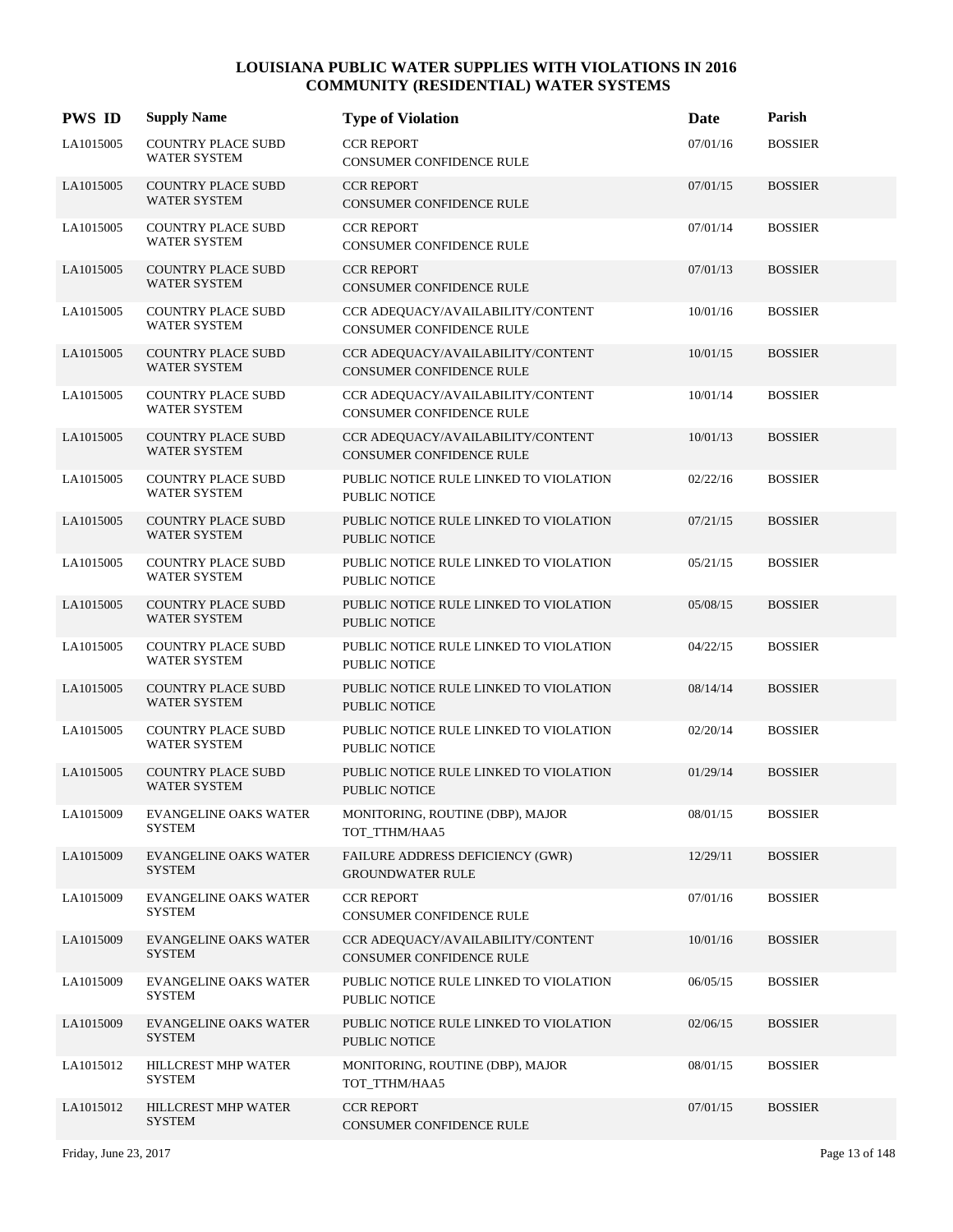| <b>PWS ID</b> | <b>Supply Name</b>                           | <b>Type of Violation</b>                                            | Date     | Parish         |
|---------------|----------------------------------------------|---------------------------------------------------------------------|----------|----------------|
| LA1015012     | HILLCREST MHP WATER<br><b>SYSTEM</b>         | CCR ADEQUACY/AVAILABILITY/CONTENT<br>CONSUMER CONFIDENCE RULE       | 10/01/15 | <b>BOSSIER</b> |
| LA1015012     | HILLCREST MHP WATER<br><b>SYSTEM</b>         | PUBLIC NOTICE RULE LINKED TO VIOLATION<br><b>PUBLIC NOTICE</b>      | 02/23/16 | <b>BOSSIER</b> |
| LA1015016     | TOWN OF PLAIN DEALING<br><b>WATER SYSTEM</b> | MCL, LRAA<br>TOTAL HALOACETIC ACIDS (HAA5)                          | 10/01/16 | <b>BOSSIER</b> |
| LA1015016     | TOWN OF PLAIN DEALING<br><b>WATER SYSTEM</b> | MCL, LRAA<br><b>TTHM</b>                                            | 10/01/16 | <b>BOSSIER</b> |
| LA1015016     | TOWN OF PLAIN DEALING<br><b>WATER SYSTEM</b> | MCL, LRAA<br>TOTAL HALOACETIC ACIDS (HAA5)                          | 10/01/16 | <b>BOSSIER</b> |
| LA1015016     | TOWN OF PLAIN DEALING<br><b>WATER SYSTEM</b> | MCL, LRAA<br><b>TTHM</b>                                            | 10/01/16 | <b>BOSSIER</b> |
| LA1015016     | TOWN OF PLAIN DEALING<br><b>WATER SYSTEM</b> | MCL, LRAA<br><b>TTHM</b>                                            | 07/01/16 | <b>BOSSIER</b> |
| LA1015016     | TOWN OF PLAIN DEALING<br><b>WATER SYSTEM</b> | MCL, LRAA<br>TOTAL HALOACETIC ACIDS (HAA5)                          | 07/01/16 | <b>BOSSIER</b> |
| LA1015016     | TOWN OF PLAIN DEALING<br><b>WATER SYSTEM</b> | MCL, LRAA<br>TOTAL HALOACETIC ACIDS (HAA5)                          | 07/01/16 | <b>BOSSIER</b> |
| LA1015016     | TOWN OF PLAIN DEALING<br><b>WATER SYSTEM</b> | MCL, LRAA<br><b>TTHM</b>                                            | 07/01/16 | <b>BOSSIER</b> |
| LA1015016     | TOWN OF PLAIN DEALING<br><b>WATER SYSTEM</b> | MCL, LRAA<br>TTHM                                                   | 04/01/16 | <b>BOSSIER</b> |
| LA1015016     | TOWN OF PLAIN DEALING<br><b>WATER SYSTEM</b> | MCL, LRAA<br><b>TTHM</b>                                            | 04/01/16 | <b>BOSSIER</b> |
| LA1015016     | TOWN OF PLAIN DEALING<br>WATER SYSTEM        | MCL, LRAA<br><b>TTHM</b>                                            | 01/01/16 | <b>BOSSIER</b> |
| LA1015016     | TOWN OF PLAIN DEALING<br><b>WATER SYSTEM</b> | MCL, LRAA<br><b>TTHM</b>                                            | 01/01/16 | <b>BOSSIER</b> |
| LA1015016     | TOWN OF PLAIN DEALING<br><b>WATER SYSTEM</b> | FAILURE SUBMIT OEL REPORT FOR TTHM<br><b>TTHM</b>                   | 05/01/15 | <b>BOSSIER</b> |
| LA1015016     | TOWN OF PLAIN DEALING<br><b>WATER SYSTEM</b> | FAILURE SUBMIT OEL REPORT FOR TTHM<br><b>TTHM</b>                   | 01/31/15 | <b>BOSSIER</b> |
| LA1015016     | TOWN OF PLAIN DEALING<br>WATER SYSTEM        | FAILURE SUBMIT OEL REPORT FOR TTHM<br><b>TTHM</b>                   | 10/31/14 | <b>BOSSIER</b> |
| LA1015016     | TOWN OF PLAIN DEALING<br>WATER SYSTEM        | FAILURE SUBMIT OEL REPORT FOR TTHM<br><b>TTHM</b>                   | 05/01/14 | <b>BOSSIER</b> |
| LA1015016     | TOWN OF PLAIN DEALING<br><b>WATER SYSTEM</b> | INADEQUATE MIN CHLORINE RESIDUAL(GW&SW)<br><b>CHLORINE</b>          | 10/01/16 | <b>BOSSIER</b> |
| LA1015022     | <b>BARKSDALE AFB WATER</b><br><b>SYSTEM</b>  | INADEQUATE MIN CHLORINE RESIDUAL(GW&SW)<br><b>CHLORAMINE</b>        | 12/01/16 | <b>BOSSIER</b> |
| LA1015023     | ST MARYS WATER SYSTEM                        | MCL, LRAA<br><b>TTHM</b>                                            | 01/01/16 | <b>BOSSIER</b> |
| LA1015023     | ST MARYS WATER SYSTEM                        | MCL, LRAA<br><b>TTHM</b>                                            | 01/01/16 | <b>BOSSIER</b> |
| LA1015023     | ST MARYS WATER SYSTEM                        | FAILURE SUBMIT OEL REPORT FOR HAA5<br>TOTAL HALOACETIC ACIDS (HAA5) | 05/01/14 | <b>BOSSIER</b> |
| LA1015023     | ST MARYS WATER SYSTEM                        | CCR ADEQUACY/AVAILABILITY/CONTENT<br>CONSUMER CONFIDENCE RULE       | 10/01/15 | <b>BOSSIER</b> |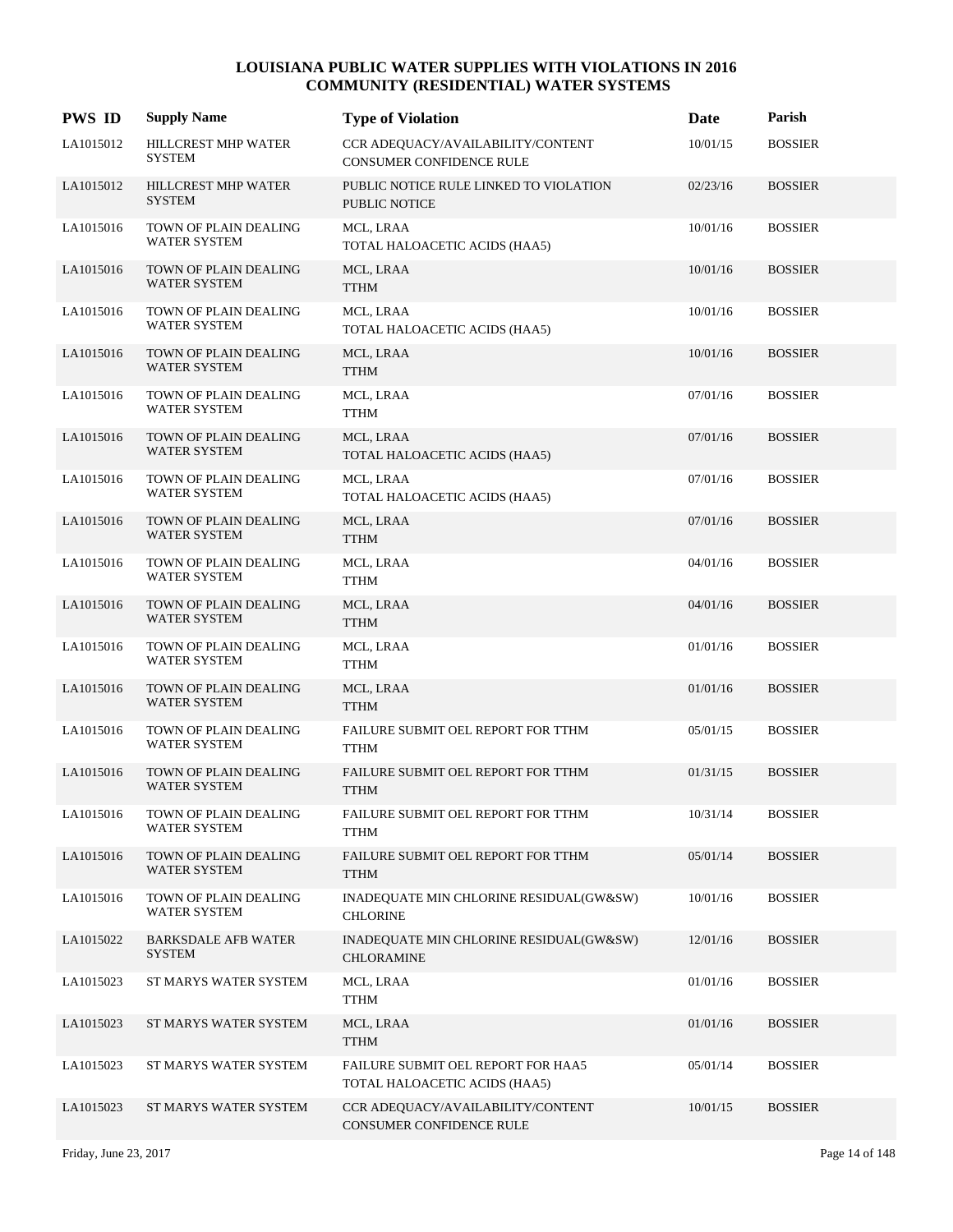| <b>PWS ID</b> | <b>Supply Name</b>                          | <b>Type of Violation</b>                                            | Date     | Parish         |
|---------------|---------------------------------------------|---------------------------------------------------------------------|----------|----------------|
| LA1015024     | <b>SOUTHGATE MHP WATER</b><br><b>SYSTEM</b> | FOLLOW-UP OR ROUTINE TAP M/R (LCR)<br><b>LEAD &amp; COPPER RULE</b> | 10/01/15 | <b>BOSSIER</b> |
| LA1015024     | <b>SOUTHGATE MHP WATER</b><br><b>SYSTEM</b> | <b>CCR REPORT</b><br>CONSUMER CONFIDENCE RULE                       | 07/01/15 | <b>BOSSIER</b> |
| LA1015024     | <b>SOUTHGATE MHP WATER</b><br><b>SYSTEM</b> | <b>CCR REPORT</b><br>CONSUMER CONFIDENCE RULE                       | 07/01/14 | <b>BOSSIER</b> |
| LA1015024     | <b>SOUTHGATE MHP WATER</b><br><b>SYSTEM</b> | <b>CCR REPORT</b><br>CONSUMER CONFIDENCE RULE                       | 07/01/13 | <b>BOSSIER</b> |
| LA1015024     | <b>SOUTHGATE MHP WATER</b><br><b>SYSTEM</b> | <b>CCR REPORT</b><br>CONSUMER CONFIDENCE RULE                       | 07/01/12 | <b>BOSSIER</b> |
| LA1015024     | <b>SOUTHGATE MHP WATER</b><br><b>SYSTEM</b> | <b>CCR REPORT</b><br>CONSUMER CONFIDENCE RULE                       | 07/01/11 | <b>BOSSIER</b> |
| LA1015024     | <b>SOUTHGATE MHP WATER</b><br><b>SYSTEM</b> | CCR ADEQUACY/AVAILABILITY/CONTENT<br>CONSUMER CONFIDENCE RULE       | 10/01/15 | <b>BOSSIER</b> |
| LA1015024     | SOUTHGATE MHP WATER<br><b>SYSTEM</b>        | CCR ADEQUACY/AVAILABILITY/CONTENT<br>CONSUMER CONFIDENCE RULE       | 10/01/14 | <b>BOSSIER</b> |
| LA1015024     | <b>SOUTHGATE MHP WATER</b><br><b>SYSTEM</b> | CCR ADEQUACY/AVAILABILITY/CONTENT<br>CONSUMER CONFIDENCE RULE       | 10/01/13 | <b>BOSSIER</b> |
| LA1015024     | <b>SOUTHGATE MHP WATER</b><br><b>SYSTEM</b> | CCR ADEQUACY/AVAILABILITY/CONTENT<br>CONSUMER CONFIDENCE RULE       | 10/01/12 | <b>BOSSIER</b> |
| LA1015024     | SOUTHGATE MHP WATER<br><b>SYSTEM</b>        | CCR ADEQUACY/AVAILABILITY/CONTENT<br>CONSUMER CONFIDENCE RULE       | 10/01/11 | <b>BOSSIER</b> |
| LA1015024     | SOUTHGATE MHP WATER<br><b>SYSTEM</b>        | PUBLIC NOTICE RULE LINKED TO VIOLATION<br>PUBLIC NOTICE             | 02/08/16 | <b>BOSSIER</b> |
| LA1015024     | SOUTHGATE MHP WATER<br><b>SYSTEM</b>        | PUBLIC NOTICE RULE LINKED TO VIOLATION<br>PUBLIC NOTICE             | 09/08/14 | <b>BOSSIER</b> |
| LA1015024     | <b>SOUTHGATE MHP WATER</b><br><b>SYSTEM</b> | PUBLIC NOTICE RULE LINKED TO VIOLATION<br><b>PUBLIC NOTICE</b>      | 05/09/14 | <b>BOSSIER</b> |
| LA1015024     | SOUTHGATE MHP WATER<br><b>SYSTEM</b>        | PUBLIC NOTICE RULE LINKED TO VIOLATION<br><b>PUBLIC NOTICE</b>      | 03/19/14 | <b>BOSSIER</b> |
| LA1015024     | <b>SOUTHGATE MHP WATER</b><br><b>SYSTEM</b> | PUBLIC NOTICE RULE LINKED TO VIOLATION<br><b>PUBLIC NOTICE</b>      | 03/07/14 | <b>BOSSIER</b> |
| LA1015024     | <b>SOUTHGATE MHP WATER</b><br><b>SYSTEM</b> | PUBLIC NOTICE RULE LINKED TO VIOLATION<br>PUBLIC NOTICE             | 03/07/14 | <b>BOSSIER</b> |
| LA1015024     | <b>SOUTHGATE MHP WATER</b><br><b>SYSTEM</b> | PUBLIC NOTICE RULE LINKED TO VIOLATION<br>PUBLIC NOTICE             | 10/15/13 | <b>BOSSIER</b> |
| LA1015024     | <b>SOUTHGATE MHP WATER</b><br><b>SYSTEM</b> | PUBLIC NOTICE RULE LINKED TO VIOLATION<br>PUBLIC NOTICE             | 08/14/13 | <b>BOSSIER</b> |
| LA1015024     | <b>SOUTHGATE MHP WATER</b><br><b>SYSTEM</b> | PUBLIC NOTICE RULE LINKED TO VIOLATION<br><b>PUBLIC NOTICE</b>      | 08/09/13 | <b>BOSSIER</b> |
| LA1015024     | <b>SOUTHGATE MHP WATER</b><br><b>SYSTEM</b> | PUBLIC NOTICE RULE LINKED TO VIOLATION<br>PUBLIC NOTICE             | 07/10/13 | <b>BOSSIER</b> |
| LA1015024     | <b>SOUTHGATE MHP WATER</b><br><b>SYSTEM</b> | PUBLIC NOTICE RULE LINKED TO VIOLATION<br>PUBLIC NOTICE             | 06/06/13 | <b>BOSSIER</b> |
| LA1015024     | <b>SOUTHGATE MHP WATER</b><br><b>SYSTEM</b> | PUBLIC NOTICE RULE LINKED TO VIOLATION<br>PUBLIC NOTICE             | 05/10/13 | <b>BOSSIER</b> |
| LA1015024     | <b>SOUTHGATE MHP WATER</b><br><b>SYSTEM</b> | PUBLIC NOTICE RULE LINKED TO VIOLATION<br>PUBLIC NOTICE             | 03/14/13 | <b>BOSSIER</b> |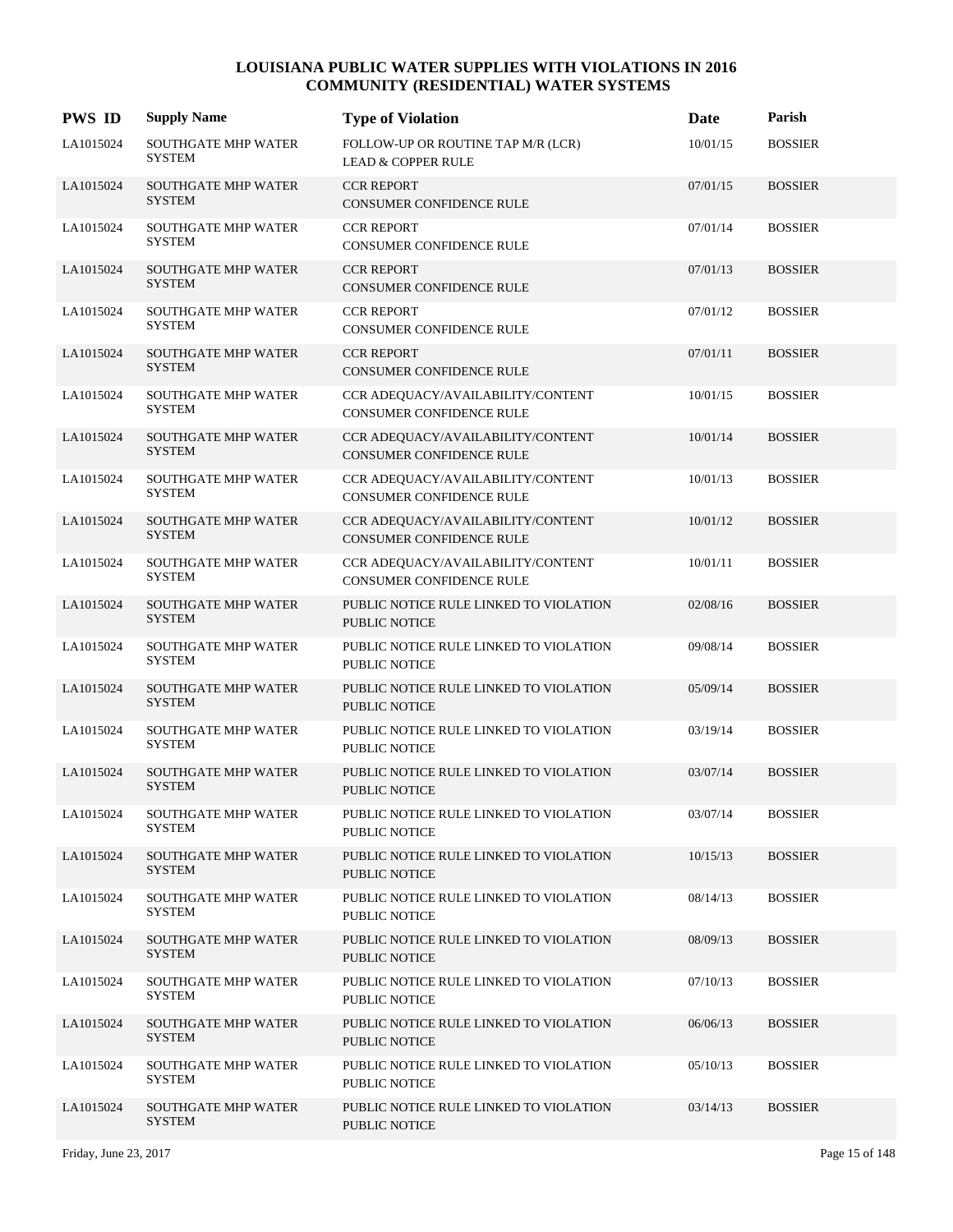| <b>PWS ID</b> | <b>Supply Name</b>                          | <b>Type of Violation</b>                                       | Date     | Parish         |
|---------------|---------------------------------------------|----------------------------------------------------------------|----------|----------------|
| LA1015024     | <b>SOUTHGATE MHP WATER</b><br><b>SYSTEM</b> | PUBLIC NOTICE RULE LINKED TO VIOLATION<br><b>PUBLIC NOTICE</b> | 02/12/13 | <b>BOSSIER</b> |
| LA1015024     | SOUTHGATE MHP WATER<br><b>SYSTEM</b>        | PUBLIC NOTICE RULE LINKED TO VIOLATION<br>PUBLIC NOTICE        | 12/11/12 | <b>BOSSIER</b> |
| LA1015024     | <b>SOUTHGATE MHP WATER</b><br><b>SYSTEM</b> | PUBLIC NOTICE RULE LINKED TO VIOLATION<br><b>PUBLIC NOTICE</b> | 09/08/12 | <b>BOSSIER</b> |
| LA1015024     | <b>SOUTHGATE MHP WATER</b><br><b>SYSTEM</b> | PUBLIC NOTICE RULE LINKED TO VIOLATION<br><b>PUBLIC NOTICE</b> | 08/06/12 | <b>BOSSIER</b> |
| LA1015024     | <b>SOUTHGATE MHP WATER</b><br><b>SYSTEM</b> | PUBLIC NOTICE RULE LINKED TO VIOLATION<br><b>PUBLIC NOTICE</b> | 07/06/12 | <b>BOSSIER</b> |
| LA1015024     | SOUTHGATE MHP WATER<br><b>SYSTEM</b>        | PUBLIC NOTICE RULE LINKED TO VIOLATION<br><b>PUBLIC NOTICE</b> | 05/31/12 | <b>BOSSIER</b> |
| LA1015024     | SOUTHGATE MHP WATER<br><b>SYSTEM</b>        | PUBLIC NOTICE RULE LINKED TO VIOLATION<br><b>PUBLIC NOTICE</b> | 04/08/12 | <b>BOSSIER</b> |
| LA1015024     | <b>SOUTHGATE MHP WATER</b><br><b>SYSTEM</b> | PUBLIC NOTICE RULE LINKED TO VIOLATION<br><b>PUBLIC NOTICE</b> | 03/10/12 | <b>BOSSIER</b> |
| LA1015024     | SOUTHGATE MHP WATER<br><b>SYSTEM</b>        | PUBLIC NOTICE RULE LINKED TO VIOLATION<br><b>PUBLIC NOTICE</b> | 08/06/11 | <b>BOSSIER</b> |
| LA1015024     | <b>SOUTHGATE MHP WATER</b><br><b>SYSTEM</b> | PUBLIC NOTICE RULE LINKED TO VIOLATION<br><b>PUBLIC NOTICE</b> | 08/02/11 | <b>BOSSIER</b> |
| LA1015024     | <b>SOUTHGATE MHP WATER</b><br><b>SYSTEM</b> | INADEQUATE MIN CHLORINE RESIDUAL(GW&SW)<br><b>CHLORINE</b>     | 09/01/16 | <b>BOSSIER</b> |
| LA1015024     | <b>SOUTHGATE MHP WATER</b><br><b>SYSTEM</b> | FAILURE TO SUBMIT MONITORING PLAN<br>TOTAL COLIFORM RULE       | 01/01/14 | <b>BOSSIER</b> |
| LA1015029     | <b>SOUTH BOSSIER WATER</b><br><b>SYSTEM</b> | PUBLIC NOTICE RULE LINKED TO VIOLATION<br><b>PUBLIC NOTICE</b> | 04/20/16 | <b>BOSSIER</b> |
| LA1015030     | RIVER POINT WATER SYSTEM                    | FAILURE SUBMIT SUBPART V PLAN, ESCALATED<br><b>DBP STAGE 2</b> | 01/01/13 | <b>BOSSIER</b> |
| LA1015030     | RIVER POINT WATER SYSTEM                    | FAILURE ADDRESS DEFICIENCY (GWR)<br><b>GROUNDWATER RULE</b>    | 11/14/11 | <b>BOSSIER</b> |
| LA1015030     | RIVER POINT WATER SYSTEM                    | <b>CCR REPORT</b><br><b>CONSUMER CONFIDENCE RULE</b>           | 07/01/15 | <b>BOSSIER</b> |
| LA1015030     | RIVER POINT WATER SYSTEM                    | <b>CCR REPORT</b><br>CONSUMER CONFIDENCE RULE                  | 07/01/14 | <b>BOSSIER</b> |
| LA1015030     | RIVER POINT WATER SYSTEM                    | <b>CCR REPORT</b><br>CONSUMER CONFIDENCE RULE                  | 07/01/13 | <b>BOSSIER</b> |
| LA1015030     | RIVER POINT WATER SYSTEM                    | <b>CCR REPORT</b><br>CONSUMER CONFIDENCE RULE                  | 07/01/12 | <b>BOSSIER</b> |
| LA1015030     | RIVER POINT WATER SYSTEM                    | CCR ADEQUACY/AVAILABILITY/CONTENT<br>CONSUMER CONFIDENCE RULE  | 10/01/15 | <b>BOSSIER</b> |
| LA1015030     | RIVER POINT WATER SYSTEM                    | CCR ADEQUACY/AVAILABILITY/CONTENT<br>CONSUMER CONFIDENCE RULE  | 10/01/14 | <b>BOSSIER</b> |
| LA1015030     | RIVER POINT WATER SYSTEM                    | CCR ADEQUACY/AVAILABILITY/CONTENT<br>CONSUMER CONFIDENCE RULE  | 10/01/13 | <b>BOSSIER</b> |
| LA1015030     | RIVER POINT WATER SYSTEM                    | CCR ADEQUACY/AVAILABILITY/CONTENT<br>CONSUMER CONFIDENCE RULE  | 10/01/12 | <b>BOSSIER</b> |
| LA1015030     | RIVER POINT WATER SYSTEM                    | PUBLIC NOTICE RULE LINKED TO VIOLATION<br>PUBLIC NOTICE        | 06/04/16 | <b>BOSSIER</b> |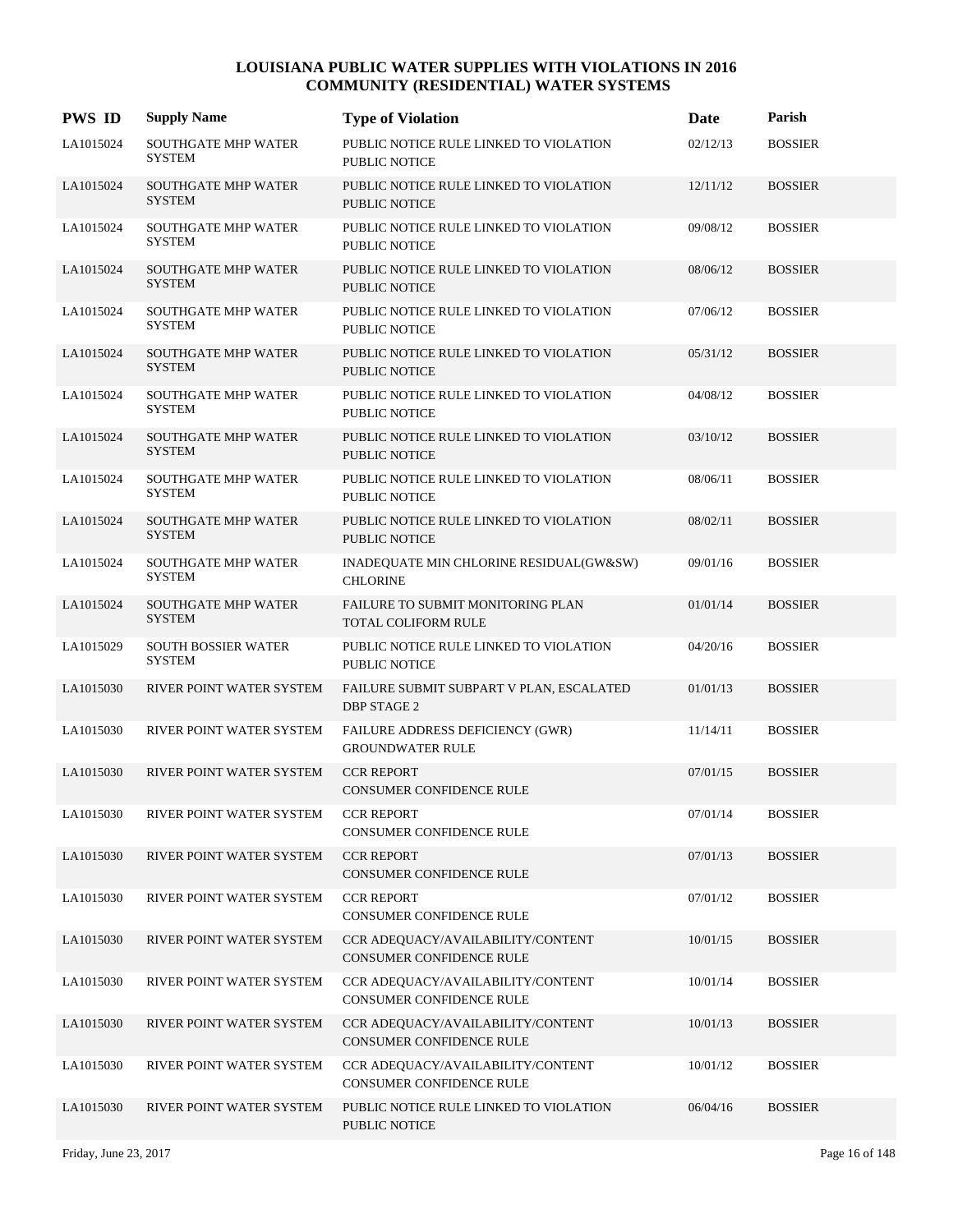| <b>PWS ID</b> | <b>Supply Name</b>                           | <b>Type of Violation</b>                                       | Date     | Parish         |
|---------------|----------------------------------------------|----------------------------------------------------------------|----------|----------------|
| LA1015030     | RIVER POINT WATER SYSTEM                     | PUBLIC NOTICE RULE LINKED TO VIOLATION<br><b>PUBLIC NOTICE</b> | 02/28/16 | <b>BOSSIER</b> |
| LA1015030     | RIVER POINT WATER SYSTEM                     | PUBLIC NOTICE RULE LINKED TO VIOLATION<br><b>PUBLIC NOTICE</b> | 02/27/16 | <b>BOSSIER</b> |
| LA1015030     | RIVER POINT WATER SYSTEM                     | PUBLIC NOTICE RULE LINKED TO VIOLATION<br>PUBLIC NOTICE        | 02/21/16 | <b>BOSSIER</b> |
| LA1015030     | RIVER POINT WATER SYSTEM                     | PUBLIC NOTICE RULE LINKED TO VIOLATION<br><b>PUBLIC NOTICE</b> | 12/30/15 | <b>BOSSIER</b> |
| LA1015030     | RIVER POINT WATER SYSTEM                     | PUBLIC NOTICE RULE LINKED TO VIOLATION<br><b>PUBLIC NOTICE</b> | 12/17/15 | <b>BOSSIER</b> |
| LA1015030     | RIVER POINT WATER SYSTEM                     | PUBLIC NOTICE RULE LINKED TO VIOLATION<br><b>PUBLIC NOTICE</b> | 11/08/15 | <b>BOSSIER</b> |
| LA1015030     | RIVER POINT WATER SYSTEM                     | PUBLIC NOTICE RULE LINKED TO VIOLATION<br>PUBLIC NOTICE        | 10/30/15 | <b>BOSSIER</b> |
| LA1015030     | RIVER POINT WATER SYSTEM                     | PUBLIC NOTICE RULE LINKED TO VIOLATION<br><b>PUBLIC NOTICE</b> | 10/07/15 | <b>BOSSIER</b> |
| LA1015030     | RIVER POINT WATER SYSTEM                     | PUBLIC NOTICE RULE LINKED TO VIOLATION<br>PUBLIC NOTICE        | 02/06/15 | <b>BOSSIER</b> |
| LA1015030     | RIVER POINT WATER SYSTEM                     | PUBLIC NOTICE RULE LINKED TO VIOLATION<br><b>PUBLIC NOTICE</b> | 04/09/14 | <b>BOSSIER</b> |
| LA1015030     | RIVER POINT WATER SYSTEM                     | PUBLIC NOTICE RULE LINKED TO VIOLATION<br>PUBLIC NOTICE        | 06/06/13 | <b>BOSSIER</b> |
| LA1015030     | RIVER POINT WATER SYSTEM                     | PUBLIC NOTICE RULE LINKED TO VIOLATION<br><b>PUBLIC NOTICE</b> | 05/31/12 | <b>BOSSIER</b> |
| LA1015030     | RIVER POINT WATER SYSTEM                     | INADEQUATE MIN CHLORINE RESIDUAL(GW&SW)<br><b>CHLORINE</b>     | 11/01/16 | <b>BOSSIER</b> |
| LA1015030     | RIVER POINT WATER SYSTEM                     | INADEQUATE MIN CHLORINE RESIDUAL(GW&SW)<br><b>CHLORINE</b>     | 07/01/16 | <b>BOSSIER</b> |
| LA1015030     | RIVER POINT WATER SYSTEM                     | INADEQUATE MIN CHLORINE RESIDUAL(GW&SW)<br><b>CHLORINE</b>     | 04/01/16 | <b>BOSSIER</b> |
| LA1015030     | RIVER POINT WATER SYSTEM                     | INADEQUATE MIN CHLORINE RESIDUAL(GW&SW)<br><b>CHLORINE</b>     | 02/01/16 | <b>BOSSIER</b> |
| LA1015030     | RIVER POINT WATER SYSTEM                     | 5% DS BELOW MIN 0.5-2 MONTHS CONSEC(GW)<br><b>CHLORINE</b>     | 05/01/16 | <b>BOSSIER</b> |
| LA1015032     | <b>SHADY PARK MHP WATER</b><br><b>SYSTEM</b> | <b>CCR REPORT</b><br>CONSUMER CONFIDENCE RULE                  | 07/01/16 | <b>BOSSIER</b> |
| LA1015032     | <b>SHADY PARK MHP WATER</b><br>SYSTEM        | CCR ADEQUACY/AVAILABILITY/CONTENT<br>CONSUMER CONFIDENCE RULE  | 10/01/16 | <b>BOSSIER</b> |
| LA1015036     | PEACEFUL PINES MHP WATER<br><b>SYSTEM</b>    | PUBLIC NOTICE RULE LINKED TO VIOLATION<br>PUBLIC NOTICE        | 02/29/16 | <b>BOSSIER</b> |
| LA1015036     | PEACEFUL PINES MHP WATER<br><b>SYSTEM</b>    | PUBLIC NOTICE RULE LINKED TO VIOLATION<br>PUBLIC NOTICE        | 11/24/15 | <b>BOSSIER</b> |
| LA1015036     | PEACEFUL PINES MHP WATER<br><b>SYSTEM</b>    | PUBLIC NOTICE RULE LINKED TO VIOLATION<br>PUBLIC NOTICE        | 10/03/14 | <b>BOSSIER</b> |
| LA1015036     | PEACEFUL PINES MHP WATER<br><b>SYSTEM</b>    | PUBLIC NOTICE RULE LINKED TO VIOLATION<br>PUBLIC NOTICE        | 03/19/14 | <b>BOSSIER</b> |
| LA1015036     | PEACEFUL PINES MHP WATER<br><b>SYSTEM</b>    | PUBLIC NOTICE RULE LINKED TO VIOLATION<br>PUBLIC NOTICE        | 12/12/12 | <b>BOSSIER</b> |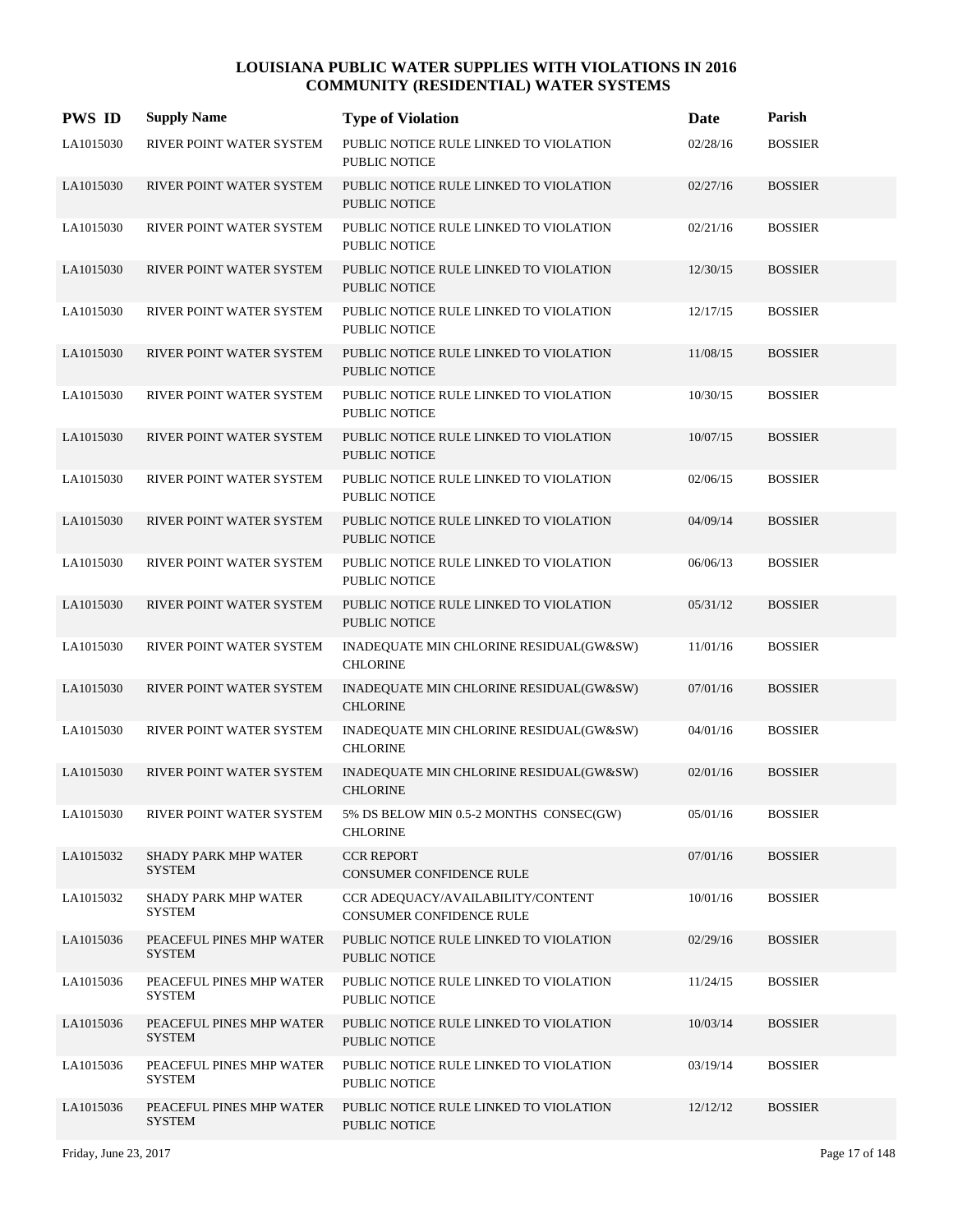| <b>PWS ID</b> | <b>Supply Name</b>                               | <b>Type of Violation</b>                                                      | Date     | Parish         |
|---------------|--------------------------------------------------|-------------------------------------------------------------------------------|----------|----------------|
| LA1015036     | PEACEFUL PINES MHP WATER<br><b>SYSTEM</b>        | FAILURE TO SUBMIT MONITORING PLAN<br>TOTAL COLIFORM RULE                      | 01/01/14 | <b>BOSSIER</b> |
| LA1015039     | <b>CENTRAL BOSSIER WATER</b><br><b>SYSTEM</b>    | MCL, LRAA<br><b>TTHM</b>                                                      | 10/01/16 | <b>BOSSIER</b> |
| LA1015039     | CENTRAL BOSSIER WATER<br><b>SYSTEM</b>           | MCL, LRAA<br><b>TTHM</b>                                                      | 07/01/16 | <b>BOSSIER</b> |
| LA1015039     | <b>CENTRAL BOSSIER WATER</b><br><b>SYSTEM</b>    | MCL, LRAA<br><b>TTHM</b>                                                      | 04/01/16 | <b>BOSSIER</b> |
| LA1015039     | <b>CENTRAL BOSSIER WATER</b><br><b>SYSTEM</b>    | MCL, LRAA<br><b>TTHM</b>                                                      | 01/01/16 | <b>BOSSIER</b> |
| LA1015039     | CENTRAL BOSSIER WATER<br><b>SYSTEM</b>           | MONITORING, ROUTINE (DBP), MAJOR<br>TOT_TTHM/HAA5                             | 06/01/16 | <b>BOSSIER</b> |
| LA1015039     | CENTRAL BOSSIER WATER<br><b>SYSTEM</b>           | PUBLIC NOTICE RULE LINKED TO VIOLATION<br>PUBLIC NOTICE                       | 04/17/15 | <b>BOSSIER</b> |
| LA1015044     | <b>SLIGO WATER SYSTEM</b><br><b>INCORPORATED</b> | FAILURE ADDRESS DEFICIENCY (GWR)<br><b>GROUNDWATER RULE</b>                   | 08/02/15 | <b>BOSSIER</b> |
| LA1015044     | <b>SLIGO WATER SYSTEM</b><br><b>INCORPORATED</b> | <b>CCR REPORT</b><br>CONSUMER CONFIDENCE RULE                                 | 07/01/16 | <b>BOSSIER</b> |
| LA1015044     | <b>SLIGO WATER SYSTEM</b><br><b>INCORPORATED</b> | <b>CCR REPORT</b><br>CONSUMER CONFIDENCE RULE                                 | 07/01/15 | <b>BOSSIER</b> |
| LA1015044     | <b>SLIGO WATER SYSTEM</b><br><b>INCORPORATED</b> | CCR ADEQUACY/AVAILABILITY/CONTENT<br>CONSUMER CONFIDENCE RULE                 | 10/01/16 | <b>BOSSIER</b> |
| LA1015044     | <b>SLIGO WATER SYSTEM</b><br><b>INCORPORATED</b> | CCR ADEQUACY/AVAILABILITY/CONTENT<br>CONSUMER CONFIDENCE RULE                 | 10/01/15 | <b>BOSSIER</b> |
| LA1015044     | <b>SLIGO WATER SYSTEM</b><br><b>INCORPORATED</b> | PUBLIC NOTICE RULE LINKED TO VIOLATION<br>PUBLIC NOTICE                       | 04/20/16 | <b>BOSSIER</b> |
| LA1015044     | <b>SLIGO WATER SYSTEM</b><br><b>INCORPORATED</b> | PUBLIC NOTICE RULE LINKED TO VIOLATION<br><b>PUBLIC NOTICE</b>                | 04/17/16 | <b>BOSSIER</b> |
| LA1015044     | <b>SLIGO WATER SYSTEM</b><br><b>INCORPORATED</b> | PUBLIC NOTICE RULE LINKED TO VIOLATION<br><b>PUBLIC NOTICE</b>                | 05/31/12 | <b>BOSSIER</b> |
| LA1015044     | <b>SLIGO WATER SYSTEM</b><br><b>INCORPORATED</b> | PUBLIC NOTICE RULE LINKED TO VIOLATION<br><b>PUBLIC NOTICE</b>                | 01/25/12 | <b>BOSSIER</b> |
| LA1015044     | <b>SLIGO WATER SYSTEM</b><br><b>INCORPORATED</b> | INADEQUATE MIN CHLORINE RESIDUAL(GW&SW)<br><b>CHLORINE</b>                    | 12/01/16 | <b>BOSSIER</b> |
| LA1017001     | TWM MOBILE HOME<br>COMMUNITY WATER SYSTEM        | MONITORING (TCR), ROUTINE MAJOR<br><b>COLIFORM (TCR)</b>                      | 01/01/16 | CADDO          |
| LA1017001     | TWM MOBILE HOME<br>COMMUNITY WATER SYSTEM        | MONITORING, ROUTINE (DBP), MAJOR<br><b>CHLORINE</b>                           | 07/01/16 | CADDO          |
| LA1017001     | TWM MOBILE HOME<br>COMMUNITY WATER SYSTEM        | MONITORING, ROUTINE (DBP), MAJOR<br>TOT TTHM/HAA5                             | 01/01/16 | CADDO          |
| LA1017001     | TWM MOBILE HOME<br><b>COMMUNITY WATER SYSTEM</b> | MONITORING, ROUTINE (DBP), MAJOR<br><b>CHLORINE</b>                           | 01/01/16 | CADDO          |
| LA1017001     | TWM MOBILE HOME<br>COMMUNITY WATER SYSTEM        | MONITORING, ROUTINE (DBP), MAJOR<br><b>CHLORINE</b>                           | 01/01/16 | CADDO          |
| LA1017001     | TWM MOBILE HOME<br>COMMUNITY WATER SYSTEM        | LEVEL 1 ASSESS, TC POS RT NO RPT (RTCR)<br>REVISED TOTAL COLIFORM RULE (RTCR) | 12/30/16 | CADDO          |
| LA1017001     | TWM MOBILE HOME<br><b>COMMUNITY WATER SYSTEM</b> | MONITORING, ROUTINE, MAJOR (RTCR)<br>E. COLI                                  | 07/01/16 | CADDO          |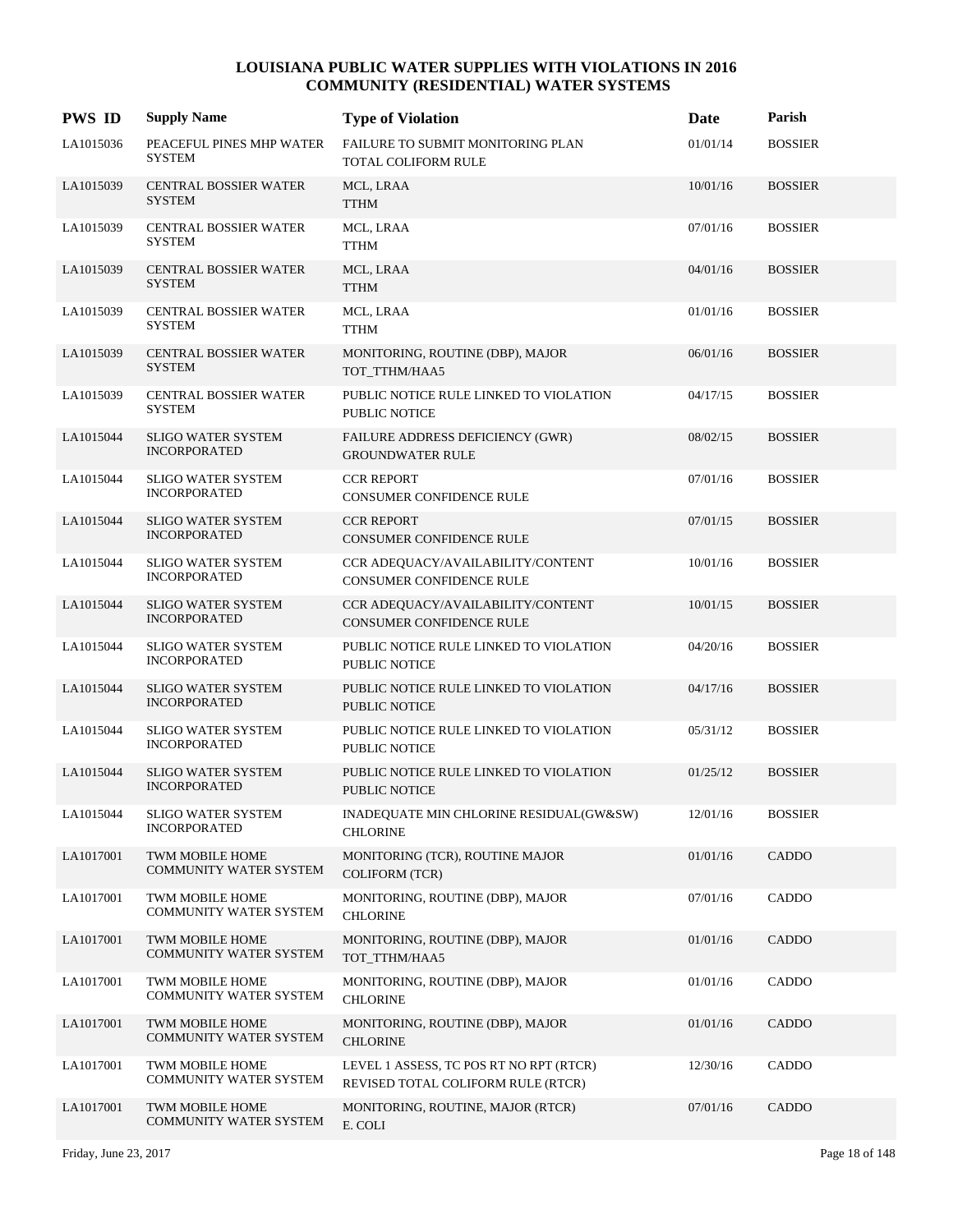| <b>PWS ID</b> | <b>Supply Name</b>                                      | <b>Type of Violation</b>                                        | Date     | Parish |
|---------------|---------------------------------------------------------|-----------------------------------------------------------------|----------|--------|
| LA1017001     | TWM MOBILE HOME<br><b>COMMUNITY WATER SYSTEM</b>        | LEAD CONSUMER NOTICE (LCR)<br><b>LEAD &amp; COPPER RULE</b>     | 04/16/16 | CADDO  |
| LA1017001     | <b>TWM MOBILE HOME</b><br><b>COMMUNITY WATER SYSTEM</b> | PUBLIC NOTICE RULE LINKED TO VIOLATION<br><b>PUBLIC NOTICE</b>  | 12/20/16 | CADDO  |
| LA1017001     | TWM MOBILE HOME<br><b>COMMUNITY WATER SYSTEM</b>        | PUBLIC NOTICE RULE LINKED TO VIOLATION<br><b>PUBLIC NOTICE</b>  | 11/12/16 | CADDO  |
| LA1017001     | <b>TWM MOBILE HOME</b><br><b>COMMUNITY WATER SYSTEM</b> | PUBLIC NOTICE RULE LINKED TO VIOLATION<br><b>PUBLIC NOTICE</b>  | 10/14/16 | CADDO  |
| LA1017001     | TWM MOBILE HOME<br><b>COMMUNITY WATER SYSTEM</b>        | PUBLIC NOTICE RULE LINKED TO VIOLATION<br>PUBLIC NOTICE         | 08/06/16 | CADDO  |
| LA1017001     | TWM MOBILE HOME<br><b>COMMUNITY WATER SYSTEM</b>        | PUBLIC NOTICE RULE LINKED TO VIOLATION<br>PUBLIC NOTICE         | 06/12/16 | CADDO  |
| LA1017001     | TWM MOBILE HOME<br><b>COMMUNITY WATER SYSTEM</b>        | PUBLIC NOTICE RULE LINKED TO VIOLATION<br><b>PUBLIC NOTICE</b>  | 05/25/16 | CADDO  |
| LA1017002     | <b>AUTUMN ACRES MHP WATER</b><br><b>SYSTEM</b>          | <b>CCR REPORT</b><br>CONSUMER CONFIDENCE RULE                   | 07/01/16 | CADDO  |
| LA1017004     | BEL-DI-GIL WATER SYSTEM                                 | MCL, LRAA<br>TTHM                                               | 10/01/16 | CADDO  |
| LA1017004     | <b>BEL-DI-GIL WATER SYSTEM</b>                          | MCL, LRAA<br><b>TTHM</b>                                        | 07/01/16 | CADDO  |
| LA1017004     | BEL-DI-GIL WATER SYSTEM                                 | MCL, LRAA<br><b>TTHM</b>                                        | 04/01/16 | CADDO  |
| LA1017004     | <b>BEL-DI-GIL WATER SYSTEM</b>                          | MCL, LRAA<br><b>TTHM</b>                                        | 04/01/16 | CADDO  |
| LA1017004     | BEL-DI-GIL WATER SYSTEM                                 | MCL, LRAA<br>TTHM                                               | 01/01/16 | CADDO  |
| LA1017004     | BEL-DI-GIL WATER SYSTEM                                 | MCL, LRAA<br><b>TTHM</b>                                        | 01/01/16 | CADDO  |
| LA1017005     | BELLA VISTA MHP WATER<br><b>SYSTEM</b>                  | PUBLIC NOTICE RULE LINKED TO VIOLATION<br>PUBLIC NOTICE         | 02/06/15 | CADDO  |
| LA1017005     | <b>BELLA VISTA MHP WATER</b><br><b>SYSTEM</b>           | <b>FAILURE TO SUBMIT MONITORING PLAN</b><br>TOTAL COLIFORM RULE | 01/01/14 | CADDO  |
| LA1017010     | EAST MOORINGSPORT WATER<br><b>SYSTEM</b>                | MONITORING (TCR), ROUTINE MAJOR<br><b>COLIFORM (TCR)</b>        | 03/01/16 | CADDO  |
| LA1017010     | EAST MOORINGSPORT WATER<br><b>SYSTEM</b>                | MONITORING (TCR), ROUTINE MAJOR<br><b>COLIFORM (TCR)</b>        | 02/01/16 | CADDO  |
| LA1017010     | EAST MOORINGSPORT WATER<br>SYSTEM                       | MONITORING (TCR), ROUTINE MAJOR<br><b>COLIFORM (TCR)</b>        | 01/01/16 | CADDO  |
| LA1017010     | EAST MOORINGSPORT WATER<br><b>SYSTEM</b>                | MONITORING, ROUTINE (DBP), MAJOR<br><b>CHLORAMINE</b>           | 10/01/16 | CADDO  |
| LA1017010     | EAST MOORINGSPORT WATER<br><b>SYSTEM</b>                | MONITORING, ROUTINE (DBP), MAJOR<br><b>CHLORAMINE</b>           | 10/01/16 | CADDO  |
| LA1017010     | EAST MOORINGSPORT WATER<br><b>SYSTEM</b>                | MONITORING, ROUTINE (DBP), MAJOR<br><b>CHLORAMINE</b>           | 10/01/16 | CADDO  |
| LA1017010     | EAST MOORINGSPORT WATER<br><b>SYSTEM</b>                | MONITORING, ROUTINE (DBP), MAJOR<br><b>CHLORAMINE</b>           | 07/01/16 | CADDO  |
| LA1017010     | EAST MOORINGSPORT WATER<br><b>SYSTEM</b>                | MONITORING, ROUTINE (DBP), MAJOR<br><b>CHLORAMINE</b>           | 07/01/16 | CADDO  |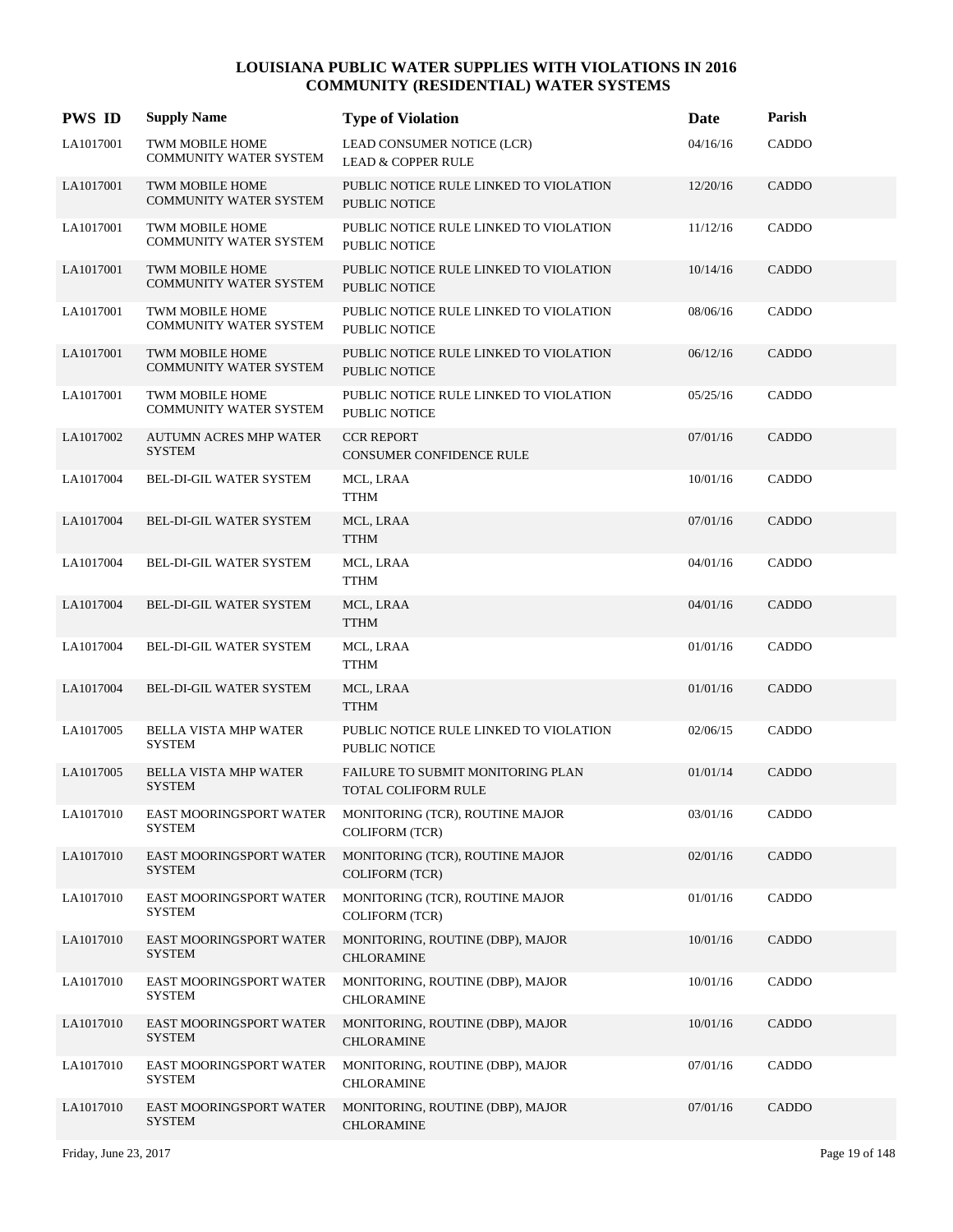| <b>PWS ID</b> | <b>Supply Name</b>                              | <b>Type of Violation</b>                                            | Date     | Parish       |
|---------------|-------------------------------------------------|---------------------------------------------------------------------|----------|--------------|
| LA1017010     | EAST MOORINGSPORT WATER<br><b>SYSTEM</b>        | MONITORING, ROUTINE (DBP), MAJOR<br><b>CHLORAMINE</b>               | 07/01/16 | CADDO        |
| LA1017010     | EAST MOORINGSPORT WATER<br><b>SYSTEM</b>        | MONITORING, ROUTINE (DBP), MAJOR<br><b>CHLORAMINE</b>               | 04/01/16 | <b>CADDO</b> |
| LA1017010     | EAST MOORINGSPORT WATER<br><b>SYSTEM</b>        | MONITORING, ROUTINE (DBP), MAJOR<br><b>CHLORAMINE</b>               | 04/01/16 | CADDO        |
| LA1017010     | EAST MOORINGSPORT WATER<br><b>SYSTEM</b>        | MONITORING, ROUTINE (DBP), MAJOR<br><b>CHLORAMINE</b>               | 04/01/16 | CADDO        |
| LA1017010     | <b>EAST MOORINGSPORT WATER</b><br><b>SYSTEM</b> | MONITORING, ROUTINE (DBP), MAJOR<br><b>CHLORAMINE</b>               | 01/01/16 | CADDO        |
| LA1017010     | EAST MOORINGSPORT WATER<br><b>SYSTEM</b>        | MONITORING, ROUTINE (DBP), MAJOR<br><b>CHLORAMINE</b>               | 01/01/16 | CADDO        |
| LA1017010     | EAST MOORINGSPORT WATER<br><b>SYSTEM</b>        | MONITORING, ROUTINE (DBP), MAJOR<br><b>CHLORAMINE</b>               | 01/01/16 | CADDO        |
| LA1017010     | EAST MOORINGSPORT WATER<br><b>SYSTEM</b>        | MONITORING, ROUTINE (DBP), MAJOR<br>TOT_TTHM/HAA5                   | 10/01/15 | <b>CADDO</b> |
| LA1017010     | <b>EAST MOORINGSPORT WATER</b><br><b>SYSTEM</b> | FAILURE SUBMIT SUBPART V PLAN, ESCALATED<br><b>DBP STAGE 2</b>      | 01/01/13 | CADDO        |
| LA1017010     | EAST MOORINGSPORT WATER<br><b>SYSTEM</b>        | MONITORING, ROUTINE, MAJOR (RTCR)<br>E. COLI                        | 12/01/16 | CADDO        |
| LA1017010     | EAST MOORINGSPORT WATER<br><b>SYSTEM</b>        | MONITORING, ROUTINE, MAJOR (RTCR)<br>E. COLI                        | 11/01/16 | CADDO        |
| LA1017010     | EAST MOORINGSPORT WATER<br><b>SYSTEM</b>        | MONITORING, ROUTINE, MAJOR (RTCR)<br>E. COLI                        | 10/01/16 | <b>CADDO</b> |
| LA1017010     | EAST MOORINGSPORT WATER<br><b>SYSTEM</b>        | MONITORING, ROUTINE, MAJOR (RTCR)<br>E. COLI                        | 09/01/16 | CADDO        |
| LA1017010     | EAST MOORINGSPORT WATER<br><b>SYSTEM</b>        | MONITORING, ROUTINE, MAJOR (RTCR)<br>E. COLI                        | 08/01/16 | CADDO        |
| LA1017010     | EAST MOORINGSPORT WATER<br><b>SYSTEM</b>        | MONITORING, ROUTINE, MAJOR (RTCR)<br>E. COLI                        | 07/01/16 | CADDO        |
| LA1017010     | EAST MOORINGSPORT WATER<br><b>SYSTEM</b>        | MONITORING, ROUTINE, MAJOR (RTCR)<br>E. COLI                        | 06/01/16 | CADDO        |
| LA1017010     | EAST MOORINGSPORT WATER<br><b>SYSTEM</b>        | MONITORING, ROUTINE, MAJOR (RTCR)<br>E. COLI                        | 05/01/16 | CADDO        |
| LA1017010     | EAST MOORINGSPORT WATER<br><b>SYSTEM</b>        | MONITORING, ROUTINE, MAJOR (RTCR)<br>E. COLI                        | 04/01/16 | <b>CADDO</b> |
| LA1017010     | EAST MOORINGSPORT WATER<br><b>SYSTEM</b>        | FOLLOW-UP OR ROUTINE TAP M/R (LCR)<br><b>LEAD &amp; COPPER RULE</b> | 07/01/16 | CADDO        |
| LA1017010     | EAST MOORINGSPORT WATER<br><b>SYSTEM</b>        | FOLLOW-UP OR ROUTINE TAP M/R (LCR)<br><b>LEAD &amp; COPPER RULE</b> | 01/01/16 | CADDO        |
| LA1017010     | EAST MOORINGSPORT WATER<br><b>SYSTEM</b>        | FOLLOW-UP OR ROUTINE TAP M/R (LCR)<br><b>LEAD &amp; COPPER RULE</b> | 07/01/15 | CADDO        |
| LA1017010     | EAST MOORINGSPORT WATER<br><b>SYSTEM</b>        | FOLLOW-UP OR ROUTINE TAP M/R (LCR)<br><b>LEAD &amp; COPPER RULE</b> | 01/01/15 | CADDO        |
| LA1017010     | EAST MOORINGSPORT WATER<br><b>SYSTEM</b>        | FOLLOW-UP OR ROUTINE TAP M/R (LCR)<br><b>LEAD &amp; COPPER RULE</b> | 07/01/14 | CADDO        |
| LA1017010     | EAST MOORINGSPORT WATER<br><b>SYSTEM</b>        | FOLLOW-UP OR ROUTINE TAP M/R (LCR)<br><b>LEAD &amp; COPPER RULE</b> | 01/01/14 | CADDO        |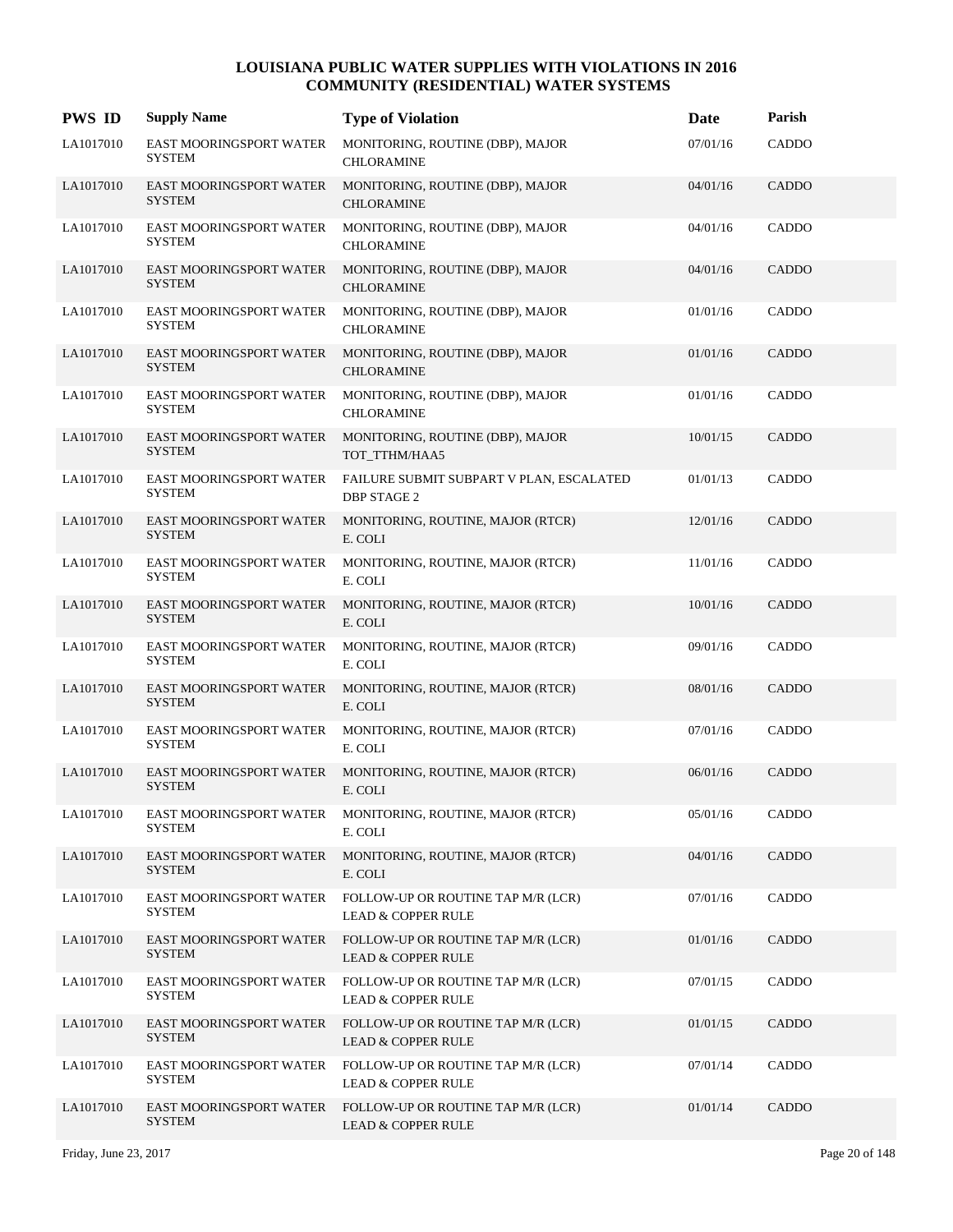| <b>PWS ID</b> | <b>Supply Name</b>                              | <b>Type of Violation</b>                                                                    | Date     | Parish       |
|---------------|-------------------------------------------------|---------------------------------------------------------------------------------------------|----------|--------------|
| LA1017010     | EAST MOORINGSPORT WATER<br><b>SYSTEM</b>        | FOLLOW-UP OR ROUTINE TAP M/R (LCR)<br><b>LEAD &amp; COPPER RULE</b>                         | 07/01/13 | CADDO        |
| LA1017010     | <b>SYSTEM</b>                                   | EAST MOORINGSPORT WATER FOLLOW-UP OR ROUTINE TAP M/R (LCR)<br><b>LEAD &amp; COPPER RULE</b> | 01/01/13 | CADDO        |
| LA1017010     | EAST MOORINGSPORT WATER<br><b>SYSTEM</b>        | FOLLOW-UP OR ROUTINE TAP M/R (LCR)<br><b>LEAD &amp; COPPER RULE</b>                         | 07/01/12 | CADDO        |
| LA1017010     | <b>EAST MOORINGSPORT WATER</b><br><b>SYSTEM</b> | FOLLOW-UP OR ROUTINE TAP M/R (LCR)<br><b>LEAD &amp; COPPER RULE</b>                         | 01/01/05 | CADDO        |
| LA1017010     | <b>EAST MOORINGSPORT WATER</b><br><b>SYSTEM</b> | INITIAL/FOLLOW-UP/ROUTINE SOWT M/R (LCR)<br><b>LEAD &amp; COPPER RULE</b>                   | 10/01/12 | CADDO        |
| LA1017010     | EAST MOORINGSPORT WATER<br><b>SYSTEM</b>        | INITIAL/FOLLOW-UP/ROUTINE SOWT M/R (LCR)<br><b>LEAD &amp; COPPER RULE</b>                   | 04/01/12 | CADDO        |
| LA1017010     | EAST MOORINGSPORT WATER<br><b>SYSTEM</b>        | INITIAL/FOLLOW-UP/ROUTINE SOWT M/R (LCR)<br><b>LEAD &amp; COPPER RULE</b>                   | 04/01/11 | CADDO        |
| LA1017010     | <b>EAST MOORINGSPORT WATER</b><br><b>SYSTEM</b> | OCCT/SOWT RECOMMENDATION/STUDY (LCR)<br><b>LEAD &amp; COPPER RULE</b>                       | 04/11/11 | CADDO        |
| LA1017010     | EAST MOORINGSPORT WATER<br>SYSTEM               | PUBLIC EDUCATION (LCR)<br><b>LEAD &amp; COPPER RULE</b>                                     | 01/11/11 | CADDO        |
| LA1017010     | EAST MOORINGSPORT WATER<br><b>SYSTEM</b>        | <b>CCR REPORT</b><br>CONSUMER CONFIDENCE RULE                                               | 07/01/16 | CADDO        |
| LA1017010     | EAST MOORINGSPORT WATER<br><b>SYSTEM</b>        | <b>CCR REPORT</b><br>CONSUMER CONFIDENCE RULE                                               | 07/01/15 | CADDO        |
| LA1017010     | EAST MOORINGSPORT WATER<br><b>SYSTEM</b>        | <b>CCR REPORT</b><br>CONSUMER CONFIDENCE RULE                                               | 07/01/14 | CADDO        |
| LA1017010     | EAST MOORINGSPORT WATER<br><b>SYSTEM</b>        | <b>CCR REPORT</b><br>CONSUMER CONFIDENCE RULE                                               | 07/01/13 | CADDO        |
| LA1017010     | EAST MOORINGSPORT WATER<br><b>SYSTEM</b>        | <b>CCR REPORT</b><br>CONSUMER CONFIDENCE RULE                                               | 07/01/12 | CADDO        |
| LA1017010     | EAST MOORINGSPORT WATER<br><b>SYSTEM</b>        | <b>CCR REPORT</b><br><b>CONSUMER CONFIDENCE RULE</b>                                        | 07/01/11 | <b>CADDO</b> |
| LA1017010     | EAST MOORINGSPORT WATER<br><b>SYSTEM</b>        | <b>CCR REPORT</b><br><b>CONSUMER CONFIDENCE RULE</b>                                        | 07/01/10 | <b>CADDO</b> |
| LA1017010     | EAST MOORINGSPORT WATER<br><b>SYSTEM</b>        | CCR ADEQUACY/AVAILABILITY/CONTENT<br>CONSUMER CONFIDENCE RULE                               | 10/01/16 | CADDO        |
| LA1017010     | EAST MOORINGSPORT WATER<br>SYSTEM               | CCR ADEQUACY/AVAILABILITY/CONTENT<br>CONSUMER CONFIDENCE RULE                               | 10/01/15 | CADDO        |
| LA1017010     | EAST MOORINGSPORT WATER<br>SYSTEM               | CCR ADEQUACY/AVAILABILITY/CONTENT<br>CONSUMER CONFIDENCE RULE                               | 10/01/14 | CADDO        |
| LA1017010     | EAST MOORINGSPORT WATER<br><b>SYSTEM</b>        | CCR ADEQUACY/AVAILABILITY/CONTENT<br>CONSUMER CONFIDENCE RULE                               | 10/01/13 | CADDO        |
| LA1017010     | EAST MOORINGSPORT WATER<br><b>SYSTEM</b>        | CCR ADEOUACY/AVAILABILITY/CONTENT<br>CONSUMER CONFIDENCE RULE                               | 10/01/12 | CADDO        |
| LA1017010     | EAST MOORINGSPORT WATER<br>SYSTEM               | CCR ADEQUACY/AVAILABILITY/CONTENT<br>CONSUMER CONFIDENCE RULE                               | 10/01/11 | CADDO        |
| LA1017010     | EAST MOORINGSPORT WATER<br><b>SYSTEM</b>        | CCR ADEQUACY/AVAILABILITY/CONTENT<br>CONSUMER CONFIDENCE RULE                               | 10/01/10 | CADDO        |
| LA1017010     | EAST MOORINGSPORT WATER<br><b>SYSTEM</b>        | PUBLIC NOTICE RULE LINKED TO VIOLATION<br>PUBLIC NOTICE                                     | 12/20/16 | CADDO        |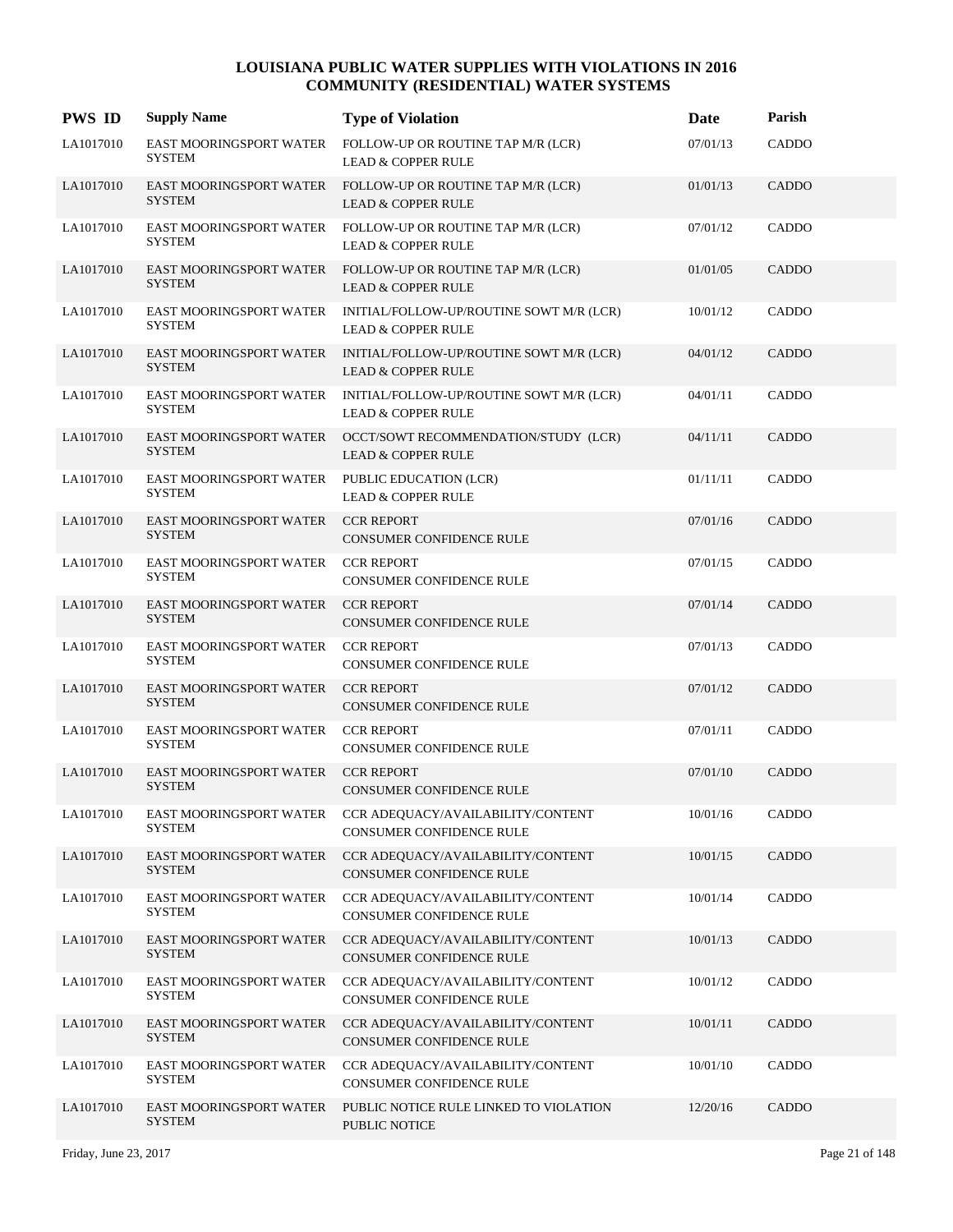| <b>PWS ID</b> | <b>Supply Name</b>                              | <b>Type of Violation</b>                                       | Date     | Parish       |
|---------------|-------------------------------------------------|----------------------------------------------------------------|----------|--------------|
| LA1017010     | <b>EAST MOORINGSPORT WATER</b><br><b>SYSTEM</b> | PUBLIC NOTICE RULE LINKED TO VIOLATION<br><b>PUBLIC NOTICE</b> | 11/29/16 | CADDO        |
| LA1017010     | EAST MOORINGSPORT WATER<br><b>SYSTEM</b>        | PUBLIC NOTICE RULE LINKED TO VIOLATION<br><b>PUBLIC NOTICE</b> | 11/02/16 | <b>CADDO</b> |
| LA1017010     | EAST MOORINGSPORT WATER<br><b>SYSTEM</b>        | PUBLIC NOTICE RULE LINKED TO VIOLATION<br><b>PUBLIC NOTICE</b> | 10/25/16 | CADDO        |
| LA1017010     | <b>EAST MOORINGSPORT WATER</b><br><b>SYSTEM</b> | PUBLIC NOTICE RULE LINKED TO VIOLATION<br><b>PUBLIC NOTICE</b> | 10/18/16 | CADDO        |
| LA1017010     | <b>EAST MOORINGSPORT WATER</b><br><b>SYSTEM</b> | PUBLIC NOTICE RULE LINKED TO VIOLATION<br><b>PUBLIC NOTICE</b> | 10/14/16 | <b>CADDO</b> |
| LA1017010     | EAST MOORINGSPORT WATER<br><b>SYSTEM</b>        | PUBLIC NOTICE RULE LINKED TO VIOLATION<br><b>PUBLIC NOTICE</b> | 10/04/16 | <b>CADDO</b> |
| LA1017010     | EAST MOORINGSPORT WATER<br><b>SYSTEM</b>        | PUBLIC NOTICE RULE LINKED TO VIOLATION<br><b>PUBLIC NOTICE</b> | 08/29/16 | <b>CADDO</b> |
| LA1017010     | <b>EAST MOORINGSPORT WATER</b><br><b>SYSTEM</b> | PUBLIC NOTICE RULE LINKED TO VIOLATION<br><b>PUBLIC NOTICE</b> | 08/29/16 | CADDO        |
| LA1017010     | EAST MOORINGSPORT WATER<br><b>SYSTEM</b>        | PUBLIC NOTICE RULE LINKED TO VIOLATION<br>PUBLIC NOTICE        | 08/16/16 | CADDO        |
| LA1017010     | EAST MOORINGSPORT WATER<br><b>SYSTEM</b>        | PUBLIC NOTICE RULE LINKED TO VIOLATION<br><b>PUBLIC NOTICE</b> | 08/03/16 | <b>CADDO</b> |
| LA1017010     | EAST MOORINGSPORT WATER<br><b>SYSTEM</b>        | PUBLIC NOTICE RULE LINKED TO VIOLATION<br>PUBLIC NOTICE        | 06/27/16 | <b>CADDO</b> |
| LA1017010     | <b>EAST MOORINGSPORT WATER</b><br><b>SYSTEM</b> | PUBLIC NOTICE RULE LINKED TO VIOLATION<br><b>PUBLIC NOTICE</b> | 06/12/16 | CADDO        |
| LA1017010     | EAST MOORINGSPORT WATER<br><b>SYSTEM</b>        | PUBLIC NOTICE RULE LINKED TO VIOLATION<br><b>PUBLIC NOTICE</b> | 05/25/16 | CADDO        |
| LA1017010     | EAST MOORINGSPORT WATER<br><b>SYSTEM</b>        | PUBLIC NOTICE RULE LINKED TO VIOLATION<br><b>PUBLIC NOTICE</b> | 05/08/16 | CADDO        |
| LA1017010     | EAST MOORINGSPORT WATER<br><b>SYSTEM</b>        | PUBLIC NOTICE RULE LINKED TO VIOLATION<br>PUBLIC NOTICE        | 04/20/16 | <b>CADDO</b> |
| LA1017010     | EAST MOORINGSPORT WATER<br><b>SYSTEM</b>        | PUBLIC NOTICE RULE LINKED TO VIOLATION<br><b>PUBLIC NOTICE</b> | 04/17/16 | CADDO        |
| LA1017010     | EAST MOORINGSPORT WATER<br><b>SYSTEM</b>        | PUBLIC NOTICE RULE LINKED TO VIOLATION<br>PUBLIC NOTICE        | 04/16/16 | CADDO        |
| LA1017010     | <b>EAST MOORINGSPORT WATER</b><br><b>SYSTEM</b> | PUBLIC NOTICE RULE LINKED TO VIOLATION<br>PUBLIC NOTICE        | 04/04/16 | <b>CADDO</b> |
| LA1017010     | EAST MOORINGSPORT WATER<br><b>SYSTEM</b>        | PUBLIC NOTICE RULE LINKED TO VIOLATION<br>PUBLIC NOTICE        | 02/27/16 | CADDO        |
| LA1017010     | <b>EAST MOORINGSPORT WATER</b><br><b>SYSTEM</b> | PUBLIC NOTICE RULE LINKED TO VIOLATION<br>PUBLIC NOTICE        | 02/23/16 | CADDO        |
| LA1017010     | EAST MOORINGSPORT WATER<br><b>SYSTEM</b>        | PUBLIC NOTICE RULE LINKED TO VIOLATION<br>PUBLIC NOTICE        | 02/20/16 | CADDO        |
| LA1017010     | EAST MOORINGSPORT WATER<br><b>SYSTEM</b>        | PUBLIC NOTICE RULE LINKED TO VIOLATION<br>PUBLIC NOTICE        | 02/16/16 | CADDO        |
| LA1017010     | EAST MOORINGSPORT WATER<br><b>SYSTEM</b>        | PUBLIC NOTICE RULE LINKED TO VIOLATION<br>PUBLIC NOTICE        | 01/20/16 | CADDO        |
| LA1017010     | <b>EAST MOORINGSPORT WATER</b><br><b>SYSTEM</b> | PUBLIC NOTICE RULE LINKED TO VIOLATION<br><b>PUBLIC NOTICE</b> | 12/30/15 | CADDO        |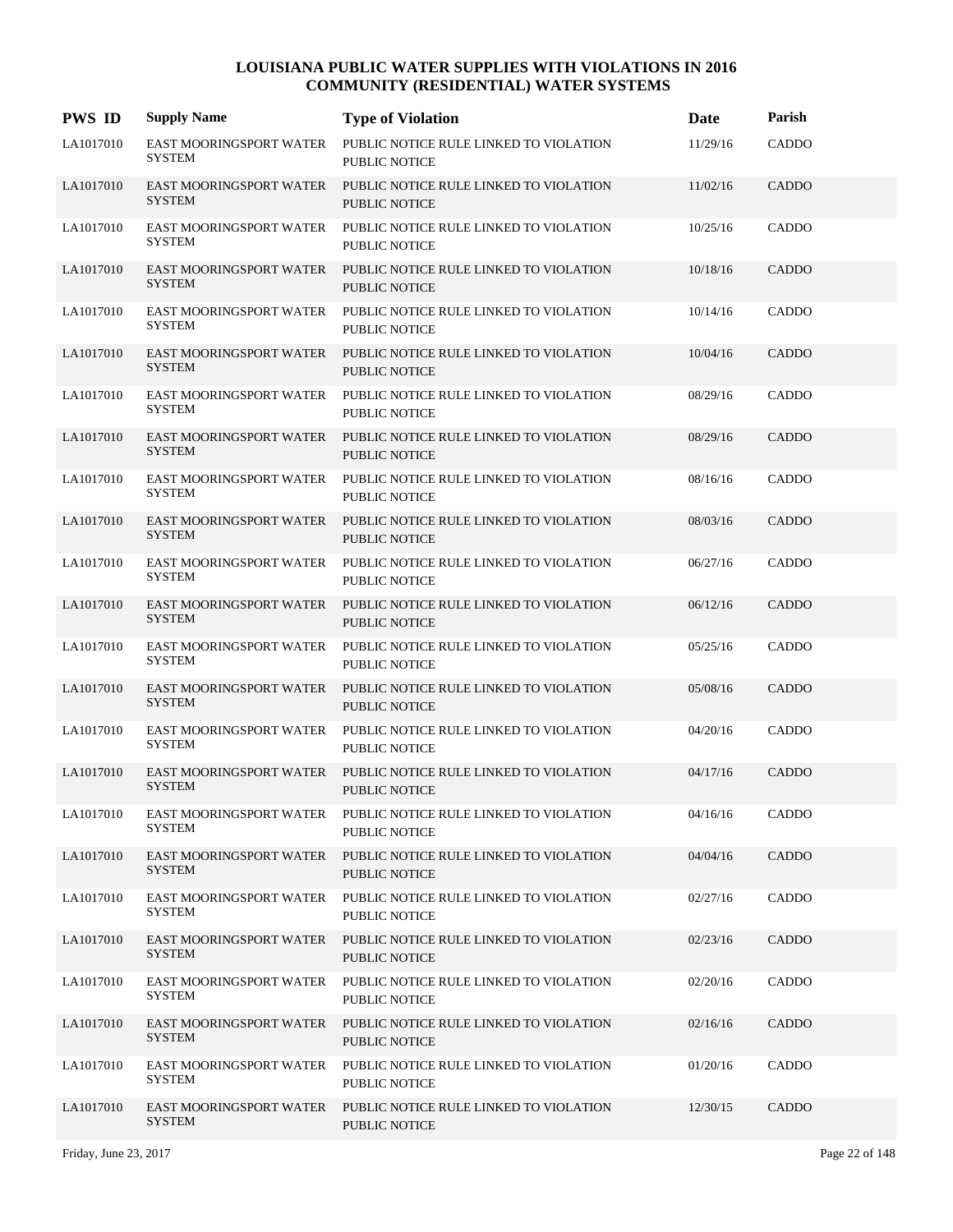| <b>PWS ID</b> | <b>Supply Name</b>                              | <b>Type of Violation</b>                                       | Date     | Parish       |
|---------------|-------------------------------------------------|----------------------------------------------------------------|----------|--------------|
| LA1017010     | EAST MOORINGSPORT WATER<br><b>SYSTEM</b>        | PUBLIC NOTICE RULE LINKED TO VIOLATION<br><b>PUBLIC NOTICE</b> | 12/17/15 | CADDO        |
| LA1017010     | EAST MOORINGSPORT WATER<br><b>SYSTEM</b>        | PUBLIC NOTICE RULE LINKED TO VIOLATION<br><b>PUBLIC NOTICE</b> | 12/08/15 | CADDO        |
| LA1017010     | EAST MOORINGSPORT WATER<br><b>SYSTEM</b>        | PUBLIC NOTICE RULE LINKED TO VIOLATION<br><b>PUBLIC NOTICE</b> | 11/24/15 | CADDO        |
| LA1017010     | <b>EAST MOORINGSPORT WATER</b><br><b>SYSTEM</b> | PUBLIC NOTICE RULE LINKED TO VIOLATION<br><b>PUBLIC NOTICE</b> | 11/24/15 | <b>CADDO</b> |
| LA1017010     | EAST MOORINGSPORT WATER<br><b>SYSTEM</b>        | PUBLIC NOTICE RULE LINKED TO VIOLATION<br><b>PUBLIC NOTICE</b> | 11/05/15 | CADDO        |
| LA1017010     | EAST MOORINGSPORT WATER<br><b>SYSTEM</b>        | PUBLIC NOTICE RULE LINKED TO VIOLATION<br><b>PUBLIC NOTICE</b> | 10/28/15 | <b>CADDO</b> |
| LA1017010     | EAST MOORINGSPORT WATER<br><b>SYSTEM</b>        | PUBLIC NOTICE RULE LINKED TO VIOLATION<br><b>PUBLIC NOTICE</b> | 10/07/15 | CADDO        |
| LA1017010     | <b>EAST MOORINGSPORT WATER</b><br><b>SYSTEM</b> | PUBLIC NOTICE RULE LINKED TO VIOLATION<br><b>PUBLIC NOTICE</b> | 09/24/15 | <b>CADDO</b> |
| LA1017010     | EAST MOORINGSPORT WATER<br><b>SYSTEM</b>        | PUBLIC NOTICE RULE LINKED TO VIOLATION<br><b>PUBLIC NOTICE</b> | 09/12/15 | CADDO        |
| LA1017010     | EAST MOORINGSPORT WATER<br><b>SYSTEM</b>        | PUBLIC NOTICE RULE LINKED TO VIOLATION<br><b>PUBLIC NOTICE</b> | 08/24/15 | <b>CADDO</b> |
| LA1017010     | EAST MOORINGSPORT WATER<br><b>SYSTEM</b>        | PUBLIC NOTICE RULE LINKED TO VIOLATION<br><b>PUBLIC NOTICE</b> | 07/07/15 | CADDO        |
| LA1017010     | <b>EAST MOORINGSPORT WATER</b><br><b>SYSTEM</b> | PUBLIC NOTICE RULE LINKED TO VIOLATION<br><b>PUBLIC NOTICE</b> | 06/05/15 | CADDO        |
| LA1017010     | EAST MOORINGSPORT WATER<br><b>SYSTEM</b>        | PUBLIC NOTICE RULE LINKED TO VIOLATION<br><b>PUBLIC NOTICE</b> | 05/21/15 | CADDO        |
| LA1017010     | EAST MOORINGSPORT WATER<br><b>SYSTEM</b>        | PUBLIC NOTICE RULE LINKED TO VIOLATION<br><b>PUBLIC NOTICE</b> | 05/14/15 | CADDO        |
| LA1017010     | EAST MOORINGSPORT WATER<br><b>SYSTEM</b>        | PUBLIC NOTICE RULE LINKED TO VIOLATION<br><b>PUBLIC NOTICE</b> | 05/08/15 | <b>CADDO</b> |
| LA1017010     | EAST MOORINGSPORT WATER<br><b>SYSTEM</b>        | PUBLIC NOTICE RULE LINKED TO VIOLATION<br><b>PUBLIC NOTICE</b> | 04/13/15 | <b>CADDO</b> |
| LA1017010     | EAST MOORINGSPORT WATER<br><b>SYSTEM</b>        | PUBLIC NOTICE RULE LINKED TO VIOLATION<br>PUBLIC NOTICE        | 04/09/15 | CADDO        |
| LA1017010     | EAST MOORINGSPORT WATER<br><b>SYSTEM</b>        | PUBLIC NOTICE RULE LINKED TO VIOLATION<br>PUBLIC NOTICE        | 03/05/15 | <b>CADDO</b> |
| LA1017010     | EAST MOORINGSPORT WATER<br><b>SYSTEM</b>        | PUBLIC NOTICE RULE LINKED TO VIOLATION<br>PUBLIC NOTICE        | 02/16/15 | CADDO        |
| LA1017010     | EAST MOORINGSPORT WATER<br><b>SYSTEM</b>        | PUBLIC NOTICE RULE LINKED TO VIOLATION<br><b>PUBLIC NOTICE</b> | 02/09/15 | CADDO        |
| LA1017010     | EAST MOORINGSPORT WATER<br><b>SYSTEM</b>        | PUBLIC NOTICE RULE LINKED TO VIOLATION<br>PUBLIC NOTICE        | 02/09/15 | CADDO        |
| LA1017010     | EAST MOORINGSPORT WATER<br><b>SYSTEM</b>        | PUBLIC NOTICE RULE LINKED TO VIOLATION<br>PUBLIC NOTICE        | 01/08/15 | <b>CADDO</b> |
| LA1017010     | EAST MOORINGSPORT WATER<br><b>SYSTEM</b>        | PUBLIC NOTICE RULE LINKED TO VIOLATION<br>PUBLIC NOTICE        | 01/07/15 | CADDO        |
| LA1017010     | EAST MOORINGSPORT WATER<br><b>SYSTEM</b>        | PUBLIC NOTICE RULE LINKED TO VIOLATION<br>PUBLIC NOTICE        | 12/11/14 | CADDO        |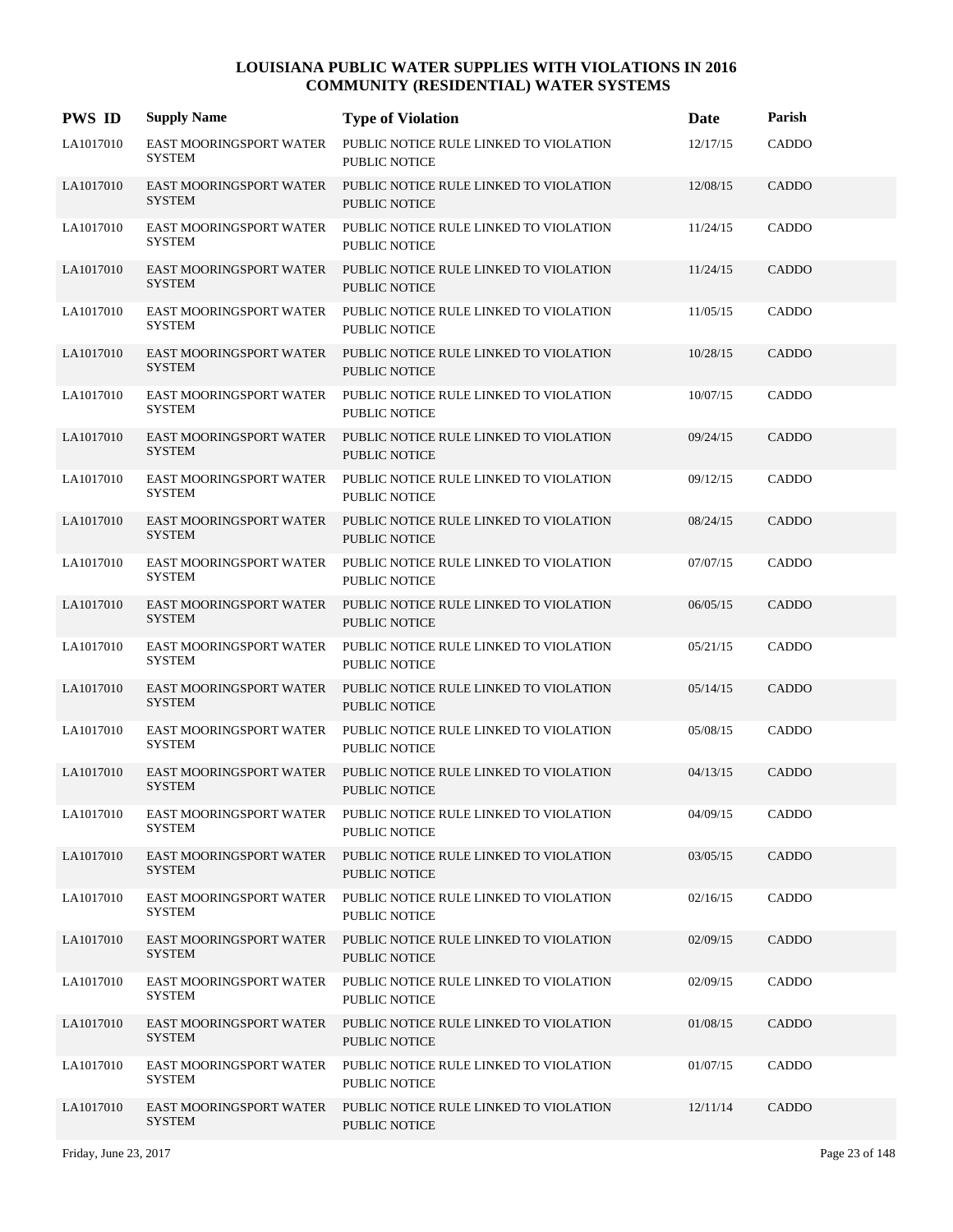| <b>PWS ID</b> | <b>Supply Name</b>                              | <b>Type of Violation</b>                                       | Date     | Parish       |
|---------------|-------------------------------------------------|----------------------------------------------------------------|----------|--------------|
| LA1017010     | EAST MOORINGSPORT WATER<br><b>SYSTEM</b>        | PUBLIC NOTICE RULE LINKED TO VIOLATION<br><b>PUBLIC NOTICE</b> | 12/08/14 | CADDO        |
| LA1017010     | EAST MOORINGSPORT WATER<br><b>SYSTEM</b>        | PUBLIC NOTICE RULE LINKED TO VIOLATION<br><b>PUBLIC NOTICE</b> | 12/02/14 | CADDO        |
| LA1017010     | EAST MOORINGSPORT WATER<br><b>SYSTEM</b>        | PUBLIC NOTICE RULE LINKED TO VIOLATION<br><b>PUBLIC NOTICE</b> | 10/07/14 | CADDO        |
| LA1017010     | <b>EAST MOORINGSPORT WATER</b><br><b>SYSTEM</b> | PUBLIC NOTICE RULE LINKED TO VIOLATION<br><b>PUBLIC NOTICE</b> | 09/26/14 | <b>CADDO</b> |
| LA1017010     | EAST MOORINGSPORT WATER<br><b>SYSTEM</b>        | PUBLIC NOTICE RULE LINKED TO VIOLATION<br><b>PUBLIC NOTICE</b> | 09/26/14 | CADDO        |
| LA1017010     | EAST MOORINGSPORT WATER<br><b>SYSTEM</b>        | PUBLIC NOTICE RULE LINKED TO VIOLATION<br><b>PUBLIC NOTICE</b> | 09/05/14 | <b>CADDO</b> |
| LA1017010     | EAST MOORINGSPORT WATER<br><b>SYSTEM</b>        | PUBLIC NOTICE RULE LINKED TO VIOLATION<br><b>PUBLIC NOTICE</b> | 07/21/14 | CADDO        |
| LA1017010     | <b>EAST MOORINGSPORT WATER</b><br><b>SYSTEM</b> | PUBLIC NOTICE RULE LINKED TO VIOLATION<br><b>PUBLIC NOTICE</b> | 07/04/14 | <b>CADDO</b> |
| LA1017010     | EAST MOORINGSPORT WATER<br><b>SYSTEM</b>        | PUBLIC NOTICE RULE LINKED TO VIOLATION<br><b>PUBLIC NOTICE</b> | 06/05/14 | CADDO        |
| LA1017010     | EAST MOORINGSPORT WATER<br><b>SYSTEM</b>        | PUBLIC NOTICE RULE LINKED TO VIOLATION<br><b>PUBLIC NOTICE</b> | 05/09/14 | <b>CADDO</b> |
| LA1017010     | EAST MOORINGSPORT WATER<br><b>SYSTEM</b>        | PUBLIC NOTICE RULE LINKED TO VIOLATION<br>PUBLIC NOTICE        | 04/23/14 | CADDO        |
| LA1017010     | <b>EAST MOORINGSPORT WATER</b><br><b>SYSTEM</b> | PUBLIC NOTICE RULE LINKED TO VIOLATION<br><b>PUBLIC NOTICE</b> | 04/08/14 | CADDO        |
| LA1017010     | EAST MOORINGSPORT WATER<br><b>SYSTEM</b>        | PUBLIC NOTICE RULE LINKED TO VIOLATION<br><b>PUBLIC NOTICE</b> | 03/10/14 | CADDO        |
| LA1017010     | EAST MOORINGSPORT WATER<br><b>SYSTEM</b>        | PUBLIC NOTICE RULE LINKED TO VIOLATION<br><b>PUBLIC NOTICE</b> | 02/12/14 | CADDO        |
| LA1017010     | EAST MOORINGSPORT WATER<br><b>SYSTEM</b>        | PUBLIC NOTICE RULE LINKED TO VIOLATION<br><b>PUBLIC NOTICE</b> | 01/30/14 | CADDO        |
| LA1017010     | EAST MOORINGSPORT WATER<br><b>SYSTEM</b>        | PUBLIC NOTICE RULE LINKED TO VIOLATION<br><b>PUBLIC NOTICE</b> | 11/19/13 | CADDO        |
| LA1017010     | EAST MOORINGSPORT WATER<br><b>SYSTEM</b>        | PUBLIC NOTICE RULE LINKED TO VIOLATION<br>PUBLIC NOTICE        | 09/27/13 | CADDO        |
| LA1017010     | EAST MOORINGSPORT WATER<br><b>SYSTEM</b>        | PUBLIC NOTICE RULE LINKED TO VIOLATION<br>PUBLIC NOTICE        | 08/09/13 | CADDO        |
| LA1017010     | EAST MOORINGSPORT WATER<br><b>SYSTEM</b>        | PUBLIC NOTICE RULE LINKED TO VIOLATION<br>PUBLIC NOTICE        | 07/10/13 | CADDO        |
| LA1017010     | EAST MOORINGSPORT WATER<br><b>SYSTEM</b>        | PUBLIC NOTICE RULE LINKED TO VIOLATION<br><b>PUBLIC NOTICE</b> | 06/13/13 | CADDO        |
| LA1017010     | EAST MOORINGSPORT WATER<br><b>SYSTEM</b>        | PUBLIC NOTICE RULE LINKED TO VIOLATION<br>PUBLIC NOTICE        | 06/13/13 | CADDO        |
| LA1017010     | EAST MOORINGSPORT WATER<br><b>SYSTEM</b>        | PUBLIC NOTICE RULE LINKED TO VIOLATION<br>PUBLIC NOTICE        | 06/06/13 | <b>CADDO</b> |
| LA1017010     | EAST MOORINGSPORT WATER<br><b>SYSTEM</b>        | PUBLIC NOTICE RULE LINKED TO VIOLATION<br>PUBLIC NOTICE        | 05/10/13 | CADDO        |
| LA1017010     | EAST MOORINGSPORT WATER<br><b>SYSTEM</b>        | PUBLIC NOTICE RULE LINKED TO VIOLATION<br>PUBLIC NOTICE        | 05/09/13 | CADDO        |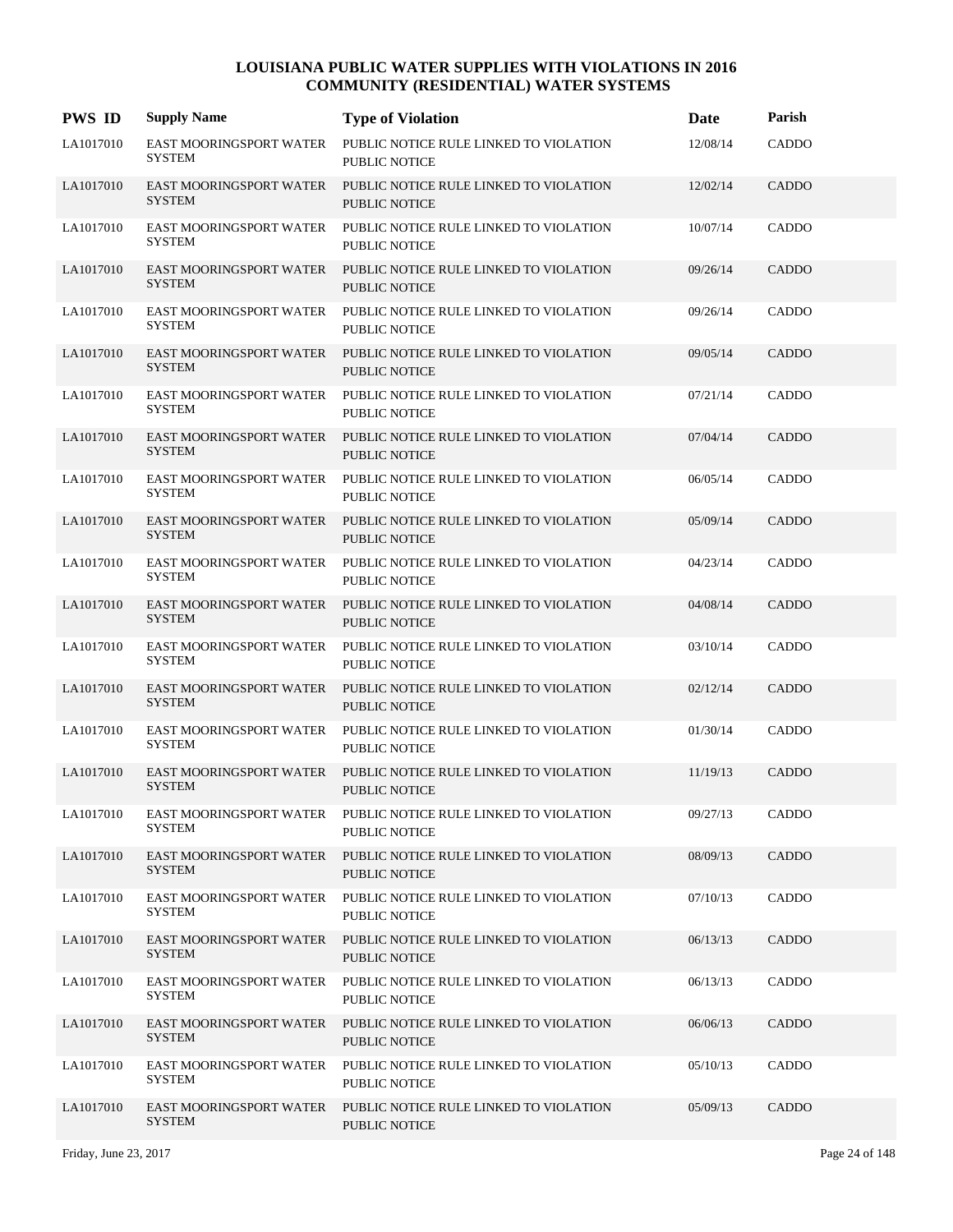| <b>PWS ID</b> | <b>Supply Name</b>                              | <b>Type of Violation</b>                                       | Date     | Parish       |
|---------------|-------------------------------------------------|----------------------------------------------------------------|----------|--------------|
| LA1017010     | EAST MOORINGSPORT WATER<br><b>SYSTEM</b>        | PUBLIC NOTICE RULE LINKED TO VIOLATION<br><b>PUBLIC NOTICE</b> | 03/12/13 | CADDO        |
| LA1017010     | EAST MOORINGSPORT WATER<br><b>SYSTEM</b>        | PUBLIC NOTICE RULE LINKED TO VIOLATION<br><b>PUBLIC NOTICE</b> | 11/08/12 | CADDO        |
| LA1017010     | EAST MOORINGSPORT WATER<br><b>SYSTEM</b>        | PUBLIC NOTICE RULE LINKED TO VIOLATION<br><b>PUBLIC NOTICE</b> | 09/19/12 | CADDO        |
| LA1017010     | <b>EAST MOORINGSPORT WATER</b><br><b>SYSTEM</b> | PUBLIC NOTICE RULE LINKED TO VIOLATION<br><b>PUBLIC NOTICE</b> | 05/31/12 | <b>CADDO</b> |
| LA1017010     | EAST MOORINGSPORT WATER<br><b>SYSTEM</b>        | PUBLIC NOTICE RULE LINKED TO VIOLATION<br><b>PUBLIC NOTICE</b> | 01/31/12 | <b>CADDO</b> |
| LA1017010     | EAST MOORINGSPORT WATER<br><b>SYSTEM</b>        | PUBLIC NOTICE RULE LINKED TO VIOLATION<br><b>PUBLIC NOTICE</b> | 01/31/12 | <b>CADDO</b> |
| LA1017010     | EAST MOORINGSPORT WATER<br><b>SYSTEM</b>        | PUBLIC NOTICE RULE LINKED TO VIOLATION<br><b>PUBLIC NOTICE</b> | 01/31/12 | CADDO        |
| LA1017010     | <b>EAST MOORINGSPORT WATER</b><br><b>SYSTEM</b> | PUBLIC NOTICE RULE LINKED TO VIOLATION<br><b>PUBLIC NOTICE</b> | 01/31/12 | CADDO        |
| LA1017010     | EAST MOORINGSPORT WATER<br><b>SYSTEM</b>        | PUBLIC NOTICE RULE LINKED TO VIOLATION<br>PUBLIC NOTICE        | 01/31/12 | <b>CADDO</b> |
| LA1017010     | EAST MOORINGSPORT WATER<br><b>SYSTEM</b>        | PUBLIC NOTICE RULE LINKED TO VIOLATION<br><b>PUBLIC NOTICE</b> | 01/31/12 | <b>CADDO</b> |
| LA1017010     | EAST MOORINGSPORT WATER<br><b>SYSTEM</b>        | PUBLIC NOTICE RULE LINKED TO VIOLATION<br>PUBLIC NOTICE        | 01/31/12 | CADDO        |
| LA1017010     | <b>EAST MOORINGSPORT WATER</b><br><b>SYSTEM</b> | PUBLIC NOTICE RULE LINKED TO VIOLATION<br><b>PUBLIC NOTICE</b> | 01/31/12 | CADDO        |
| LA1017010     | EAST MOORINGSPORT WATER<br><b>SYSTEM</b>        | PUBLIC NOTICE RULE LINKED TO VIOLATION<br><b>PUBLIC NOTICE</b> | 01/31/12 | CADDO        |
| LA1017010     | EAST MOORINGSPORT WATER<br><b>SYSTEM</b>        | PUBLIC NOTICE RULE LINKED TO VIOLATION<br><b>PUBLIC NOTICE</b> | 01/31/12 | CADDO        |
| LA1017010     | EAST MOORINGSPORT WATER<br><b>SYSTEM</b>        | PUBLIC NOTICE RULE LINKED TO VIOLATION<br>PUBLIC NOTICE        | 01/31/12 | CADDO        |
| LA1017010     | EAST MOORINGSPORT WATER<br><b>SYSTEM</b>        | PUBLIC NOTICE RULE LINKED TO VIOLATION<br><b>PUBLIC NOTICE</b> | 01/31/12 | CADDO        |
| LA1017010     | EAST MOORINGSPORT WATER<br><b>SYSTEM</b>        | PUBLIC NOTICE RULE LINKED TO VIOLATION<br>PUBLIC NOTICE        | 01/31/12 | CADDO        |
| LA1017010     | EAST MOORINGSPORT WATER<br><b>SYSTEM</b>        | PUBLIC NOTICE RULE LINKED TO VIOLATION<br>PUBLIC NOTICE        | 01/31/12 | CADDO        |
| LA1017010     | EAST MOORINGSPORT WATER<br><b>SYSTEM</b>        | PUBLIC NOTICE RULE LINKED TO VIOLATION<br>PUBLIC NOTICE        | 01/31/12 | CADDO        |
| LA1017010     | EAST MOORINGSPORT WATER<br><b>SYSTEM</b>        | PUBLIC NOTICE RULE LINKED TO VIOLATION<br>PUBLIC NOTICE        | 01/31/12 | CADDO        |
| LA1017010     | EAST MOORINGSPORT WATER<br><b>SYSTEM</b>        | PUBLIC NOTICE RULE LINKED TO VIOLATION<br>PUBLIC NOTICE        | 01/31/12 | CADDO        |
| LA1017010     | EAST MOORINGSPORT WATER<br><b>SYSTEM</b>        | PUBLIC NOTICE RULE LINKED TO VIOLATION<br>PUBLIC NOTICE        | 01/31/12 | CADDO        |
| LA1017010     | EAST MOORINGSPORT WATER<br><b>SYSTEM</b>        | PUBLIC NOTICE RULE LINKED TO VIOLATION<br>PUBLIC NOTICE        | 12/03/11 | CADDO        |
| LA1017010     | EAST MOORINGSPORT WATER<br><b>SYSTEM</b>        | PUBLIC NOTICE RULE LINKED TO VIOLATION<br>PUBLIC NOTICE        | 12/03/11 | CADDO        |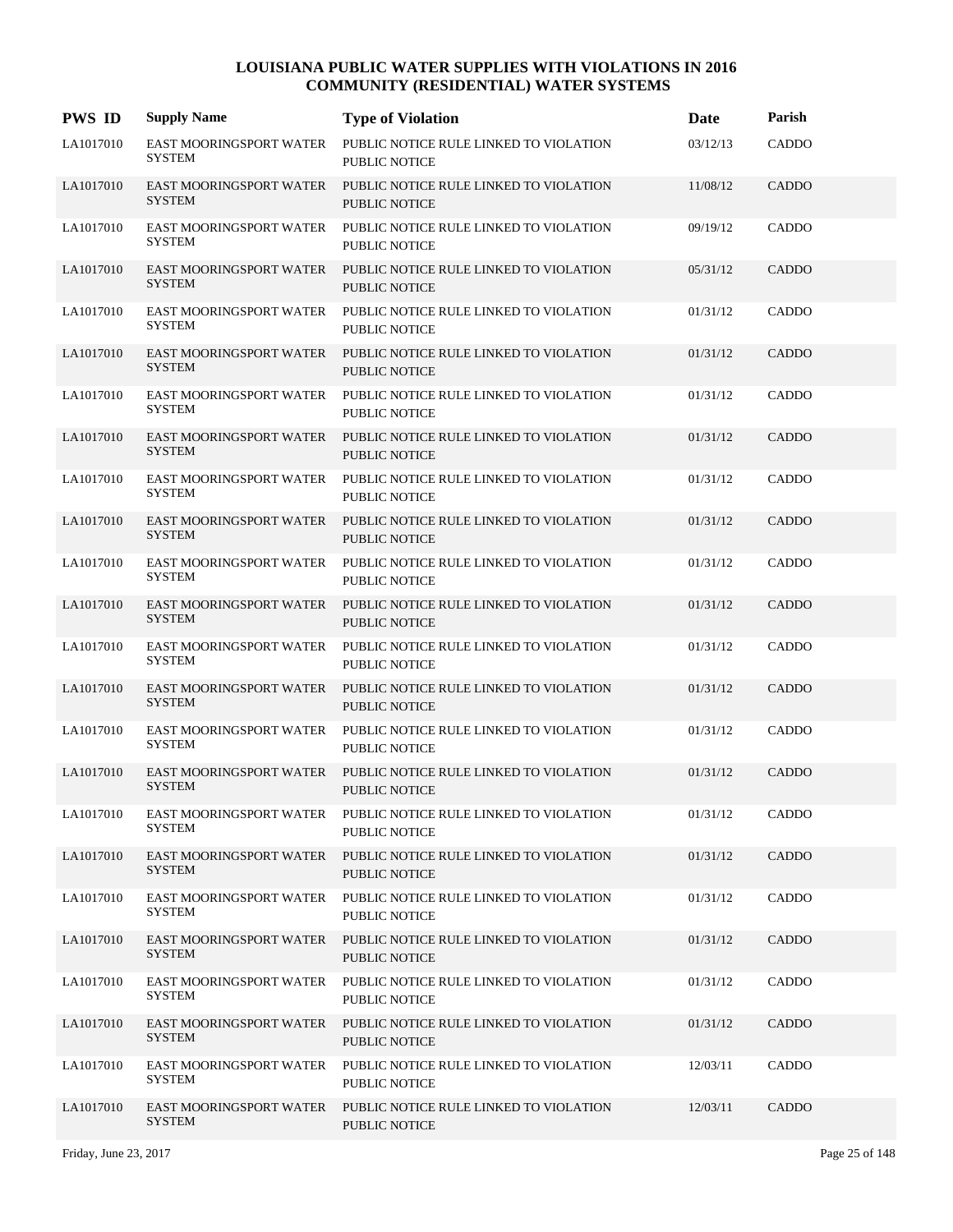| <b>PWS ID</b> | <b>Supply Name</b>                         | <b>Type of Violation</b>                                        | Date     | Parish       |
|---------------|--------------------------------------------|-----------------------------------------------------------------|----------|--------------|
| LA1017010     | EAST MOORINGSPORT WATER<br><b>SYSTEM</b>   | FAILURE TO SUBMIT MONITORING PLAN<br><b>TOTAL COLIFORM RULE</b> | 01/01/14 | CADDO        |
| LA1017014     | TOWN OF GREENWOOD<br><b>WATER SYSTEM</b>   | MCL, E. COLI, POS E COLI (RTCR)<br>E. COLI                      | 08/01/16 | CADDO        |
| LA1017016     | <b>HOSSTON MIRA WATER</b><br><b>SYSTEM</b> | FAILURE SUBMIT OEL REPORT FOR TTHM<br><b>TTHM</b>               | 10/31/14 | CADDO        |
| LA1017016     | <b>HOSSTON MIRA WATER</b><br><b>SYSTEM</b> | <b>CCR REPORT</b><br>CONSUMER CONFIDENCE RULE                   | 07/01/16 | <b>CADDO</b> |
| LA1017017     | <b>IDA WATER SYSTEM</b>                    | MONITORING, ROUTINE (DBP), MAJOR<br>TOT_TTHM/HAA5               | 08/01/16 | CADDO        |
| LA1017017     | <b>IDA WATER SYSTEM</b>                    | MONITORING, ROUTINE (DBP), MAJOR<br>TOT_TTHM/HAA5               | 05/01/16 | CADDO        |
| LA1017017     | <b>IDA WATER SYSTEM</b>                    | MONITORING, ROUTINE (DBP), MAJOR<br>TOT_TTHM/HAA5               | 02/01/16 | CADDO        |
| LA1017017     | <b>IDA WATER SYSTEM</b>                    | <b>CCR REPORT</b><br>CONSUMER CONFIDENCE RULE                   | 07/01/16 | CADDO        |
| LA1017017     | <b>IDA WATER SYSTEM</b>                    | CCR ADEQUACY/AVAILABILITY/CONTENT<br>CONSUMER CONFIDENCE RULE   | 10/01/16 | CADDO        |
| LA1017019     | LAKEVIEW WATER SYSTEM                      | FAILURE SUBMIT OEL REPORT FOR TTHM<br><b>TTHM</b>               | 05/01/14 | CADDO        |
| LA1017019     | LAKEVIEW WATER SYSTEM                      | PUBLIC EDUCATION (LCR)<br><b>LEAD &amp; COPPER RULE</b>         | 02/16/16 | CADDO        |
| LA1017019     | <b>LAKEVIEW WATER SYSTEM</b>               | PUBLIC NOTICE RULE LINKED TO VIOLATION<br>PUBLIC NOTICE         | 03/12/15 | CADDO        |
| LA1017019     | LAKEVIEW WATER SYSTEM                      | PUBLIC NOTICE RULE LINKED TO VIOLATION<br>PUBLIC NOTICE         | 03/06/15 | CADDO        |
| LA1017026     | OIL CITY WATER WORKS                       | MCL, LRAA<br>TOTAL HALOACETIC ACIDS (HAA5)                      | 07/01/16 | CADDO        |
| LA1017026     | OIL CITY WATER WORKS                       | MCL, LRAA<br>TOTAL HALOACETIC ACIDS (HAA5)                      | 07/01/16 | CADDO        |
| LA1017026     | <b>OIL CITY WATER WORKS</b>                | MCL, LRAA<br>TOTAL HALOACETIC ACIDS (HAA5)                      | 04/01/16 | <b>CADDO</b> |
| LA1017026     | OIL CITY WATER WORKS                       | MCL, LRAA<br><b>TTHM</b>                                        | 04/01/16 | CADDO        |
| LA1017026     | OIL CITY WATER WORKS                       | MCL, LRAA<br><b>TTHM</b>                                        | 04/01/16 | CADDO        |
| LA1017026     | OIL CITY WATER WORKS                       | MCL, LRAA<br>TOTAL HALOACETIC ACIDS (HAA5)                      | 04/01/16 | CADDO        |
| LA1017026     | OIL CITY WATER WORKS                       | MCL, LRAA<br><b>TTHM</b>                                        | 01/01/16 | CADDO        |
| LA1017026     | OIL CITY WATER WORKS                       | MCL, LRAA<br>TOTAL HALOACETIC ACIDS (HAA5)                      | 01/01/16 | CADDO        |
| LA1017026     | OIL CITY WATER WORKS                       | MCL, LRAA<br><b>TTHM</b>                                        | 01/01/16 | CADDO        |
| LA1017026     | OIL CITY WATER WORKS                       | MCL, LRAA<br>TOTAL HALOACETIC ACIDS (HAA5)                      | 01/01/16 | CADDO        |
| LA1017026     | OIL CITY WATER WORKS                       | FAILURE SUBMIT OEL REPORT FOR TTHM<br><b>TTHM</b>               | 07/31/14 | CADDO        |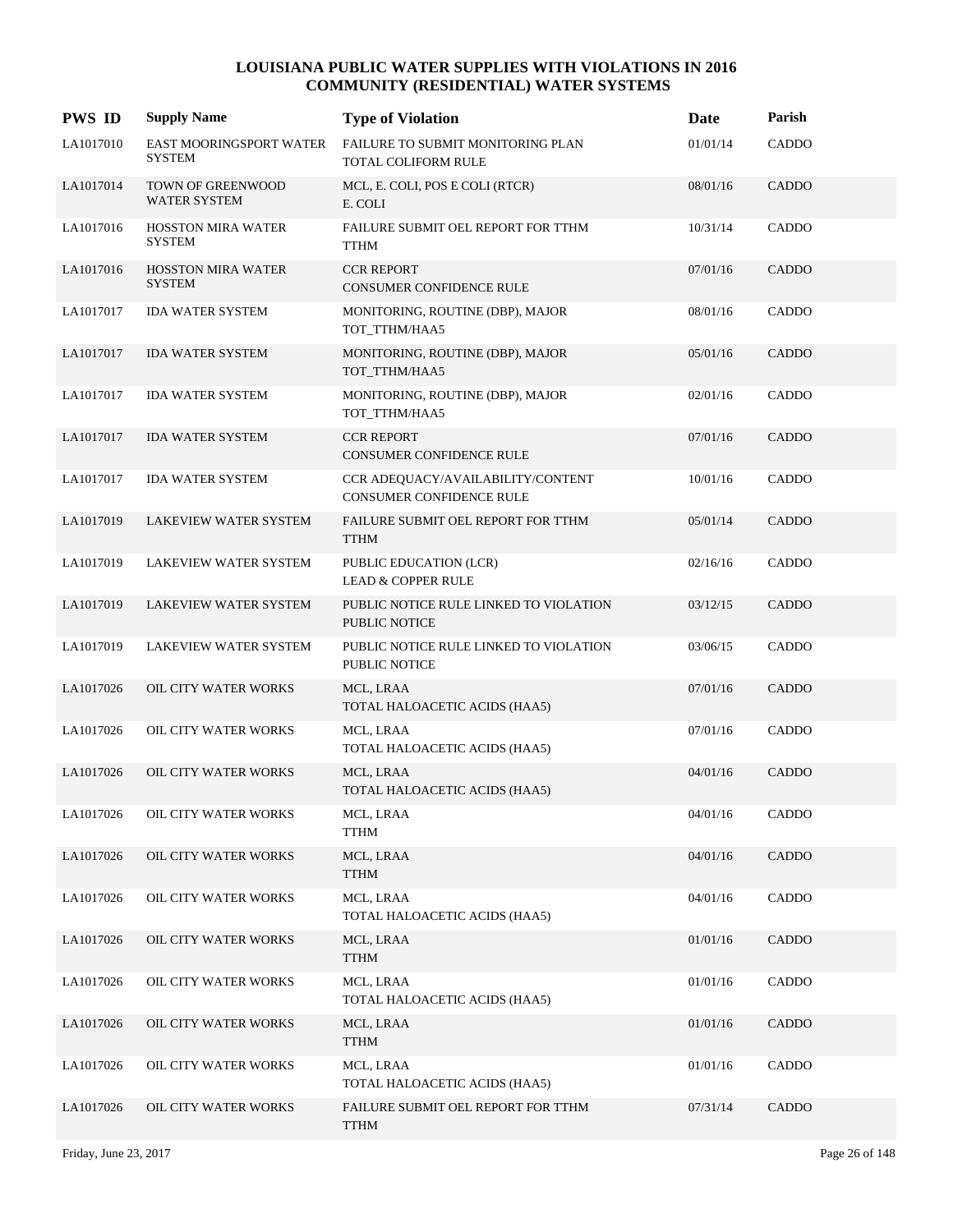| <b>PWS ID</b> | <b>Supply Name</b>                     | <b>Type of Violation</b>                                                          | Date     | Parish       |
|---------------|----------------------------------------|-----------------------------------------------------------------------------------|----------|--------------|
| LA1017026     | OIL CITY WATER WORKS                   | FAILURE SUBMIT OEL REPORT FOR HAA5<br>TOTAL HALOACETIC ACIDS (HAA5)               | 07/31/14 | CADDO        |
| LA1017026     | OIL CITY WATER WORKS                   | FAILURE SUBMIT OEL REPORT FOR TTHM<br><b>TTHM</b>                                 | 05/01/14 | CADDO        |
| LA1017026     | OIL CITY WATER WORKS                   | FAILURE SUBMIT OEL REPORT FOR HAA5<br>TOTAL HALOACETIC ACIDS (HAA5)               | 05/01/14 | CADDO        |
| LA1017026     | <b>OIL CITY WATER WORKS</b>            | INADEQUATE DBP PRECURSOR REMOVAL<br>CARBON, TOTAL                                 | 04/01/16 | <b>CADDO</b> |
| LA1017026     | OIL CITY WATER WORKS                   | INADEQUATE DBP PRECURSOR REMOVAL<br>CARBON, TOTAL                                 | 01/01/16 | CADDO        |
| LA1017026     | OIL CITY WATER WORKS                   | FOLLOW-UP OR ROUTINE TAP M/R (LCR)<br><b>LEAD &amp; COPPER RULE</b>               | 10/01/15 | CADDO        |
| LA1017026     | OIL CITY WATER WORKS                   | <b>CCR REPORT</b><br>CONSUMER CONFIDENCE RULE                                     | 07/01/16 | CADDO        |
| LA1017026     | <b>OIL CITY WATER WORKS</b>            | CCR ADEQUACY/AVAILABILITY/CONTENT<br><b>CONSUMER CONFIDENCE RULE</b>              | 10/01/16 | CADDO        |
| LA1017026     | OIL CITY WATER WORKS                   | PUBLIC NOTICE RULE LINKED TO VIOLATION<br>PUBLIC NOTICE                           | 10/15/15 | CADDO        |
| LA1017026     | OIL CITY WATER WORKS                   | PUBLIC NOTICE RULE LINKED TO VIOLATION<br><b>PUBLIC NOTICE</b>                    | 10/15/15 | CADDO        |
| LA1017026     | OIL CITY WATER WORKS                   | PUBLIC NOTICE RULE LINKED TO VIOLATION<br>PUBLIC NOTICE                           | 05/16/15 | CADDO        |
| LA1017026     | <b>OIL CITY WATER WORKS</b>            | PUBLIC NOTICE RULE LINKED TO VIOLATION<br>PUBLIC NOTICE                           | 05/16/15 | CADDO        |
| LA1017026     | OIL CITY WATER WORKS                   | PUBLIC NOTICE RULE LINKED TO VIOLATION<br>PUBLIC NOTICE                           | 04/13/15 | CADDO        |
| LA1017026     | OIL CITY WATER WORKS                   | PUBLIC NOTICE RULE LINKED TO VIOLATION<br><b>PUBLIC NOTICE</b>                    | 02/11/15 | CADDO        |
| LA1017027     | PINEHILL WATERWORKS<br><b>DISTRICT</b> | MONITORING, ROUTINE (DBP), MAJOR<br>TOT_TTHM/HAA5                                 | 01/01/16 | CADDO        |
| LA1017027     | PINEHILL WATERWORKS<br><b>DISTRICT</b> | <b>CCR REPORT</b><br><b>CONSUMER CONFIDENCE RULE</b>                              | 07/01/16 | <b>CADDO</b> |
| LA1017029     | <b>COMPANY</b>                         | JONES ROLLING RIDGE WATER PUBLIC NOTICE RULE LINKED TO VIOLATION<br>PUBLIC NOTICE | 04/17/16 | <b>CADDO</b> |
| LA1017029     | <b>COMPANY</b>                         | JONES ROLLING RIDGE WATER PUBLIC NOTICE RULE LINKED TO VIOLATION<br>PUBLIC NOTICE | 01/22/16 | CADDO        |
| LA1017029     | <b>COMPANY</b>                         | JONES ROLLING RIDGE WATER PUBLIC NOTICE RULE LINKED TO VIOLATION<br>PUBLIC NOTICE | 12/05/14 | CADDO        |
| LA1017031     | SHREVEPORT WATER SYSTEM                | MCL, AVERAGE (CHLORITE)<br><b>CHLORITE</b>                                        | 06/01/16 | CADDO        |
| LA1017033     | SPRINGLAKE MHP WATER<br><b>SYSTEM</b>  | MCL, LRAA<br><b>TTHM</b>                                                          | 10/01/16 | CADDO        |
| LA1017033     | SPRINGLAKE MHP WATER<br><b>SYSTEM</b>  | MCL, LRAA<br><b>TTHM</b>                                                          | 07/01/16 | CADDO        |
| LA1017033     | SPRINGLAKE MHP WATER<br><b>SYSTEM</b>  | MCL, LRAA<br><b>TTHM</b>                                                          | 07/01/16 | CADDO        |
| LA1017033     | SPRINGLAKE MHP WATER<br><b>SYSTEM</b>  | MCL, LRAA<br><b>TTHM</b>                                                          | 04/01/16 | CADDO        |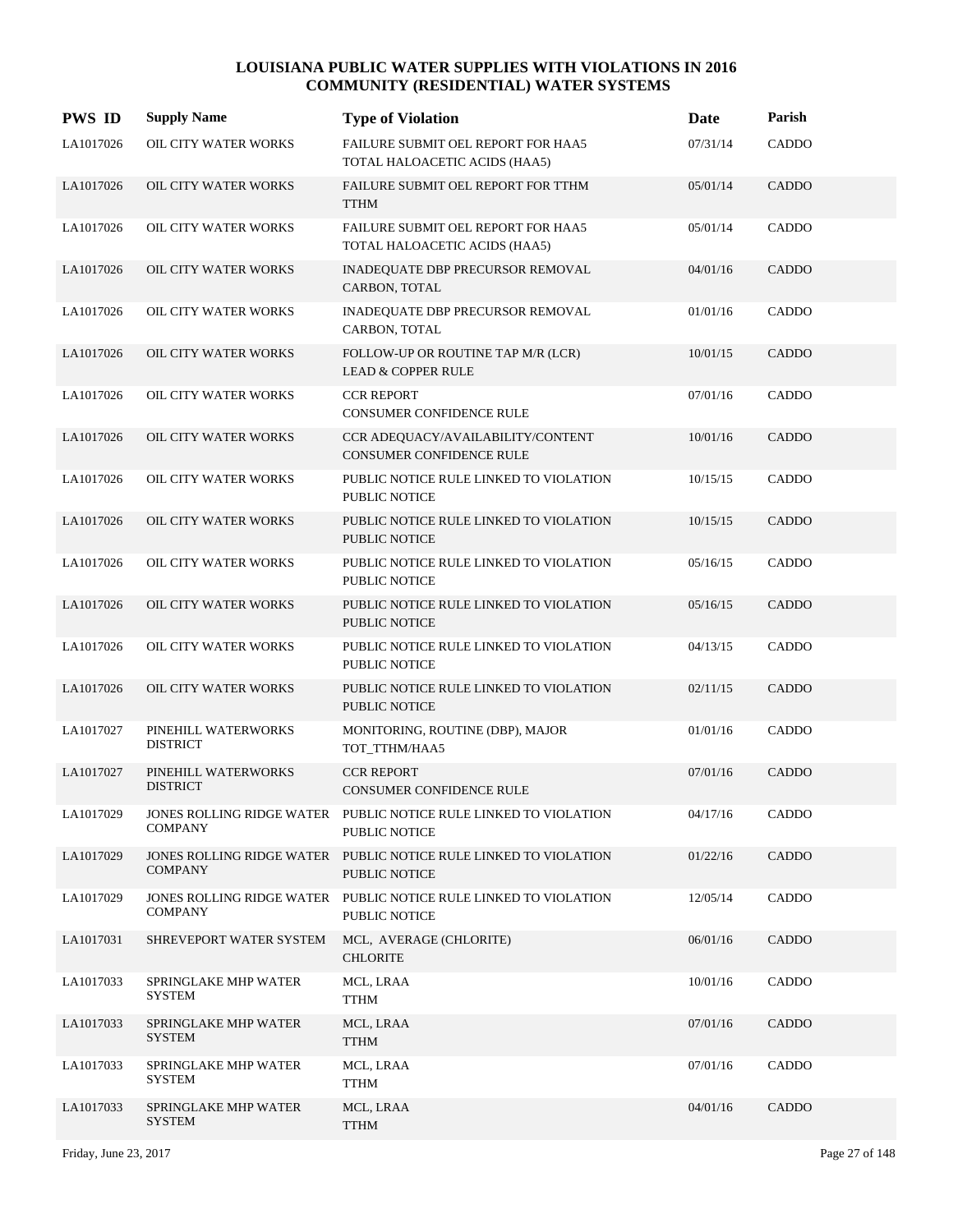| <b>PWS ID</b> | <b>Supply Name</b>                            | <b>Type of Violation</b>                                            | Date     | Parish       |
|---------------|-----------------------------------------------|---------------------------------------------------------------------|----------|--------------|
| LA1017033     | SPRINGLAKE MHP WATER<br><b>SYSTEM</b>         | MCL, LRAA<br>TTHM                                                   | 04/01/16 | CADDO        |
| LA1017033     | <b>SPRINGLAKE MHP WATER</b><br><b>SYSTEM</b>  | MCL, LRAA<br><b>TTHM</b>                                            | 01/01/16 | CADDO        |
| LA1017033     | SPRINGLAKE MHP WATER<br><b>SYSTEM</b>         | MCL, LRAA<br><b>TTHM</b>                                            | 01/01/16 | CADDO        |
| LA1017035     | SILENT CEDARS MHP WATER<br><b>SYSTEM</b>      | MONITORING, ROUTINE (DBP), MAJOR<br>TOT_TTHM/HAA5                   | 09/01/16 | CADDO        |
| LA1017035     | SILENT CEDARS MHP WATER<br>SYSTEM             | <b>CCR REPORT</b><br>CONSUMER CONFIDENCE RULE                       | 07/01/16 | CADDO        |
| LA1017036     | TYSON COMMUNITY WATER<br><b>SYSTEM</b>        | MONITORING (TCR), ROUTINE MAJOR<br><b>COLIFORM (TCR)</b>            | 01/01/16 | CADDO        |
| LA1017036     | TYSON COMMUNITY WATER<br><b>SYSTEM</b>        | MONITORING, ROUTINE (DBP), MAJOR<br>TOT_TTHM/HAA5                   | 08/01/16 | CADDO        |
| LA1017036     | TYSON COMMUNITY WATER<br><b>SYSTEM</b>        | MONITORING, ROUTINE (DBP), MAJOR<br><b>CHLORINE</b>                 | 01/01/16 | CADDO        |
| LA1017036     | TYSON COMMUNITY WATER<br><b>SYSTEM</b>        | <b>CCR REPORT</b><br><b>CONSUMER CONFIDENCE RULE</b>                | 07/01/16 | CADDO        |
| LA1017036     | <b>TYSON COMMUNITY WATER</b><br><b>SYSTEM</b> | PUBLIC NOTICE RULE LINKED TO VIOLATION<br><b>PUBLIC NOTICE</b>      | 06/12/16 | CADDO        |
| LA1017036     | TYSON COMMUNITY WATER<br><b>SYSTEM</b>        | PUBLIC NOTICE RULE LINKED TO VIOLATION<br><b>PUBLIC NOTICE</b>      | 05/28/16 | CADDO        |
| LA1017036     | <b>TYSON COMMUNITY WATER</b><br><b>SYSTEM</b> | PUBLIC NOTICE RULE LINKED TO VIOLATION<br><b>PUBLIC NOTICE</b>      | 02/28/16 | CADDO        |
| LA1017036     | TYSON COMMUNITY WATER<br><b>SYSTEM</b>        | FAILURE TO SUBMIT MONITORING PLAN<br>TOTAL COLIFORM RULE            | 01/01/14 | CADDO        |
| LA1017042     | WILDWOOD SOUTH WATER<br><b>SYSTEM</b>         | MONITORING (TCR), ROUTINE MAJOR<br><b>COLIFORM (TCR)</b>            | 01/01/16 | CADDO        |
| LA1017042     | WILDWOOD SOUTH WATER<br><b>SYSTEM</b>         | MONITORING, ROUTINE (DBP), MAJOR<br>TOT TTHM/HAA5                   | 08/01/16 | CADDO        |
| LA1017042     | WILDWOOD SOUTH WATER<br><b>SYSTEM</b>         | MONITORING, ROUTINE (DBP), MAJOR<br><b>CHLORAMINE</b>               | 07/01/16 | CADDO        |
| LA1017042     | WILDWOOD SOUTH WATER<br><b>SYSTEM</b>         | MONITORING, ROUTINE (DBP), MAJOR<br><b>CHLORAMINE</b>               | 07/01/16 | CADDO        |
| LA1017042     | WILDWOOD SOUTH WATER<br><b>SYSTEM</b>         | MONITORING, ROUTINE (DBP), MAJOR<br>TOT_TTHM/HAA5                   | 05/01/16 | <b>CADDO</b> |
| LA1017042     | WILDWOOD SOUTH WATER<br><b>SYSTEM</b>         | MONITORING, ROUTINE (DBP), MAJOR<br>TOT TTHM/HAA5                   | 02/01/16 | CADDO        |
| LA1017042     | WILDWOOD SOUTH WATER<br><b>SYSTEM</b>         | MONITORING, ROUTINE (DBP), MAJOR<br><b>CHLORINE</b>                 | 01/01/16 | CADDO        |
| LA1017042     | WILDWOOD SOUTH WATER<br><b>SYSTEM</b>         | MONITORING, ROUTINE (DBP), MAJOR<br>CHLORAMINE                      | 01/01/16 | CADDO        |
| LA1017042     | WILDWOOD SOUTH WATER<br><b>SYSTEM</b>         | MONITORING, ROUTINE, MAJOR (RTCR)<br>E. COLI                        | 09/01/16 | CADDO        |
| LA1017042     | WILDWOOD SOUTH WATER<br><b>SYSTEM</b>         | MONITORING, ROUTINE, MAJOR (RTCR)<br>E. COLI                        | 07/01/16 | CADDO        |
| LA1017042     | WILDWOOD SOUTH WATER<br><b>SYSTEM</b>         | FOLLOW-UP OR ROUTINE TAP M/R (LCR)<br><b>LEAD &amp; COPPER RULE</b> | 10/01/16 | CADDO        |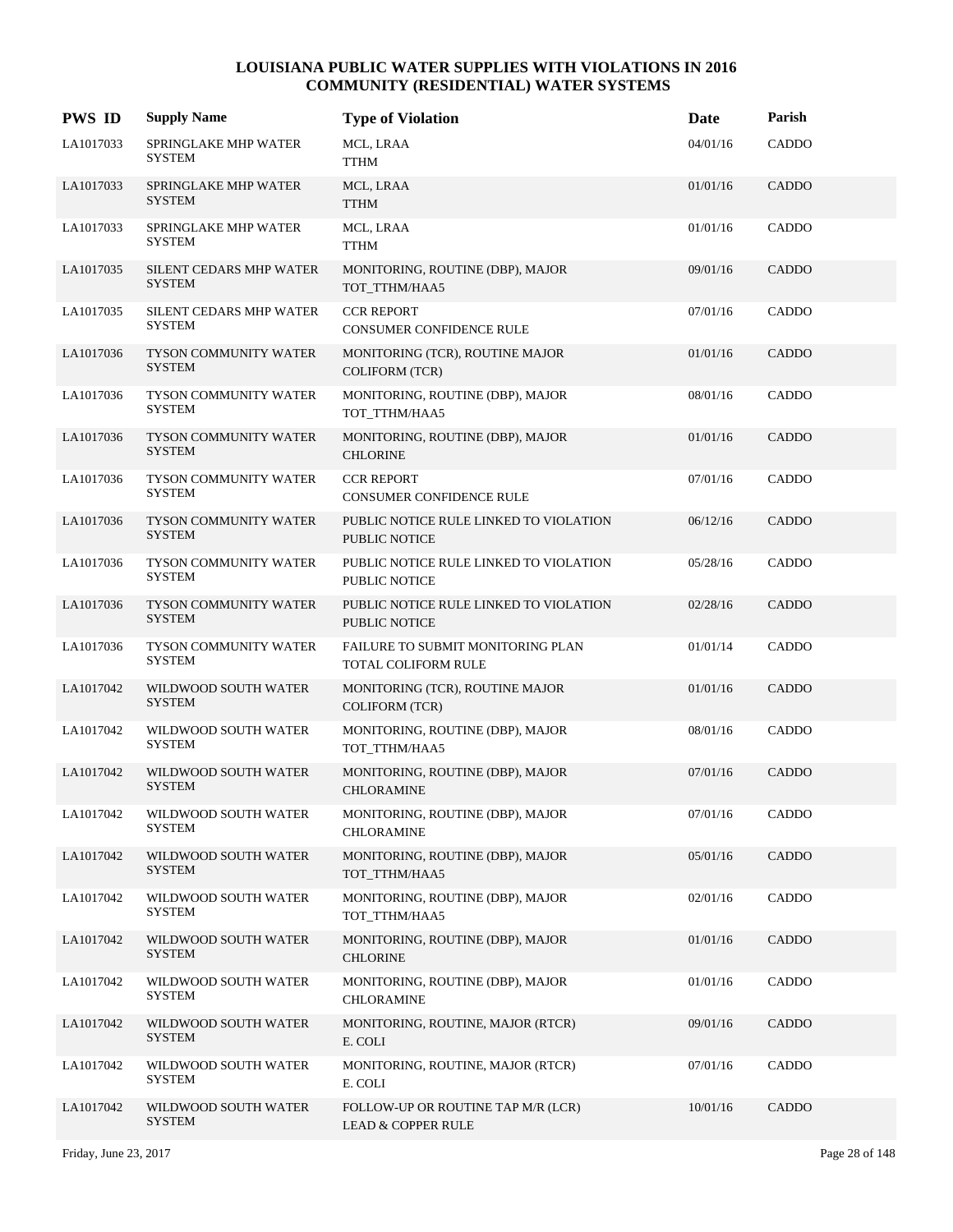| <b>PWS ID</b> | <b>Supply Name</b>                              | <b>Type of Violation</b>                                             | <b>Date</b> | Parish       |
|---------------|-------------------------------------------------|----------------------------------------------------------------------|-------------|--------------|
| LA1017042     | WILDWOOD SOUTH WATER<br><b>SYSTEM</b>           | PUBLIC NOTICE RULE LINKED TO VIOLATION<br><b>PUBLIC NOTICE</b>       | 12/20/16    | CADDO        |
| LA1017042     | WILDWOOD SOUTH WATER<br><b>SYSTEM</b>           | PUBLIC NOTICE RULE LINKED TO VIOLATION<br><b>PUBLIC NOTICE</b>       | 11/14/16    | <b>CADDO</b> |
| LA1017042     | WILDWOOD SOUTH WATER<br><b>SYSTEM</b>           | PUBLIC NOTICE RULE LINKED TO VIOLATION<br>PUBLIC NOTICE              | 10/14/16    | CADDO        |
| LA1017042     | WILDWOOD SOUTH WATER<br><b>SYSTEM</b>           | PUBLIC NOTICE RULE LINKED TO VIOLATION<br><b>PUBLIC NOTICE</b>       | 08/06/16    | CADDO        |
| LA1017042     | WILDWOOD SOUTH WATER<br><b>SYSTEM</b>           | PUBLIC NOTICE RULE LINKED TO VIOLATION<br><b>PUBLIC NOTICE</b>       | 06/12/16    | CADDO        |
| LA1017042     | WILDWOOD SOUTH WATER<br><b>SYSTEM</b>           | PUBLIC NOTICE RULE LINKED TO VIOLATION<br><b>PUBLIC NOTICE</b>       | 05/25/16    | <b>CADDO</b> |
| LA1017042     | WILDWOOD SOUTH WATER<br><b>SYSTEM</b>           | PUBLIC NOTICE RULE LINKED TO VIOLATION<br><b>PUBLIC NOTICE</b>       | 04/17/11    | CADDO        |
| LA1017051     | EVERGREEN ESTATES WATER<br><b>SYSTEM</b>        | MONITORING (TCR), ROUTINE MAJOR<br><b>COLIFORM (TCR)</b>             | 01/01/16    | CADDO        |
| LA1017051     | EVERGREEN ESTATES WATER<br><b>SYSTEM</b>        | MONITORING, ROUTINE (DBP), MAJOR<br><b>CHLORINE</b>                  | 01/01/16    | CADDO        |
| LA1017051     | <b>EVERGREEN ESTATES WATER</b><br><b>SYSTEM</b> | MONITORING, ROUTINE (DBP), MAJOR<br>TOT_TTHM/HAA5                    | 09/01/15    | <b>CADDO</b> |
| LA1017051     | EVERGREEN ESTATES WATER<br><b>SYSTEM</b>        | FAILURE TO HAVE MONITORING PLAN (IDSE)<br><b>DBP STAGE 2</b>         | 04/01/08    | CADDO        |
| LA1017051     | <b>EVERGREEN ESTATES WATER</b><br><b>SYSTEM</b> | FAILURE SUBMIT SUBPART V PLAN, ESCALATED<br><b>DBP STAGE 2</b>       | 01/01/13    | <b>CADDO</b> |
| LA1017051     | <b>EVERGREEN ESTATES WATER</b><br><b>SYSTEM</b> | <b>CCR REPORT</b><br>CONSUMER CONFIDENCE RULE                        | 07/01/16    | CADDO        |
| LA1017051     | EVERGREEN ESTATES WATER<br><b>SYSTEM</b>        | CCR ADEQUACY/AVAILABILITY/CONTENT<br><b>CONSUMER CONFIDENCE RULE</b> | 10/01/16    | CADDO        |
| LA1017051     | EVERGREEN ESTATES WATER<br><b>SYSTEM</b>        | PUBLIC NOTICE RULE LINKED TO VIOLATION<br><b>PUBLIC NOTICE</b>       | 06/12/16    | CADDO        |
| LA1017051     | <b>EVERGREEN ESTATES WATER</b><br><b>SYSTEM</b> | PUBLIC NOTICE RULE LINKED TO VIOLATION<br><b>PUBLIC NOTICE</b>       | 05/28/16    | <b>CADDO</b> |
| LA1017051     | EVERGREEN ESTATES WATER<br><b>SYSTEM</b>        | PUBLIC NOTICE RULE LINKED TO VIOLATION<br>PUBLIC NOTICE              | 02/23/16    | CADDO        |
| LA1017051     | <b>EVERGREEN ESTATES WATER</b><br><b>SYSTEM</b> | PUBLIC NOTICE RULE LINKED TO VIOLATION<br>PUBLIC NOTICE              | 12/08/15    | CADDO        |
| LA1017052     | <b>WATERWORKS DISTRICT 7</b>                    | LEAD CONSUMER NOTICE (LCR)<br><b>LEAD &amp; COPPER RULE</b>          | 04/16/16    | CADDO        |
| LA1017062     | FOUR FORKS WATER SYSTEM                         | MONITORING, ROUTINE (DBP), MAJOR<br>TOT_TTHM/HAA5                    | 08/01/15    | CADDO        |
| LA1017062     | FOUR FORKS WATER SYSTEM                         | PUBLIC NOTICE RULE LINKED TO VIOLATION<br>PUBLIC NOTICE              | 02/16/15    | CADDO        |
| LA1017062     | FOUR FORKS WATER SYSTEM                         | PUBLIC NOTICE RULE LINKED TO VIOLATION<br>PUBLIC NOTICE              | 10/23/14    | CADDO        |
| LA1017066     | SHERWOOD APARTMENTS<br>WATER SYSTEM             | PUBLIC NOTICE RULE LINKED TO VIOLATION<br>PUBLIC NOTICE              | 02/16/15    | CADDO        |
| LA1017066     | SHERWOOD APARTMENTS<br><b>WATER SYSTEM</b>      | FAILURE TO SUBMIT MONITORING PLAN<br>TOTAL COLIFORM RULE             | 01/01/14    | CADDO        |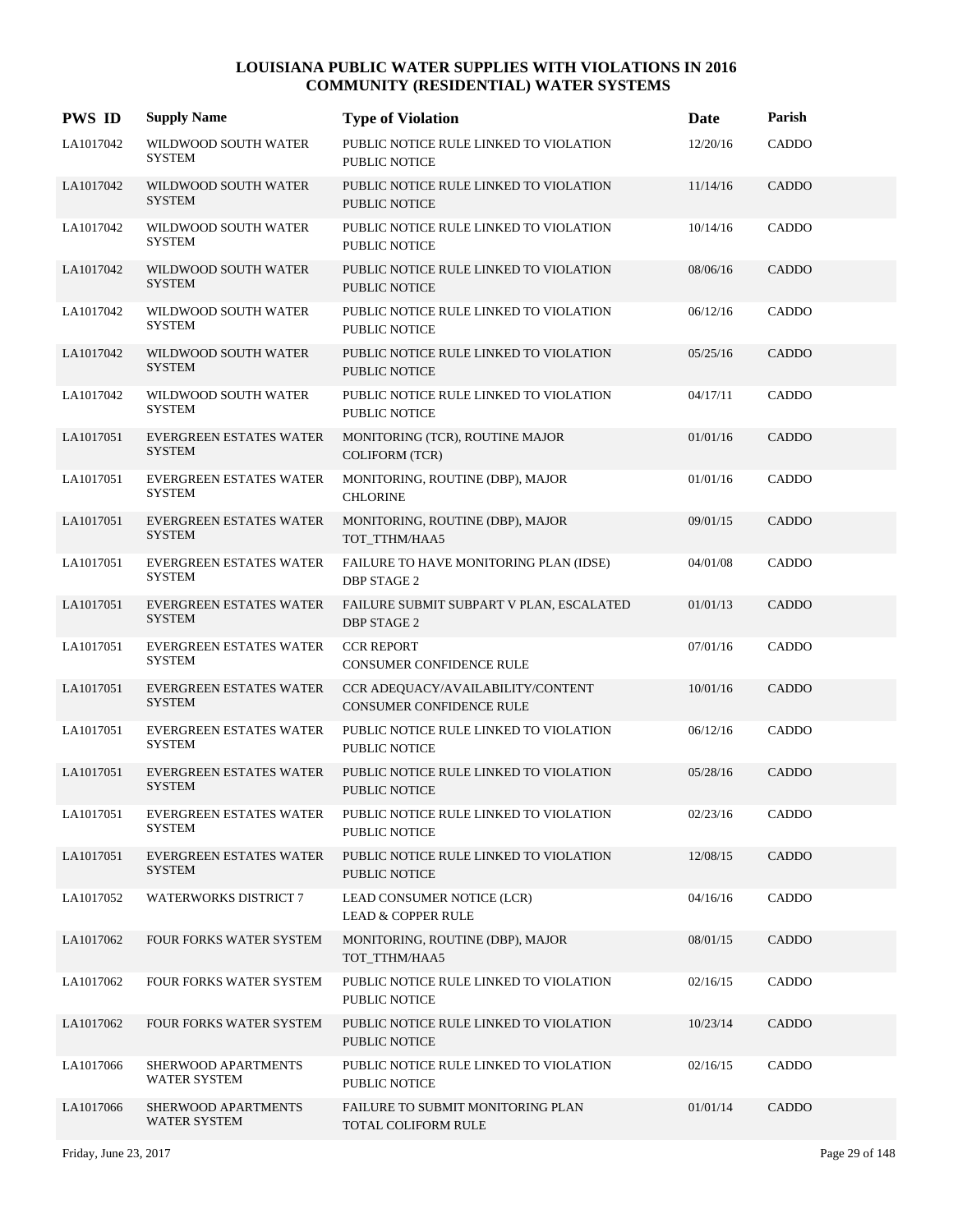| <b>PWS ID</b> | <b>Supply Name</b>                            | <b>Type of Violation</b>                                                                 | Date     | Parish       |
|---------------|-----------------------------------------------|------------------------------------------------------------------------------------------|----------|--------------|
| LA1017070     | SOUTHVIEW ESTATES WATER<br><b>SYSTEM</b>      | MCL, LRAA<br>TTHM                                                                        | 10/01/16 | CADDO        |
| LA1017070     | SOUTHVIEW ESTATES WATER<br><b>SYSTEM</b>      | FAILURE SUBMIT OEL REPORT FOR TTHM<br><b>TTHM</b>                                        | 10/31/16 | CADDO        |
| LA1017070     | SOUTHVIEW ESTATES WATER<br><b>SYSTEM</b>      | FOLLOW-UP OR ROUTINE TAP M/R (LCR)<br><b>LEAD &amp; COPPER RULE</b>                      | 10/01/15 | CADDO        |
| LA1017070     | SOUTHVIEW ESTATES WATER<br><b>SYSTEM</b>      | <b>CCR REPORT</b><br>CONSUMER CONFIDENCE RULE                                            | 07/01/15 | <b>CADDO</b> |
| LA1017070     | SOUTHVIEW ESTATES WATER<br><b>SYSTEM</b>      | CCR ADEQUACY/AVAILABILITY/CONTENT<br>CONSUMER CONFIDENCE RULE                            | 10/01/15 | CADDO        |
| LA1017075     |                                               | DIXIE GARDEN WATER SUPPLY MONITORING (TCR), ROUTINE MAJOR<br><b>COLIFORM (TCR)</b>       | 01/01/16 | CADDO        |
| LA1017075     |                                               | DIXIE GARDEN WATER SUPPLY MONITORING, ROUTINE (DBP), MAJOR<br>TOT_TTHM/HAA5              | 08/01/16 | CADDO        |
| LA1017075     |                                               | DIXIE GARDEN WATER SUPPLY MONITORING, ROUTINE (DBP), MAJOR<br><b>CHLORAMINE</b>          | 07/01/16 | CADDO        |
| LA1017075     |                                               | DIXIE GARDEN WATER SUPPLY MONITORING, ROUTINE (DBP), MAJOR<br><b>CHLORAMINE</b>          | 07/01/16 | CADDO        |
| LA1017075     |                                               | DIXIE GARDEN WATER SUPPLY MONITORING, ROUTINE (DBP), MAJOR<br>TOT_TTHM/HAA5              | 05/01/16 | CADDO        |
| LA1017075     |                                               | DIXIE GARDEN WATER SUPPLY MONITORING, ROUTINE (DBP), MAJOR<br>TOT_TTHM/HAA5              | 02/01/16 | CADDO        |
| LA1017075     |                                               | DIXIE GARDEN WATER SUPPLY MONITORING, ROUTINE (DBP), MAJOR<br><b>CHLORAMINE</b>          | 01/01/16 | CADDO        |
| LA1017075     |                                               | DIXIE GARDEN WATER SUPPLY MONITORING, ROUTINE, MAJOR (RTCR)<br>E. COLI                   | 09/01/16 | CADDO        |
| LA1017075     |                                               | DIXIE GARDEN WATER SUPPLY MONITORING, ROUTINE, MAJOR (RTCR)<br>E. COLI                   | 07/01/16 | CADDO        |
| LA1017075     |                                               | DIXIE GARDEN WATER SUPPLY LEAD CONSUMER NOTICE (LCR)<br><b>LEAD &amp; COPPER RULE</b>    | 04/16/16 | CADDO        |
| LA1017075     |                                               | DIXIE GARDEN WATER SUPPLY PUBLIC NOTICE RULE LINKED TO VIOLATION<br><b>PUBLIC NOTICE</b> | 12/20/16 | CADDO        |
| LA1017075     |                                               | DIXIE GARDEN WATER SUPPLY PUBLIC NOTICE RULE LINKED TO VIOLATION<br>PUBLIC NOTICE        | 12/14/16 | CADDO        |
| LA1017075     |                                               | DIXIE GARDEN WATER SUPPLY PUBLIC NOTICE RULE LINKED TO VIOLATION<br>PUBLIC NOTICE        | 10/14/16 | CADDO        |
| LA1017075     |                                               | DIXIE GARDEN WATER SUPPLY PUBLIC NOTICE RULE LINKED TO VIOLATION<br>PUBLIC NOTICE        | 06/12/16 | CADDO        |
| LA1017075     |                                               | DIXIE GARDEN WATER SUPPLY PUBLIC NOTICE RULE LINKED TO VIOLATION<br>PUBLIC NOTICE        | 05/25/16 | <b>CADDO</b> |
| LA1017076     | <b>COUNTRY LIVING ESTATES</b><br>WATER SYSTEM | MONITORING, ROUTINE (DBP), MAJOR<br>TOT TTHM/HAA5                                        | 09/01/15 | CADDO        |
| LA1017082     | <b>SHADOW LAKE MHP WATER</b><br><b>SYSTEM</b> | INADEQUATE MIN CHLORINE RESIDUAL(GW&SW)<br><b>CHLORINE</b>                               | 05/01/16 | CADDO        |
| LA1017083     | <b>LAKE SHREVE ESTATES</b><br>WATER SYSTEM    | MONITORING, ROUTINE (DBP), MAJOR<br>TOT_TTHM/HAA5                                        | 02/29/16 | CADDO        |
| LA1017083     | <b>LAKE SHREVE ESTATES</b><br>WATER SYSTEM    | MONITORING, ROUTINE (DBP), MAJOR<br>TOT_TTHM/HAA5                                        | 12/01/15 | CADDO        |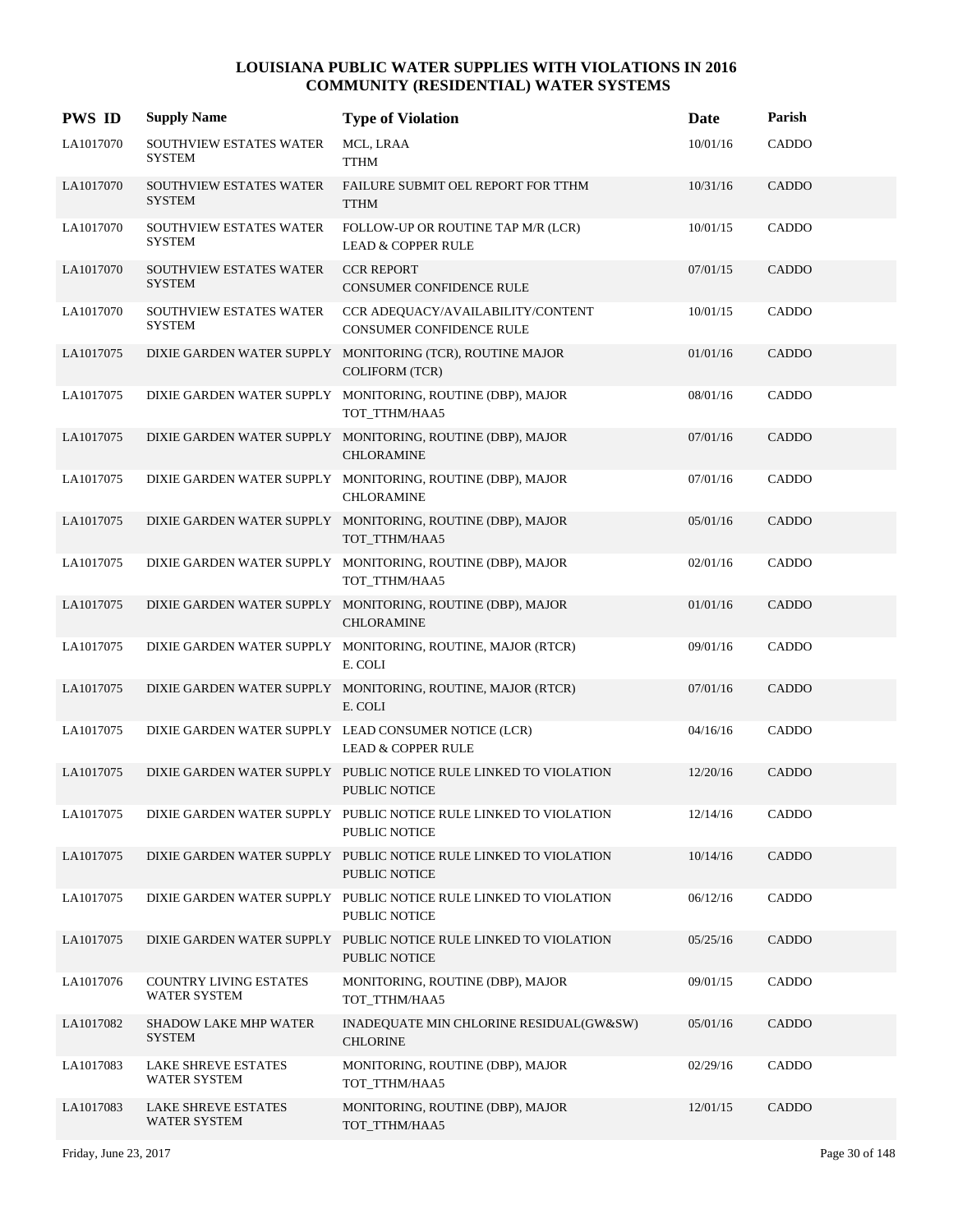| <b>PWS ID</b> | <b>Supply Name</b>                                     | <b>Type of Violation</b>                                               | Date     | Parish           |
|---------------|--------------------------------------------------------|------------------------------------------------------------------------|----------|------------------|
| LA1017083     | LAKE SHREVE ESTATES<br><b>WATER SYSTEM</b>             | FAILURE SUBMIT OEL REPORT FOR TTHM<br><b>TTHM</b>                      | 01/31/15 | CADDO            |
| LA1017083     | <b>LAKE SHREVE ESTATES</b><br><b>WATER SYSTEM</b>      | PUBLIC NOTICE RULE LINKED TO VIOLATION<br><b>PUBLIC NOTICE</b>         | 12/14/16 | CADDO            |
| LA1017083     | <b>LAKE SHREVE ESTATES</b><br><b>WATER SYSTEM</b>      | PUBLIC NOTICE RULE LINKED TO VIOLATION<br><b>PUBLIC NOTICE</b>         | 09/03/15 | CADDO            |
| LA1017084     | HUNTINGTON MOBILE HOME<br>PARK WATER SYSTEM            | LEAD CONSUMER NOTICE (LCR)<br><b>LEAD &amp; COPPER RULE</b>            | 04/16/16 | CADDO            |
| LA1017084     | <b>HUNTINGTON MOBILE HOME</b><br>PARK WATER SYSTEM     | PUBLIC NOTICE RULE LINKED TO VIOLATION<br><b>PUBLIC NOTICE</b>         | 10/28/15 | CADDO            |
| LA1017084     | HUNTINGTON MOBILE HOME<br>PARK WATER SYSTEM            | PUBLIC NOTICE RULE LINKED TO VIOLATION<br><b>PUBLIC NOTICE</b>         | 09/24/15 | CADDO            |
| LA1017087     | DIXIE GARDEN - KINGS HWY<br><b>WATER SYSTEM</b>        | MONITORING (TCR), ROUTINE MAJOR<br><b>COLIFORM (TCR)</b>               | 01/01/16 | CADDO            |
| LA1017087     | <b>DIXIE GARDEN - KINGS HWY</b><br>WATER SYSTEM        | MONITORING, ROUTINE (DBP), MAJOR<br><b>CHLORAMINE</b>                  | 07/01/16 | <b>CADDO</b>     |
| LA1017087     | DIXIE GARDEN - KINGS HWY<br><b>WATER SYSTEM</b>        | MONITORING, ROUTINE (DBP), MAJOR<br><b>CHLORAMINE</b>                  | 01/01/16 | CADDO            |
| LA1017087     | DIXIE GARDEN - KINGS HWY<br><b>WATER SYSTEM</b>        | MONITORING, ROUTINE (DBP), MAJOR<br>TOT TTHM/HAA5                      | 09/01/15 | CADDO            |
| LA1017087     | DIXIE GARDEN - KINGS HWY<br><b>WATER SYSTEM</b>        | MONITORING, ROUTINE, MAJOR (RTCR)<br>E. COLI                           | 07/01/16 | CADDO            |
| LA1017087     | DIXIE GARDEN - KINGS HWY<br>WATER SYSTEM               | INITIAL TAP SAMPLING (LCR)<br><b>LEAD &amp; COPPER RULE</b>            | 07/01/16 | <b>CADDO</b>     |
| LA1017087     | DIXIE GARDEN - KINGS HWY<br>WATER SYSTEM               | PUBLIC NOTICE RULE LINKED TO VIOLATION<br><b>PUBLIC NOTICE</b>         | 12/20/16 | CADDO            |
| LA1017087     | DIXIE GARDEN - KINGS HWY<br><b>WATER SYSTEM</b>        | PUBLIC NOTICE RULE LINKED TO VIOLATION<br><b>PUBLIC NOTICE</b>         | 11/29/16 | CADDO            |
| LA1017087     | DIXIE GARDEN - KINGS HWY<br>WATER SYSTEM               | PUBLIC NOTICE RULE LINKED TO VIOLATION<br>PUBLIC NOTICE                | 10/14/16 | CADDO            |
| LA1017087     | DIXIE GARDEN - KINGS HWY<br><b>WATER SYSTEM</b>        | PUBLIC NOTICE RULE LINKED TO VIOLATION<br>PUBLIC NOTICE                | 06/12/16 | CADDO            |
| LA1017087     | <b>DIXIE GARDEN - KINGS HWY</b><br><b>WATER SYSTEM</b> | PUBLIC NOTICE RULE LINKED TO VIOLATION<br>PUBLIC NOTICE                | 05/25/16 | CADDO            |
| LA1019001     | <b>BRIGAS ESTATES WATER</b><br><b>SYSTEM</b>           | SAMPLE SITING PLAN ERRORS (RTCR)<br>REVISED TOTAL COLIFORM RULE (RTCR) | 04/01/16 | <b>CALCASIEU</b> |
| LA1019001     | <b>BRIGAS ESTATES WATER</b><br><b>SYSTEM</b>           | PUBLIC NOTICE RULE LINKED TO VIOLATION<br>PUBLIC NOTICE                | 01/13/15 | <b>CALCASIEU</b> |
| LA1019001     | <b>BRIGAS ESTATES WATER</b><br><b>SYSTEM</b>           | PUBLIC NOTICE RULE LINKED TO VIOLATION<br>PUBLIC NOTICE                | 01/13/15 | <b>CALCASIEU</b> |
| LA1019024     | UTILITY SERVICE OF LAKE<br><b>CHARLES W S</b>          | SAMPLE SITING PLAN ERRORS (RTCR)<br>REVISED TOTAL COLIFORM RULE (RTCR) | 04/01/16 | CALCASIEU        |
| LA1019024     | UTILITY SERVICE OF LAKE<br><b>CHARLES W S</b>          | PUBLIC NOTICE RULE LINKED TO VIOLATION<br>PUBLIC NOTICE                | 01/13/15 | <b>CALCASIEU</b> |
| LA1019024     | UTILITY SERVICE OF LAKE<br><b>CHARLES W S</b>          | PUBLIC NOTICE RULE LINKED TO VIOLATION<br>PUBLIC NOTICE                | 01/13/15 | <b>CALCASIEU</b> |
| LA1019059     | C K B TRAILER PARK WATER<br><b>SYSTEM</b>              | MONITORING (TCR), ROUTINE MAJOR<br><b>COLIFORM (TCR)</b>               | 01/01/16 | <b>CALCASIEU</b> |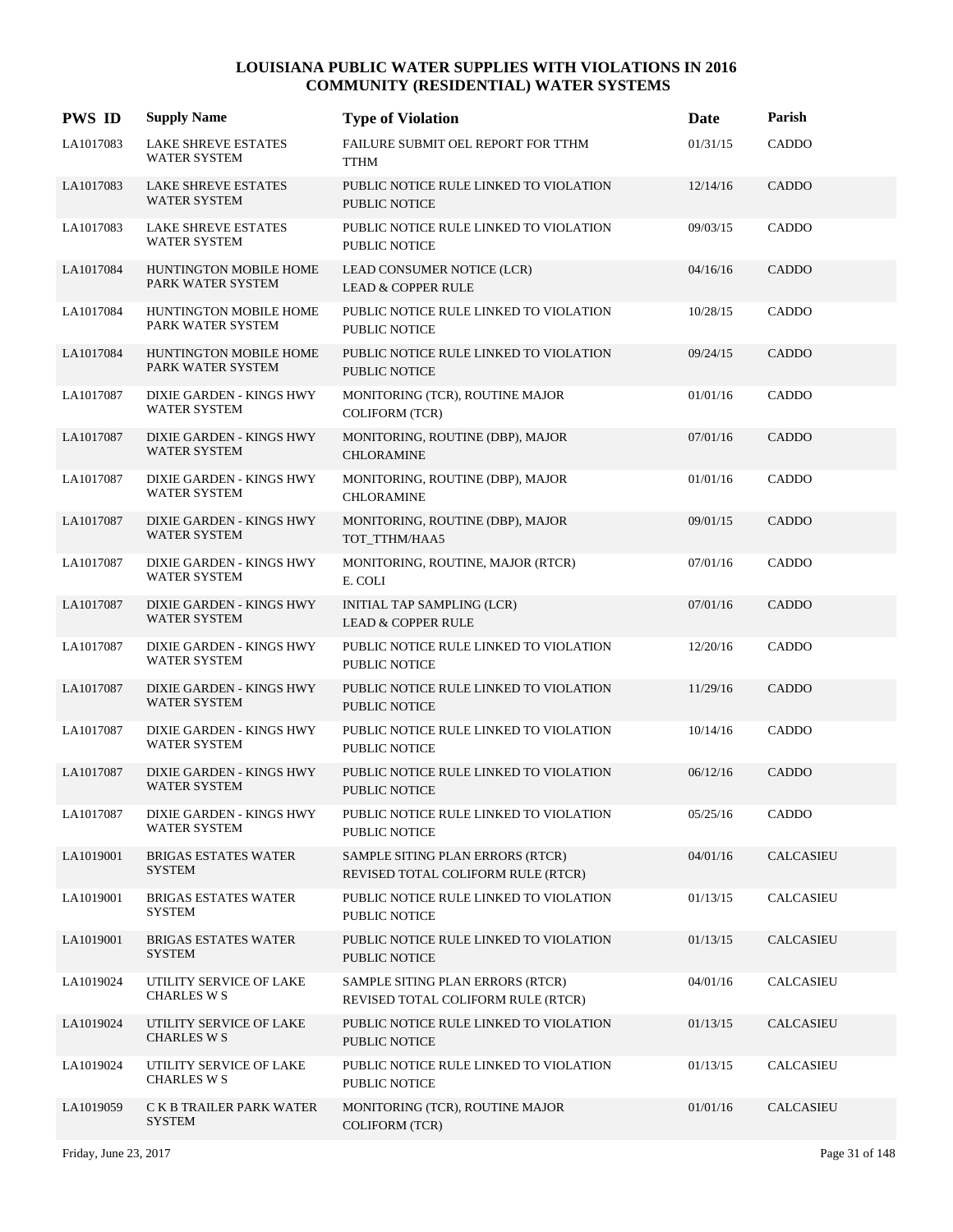| <b>PWS ID</b> | <b>Supply Name</b>                                           | <b>Type of Violation</b>                                               | Date     | Parish           |
|---------------|--------------------------------------------------------------|------------------------------------------------------------------------|----------|------------------|
| LA1019059     | C K B TRAILER PARK WATER<br><b>SYSTEM</b>                    | MONITORING, ROUTINE (DBP), MAJOR<br><b>CHLORINE</b>                    | 01/01/16 | <b>CALCASIEU</b> |
| LA1019059     | C K B TRAILER PARK WATER<br><b>SYSTEM</b>                    | MONITORING, ROUTINE (DBP), MAJOR<br>TOT_TTHM/HAA5                      | 09/01/15 | CALCASIEU        |
| LA1019059     | C K B TRAILER PARK WATER<br><b>SYSTEM</b>                    | SAMPLE SITING PLAN ERRORS (RTCR)<br>REVISED TOTAL COLIFORM RULE (RTCR) | 04/01/16 | CALCASIEU        |
| LA1019085     | <b>SMITH MOBILE HOME</b><br>VILLAGE WATER SYSTEM             | <b>CCR REPORT</b><br>CONSUMER CONFIDENCE RULE                          | 07/01/16 | <b>CALCASIEU</b> |
| LA1019085     | <b>SMITH MOBILE HOME</b><br>VILLAGE WATER SYSTEM             | CCR ADEQUACY/AVAILABILITY/CONTENT<br>CONSUMER CONFIDENCE RULE          | 10/01/16 | CALCASIEU        |
| LA1019101     | PARKSPACE LA LLC - (TP #1)                                   | <b>CCR REPORT</b><br>CONSUMER CONFIDENCE RULE                          | 07/01/15 | <b>CALCASIEU</b> |
| LA1019101     | PARKSPACE LA LLC - (TP #1)                                   | CCR ADEQUACY/AVAILABILITY/CONTENT<br>CONSUMER CONFIDENCE RULE          | 10/01/15 | CALCASIEU        |
| LA1019101     | PARKSPACE LA LLC - (TP #1)                                   | PUBLIC NOTICE RULE LINKED TO VIOLATION<br>PUBLIC NOTICE                | 12/11/15 | <b>CALCASIEU</b> |
| LA1019101     | PARKSPACE LA LLC - (TP #1)                                   | PUBLIC NOTICE RULE LINKED TO VIOLATION<br>PUBLIC NOTICE                | 12/11/15 | CALCASIEU        |
| LA1019101     | PARKSPACE LA LLC - (TP #1)                                   | PUBLIC NOTICE RULE LINKED TO VIOLATION<br><b>PUBLIC NOTICE</b>         | 11/12/15 | CALCASIEU        |
| LA1019101     | PARKSPACE LA LLC - (TP #1)                                   | PUBLIC NOTICE RULE LINKED TO VIOLATION<br>PUBLIC NOTICE                | 09/15/15 | CALCASIEU        |
| LA1019101     | PARKSPACE LA LLC - (TP #1)                                   | PUBLIC NOTICE RULE LINKED TO VIOLATION<br>PUBLIC NOTICE                | 09/15/15 | CALCASIEU        |
| LA1019101     | PARKSPACE LA LLC - (TP #1)                                   | PUBLIC NOTICE RULE LINKED TO VIOLATION<br>PUBLIC NOTICE                | 08/12/15 | CALCASIEU        |
| LA1019101     | PARKSPACE LA LLC - (TP #1)                                   | PUBLIC NOTICE RULE LINKED TO VIOLATION<br><b>PUBLIC NOTICE</b>         | 08/12/15 | CALCASIEU        |
| LA1019101     | PARKSPACE LA LLC - (TP #1)                                   | PUBLIC NOTICE RULE LINKED TO VIOLATION<br>PUBLIC NOTICE                | 07/10/15 | CALCASIEU        |
| LA1019101     | PARKSPACE LA LLC - (TP #1)                                   | PUBLIC NOTICE RULE LINKED TO VIOLATION<br><b>PUBLIC NOTICE</b>         | 07/09/15 | <b>CALCASIEU</b> |
| LA1019105     | <b>QUAIL RIDGE ESTATES WATER CCR REPORT</b><br><b>SYSTEM</b> | CONSUMER CONFIDENCE RULE                                               | 07/01/16 | CALCASIEU        |
| LA1019115     | PARKSPACE LA LLC - (TP #2)                                   | <b>CCR REPORT</b><br>CONSUMER CONFIDENCE RULE                          | 07/01/15 | <b>CALCASIEU</b> |
| LA1019115     | PARKSPACE LA LLC - (TP #2)                                   | CCR ADEQUACY/AVAILABILITY/CONTENT<br>CONSUMER CONFIDENCE RULE          | 10/01/15 | CALCASIEU        |
| LA1019115     | PARKSPACE LA LLC - (TP #2)                                   | PUBLIC NOTICE RULE LINKED TO VIOLATION<br>PUBLIC NOTICE                | 12/11/15 | <b>CALCASIEU</b> |
| LA1019115     | PARKSPACE LA LLC - (TP #2)                                   | PUBLIC NOTICE RULE LINKED TO VIOLATION<br>PUBLIC NOTICE                | 12/11/15 | CALCASIEU        |
| LA1019122     | <b>CLEARVIEW MOBILE HOME</b><br><b>PARK</b>                  | FAILURE SUBMIT SUBPART V PLAN, ESCALATED<br>DBP STAGE 2                | 01/01/13 | <b>CALCASIEU</b> |
| LA1019122     | <b>CLEARVIEW MOBILE HOME</b><br>PARK                         | FOLLOW-UP OR ROUTINE TAP M/R (LCR)<br><b>LEAD &amp; COPPER RULE</b>    | 07/01/16 | CALCASIEU        |
| LA1019122     | <b>CLEARVIEW MOBILE HOME</b><br>PARK                         | <b>CCR REPORT</b><br>CONSUMER CONFIDENCE RULE                          | 07/01/16 | CALCASIEU        |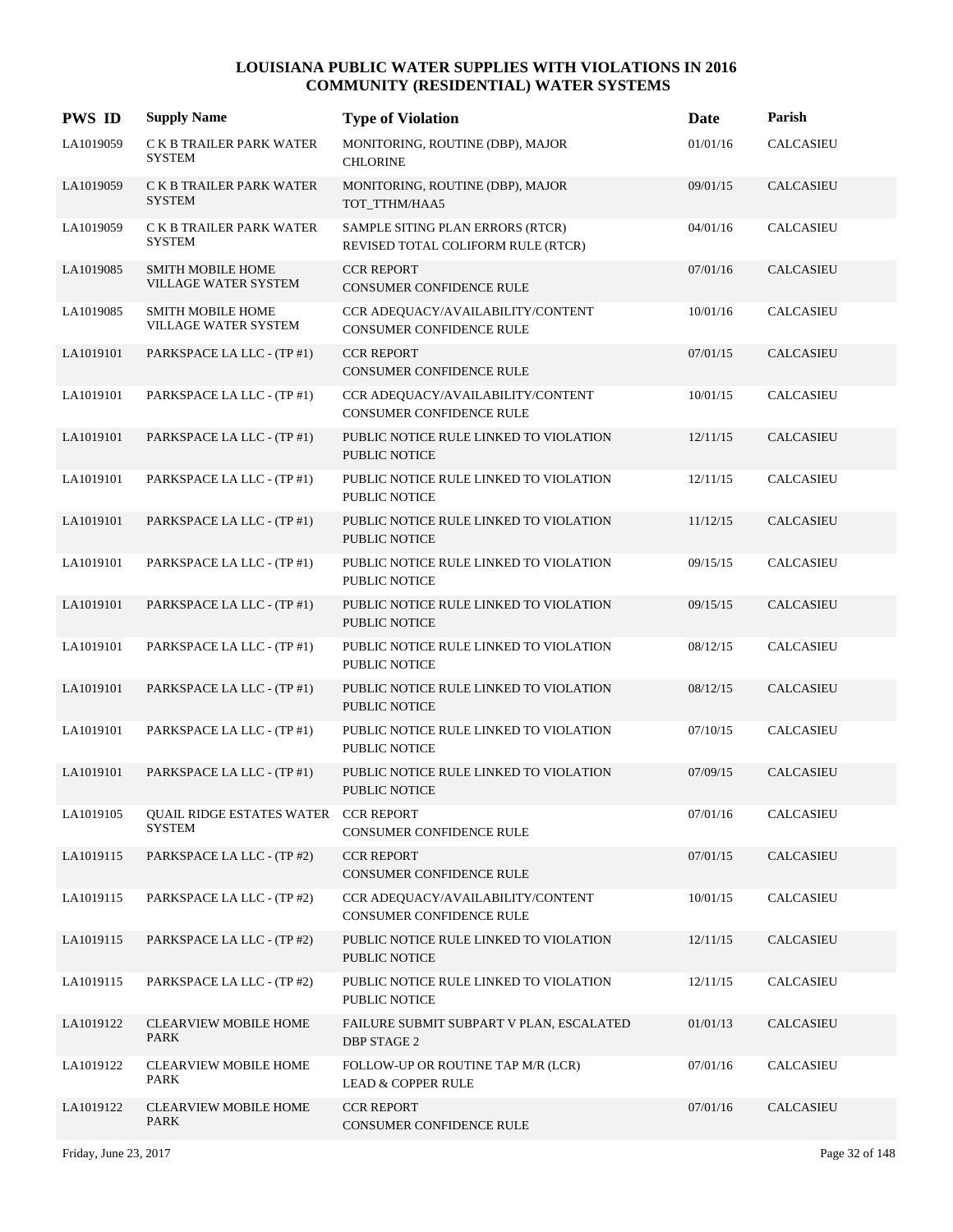| <b>PWS ID</b> | <b>Supply Name</b>                                  | <b>Type of Violation</b>                                                                             | Date     | Parish           |
|---------------|-----------------------------------------------------|------------------------------------------------------------------------------------------------------|----------|------------------|
| LA1019122     | <b>CLEARVIEW MOBILE HOME</b><br>PARK                | CCR ADEQUACY/AVAILABILITY/CONTENT<br><b>CONSUMER CONFIDENCE RULE</b>                                 | 10/01/16 | <b>CALCASIEU</b> |
| LA1019122     | <b>CLEARVIEW MOBILE HOME</b><br><b>PARK</b>         | PUBLIC NOTICE RULE LINKED TO VIOLATION<br><b>PUBLIC NOTICE</b>                                       | 02/22/16 | <b>CALCASIEU</b> |
| LA1019122     | <b>CLEARVIEW MOBILE HOME</b><br><b>PARK</b>         | PUBLIC NOTICE RULE LINKED TO VIOLATION<br>PUBLIC NOTICE                                              | 11/05/15 | <b>CALCASIEU</b> |
| LA1019123     | <b>SYSTEM</b>                                       | GULF STREAM MANOR WATER MONITORING, ROUTINE (DBP), MINOR<br><b>CHLORINE</b>                          | 04/01/16 | <b>CALCASIEU</b> |
| LA1019123     | <b>SYSTEM</b>                                       | GULF STREAM MANOR WATER LEVEL 1 ASSESS, MULTIPLE TC POS (RTCR)<br>REVISED TOTAL COLIFORM RULE (RTCR) | 12/08/16 | <b>CALCASIEU</b> |
| LA1019123     | <b>SYSTEM</b>                                       | GULF STREAM MANOR WATER LEAD CONSUMER NOTICE (LCR)<br><b>LEAD &amp; COPPER RULE</b>                  | 04/20/16 | <b>CALCASIEU</b> |
| LA1019123     | GULF STREAM MANOR WATER CCR REPORT<br><b>SYSTEM</b> | CONSUMER CONFIDENCE RULE                                                                             | 07/01/16 | <b>CALCASIEU</b> |
| LA1019123     | <b>GULF STREAM MANOR WATER</b><br><b>SYSTEM</b>     | CCR ADEQUACY/AVAILABILITY/CONTENT<br>CONSUMER CONFIDENCE RULE                                        | 10/01/16 | <b>CALCASIEU</b> |
| LA1019123     | GULF STREAM MANOR WATER<br>SYSTEM                   | PUBLIC NOTICE RULE LINKED TO VIOLATION<br>PUBLIC NOTICE                                              | 10/15/16 | CALCASIEU        |
| LA1019123     | <b>SYSTEM</b>                                       | GULF STREAM MANOR WATER PUBLIC NOTICE RULE LINKED TO VIOLATION<br><b>PUBLIC NOTICE</b>               | 02/04/16 | <b>CALCASIEU</b> |
| LA1019123     | <b>SYSTEM</b>                                       | GULF STREAM MANOR WATER PUBLIC NOTICE RULE LINKED TO VIOLATION<br><b>PUBLIC NOTICE</b>               | 01/13/16 | <b>CALCASIEU</b> |
| LA1019123     | GULF STREAM MANOR WATER<br><b>SYSTEM</b>            | PUBLIC NOTICE RULE LINKED TO VIOLATION<br>PUBLIC NOTICE                                              | 12/11/15 | <b>CALCASIEU</b> |
| LA1019123     | <b>SYSTEM</b>                                       | GULF STREAM MANOR WATER PUBLIC NOTICE RULE LINKED TO VIOLATION<br>PUBLIC NOTICE                      | 11/12/15 | <b>CALCASIEU</b> |
| LA1019123     | <b>SYSTEM</b>                                       | GULF STREAM MANOR WATER PUBLIC NOTICE RULE LINKED TO VIOLATION<br><b>PUBLIC NOTICE</b>               | 10/07/15 | <b>CALCASIEU</b> |
| LA1019123     | <b>SYSTEM</b>                                       | GULF STREAM MANOR WATER PUBLIC NOTICE RULE LINKED TO VIOLATION<br><b>PUBLIC NOTICE</b>               | 09/15/15 | <b>CALCASIEU</b> |
| LA1019123     | <b>SYSTEM</b>                                       | GULF STREAM MANOR WATER PUBLIC NOTICE RULE LINKED TO VIOLATION<br><b>PUBLIC NOTICE</b>               | 08/12/15 | <b>CALCASIEU</b> |
| LA1019125     | MILES MOBILE HOME PARK                              | MONITORING, ROUTINE (DBP), MAJOR<br>TOT_TTHM/HAA5                                                    | 09/01/15 | CALCASIEU        |
| LA1019125     | MILES MOBILE HOME PARK                              | LEVEL 1 ASSESS, MULTIPLE TC POS (RTCR)<br>REVISED TOTAL COLIFORM RULE (RTCR)                         | 10/15/16 | <b>CALCASIEU</b> |
| LA1019125     | MILES MOBILE HOME PARK                              | INITIAL TAP SAMPLING (LCR)<br>LEAD & COPPER RULE                                                     | 07/01/16 | CALCASIEU        |
| LA1019125     | MILES MOBILE HOME PARK                              | INITIAL TAP SAMPLING (LCR)<br><b>LEAD &amp; COPPER RULE</b>                                          | 01/01/16 | CALCASIEU        |
| LA1019125     | MILES MOBILE HOME PARK                              | INITIAL TAP SAMPLING (LCR)<br><b>LEAD &amp; COPPER RULE</b>                                          | 07/01/15 | CALCASIEU        |
| LA1019125     | MILES MOBILE HOME PARK                              | INITIAL TAP SAMPLING (LCR)<br><b>LEAD &amp; COPPER RULE</b>                                          | 01/01/15 | <b>CALCASIEU</b> |
| LA1019125     | MILES MOBILE HOME PARK                              | INITIAL TAP SAMPLING (LCR)<br>LEAD & COPPER RULE                                                     | 07/01/14 | CALCASIEU        |
| LA1019125     | MILES MOBILE HOME PARK                              | SAMPLE SITING PLAN ERRORS (RTCR)<br>REVISED TOTAL COLIFORM RULE (RTCR)                               | 04/01/16 | <b>CALCASIEU</b> |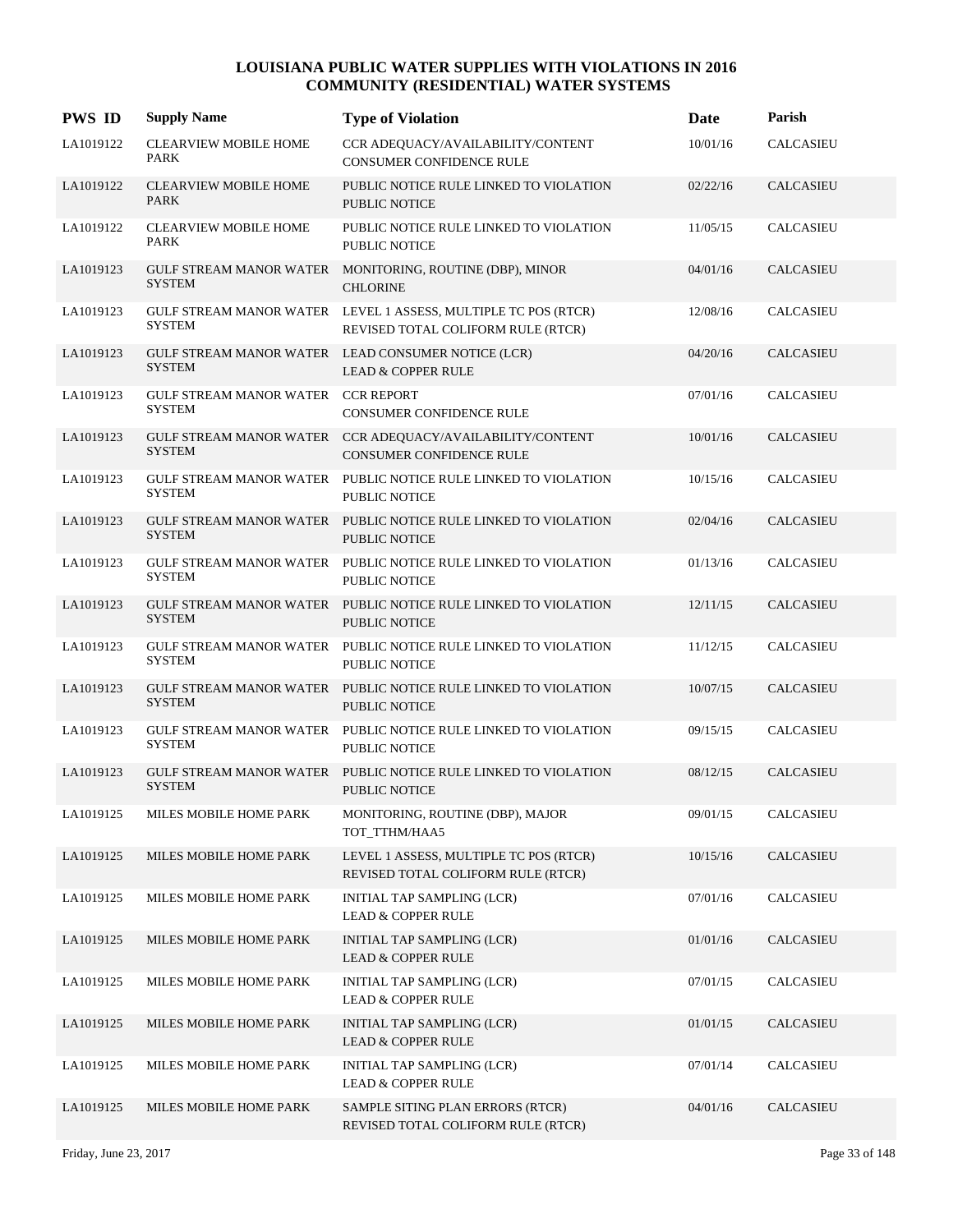| <b>PWS ID</b> | <b>Supply Name</b>     | <b>Type of Violation</b>                                       | Date     | Parish           |
|---------------|------------------------|----------------------------------------------------------------|----------|------------------|
| LA1019125     | MILES MOBILE HOME PARK | <b>CCR REPORT</b><br>CONSUMER CONFIDENCE RULE                  | 07/01/16 | CALCASIEU        |
| LA1019125     | MILES MOBILE HOME PARK | <b>CCR REPORT</b><br>CONSUMER CONFIDENCE RULE                  | 07/01/15 | <b>CALCASIEU</b> |
| LA1019125     | MILES MOBILE HOME PARK | <b>CCR REPORT</b><br>CONSUMER CONFIDENCE RULE                  | 07/01/14 | <b>CALCASIEU</b> |
| LA1019125     | MILES MOBILE HOME PARK | CCR ADEQUACY/AVAILABILITY/CONTENT<br>CONSUMER CONFIDENCE RULE  | 10/01/16 | <b>CALCASIEU</b> |
| LA1019125     | MILES MOBILE HOME PARK | CCR ADEQUACY/AVAILABILITY/CONTENT<br>CONSUMER CONFIDENCE RULE  | 10/01/15 | <b>CALCASIEU</b> |
| LA1019125     | MILES MOBILE HOME PARK | CCR ADEQUACY/AVAILABILITY/CONTENT<br>CONSUMER CONFIDENCE RULE  | 10/01/14 | <b>CALCASIEU</b> |
| LA1019125     | MILES MOBILE HOME PARK | PUBLIC NOTICE RULE LINKED TO VIOLATION<br>PUBLIC NOTICE        | 11/29/16 | <b>CALCASIEU</b> |
| LA1019125     | MILES MOBILE HOME PARK | PUBLIC NOTICE RULE LINKED TO VIOLATION<br><b>PUBLIC NOTICE</b> | 05/08/16 | <b>CALCASIEU</b> |
| LA1019125     | MILES MOBILE HOME PARK | PUBLIC NOTICE RULE LINKED TO VIOLATION<br>PUBLIC NOTICE        | 03/15/16 | <b>CALCASIEU</b> |
| LA1019125     | MILES MOBILE HOME PARK | PUBLIC NOTICE RULE LINKED TO VIOLATION<br><b>PUBLIC NOTICE</b> | 03/15/16 | <b>CALCASIEU</b> |
| LA1019125     | MILES MOBILE HOME PARK | PUBLIC NOTICE RULE LINKED TO VIOLATION<br><b>PUBLIC NOTICE</b> | 02/27/16 | <b>CALCASIEU</b> |
| LA1019125     | MILES MOBILE HOME PARK | PUBLIC NOTICE RULE LINKED TO VIOLATION<br>PUBLIC NOTICE        | 02/04/16 | <b>CALCASIEU</b> |
| LA1019125     | MILES MOBILE HOME PARK | PUBLIC NOTICE RULE LINKED TO VIOLATION<br>PUBLIC NOTICE        | 02/04/16 | <b>CALCASIEU</b> |
| LA1019125     | MILES MOBILE HOME PARK | PUBLIC NOTICE RULE LINKED TO VIOLATION<br><b>PUBLIC NOTICE</b> | 11/12/15 | <b>CALCASIEU</b> |
| LA1019125     | MILES MOBILE HOME PARK | PUBLIC NOTICE RULE LINKED TO VIOLATION<br><b>PUBLIC NOTICE</b> | 11/12/15 | <b>CALCASIEU</b> |
| LA1019125     | MILES MOBILE HOME PARK | PUBLIC NOTICE RULE LINKED TO VIOLATION<br>PUBLIC NOTICE        | 11/05/15 | <b>CALCASIEU</b> |
| LA1019125     | MILES MOBILE HOME PARK | PUBLIC NOTICE RULE LINKED TO VIOLATION<br>PUBLIC NOTICE        | 10/09/15 | CALCASIEU        |
| LA1019125     | MILES MOBILE HOME PARK | PUBLIC NOTICE RULE LINKED TO VIOLATION<br>PUBLIC NOTICE        | 10/07/15 | <b>CALCASIEU</b> |
| LA1019125     | MILES MOBILE HOME PARK | PUBLIC NOTICE RULE LINKED TO VIOLATION<br>PUBLIC NOTICE        | 09/15/15 | CALCASIEU        |
| LA1019125     | MILES MOBILE HOME PARK | PUBLIC NOTICE RULE LINKED TO VIOLATION<br>PUBLIC NOTICE        | 09/15/15 | <b>CALCASIEU</b> |
| LA1019125     | MILES MOBILE HOME PARK | PUBLIC NOTICE RULE LINKED TO VIOLATION<br>PUBLIC NOTICE        | 08/12/15 | CALCASIEU        |
| LA1019125     | MILES MOBILE HOME PARK | PUBLIC NOTICE RULE LINKED TO VIOLATION<br>PUBLIC NOTICE        | 08/12/15 | <b>CALCASIEU</b> |
| LA1019125     | MILES MOBILE HOME PARK | PUBLIC NOTICE RULE LINKED TO VIOLATION<br>PUBLIC NOTICE        | 07/10/15 | CALCASIEU        |
| LA1019125     | MILES MOBILE HOME PARK | PUBLIC NOTICE RULE LINKED TO VIOLATION<br>PUBLIC NOTICE        | 07/09/15 | <b>CALCASIEU</b> |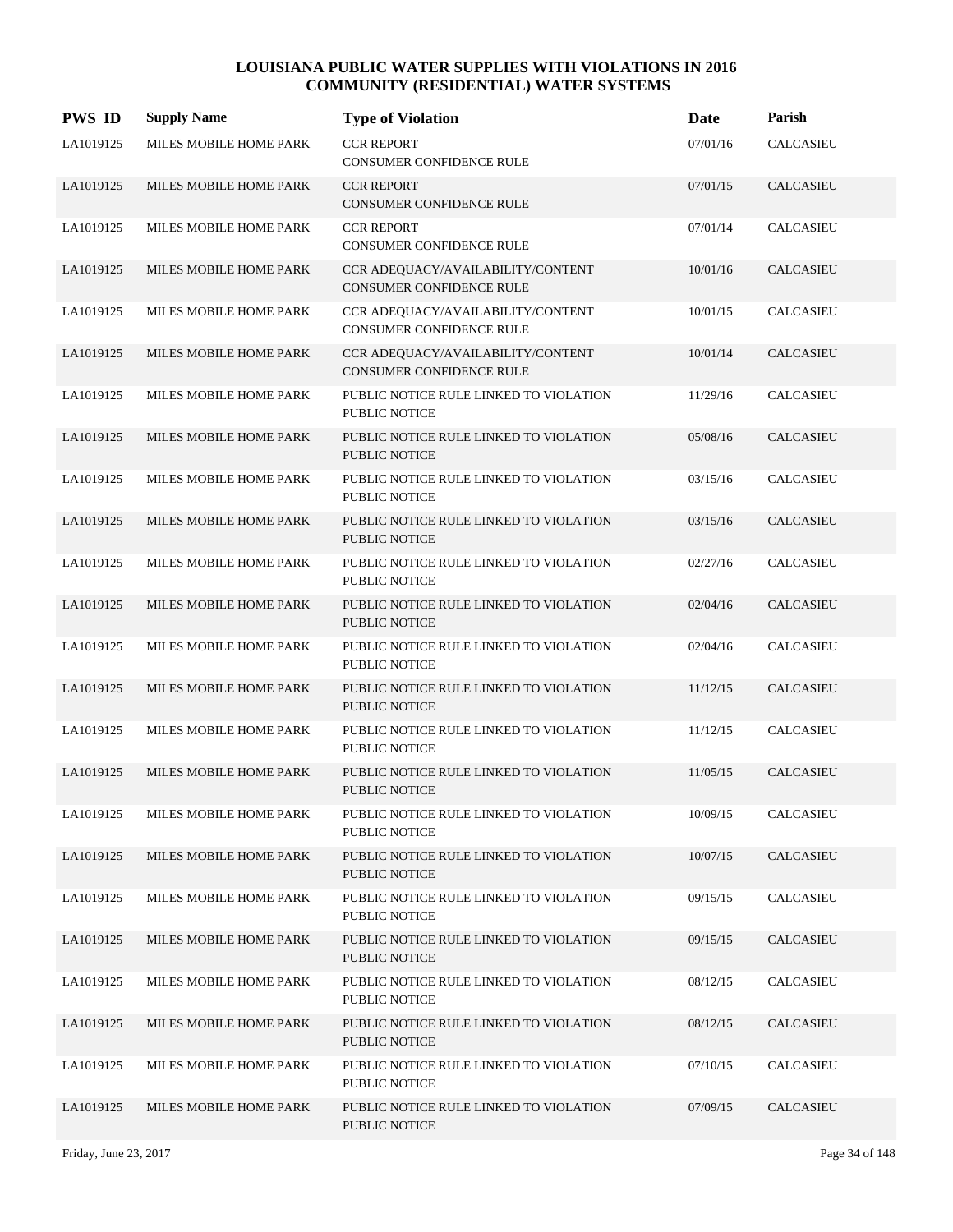| <b>PWS ID</b> | <b>Supply Name</b>     | <b>Type of Violation</b>                                       | Date     | Parish           |
|---------------|------------------------|----------------------------------------------------------------|----------|------------------|
| LA1019125     | MILES MOBILE HOME PARK | PUBLIC NOTICE RULE LINKED TO VIOLATION<br>PUBLIC NOTICE        | 06/11/15 | CALCASIEU        |
| LA1019125     | MILES MOBILE HOME PARK | PUBLIC NOTICE RULE LINKED TO VIOLATION<br><b>PUBLIC NOTICE</b> | 06/11/15 | <b>CALCASIEU</b> |
| LA1019125     | MILES MOBILE HOME PARK | PUBLIC NOTICE RULE LINKED TO VIOLATION<br>PUBLIC NOTICE        | 05/14/15 | CALCASIEU        |
| LA1019125     | MILES MOBILE HOME PARK | PUBLIC NOTICE RULE LINKED TO VIOLATION<br><b>PUBLIC NOTICE</b> | 05/11/15 | <b>CALCASIEU</b> |
| LA1019125     | MILES MOBILE HOME PARK | PUBLIC NOTICE RULE LINKED TO VIOLATION<br><b>PUBLIC NOTICE</b> | 05/11/15 | <b>CALCASIEU</b> |
| LA1019125     | MILES MOBILE HOME PARK | PUBLIC NOTICE RULE LINKED TO VIOLATION<br><b>PUBLIC NOTICE</b> | 04/15/15 | <b>CALCASIEU</b> |
| LA1019125     | MILES MOBILE HOME PARK | PUBLIC NOTICE RULE LINKED TO VIOLATION<br><b>PUBLIC NOTICE</b> | 04/14/15 | CALCASIEU        |
| LA1019125     | MILES MOBILE HOME PARK | PUBLIC NOTICE RULE LINKED TO VIOLATION<br><b>PUBLIC NOTICE</b> | 03/13/15 | <b>CALCASIEU</b> |
| LA1019125     | MILES MOBILE HOME PARK | PUBLIC NOTICE RULE LINKED TO VIOLATION<br>PUBLIC NOTICE        | 03/13/15 | <b>CALCASIEU</b> |
| LA1019125     | MILES MOBILE HOME PARK | PUBLIC NOTICE RULE LINKED TO VIOLATION<br><b>PUBLIC NOTICE</b> | 02/16/15 | <b>CALCASIEU</b> |
| LA1019125     | MILES MOBILE HOME PARK | PUBLIC NOTICE RULE LINKED TO VIOLATION<br>PUBLIC NOTICE        | 02/05/15 | CALCASIEU        |
| LA1019125     | MILES MOBILE HOME PARK | PUBLIC NOTICE RULE LINKED TO VIOLATION<br><b>PUBLIC NOTICE</b> | 02/05/15 | <b>CALCASIEU</b> |
| LA1019125     | MILES MOBILE HOME PARK | PUBLIC NOTICE RULE LINKED TO VIOLATION<br><b>PUBLIC NOTICE</b> | 01/13/15 | CALCASIEU        |
| LA1019125     | MILES MOBILE HOME PARK | PUBLIC NOTICE RULE LINKED TO VIOLATION<br><b>PUBLIC NOTICE</b> | 01/13/15 | <b>CALCASIEU</b> |
| LA1019125     | MILES MOBILE HOME PARK | PUBLIC NOTICE RULE LINKED TO VIOLATION<br>PUBLIC NOTICE        | 12/18/14 | <b>CALCASIEU</b> |
| LA1019125     | MILES MOBILE HOME PARK | PUBLIC NOTICE RULE LINKED TO VIOLATION<br><b>PUBLIC NOTICE</b> | 12/02/14 | <b>CALCASIEU</b> |
| LA1019125     | MILES MOBILE HOME PARK | PUBLIC NOTICE RULE LINKED TO VIOLATION<br>PUBLIC NOTICE        | 10/11/14 | CALCASIEU        |
| LA1019125     | MILES MOBILE HOME PARK | PUBLIC NOTICE RULE LINKED TO VIOLATION<br>PUBLIC NOTICE        | 10/03/14 | <b>CALCASIEU</b> |
| LA1019125     | MILES MOBILE HOME PARK | PUBLIC NOTICE RULE LINKED TO VIOLATION<br>PUBLIC NOTICE        | 10/03/14 | CALCASIEU        |
| LA1019125     | MILES MOBILE HOME PARK | PUBLIC NOTICE RULE LINKED TO VIOLATION<br>PUBLIC NOTICE        | 09/20/14 | CALCASIEU        |
| LA1019125     | MILES MOBILE HOME PARK | PUBLIC NOTICE RULE LINKED TO VIOLATION<br>PUBLIC NOTICE        | 09/20/14 | CALCASIEU        |
| LA1019125     | MILES MOBILE HOME PARK | PUBLIC NOTICE RULE LINKED TO VIOLATION<br>PUBLIC NOTICE        | 08/13/14 | <b>CALCASIEU</b> |
| LA1019125     | MILES MOBILE HOME PARK | PUBLIC NOTICE RULE LINKED TO VIOLATION<br>PUBLIC NOTICE        | 08/11/14 | CALCASIEU        |
| LA1019125     | MILES MOBILE HOME PARK | PUBLIC NOTICE RULE LINKED TO VIOLATION<br>PUBLIC NOTICE        | 05/15/14 | CALCASIEU        |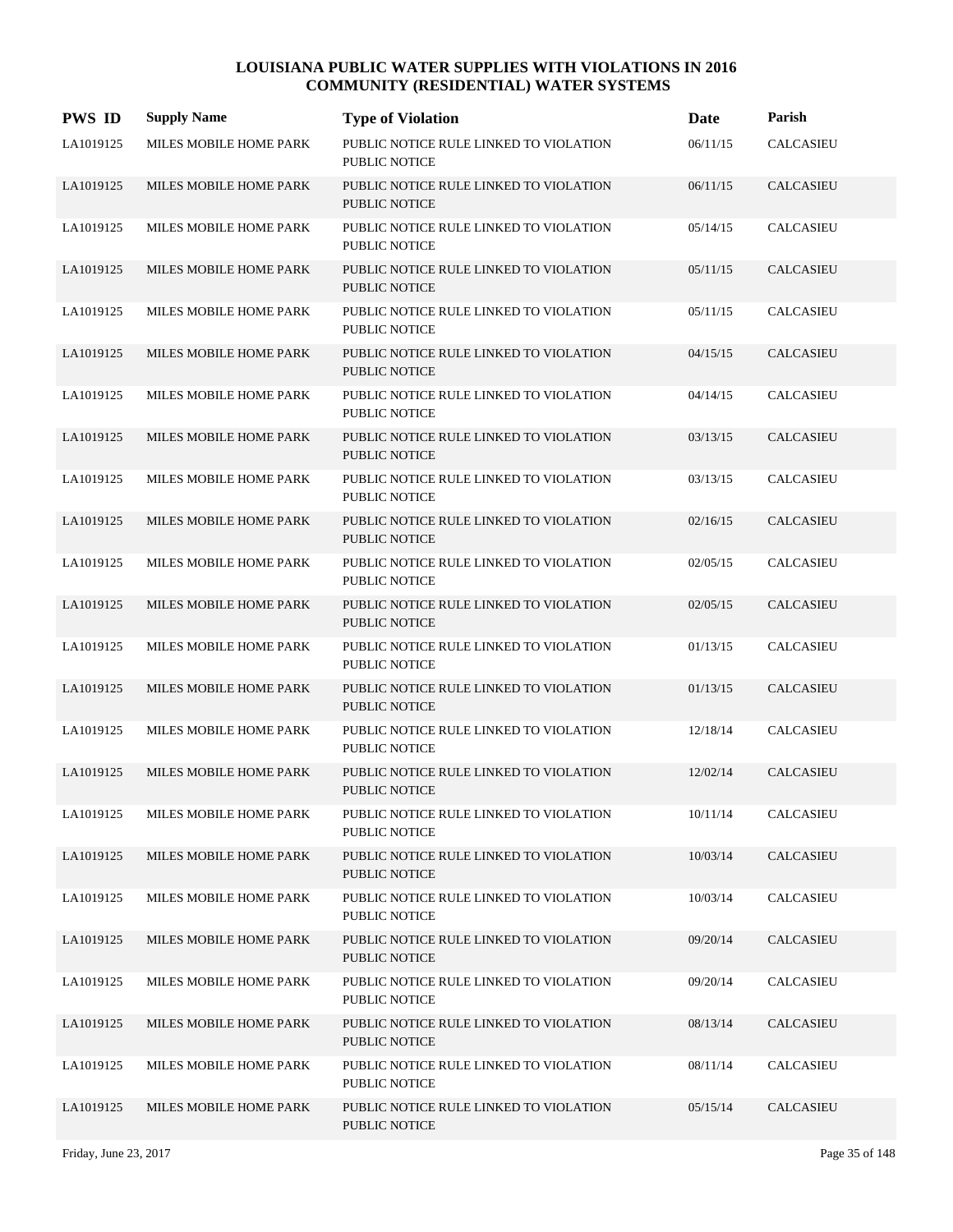| <b>PWS ID</b> | <b>Supply Name</b>                                 | <b>Type of Violation</b>                                            | Date     | Parish           |
|---------------|----------------------------------------------------|---------------------------------------------------------------------|----------|------------------|
| LA1019125     | MILES MOBILE HOME PARK                             | PUBLIC NOTICE RULE LINKED TO VIOLATION<br><b>PUBLIC NOTICE</b>      | 04/14/14 | CALCASIEU        |
| LA1019125     | MILES MOBILE HOME PARK                             | PUBLIC NOTICE RULE LINKED TO VIOLATION<br><b>PUBLIC NOTICE</b>      | 03/17/14 | <b>CALCASIEU</b> |
| LA1019125     | MILES MOBILE HOME PARK                             | PUBLIC NOTICE RULE LINKED TO VIOLATION<br>PUBLIC NOTICE             | 03/05/14 | <b>CALCASIEU</b> |
| LA1019125     | MILES MOBILE HOME PARK                             | PUBLIC NOTICE RULE LINKED TO VIOLATION<br><b>PUBLIC NOTICE</b>      | 02/07/14 | <b>CALCASIEU</b> |
| LA1019125     | MILES MOBILE HOME PARK                             | PUBLIC NOTICE RULE LINKED TO VIOLATION<br>PUBLIC NOTICE             | 05/09/13 | CALCASIEU        |
| LA1019125     | MILES MOBILE HOME PARK                             | INADEQUATE MIN CHLORINE RESIDUAL(GW&SW)<br><b>CHLORINE</b>          | 12/01/16 | CALCASIEU        |
| LA1019125     | MILES MOBILE HOME PARK                             | INADEQUATE MIN CHLORINE RESIDUAL(GW&SW)<br><b>CHLORINE</b>          | 04/01/16 | <b>CALCASIEU</b> |
| LA1019126     | <b>CALCASIEU PARISH WW 12</b><br>WARD <sub>3</sub> | MONITORING, ROUTINE (DBP), MAJOR<br><b>CHLORINE</b>                 | 04/01/16 | <b>CALCASIEU</b> |
| LA1021001     | <b>CLARKS WATER SYSTEM</b>                         | CCR ADEQUACY/AVAILABILITY/CONTENT<br>CONSUMER CONFIDENCE RULE       | 10/01/16 | <b>CALDWELL</b>  |
| LA1021005     | <b>GRAYSON WATER SYSTEM</b>                        | LEAD CONSUMER NOTICE (LCR)<br><b>LEAD &amp; COPPER RULE</b>         | 04/21/16 | CALDWELL         |
| LA1021007     | <b>HOLUM WATER SYSTEM</b>                          | MCL, LRAA<br>TTHM                                                   | 10/01/16 | CALDWELL         |
| LA1021007     | <b>HOLUM WATER SYSTEM</b>                          | MCL, LRAA<br><b>TTHM</b>                                            | 07/01/16 | <b>CALDWELL</b>  |
| LA1021007     | HOLUM WATER SYSTEM                                 | MONITORING, ROUTINE (DBP), MAJOR<br>TOT_TTHM/HAA5                   | 02/29/16 | CALDWELL         |
| LA1021007     | <b>HOLUM WATER SYSTEM</b>                          | PUBLIC NOTICE RULE LINKED TO VIOLATION<br><b>PUBLIC NOTICE</b>      | 12/30/15 | CALDWELL         |
| LA1021007     | <b>HOLUM WATER SYSTEM</b>                          | PUBLIC NOTICE RULE LINKED TO VIOLATION<br>PUBLIC NOTICE             | 06/16/15 | <b>CALDWELL</b>  |
| LA1021007     | <b>HOLUM WATER SYSTEM</b>                          | PUBLIC NOTICE RULE LINKED TO VIOLATION<br><b>PUBLIC NOTICE</b>      | 06/09/15 | <b>CALDWELL</b>  |
| LA1021007     | <b>HOLUM WATER SYSTEM</b>                          | PUBLIC NOTICE RULE LINKED TO VIOLATION<br>PUBLIC NOTICE             | 12/08/14 | CALDWELL         |
| LA1021009     | <b>COTTON PLANT WATER</b><br><b>SYSTEM</b>         | MCL, LRAA<br>TOTAL HALOACETIC ACIDS (HAA5)                          | 01/01/16 | CALDWELL         |
| LA1021009     | <b>COTTON PLANT WATER</b><br><b>SYSTEM</b>         | MCL, LRAA<br><b>TTHM</b>                                            | 01/01/16 | CALDWELL         |
| LA1021009     | <b>COTTON PLANT WATER</b><br><b>SYSTEM</b>         | PUBLIC NOTICE RULE LINKED TO VIOLATION<br>PUBLIC NOTICE             | 06/03/16 | CALDWELL         |
| LA1021009     | <b>COTTON PLANT WATER</b><br><b>SYSTEM</b>         | PUBLIC NOTICE RULE LINKED TO VIOLATION<br>PUBLIC NOTICE             | 06/03/16 | ${\tt CALDWELL}$ |
| LA1021010     | WARDS 4 & 5 WATER SYSTEM                           | FOLLOW-UP OR ROUTINE TAP M/R (LCR)<br><b>LEAD &amp; COPPER RULE</b> | 10/01/16 | CALDWELL         |
| LA1021010     | WARDS 4 & 5 WATER SYSTEM                           | FOLLOW-UP OR ROUTINE TAP M/R (LCR)<br><b>LEAD &amp; COPPER RULE</b> | 10/01/15 | CALDWELL         |
| LA1021010     | WARDS 4 & 5 WATER SYSTEM                           | <b>CCR REPORT</b><br>CONSUMER CONFIDENCE RULE                       | 07/01/15 | CALDWELL         |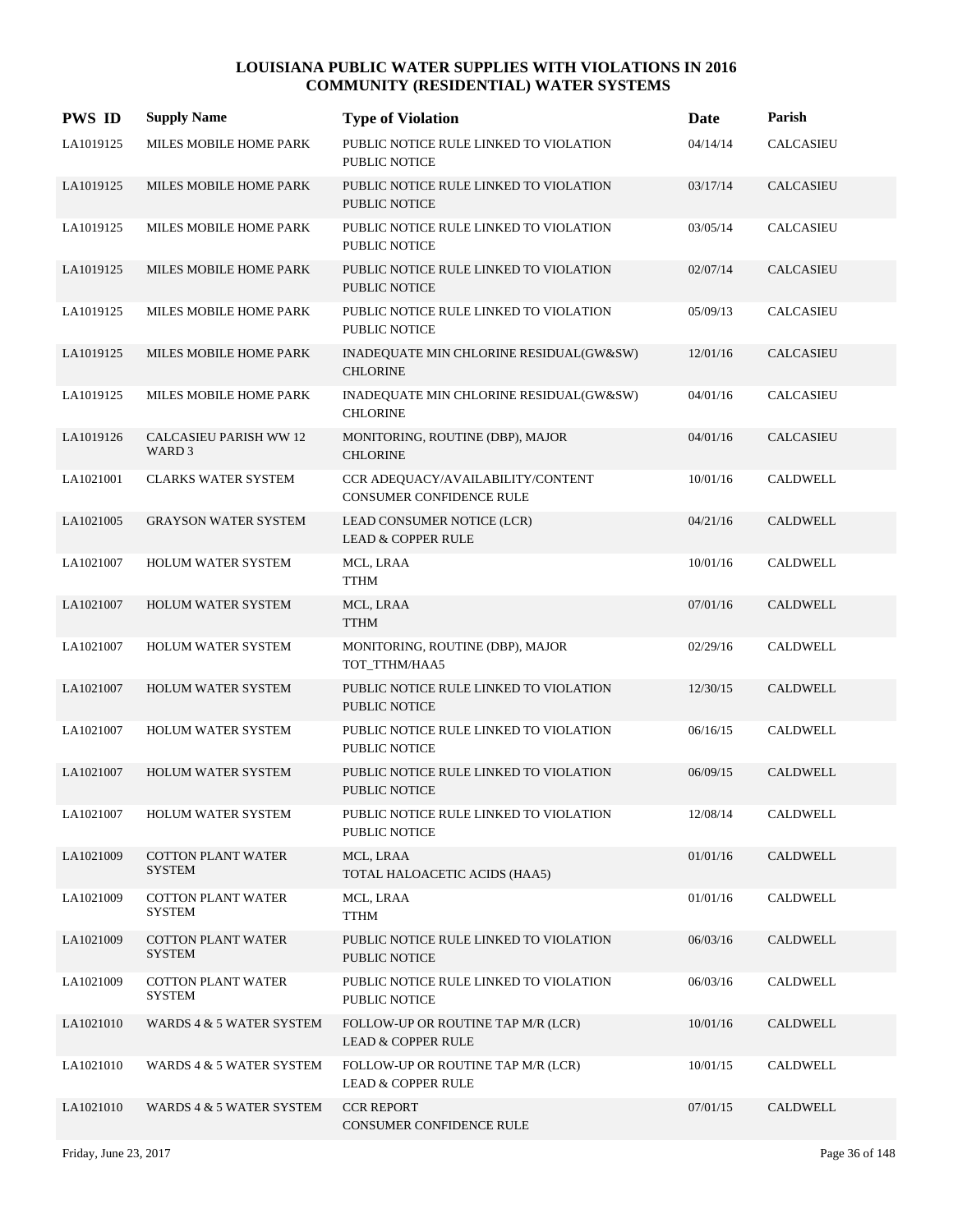| <b>PWS ID</b> | <b>Supply Name</b>       | <b>Type of Violation</b>                                             | Date     | Parish          |
|---------------|--------------------------|----------------------------------------------------------------------|----------|-----------------|
| LA1021010     | WARDS 4 & 5 WATER SYSTEM | CCR ADEQUACY/AVAILABILITY/CONTENT<br><b>CONSUMER CONFIDENCE RULE</b> | 10/01/15 | <b>CALDWELL</b> |
| LA1021010     | WARDS 4 & 5 WATER SYSTEM | PUBLIC NOTICE RULE LINKED TO VIOLATION<br><b>PUBLIC NOTICE</b>       | 02/20/16 | <b>CALDWELL</b> |
| LA1021010     | WARDS 4 & 5 WATER SYSTEM | PUBLIC NOTICE RULE LINKED TO VIOLATION<br>PUBLIC NOTICE              | 02/08/16 | <b>CALDWELL</b> |
| LA1021010     | WARDS 4 & 5 WATER SYSTEM | PUBLIC NOTICE RULE LINKED TO VIOLATION<br><b>PUBLIC NOTICE</b>       | 09/24/15 | CALDWELL        |
| LA1021010     | WARDS 4 & 5 WATER SYSTEM | PUBLIC NOTICE RULE LINKED TO VIOLATION<br><b>PUBLIC NOTICE</b>       | 03/19/14 | CALDWELL        |
| LA1021011     | VIXEN WATER SYSTEM EAST  | MCL, LRAA<br>TOTAL HALOACETIC ACIDS (HAA5)                           | 10/01/16 | <b>CALDWELL</b> |
| LA1021011     | VIXEN WATER SYSTEM EAST  | MCL, LRAA<br><b>TTHM</b>                                             | 10/01/16 | CALDWELL        |
| LA1021011     | VIXEN WATER SYSTEM EAST  | MCL, LRAA<br>TOTAL HALOACETIC ACIDS (HAA5)                           | 10/01/16 | <b>CALDWELL</b> |
| LA1021011     | VIXEN WATER SYSTEM EAST  | MCL, LRAA<br>TTHM                                                    | 10/01/16 | CALDWELL        |
| LA1021011     | VIXEN WATER SYSTEM EAST  | MCL, LRAA<br>TOTAL HALOACETIC ACIDS (HAA5)                           | 07/01/16 | CALDWELL        |
| LA1021011     | VIXEN WATER SYSTEM EAST  | MCL, LRAA<br>TOTAL HALOACETIC ACIDS (HAA5)                           | 07/01/16 | CALDWELL        |
| LA1021011     | VIXEN WATER SYSTEM EAST  | MCL, LRAA<br><b>TTHM</b>                                             | 07/01/16 | CALDWELL        |
| LA1021011     | VIXEN WATER SYSTEM EAST  | MCL, LRAA<br>TTHM                                                    | 07/01/16 | CALDWELL        |
| LA1021011     | VIXEN WATER SYSTEM EAST  | MCL, LRAA<br><b>TTHM</b>                                             | 04/01/16 | CALDWELL        |
| LA1021011     | VIXEN WATER SYSTEM EAST  | MCL, LRAA<br>TOTAL HALOACETIC ACIDS (HAA5)                           | 04/01/16 | CALDWELL        |
| LA1021011     | VIXEN WATER SYSTEM EAST  | MCL, LRAA<br><b>TTHM</b>                                             | 04/01/16 | <b>CALDWELL</b> |
| LA1021011     | VIXEN WATER SYSTEM EAST  | MCL, LRAA<br>TOTAL HALOACETIC ACIDS (HAA5)                           | 04/01/16 | CALDWELL        |
| LA1021011     | VIXEN WATER SYSTEM EAST  | MCL, LRAA<br>TOTAL HALOACETIC ACIDS (HAA5)                           | 01/01/16 | CALDWELL        |
| LA1021011     | VIXEN WATER SYSTEM EAST  | MCL, LRAA<br>TOTAL HALOACETIC ACIDS (HAA5)                           | 01/01/16 | CALDWELL        |
| LA1021011     | VIXEN WATER SYSTEM EAST  | MCL, LRAA<br><b>TTHM</b>                                             | 01/01/16 | CALDWELL        |
| LA1021011     | VIXEN WATER SYSTEM EAST  | MCL, LRAA<br><b>TTHM</b>                                             | 01/01/16 | CALDWELL        |
| LA1021011     | VIXEN WATER SYSTEM EAST  | MONITORING (TCR), ROUTINE MAJOR<br><b>COLIFORM (TCR)</b>             | 02/01/16 | CALDWELL        |
| LA1021011     | VIXEN WATER SYSTEM EAST  | MONITORING, ROUTINE (DBP), MAJOR<br>TOT_TTHM/HAA5                    | 06/01/16 | CALDWELL        |
| LA1021011     | VIXEN WATER SYSTEM EAST  | MONITORING, ROUTINE (DBP), MAJOR<br><b>CHLORINE</b>                  | 01/01/16 | CALDWELL        |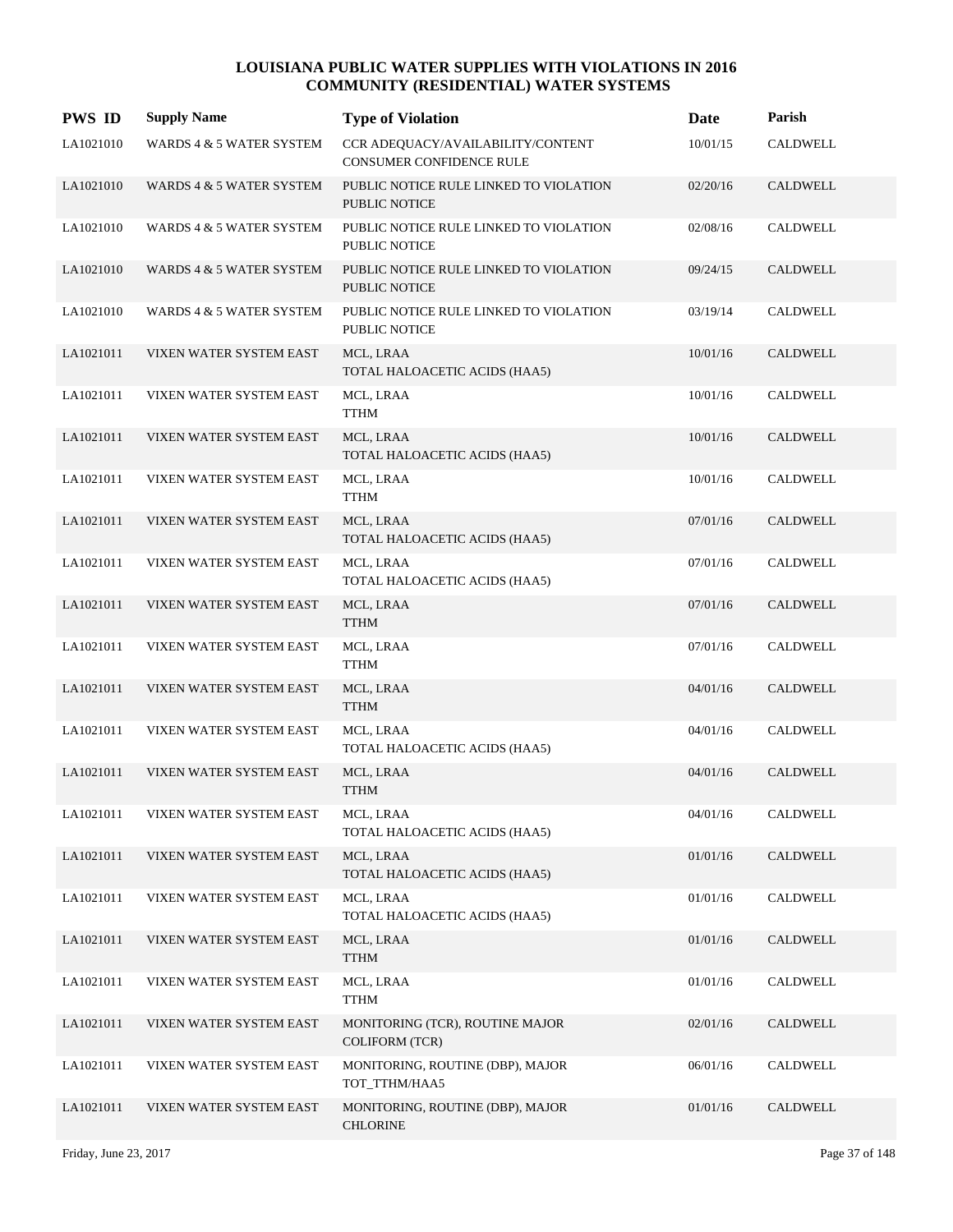| <b>PWS ID</b> | <b>Supply Name</b>                               | <b>Type of Violation</b>                                             | Date     | Parish           |
|---------------|--------------------------------------------------|----------------------------------------------------------------------|----------|------------------|
| LA1021011     | VIXEN WATER SYSTEM EAST                          | FAILURE SUBMIT OEL REPORT FOR HAA5<br>TOTAL HALOACETIC ACIDS (HAA5)  | 07/31/16 | <b>CALDWELL</b>  |
| LA1021011     | VIXEN WATER SYSTEM EAST                          | FAILURE SUBMIT OEL REPORT FOR TTHM<br><b>TTHM</b>                    | 07/31/16 | <b>CALDWELL</b>  |
| LA1021011     | VIXEN WATER SYSTEM EAST                          | LEAD CONSUMER NOTICE (LCR)<br><b>LEAD &amp; COPPER RULE</b>          | 04/21/16 | <b>CALDWELL</b>  |
| LA1021011     | VIXEN WATER SYSTEM EAST                          | <b>CCR REPORT</b><br><b>CONSUMER CONFIDENCE RULE</b>                 | 07/01/15 | CALDWELL         |
| LA1021011     | VIXEN WATER SYSTEM EAST                          | CCR ADEQUACY/AVAILABILITY/CONTENT<br><b>CONSUMER CONFIDENCE RULE</b> | 10/01/15 | <b>CALDWELL</b>  |
| LA1021011     | VIXEN WATER SYSTEM EAST                          | PUBLIC NOTICE RULE LINKED TO VIOLATION<br><b>PUBLIC NOTICE</b>       | 06/27/16 | <b>CALDWELL</b>  |
| LA1021011     | VIXEN WATER SYSTEM EAST                          | PUBLIC NOTICE RULE LINKED TO VIOLATION<br><b>PUBLIC NOTICE</b>       | 06/03/16 | <b>CALDWELL</b>  |
| LA1021011     | VIXEN WATER SYSTEM EAST                          | PUBLIC NOTICE RULE LINKED TO VIOLATION<br><b>PUBLIC NOTICE</b>       | 05/28/16 | <b>CALDWELL</b>  |
| LA1021011     | VIXEN WATER SYSTEM EAST                          | PUBLIC NOTICE RULE LINKED TO VIOLATION<br>PUBLIC NOTICE              | 06/09/15 | CALDWELL         |
| LA1023001     | <b>CAMERON PARISH WATER</b><br>AND WW DISTRICT 1 | MCL, LRAA<br><b>TTHM</b>                                             | 07/01/16 | <b>CAMERON</b>   |
| LA1023001     | <b>CAMERON PARISH WATER</b><br>AND WW DISTRICT 1 | MCL, LRAA<br><b>TTHM</b>                                             | 04/01/16 | <b>CAMERON</b>   |
| LA1023001     | <b>CAMERON PARISH WATER</b><br>AND WW DISTRICT 1 | MCL, LRAA<br><b>TTHM</b>                                             | 01/01/16 | <b>CAMERON</b>   |
| LA1023012     | <b>CAMERON PARISH WW</b><br>DISTRICT 9           | FAILURE SUBMIT OEL REPORT FOR TTHM<br><b>TTHM</b>                    | 05/01/15 | <b>CAMERON</b>   |
| LA1023012     | <b>CAMERON PARISH WW</b><br><b>DISTRICT 9</b>    | FAILURE SUBMIT OEL REPORT FOR TTHM<br><b>TTHM</b>                    | 05/01/14 | <b>CAMERON</b>   |
| LA1023012     | <b>CAMERON PARISH WW</b><br>DISTRICT 9           | CCR ADEQUACY/AVAILABILITY/CONTENT<br><b>CONSUMER CONFIDENCE RULE</b> | 10/01/15 | <b>CAMERON</b>   |
| LA1023012     | <b>CAMERON PARISH WW</b><br>DISTRICT 9           | PUBLIC NOTICE RULE LINKED TO VIOLATION<br><b>PUBLIC NOTICE</b>       | 12/11/15 | <b>CAMERON</b>   |
| LA1023012     | <b>CAMERON PARISH WW</b><br>DISTRICT 9           | PUBLIC NOTICE RULE LINKED TO VIOLATION<br>PUBLIC NOTICE              | 03/19/14 | <b>CAMERON</b>   |
| LA1025002     | <b>BLACK RIVER WATER SYSTEM</b>                  | FAILURE ADDRESS DEFICIENCY (GWR)<br><b>GROUNDWATER RULE</b>          | 05/22/12 | <b>CATAHOULA</b> |
| LA1025003     | ENTERPRISE WATER SYSTEM                          | PUBLIC NOTICE RULE LINKED TO VIOLATION<br>PUBLIC NOTICE              | 11/30/14 | <b>CATAHOULA</b> |
| LA1025004     | VILLAGE OF HARRISONBURG<br><b>WATER SYSTEM</b>   | FOLLOW-UP OR ROUTINE TAP M/R (LCR)<br><b>LEAD &amp; COPPER RULE</b>  | 10/01/16 | <b>CATAHOULA</b> |
| LA1025004     | VILLAGE OF HARRISONBURG<br><b>WATER SYSTEM</b>   | FOLLOW-UP OR ROUTINE TAP M/R (LCR)<br><b>LEAD &amp; COPPER RULE</b>  | 10/01/14 | <b>CATAHOULA</b> |
| LA1025006     | TOWN OF JONESVILLE WATER<br><b>SYSTEM</b>        | FOLLOW-UP OR ROUTINE TAP M/R (LCR)<br><b>LEAD &amp; COPPER RULE</b>  | 10/01/16 | <b>CATAHOULA</b> |
| LA1025007     | LELAND WATER SYSTEM INC                          | MONITOR GWR TRIGGERED/ADDITONAL, MAJOR<br>E. COLI                    | 06/12/13 | <b>CATAHOULA</b> |
| LA1025007     | LELAND WATER SYSTEM INC                          | INADEQUATE MIN CHLORINE RESIDUAL(GW&SW)<br><b>CHLORINE</b>           | 12/01/16 | <b>CATAHOULA</b> |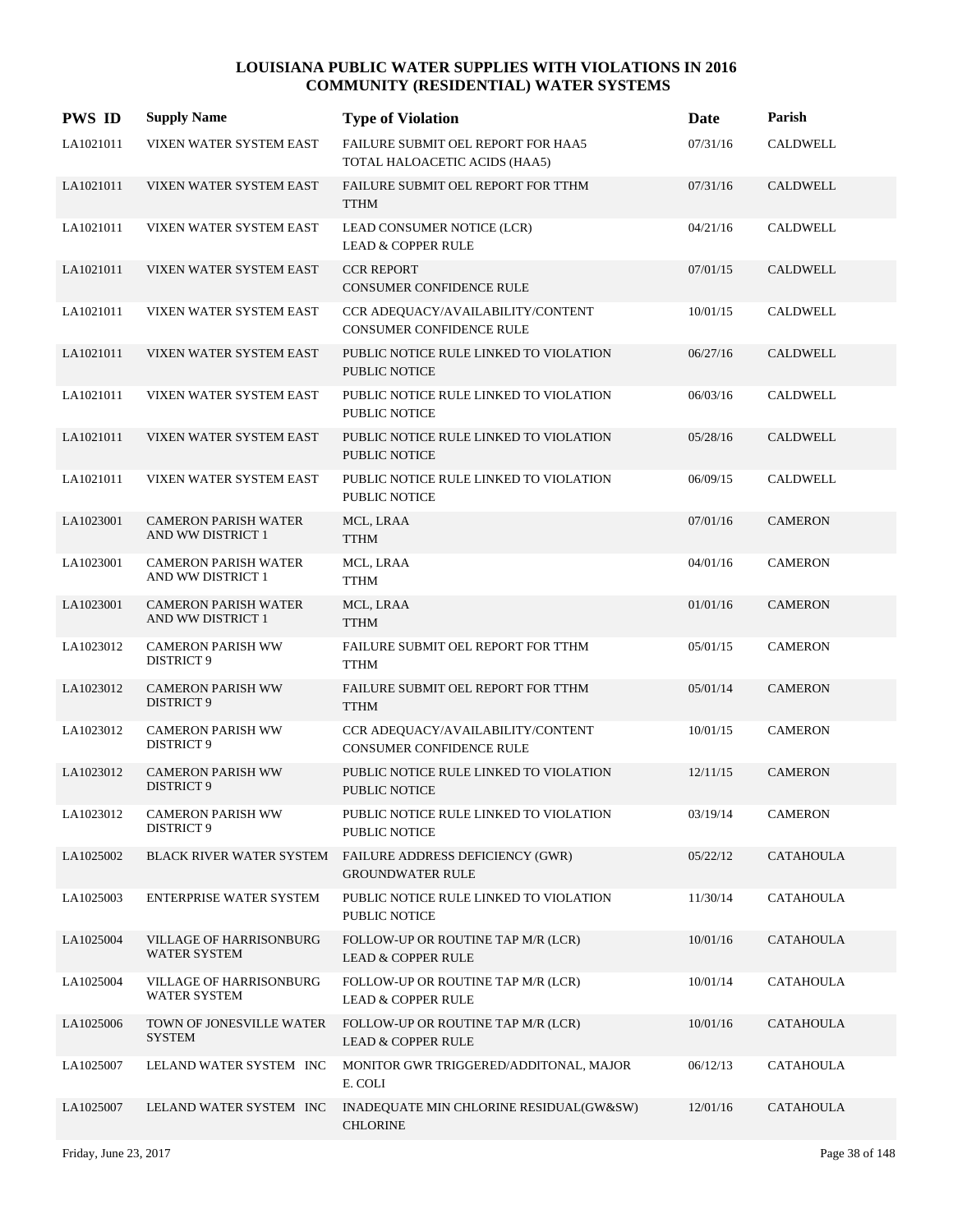| <b>PWS ID</b> | <b>Supply Name</b>                              | <b>Type of Violation</b>                                                                      | <b>Date</b> | Parish           |
|---------------|-------------------------------------------------|-----------------------------------------------------------------------------------------------|-------------|------------------|
| LA1025009     | VILLAGE OF SICILY ISLAND<br><b>WATER SYSTEM</b> | MONITOR GWR TRIGGERED/ADDITONAL, MAJOR<br>E. COLI                                             | 06/07/13    | <b>CATAHOULA</b> |
| LA1027001     | ATHENS WATER SYSTEM                             | PUBLIC NOTICE RULE LINKED TO VIOLATION<br><b>PUBLIC NOTICE</b>                                | 01/23/14    | <b>CLAIBORNE</b> |
| LA1027002     |                                                 | HAYNESVILLE WATER SYSTEM MONITORING, ROUTINE (DBP), MAJOR<br>TOT_TTHM/HAA5                    | 09/01/15    | <b>CLAIBORNE</b> |
| LA1027003     | HOMER WATER SYSTEM                              | MONITORING, ROUTINE (DBP), MAJOR<br><b>CHLORINE</b>                                           | 01/01/16    | <b>CLAIBORNE</b> |
| LA1027003     | HOMER WATER SYSTEM                              | LEAD CONSUMER NOTICE (LCR)<br><b>LEAD &amp; COPPER RULE</b>                                   | 08/14/16    | <b>CLAIBORNE</b> |
| LA1027003     | HOMER WATER SYSTEM                              | PUBLIC NOTICE RULE LINKED TO VIOLATION<br><b>PUBLIC NOTICE</b>                                | 10/07/15    | <b>CLAIBORNE</b> |
| LA1027005     | <b>LISBON WATER SYSTEM</b>                      | MONITORING, ROUTINE (DBP), MAJOR<br>TOT_TTHM/HAA5                                             | 08/01/16    | <b>CLAIBORNE</b> |
| LA1027009     | CENTRAL CLAIBORNE WATER<br><b>SYSTEM</b>        | PUBLIC NOTICE RULE LINKED TO VIOLATION<br>PUBLIC NOTICE                                       | 02/21/16    | <b>CLAIBORNE</b> |
| LA1027009     | <b>CENTRAL CLAIBORNE WATER</b><br><b>SYSTEM</b> | PUBLIC NOTICE RULE LINKED TO VIOLATION<br>PUBLIC NOTICE                                       | 01/29/14    | <b>CLAIBORNE</b> |
| LA1027010     |                                                 | NORTON SHOP WATER SYSTEM FAILURE SUBMIT SUBPART V PLAN, ESCALATED<br><b>DBP STAGE 2</b>       | 01/01/13    | <b>CLAIBORNE</b> |
| LA1027010     |                                                 | NORTON SHOP WATER SYSTEM LEAD CONSUMER NOTICE (LCR)<br><b>LEAD &amp; COPPER RULE</b>          | 04/21/16    | <b>CLAIBORNE</b> |
| LA1027010     |                                                 | NORTON SHOP WATER SYSTEM CCR ADEQUACY/AVAILABILITY/CONTENT<br><b>CONSUMER CONFIDENCE RULE</b> | 10/01/15    | <b>CLAIBORNE</b> |
| LA1027010     |                                                 | NORTON SHOP WATER SYSTEM CCR ADEQUACY/AVAILABILITY/CONTENT<br>CONSUMER CONFIDENCE RULE        | 10/01/14    | <b>CLAIBORNE</b> |
| LA1027010     |                                                 | NORTON SHOP WATER SYSTEM CCR ADEQUACY/AVAILABILITY/CONTENT<br>CONSUMER CONFIDENCE RULE        | 10/01/13    | <b>CLAIBORNE</b> |
| LA1027010     |                                                 | NORTON SHOP WATER SYSTEM PUBLIC NOTICE RULE LINKED TO VIOLATION<br><b>PUBLIC NOTICE</b>       | 02/27/16    | <b>CLAIBORNE</b> |
| LA1027010     |                                                 | NORTON SHOP WATER SYSTEM PUBLIC NOTICE RULE LINKED TO VIOLATION<br><b>PUBLIC NOTICE</b>       | 02/16/15    | <b>CLAIBORNE</b> |
| LA1027010     |                                                 | NORTON SHOP WATER SYSTEM FAILURE TO SUBMIT MONITORING PLAN<br>TOTAL COLIFORM RULE             | 01/01/14    | <b>CLAIBORNE</b> |
| LA1027013     | WARD NINE WATER SYSTEM                          | MCL, LRAA<br>TTHM                                                                             | 10/01/16    | <b>CLAIBORNE</b> |
| LA1027013     | WARD NINE WATER SYSTEM                          | MCL, LRAA<br>TTHM                                                                             | 07/01/16    | <b>CLAIBORNE</b> |
| LA1027013     | WARD NINE WATER SYSTEM                          | MONITORING, ROUTINE (DBP), MAJOR<br>TOT_TTHM/HAA5                                             | 09/01/16    | <b>CLAIBORNE</b> |
| LA1027013     | WARD NINE WATER SYSTEM                          | MONITORING, ROUTINE (DBP), MAJOR<br>TOT_TTHM/HAA5                                             | 04/01/16    | <b>CLAIBORNE</b> |
| LA1027013     | WARD NINE WATER SYSTEM                          | MONITORING, ROUTINE (DBP), MAJOR<br>TOT_TTHM/HAA5                                             | 01/01/16    | <b>CLAIBORNE</b> |
| LA1027013     | WARD NINE WATER SYSTEM                          | LEAD CONSUMER NOTICE (LCR)<br>LEAD & COPPER RULE                                              | 04/21/16    | <b>CLAIBORNE</b> |
| LA1027013     | WARD NINE WATER SYSTEM                          | <b>CCR REPORT</b><br>CONSUMER CONFIDENCE RULE                                                 | 07/01/16    | <b>CLAIBORNE</b> |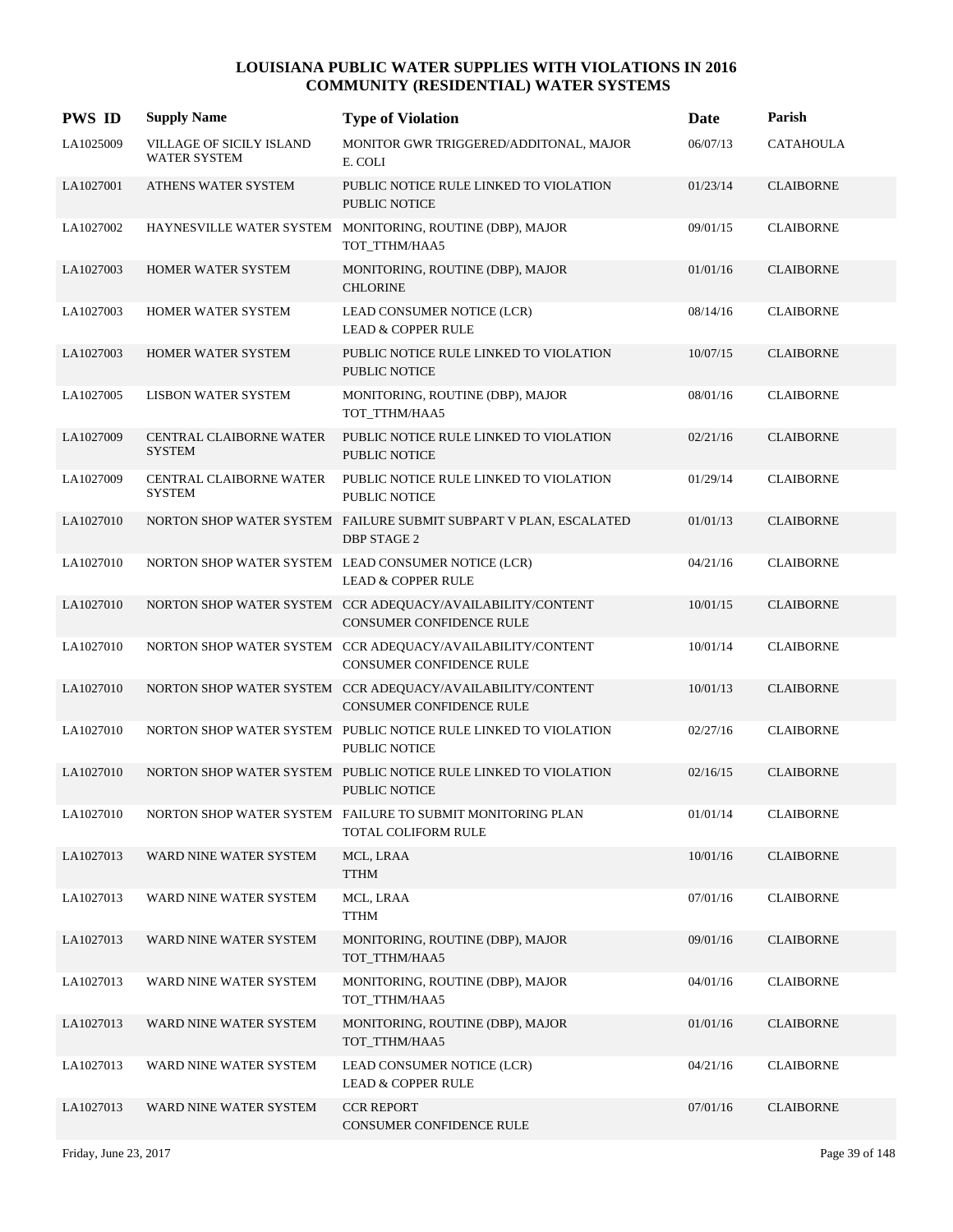| <b>PWS ID</b> | <b>Supply Name</b>                        | <b>Type of Violation</b>                                             | Date     | Parish           |
|---------------|-------------------------------------------|----------------------------------------------------------------------|----------|------------------|
| LA1027013     | WARD NINE WATER SYSTEM                    | CCR ADEQUACY/AVAILABILITY/CONTENT<br><b>CONSUMER CONFIDENCE RULE</b> | 10/01/16 | <b>CLAIBORNE</b> |
| LA1027013     | WARD NINE WATER SYSTEM                    | PUBLIC NOTICE RULE LINKED TO VIOLATION<br><b>PUBLIC NOTICE</b>       | 12/16/16 | <b>CLAIBORNE</b> |
| LA1029002     | TOWN OF CLAYTON WATER<br><b>SYSTEM</b>    | MONITORING, ROUTINE (DBP), MAJOR<br>TOT_TTHM/HAA5                    | 10/01/16 | CONCORDIA        |
| LA1029002     | TOWN OF CLAYTON WATER<br><b>SYSTEM</b>    | MONITORING, ROUTINE (DBP), MAJOR<br>TOT TTHM/HAA5                    | 07/01/16 | CONCORDIA        |
| LA1029002     | TOWN OF CLAYTON WATER<br><b>SYSTEM</b>    | MONITORING, ROUTINE (DBP), MAJOR<br><b>CHLORINE</b>                  | 07/01/16 | CONCORDIA        |
| LA1029002     | TOWN OF CLAYTON WATER<br><b>SYSTEM</b>    | MONITOR GWR TRIGGERED/ADDITONAL, MAJOR<br>E. COLI                    | 06/26/13 | CONCORDIA        |
| LA1029002     | TOWN OF CLAYTON WATER<br><b>SYSTEM</b>    | FAILURE SUBMIT OEL REPORT FOR TTHM<br><b>TTHM</b>                    | 07/31/14 | CONCORDIA        |
| LA1029002     | TOWN OF CLAYTON WATER<br><b>SYSTEM</b>    | FAILURE SUBMIT OEL REPORT FOR TTHM<br><b>TTHM</b>                    | 05/01/14 | <b>CONCORDIA</b> |
| LA1029002     | TOWN OF CLAYTON WATER<br><b>SYSTEM</b>    | FAILURE SUBMIT OEL REPORT FOR HAA5<br>TOTAL HALOACETIC ACIDS (HAA5)  | 05/01/14 | CONCORDIA        |
| LA1029002     | TOWN OF CLAYTON WATER<br><b>SYSTEM</b>    | MONITORING, ROUTINE, MAJOR (RTCR)<br>E. COLI                         | 09/01/16 | <b>CONCORDIA</b> |
| LA1029002     | TOWN OF CLAYTON WATER<br><b>SYSTEM</b>    | FAILURE ADDRESS DEFICIENCY (GWR)<br><b>GROUNDWATER RULE</b>          | 01/31/12 | CONCORDIA        |
| LA1029003     | CONCORDIA WATERWORKS<br><b>DISTRICT 1</b> | FAILURE ADDRESS DEFICIENCY (GWR)<br><b>GROUNDWATER RULE</b>          | 09/01/12 | <b>CONCORDIA</b> |
| LA1029003     | CONCORDIA WATERWORKS<br><b>DISTRICT 1</b> | <b>CCR REPORT</b><br>CONSUMER CONFIDENCE RULE                        | 07/01/16 | CONCORDIA        |
| LA1029005     | TOWN OF FERRIDAY WATER<br><b>SYSTEM</b>   | MCL, LRAA<br><b>TTHM</b>                                             | 10/01/16 | <b>CONCORDIA</b> |
| LA1029005     | TOWN OF FERRIDAY WATER<br><b>SYSTEM</b>   | MCL, LRAA<br><b>TTHM</b>                                             | 10/01/16 | CONCORDIA        |
| LA1029005     | TOWN OF FERRIDAY WATER<br><b>SYSTEM</b>   | MCL, LRAA<br><b>TTHM</b>                                             | 07/01/16 | <b>CONCORDIA</b> |
| LA1029005     | TOWN OF FERRIDAY WATER<br><b>SYSTEM</b>   | MCL, LRAA<br><b>TTHM</b>                                             | 07/01/16 | CONCORDIA        |
| LA1029005     | TOWN OF FERRIDAY WATER<br><b>SYSTEM</b>   | MCL, LRAA<br>TOTAL HALOACETIC ACIDS (HAA5)                           | 07/01/16 | <b>CONCORDIA</b> |
| LA1029005     | TOWN OF FERRIDAY WATER<br><b>SYSTEM</b>   | MCL, LRAA<br><b>TTHM</b>                                             | 04/01/16 | CONCORDIA        |
| LA1029005     | TOWN OF FERRIDAY WATER<br><b>SYSTEM</b>   | MCL, LRAA<br>TOTAL HALOACETIC ACIDS (HAA5)                           | 04/01/16 | CONCORDIA        |
| LA1029005     | TOWN OF FERRIDAY WATER<br><b>SYSTEM</b>   | MCL, LRAA<br>TOTAL HALOACETIC ACIDS (HAA5)                           | 04/01/16 | CONCORDIA        |
| LA1029005     | TOWN OF FERRIDAY WATER<br><b>SYSTEM</b>   | MCL, LRAA<br><b>TTHM</b>                                             | 04/01/16 | <b>CONCORDIA</b> |
| LA1029005     | TOWN OF FERRIDAY WATER<br><b>SYSTEM</b>   | MCL, LRAA<br>TOTAL HALOACETIC ACIDS (HAA5)                           | 01/01/16 | CONCORDIA        |
| LA1029005     | TOWN OF FERRIDAY WATER<br><b>SYSTEM</b>   | MCL, LRAA<br><b>TTHM</b>                                             | 01/01/16 | <b>CONCORDIA</b> |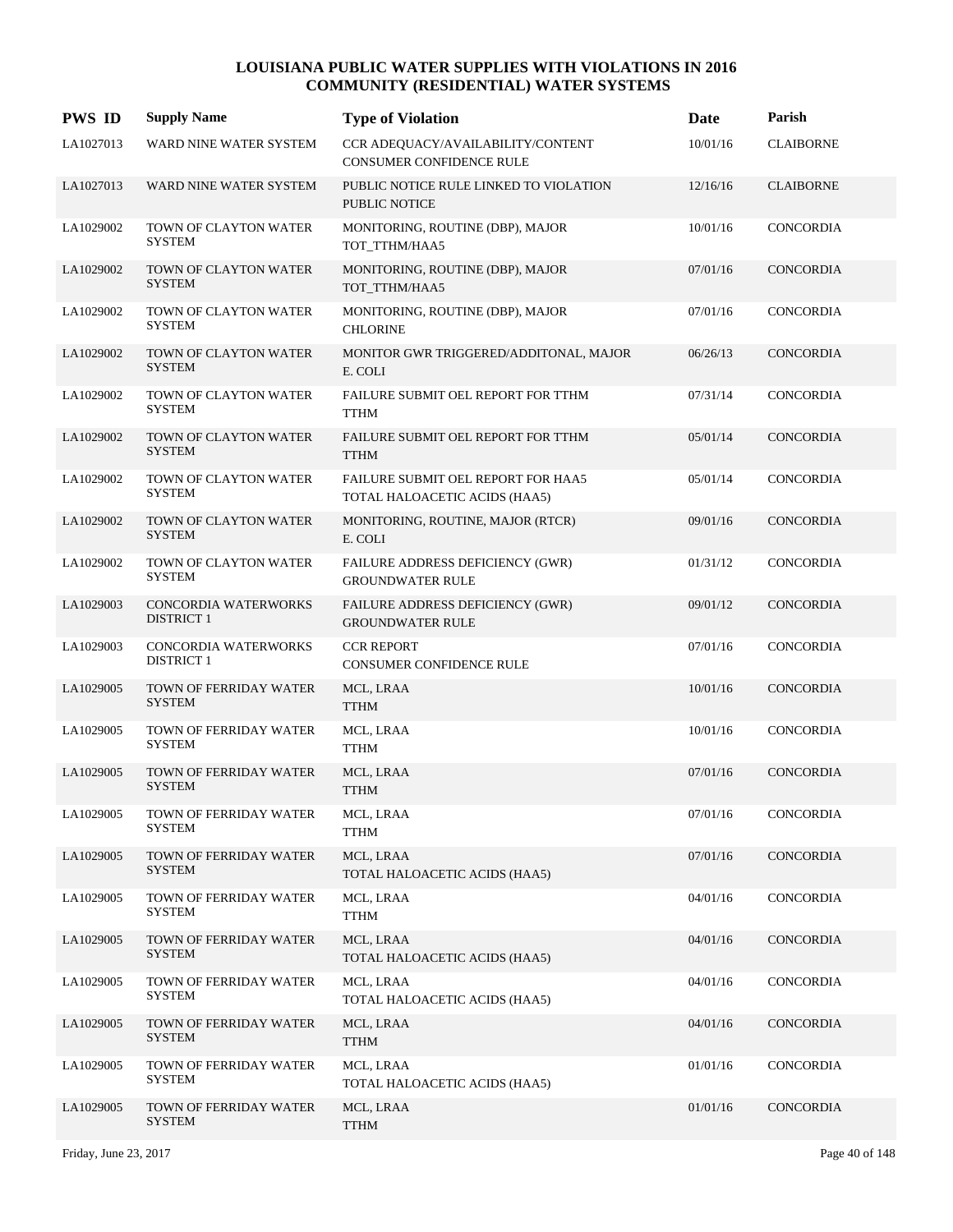| <b>PWS ID</b> | <b>Supply Name</b>                           | <b>Type of Violation</b>                                            | <b>Date</b> | Parish           |
|---------------|----------------------------------------------|---------------------------------------------------------------------|-------------|------------------|
| LA1029005     | TOWN OF FERRIDAY WATER<br><b>SYSTEM</b>      | MCL, LRAA<br><b>TTHM</b>                                            | 01/01/16    | <b>CONCORDIA</b> |
| LA1029005     | TOWN OF FERRIDAY WATER<br><b>SYSTEM</b>      | MCL, LRAA<br>TOTAL HALOACETIC ACIDS (HAA5)                          | 01/01/16    | CONCORDIA        |
| LA1029005     | TOWN OF FERRIDAY WATER<br><b>SYSTEM</b>      | FAILURE SUBMIT OEL REPORT FOR TTHM<br><b>TTHM</b>                   | 10/31/16    | CONCORDIA        |
| LA1029005     | TOWN OF FERRIDAY WATER<br><b>SYSTEM</b>      | FAILURE SUBMIT OEL REPORT FOR TTHM<br><b>TTHM</b>                   | 07/31/16    | CONCORDIA        |
| LA1029005     | TOWN OF FERRIDAY WATER<br><b>SYSTEM</b>      | INADEQUATE DBP PRECURSOR REMOVAL<br>CARBON, TOTAL                   | 01/01/16    | <b>CONCORDIA</b> |
| LA1029005     | TOWN OF FERRIDAY WATER<br><b>SYSTEM</b>      | PUBLIC NOTICE RULE LINKED TO VIOLATION<br><b>PUBLIC NOTICE</b>      | 03/19/16    | CONCORDIA        |
| LA1029005     | TOWN OF FERRIDAY WATER<br><b>SYSTEM</b>      | PUBLIC NOTICE RULE LINKED TO VIOLATION<br>PUBLIC NOTICE             | 12/09/15    | CONCORDIA        |
| LA1029006     | LAKE ST JOHN WATERWORKS<br><b>DISTRICT 1</b> | MCL, LRAA<br><b>TTHM</b>                                            | 10/01/16    | CONCORDIA        |
| LA1029006     | LAKE ST JOHN WATERWORKS<br>DISTRICT 1        | MCL, LRAA<br><b>TTHM</b>                                            | 10/01/16    | CONCORDIA        |
| LA1029006     | LAKE ST JOHN WATERWORKS<br><b>DISTRICT 1</b> | MCL, LRAA<br>TOTAL HALOACETIC ACIDS (HAA5)                          | 07/01/16    | CONCORDIA        |
| LA1029006     | LAKE ST JOHN WATERWORKS<br><b>DISTRICT 1</b> | MCL, LRAA<br>TOTAL HALOACETIC ACIDS (HAA5)                          | 07/01/16    | CONCORDIA        |
| LA1029006     | LAKE ST JOHN WATERWORKS<br><b>DISTRICT 1</b> | MCL, LRAA<br><b>TTHM</b>                                            | 07/01/16    | <b>CONCORDIA</b> |
| LA1029006     | LAKE ST JOHN WATERWORKS<br><b>DISTRICT 1</b> | MCL, LRAA<br>TOTAL HALOACETIC ACIDS (HAA5)                          | 04/01/16    | CONCORDIA        |
| LA1029006     | LAKE ST JOHN WATERWORKS<br><b>DISTRICT 1</b> | MCL, LRAA<br><b>TTHM</b>                                            | 04/01/16    | <b>CONCORDIA</b> |
| LA1029006     | LAKE ST JOHN WATERWORKS<br><b>DISTRICT 1</b> | MCL, LRAA<br>TOTAL HALOACETIC ACIDS (HAA5)                          | 04/01/16    | CONCORDIA        |
| LA1029006     | LAKE ST JOHN WATERWORKS<br><b>DISTRICT 1</b> | MCL, LRAA<br>TOTAL HALOACETIC ACIDS (HAA5)                          | 01/01/16    | <b>CONCORDIA</b> |
| LA1029006     | LAKE ST JOHN WATERWORKS<br><b>DISTRICT 1</b> | MCL, LRAA<br><b>TTHM</b>                                            | 01/01/16    | CONCORDIA        |
| LA1029006     | LAKE ST JOHN WATERWORKS<br><b>DISTRICT 1</b> | MCL, LRAA<br><b>TTHM</b>                                            | 01/01/16    | <b>CONCORDIA</b> |
| LA1029006     | LAKE ST JOHN WATERWORKS<br><b>DISTRICT 1</b> | MCL, LRAA<br>TOTAL HALOACETIC ACIDS (HAA5)                          | 01/01/16    | CONCORDIA        |
| LA1029006     | LAKE ST JOHN WATERWORKS<br><b>DISTRICT 1</b> | FAILURE SUBMIT OEL REPORT FOR HAA5<br>TOTAL HALOACETIC ACIDS (HAA5) | 07/31/14    | <b>CONCORDIA</b> |
| LA1029006     | LAKE ST JOHN WATERWORKS<br><b>DISTRICT 1</b> | FAILURE SUBMIT OEL REPORT FOR TTHM<br><b>TTHM</b>                   | 07/31/14    | CONCORDIA        |
| LA1029006     | LAKE ST JOHN WATERWORKS<br><b>DISTRICT 1</b> | FAILURE SUBMIT OEL REPORT FOR TTHM<br><b>TTHM</b>                   | 05/01/14    | CONCORDIA        |
| LA1029006     | LAKE ST JOHN WATERWORKS<br><b>DISTRICT 1</b> | FAILURE SUBMIT OEL REPORT FOR HAA5<br>TOTAL HALOACETIC ACIDS (HAA5) | 05/01/14    | CONCORDIA        |
| LA1029009     | TOWN OF RIDGECREST WATER<br><b>SUPPLY</b>    | MCL, LRAA<br><b>TTHM</b>                                            | 10/01/16    | <b>CONCORDIA</b> |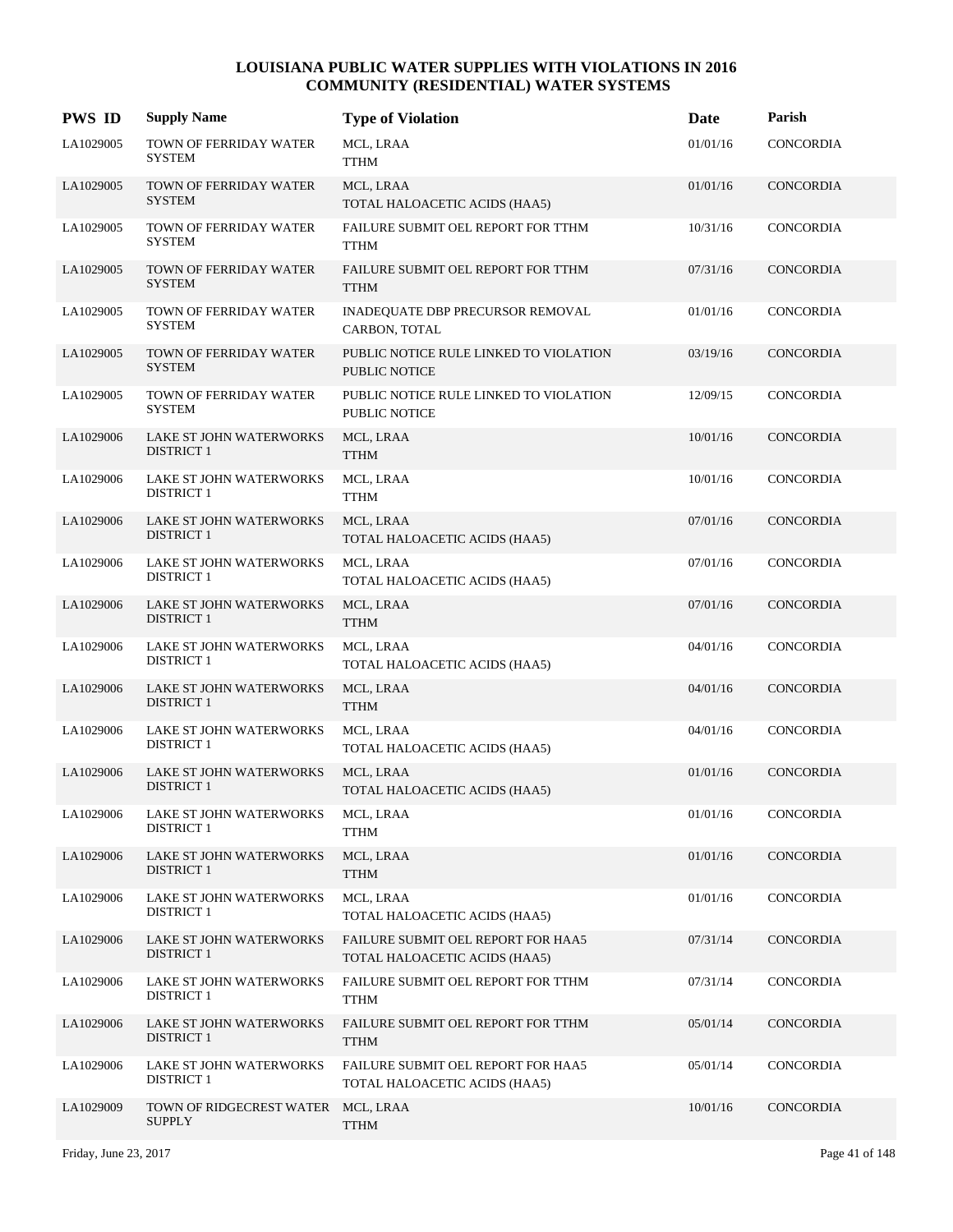| <b>PWS ID</b> | <b>Supply Name</b>                                  | <b>Type of Violation</b>                                                             | Date     | Parish           |
|---------------|-----------------------------------------------------|--------------------------------------------------------------------------------------|----------|------------------|
| LA1029009     | TOWN OF RIDGECREST WATER<br><b>SUPPLY</b>           | MCL, LRAA<br><b>TTHM</b>                                                             | 10/01/16 | <b>CONCORDIA</b> |
| LA1029009     | TOWN OF RIDGECREST WATER MCL, LRAA<br><b>SUPPLY</b> | <b>TTHM</b>                                                                          | 07/01/16 | CONCORDIA        |
| LA1029009     | <b>SUPPLY</b>                                       | TOWN OF RIDGECREST WATER LEAD CONSUMER NOTICE (LCR)<br><b>LEAD &amp; COPPER RULE</b> | 04/21/16 | CONCORDIA        |
| LA1029014     | NORTH LAKE ST JOHN WATER<br><b>SYSTEM</b>           | MCL, LRAA<br><b>TTHM</b>                                                             | 10/01/16 | CONCORDIA        |
| LA1029014     | NORTH LAKE ST JOHN WATER<br><b>SYSTEM</b>           | MCL, LRAA<br><b>TTHM</b>                                                             | 10/01/16 | CONCORDIA        |
| LA1029014     | NORTH LAKE ST JOHN WATER<br><b>SYSTEM</b>           | MCL, LRAA<br>TOTAL HALOACETIC ACIDS (HAA5)                                           | 10/01/16 | CONCORDIA        |
| LA1029014     | NORTH LAKE ST JOHN WATER<br><b>SYSTEM</b>           | MCL, LRAA<br><b>TTHM</b>                                                             | 07/01/16 | CONCORDIA        |
| LA1029014     | NORTH LAKE ST JOHN WATER<br><b>SYSTEM</b>           | MCL, LRAA<br><b>TTHM</b>                                                             | 07/01/16 | CONCORDIA        |
| LA1029014     | NORTH LAKE ST JOHN WATER<br><b>SYSTEM</b>           | MCL, LRAA<br>TOTAL HALOACETIC ACIDS (HAA5)                                           | 07/01/16 | <b>CONCORDIA</b> |
| LA1029014     | NORTH LAKE ST JOHN WATER<br><b>SYSTEM</b>           | MCL, LRAA<br><b>TTHM</b>                                                             | 04/01/16 | <b>CONCORDIA</b> |
| LA1029014     | NORTH LAKE ST JOHN WATER<br><b>SYSTEM</b>           | MCL, LRAA<br>TOTAL HALOACETIC ACIDS (HAA5)                                           | 04/01/16 | CONCORDIA        |
| LA1029014     | NORTH LAKE ST JOHN WATER<br><b>SYSTEM</b>           | MCL, LRAA<br><b>TTHM</b>                                                             | 04/01/16 | CONCORDIA        |
| LA1029014     | NORTH LAKE ST JOHN WATER<br><b>SYSTEM</b>           | MCL, LRAA<br>TOTAL HALOACETIC ACIDS (HAA5)                                           | 01/01/16 | CONCORDIA        |
| LA1029014     | NORTH LAKE ST JOHN WATER<br><b>SYSTEM</b>           | MCL, LRAA<br><b>TTHM</b>                                                             | 01/01/16 | CONCORDIA        |
| LA1029014     | NORTH LAKE ST JOHN WATER<br><b>SYSTEM</b>           | MCL, LRAA<br><b>TTHM</b>                                                             | 01/01/16 | CONCORDIA        |
| LA1029014     | NORTH LAKE ST JOHN WATER<br><b>SYSTEM</b>           | FAILURE SUBMIT OEL REPORT FOR HAA5<br>TOTAL HALOACETIC ACIDS (HAA5)                  | 07/31/16 | <b>CONCORDIA</b> |
| LA1029014     | NORTH LAKE ST JOHN WATER<br>SYSTEM                  | FAILURE SUBMIT OEL REPORT FOR TTHM<br><b>TTHM</b>                                    | 07/31/16 | CONCORDIA        |
| LA1029014     | NORTH LAKE ST JOHN WATER<br><b>SYSTEM</b>           | <b>FAILURE SUBMIT OEL REPORT FOR HAA5</b><br>TOTAL HALOACETIC ACIDS (HAA5)           | 07/31/14 | CONCORDIA        |
| LA1029014     | NORTH LAKE ST JOHN WATER<br><b>SYSTEM</b>           | FAILURE SUBMIT OEL REPORT FOR TTHM<br><b>TTHM</b>                                    | 07/31/14 | CONCORDIA        |
| LA1029014     | NORTH LAKE ST JOHN WATER<br><b>SYSTEM</b>           | FAILURE SUBMIT OEL REPORT FOR HAA5<br>TOTAL HALOACETIC ACIDS (HAA5)                  | 05/01/14 | CONCORDIA        |
| LA1029014     | NORTH LAKE ST JOHN WATER<br><b>SYSTEM</b>           | PUBLIC NOTICE RULE LINKED TO VIOLATION<br>PUBLIC NOTICE                              | 11/28/14 | CONCORDIA        |
| LA1031005     | EAST DESOTO WATER SYSTEM                            | MCL, LRAA<br><b>TTHM</b>                                                             | 10/01/16 | DE SOTO          |
| LA1031005     | EAST DESOTO WATER SYSTEM                            | MCL, LRAA<br>TTHM                                                                    | 07/01/16 | DE SOTO          |
| LA1031005     | EAST DESOTO WATER SYSTEM                            | MCL, LRAA<br><b>TTHM</b>                                                             | 04/01/16 | DE SOTO          |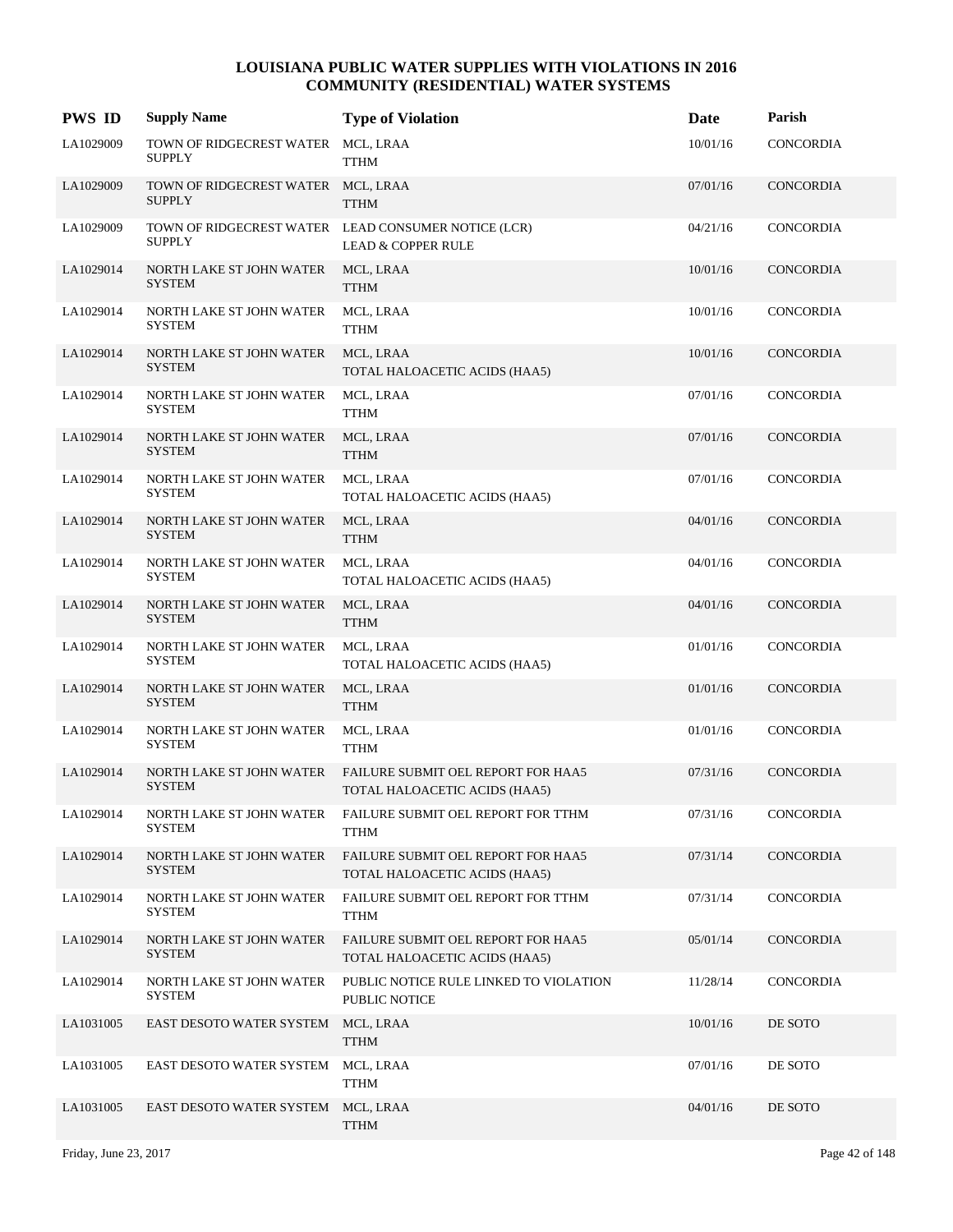| <b>PWS ID</b> | <b>Supply Name</b>                                    | <b>Type of Violation</b>                                                   | Date     | Parish  |
|---------------|-------------------------------------------------------|----------------------------------------------------------------------------|----------|---------|
| LA1031005     | EAST DESOTO WATER SYSTEM                              | MCL, LRAA<br><b>TTHM</b>                                                   | 01/01/16 | DE SOTO |
| LA1031005     |                                                       | EAST DESOTO WATER SYSTEM MONITORING, ROUTINE (DBP), MAJOR<br>TOT_TTHM/HAA5 | 11/01/15 | DE SOTO |
| LA1031005     | EAST DESOTO WATER SYSTEM                              | FAILURE SUBMIT OEL REPORT FOR TTHM<br><b>TTHM</b>                          | 07/31/16 | DE SOTO |
| LA1031007     | <b>KEATCHIE WATER SYSTEM</b>                          | MONITORING, ROUTINE (DBP), MAJOR<br>TOT TTHM/HAA5                          | 02/29/16 | DE SOTO |
| LA1031007     | KEATCHIE WATER SYSTEM                                 | <b>CCR REPORT</b><br><b>CONSUMER CONFIDENCE RULE</b>                       | 07/01/15 | DE SOTO |
| LA1031007     | KEATCHIE WATER SYSTEM                                 | CCR ADEQUACY/AVAILABILITY/CONTENT<br><b>CONSUMER CONFIDENCE RULE</b>       | 10/01/15 | DE SOTO |
| LA1031007     | KEATCHIE WATER SYSTEM                                 | PUBLIC NOTICE RULE LINKED TO VIOLATION<br><b>PUBLIC NOTICE</b>             | 10/07/15 | DE SOTO |
| LA1031007     | <b>KEATCHIE WATER SYSTEM</b>                          | PUBLIC NOTICE RULE LINKED TO VIOLATION<br><b>PUBLIC NOTICE</b>             | 09/24/15 | DE SOTO |
| LA1031007     | KEATCHIE WATER SYSTEM                                 | PUBLIC NOTICE RULE LINKED TO VIOLATION<br>PUBLIC NOTICE                    | 02/16/15 | DE SOTO |
| LA1031008     | LOGANSPORT WATER SYSTEM                               | FAILURE SUBMIT OEL REPORT FOR HAA5<br>TOTAL HALOACETIC ACIDS (HAA5)        | 07/31/14 | DE SOTO |
| LA1031014     | SOUTH MANSFIELD WATER<br><b>SYSTEM</b>                | MONITORING, ROUTINE (DBP), MAJOR<br>TOT_TTHM/HAA5                          | 09/01/15 | DE SOTO |
| LA1031028     | HIGHWAY 513 WATER SUPPLY                              | RESIDUAL NOT MONITORED MRT-POE-ACR (GW)<br><b>CHLORAMINE</b>               | 02/01/16 | DE SOTO |
| LA1031029     | SOUTH DESOTO WATER<br><b>SYSTEM</b>                   | MONITORING, ROUTINE (DBP), MAJOR<br>TOT_TTHM/HAA5                          | 10/01/16 | DE SOTO |
| LA1031029     | SOUTH DESOTO WATER<br><b>SYSTEM</b>                   | MONITORING, ROUTINE (DBP), MAJOR<br>TOT_TTHM/HAA5                          | 04/01/16 | DE SOTO |
| LA1031029     | <b>SOUTH DESOTO WATER</b><br><b>SYSTEM</b>            | FAILURE SUBMIT OEL REPORT FOR TTHM<br><b>TTHM</b>                          | 10/31/14 | DE SOTO |
| LA1031029     | SOUTH DESOTO WATER<br><b>SYSTEM</b>                   | LEAD CONSUMER NOTICE (LCR)<br><b>LEAD &amp; COPPER RULE</b>                | 04/21/16 | DE SOTO |
| LA1031029     | SOUTH DESOTO WATER<br><b>SYSTEM</b>                   | PUBLIC NOTICE RULE LINKED TO VIOLATION<br>PUBLIC NOTICE                    | 11/14/16 | DE SOTO |
| LA1031029     | SOUTH DESOTO WATER<br><b>SYSTEM</b>                   | PUBLIC NOTICE RULE LINKED TO VIOLATION<br>PUBLIC NOTICE                    | 02/29/16 | DE SOTO |
| LA1031029     | <b>SOUTH DESOTO WATER</b><br><b>SYSTEM</b>            | PUBLIC NOTICE RULE LINKED TO VIOLATION<br>PUBLIC NOTICE                    | 04/28/12 | DE SOTO |
| LA1031029     | SOUTH DESOTO WATER<br><b>SYSTEM</b>                   | INADEQUATE MIN CHLORINE RESIDUAL(GW&SW)<br><b>CHLORINE</b>                 | 07/01/16 | DE SOTO |
| LA1031030     | <b>DESOTO PARISH WATER</b><br><b>WORKS DISTRICT 1</b> | RESIDUAL NOT MONITORED MRT-POE-ACR (GW)<br><b>CHLORAMINE</b>               | 02/01/16 | DE SOTO |
| LA1031030     | <b>DESOTO PARISH WATER</b><br>WORKS DISTRICT 1        | INADEQUATE MIN CHLORINE RESIDUAL(GW&SW)<br><b>CHLORAMINE</b>               | 08/01/16 | DE SOTO |
| LA1031030     | <b>DESOTO PARISH WATER</b><br>WORKS DISTRICT 1        | INADEQUATE MIN CHLORINE RESIDUAL(GW&SW)<br><b>CHLORAMINE</b>               | 06/01/16 | DE SOTO |
| LA1031030     | <b>DESOTO PARISH WATER</b><br><b>WORKS DISTRICT 1</b> | 5% DS BELOW MIN 0.5-2 MONTHS CONSEC(GW)<br><b>CHLORAMINE</b>               | 09/01/16 | DE SOTO |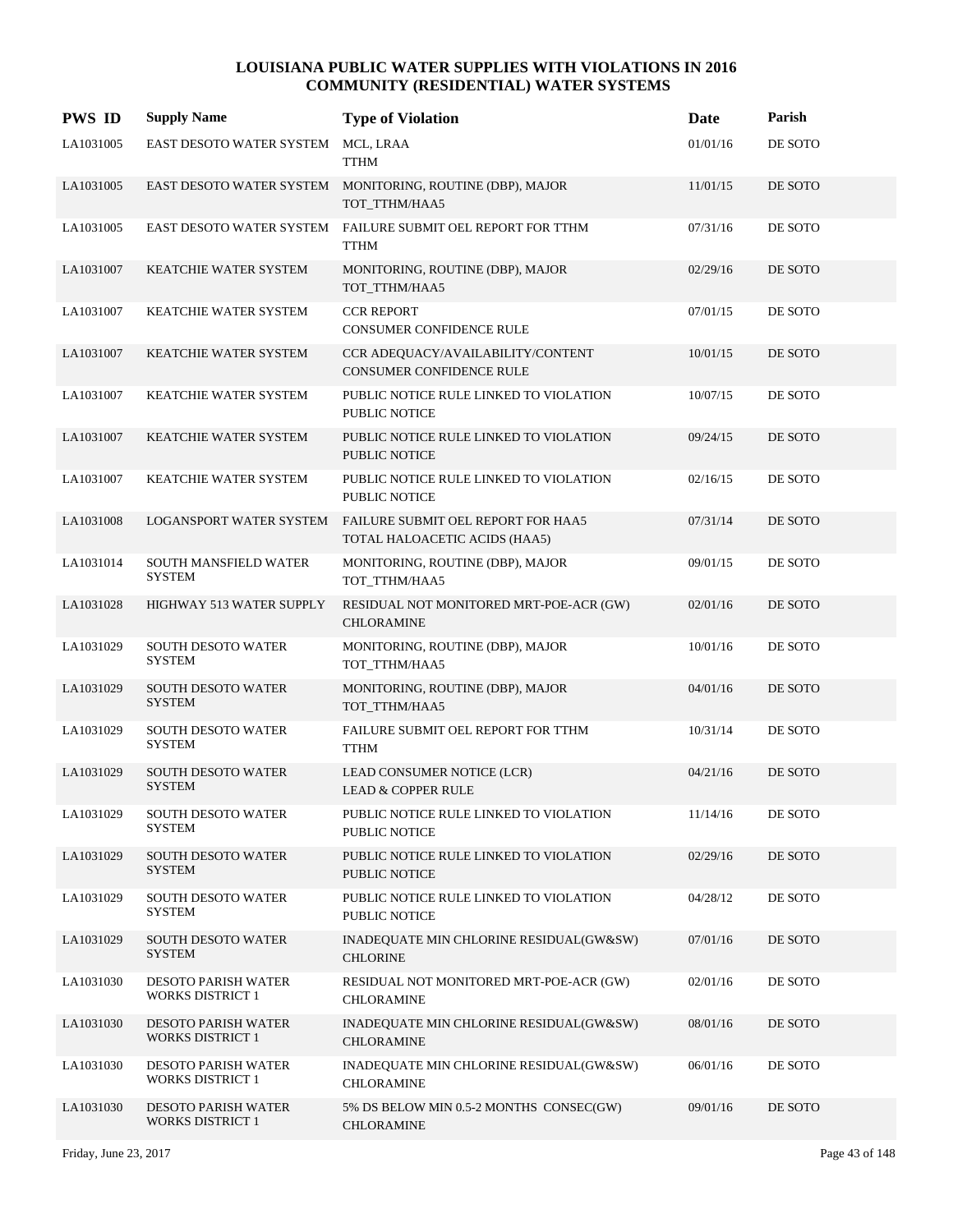| <b>PWS ID</b> | <b>Supply Name</b>                          | <b>Type of Violation</b>                                       | Date     | Parish                  |
|---------------|---------------------------------------------|----------------------------------------------------------------|----------|-------------------------|
| LA1033003     | <b>CITY OF BAKER WATER</b><br><b>SYSTEM</b> | MONITORING, ROUTINE (DBP), MAJOR<br><b>CHLORINE</b>            | 10/01/16 | EAST BATON ROUGE        |
| LA1033003     | <b>CITY OF BAKER WATER</b><br><b>SYSTEM</b> | MONITORING, ROUTINE, MINOR (RTCR)<br>E. COLI                   | 11/01/16 | <b>EAST BATON ROUGE</b> |
| LA1033132     | JESTC                                       | MONITORING, ROUTINE (DBP), MAJOR<br><b>CHLORINE</b>            | 04/01/16 | <b>EAST BATON ROUGE</b> |
| LA1033132     | JESTC                                       | MONITORING, ROUTINE, MAJOR (RTCR)<br>E. COLI                   | 04/01/16 | <b>EAST BATON ROUGE</b> |
| LA1033132     | JESTC                                       | LEAD CONSUMER NOTICE (LCR)<br><b>LEAD &amp; COPPER RULE</b>    | 04/27/16 | <b>EAST BATON ROUGE</b> |
| LA1033132     | JESTC                                       | <b>CCR REPORT</b><br>CONSUMER CONFIDENCE RULE                  | 07/01/16 | <b>EAST BATON ROUGE</b> |
| LA1033132     | JESTC                                       | <b>CCR REPORT</b><br>CONSUMER CONFIDENCE RULE                  | 07/01/15 | <b>EAST BATON ROUGE</b> |
| LA1033132     | JESTC                                       | CCR ADEQUACY/AVAILABILITY/CONTENT<br>CONSUMER CONFIDENCE RULE  | 10/01/16 | <b>EAST BATON ROUGE</b> |
| LA1033132     | JESTC                                       | CCR ADEQUACY/AVAILABILITY/CONTENT<br>CONSUMER CONFIDENCE RULE  | 10/01/15 | <b>EAST BATON ROUGE</b> |
| LA1033132     | JESTC                                       | PUBLIC NOTICE RULE LINKED TO VIOLATION<br><b>PUBLIC NOTICE</b> | 08/21/16 | <b>EAST BATON ROUGE</b> |
| LA1033132     | JESTC                                       | PUBLIC NOTICE RULE LINKED TO VIOLATION<br><b>PUBLIC NOTICE</b> | 08/21/16 | <b>EAST BATON ROUGE</b> |
| LA1033132     | JESTC                                       | PUBLIC NOTICE RULE LINKED TO VIOLATION<br>PUBLIC NOTICE        | 02/24/16 | <b>EAST BATON ROUGE</b> |
| LA1033132     | <b>JESTC</b>                                | PUBLIC NOTICE RULE LINKED TO VIOLATION<br>PUBLIC NOTICE        | 03/03/14 | <b>EAST BATON ROUGE</b> |
| LA1033132     | JESTC                                       | PUBLIC NOTICE RULE LINKED TO VIOLATION<br><b>PUBLIC NOTICE</b> | 05/31/12 | <b>EAST BATON ROUGE</b> |
| LA1033132     | JESTC                                       | PUBLIC NOTICE RULE LINKED TO VIOLATION<br><b>PUBLIC NOTICE</b> | 11/28/11 | <b>EAST BATON ROUGE</b> |
| LA1035004     | MONTICELLO WATER SYSTEM                     | FAILURE ADDRESS DEFICIENCY (GWR)<br><b>GROUNDWATER RULE</b>    | 07/02/16 | <b>EAST CARROLL</b>     |
| LA1035006     | <b>EAST CARROLL WS NORTH</b>                | MONITORING, ROUTINE (DBP), MAJOR<br>TOT TTHM/HAA5              | 08/01/15 | <b>EAST CARROLL</b>     |
| LA1035006     | <b>EAST CARROLL WS NORTH</b>                | LEAD CONSUMER NOTICE (LCR)<br><b>LEAD &amp; COPPER RULE</b>    | 07/30/16 | <b>EAST CARROLL</b>     |
| LA1035006     | <b>EAST CARROLL WS NORTH</b>                | <b>CCR REPORT</b><br>CONSUMER CONFIDENCE RULE                  | 07/01/16 | EAST CARROLL            |
| LA1035006     | EAST CARROLL WS NORTH                       | PUBLIC NOTICE RULE LINKED TO VIOLATION<br>PUBLIC NOTICE        | 07/05/16 | <b>EAST CARROLL</b>     |
| LA1035006     | <b>EAST CARROLL WS NORTH</b>                | PUBLIC NOTICE RULE LINKED TO VIOLATION<br>PUBLIC NOTICE        | 04/18/16 | <b>EAST CARROLL</b>     |
| LA1035006     | <b>EAST CARROLL WS NORTH</b>                | PUBLIC NOTICE RULE LINKED TO VIOLATION<br>PUBLIC NOTICE        | 02/22/16 | EAST CARROLL            |
| LA1035006     | <b>EAST CARROLL WS NORTH</b>                | PUBLIC NOTICE RULE LINKED TO VIOLATION<br>PUBLIC NOTICE        | 02/11/15 | EAST CARROLL            |
| LA1035006     | <b>EAST CARROLL WS NORTH</b>                | PUBLIC NOTICE RULE LINKED TO VIOLATION<br>PUBLIC NOTICE        | 08/13/14 | <b>EAST CARROLL</b>     |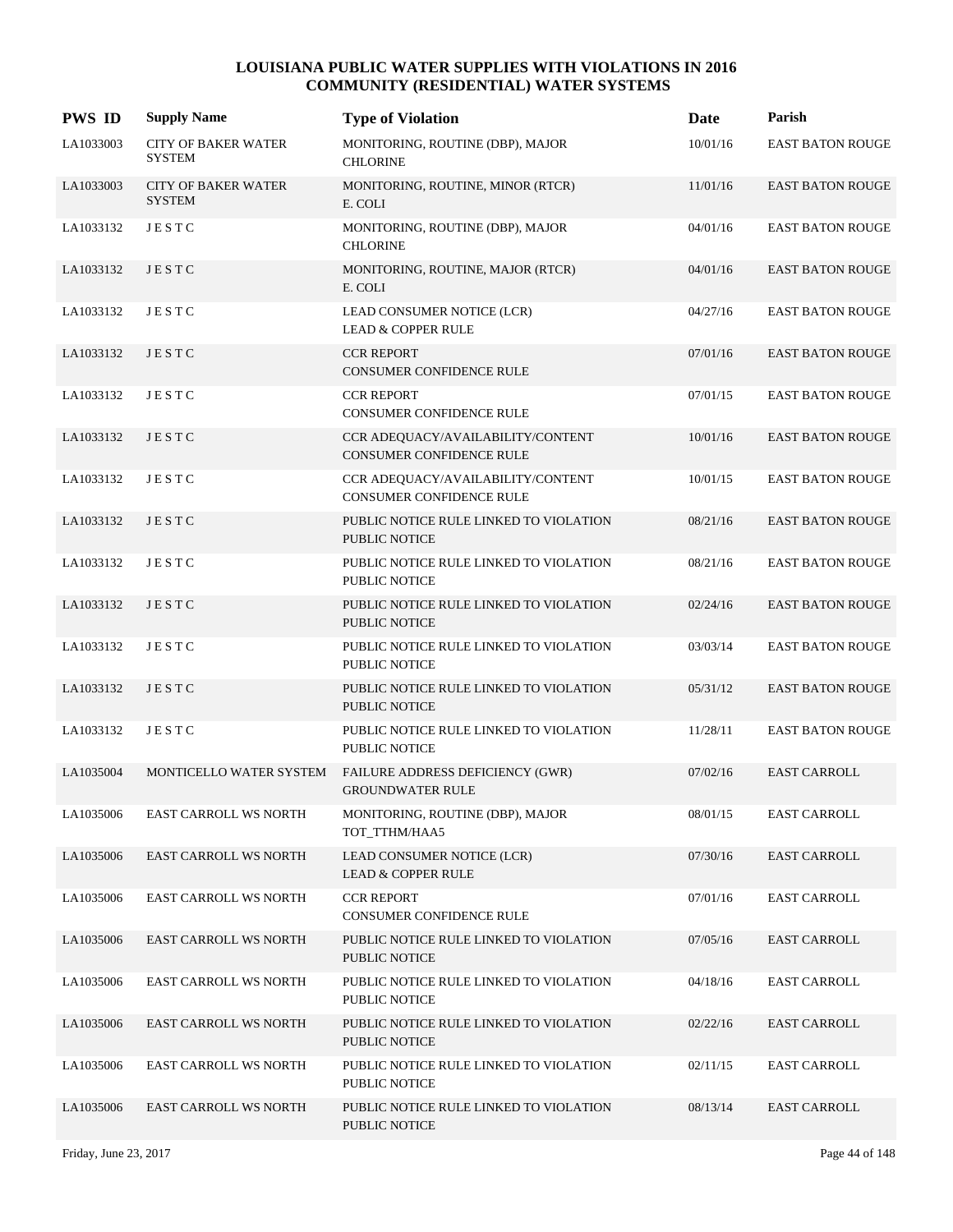| <b>PWS ID</b> | <b>Supply Name</b>                          | <b>Type of Violation</b>                                               | <b>Date</b> | Parish                |
|---------------|---------------------------------------------|------------------------------------------------------------------------|-------------|-----------------------|
| LA1035006     | EAST CARROLL WS NORTH                       | PUBLIC NOTICE RULE LINKED TO VIOLATION<br><b>PUBLIC NOTICE</b>         | 03/12/13    | <b>EAST CARROLL</b>   |
| LA1035007     | <b>EAST CARROLL WS SOUTH</b>                | FAILURE ADDRESS DEFICIENCY (GWR)<br><b>GROUNDWATER RULE</b>            | 02/02/16    | <b>EAST CARROLL</b>   |
| LA1035007     | <b>EAST CARROLL WS SOUTH</b>                | <b>CCR REPORT</b><br>CONSUMER CONFIDENCE RULE                          | 07/01/16    | <b>EAST CARROLL</b>   |
| LA1035007     | <b>EAST CARROLL WS SOUTH</b>                | PUBLIC NOTICE RULE LINKED TO VIOLATION<br><b>PUBLIC NOTICE</b>         | 04/18/16    | <b>EAST CARROLL</b>   |
| LA1035007     | <b>EAST CARROLL WS SOUTH</b>                | PUBLIC NOTICE RULE LINKED TO VIOLATION<br>PUBLIC NOTICE                | 02/22/16    | <b>EAST CARROLL</b>   |
| LA1035007     | <b>EAST CARROLL WS SOUTH</b>                | PUBLIC NOTICE RULE LINKED TO VIOLATION<br><b>PUBLIC NOTICE</b>         | 02/11/15    | <b>EAST CARROLL</b>   |
| LA1035007     | <b>EAST CARROLL WS SOUTH</b>                | PUBLIC NOTICE RULE LINKED TO VIOLATION<br>PUBLIC NOTICE                | 08/13/14    | <b>EAST CARROLL</b>   |
| LA1035007     | <b>EAST CARROLL WS SOUTH</b>                | PUBLIC NOTICE RULE LINKED TO VIOLATION<br><b>PUBLIC NOTICE</b>         | 08/08/14    | <b>EAST CARROLL</b>   |
| LA1035007     | <b>EAST CARROLL WS SOUTH</b>                | PUBLIC NOTICE RULE LINKED TO VIOLATION<br><b>PUBLIC NOTICE</b>         | 12/10/13    | <b>EAST CARROLL</b>   |
| LA1035007     | <b>EAST CARROLL WS SOUTH</b>                | PUBLIC NOTICE RULE LINKED TO VIOLATION<br><b>PUBLIC NOTICE</b>         | 03/12/13    | <b>EAST CARROLL</b>   |
| LA1035007     | <b>EAST CARROLL WS SOUTH</b>                | RESIDUAL NOT MONITORED MRT-POE-ACR (GW)<br><b>CHLORINE</b>             | 06/01/16    | <b>EAST CARROLL</b>   |
| LA1035007     | <b>EAST CARROLL WS SOUTH</b>                | INADEQUATE MIN CHLORINE RESIDUAL(GW&SW)<br><b>CHLORINE</b>             | 04/01/16    | <b>EAST CARROLL</b>   |
| LA1037001     | TOWN OF CLINTON                             | FOLLOW-UP OR ROUTINE TAP M/R (LCR)<br><b>LEAD &amp; COPPER RULE</b>    | 10/01/16    | <b>EAST FELICIANA</b> |
| LA1037002     | DIXON CORRECTIONAL<br><b>INSTITUTE</b>      | MONITORING (TCR), ROUTINE MAJOR<br><b>COLIFORM (TCR)</b>               | 01/01/16    | <b>EAST FELICIANA</b> |
| LA1037002     | DIXON CORRECTIONAL<br><b>INSTITUTE</b>      | MONITORING, ROUTINE (DBP), MAJOR<br><b>CHLORINE</b>                    | 01/01/16    | <b>EAST FELICIANA</b> |
| LA1037002     | DIXON CORRECTIONAL<br><b>INSTITUTE</b>      | MONITORING, ROUTINE (DBP), MAJOR<br><b>CHLORINE</b>                    | 01/01/16    | <b>EAST FELICIANA</b> |
| LA1037002     | DIXON CORRECTIONAL<br><b>INSTITUTE</b>      | MONITORING, ROUTINE (DBP), MAJOR<br><b>CHLORINE</b>                    | 01/01/16    | <b>EAST FELICIANA</b> |
| LA1037002     | DIXON CORRECTIONAL<br><b>INSTITUTE</b>      | MONITORING, ROUTINE (DBP), MAJOR<br>TOT_TTHM/HAA5                      | 07/01/15    | <b>EAST FELICIANA</b> |
| LA1037002     | DIXON CORRECTIONAL<br><b>INSTITUTE</b>      | PUBLIC NOTICE RULE LINKED TO VIOLATION<br>PUBLIC NOTICE                | 11/12/16    | <b>EAST FELICIANA</b> |
| LA1037004     | EAST FELICIANA RURAL<br><b>GURLEY RD WS</b> | MONITORING, ROUTINE (DBP), MAJOR<br><b>CHLORINE</b>                    | 04/01/16    | <b>EAST FELICIANA</b> |
| LA1037004     | EAST FELICIANA RURAL<br><b>GURLEY RD WS</b> | MONITORING, ROUTINE, MINOR (RTCR)<br>E. COLI                           | 06/01/16    | EAST FELICIANA        |
| LA1037005     | EASTERN LOUISIANA MENTAL<br>HEALTH SYSTEMS  | SAMPLE SITING PLAN ERRORS (RTCR)<br>REVISED TOTAL COLIFORM RULE (RTCR) | 04/01/16    | <b>EAST FELICIANA</b> |
| LA1037006     | TOWN OF JACKSON WATER<br><b>SYSTEM</b>      | MONITORING, ROUTINE (DBP), MAJOR<br><b>CHLORINE</b>                    | 04/01/16    | <b>EAST FELICIANA</b> |
| LA1037006     | TOWN OF JACKSON WATER<br><b>SYSTEM</b>      | MONITORING, ROUTINE, MAJOR (RTCR)<br>E. COLI                           | 04/01/16    | <b>EAST FELICIANA</b> |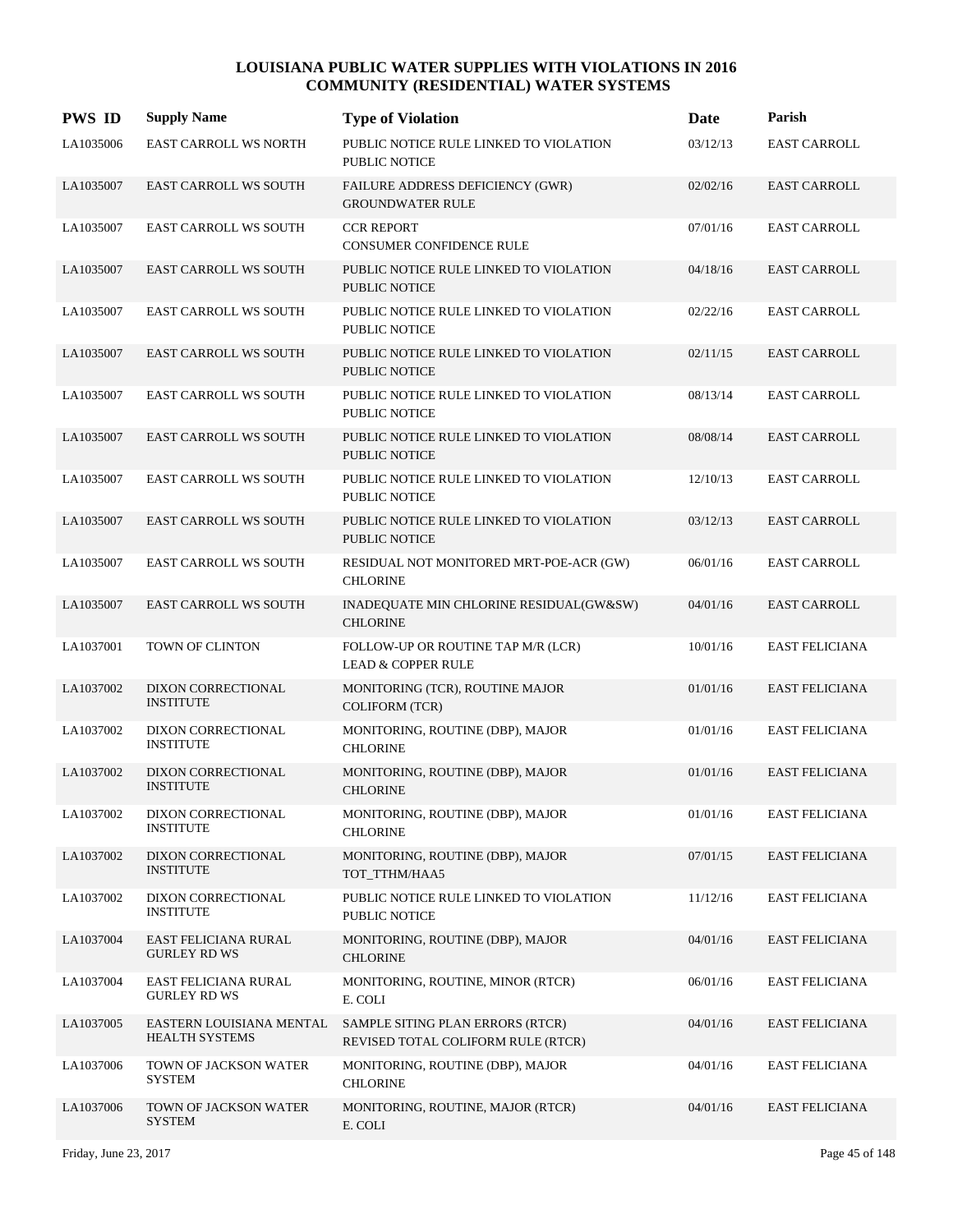| <b>PWS ID</b> | <b>Supply Name</b>                                | <b>Type of Violation</b>                                                            | Date     | Parish                |
|---------------|---------------------------------------------------|-------------------------------------------------------------------------------------|----------|-----------------------|
| LA1037009     | VILLA FELICIANA MEDICAL<br><b>COMPLEX</b>         | MONITORING (TCR), ROUTINE MAJOR<br><b>COLIFORM (TCR)</b>                            | 03/01/16 | <b>EAST FELICIANA</b> |
| LA1037009     | VILLA FELICIANA MEDICAL<br><b>COMPLEX</b>         | MONITORING, ROUTINE (DBP), MAJOR<br><b>CHLORINE</b>                                 | 01/01/16 | <b>EAST FELICIANA</b> |
| LA1037010     | <b>VILLAGE OF WILSON WATER</b><br><b>SYSTEM</b>   | <b>CCR REPORT</b><br>CONSUMER CONFIDENCE RULE                                       | 07/01/16 | <b>EAST FELICIANA</b> |
| LA1037010     | <b>VILLAGE OF WILSON WATER</b><br><b>SYSTEM</b>   | CCR ADEOUACY/AVAILABILITY/CONTENT<br><b>CONSUMER CONFIDENCE RULE</b>                | 10/01/16 | <b>EAST FELICIANA</b> |
| LA1037014     | <b>EAST FELICIANA WWKS</b><br><b>DISTRICT 7</b>   | MONITORING (TCR), ROUTINE MAJOR<br><b>COLIFORM (TCR)</b>                            | 02/01/16 | <b>EAST FELICIANA</b> |
| LA1037014     | <b>EAST FELICIANA WWKS</b><br><b>DISTRICT 7</b>   | MONITORING, ROUTINE (DBP), MAJOR<br><b>CHLORINE</b>                                 | 07/01/16 | <b>EAST FELICIANA</b> |
| LA1037014     | <b>EAST FELICIANA WWKS</b><br><b>DISTRICT 7</b>   | MONITORING, ROUTINE (DBP), MAJOR<br><b>CHLORINE</b>                                 | 01/01/16 | <b>EAST FELICIANA</b> |
| LA1037014     | <b>EAST FELICIANA WWKS</b><br><b>DISTRICT 7</b>   | MONITORING, ROUTINE, MAJOR (RTCR)<br>E. COLI                                        | 09/01/16 | <b>EAST FELICIANA</b> |
| LA1039002     |                                                   | CHATAIGNIER WATER SYSTEM MONITOR GWR TRIGGERED/ADDITONAL, MAJOR<br>E. COLI          | 06/18/13 | <b>EVANGELINE</b>     |
| LA1039002     |                                                   | CHATAIGNIER WATER SYSTEM MONITOR GWR TRIGGERED/ADDITONAL, MAJOR<br>E. COLI          | 06/18/13 | <b>EVANGELINE</b>     |
| LA1039002     |                                                   | CHATAIGNIER WATER SYSTEM INADEQUATE MIN CHLORINE RESIDUAL(GW&SW)<br><b>CHLORINE</b> | 07/01/16 | <b>EVANGELINE</b>     |
| LA1039003     | <b>EASTSIDE WATER SYSTEM</b>                      | MONITOR GWR TRIGGERED/ADDITONAL, MAJOR<br>E. COLI                                   | 12/04/13 | <b>EVANGELINE</b>     |
| LA1039003     | <b>EASTSIDE WATER SYSTEM</b>                      | MONITOR GWR TRIGGERED/ADDITONAL, MAJOR<br>E. COLI                                   | 12/04/13 | <b>EVANGELINE</b>     |
| LA1039003     | EASTSIDE WATER SYSTEM                             | MONITOR GWR TRIGGERED/ADDITONAL, MAJOR<br>E. COLI                                   | 12/04/13 | <b>EVANGELINE</b>     |
| LA1039004     | <b>EVANGELINE WW DISTRICT 1 -</b><br>PINE PRAIRIE | SAMPLE SITING PLAN ERRORS (RTCR)<br>REVISED TOTAL COLIFORM RULE (RTCR)              | 04/01/16 | <b>EVANGELINE</b>     |
| LA1039005     | TOWN OF MAMOU WATER<br><b>SYSTEM</b>              | MCL, LRAA<br><b>TTHM</b>                                                            | 07/01/16 | <b>EVANGELINE</b>     |
| LA1039005     | TOWN OF MAMOU WATER<br><b>SYSTEM</b>              | FAILURE SUBMIT OEL REPORT FOR TTHM<br><b>TTHM</b>                                   | 10/31/16 | <b>EVANGELINE</b>     |
| LA1039005     | TOWN OF MAMOU WATER<br><b>SYSTEM</b>              | EXCEED SECONDARY CONTAMINANT LEVEL<br><b>FLUORIDE</b>                               | 01/01/16 | <b>EVANGELINE</b>     |
| LA1039006     | POINT BLUE WATER SYSTEM<br>INC.                   | MONITORING (TCR), ROUTINE MAJOR<br><b>COLIFORM (TCR)</b>                            | 02/01/16 | <b>EVANGELINE</b>     |
| LA1039006     | POINT BLUE WATER SYSTEM<br>INC.                   | MONITORING, ROUTINE (DBP), MAJOR<br><b>CHLORINE</b>                                 | 01/01/16 | <b>EVANGELINE</b>     |
| LA1039007     | REDDELL VIDRINE WATER<br><b>DISTRICT</b>          | LEVEL 1 ASSESS, MULTIPLE TC POS (RTCR)<br>REVISED TOTAL COLIFORM RULE (RTCR)        | 06/07/16 | <b>EVANGELINE</b>     |
| LA1039007     | REDDELL VIDRINE WATER<br><b>DISTRICT</b>          | LEAD CONSUMER NOTICE (LCR)<br><b>LEAD &amp; COPPER RULE</b>                         | 04/28/16 | <b>EVANGELINE</b>     |
| LA1039007     | REDDELL VIDRINE WATER<br><b>DISTRICT</b>          | <b>CCR REPORT</b><br>CONSUMER CONFIDENCE RULE                                       | 07/01/16 | <b>EVANGELINE</b>     |
| LA1039007     | REDDELL VIDRINE WATER<br><b>DISTRICT</b>          | <b>CCR REPORT</b><br>CONSUMER CONFIDENCE RULE                                       | 07/01/15 | <b>EVANGELINE</b>     |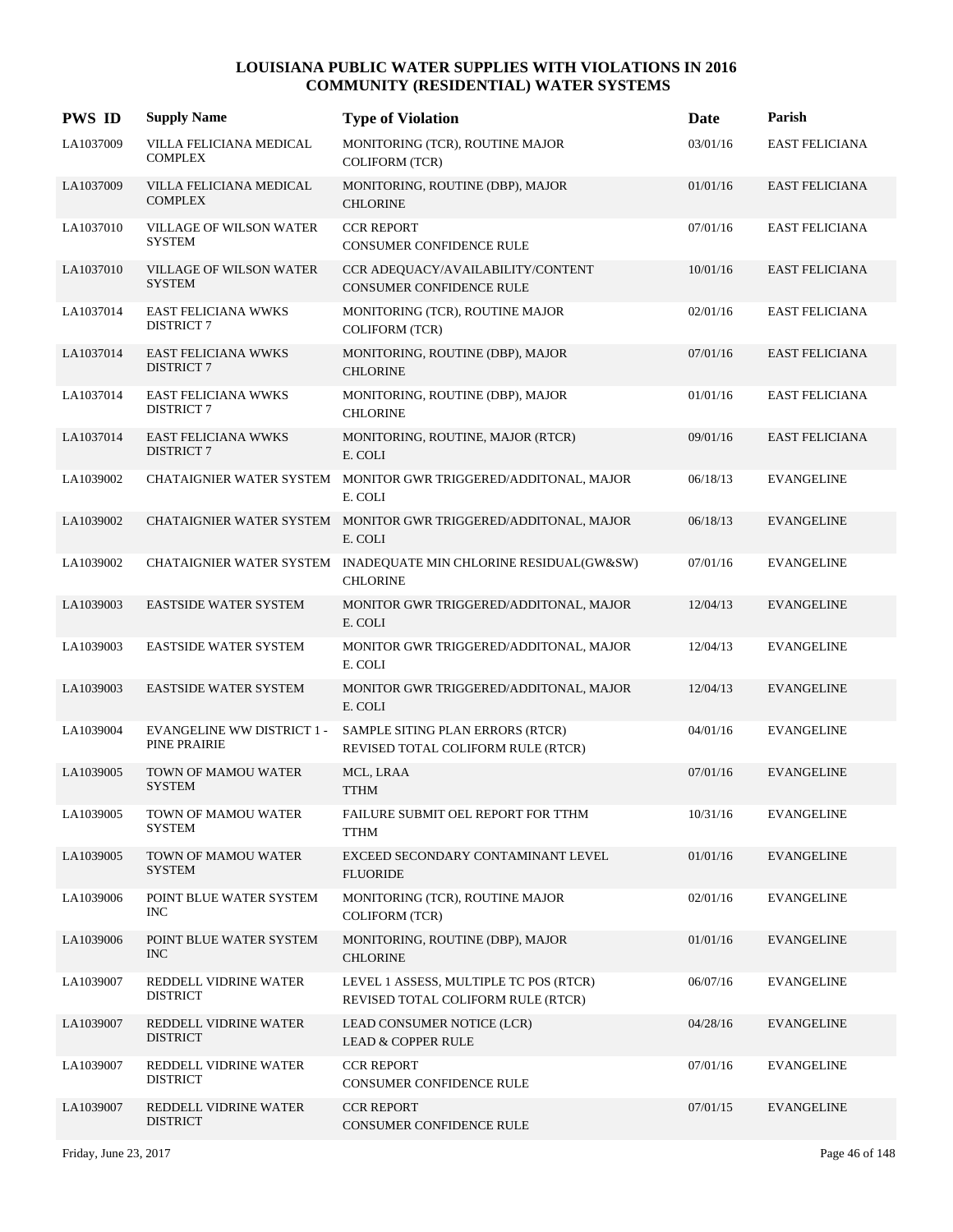| <b>PWS ID</b> | <b>Supply Name</b>                              | <b>Type of Violation</b>                                                     | Date     | Parish            |
|---------------|-------------------------------------------------|------------------------------------------------------------------------------|----------|-------------------|
| LA1039007     | REDDELL VIDRINE WATER<br><b>DISTRICT</b>        | CCR ADEQUACY/AVAILABILITY/CONTENT<br>CONSUMER CONFIDENCE RULE                | 10/01/16 | <b>EVANGELINE</b> |
| LA1039007     | REDDELL VIDRINE WATER<br><b>DISTRICT</b>        | CCR ADEQUACY/AVAILABILITY/CONTENT<br>CONSUMER CONFIDENCE RULE                | 10/01/15 | <b>EVANGELINE</b> |
| LA1039007     | REDDELL VIDRINE WATER<br><b>DISTRICT</b>        | PUBLIC NOTICE RULE LINKED TO VIOLATION<br>PUBLIC NOTICE                      | 08/16/16 | <b>EVANGELINE</b> |
| LA1039007     | REDDELL VIDRINE WATER<br><b>DISTRICT</b>        | EXCEED SECONDARY CONTAMINANT LEVEL<br><b>FLUORIDE</b>                        | 01/01/16 | <b>EVANGELINE</b> |
| LA1039009     | TE MAMOU WATER DISTRICT                         | MONITORING, ROUTINE (DBP), MAJOR<br>TOT_TTHM/HAA5                            | 08/01/15 | <b>EVANGELINE</b> |
| LA1039010     | <b>SYSTEM</b>                                   | CITY OF VILLE PLATTE WATER MONITORING, ROUTINE (DBP), MAJOR<br>TOT_TTHM/HAA5 | 08/01/15 | <b>EVANGELINE</b> |
| LA1039014     | <b>EVANGELINE PARISH</b><br>INDUSTRIAL PARK W S | SAMPLE SITING PLAN ERRORS (RTCR)<br>REVISED TOTAL COLIFORM RULE (RTCR)       | 04/01/16 | <b>EVANGELINE</b> |
| LA1039018     | PINE PRAIRIE CORRECTIONAL<br><b>FACILITY WS</b> | SAMPLE SITING PLAN ERRORS (RTCR)<br>REVISED TOTAL COLIFORM RULE (RTCR)       | 04/01/16 | <b>EVANGELINE</b> |
| LA1039018     | PINE PRAIRIE CORRECTIONAL<br><b>FACILITY WS</b> | <b>CCR REPORT</b><br>CONSUMER CONFIDENCE RULE                                | 07/01/16 | <b>EVANGELINE</b> |
| LA1039018     | PINE PRAIRIE CORRECTIONAL<br><b>FACILITY WS</b> | <b>CCR REPORT</b><br><b>CONSUMER CONFIDENCE RULE</b>                         | 07/01/15 | <b>EVANGELINE</b> |
| LA1039018     | PINE PRAIRIE CORRECTIONAL<br><b>FACILITY WS</b> | CCR ADEQUACY/AVAILABILITY/CONTENT<br><b>CONSUMER CONFIDENCE RULE</b>         | 10/01/16 | <b>EVANGELINE</b> |
| LA1039018     | PINE PRAIRIE CORRECTIONAL<br><b>FACILITY WS</b> | CCR ADEQUACY/AVAILABILITY/CONTENT<br><b>CONSUMER CONFIDENCE RULE</b>         | 10/01/15 | <b>EVANGELINE</b> |
| LA1041006     | WINNSBORO WATER SYSTEM                          | LEAD CONSUMER NOTICE (LCR)<br><b>LEAD &amp; COPPER RULE</b>                  | 09/07/16 | <b>FRANKLIN</b>   |
| LA1041007     | WISNER WATER SYSTEM                             | CCR ADEQUACY/AVAILABILITY/CONTENT<br>CONSUMER CONFIDENCE RULE                | 10/01/16 | <b>FRANKLIN</b>   |
| LA1043004     | VILLAGE OF GEORGETOWN<br><b>WATER SUPPLY</b>    | MCL, LRAA<br><b>TTHM</b>                                                     | 10/01/16 | <b>GRANT</b>      |
| LA1043004     | VILLAGE OF GEORGETOWN<br><b>WATER SUPPLY</b>    | MCL, LRAA<br><b>TTHM</b>                                                     | 10/01/16 | <b>GRANT</b>      |
| LA1043004     | VILLAGE OF GEORGETOWN<br><b>WATER SUPPLY</b>    | MCL, LRAA<br><b>TTHM</b>                                                     | 07/01/16 | <b>GRANT</b>      |
| LA1043004     | VILLAGE OF GEORGETOWN<br>WATER SUPPLY           | MCL, LRAA<br><b>TTHM</b>                                                     | 07/01/16 | <b>GRANT</b>      |
| LA1043004     | VILLAGE OF GEORGETOWN<br><b>WATER SUPPLY</b>    | MCL, LRAA<br><b>TTHM</b>                                                     | 04/01/16 | <b>GRANT</b>      |
| LA1043004     | VILLAGE OF GEORGETOWN<br>WATER SUPPLY           | MCL, LRAA<br><b>TTHM</b>                                                     | 04/01/16 | <b>GRANT</b>      |
| LA1043004     | VILLAGE OF GEORGETOWN<br><b>WATER SUPPLY</b>    | MCL, LRAA<br><b>TTHM</b>                                                     | 01/01/16 | <b>GRANT</b>      |
| LA1043004     | VILLAGE OF GEORGETOWN<br>WATER SUPPLY           | MCL, LRAA<br><b>TTHM</b>                                                     | 01/01/16 | <b>GRANT</b>      |
| LA1043004     | VILLAGE OF GEORGETOWN<br><b>WATER SUPPLY</b>    | FAILURE SUBMIT OEL REPORT FOR TTHM<br><b>TTHM</b>                            | 07/31/16 | <b>GRANT</b>      |
| LA1043004     | VILLAGE OF GEORGETOWN<br><b>WATER SUPPLY</b>    | FAILURE SUBMIT OEL REPORT FOR TTHM<br><b>TTHM</b>                            | 01/31/15 | <b>GRANT</b>      |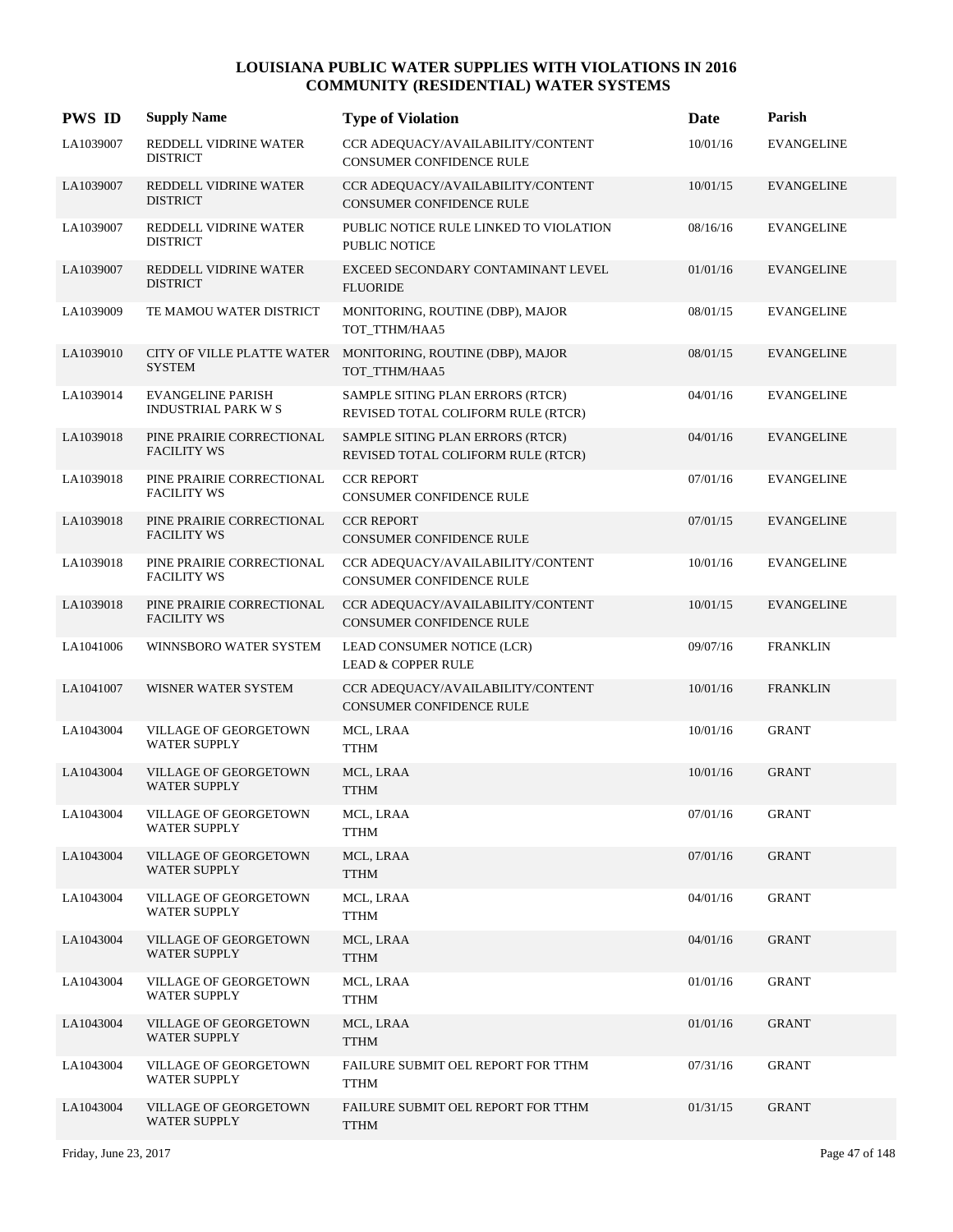| <b>PWS ID</b> | <b>Supply Name</b>                           | <b>Type of Violation</b>                                            | Date     | Parish       |
|---------------|----------------------------------------------|---------------------------------------------------------------------|----------|--------------|
| LA1043004     | VILLAGE OF GEORGETOWN<br>WATER SUPPLY        | FAILURE SUBMIT OEL REPORT FOR TTHM<br><b>TTHM</b>                   | 10/31/14 | <b>GRANT</b> |
| LA1043004     | VILLAGE OF GEORGETOWN<br><b>WATER SUPPLY</b> | FAILURE SUBMIT OEL REPORT FOR TTHM<br><b>TTHM</b>                   | 07/31/14 | <b>GRANT</b> |
| LA1043004     | VILLAGE OF GEORGETOWN<br><b>WATER SUPPLY</b> | FAILURE SUBMIT OEL REPORT FOR TTHM<br><b>TTHM</b>                   | 05/01/14 | GRANT        |
| LA1043004     | VILLAGE OF GEORGETOWN<br><b>WATER SUPPLY</b> | FOLLOW-UP OR ROUTINE TAP M/R (LCR)<br><b>LEAD &amp; COPPER RULE</b> | 07/01/16 | <b>GRANT</b> |
| LA1043004     | VILLAGE OF GEORGETOWN<br><b>WATER SUPPLY</b> | FOLLOW-UP OR ROUTINE TAP M/R (LCR)<br><b>LEAD &amp; COPPER RULE</b> | 01/01/16 | <b>GRANT</b> |
| LA1043004     | VILLAGE OF GEORGETOWN<br><b>WATER SUPPLY</b> | FOLLOW-UP OR ROUTINE TAP M/R (LCR)<br><b>LEAD &amp; COPPER RULE</b> | 07/01/15 | GRANT        |
| LA1043004     | VILLAGE OF GEORGETOWN<br><b>WATER SUPPLY</b> | FOLLOW-UP OR ROUTINE TAP M/R (LCR)<br><b>LEAD &amp; COPPER RULE</b> | 01/01/15 | <b>GRANT</b> |
| LA1043004     | VILLAGE OF GEORGETOWN<br><b>WATER SUPPLY</b> | FOLLOW-UP OR ROUTINE TAP M/R (LCR)<br><b>LEAD &amp; COPPER RULE</b> | 07/01/14 | <b>GRANT</b> |
| LA1043004     | VILLAGE OF GEORGETOWN<br><b>WATER SUPPLY</b> | FOLLOW-UP OR ROUTINE TAP M/R (LCR)<br><b>LEAD &amp; COPPER RULE</b> | 01/01/14 | <b>GRANT</b> |
| LA1043004     | VILLAGE OF GEORGETOWN<br><b>WATER SUPPLY</b> | FOLLOW-UP OR ROUTINE TAP M/R (LCR)<br><b>LEAD &amp; COPPER RULE</b> | 07/01/13 | <b>GRANT</b> |
| LA1043004     | VILLAGE OF GEORGETOWN<br><b>WATER SUPPLY</b> | FOLLOW-UP OR ROUTINE TAP M/R (LCR)<br><b>LEAD &amp; COPPER RULE</b> | 01/01/13 | <b>GRANT</b> |
| LA1043004     | VILLAGE OF GEORGETOWN<br><b>WATER SUPPLY</b> | FOLLOW-UP OR ROUTINE TAP M/R (LCR)<br><b>LEAD &amp; COPPER RULE</b> | 07/01/12 | <b>GRANT</b> |
| LA1043004     | VILLAGE OF GEORGETOWN<br><b>WATER SUPPLY</b> | FOLLOW-UP OR ROUTINE TAP M/R (LCR)<br><b>LEAD &amp; COPPER RULE</b> | 01/01/05 | <b>GRANT</b> |
| LA1043004     | VILLAGE OF GEORGETOWN<br><b>WATER SUPPLY</b> | PUBLIC NOTICE RULE LINKED TO VIOLATION<br><b>PUBLIC NOTICE</b>      | 12/11/15 | <b>GRANT</b> |
| LA1043005     | TOWN OF MONTGOMERY<br><b>WATER SYSTEM</b>    | PUBLIC NOTICE RULE LINKED TO VIOLATION<br><b>PUBLIC NOTICE</b>      | 04/20/16 | <b>GRANT</b> |
| LA1043005     | TOWN OF MONTGOMERY<br><b>WATER SYSTEM</b>    | PUBLIC NOTICE RULE LINKED TO VIOLATION<br><b>PUBLIC NOTICE</b>      | 10/07/15 | <b>GRANT</b> |
| LA1043005     | TOWN OF MONTGOMERY<br><b>WATER SYSTEM</b>    | PUBLIC NOTICE RULE LINKED TO VIOLATION<br>PUBLIC NOTICE             | 09/29/15 | <b>GRANT</b> |
| LA1043013     | CENTRAL GRANT WATER<br><b>SYSTEM</b>         | MONITORING, ROUTINE (DBP), MAJOR<br><b>CHLORINE</b>                 | 10/01/16 | <b>GRANT</b> |
| LA1043013     | CENTRAL GRANT WATER<br><b>SYSTEM</b>         | MONITORING, ROUTINE (DBP), MAJOR<br><b>CHLORINE</b>                 | 10/01/16 | GRANT        |
| LA1043013     | CENTRAL GRANT WATER<br><b>SYSTEM</b>         | MONITORING, ROUTINE, MAJOR (RTCR)<br>E. COLI                        | 12/01/16 | <b>GRANT</b> |
| LA1043013     | CENTRAL GRANT WATER<br><b>SYSTEM</b>         | MONITORING, ROUTINE, MAJOR (RTCR)<br>E. COLI                        | 10/01/16 | <b>GRANT</b> |
| LA1043013     | CENTRAL GRANT WATER<br><b>SYSTEM</b>         | PUBLIC NOTICE RULE LINKED TO VIOLATION<br>PUBLIC NOTICE             | 01/29/14 | <b>GRANT</b> |
| LA1043014     | WEST GRANT WATER<br><b>ASSOCIATION</b>       | MONITOR GWR TRIGGERED/ADDITONAL, MINOR<br>E. COLI                   | 01/14/13 | GRANT        |
| LA1043014     | WEST GRANT WATER<br><b>ASSOCIATION</b>       | INADEQUATE MIN CHLORINE RESIDUAL(GW&SW)<br><b>CHLORINE</b>          | 07/01/16 | <b>GRANT</b> |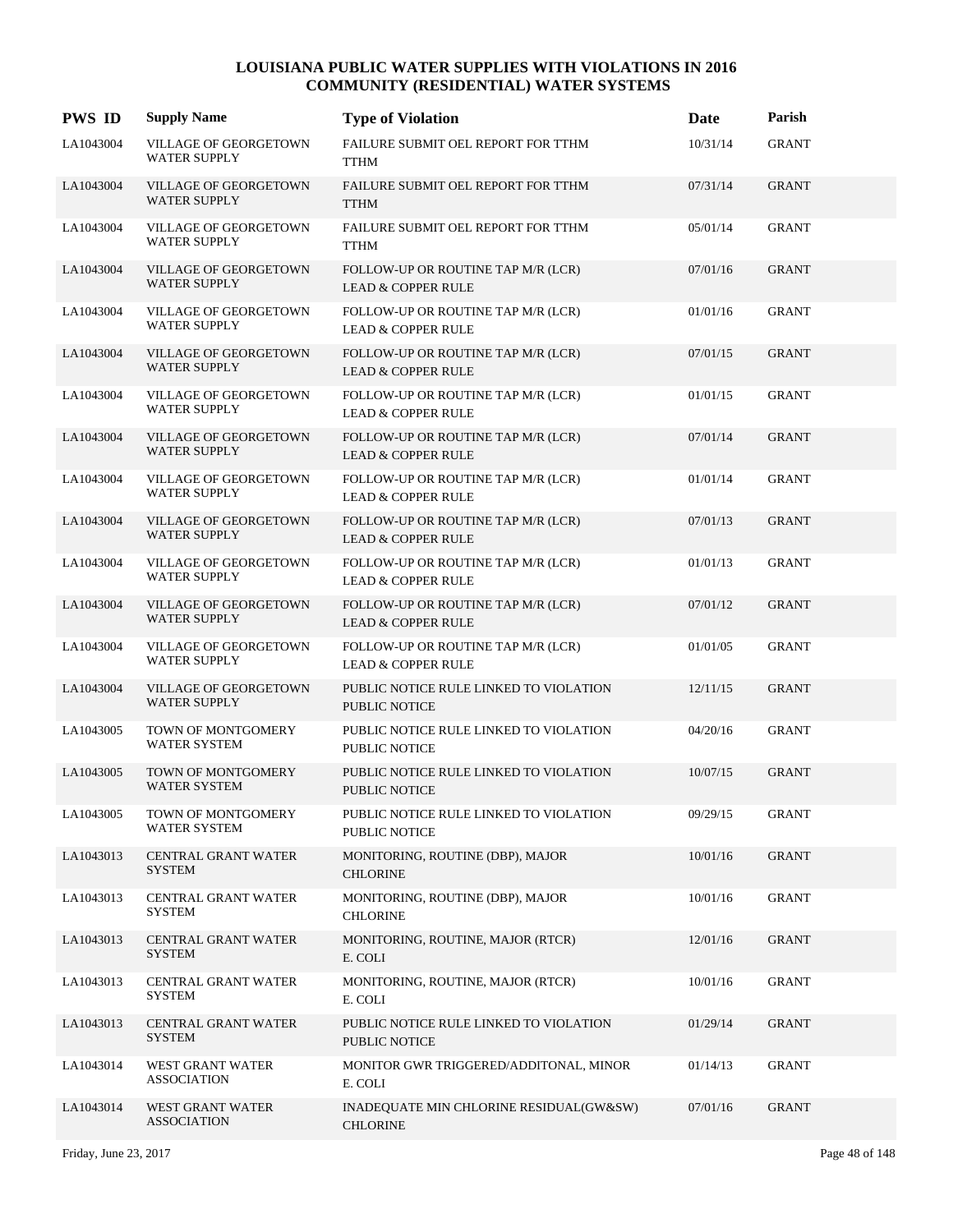| <b>PWS ID</b> | <b>Supply Name</b>                               | <b>Type of Violation</b>                                             | Date     | Parish        |
|---------------|--------------------------------------------------|----------------------------------------------------------------------|----------|---------------|
| LA1043015     | SOUTHEAST GRANT WATER<br><b>SYSTEM</b>           | LEAD CONSUMER NOTICE (LCR)<br><b>LEAD &amp; COPPER RULE</b>          | 04/29/16 | <b>GRANT</b>  |
| LA1043018     | RED HILL WATERWORKS INC                          | MCL, LRAA<br><b>TTHM</b>                                             | 10/01/16 | <b>GRANT</b>  |
| LA1043018     | RED HILL WATERWORKS INC                          | MCL, LRAA<br><b>TTHM</b>                                             | 10/01/16 | <b>GRANT</b>  |
| LA1043018     | RED HILL WATERWORKS INC                          | MCL, LRAA<br><b>TTHM</b>                                             | 07/01/16 | <b>GRANT</b>  |
| LA1043018     | RED HILL WATERWORKS INC                          | MCL, LRAA<br>TTHM                                                    | 07/01/16 | <b>GRANT</b>  |
| LA1043018     | RED HILL WATERWORKS INC                          | MCL, LRAA<br><b>TTHM</b>                                             | 04/01/16 | <b>GRANT</b>  |
| LA1043018     | RED HILL WATERWORKS INC                          | MCL, LRAA<br><b>TTHM</b>                                             | 04/01/16 | <b>GRANT</b>  |
| LA1043018     | RED HILL WATERWORKS INC                          | MCL, LRAA<br><b>TTHM</b>                                             | 01/01/16 | <b>GRANT</b>  |
| LA1043018     | RED HILL WATERWORKS INC                          | MCL, LRAA<br><b>TTHM</b>                                             | 01/01/16 | <b>GRANT</b>  |
| LA1043018     | RED HILL WATERWORKS INC                          | FAILURE SUBMIT OEL REPORT FOR TTHM<br><b>TTHM</b>                    | 07/31/16 | <b>GRANT</b>  |
| LA1045002     | WATERWORKS DISTRICT 3 OF<br><b>IBERIA PARISH</b> | MONITORING, ROUTINE (DBP), MAJOR<br>TOT_TTHM/HAA5                    | 08/01/15 | <b>IBERIA</b> |
| LA1045025     | PARC PERDUE MHP WATER<br><b>SYSTEM</b>           | MONITORING, ROUTINE (DBP), MAJOR<br>TOT_TTHM/HAA5                    | 07/01/15 | <b>IBERIA</b> |
| LA1045025     | PARC PERDUE MHP WATER<br><b>SYSTEM</b>           | <b>CCR REPORT</b><br>CONSUMER CONFIDENCE RULE                        | 07/01/16 | <b>IBERIA</b> |
| LA1045025     | PARC PERDUE MHP WATER<br><b>SYSTEM</b>           | <b>CCR REPORT</b><br>CONSUMER CONFIDENCE RULE                        | 07/01/15 | <b>IBERIA</b> |
| LA1045025     | PARC PERDUE MHP WATER<br><b>SYSTEM</b>           | CCR ADEQUACY/AVAILABILITY/CONTENT<br><b>CONSUMER CONFIDENCE RULE</b> | 10/01/16 | <b>IBERIA</b> |
| LA1045025     | PARC PERDUE MHP WATER<br><b>SYSTEM</b>           | CCR ADEQUACY/AVAILABILITY/CONTENT<br><b>CONSUMER CONFIDENCE RULE</b> | 10/01/15 | <b>IBERIA</b> |
| LA1045025     | PARC PERDUE MHP WATER<br><b>SYSTEM</b>           | PUBLIC NOTICE RULE LINKED TO VIOLATION<br>PUBLIC NOTICE              | 11/13/15 | <b>IBERIA</b> |
| LA1045027     | LELEUX TRAILER PARK<br>WATER SYSTEM              | MONITORING, ROUTINE (DBP), MAJOR<br><b>CHLORINE</b>                  | 10/01/16 | <b>IBERIA</b> |
| LA1045027     | LELEUX TRAILER PARK<br><b>WATER SYSTEM</b>       | MONITORING, ROUTINE, MAJOR (RTCR)<br>E. COLI                         | 12/01/16 | <b>IBERIA</b> |
| LA1045027     | LELEUX TRAILER PARK<br>WATER SYSTEM              | LEAD CONSUMER NOTICE (LCR)<br><b>LEAD &amp; COPPER RULE</b>          | 04/28/16 | <b>IBERIA</b> |
| LA1045027     | LELEUX TRAILER PARK<br><b>WATER SYSTEM</b>       | <b>CCR REPORT</b><br>CONSUMER CONFIDENCE RULE                        | 07/01/16 | <b>IBERIA</b> |
| LA1045027     | LELEUX TRAILER PARK<br><b>WATER SYSTEM</b>       | CCR ADEQUACY/AVAILABILITY/CONTENT<br>CONSUMER CONFIDENCE RULE        | 10/01/16 | <b>IBERIA</b> |
| LA1045027     | LELEUX TRAILER PARK<br>WATER SYSTEM              | CCR ADEQUACY/AVAILABILITY/CONTENT<br>CONSUMER CONFIDENCE RULE        | 10/01/15 | <b>IBERIA</b> |
| LA1045039     | DUNCAN HEIGHTS MOBILE<br><b>HOME PARK</b>        | MONITORING (TCR), ROUTINE MAJOR<br><b>COLIFORM (TCR)</b>             | 01/01/16 | <b>IBERIA</b> |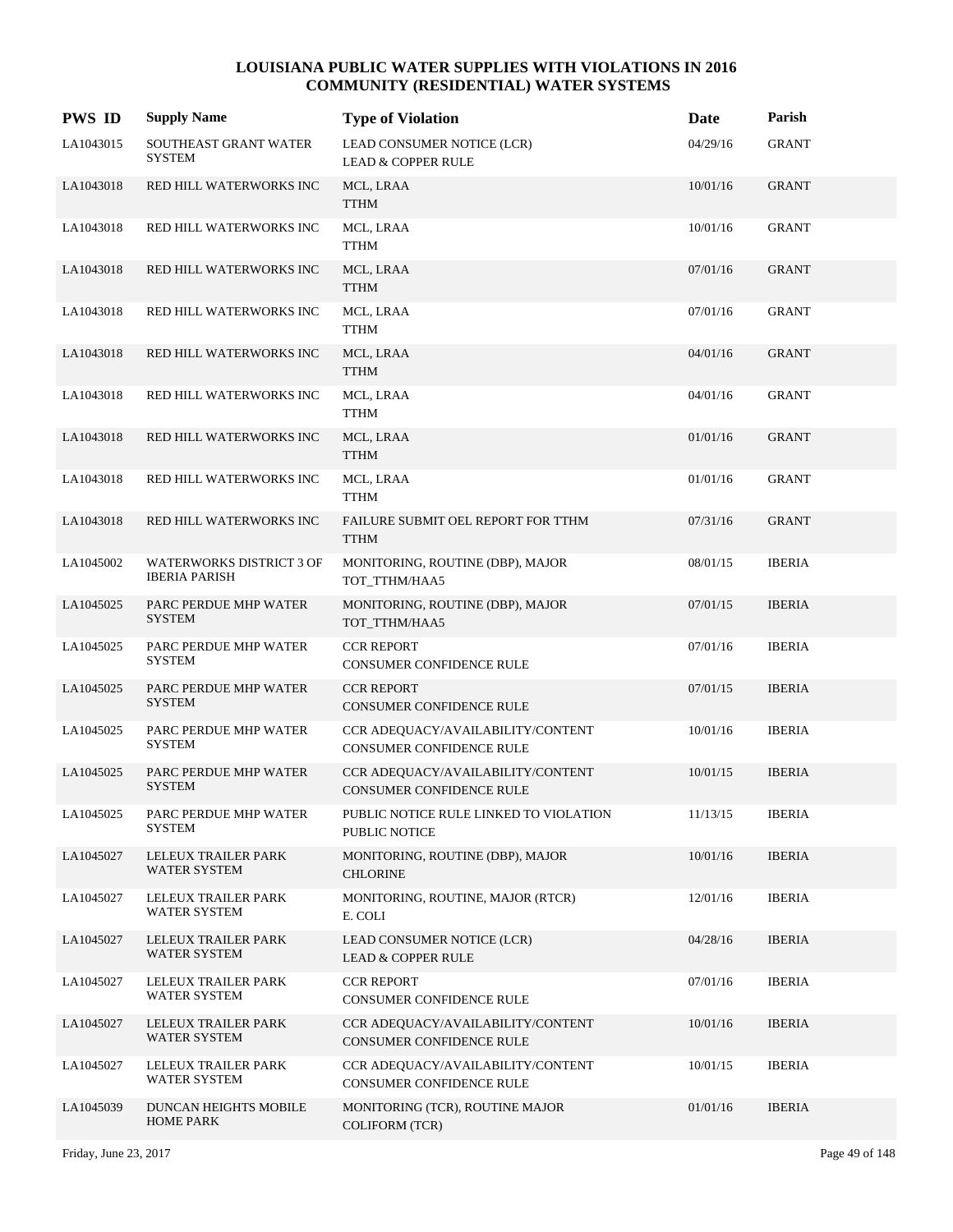| <b>PWS ID</b> | <b>Supply Name</b>                                | <b>Type of Violation</b>                                               | Date     | Parish           |
|---------------|---------------------------------------------------|------------------------------------------------------------------------|----------|------------------|
| LA1045039     | DUNCAN HEIGHTS MOBILE<br><b>HOME PARK</b>         | MONITORING, ROUTINE (DBP), MAJOR<br><b>CHLORINE</b>                    | 01/01/16 | <b>IBERIA</b>    |
| LA1045039     | <b>DUNCAN HEIGHTS MOBILE</b><br><b>HOME PARK</b>  | MONITORING, ROUTINE (DBP), MAJOR<br>TOT_TTHM/HAA5                      | 07/01/15 | <b>IBERIA</b>    |
| LA1045039     | DUNCAN HEIGHTS MOBILE<br><b>HOME PARK</b>         | SAMPLE SITING PLAN ERRORS (RTCR)<br>REVISED TOTAL COLIFORM RULE (RTCR) | 04/01/16 | <b>IBERIA</b>    |
| LA1045039     | DUNCAN HEIGHTS MOBILE<br><b>HOME PARK</b>         | PUBLIC NOTICE RULE LINKED TO VIOLATION<br><b>PUBLIC NOTICE</b>         | 11/12/16 | <b>IBERIA</b>    |
| LA1045041     | R & D PROPERTIES, LLC,<br><b>MOBILE HOME PARK</b> | MONITORING, ROUTINE (DBP), MAJOR<br>TOT_TTHM/HAA5                      | 10/01/15 | <b>IBERIA</b>    |
| LA1047011     | ANNADALE PLANTATION<br><b>WATER SUPPLY</b>        | MONITORING, ROUTINE (DBP), MAJOR<br>TOT_TTHM/HAA5                      | 09/01/16 | <b>IBERVILLE</b> |
| LA1047011     | ANNADALE PLANTATION<br><b>WATER SUPPLY</b>        | <b>FAILURE ADDRESS DEFICIENCY (GWR)</b><br><b>GROUNDWATER RULE</b>     | 05/17/11 | <b>IBERVILLE</b> |
| LA1047011     | ANNADALE PLANTATION<br><b>WATER SUPPLY</b>        | CCR ADEQUACY/AVAILABILITY/CONTENT<br><b>CONSUMER CONFIDENCE RULE</b>   | 10/01/15 | <b>IBERVILLE</b> |
| LA1047011     | ANNADALE PLANTATION<br><b>WATER SUPPLY</b>        | PUBLIC NOTICE RULE LINKED TO VIOLATION<br>PUBLIC NOTICE                | 02/21/16 | <b>IBERVILLE</b> |
| LA1049004     | CHATHAM WATER SYSTEM                              | MCL, LRAA<br><b>TTHM</b>                                               | 10/01/16 | <b>JACKSON</b>   |
| LA1049004     | CHATHAM WATER SYSTEM                              | MCL, LRAA<br><b>TTHM</b>                                               | 10/01/16 | <b>JACKSON</b>   |
| LA1049004     | CHATHAM WATER SYSTEM                              | MCL, LRAA<br><b>TTHM</b>                                               | 07/01/16 | <b>JACKSON</b>   |
| LA1049004     | CHATHAM WATER SYSTEM                              | MCL, LRAA<br><b>TTHM</b>                                               | 07/01/16 | <b>JACKSON</b>   |
| LA1049004     | CHATHAM WATER SYSTEM                              | MCL, LRAA<br><b>TTHM</b>                                               | 04/01/16 | <b>JACKSON</b>   |
| LA1049004     | CHATHAM WATER SYSTEM                              | MCL, LRAA<br><b>TTHM</b>                                               | 04/01/16 | <b>JACKSON</b>   |
| LA1049004     | CHATHAM WATER SYSTEM                              | MCL, LRAA<br><b>TTHM</b>                                               | 01/01/16 | <b>JACKSON</b>   |
| LA1049004     | CHATHAM WATER SYSTEM                              | MCL, LRAA<br><b>TTHM</b>                                               | 01/01/16 | <b>JACKSON</b>   |
| LA1049004     | CHATHAM WATER SYSTEM                              | MONITORING (TCR), ROUTINE MAJOR<br><b>COLIFORM (TCR)</b>               | 03/01/16 | <b>JACKSON</b>   |
| LA1049004     | CHATHAM WATER SYSTEM                              | MONITORING, ROUTINE (DBP), MAJOR<br><b>CHLORINE</b>                    | 04/01/16 | <b>JACKSON</b>   |
| LA1049004     | CHATHAM WATER SYSTEM                              | MONITORING, ROUTINE (DBP), MAJOR<br><b>CHLORINE</b>                    | 01/01/16 | <b>JACKSON</b>   |
| LA1049004     | CHATHAM WATER SYSTEM                              | FAILURE SUBMIT OEL REPORT FOR TTHM<br>TTHM                             | 07/31/16 | <b>JACKSON</b>   |
| LA1049004     | CHATHAM WATER SYSTEM                              | MONITORING, ROUTINE, MAJOR (RTCR)<br>E. COLI                           | 04/01/16 | <b>JACKSON</b>   |
| LA1049004     | CHATHAM WATER SYSTEM                              | PUBLIC NOTICE RULE LINKED TO VIOLATION<br>PUBLIC NOTICE                | 06/09/15 | <b>JACKSON</b>   |
| LA1049006     | <b>EAST HODGE WATER SYSTEM</b>                    | FAILURE ADDRESS DEFICIENCY (GWR)<br><b>GROUNDWATER RULE</b>            | 05/07/12 | <b>JACKSON</b>   |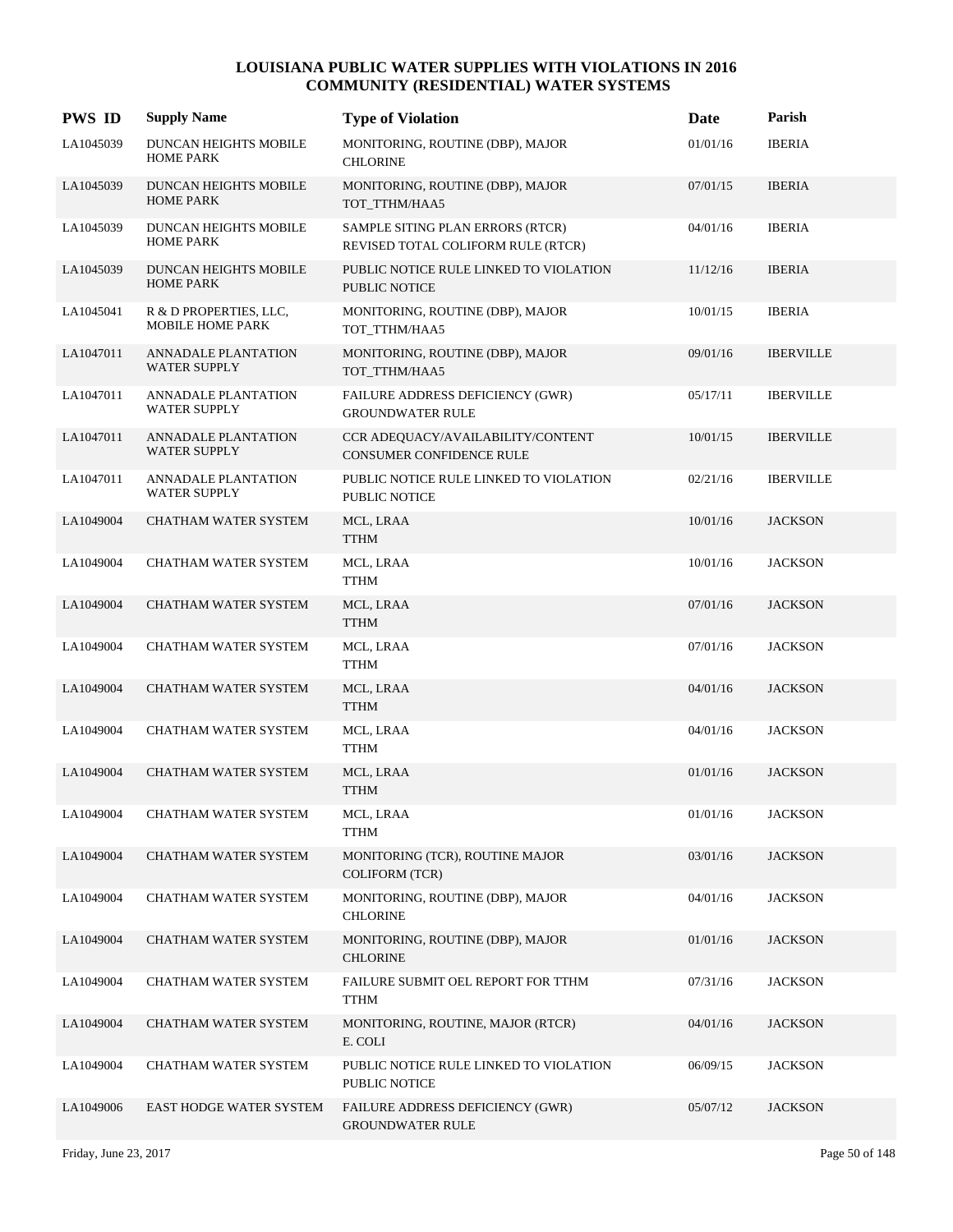| <b>PWS ID</b> | <b>Supply Name</b>             | <b>Type of Violation</b>                                            | <b>Date</b> | Parish         |
|---------------|--------------------------------|---------------------------------------------------------------------|-------------|----------------|
| LA1049006     | <b>EAST HODGE WATER SYSTEM</b> | PUBLIC NOTICE RULE LINKED TO VIOLATION<br>PUBLIC NOTICE             | 05/28/16    | <b>JACKSON</b> |
| LA1049006     | <b>EAST HODGE WATER SYSTEM</b> | PUBLIC NOTICE RULE LINKED TO VIOLATION<br>PUBLIC NOTICE             | 02/22/16    | <b>JACKSON</b> |
| LA1049006     | EAST HODGE WATER SYSTEM        | PUBLIC NOTICE RULE LINKED TO VIOLATION<br><b>PUBLIC NOTICE</b>      | 11/13/15    | <b>JACKSON</b> |
| LA1049006     | <b>EAST HODGE WATER SYSTEM</b> | PUBLIC NOTICE RULE LINKED TO VIOLATION<br><b>PUBLIC NOTICE</b>      | 07/21/15    | <b>JACKSON</b> |
| LA1049006     | EAST HODGE WATER SYSTEM        | PUBLIC NOTICE RULE LINKED TO VIOLATION<br>PUBLIC NOTICE             | 04/22/15    | <b>JACKSON</b> |
| LA1049006     | <b>EAST HODGE WATER SYSTEM</b> | PUBLIC NOTICE RULE LINKED TO VIOLATION<br><b>PUBLIC NOTICE</b>      | 04/13/15    | <b>JACKSON</b> |
| LA1049006     | EAST HODGE WATER SYSTEM        | PUBLIC NOTICE RULE LINKED TO VIOLATION<br><b>PUBLIC NOTICE</b>      | 04/09/15    | <b>JACKSON</b> |
| LA1049006     | <b>EAST HODGE WATER SYSTEM</b> | PUBLIC NOTICE RULE LINKED TO VIOLATION<br>PUBLIC NOTICE             | 03/12/15    | <b>JACKSON</b> |
| LA1049006     | EAST HODGE WATER SYSTEM        | PUBLIC NOTICE RULE LINKED TO VIOLATION<br><b>PUBLIC NOTICE</b>      | 03/05/15    | <b>JACKSON</b> |
| LA1049006     | EAST HODGE WATER SYSTEM        | PUBLIC NOTICE RULE LINKED TO VIOLATION<br><b>PUBLIC NOTICE</b>      | 02/25/15    | <b>JACKSON</b> |
| LA1049007     | <b>EROS WATER SYSTEM</b>       | MCL, LRAA<br>TTHM                                                   | 10/01/16    | <b>JACKSON</b> |
| LA1049007     | <b>EROS WATER SYSTEM</b>       | MCL, LRAA<br><b>TTHM</b>                                            | 10/01/16    | <b>JACKSON</b> |
| LA1049007     | <b>EROS WATER SYSTEM</b>       | MCL, LRAA<br>TTHM                                                   | 07/01/16    | <b>JACKSON</b> |
| LA1049007     | <b>EROS WATER SYSTEM</b>       | MCL, LRAA<br><b>TTHM</b>                                            | 07/01/16    | <b>JACKSON</b> |
| LA1049007     | <b>EROS WATER SYSTEM</b>       | MCL, LRAA<br><b>TTHM</b>                                            | 04/01/16    | <b>JACKSON</b> |
| LA1049007     | <b>EROS WATER SYSTEM</b>       | MCL, LRAA<br><b>TTHM</b>                                            | 04/01/16    | <b>JACKSON</b> |
| LA1049007     | <b>EROS WATER SYSTEM</b>       | MCL, LRAA<br><b>TTHM</b>                                            | 01/01/16    | <b>JACKSON</b> |
| LA1049007     | <b>EROS WATER SYSTEM</b>       | MCL, LRAA<br><b>TTHM</b>                                            | 01/01/16    | <b>JACKSON</b> |
| LA1049007     | <b>EROS WATER SYSTEM</b>       | FAILURE SUBMIT OEL REPORT FOR TTHM<br><b>TTHM</b>                   | 07/31/14    | <b>JACKSON</b> |
| LA1049007     | <b>EROS WATER SYSTEM</b>       | FAILURE SUBMIT OEL REPORT FOR HAA5<br>TOTAL HALOACETIC ACIDS (HAA5) | 07/31/14    | <b>JACKSON</b> |
| LA1049007     | <b>EROS WATER SYSTEM</b>       | PUBLIC NOTICE RULE LINKED TO VIOLATION<br>PUBLIC NOTICE             | 12/16/16    | <b>JACKSON</b> |
| LA1049008     | HODGE WATER SYSTEM             | PUBLIC NOTICE RULE LINKED TO VIOLATION<br>PUBLIC NOTICE             | 07/29/14    | <b>JACKSON</b> |
| LA1049010     | JONESBORO WATER SYSTEM         | FOLLOW-UP OR ROUTINE TAP M/R (LCR)<br>LEAD & COPPER RULE            | 10/01/16    | <b>JACKSON</b> |
| LA1049010     | JONESBORO WATER SYSTEM         | <b>CCR REPORT</b><br>CONSUMER CONFIDENCE RULE                       | 07/01/16    | <b>JACKSON</b> |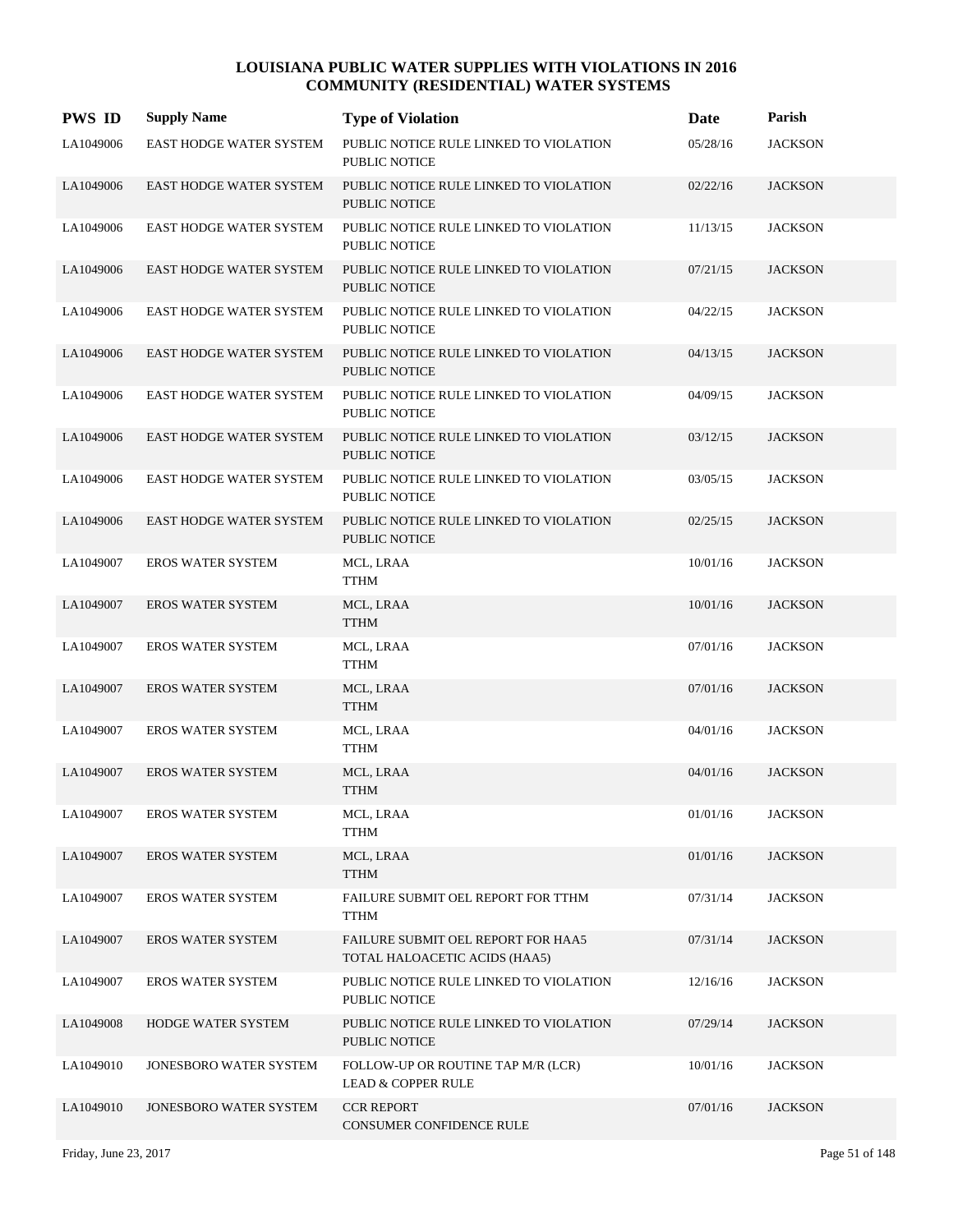| <b>PWS ID</b> | <b>Supply Name</b>                            | <b>Type of Violation</b>                                            | Date     | Parish         |
|---------------|-----------------------------------------------|---------------------------------------------------------------------|----------|----------------|
| LA1049010     | JONESBORO WATER SYSTEM                        | CCR ADEQUACY/AVAILABILITY/CONTENT<br>CONSUMER CONFIDENCE RULE       | 10/01/16 | <b>JACKSON</b> |
| LA1049010     | JONESBORO WATER SYSTEM                        | PUBLIC NOTICE RULE LINKED TO VIOLATION<br><b>PUBLIC NOTICE</b>      | 05/28/16 | <b>JACKSON</b> |
| LA1049010     | JONESBORO WATER SYSTEM                        | PUBLIC NOTICE RULE LINKED TO VIOLATION<br><b>PUBLIC NOTICE</b>      | 11/24/15 | <b>JACKSON</b> |
| LA1049010     | <b>JONESBORO WATER SYSTEM</b>                 | PUBLIC NOTICE RULE LINKED TO VIOLATION<br><b>PUBLIC NOTICE</b>      | 11/13/15 | <b>JACKSON</b> |
| LA1049010     | <b>JONESBORO WATER SYSTEM</b>                 | PUBLIC NOTICE RULE LINKED TO VIOLATION<br><b>PUBLIC NOTICE</b>      | 11/12/15 | <b>JACKSON</b> |
| LA1049010     | JONESBORO WATER SYSTEM                        | PUBLIC NOTICE RULE LINKED TO VIOLATION<br><b>PUBLIC NOTICE</b>      | 11/02/15 | <b>JACKSON</b> |
| LA1049010     | JONESBORO WATER SYSTEM                        | PUBLIC NOTICE RULE LINKED TO VIOLATION<br><b>PUBLIC NOTICE</b>      | 07/21/15 | <b>JACKSON</b> |
| LA1049010     | JONESBORO WATER SYSTEM                        | PUBLIC NOTICE RULE LINKED TO VIOLATION<br><b>PUBLIC NOTICE</b>      | 04/22/15 | <b>JACKSON</b> |
| LA1049010     | <b>JONESBORO WATER SYSTEM</b>                 | PUBLIC NOTICE RULE LINKED TO VIOLATION<br><b>PUBLIC NOTICE</b>      | 04/13/15 | <b>JACKSON</b> |
| LA1049010     | <b>JONESBORO WATER SYSTEM</b>                 | PUBLIC NOTICE RULE LINKED TO VIOLATION<br><b>PUBLIC NOTICE</b>      | 03/12/15 | <b>JACKSON</b> |
| LA1049010     | JONESBORO WATER SYSTEM                        | PUBLIC NOTICE RULE LINKED TO VIOLATION<br>PUBLIC NOTICE             | 12/05/14 | <b>JACKSON</b> |
| LA1049012     | NORTH HODGE WATER<br><b>SYSTEM</b>            | LEAD CONSUMER NOTICE (LCR)<br><b>LEAD &amp; COPPER RULE</b>         | 04/29/16 | <b>JACKSON</b> |
| LA1049012     | NORTH HODGE WATER<br><b>SYSTEM</b>            | <b>CCR REPORT</b><br><b>CONSUMER CONFIDENCE RULE</b>                | 07/01/16 | <b>JACKSON</b> |
| LA1049012     | NORTH HODGE WATER<br><b>SYSTEM</b>            | CCR ADEQUACY/AVAILABILITY/CONTENT<br>CONSUMER CONFIDENCE RULE       | 10/01/16 | <b>JACKSON</b> |
| LA1049017     | <b>SOUTHEAST HODGE WATER</b><br><b>SYSTEM</b> | FAILURE ADDRESS DEFICIENCY (GWR)<br><b>GROUNDWATER RULE</b>         | 05/10/12 | <b>JACKSON</b> |
| LA1049017     | <b>SOUTHEAST HODGE WATER</b><br><b>SYSTEM</b> | FOLLOW-UP OR ROUTINE TAP M/R (LCR)<br><b>LEAD &amp; COPPER RULE</b> | 10/01/16 | <b>JACKSON</b> |
| LA1049017     | SOUTHEAST HODGE WATER<br><b>SYSTEM</b>        | FOLLOW-UP OR ROUTINE TAP M/R (LCR)<br><b>LEAD &amp; COPPER RULE</b> | 10/01/15 | <b>JACKSON</b> |
| LA1049017     | <b>SOUTHEAST HODGE WATER</b><br><b>SYSTEM</b> | CCR ADEQUACY/AVAILABILITY/CONTENT<br>CONSUMER CONFIDENCE RULE       | 10/01/15 | <b>JACKSON</b> |
| LA1049017     | <b>SOUTHEAST HODGE WATER</b><br><b>SYSTEM</b> | PUBLIC NOTICE RULE LINKED TO VIOLATION<br>PUBLIC NOTICE             | 02/08/16 | <b>JACKSON</b> |
| LA1049017     | SOUTHEAST HODGE WATER<br><b>SYSTEM</b>        | PUBLIC NOTICE RULE LINKED TO VIOLATION<br>PUBLIC NOTICE             | 11/13/15 | <b>JACKSON</b> |
| LA1049022     | EROS COMMUNITY WATER<br><b>SYSTEM</b>         | MCL, LRAA<br><b>TTHM</b>                                            | 10/01/16 | <b>JACKSON</b> |
| LA1049022     | <b>EROS COMMUNITY WATER</b><br><b>SYSTEM</b>  | MCL, LRAA<br><b>TTHM</b>                                            | 07/01/16 | <b>JACKSON</b> |
| LA1049022     | <b>EROS COMMUNITY WATER</b><br><b>SYSTEM</b>  | MCL, LRAA<br><b>TTHM</b>                                            | 04/01/16 | <b>JACKSON</b> |
| LA1049022     | EROS COMMUNITY WATER<br><b>SYSTEM</b>         | MCL, LRAA<br><b>TTHM</b>                                            | 04/01/16 | <b>JACKSON</b> |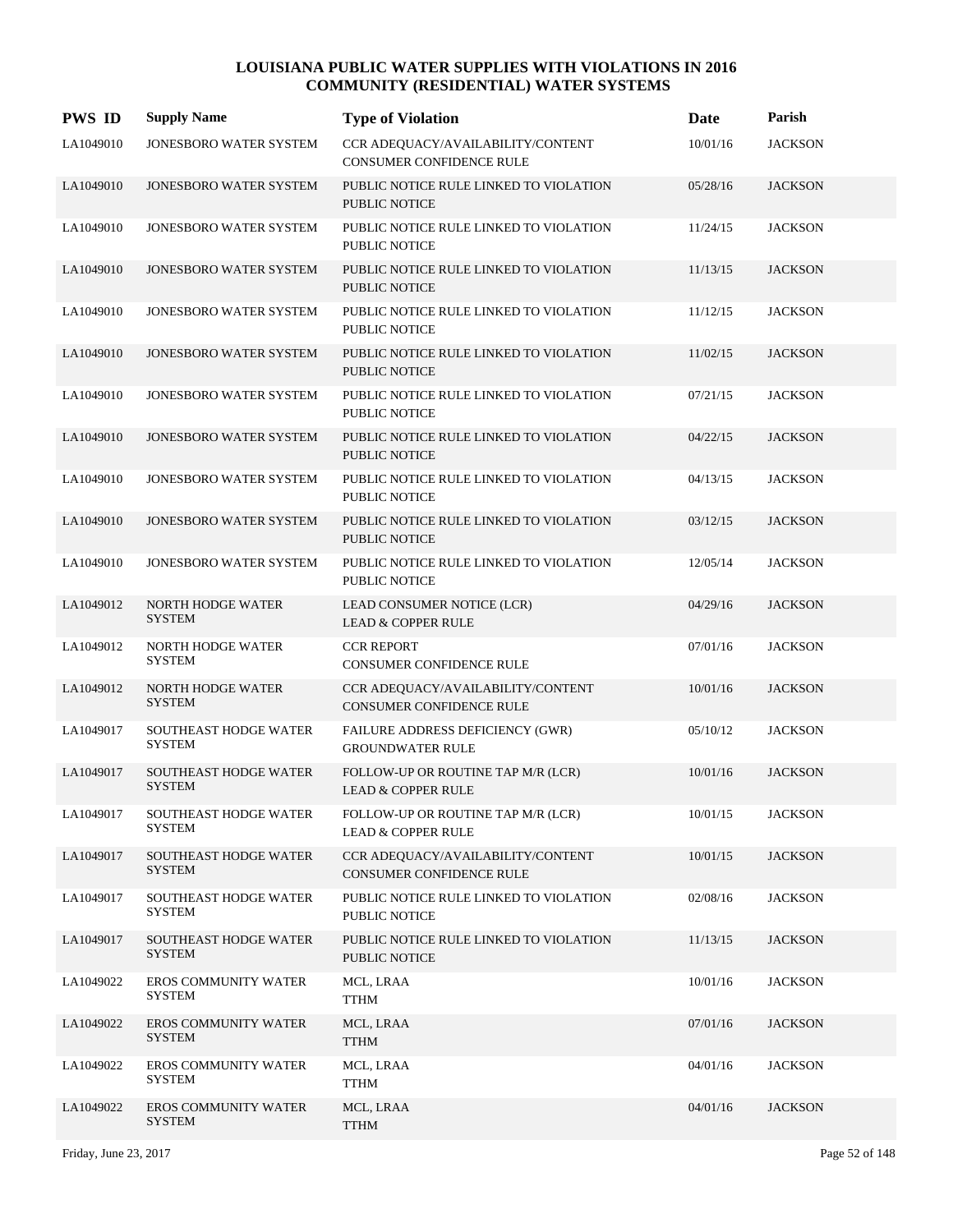| <b>PWS ID</b> | <b>Supply Name</b>                              | <b>Type of Violation</b>                                                           | <b>Date</b> | Parish         |
|---------------|-------------------------------------------------|------------------------------------------------------------------------------------|-------------|----------------|
| LA1049022     | EROS COMMUNITY WATER<br><b>SYSTEM</b>           | MONITORING, ROUTINE (DBP), MAJOR<br>TOT_TTHM/HAA5                                  | 09/01/16    | <b>JACKSON</b> |
| LA1049022     | <b>EROS COMMUNITY WATER</b><br><b>SYSTEM</b>    | MONITORING, ROUTINE (DBP), MAJOR<br>TOT_TTHM/HAA5                                  | 01/01/16    | <b>JACKSON</b> |
| LA1049022     | <b>EROS COMMUNITY WATER</b><br><b>SYSTEM</b>    | PUBLIC NOTICE RULE LINKED TO VIOLATION<br>PUBLIC NOTICE                            | 08/21/16    | <b>JACKSON</b> |
| LA1049022     | <b>EROS COMMUNITY WATER</b><br><b>SYSTEM</b>    | INADEQUATE MIN CHLORINE RESIDUAL(GW&SW)<br><b>CHLORINE</b>                         | 11/01/16    | <b>JACKSON</b> |
| LA1049022     | <b>EROS COMMUNITY WATER</b><br><b>SYSTEM</b>    | INADEQUATE MIN CHLORINE RESIDUAL(GW&SW)<br><b>CHLORINE</b>                         | 10/01/16    | <b>JACKSON</b> |
| LA1049022     | <b>EROS COMMUNITY WATER</b><br><b>SYSTEM</b>    | INADEQUATE MIN CHLORINE RESIDUAL(GW&SW)<br><b>CHLORINE</b>                         | 09/01/16    | <b>JACKSON</b> |
| LA1049022     | EROS COMMUNITY WATER<br><b>SYSTEM</b>           | INADEQUATE MIN CHLORINE RESIDUAL(GW&SW)<br><b>CHLORINE</b>                         | 08/01/16    | <b>JACKSON</b> |
| LA1049022     | <b>EROS COMMUNITY WATER</b><br><b>SYSTEM</b>    | INADEQUATE MIN CHLORINE RESIDUAL(GW&SW)<br><b>CHLORINE</b>                         | 07/01/16    | <b>JACKSON</b> |
| LA1049022     | EROS COMMUNITY WATER<br><b>SYSTEM</b>           | INADEQUATE MIN CHLORINE RESIDUAL(GW&SW)<br><b>CHLORINE</b>                         | 05/01/16    | <b>JACKSON</b> |
| LA1049023     |                                                 | WALKER COMMUNITY SYSTEM INADEQUATE MIN CHLORINE RESIDUAL(GW&SW)<br><b>CHLORINE</b> | 10/01/16    | <b>JACKSON</b> |
| LA1049024     | NEW HOPE ST CLAIR WATER<br><b>SYSTEM</b>        | MONITORING, ROUTINE (DBP), MAJOR<br>TOT_TTHM/HAA5                                  | 05/01/16    | <b>JACKSON</b> |
| LA1049024     | NEW HOPE ST CLAIR WATER<br><b>SYSTEM</b>        | <b>CCR REPORT</b><br><b>CONSUMER CONFIDENCE RULE</b>                               | 07/01/16    | <b>JACKSON</b> |
| LA1049024     | NEW HOPE ST CLAIR WATER<br><b>SYSTEM</b>        | CCR ADEQUACY/AVAILABILITY/CONTENT<br>CONSUMER CONFIDENCE RULE                      | 10/01/16    | <b>JACKSON</b> |
| LA1049024     | NEW HOPE ST CLAIR WATER<br><b>SYSTEM</b>        | INADEQUATE MIN CHLORINE RESIDUAL(GW&SW)<br><b>CHLORINE</b>                         | 11/01/16    | <b>JACKSON</b> |
| LA1049024     | NEW HOPE ST CLAIR WATER<br><b>SYSTEM</b>        | INADEQUATE MIN CHLORINE RESIDUAL(GW&SW)<br><b>CHLORINE</b>                         | 10/01/16    | <b>JACKSON</b> |
| LA1049026     | <b>EBENEZER WATER SYSTEM</b>                    | FAILURE ADDRESS DEFICIENCY (GWR)<br><b>GROUNDWATER RULE</b>                        | 01/04/12    | <b>JACKSON</b> |
| LA1049026     | EBENEZER WATER SYSTEM                           | PUBLIC NOTICE RULE LINKED TO VIOLATION<br><b>PUBLIC NOTICE</b>                     | 10/06/13    | <b>JACKSON</b> |
| LA1049026     | <b>EBENEZER WATER SYSTEM</b>                    | INADEQUATE MIN CHLORINE RESIDUAL(GW&SW)<br><b>CHLORINE</b>                         | 03/01/16    | <b>JACKSON</b> |
| LA1049028     | SPRING CREEK SUBDIVISION<br><b>WATER SYSTEM</b> | MCL, LRAA<br>TTHM                                                                  | 10/01/16    | <b>JACKSON</b> |
| LA1049028     | SPRING CREEK SUBDIVISION<br><b>WATER SYSTEM</b> | MCL, LRAA<br>TOTAL HALOACETIC ACIDS (HAA5)                                         | 10/01/16    | <b>JACKSON</b> |
| LA1049028     | SPRING CREEK SUBDIVISION<br><b>WATER SYSTEM</b> | MCL, LRAA<br>TOTAL HALOACETIC ACIDS (HAA5)                                         | 10/01/16    | <b>JACKSON</b> |
| LA1049028     | SPRING CREEK SUBDIVISION<br>WATER SYSTEM        | MCL, LRAA<br><b>TTHM</b>                                                           | 10/01/16    | <b>JACKSON</b> |
| LA1049028     | <b>SPRING CREEK SUBDIVISION</b><br>WATER SYSTEM | MCL, LRAA<br><b>TTHM</b>                                                           | 07/01/16    | <b>JACKSON</b> |
| LA1049028     | SPRING CREEK SUBDIVISION<br>WATER SYSTEM        | MCL, LRAA<br>TOTAL HALOACETIC ACIDS (HAA5)                                         | 07/01/16    | <b>JACKSON</b> |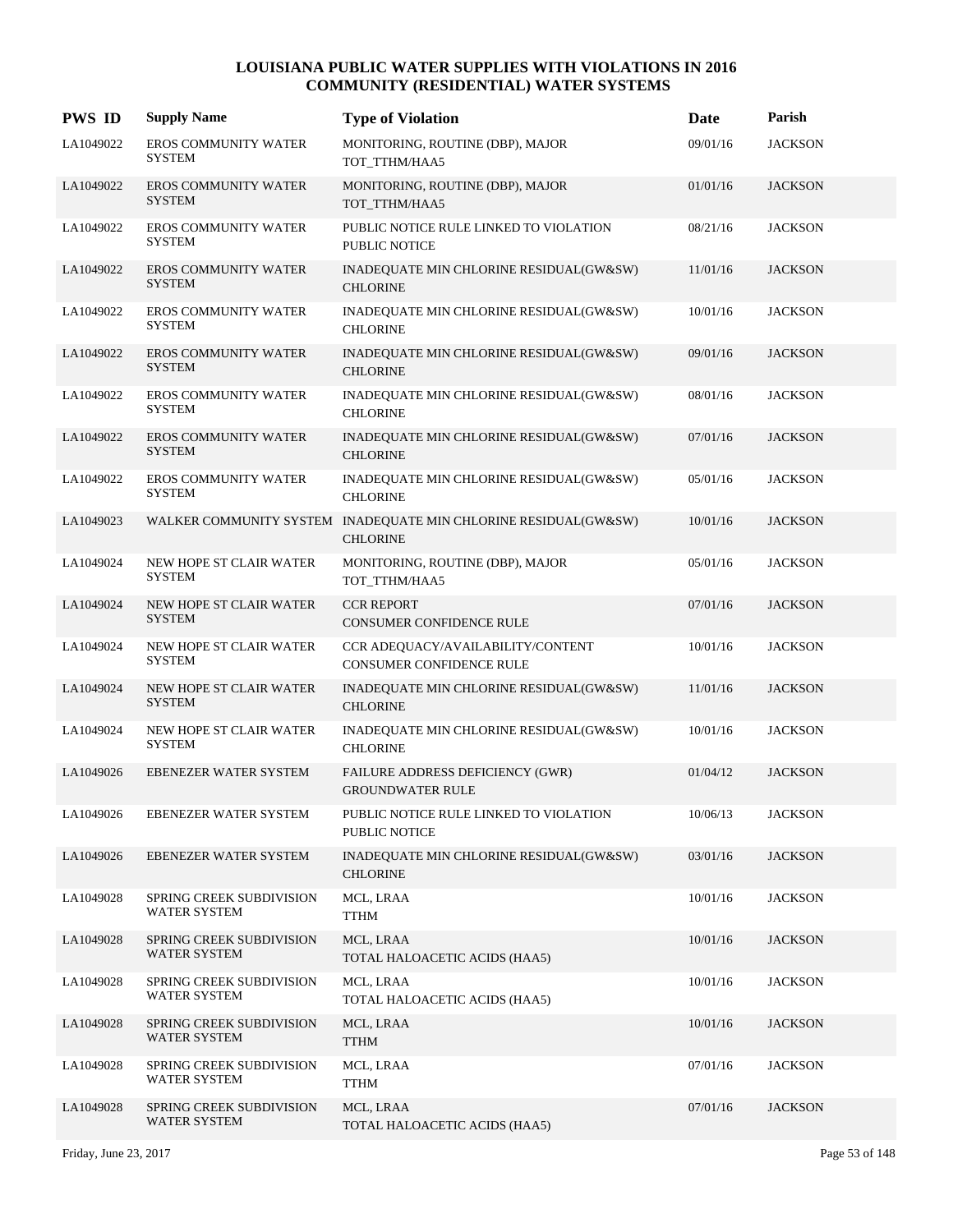| <b>PWS ID</b> | <b>Supply Name</b>                                     | <b>Type of Violation</b>                                            | Date     | Parish         |
|---------------|--------------------------------------------------------|---------------------------------------------------------------------|----------|----------------|
| LA1049028     | SPRING CREEK SUBDIVISION<br>WATER SYSTEM               | MCL, LRAA<br>TOTAL HALOACETIC ACIDS (HAA5)                          | 07/01/16 | <b>JACKSON</b> |
| LA1049028     | SPRING CREEK SUBDIVISION<br><b>WATER SYSTEM</b>        | MCL, LRAA<br><b>TTHM</b>                                            | 07/01/16 | <b>JACKSON</b> |
| LA1049028     | SPRING CREEK SUBDIVISION<br><b>WATER SYSTEM</b>        | MCL, LRAA<br><b>TTHM</b>                                            | 04/01/16 | <b>JACKSON</b> |
| LA1049028     | SPRING CREEK SUBDIVISION<br><b>WATER SYSTEM</b>        | MCL, LRAA<br><b>TTHM</b>                                            | 04/01/16 | <b>JACKSON</b> |
| LA1049028     | SPRING CREEK SUBDIVISION<br>WATER SYSTEM               | MONITORING, ROUTINE (DBP), MAJOR<br>TOT_TTHM/HAA5                   | 10/01/16 | <b>JACKSON</b> |
| LA1049028     | SPRING CREEK SUBDIVISION<br><b>WATER SYSTEM</b>        | MONITORING, ROUTINE (DBP), MAJOR<br>TOT_TTHM/HAA5                   | 01/01/16 | <b>JACKSON</b> |
| LA1049028     | SPRING CREEK SUBDIVISION<br><b>WATER SYSTEM</b>        | FAILURE SUBMIT OEL REPORT FOR TTHM<br><b>TTHM</b>                   | 07/31/16 | <b>JACKSON</b> |
| LA1049028     | SPRING CREEK SUBDIVISION<br>WATER SYSTEM               | FAILURE SUBMIT OEL REPORT FOR HAA5<br>TOTAL HALOACETIC ACIDS (HAA5) | 05/01/15 | <b>JACKSON</b> |
| LA1049028     | SPRING CREEK SUBDIVISION<br><b>WATER SYSTEM</b>        | FAILURE SUBMIT OEL REPORT FOR TTHM<br><b>TTHM</b>                   | 05/01/15 | <b>JACKSON</b> |
| LA1049028     | <b>SPRING CREEK SUBDIVISION</b><br><b>WATER SYSTEM</b> | FAILURE SUBMIT OEL REPORT FOR TTHM<br><b>TTHM</b>                   | 01/31/15 | <b>JACKSON</b> |
| LA1049028     | SPRING CREEK SUBDIVISION<br><b>WATER SYSTEM</b>        | PUBLIC NOTICE RULE LINKED TO VIOLATION<br><b>PUBLIC NOTICE</b>      | 05/15/15 | <b>JACKSON</b> |
| LA1049028     | <b>SPRING CREEK SUBDIVISION</b><br>WATER SYSTEM        | INADEQUATE MIN CHLORINE RESIDUAL(GW&SW)<br><b>CHLORINE</b>          | 11/01/16 | <b>JACKSON</b> |
| LA1049030     | SPILLWAY ESTATES WATER<br><b>SYSTEM</b>                | FAILURE SUBMIT OEL REPORT FOR TTHM<br><b>TTHM</b>                   | 10/31/14 | <b>JACKSON</b> |
| LA1049031     | VIXEN WATER SYSTEM WEST                                | MCL, LRAA<br><b>TTHM</b>                                            | 10/01/16 | <b>JACKSON</b> |
| LA1049031     | VIXEN WATER SYSTEM WEST                                | MCL, LRAA<br>TOTAL HALOACETIC ACIDS (HAA5)                          | 10/01/16 | <b>JACKSON</b> |
| LA1049031     | VIXEN WATER SYSTEM WEST                                | MCL, LRAA<br><b>TTHM</b>                                            | 10/01/16 | <b>JACKSON</b> |
| LA1049031     | VIXEN WATER SYSTEM WEST                                | MCL, LRAA<br>TOTAL HALOACETIC ACIDS (HAA5)                          | 10/01/16 | <b>JACKSON</b> |
| LA1049031     | VIXEN WATER SYSTEM WEST                                | MCL, LRAA<br><b>TTHM</b>                                            | 07/01/16 | <b>JACKSON</b> |
| LA1049031     | VIXEN WATER SYSTEM WEST                                | MCL, LRAA<br>TOTAL HALOACETIC ACIDS (HAA5)                          | 07/01/16 | <b>JACKSON</b> |
| LA1049031     | VIXEN WATER SYSTEM WEST                                | MCL, LRAA<br>TOTAL HALOACETIC ACIDS (HAA5)                          | 07/01/16 | <b>JACKSON</b> |
| LA1049031     | VIXEN WATER SYSTEM WEST                                | MCL, LRAA<br><b>TTHM</b>                                            | 07/01/16 | <b>JACKSON</b> |
| LA1049031     | VIXEN WATER SYSTEM WEST                                | MCL, LRAA<br>TOTAL HALOACETIC ACIDS (HAA5)                          | 04/01/16 | <b>JACKSON</b> |
| LA1049031     | VIXEN WATER SYSTEM WEST                                | MCL, LRAA<br>TOTAL HALOACETIC ACIDS (HAA5)                          | 04/01/16 | JACKSON        |
| LA1049031     | VIXEN WATER SYSTEM WEST                                | MCL, LRAA<br><b>TTHM</b>                                            | 04/01/16 | <b>JACKSON</b> |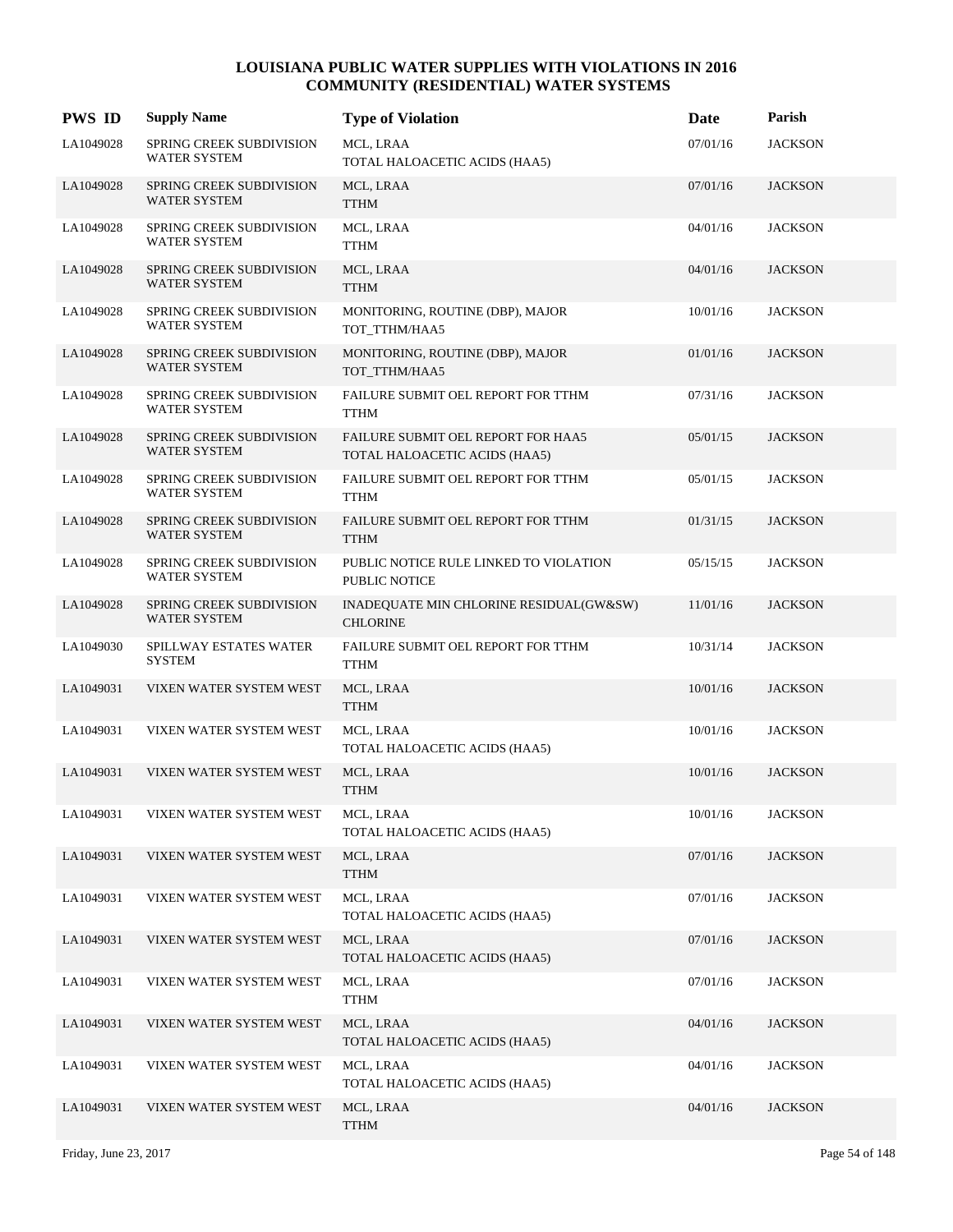| <b>PWS ID</b> | <b>Supply Name</b>      | <b>Type of Violation</b>                                             | Date     | Parish         |
|---------------|-------------------------|----------------------------------------------------------------------|----------|----------------|
| LA1049031     | VIXEN WATER SYSTEM WEST | MCL, LRAA<br>TTHM                                                    | 04/01/16 | <b>JACKSON</b> |
| LA1049031     | VIXEN WATER SYSTEM WEST | MCL, LRAA<br><b>TTHM</b>                                             | 01/01/16 | <b>JACKSON</b> |
| LA1049031     | VIXEN WATER SYSTEM WEST | MCL, LRAA<br><b>TTHM</b>                                             | 01/01/16 | <b>JACKSON</b> |
| LA1049031     | VIXEN WATER SYSTEM WEST | MCL, LRAA<br>TOTAL HALOACETIC ACIDS (HAA5)                           | 01/01/16 | <b>JACKSON</b> |
| LA1049031     | VIXEN WATER SYSTEM WEST | MCL, LRAA<br>TOTAL HALOACETIC ACIDS (HAA5)                           | 01/01/16 | <b>JACKSON</b> |
| LA1049031     | VIXEN WATER SYSTEM WEST | MONITORING (TCR), ROUTINE MAJOR<br><b>COLIFORM (TCR)</b>             | 02/01/16 | <b>JACKSON</b> |
| LA1049031     | VIXEN WATER SYSTEM WEST | MONITORING, ROUTINE (DBP), MAJOR<br>TOT_TTHM/HAA5                    | 06/01/16 | <b>JACKSON</b> |
| LA1049031     | VIXEN WATER SYSTEM WEST | MONITORING, ROUTINE (DBP), MAJOR<br><b>CHLORINE</b>                  | 01/01/16 | <b>JACKSON</b> |
| LA1049031     | VIXEN WATER SYSTEM WEST | FAILURE SUBMIT OEL REPORT FOR HAA5<br>TOTAL HALOACETIC ACIDS (HAA5)  | 07/31/16 | <b>JACKSON</b> |
| LA1049031     | VIXEN WATER SYSTEM WEST | FAILURE SUBMIT OEL REPORT FOR TTHM<br><b>TTHM</b>                    | 07/31/16 | <b>JACKSON</b> |
| LA1049031     | VIXEN WATER SYSTEM WEST | FAILURE SUBMIT OEL REPORT FOR HAA5<br>TOTAL HALOACETIC ACIDS (HAA5)  | 05/01/15 | <b>JACKSON</b> |
| LA1049031     | VIXEN WATER SYSTEM WEST | FAILURE SUBMIT OEL REPORT FOR TTHM<br><b>TTHM</b>                    | 05/01/15 | <b>JACKSON</b> |
| LA1049031     | VIXEN WATER SYSTEM WEST | LEAD CONSUMER NOTICE (LCR)<br><b>LEAD &amp; COPPER RULE</b>          | 04/29/16 | <b>JACKSON</b> |
| LA1049031     | VIXEN WATER SYSTEM WEST | <b>CCR REPORT</b><br>CONSUMER CONFIDENCE RULE                        | 07/01/15 | <b>JACKSON</b> |
| LA1049031     | VIXEN WATER SYSTEM WEST | CCR ADEQUACY/AVAILABILITY/CONTENT<br><b>CONSUMER CONFIDENCE RULE</b> | 10/01/15 | <b>JACKSON</b> |
| LA1049031     | VIXEN WATER SYSTEM WEST | PUBLIC NOTICE RULE LINKED TO VIOLATION<br>PUBLIC NOTICE              | 06/27/16 | <b>JACKSON</b> |
| LA1049031     | VIXEN WATER SYSTEM WEST | PUBLIC NOTICE RULE LINKED TO VIOLATION<br>PUBLIC NOTICE              | 02/22/16 | <b>JACKSON</b> |
| LA1049031     | VIXEN WATER SYSTEM WEST | PUBLIC NOTICE RULE LINKED TO VIOLATION<br><b>PUBLIC NOTICE</b>       | 12/15/15 | <b>JACKSON</b> |
| LA1049031     | VIXEN WATER SYSTEM WEST | PUBLIC NOTICE RULE LINKED TO VIOLATION<br>PUBLIC NOTICE              | 12/15/15 | <b>JACKSON</b> |
| LA1049031     | VIXEN WATER SYSTEM WEST | PUBLIC NOTICE RULE LINKED TO VIOLATION<br>PUBLIC NOTICE              | 09/03/15 | <b>JACKSON</b> |
| LA1049031     | VIXEN WATER SYSTEM WEST | PUBLIC NOTICE RULE LINKED TO VIOLATION<br>PUBLIC NOTICE              | 09/03/15 | <b>JACKSON</b> |
| LA1049031     | VIXEN WATER SYSTEM WEST | PUBLIC NOTICE RULE LINKED TO VIOLATION<br>PUBLIC NOTICE              | 06/09/15 | <b>JACKSON</b> |
| LA1049031     | VIXEN WATER SYSTEM WEST | PUBLIC NOTICE RULE LINKED TO VIOLATION<br>PUBLIC NOTICE              | 05/01/15 | <b>JACKSON</b> |
| LA1049031     | VIXEN WATER SYSTEM WEST | PUBLIC NOTICE RULE LINKED TO VIOLATION<br><b>PUBLIC NOTICE</b>       | 05/01/15 | <b>JACKSON</b> |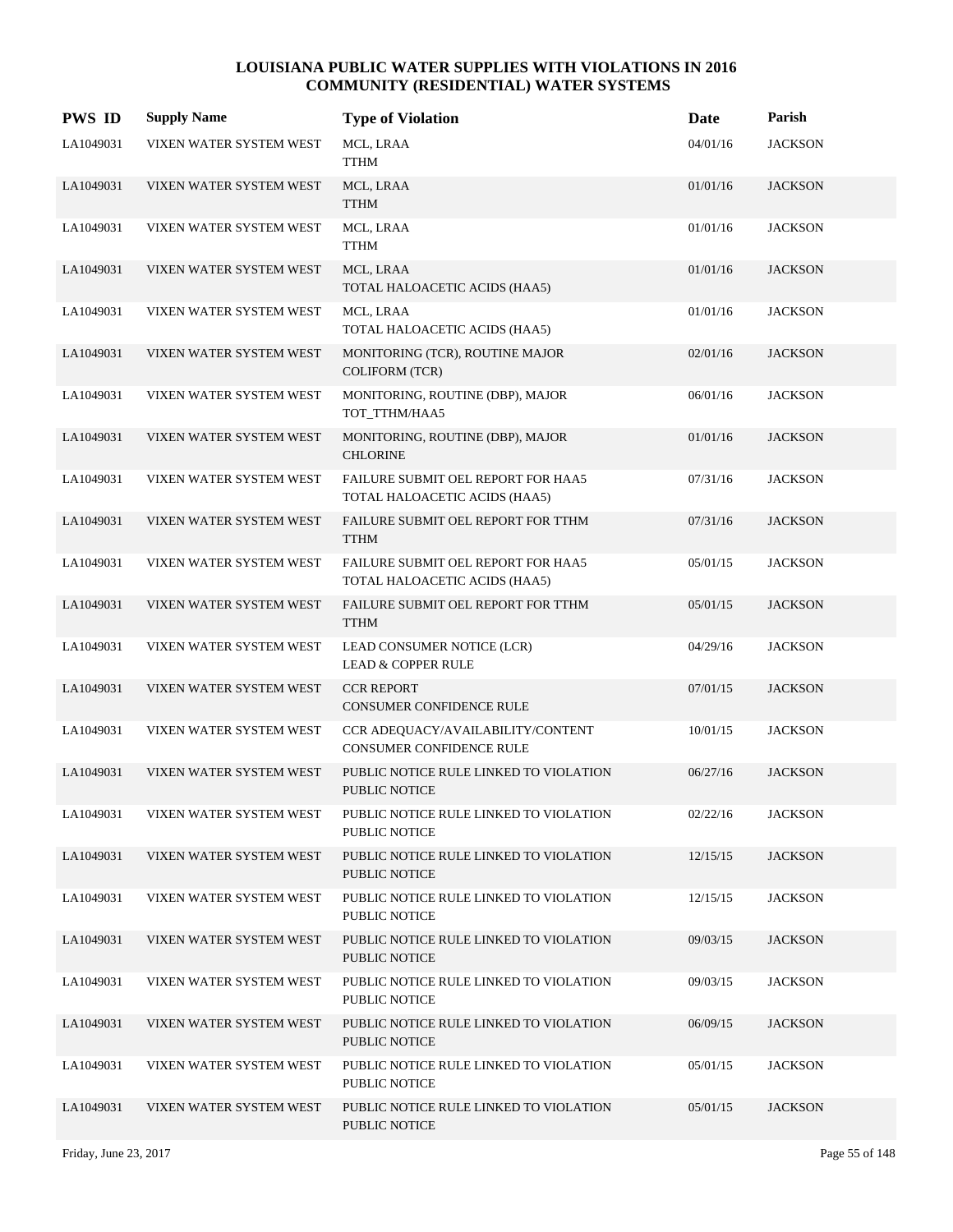| <b>PWS ID</b> | <b>Supply Name</b>                             | <b>Type of Violation</b>                                                     | Date     | Parish           |
|---------------|------------------------------------------------|------------------------------------------------------------------------------|----------|------------------|
| LA1049031     | VIXEN WATER SYSTEM WEST                        | PUBLIC NOTICE RULE LINKED TO VIOLATION<br><b>PUBLIC NOTICE</b>               | 11/20/13 | <b>JACKSON</b>   |
| LA1049031     | VIXEN WATER SYSTEM WEST                        | INADEQUATE MIN CHLORINE RESIDUAL(GW&SW)<br><b>CHLORINE</b>                   | 03/01/16 | <b>JACKSON</b>   |
| LA1049033     | <b>HANCOCK HAVEN WATER</b><br><b>SYSTEM</b>    | MONITORING, ROUTINE (DBP), MAJOR<br><b>CHLORINE</b>                          | 10/01/16 | <b>JACKSON</b>   |
| LA1049036     | MT MORIAH WATER SYSTEM                         | MONITORING, ROUTINE (DBP), MAJOR<br>TOT_TTHM/HAA5                            | 09/01/15 | <b>JACKSON</b>   |
| LA1051001     | E JEFFERSON WW DISTRICT 1                      | INADEQUATE MIN CHLORINE RESIDUAL(GW&SW)<br><b>CHLORINE</b>                   | 09/01/16 | <b>JEFFERSON</b> |
| LA1051001     | E JEFFERSON WW DISTRICT 1                      | INADEQUATE MIN CHLORINE RESIDUAL(GW&SW)<br><b>CHLORINE</b>                   | 08/01/16 | <b>JEFFERSON</b> |
| LA1051003     | <b>GRETNA WATERWORKS</b>                       | FAILURE SUBMIT OEL REPORT FOR TTHM<br><b>TTHM</b>                            | 05/01/14 | <b>JEFFERSON</b> |
| LA1051004     | W JEFFERSON WW DISTRICT 2                      | INADEQUATE MIN CHLORINE RESIDUAL(GW&SW)<br><b>CHLORINE</b>                   | 12/01/16 | <b>JEFFERSON</b> |
| LA1051004     | W JEFFERSON WW DISTRICT 2                      | INADEQUATE MIN CHLORINE RESIDUAL(GW&SW)<br><b>CHLORINE</b>                   | 11/01/16 | <b>JEFFERSON</b> |
| LA1051004     | W JEFFERSON WW DISTRICT 2                      | INADEQUATE MIN CHLORINE RESIDUAL(GW&SW)<br><b>CHLORINE</b>                   | 09/01/16 | <b>JEFFERSON</b> |
| LA1051004     | W JEFFERSON WW DISTRICT 2                      | INADEQUATE MIN CHLORINE RESIDUAL(GW&SW)<br><b>CHLORINE</b>                   | 08/01/16 | <b>JEFFERSON</b> |
| LA1051004     | W JEFFERSON WW DISTRICT 2                      | INADEQUATE MIN CHLORINE RESIDUAL(GW&SW)<br><b>CHLORINE</b>                   | 07/01/16 | <b>JEFFERSON</b> |
| LA1051004     | W JEFFERSON WW DISTRICT 2                      | INADEQUATE MIN CHLORINE RESIDUAL(GW&SW)<br><b>CHLORINE</b>                   | 06/01/16 | <b>JEFFERSON</b> |
| LA1051004     | W JEFFERSON WW DISTRICT 2                      | INADEQUATE MIN CHLORINE RESIDUAL(GW&SW)<br><b>CHLORINE</b>                   | 05/01/16 | <b>JEFFERSON</b> |
| LA1051004     | W JEFFERSON WW DISTRICT 2                      | INADEQUATE MIN CHLORINE RESIDUAL(GW&SW)<br><b>CHLORINE</b>                   | 04/01/16 | <b>JEFFERSON</b> |
| LA1051004     | W JEFFERSON WW DISTRICT 2                      | INADEQUATE MIN CHLORINE RESIDUAL(GW&SW)<br><b>CHLORINE</b>                   | 03/01/16 | <b>JEFFERSON</b> |
| LA1051004     | W JEFFERSON WW DISTRICT 2                      | INADEQUATE MIN CHLORINE RESIDUAL(GW&SW)<br><b>CHLORINE</b>                   | 02/01/16 | <b>JEFFERSON</b> |
| LA1051005     | <b>WESTWEGO WATERWORKS</b>                     | FAILURE SUBMIT OEL REPORT FOR HAA5<br>TOTAL HALOACETIC ACIDS (HAA5)          | 07/31/14 | <b>JEFFERSON</b> |
| LA1051005     | WESTWEGO WATERWORKS                            | FAILURE SUBMIT OEL REPORT FOR TTHM<br>TTHM                                   | 07/31/14 | <b>JEFFERSON</b> |
| LA1053001     | TOWN OF ELTON WATER<br><b>SYSTEM</b>           | MCL, LRAA<br><b>TTHM</b>                                                     | 01/01/16 | JEFFERSON DAVIS  |
| LA1053001     | TOWN OF ELTON WATER<br><b>SYSTEM</b>           | MONITORING (TCR), ROUTINE MINOR<br><b>COLIFORM (TCR)</b>                     | 02/01/16 | JEFFERSON DAVIS  |
| LA1053001     | TOWN OF ELTON WATER<br><b>SYSTEM</b>           | SAMPLE SITING PLAN ERRORS (RTCR)<br>REVISED TOTAL COLIFORM RULE (RTCR)       | 04/01/16 | JEFFERSON DAVIS  |
| LA1053003     | <b>CITY OF JENNINGS WATER</b><br><b>SYSTEM</b> | LEVEL 1 ASSESS, MULTIPLE TC POS (RTCR)<br>REVISED TOTAL COLIFORM RULE (RTCR) | 12/22/16 | JEFFERSON DAVIS  |
| LA1053007     | VILLAGE OF FENTON WATER<br><b>SYSTEM</b>       | MONITORING, ROUTINE, MAJOR (RTCR)<br>E. COLI                                 | 05/01/16 | JEFFERSON DAVIS  |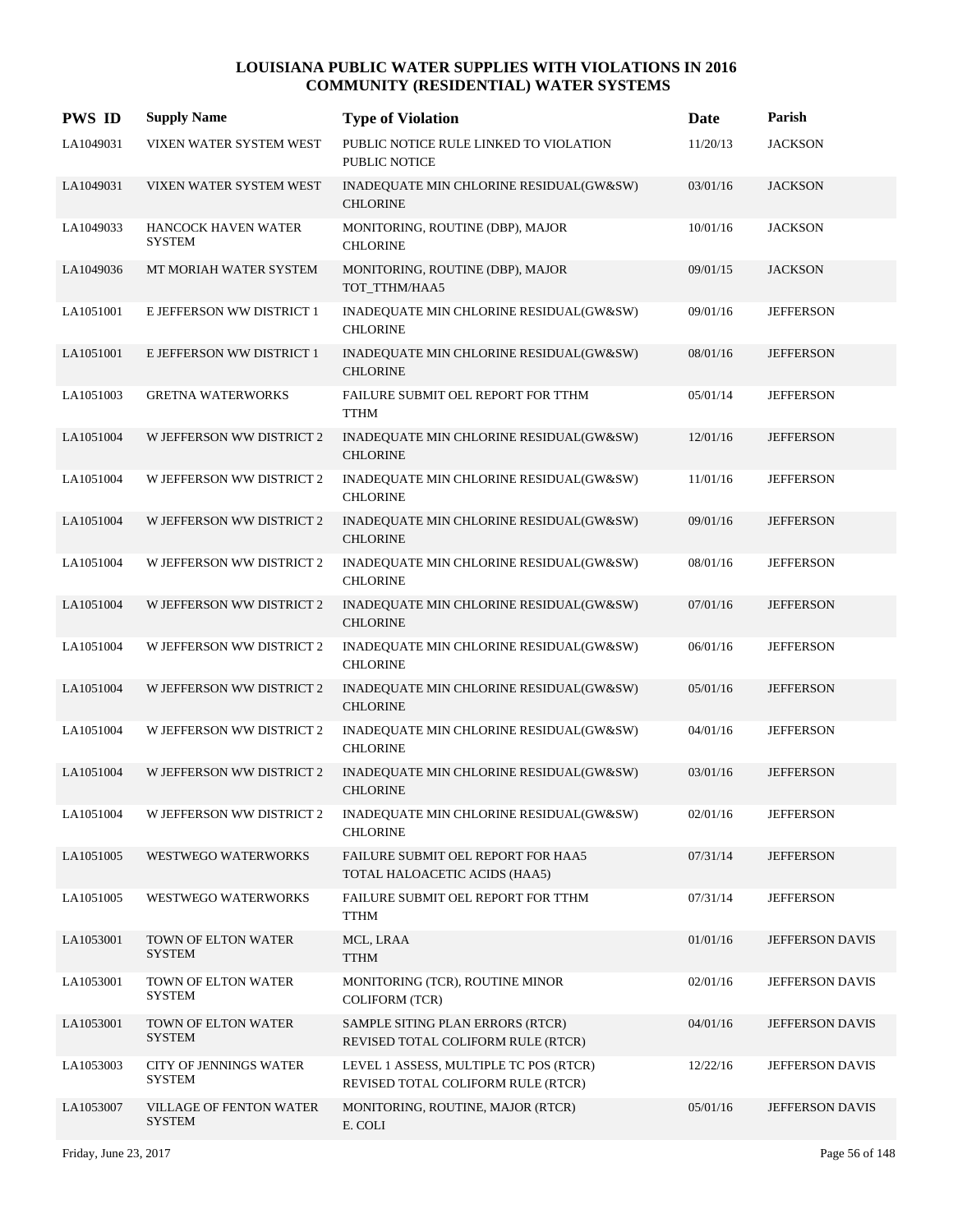| <b>PWS ID</b> | <b>Supply Name</b>                                        | <b>Type of Violation</b>                                             | Date     | Parish           |
|---------------|-----------------------------------------------------------|----------------------------------------------------------------------|----------|------------------|
| LA1055003     | CITY OF BROUSSARD WATER<br><b>SYSTEM</b>                  | MONITOR GWR TRIGGERED/ADDITONAL, MAJOR<br>E. COLI                    | 06/01/14 | <b>LAFAYETTE</b> |
| LA1055003     | <b>CITY OF BROUSSARD WATER</b><br><b>SYSTEM</b>           | MONITOR GWR TRIGGERED/ADDITONAL, MAJOR<br>E. COLI                    | 06/01/14 | LAFAYETTE        |
| LA1055003     | CITY OF BROUSSARD WATER<br><b>SYSTEM</b>                  | MONITOR GWR TRIGGERED/ADDITONAL, MAJOR<br>E. COLI                    | 06/01/14 | LAFAYETTE        |
| LA1055003     | <b>CITY OF BROUSSARD WATER</b><br><b>SYSTEM</b>           | MONITOR GWR TRIGGERED/ADDITONAL, MAJOR<br>E. COLI                    | 06/01/14 | <b>LAFAYETTE</b> |
| LA1055003     | <b>CITY OF BROUSSARD WATER</b><br><b>SYSTEM</b>           | MONITOR GWR TRIGGERED/ADDITONAL, MAJOR<br>E. COLI                    | 06/01/14 | <b>LAFAYETTE</b> |
| LA1055003     | <b>CITY OF BROUSSARD WATER</b><br><b>SYSTEM</b>           | MONITOR GWR TRIGGERED/ADDITONAL, MAJOR<br>E. COLI                    | 06/01/14 | LAFAYETTE        |
| LA1055003     | <b>CITY OF BROUSSARD WATER</b><br><b>SYSTEM</b>           | LEAD CONSUMER NOTICE (LCR)<br><b>LEAD &amp; COPPER RULE</b>          | 04/28/16 | <b>LAFAYETTE</b> |
| LA1055014     | <b>G AND J MOBILE HOME</b><br><b>ESTATES WATER SYSTEM</b> | FOLLOW-UP OR ROUTINE TAP M/R (LCR)<br><b>LEAD &amp; COPPER RULE</b>  | 10/01/16 | LAFAYETTE        |
| LA1055014     | <b>G AND J MOBILE HOME</b><br>ESTATES WATER SYSTEM        | <b>CCR REPORT</b><br><b>CONSUMER CONFIDENCE RULE</b>                 | 07/01/16 | <b>LAFAYETTE</b> |
| LA1055014     | <b>G AND J MOBILE HOME</b><br><b>ESTATES WATER SYSTEM</b> | CCR ADEQUACY/AVAILABILITY/CONTENT<br><b>CONSUMER CONFIDENCE RULE</b> | 10/01/16 | LAFAYETTE        |
| LA1055015     | HOLIDAY MOBILE HOME<br>VILLA WATER SYSTEM                 | MONITORING, ROUTINE (DBP), MAJOR<br>TOT_TTHM/HAA5                    | 08/01/15 | LAFAYETTE        |
| LA1055015     | <b>HOLIDAY MOBILE HOME</b><br>VILLA WATER SYSTEM          | CCR ADEQUACY/AVAILABILITY/CONTENT<br><b>CONSUMER CONFIDENCE RULE</b> | 10/01/16 | LAFAYETTE        |
| LA1055015     | <b>HOLIDAY MOBILE HOME</b><br>VILLA WATER SYSTEM          | PUBLIC NOTICE RULE LINKED TO VIOLATION<br><b>PUBLIC NOTICE</b>       | 02/23/16 | LAFAYETTE        |
| LA1055015     | <b>HOLIDAY MOBILE HOME</b><br><b>VILLA WATER SYSTEM</b>   | PUBLIC NOTICE RULE LINKED TO VIOLATION<br><b>PUBLIC NOTICE</b>       | 02/16/15 | LAFAYETTE        |
| LA1055067     | LAKEVIEW TRAILER PARK<br><b>WATER SYSTEM</b>              | MONITORING, ROUTINE (DBP), MAJOR<br>TOT_TTHM/HAA5                    | 08/01/15 | LAFAYETTE        |
| LA1055067     | <b>LAKEVIEW TRAILER PARK</b><br><b>WATER SYSTEM</b>       | FOLLOW-UP OR ROUTINE TAP M/R (LCR)<br><b>LEAD &amp; COPPER RULE</b>  | 10/01/16 | <b>LAFAYETTE</b> |
| LA1055067     | LAKEVIEW TRAILER PARK<br>WATER SYSTEM                     | FOLLOW-UP OR ROUTINE TAP M/R (LCR)<br><b>LEAD &amp; COPPER RULE</b>  | 10/01/15 | LAFAYETTE        |
| LA1055067     | <b>LAKEVIEW TRAILER PARK</b><br><b>WATER SYSTEM</b>       | <b>CCR REPORT</b><br><b>CONSUMER CONFIDENCE RULE</b>                 | 07/01/16 | LAFAYETTE        |
| LA1055067     | LAKEVIEW TRAILER PARK<br>WATER SYSTEM                     | <b>CCR REPORT</b><br>CONSUMER CONFIDENCE RULE                        | 07/01/15 | LAFAYETTE        |
| LA1055067     | LAKEVIEW TRAILER PARK<br><b>WATER SYSTEM</b>              | CCR ADEQUACY/AVAILABILITY/CONTENT<br>CONSUMER CONFIDENCE RULE        | 10/01/16 | LAFAYETTE        |
| LA1055067     | LAKEVIEW TRAILER PARK<br><b>WATER SYSTEM</b>              | CCR ADEOUACY/AVAILABILITY/CONTENT<br>CONSUMER CONFIDENCE RULE        | 10/01/15 | LAFAYETTE        |
| LA1055067     | LAKEVIEW TRAILER PARK<br>WATER SYSTEM                     | PUBLIC NOTICE RULE LINKED TO VIOLATION<br>PUBLIC NOTICE              | 02/24/16 | LAFAYETTE        |
| LA1055067     | LAKEVIEW TRAILER PARK<br>WATER SYSTEM                     | PUBLIC NOTICE RULE LINKED TO VIOLATION<br>PUBLIC NOTICE              | 02/08/16 | LAFAYETTE        |
| LA1055067     | LAKEVIEW TRAILER PARK<br>WATER SYSTEM                     | PUBLIC NOTICE RULE LINKED TO VIOLATION<br>PUBLIC NOTICE              | 02/16/15 | LAFAYETTE        |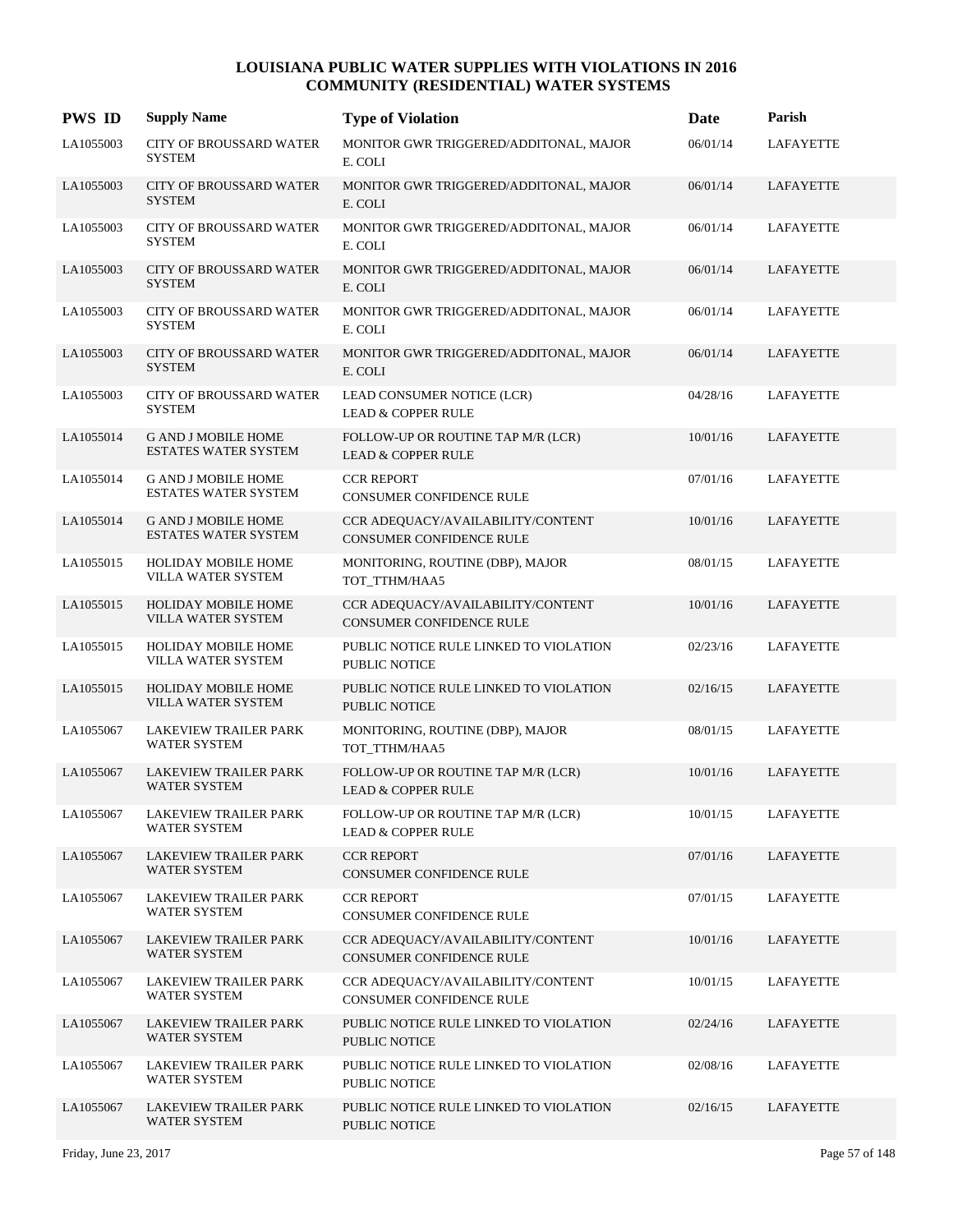| <b>PWS ID</b> | <b>Supply Name</b>                                   | <b>Type of Violation</b>                                               | Date     | Parish           |
|---------------|------------------------------------------------------|------------------------------------------------------------------------|----------|------------------|
| LA1055070     | VILLAGE QUEST SUBDIVISION<br><b>WATER SYSTEM</b>     | SAMPLE SITING PLAN ERRORS (RTCR)<br>REVISED TOTAL COLIFORM RULE (RTCR) | 04/01/16 | LAFAYETTE        |
| LA1055070     | VILLAGE QUEST SUBDIVISION<br><b>WATER SYSTEM</b>     | LEAD CONSUMER NOTICE (LCR)<br><b>LEAD &amp; COPPER RULE</b>            | 04/28/16 | <b>LAFAYETTE</b> |
| LA1055070     | VILLAGE QUEST SUBDIVISION<br><b>WATER SYSTEM</b>     | PUBLIC NOTICE RULE LINKED TO VIOLATION<br>PUBLIC NOTICE                | 10/09/15 | LAFAYETTE        |
| LA1055094     | <b>BELLEVILLE SUBDIVISION</b><br><b>WATER SYSTEM</b> | FAILURE ADDRESS DEFICIENCY (GWR)<br><b>GROUNDWATER RULE</b>            | 06/27/12 | <b>LAFAYETTE</b> |
| LA1055094     | <b>BELLEVILLE SUBDIVISION</b><br>WATER SYSTEM        | LEAD CONSUMER NOTICE (LCR)<br><b>LEAD &amp; COPPER RULE</b>            | 04/28/16 | <b>LAFAYETTE</b> |
| LA1055094     | <b>BELLEVILLE SUBDIVISION</b><br><b>WATER SYSTEM</b> | PUBLIC NOTICE RULE LINKED TO VIOLATION<br><b>PUBLIC NOTICE</b>         | 10/09/15 | LAFAYETTE        |
| LA1055094     | <b>BELLEVILLE SUBDIVISION</b><br><b>WATER SYSTEM</b> | PUBLIC NOTICE RULE LINKED TO VIOLATION<br><b>PUBLIC NOTICE</b>         | 10/05/15 | LAFAYETTE        |
| LA1055103     | SUNRISE ADDITION TRAILER<br>PARK WS                  | PUBLIC NOTICE RULE LINKED TO VIOLATION<br><b>PUBLIC NOTICE</b>         | 02/25/15 | LAFAYETTE        |
| LA1055103     | <b>SUNRISE ADDITION TRAILER</b><br>PARK WS           | PUBLIC NOTICE RULE LINKED TO VIOLATION<br>PUBLIC NOTICE                | 04/19/11 | LAFAYETTE        |
| LA1055121     | CAJUN MOBILE HOME PARK<br><b>WATER SYSTEM</b>        | MONITORING, ROUTINE (DBP), MAJOR<br><b>CHLORINE</b>                    | 04/01/16 | <b>LAFAYETTE</b> |
| LA1055121     | CAJUN MOBILE HOME PARK<br><b>WATER SYSTEM</b>        | MONITORING, ROUTINE (DBP), MAJOR<br><b>CHLORINE</b>                    | 04/01/16 | LAFAYETTE        |
| LA1055121     | <b>CAJUN MOBILE HOME PARK</b><br><b>WATER SYSTEM</b> | MONITORING, ROUTINE, MAJOR (RTCR)<br>E. COLI                           | 05/01/16 | LAFAYETTE        |
| LA1055121     | CAJUN MOBILE HOME PARK<br><b>WATER SYSTEM</b>        | MONITORING, ROUTINE, MAJOR (RTCR)<br>E. COLI                           | 04/01/16 | LAFAYETTE        |
| LA1055121     | <b>CAJUN MOBILE HOME PARK</b><br><b>WATER SYSTEM</b> | FOLLOW-UP OR ROUTINE TAP M/R (LCR)<br><b>LEAD &amp; COPPER RULE</b>    | 01/01/16 | LAFAYETTE        |
| LA1055121     | CAJUN MOBILE HOME PARK<br><b>WATER SYSTEM</b>        | LEAD CONSUMER NOTICE (LCR)<br><b>LEAD &amp; COPPER RULE</b>            | 05/13/16 | LAFAYETTE        |
| LA1055121     | CAJUN MOBILE HOME PARK<br><b>WATER SYSTEM</b>        | <b>CCR REPORT</b><br><b>CONSUMER CONFIDENCE RULE</b>                   | 07/01/16 | LAFAYETTE        |
| LA1055121     | CAJUN MOBILE HOME PARK<br><b>WATER SYSTEM</b>        | CCR ADEQUACY/AVAILABILITY/CONTENT<br>CONSUMER CONFIDENCE RULE          | 10/01/16 | <b>LAFAYETTE</b> |
| LA1055137     | <b>MARKRIDGE PARK</b><br>SUBDIVISION WATER SYSTEM    | FAILURE ADDRESS DEFICIENCY (GWR)<br><b>GROUNDWATER RULE</b>            | 12/19/11 | LAFAYETTE        |
| LA1055137     | MARKRIDGE PARK<br>SUBDIVISION WATER SYSTEM           | SAMPLE SITING PLAN ERRORS (RTCR)<br>REVISED TOTAL COLIFORM RULE (RTCR) | 04/01/16 | LAFAYETTE        |
| LA1055137     | <b>MARKRIDGE PARK</b><br>SUBDIVISION WATER SYSTEM    | LEAD CONSUMER NOTICE (LCR)<br><b>LEAD &amp; COPPER RULE</b>            | 04/28/16 | LAFAYETTE        |
| LA1055137     | <b>MARKRIDGE PARK</b><br>SUBDIVISION WATER SYSTEM    | PUBLIC NOTICE RULE LINKED TO VIOLATION<br>PUBLIC NOTICE                | 10/09/15 | LAFAYETTE        |
| LA1055153     | TESI LAKEVIEW ESTATES                                | MCL, AVERAGE<br>ARSENIC                                                | 10/01/16 | LAFAYETTE        |
| LA1055153     | TESI LAKEVIEW ESTATES                                | MCL, AVERAGE<br>ARSENIC                                                | 07/01/16 | LAFAYETTE        |
| LA1055153     | TESI LAKEVIEW ESTATES                                | MCL, AVERAGE<br>ARSENIC                                                | 04/01/16 | LAFAYETTE        |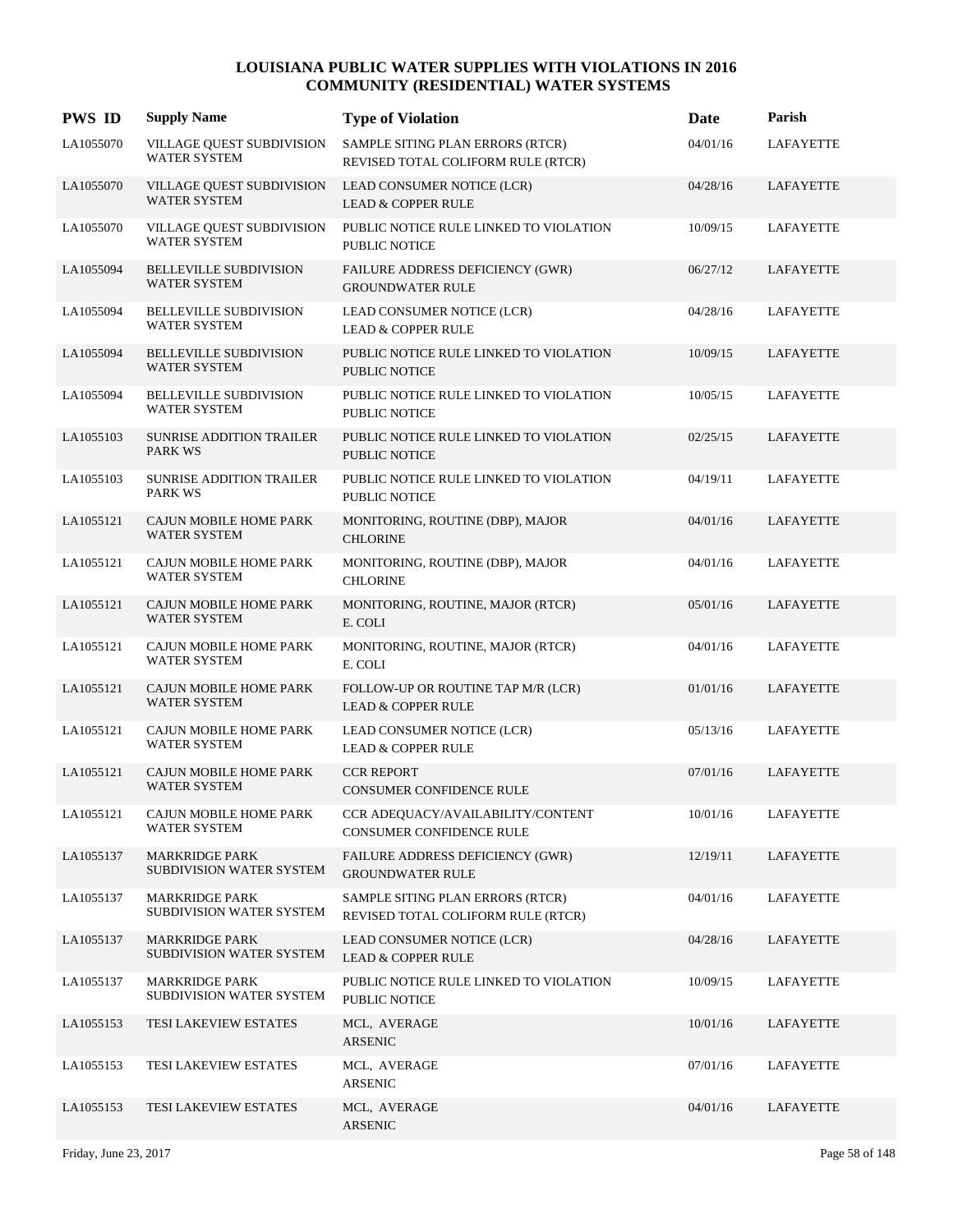| <b>PWS ID</b> | <b>Supply Name</b>                                        | <b>Type of Violation</b>                                                | Date     | Parish           |
|---------------|-----------------------------------------------------------|-------------------------------------------------------------------------|----------|------------------|
| LA1055153     | TESI LAKEVIEW ESTATES                                     | MCL, AVERAGE<br><b>ARSENIC</b>                                          | 01/01/16 | <b>LAFAYETTE</b> |
| LA1055161     | <b>TESI SHARLO</b>                                        | <b>CCR REPORT</b><br>CONSUMER CONFIDENCE RULE                           | 07/01/16 | LAFAYETTE        |
| LA1055161     | <b>TESI SHARLO</b>                                        | CCR ADEQUACY/AVAILABILITY/CONTENT<br>CONSUMER CONFIDENCE RULE           | 10/01/16 | <b>LAFAYETTE</b> |
| LA1055162     | LE TRIOMPHE SUBDIVISION<br><b>WATER SYSTEM</b>            | MONITORING, ROUTINE (DBP), MAJOR<br><b>CHLORINE</b>                     | 04/01/16 | LAFAYETTE        |
| LA1055172     | LPWDN PURCHASE WEST<br><b>SCOTT</b>                       | MONITORING, ROUTINE (DBP), MAJOR<br>TOT_TTHM/HAA5                       | 06/01/15 | LAFAYETTE        |
| LA1055193     | <b>CITY OF BROUSSARD</b><br>PURCHASE WATER SYSTEM         | LEAD CONSUMER NOTICE (LCR)<br><b>LEAD &amp; COPPER RULE</b>             | 04/28/16 | LAFAYETTE        |
| LA1055194     | CITY OF BROUSSARD HWY 90<br><b>WATER SYSTEM</b>           | MONITOR GWR TRIGGERED/ADDITONAL, MAJOR<br>E. COLI                       | 06/20/14 | LAFAYETTE        |
| LA1055194     | <b>CITY OF BROUSSARD HWY 90</b><br><b>WATER SYSTEM</b>    | MONITOR GWR TRIGGERED/ADDITONAL, MAJOR<br>E. COLI                       | 06/01/14 | <b>LAFAYETTE</b> |
| LA1055197     | <b>CHESTERS MOBILE HOME</b><br><b>ESTATE WATER SYSTEM</b> | MONITORING, ROUTINE, MAJOR (RTCR)<br>REVISED TOTAL COLIFORM RULE (RTCR) | 05/01/16 | <b>LAFAYETTE</b> |
| LA1055197     | <b>CHESTERS MOBILE HOME</b><br><b>ESTATE WATER SYSTEM</b> | MONITORING, ROUTINE, MAJOR (RTCR)<br>REVISED TOTAL COLIFORM RULE (RTCR) | 04/01/16 | LAFAYETTE        |
| LA1055197     | <b>CHESTERS MOBILE HOME</b><br><b>ESTATE WATER SYSTEM</b> | PUBLIC NOTICE RULE LINKED TO VIOLATION<br><b>PUBLIC NOTICE</b>          | 12/24/16 | LAFAYETTE        |
| LA1055197     | <b>CHESTERS MOBILE HOME</b><br><b>ESTATE WATER SYSTEM</b> | PUBLIC NOTICE RULE LINKED TO VIOLATION<br><b>PUBLIC NOTICE</b>          | 12/24/16 | LAFAYETTE        |
| LA1059001     | <b>BELAH FELLOWSHIP WATER</b><br><b>SYSTEM</b>            | <b>FAILURE ADDRESS DEFICIENCY (GWR)</b><br><b>GROUNDWATER RULE</b>      | 11/02/15 | <b>LA SALLE</b>  |
| LA1059001     | <b>BELAH FELLOWSHIP WATER</b><br><b>SYSTEM</b>            | LEAD CONSUMER NOTICE (LCR)<br><b>LEAD &amp; COPPER RULE</b>             | 05/04/16 | <b>LA SALLE</b>  |
| LA1059001     | <b>BELAH FELLOWSHIP WATER</b><br><b>SYSTEM</b>            | PUBLIC NOTICE RULE LINKED TO VIOLATION<br>PUBLIC NOTICE                 | 01/23/14 | <b>LA SALLE</b>  |
| LA1059001     | <b>BELAH FELLOWSHIP WATER</b><br><b>SYSTEM</b>            | PUBLIC NOTICE RULE LINKED TO VIOLATION<br>PUBLIC NOTICE                 | 04/12/12 | LA SALLE         |
| LA1059003     | TOWN OF JENA WATER<br><b>SYSTEM</b>                       | <b>CCR REPORT</b><br>CONSUMER CONFIDENCE RULE                           | 07/01/15 | <b>LA SALLE</b>  |
| LA1059003     | TOWN OF JENA WATER<br><b>SYSTEM</b>                       | CCR ADEOUACY/AVAILABILITY/CONTENT<br>CONSUMER CONFIDENCE RULE           | 10/01/15 | LA SALLE         |
| LA1059006     | PLEASANT RIDGE WATER<br>SYSTEM                            | MCL, LRAA<br><b>TTHM</b>                                                | 04/01/16 | LA SALLE         |
| LA1059006     | PLEASANT RIDGE WATER<br><b>SYSTEM</b>                     | MCL, LRAA<br><b>TTHM</b>                                                | 04/01/16 | LA SALLE         |
| LA1059006     | PLEASANT RIDGE WATER<br><b>SYSTEM</b>                     | MCL, LRAA<br><b>TTHM</b>                                                | 01/01/16 | <b>LA SALLE</b>  |
| LA1059006     | PLEASANT RIDGE WATER<br><b>SYSTEM</b>                     | MCL, LRAA<br><b>TTHM</b>                                                | 01/01/16 | LA SALLE         |
| LA1059006     | PLEASANT RIDGE WATER<br>SYSTEM                            | FAILURE SUBMIT OEL REPORT FOR TTHM<br>TTHM                              | 07/31/16 | <b>LA SALLE</b>  |
| LA1059010     | TOWN OF TULLOS WATER<br><b>SYSTEM</b>                     | MCL, LRAA<br><b>TTHM</b>                                                | 10/01/16 | LA SALLE         |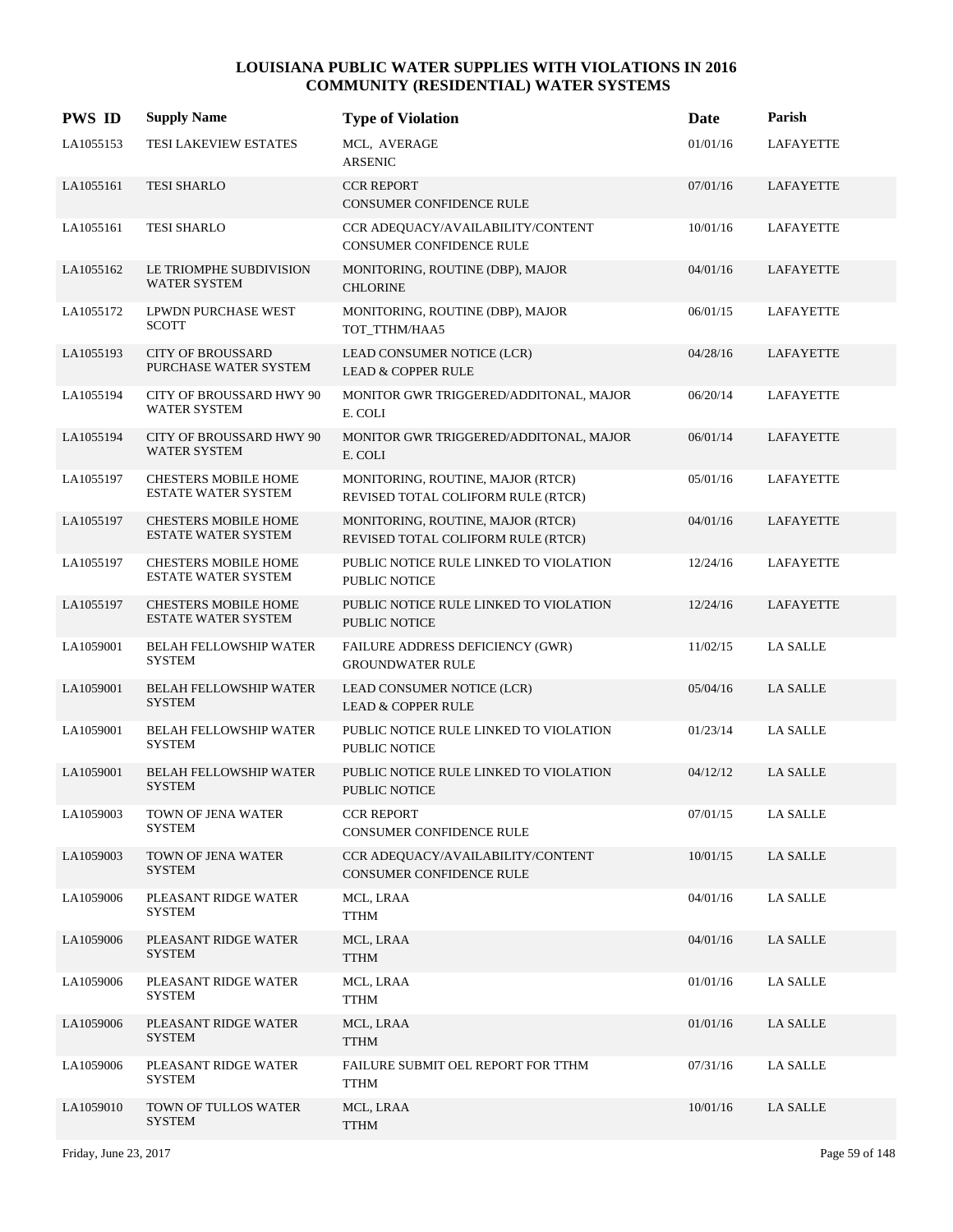| <b>PWS ID</b> | <b>Supply Name</b>                           | <b>Type of Violation</b>                                    | Date     | Parish          |
|---------------|----------------------------------------------|-------------------------------------------------------------|----------|-----------------|
| LA1059010     | TOWN OF TULLOS WATER<br><b>SYSTEM</b>        | MCL, LRAA<br><b>TTHM</b>                                    | 07/01/16 | <b>LA SALLE</b> |
| LA1059010     | TOWN OF TULLOS WATER<br><b>SYSTEM</b>        | MCL, LRAA<br><b>TTHM</b>                                    | 07/01/16 | <b>LA SALLE</b> |
| LA1059010     | TOWN OF TULLOS WATER<br><b>SYSTEM</b>        | MCL, LRAA<br><b>TTHM</b>                                    | 04/01/16 | <b>LA SALLE</b> |
| LA1059010     | TOWN OF TULLOS WATER<br><b>SYSTEM</b>        | MCL, LRAA<br><b>TTHM</b>                                    | 04/01/16 | LA SALLE        |
| LA1059010     | TOWN OF TULLOS WATER<br><b>SYSTEM</b>        | MCL, LRAA<br>TTHM                                           | 01/01/16 | LA SALLE        |
| LA1059010     | TOWN OF TULLOS WATER<br><b>SYSTEM</b>        | MCL, LRAA<br><b>TTHM</b>                                    | 01/01/16 | LA SALLE        |
| LA1059010     | TOWN OF TULLOS WATER<br><b>SYSTEM</b>        | FAILURE SUBMIT OEL REPORT FOR TTHM<br><b>TTHM</b>           | 07/31/16 | LA SALLE        |
| LA1059010     | <b>TOWN OF TULLOS WATER</b><br><b>SYSTEM</b> | FAILURE SUBMIT OEL REPORT FOR TTHM<br><b>TTHM</b>           | 07/31/14 | LA SALLE        |
| LA1059010     | TOWN OF TULLOS WATER<br><b>SYSTEM</b>        | FAILURE SUBMIT OEL REPORT FOR TTHM<br><b>TTHM</b>           | 05/01/14 | <b>LA SALLE</b> |
| LA1059012     | WHITEHALL WATER SYSTEM<br><b>INC</b>         | LEAD CONSUMER NOTICE (LCR)<br><b>LEAD &amp; COPPER RULE</b> | 08/25/16 | LA SALLE        |
| LA1061003     | DUBACH WATER SYSTEM                          | MCL, LRAA<br>TTHM                                           | 10/01/16 | <b>LINCOLN</b>  |
| LA1061003     | DUBACH WATER SYSTEM                          | MCL, LRAA<br><b>TTHM</b>                                    | 10/01/16 | <b>LINCOLN</b>  |
| LA1061003     | DUBACH WATER SYSTEM                          | MCL, LRAA<br><b>TTHM</b>                                    | 07/01/16 | <b>LINCOLN</b>  |
| LA1061003     | DUBACH WATER SYSTEM                          | MCL, LRAA<br><b>TTHM</b>                                    | 07/01/16 | <b>LINCOLN</b>  |
| LA1061003     | <b>DUBACH WATER SYSTEM</b>                   | MCL, LRAA<br><b>TTHM</b>                                    | 04/01/16 | <b>LINCOLN</b>  |
| LA1061003     | <b>DUBACH WATER SYSTEM</b>                   | MCL, LRAA<br><b>TTHM</b>                                    | 04/01/16 | <b>LINCOLN</b>  |
| LA1061003     | DUBACH WATER SYSTEM                          | MCL, LRAA<br><b>TTHM</b>                                    | 01/01/16 | <b>LINCOLN</b>  |
| LA1061003     | <b>DUBACH WATER SYSTEM</b>                   | MCL, LRAA<br><b>TTHM</b>                                    | 01/01/16 | <b>LINCOLN</b>  |
| LA1061003     | <b>DUBACH WATER SYSTEM</b>                   | FAILURE SUBMIT OEL REPORT FOR TTHM<br><b>TTHM</b>           | 07/31/14 | <b>LINCOLN</b>  |
| LA1061003     | DUBACH WATER SYSTEM                          | FAILURE SUBMIT OEL REPORT FOR TTHM<br><b>TTHM</b>           | 05/01/14 | <b>LINCOLN</b>  |
| LA1061008     | HICO WATER SYSTEM                            | MONITORING, ROUTINE (DBP), MAJOR<br>TOT TTHM/HAA5           | 08/01/16 | <b>LINCOLN</b>  |
| LA1061008     | <b>HICO WATER SYSTEM</b>                     | FAILURE SUBMIT OEL REPORT FOR TTHM<br><b>TTHM</b>           | 01/31/15 | <b>LINCOLN</b>  |
| LA1061008     | <b>HICO WATER SYSTEM</b>                     | FAILURE SUBMIT OEL REPORT FOR TTHM<br>TTHM                  | 10/31/14 | <b>LINCOLN</b>  |
| LA1061008     | <b>HICO WATER SYSTEM</b>                     | FAILURE SUBMIT OEL REPORT FOR TTHM<br><b>TTHM</b>           | 07/31/14 | <b>LINCOLN</b>  |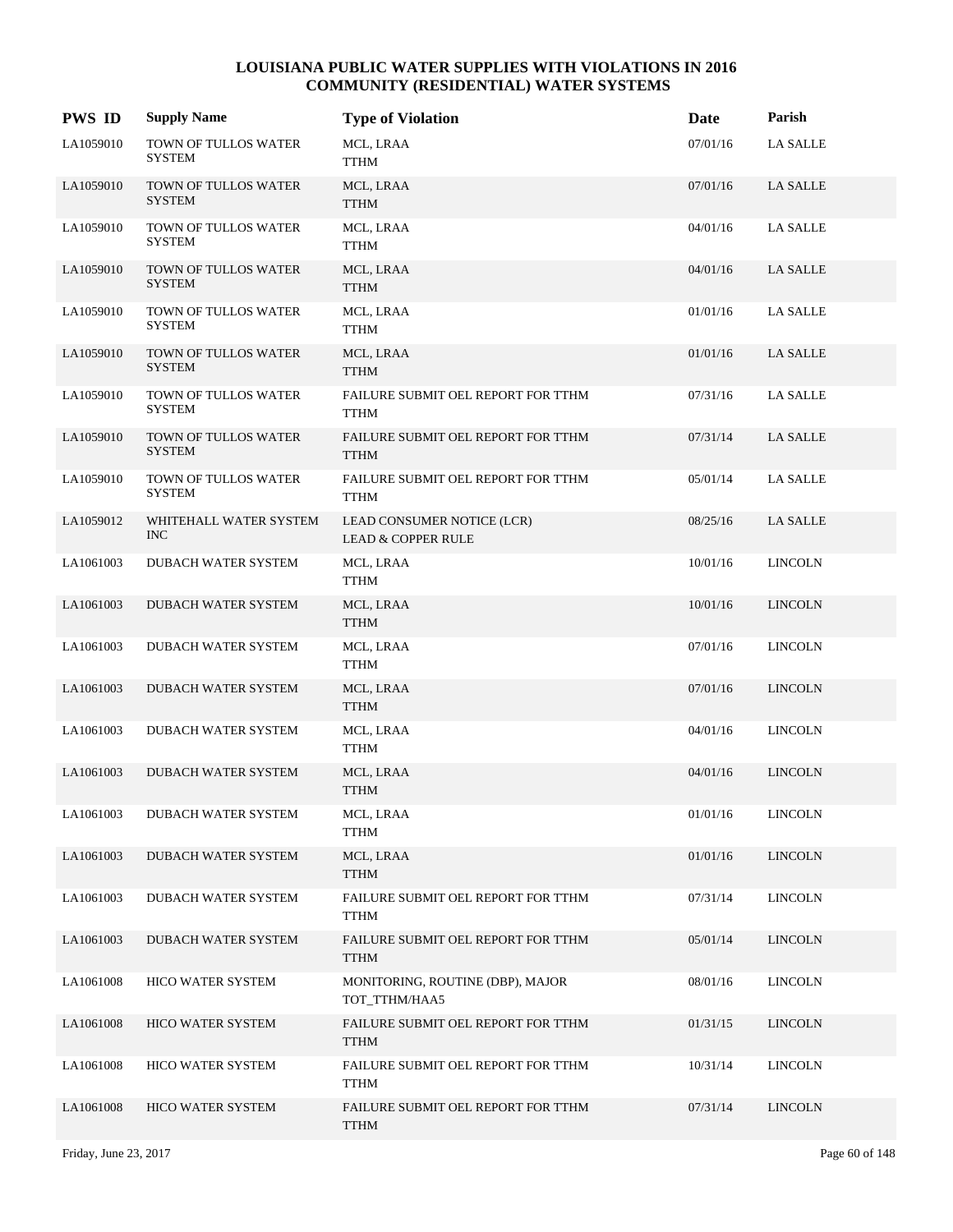| <b>PWS ID</b> | <b>Supply Name</b>                         | <b>Type of Violation</b>                                                              | Date     | Parish            |
|---------------|--------------------------------------------|---------------------------------------------------------------------------------------|----------|-------------------|
| LA1061008     | HICO WATER SYSTEM                          | FAILURE SUBMIT OEL REPORT FOR TTHM<br><b>TTHM</b>                                     | 01/31/14 | <b>LINCOLN</b>    |
| LA1061008     | <b>HICO WATER SYSTEM</b>                   | LEAD CONSUMER NOTICE (LCR)<br><b>LEAD &amp; COPPER RULE</b>                           | 05/04/16 | <b>LINCOLN</b>    |
| LA1061008     | <b>HICO WATER SYSTEM</b>                   | INADEQUATE MIN CHLORINE RESIDUAL(GW&SW)<br><b>CHLORINE</b>                            | 02/01/16 | <b>LINCOLN</b>    |
| LA1061016     |                                            | GRAMBLING STATE UNIV WEST FAILURE ADDRESS DEFICIENCY (GWR)<br><b>GROUNDWATER RULE</b> | 02/02/16 | <b>LINCOLN</b>    |
| LA1061018     | SIMSBORO WATER SYSTEM                      | INADEQUATE MIN CHLORINE RESIDUAL(GW&SW)<br><b>CHLORINE</b>                            | 10/01/16 | <b>LINCOLN</b>    |
| LA1061024     | CULBERTSON WATER SYSTEM                    | MCL, LRAA<br><b>TTHM</b>                                                              | 10/01/16 | <b>LINCOLN</b>    |
| LA1061024     | <b>CULBERTSON WATER SYSTEM</b>             | MCL, LRAA<br><b>TTHM</b>                                                              | 07/01/16 | <b>LINCOLN</b>    |
| LA1061024     | <b>CULBERTSON WATER SYSTEM</b>             | MCL, LRAA<br><b>TTHM</b>                                                              | 04/01/16 | <b>LINCOLN</b>    |
| LA1061024     | <b>CULBERTSON WATER SYSTEM</b>             | MCL, LRAA<br><b>TTHM</b>                                                              | 01/01/16 | <b>LINCOLN</b>    |
| LA1061024     | CULBERTSON WATER SYSTEM                    | FAILURE SUBMIT OEL REPORT FOR TTHM<br><b>TTHM</b>                                     | 07/31/14 | <b>LINCOLN</b>    |
| LA1061024     | CULBERTSON WATER SYSTEM                    | FAILURE SUBMIT OEL REPORT FOR TTHM<br>TTHM                                            | 05/01/14 | <b>LINCOLN</b>    |
| LA1061024     | <b>CULBERTSON WATER SYSTEM</b>             | INADEQUATE MIN CHLORINE RESIDUAL(GW&SW)<br><b>CHLORINE</b>                            | 04/01/16 | <b>LINCOLN</b>    |
| LA1061031     | TREMONT WATER DISTRICT                     | FAILURE ADDRESS DEFICIENCY (GWR)<br><b>GROUNDWATER RULE</b>                           | 07/02/16 | <b>LINCOLN</b>    |
| LA1061031     | TREMONT WATER DISTRICT                     | LEAD CONSUMER NOTICE (LCR)<br><b>LEAD &amp; COPPER RULE</b>                           | 05/04/16 | <b>LINCOLN</b>    |
| LA1061031     | TREMONT WATER DISTRICT                     | <b>CCR REPORT</b><br><b>CONSUMER CONFIDENCE RULE</b>                                  | 07/01/16 | <b>LINCOLN</b>    |
| LA1063003     |                                            | COLYELL COMMUNITY WATER MONITORING, ROUTINE (DBP), MAJOR<br><b>CHLORINE</b>           | 01/01/16 | <b>LIVINGSTON</b> |
| LA1063018     | RIVER PINES PLANTATION<br><b>UTILITIES</b> | <b>CCR REPORT</b><br>CONSUMER CONFIDENCE RULE                                         | 07/01/16 | <b>LIVINGSTON</b> |
| LA1063018     | RIVER PINES PLANTATION<br><b>UTILITIES</b> | CCR ADEQUACY/AVAILABILITY/CONTENT<br>CONSUMER CONFIDENCE RULE                         | 10/01/16 | <b>LIVINGSTON</b> |
| LA1063028     | FSWC-WHITEHALL/HEAD OF<br><b>ISLAND</b>    | PUBLIC NOTICE RULE LINKED TO VIOLATION<br>PUBLIC NOTICE                               | 10/02/16 | LIVINGSTON        |
| LA1063038     | VINCENT ACRES WATER CO                     | <b>CCR REPORT</b><br>CONSUMER CONFIDENCE RULE                                         | 07/01/16 | <b>LIVINGSTON</b> |
| LA1063038     | VINCENT ACRES WATER CO                     | <b>CCR REPORT</b><br>CONSUMER CONFIDENCE RULE                                         | 07/01/15 | LIVINGSTON        |
| LA1063038     | VINCENT ACRES WATER CO                     | CCR ADEQUACY/AVAILABILITY/CONTENT<br>CONSUMER CONFIDENCE RULE                         | 10/01/16 | <b>LIVINGSTON</b> |
| LA1063038     | VINCENT ACRES WATER CO                     | CCR ADEQUACY/AVAILABILITY/CONTENT<br>CONSUMER CONFIDENCE RULE                         | 10/01/15 | LIVINGSTON        |
| LA1063076     | <b>JIMS TRAILER PARK</b>                   | LEAD CONSUMER NOTICE (LCR)<br><b>LEAD &amp; COPPER RULE</b>                           | 09/07/16 | <b>LIVINGSTON</b> |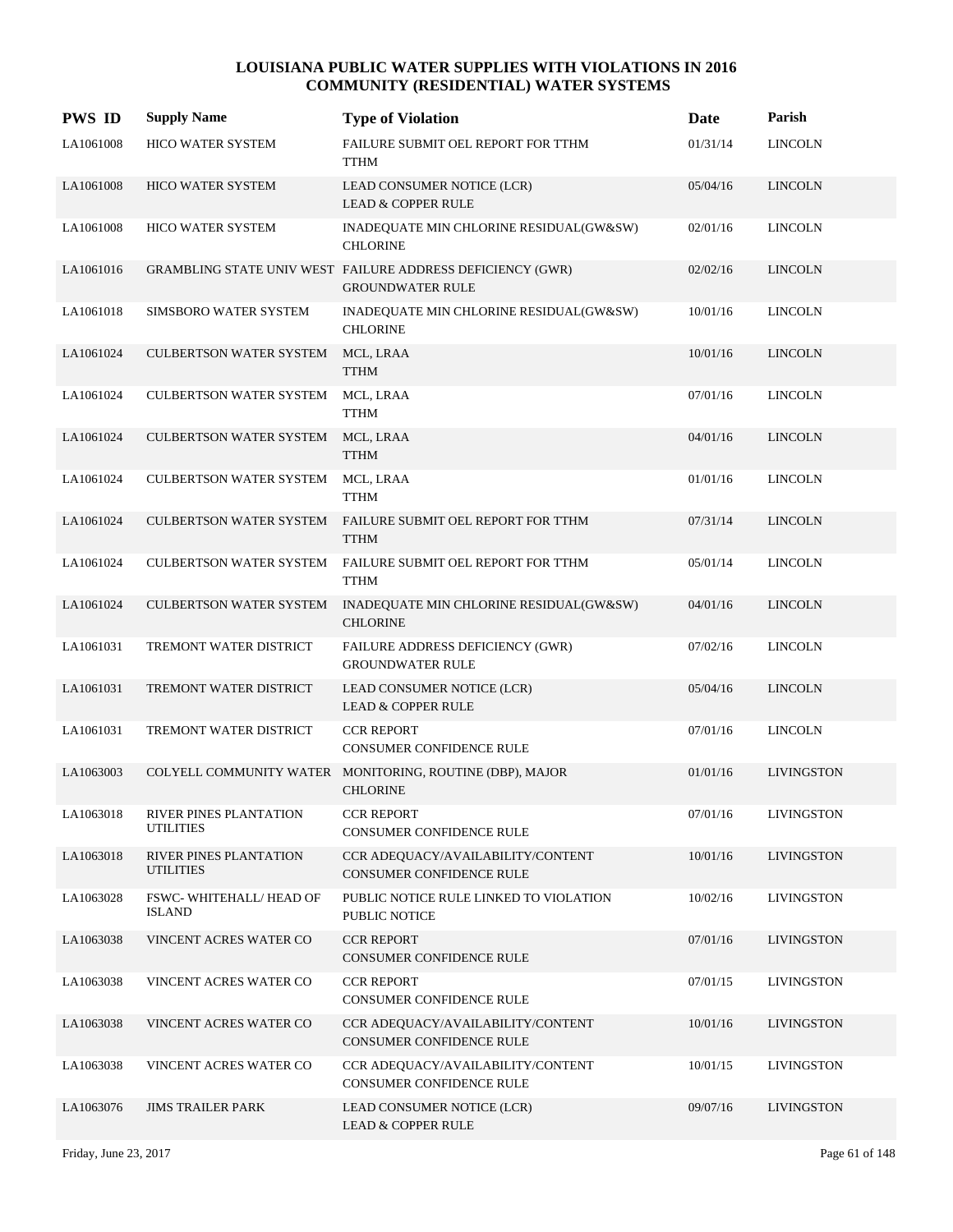| <b>PWS ID</b> | <b>Supply Name</b>                      | <b>Type of Violation</b>                                             | Date     | Parish            |
|---------------|-----------------------------------------|----------------------------------------------------------------------|----------|-------------------|
| LA1063106     | RIVERSCAPE @ CLIO<br><b>SUBDIVISION</b> | MONITOR GWR TRIGGERED/ADDITONAL, MAJOR<br>E. COLI                    | 05/02/13 | <b>LIVINGSTON</b> |
| LA1063106     | RIVERSCAPE @ CLIO<br><b>SUBDIVISION</b> | PUBLIC NOTICE RULE LINKED TO VIOLATION<br><b>PUBLIC NOTICE</b>       | 08/08/13 | <b>LIVINGSTON</b> |
| LA1063124     | FSWC- COYELL HOMESITE                   | MONITORING, ROUTINE (DBP), MAJOR<br><b>CHLORINE</b>                  | 04/01/16 | <b>LIVINGSTON</b> |
| LA1063124     | <b>FSWC- COYELL HOMESITE</b>            | MONITORING, ROUTINE, MAJOR (RTCR)<br>E. COLI                         | 04/01/16 | <b>LIVINGSTON</b> |
| LA1063125     | CARTHAGE BLUFF MARINA                   | FAILURE SUBMIT SUBPART V PLAN, ESCALATED<br><b>DBP STAGE 2</b>       | 01/01/13 | <b>LIVINGSTON</b> |
| LA1063125     | <b>CARTHAGE BLUFF MARINA</b>            | FAILURE ADDRESS DEFICIENCY (GWR)<br><b>GROUNDWATER RULE</b>          | 09/12/13 | <b>LIVINGSTON</b> |
| LA1063125     | <b>CARTHAGE BLUFF MARINA</b>            | <b>CCR REPORT</b><br>CONSUMER CONFIDENCE RULE                        | 07/01/15 | <b>LIVINGSTON</b> |
| LA1063125     | <b>CARTHAGE BLUFF MARINA</b>            | <b>CCR REPORT</b><br><b>CONSUMER CONFIDENCE RULE</b>                 | 07/01/14 | <b>LIVINGSTON</b> |
| LA1063125     | CARTHAGE BLUFF MARINA                   | <b>CCR REPORT</b><br>CONSUMER CONFIDENCE RULE                        | 07/01/13 | <b>LIVINGSTON</b> |
| LA1063125     | <b>CARTHAGE BLUFF MARINA</b>            | CCR ADEQUACY/AVAILABILITY/CONTENT<br><b>CONSUMER CONFIDENCE RULE</b> | 10/01/15 | <b>LIVINGSTON</b> |
| LA1063125     | CARTHAGE BLUFF MARINA                   | CCR ADEQUACY/AVAILABILITY/CONTENT<br><b>CONSUMER CONFIDENCE RULE</b> | 10/01/14 | LIVINGSTON        |
| LA1063125     | <b>CARTHAGE BLUFF MARINA</b>            | CCR ADEQUACY/AVAILABILITY/CONTENT<br><b>CONSUMER CONFIDENCE RULE</b> | 10/01/13 | <b>LIVINGSTON</b> |
| LA1063125     | CARTHAGE BLUFF MARINA                   | PUBLIC NOTICE RULE LINKED TO VIOLATION<br><b>PUBLIC NOTICE</b>       | 02/21/16 | <b>LIVINGSTON</b> |
| LA1063125     | <b>CARTHAGE BLUFF MARINA</b>            | PUBLIC NOTICE RULE LINKED TO VIOLATION<br><b>PUBLIC NOTICE</b>       | 02/11/15 | <b>LIVINGSTON</b> |
| LA1063125     | CARTHAGE BLUFF MARINA                   | PUBLIC NOTICE RULE LINKED TO VIOLATION<br>PUBLIC NOTICE              | 01/08/15 | LIVINGSTON        |
| LA1063125     | <b>CARTHAGE BLUFF MARINA</b>            | PUBLIC NOTICE RULE LINKED TO VIOLATION<br><b>PUBLIC NOTICE</b>       | 01/29/14 | <b>LIVINGSTON</b> |
| LA1063125     | CARTHAGE BLUFF MARINA                   | FAILURE TO SUBMIT MONITORING PLAN<br>TOTAL COLIFORM RULE             | 01/01/14 | <b>LIVINGSTON</b> |
| LA1065001     | DELTA WATER SYSTEM                      | MONITORING, ROUTINE (DBP), MAJOR<br>TOT_TTHM/HAA5                    | 10/01/15 | <b>MADISON</b>    |
| LA1065001     | DELTA WATER SYSTEM                      | FAILURE ADDRESS DEFICIENCY (GWR)<br><b>GROUNDWATER RULE</b>          | 04/02/16 | <b>MADISON</b>    |
| LA1065001     | DELTA WATER SYSTEM                      | PUBLIC NOTICE RULE LINKED TO VIOLATION<br>PUBLIC NOTICE              | 02/22/16 | <b>MADISON</b>    |
| LA1065003     | TALLULAH WATER SYSTEM                   | MONITORING, ROUTINE (DBP), MAJOR<br><b>CHLORINE</b>                  | 10/01/16 | <b>MADISON</b>    |
| LA1065003     | TALLULAH WATER SYSTEM                   | MONITORING, ROUTINE (DBP), MAJOR<br>TOT_TTHM/HAA5                    | 04/01/16 | <b>MADISON</b>    |
| LA1065003     | TALLULAH WATER SYSTEM                   | MONITORING, ROUTINE (DBP), MAJOR<br>TOT_TTHM/HAA5                    | 01/01/16 | <b>MADISON</b>    |
| LA1065003     | TALLULAH WATER SYSTEM                   | MONITORING, ROUTINE, MINOR (RTCR)<br>E. COLI                         | 11/01/16 | <b>MADISON</b>    |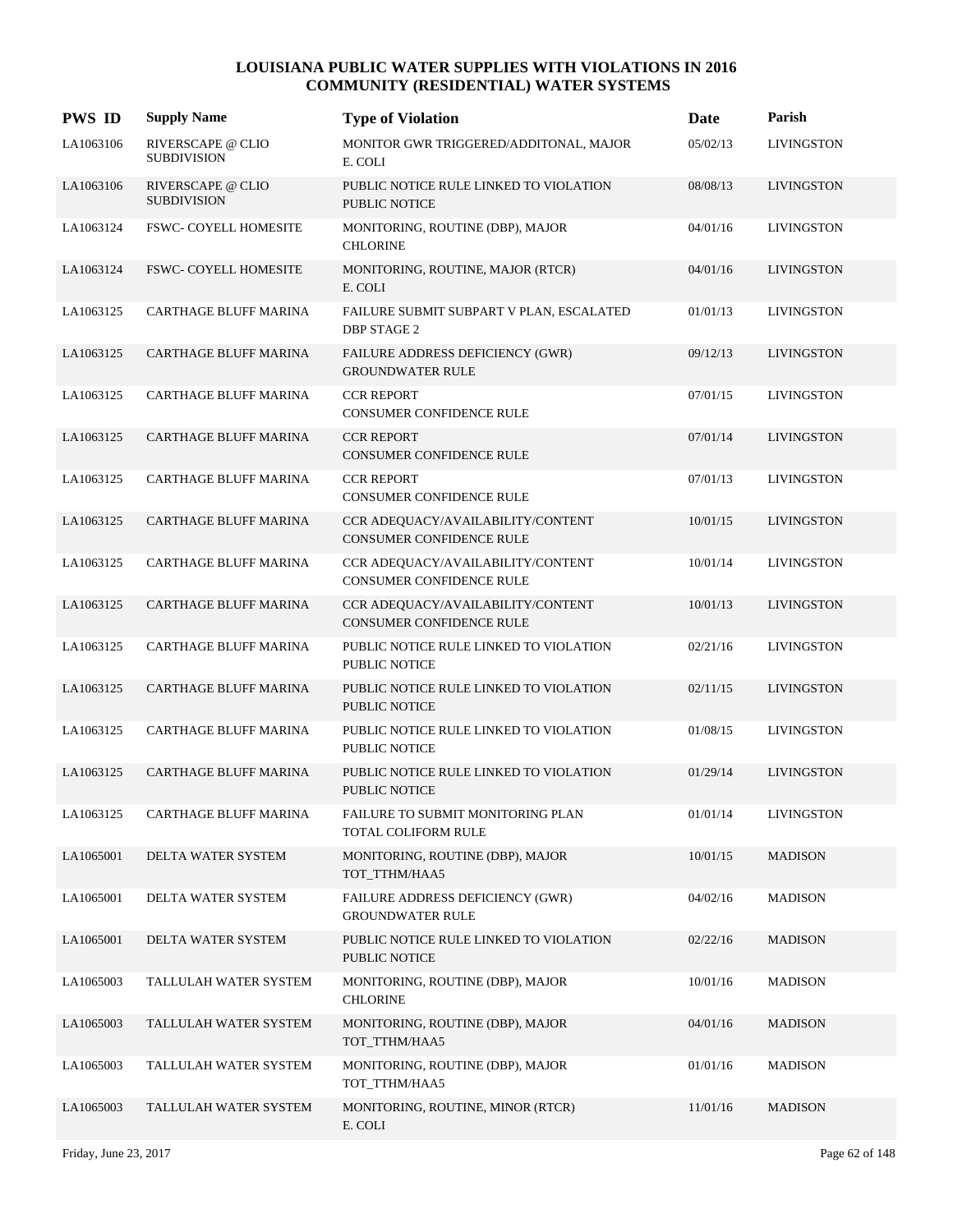| <b>PWS ID</b> | <b>Supply Name</b>                              | <b>Type of Violation</b>                                            | Date     | Parish         |
|---------------|-------------------------------------------------|---------------------------------------------------------------------|----------|----------------|
| LA1065003     | TALLULAH WATER SYSTEM                           | <b>CCR REPORT</b><br>CONSUMER CONFIDENCE RULE                       | 07/01/16 | <b>MADISON</b> |
| LA1065003     | TALLULAH WATER SYSTEM                           | CCR ADEQUACY/AVAILABILITY/CONTENT<br>CONSUMER CONFIDENCE RULE       | 10/01/16 | <b>MADISON</b> |
| LA1065004     | WALNUT BAYOU WATER<br><b>ASSOCIATION</b>        | MONITORING, ROUTINE (DBP), MAJOR<br>TOT_TTHM/HAA5                   | 09/01/15 | <b>MADISON</b> |
| LA1065004     | <b>WALNUT BAYOU WATER</b><br><b>ASSOCIATION</b> | <b>CCR REPORT</b><br>CONSUMER CONFIDENCE RULE                       | 07/01/16 | <b>MADISON</b> |
| LA1065004     | <b>WALNUT BAYOU WATER</b><br><b>ASSOCIATION</b> | CCR ADEQUACY/AVAILABILITY/CONTENT<br>CONSUMER CONFIDENCE RULE       | 10/01/16 | <b>MADISON</b> |
| LA1065004     | <b>WALNUT BAYOU WATER</b><br><b>ASSOCIATION</b> | PUBLIC NOTICE RULE LINKED TO VIOLATION<br>PUBLIC NOTICE             | 02/28/16 | <b>MADISON</b> |
| LA1065004     | WALNUT BAYOU WATER<br><b>ASSOCIATION</b>        | INADEQUATE MIN CHLORINE RESIDUAL(GW&SW)<br><b>CHLORINE</b>          | 03/01/16 | <b>MADISON</b> |
| LA1065005     | <b>BAYOU MACON WATER</b><br><b>SYSTEM</b>       | MCL, LRAA<br><b>TTHM</b>                                            | 07/01/16 | <b>MADISON</b> |
| LA1065005     | <b>BAYOU MACON WATER</b><br><b>SYSTEM</b>       | MCL, LRAA<br><b>TTHM</b>                                            | 04/01/16 | <b>MADISON</b> |
| LA1065005     | <b>BAYOU MACON WATER</b><br><b>SYSTEM</b>       | FOLLOW-UP OR ROUTINE TAP M/R (LCR)<br><b>LEAD &amp; COPPER RULE</b> | 10/01/16 | <b>MADISON</b> |
| LA1065005     | <b>BAYOU MACON WATER</b><br><b>SYSTEM</b>       | <b>CCR REPORT</b><br>CONSUMER CONFIDENCE RULE                       | 07/01/16 | <b>MADISON</b> |
| LA1065005     | <b>BAYOU MACON WATER</b><br><b>SYSTEM</b>       | CCR ADEQUACY/AVAILABILITY/CONTENT<br>CONSUMER CONFIDENCE RULE       | 10/01/16 | <b>MADISON</b> |
| LA1065005     | <b>BAYOU MACON WATER</b><br><b>SYSTEM</b>       | PUBLIC NOTICE RULE LINKED TO VIOLATION<br>PUBLIC NOTICE             | 12/16/16 | <b>MADISON</b> |
| LA1065005     | <b>BAYOU MACON WATER</b><br><b>SYSTEM</b>       | PUBLIC NOTICE RULE LINKED TO VIOLATION<br><b>PUBLIC NOTICE</b>      | 11/30/14 | <b>MADISON</b> |
| LA1065005     | <b>BAYOU MACON WATER</b><br><b>SYSTEM</b>       | PUBLIC NOTICE RULE LINKED TO VIOLATION<br>PUBLIC NOTICE             | 09/28/14 | <b>MADISON</b> |
| LA1065005     | <b>BAYOU MACON WATER</b><br><b>SYSTEM</b>       | PUBLIC NOTICE RULE LINKED TO VIOLATION<br><b>PUBLIC NOTICE</b>      | 05/07/14 | <b>MADISON</b> |
| LA1067005     | COLLINSTON WATER SYSTEM                         | FOLLOW-UP OR ROUTINE TAP M/R (LCR)<br><b>LEAD &amp; COPPER RULE</b> | 10/01/16 | MOREHOUSE      |
| LA1067005     | <b>COLLINSTON WATER SYSTEM</b>                  | FOLLOW-UP OR ROUTINE TAP M/R (LCR)<br><b>LEAD &amp; COPPER RULE</b> | 10/01/15 | MOREHOUSE      |
| LA1067005     | <b>COLLINSTON WATER SYSTEM</b>                  | PUBLIC NOTICE RULE LINKED TO VIOLATION<br><b>PUBLIC NOTICE</b>      | 10/07/15 | MOREHOUSE      |
| LA1067005     | <b>COLLINSTON WATER SYSTEM</b>                  | PUBLIC NOTICE RULE LINKED TO VIOLATION<br>PUBLIC NOTICE             | 09/28/15 | MOREHOUSE      |
| LA1067005     | <b>COLLINSTON WATER SYSTEM</b>                  | PUBLIC NOTICE RULE LINKED TO VIOLATION<br>PUBLIC NOTICE             | 05/21/15 | MOREHOUSE      |
| LA1067017     | <b>JONES MCGINTY WATER</b><br><b>SYSTEM</b>     | MCL, LRAA<br><b>TTHM</b>                                            | 10/01/16 | MOREHOUSE      |
| LA1067017     | <b>JONES MCGINTY WATER</b><br><b>SYSTEM</b>     | MCL, LRAA<br>TTHM                                                   | 10/01/16 | MOREHOUSE      |
| LA1067017     | <b>JONES MCGINTY WATER</b><br><b>SYSTEM</b>     | MCL, LRAA<br><b>TTHM</b>                                            | 07/01/16 | MOREHOUSE      |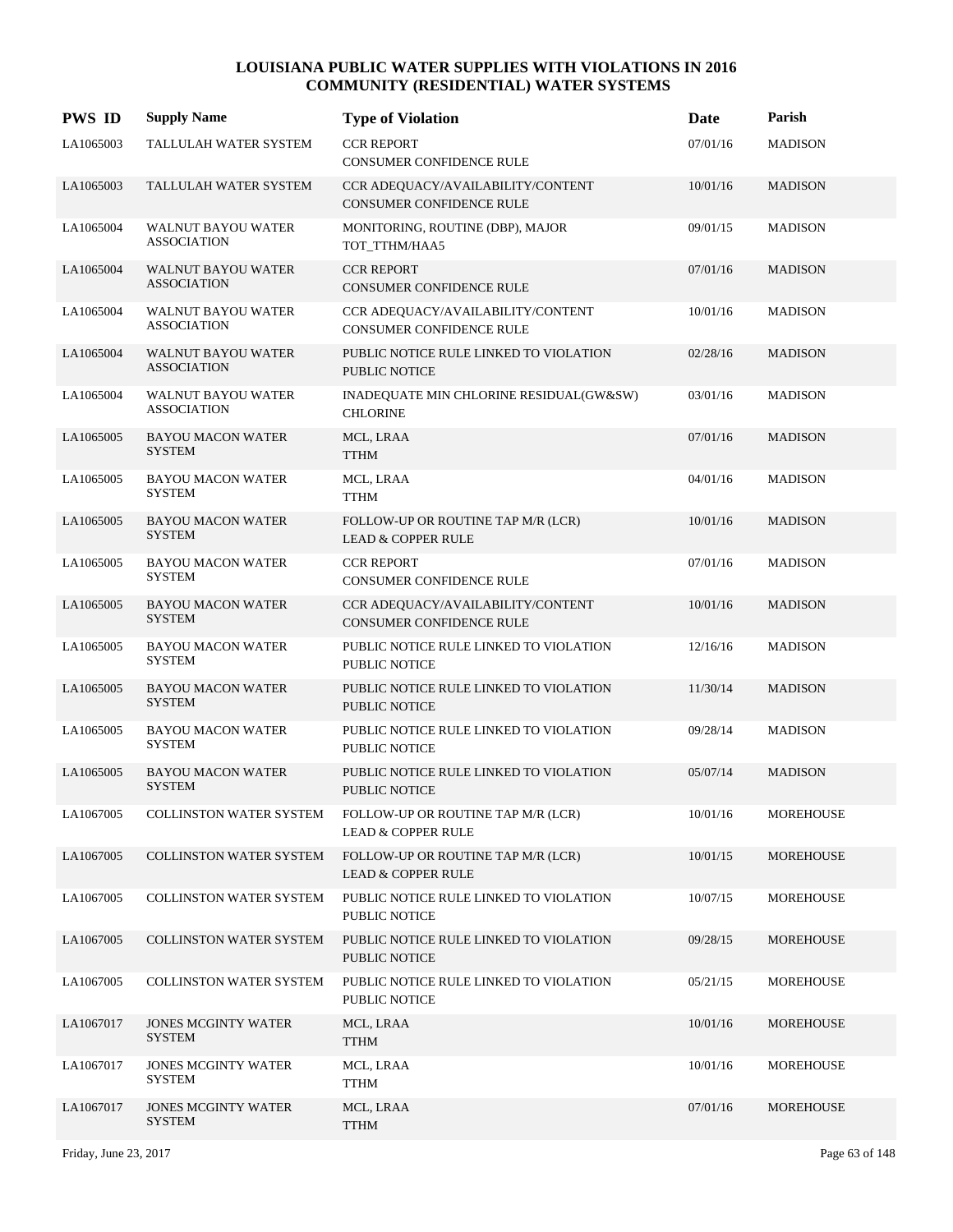| <b>PWS ID</b> | <b>Supply Name</b>                             | <b>Type of Violation</b>                                                   | Date     | Parish              |
|---------------|------------------------------------------------|----------------------------------------------------------------------------|----------|---------------------|
| LA1067017     | <b>JONES MCGINTY WATER</b><br><b>SYSTEM</b>    | MCL, LRAA<br>TTHM                                                          | 07/01/16 | <b>MOREHOUSE</b>    |
| LA1067017     | <b>JONES MCGINTY WATER</b><br><b>SYSTEM</b>    | MCL, LRAA<br><b>TTHM</b>                                                   | 04/01/16 | <b>MOREHOUSE</b>    |
| LA1067017     | <b>JONES MCGINTY WATER</b><br><b>SYSTEM</b>    | MCL, LRAA<br><b>TTHM</b>                                                   | 04/01/16 | <b>MOREHOUSE</b>    |
| LA1067017     | <b>JONES MCGINTY WATER</b><br><b>SYSTEM</b>    | MCL, LRAA<br><b>TTHM</b>                                                   | 01/01/16 | <b>MOREHOUSE</b>    |
| LA1067017     | <b>JONES MCGINTY WATER</b><br><b>SYSTEM</b>    | MCL, LRAA<br><b>TTHM</b>                                                   | 01/01/16 | <b>MOREHOUSE</b>    |
| LA1067017     | <b>JONES MCGINTY WATER</b><br><b>SYSTEM</b>    | PUBLIC NOTICE RULE LINKED TO VIOLATION<br>PUBLIC NOTICE                    | 01/21/15 | <b>MOREHOUSE</b>    |
| LA1067018     | BEEKMAN WATER SYSTEM                           | FAILURE ADDRESS DEFICIENCY (GWR)<br><b>GROUNDWATER RULE</b>                | 02/16/11 | <b>MOREHOUSE</b>    |
| LA1067020     | <b>SOUTH BONNE IDEE WATER</b><br><b>SYSTEM</b> | LEAD CONSUMER NOTICE (LCR)<br><b>LEAD &amp; COPPER RULE</b>                | 10/25/14 | <b>MOREHOUSE</b>    |
| LA1067022     | SPICEWOOD MOBILE HOME<br>PARK WATER SYSTEM     | PUBLIC NOTICE RULE LINKED TO VIOLATION<br><b>PUBLIC NOTICE</b>             | 02/24/15 | <b>MOREHOUSE</b>    |
| LA1069002     | <b>CLARENCE WATER SYSTEM</b>                   | MCL, LRAA<br>TOTAL HALOACETIC ACIDS (HAA5)                                 | 01/01/16 | <b>NATCHITOCHES</b> |
| LA1069002     | <b>CLARENCE WATER SYSTEM</b>                   | MONITORING, ROUTINE (DBP), MAJOR<br><b>CHLORAMINE</b>                      | 10/01/16 | <b>NATCHITOCHES</b> |
| LA1069002     | <b>CLARENCE WATER SYSTEM</b>                   | MONITORING, ROUTINE, MAJOR (RTCR)<br>E. COLI                               | 12/01/16 | <b>NATCHITOCHES</b> |
| LA1069002     | <b>CLARENCE WATER SYSTEM</b>                   | PUBLIC NOTICE RULE LINKED TO VIOLATION<br><b>PUBLIC NOTICE</b>             | 06/03/16 | <b>NATCHITOCHES</b> |
| LA1069002     | <b>CLARENCE WATER SYSTEM</b>                   | INADEQUATE MIN CHLORINE RESIDUAL(GW&SW)<br><b>CHLORAMINE</b>               | 09/01/16 | <b>NATCHITOCHES</b> |
| LA1069003     | <b>CRESTON WATER SYSTEM</b>                    | FAILURE ADDRESS DEFICIENCY (GWR)<br><b>GROUNDWATER RULE</b>                | 12/02/16 | <b>NATCHITOCHES</b> |
| LA1069005     | <b>HAGEWOOD WATER SYSTEM</b>                   | <b>FAILURE SUBMIT OEL REPORT FOR HAA5</b><br>TOTAL HALOACETIC ACIDS (HAA5) | 07/31/16 | <b>NATCHITOCHES</b> |
| LA1069005     | HAGEWOOD WATER SYSTEM                          | PUBLIC NOTICE RULE LINKED TO VIOLATION<br>PUBLIC NOTICE                    | 11/21/12 | <b>NATCHITOCHES</b> |
| LA1069007     | NATCHITOCHES WATER<br><b>SYSTEM</b>            | FAILURE SUBMIT OEL REPORT FOR HAA5<br>TOTAL HALOACETIC ACIDS (HAA5)        | 10/31/14 | <b>NATCHITOCHES</b> |
| LA1069007     | NATCHITOCHES WATER<br><b>SYSTEM</b>            | INADEQUATE MIN CHLORINE RESIDUAL(GW&SW)<br><b>CHLORAMINE</b>               | 09/01/16 | <b>NATCHITOCHES</b> |
| LA1069007     | NATCHITOCHES WATER<br><b>SYSTEM</b>            | INADEQUATE MIN CHLORINE RESIDUAL(GW&SW)<br><b>CHLORAMINE</b>               | 07/01/16 | <b>NATCHITOCHES</b> |
| LA1069007     | NATCHITOCHES WATER<br><b>SYSTEM</b>            | INADEQUATE MIN CHLORINE RESIDUAL(GW&SW)<br>CHLORAMINE                      | 05/01/16 | <b>NATCHITOCHES</b> |
| LA1069007     | NATCHITOCHES WATER<br><b>SYSTEM</b>            | INADEQUATE MIN CHLORINE RESIDUAL(GW&SW)<br>CHLORAMINE                      | 05/01/16 | <b>NATCHITOCHES</b> |
| LA1069008     | POWHATAN WATER SYSTEM                          | MCL, LRAA<br><b>TTHM</b>                                                   | 10/01/16 | <b>NATCHITOCHES</b> |
| LA1069008     | POWHATAN WATER SYSTEM                          | MCL, LRAA<br><b>TTHM</b>                                                   | 10/01/16 | <b>NATCHITOCHES</b> |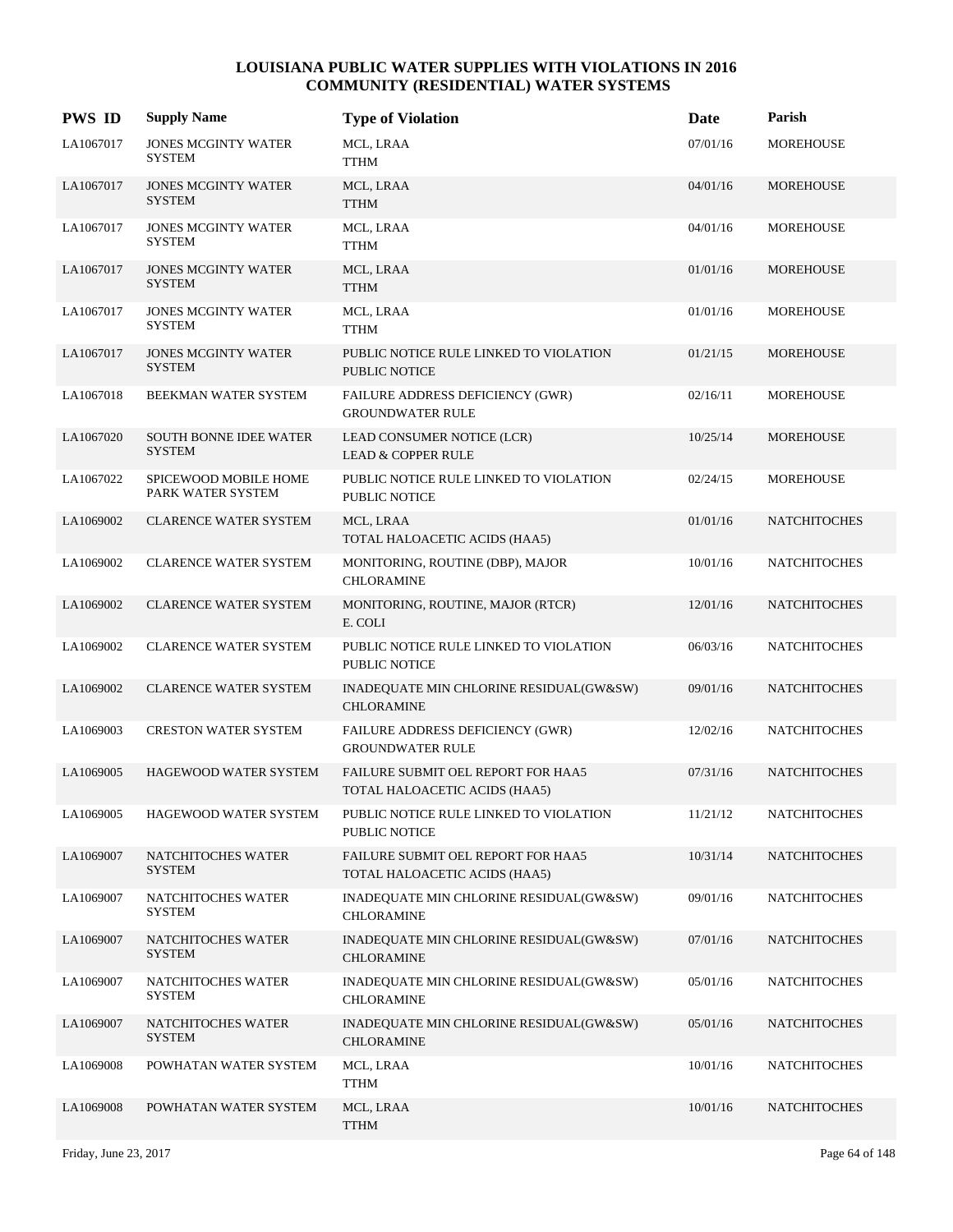| <b>PWS ID</b> | <b>Supply Name</b>     | <b>Type of Violation</b>                                                      | Date     | Parish              |
|---------------|------------------------|-------------------------------------------------------------------------------|----------|---------------------|
| LA1069008     | POWHATAN WATER SYSTEM  | MCL, LRAA<br><b>TTHM</b>                                                      | 07/01/16 | <b>NATCHITOCHES</b> |
| LA1069008     | POWHATAN WATER SYSTEM  | MCL, LRAA<br><b>TTHM</b>                                                      | 07/01/16 | <b>NATCHITOCHES</b> |
| LA1069008     | POWHATAN WATER SYSTEM  | MCL, LRAA<br><b>TTHM</b>                                                      | 04/01/16 | <b>NATCHITOCHES</b> |
| LA1069008     | POWHATAN WATER SYSTEM  | MCL, LRAA<br>TOTAL HALOACETIC ACIDS (HAA5)                                    | 04/01/16 | <b>NATCHITOCHES</b> |
| LA1069008     | POWHATAN WATER SYSTEM  | MCL, LRAA<br><b>TTHM</b>                                                      | 04/01/16 | <b>NATCHITOCHES</b> |
| LA1069008     | POWHATAN WATER SYSTEM  | FAILURE SUBMIT OEL REPORT FOR TTHM<br><b>TTHM</b>                             | 10/31/16 | <b>NATCHITOCHES</b> |
| LA1069008     | POWHATAN WATER SYSTEM  | FAILURE SUBMIT OEL REPORT FOR HAA5<br>TOTAL HALOACETIC ACIDS (HAA5)           | 10/31/16 | <b>NATCHITOCHES</b> |
| LA1069008     | POWHATAN WATER SYSTEM  | FAILURE SUBMIT OEL REPORT FOR HAA5<br>TOTAL HALOACETIC ACIDS (HAA5)           | 07/31/16 | <b>NATCHITOCHES</b> |
| LA1069008     | POWHATAN WATER SYSTEM  | FAILURE SUBMIT OEL REPORT FOR TTHM<br><b>TTHM</b>                             | 07/31/16 | <b>NATCHITOCHES</b> |
| LA1069008     | POWHATAN WATER SYSTEM  | PUBLIC NOTICE RULE LINKED TO VIOLATION<br><b>PUBLIC NOTICE</b>                | 12/16/16 | <b>NATCHITOCHES</b> |
| LA1069008     | POWHATAN WATER SYSTEM  | PUBLIC NOTICE RULE LINKED TO VIOLATION<br>PUBLIC NOTICE                       | 02/29/16 | <b>NATCHITOCHES</b> |
| LA1069008     | POWHATAN WATER SYSTEM  | RESIDUAL NOT MONITORED MRT-POE-ACR (GW)<br><b>CHLORINE</b>                    | 04/01/16 | <b>NATCHITOCHES</b> |
| LA1069008     | POWHATAN WATER SYSTEM  | INADEQUATE MIN CHLORINE RESIDUAL(GW&SW)<br><b>CHLORINE</b>                    | 12/01/16 | <b>NATCHITOCHES</b> |
| LA1069008     | POWHATAN WATER SYSTEM  | INADEQUATE MIN CHLORINE RESIDUAL(GW&SW)<br><b>CHLORINE</b>                    | 09/01/16 | <b>NATCHITOCHES</b> |
| LA1069008     | POWHATAN WATER SYSTEM  | INADEQUATE MIN CHLORINE RESIDUAL(GW&SW)<br><b>CHLORINE</b>                    | 07/01/16 | <b>NATCHITOCHES</b> |
| LA1069009     | PROVENCAL WATER SYSTEM | MONITORING (TCR), ROUTINE MAJOR<br><b>COLIFORM (TCR)</b>                      | 02/01/16 | <b>NATCHITOCHES</b> |
| LA1069009     | PROVENCAL WATER SYSTEM | MONITORING, ROUTINE (DBP), MAJOR<br><b>CHLORINE</b>                           | 07/01/16 | <b>NATCHITOCHES</b> |
| LA1069009     | PROVENCAL WATER SYSTEM | MONITORING, ROUTINE (DBP), MAJOR<br><b>CHLORINE</b>                           | 01/01/16 | <b>NATCHITOCHES</b> |
| LA1069009     | PROVENCAL WATER SYSTEM | LEVEL 1 ASSESS, TC POS RT NO RPT (RTCR)<br>REVISED TOTAL COLIFORM RULE (RTCR) | 07/21/16 | <b>NATCHITOCHES</b> |
| LA1069009     | PROVENCAL WATER SYSTEM | LEAD CONSUMER NOTICE (LCR)<br><b>LEAD &amp; COPPER RULE</b>                   | 05/06/16 | <b>NATCHITOCHES</b> |
| LA1069009     | PROVENCAL WATER SYSTEM | PUBLIC NOTICE RULE LINKED TO VIOLATION<br>PUBLIC NOTICE                       | 08/06/16 | <b>NATCHITOCHES</b> |
| LA1069009     | PROVENCAL WATER SYSTEM | PUBLIC NOTICE RULE LINKED TO VIOLATION<br>PUBLIC NOTICE                       | 06/27/16 | <b>NATCHITOCHES</b> |
| LA1069009     | PROVENCAL WATER SYSTEM | PUBLIC NOTICE RULE LINKED TO VIOLATION<br>PUBLIC NOTICE                       | 09/24/15 | <b>NATCHITOCHES</b> |
| LA1069009     | PROVENCAL WATER SYSTEM | PUBLIC NOTICE RULE LINKED TO VIOLATION<br><b>PUBLIC NOTICE</b>                | 09/12/15 | <b>NATCHITOCHES</b> |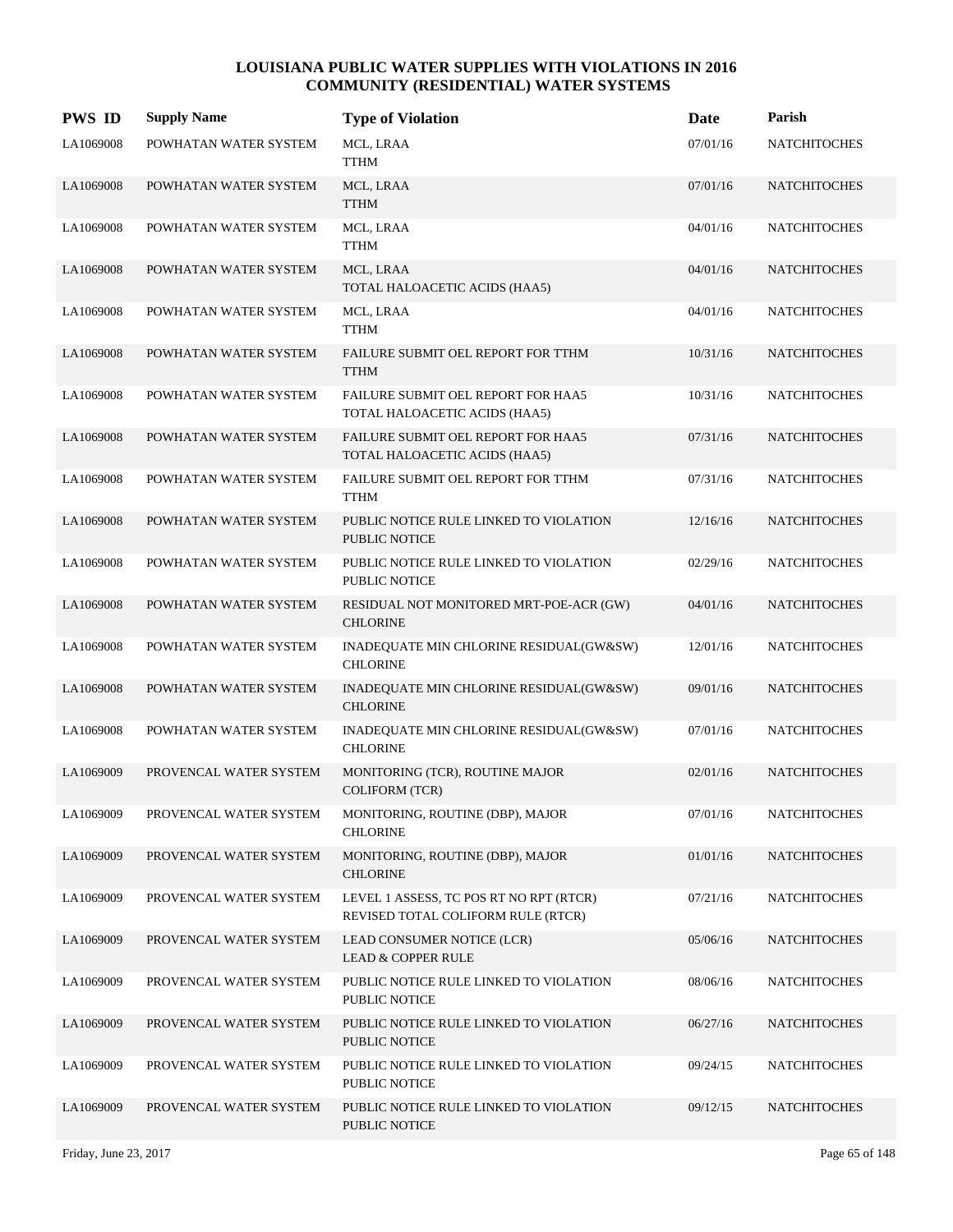| <b>PWS ID</b> | <b>Supply Name</b>                               | <b>Type of Violation</b>                                            | Date     | Parish              |
|---------------|--------------------------------------------------|---------------------------------------------------------------------|----------|---------------------|
| LA1069009     | PROVENCAL WATER SYSTEM                           | PUBLIC NOTICE RULE LINKED TO VIOLATION<br><b>PUBLIC NOTICE</b>      | 09/07/15 | <b>NATCHITOCHES</b> |
| LA1069009     | PROVENCAL WATER SYSTEM                           | PUBLIC NOTICE RULE LINKED TO VIOLATION<br><b>PUBLIC NOTICE</b>      | 07/10/15 | <b>NATCHITOCHES</b> |
| LA1069009     | PROVENCAL WATER SYSTEM                           | PUBLIC NOTICE RULE LINKED TO VIOLATION<br>PUBLIC NOTICE             | 06/16/15 | <b>NATCHITOCHES</b> |
| LA1069009     | PROVENCAL WATER SYSTEM                           | PUBLIC NOTICE RULE LINKED TO VIOLATION<br><b>PUBLIC NOTICE</b>      | 03/19/14 | <b>NATCHITOCHES</b> |
| LA1069009     | PROVENCAL WATER SYSTEM                           | PUBLIC NOTICE RULE LINKED TO VIOLATION<br><b>PUBLIC NOTICE</b>      | 02/12/14 | <b>NATCHITOCHES</b> |
| LA1069010     | ROBELINE MARTHAVILLE<br><b>WATER SYSTEM</b>      | MCL, LRAA<br><b>TTHM</b>                                            | 01/01/16 | <b>NATCHITOCHES</b> |
| LA1069010     | ROBELINE MARTHAVILLE<br><b>WATER SYSTEM</b>      | MONITORING, ROUTINE (DBP), MAJOR<br><b>CHLORAMINE</b>               | 10/01/16 | <b>NATCHITOCHES</b> |
| LA1069010     | ROBELINE MARTHAVILLE<br><b>WATER SYSTEM</b>      | MONITORING, ROUTINE, MAJOR (RTCR)<br>E. COLI                        | 12/01/16 | <b>NATCHITOCHES</b> |
| LA1069010     | ROBELINE MARTHAVILLE<br><b>WATER SYSTEM</b>      | LEAD CONSUMER NOTICE (LCR)<br><b>LEAD &amp; COPPER RULE</b>         | 05/06/16 | <b>NATCHITOCHES</b> |
| LA1069012     | <b>CHESTNUT-READHIMER</b><br><b>WATER SYSTEM</b> | FAILURE SUBMIT OEL REPORT FOR TTHM<br><b>TTHM</b>                   | 07/31/16 | <b>NATCHITOCHES</b> |
| LA1069012     | <b>CHESTNUT-READHIMER</b><br><b>WATER SYSTEM</b> | FAILURE SUBMIT OEL REPORT FOR HAA5<br>TOTAL HALOACETIC ACIDS (HAA5) | 07/31/16 | <b>NATCHITOCHES</b> |
| LA1069013     | SANDY POINT 480 WATER<br><b>SYSTEM</b>           | MCL, LRAA<br><b>TTHM</b>                                            | 10/01/16 | <b>NATCHITOCHES</b> |
| LA1069013     | SANDY POINT 480 WATER<br><b>SYSTEM</b>           | MCL, LRAA<br>TOTAL HALOACETIC ACIDS (HAA5)                          | 10/01/16 | <b>NATCHITOCHES</b> |
| LA1069013     | SANDY POINT 480 WATER<br><b>SYSTEM</b>           | MCL, LRAA<br>TOTAL HALOACETIC ACIDS (HAA5)                          | 10/01/16 | <b>NATCHITOCHES</b> |
| LA1069013     | SANDY POINT 480 WATER<br><b>SYSTEM</b>           | MCL, LRAA<br>TTHM                                                   | 10/01/16 | <b>NATCHITOCHES</b> |
| LA1069013     | SANDY POINT 480 WATER<br><b>SYSTEM</b>           | MCL, LRAA<br>TOTAL HALOACETIC ACIDS (HAA5)                          | 07/01/16 | <b>NATCHITOCHES</b> |
| LA1069013     | SANDY POINT 480 WATER<br><b>SYSTEM</b>           | MCL, LRAA<br>TOTAL HALOACETIC ACIDS (HAA5)                          | 07/01/16 | NATCHITOCHES        |
| LA1069013     | SANDY POINT 480 WATER<br><b>SYSTEM</b>           | MCL, LRAA<br><b>TTHM</b>                                            | 07/01/16 | <b>NATCHITOCHES</b> |
| LA1069013     | SANDY POINT 480 WATER<br>SYSTEM                  | MCL, LRAA<br>TTHM                                                   | 07/01/16 | <b>NATCHITOCHES</b> |
| LA1069013     | SANDY POINT 480 WATER<br><b>SYSTEM</b>           | MCL, LRAA<br><b>TTHM</b>                                            | 04/01/16 | <b>NATCHITOCHES</b> |
| LA1069013     | SANDY POINT 480 WATER<br><b>SYSTEM</b>           | MCL, LRAA<br>TOTAL HALOACETIC ACIDS (HAA5)                          | 04/01/16 | <b>NATCHITOCHES</b> |
| LA1069013     | SANDY POINT 480 WATER<br><b>SYSTEM</b>           | MCL, LRAA<br><b>TTHM</b>                                            | 04/01/16 | <b>NATCHITOCHES</b> |
| LA1069013     | SANDY POINT 480 WATER<br>SYSTEM                  | MCL, LRAA<br><b>TTHM</b>                                            | 01/01/16 | <b>NATCHITOCHES</b> |
| LA1069013     | SANDY POINT 480 WATER<br><b>SYSTEM</b>           | MCL, LRAA<br>TOTAL HALOACETIC ACIDS (HAA5)                          | 01/01/16 | <b>NATCHITOCHES</b> |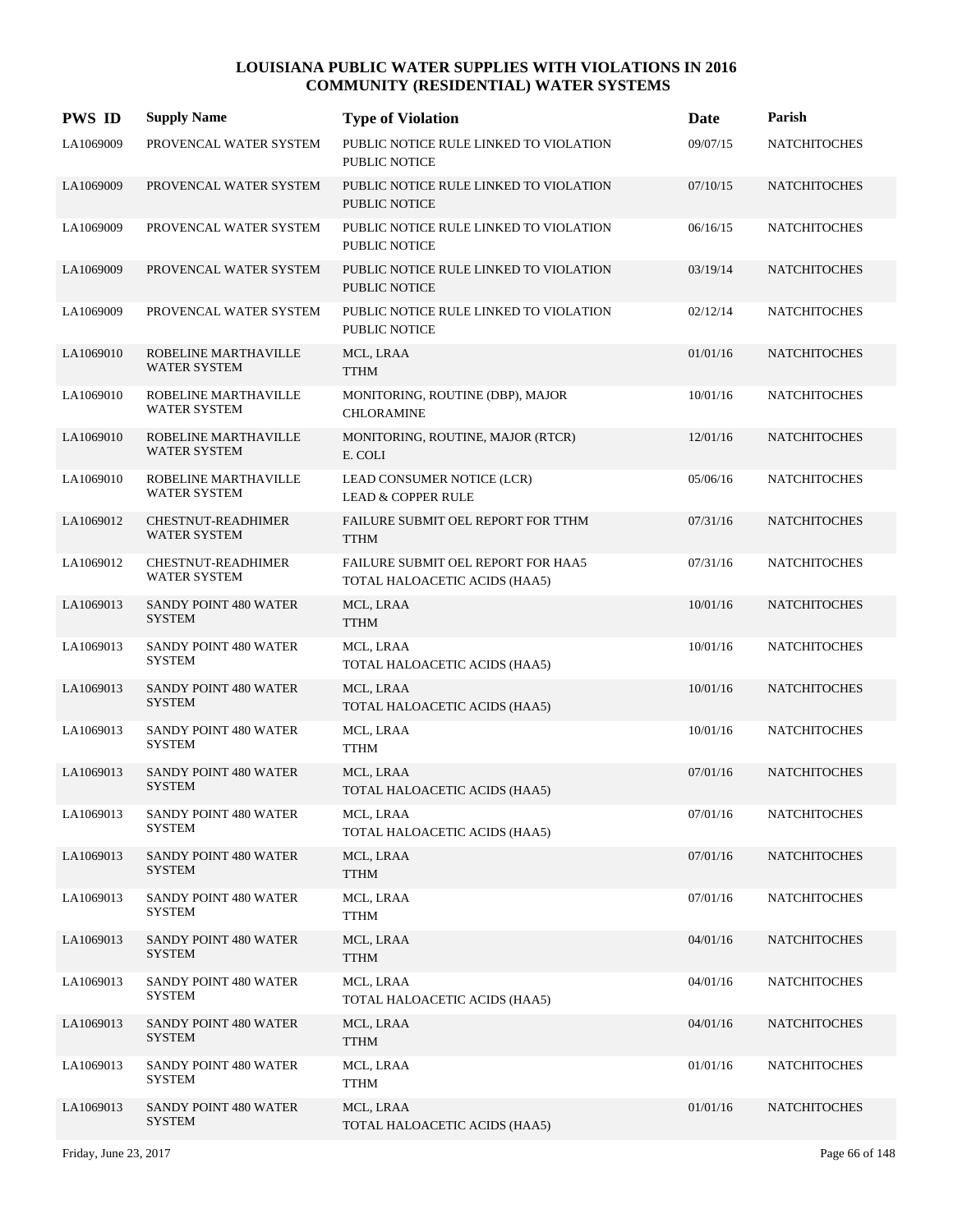| <b>PWS ID</b> | <b>Supply Name</b>                               | <b>Type of Violation</b>                                                                      | <b>Date</b> | Parish              |
|---------------|--------------------------------------------------|-----------------------------------------------------------------------------------------------|-------------|---------------------|
| LA1069013     | SANDY POINT 480 WATER<br><b>SYSTEM</b>           | MCL, LRAA<br>TTHM                                                                             | 01/01/16    | <b>NATCHITOCHES</b> |
| LA1069013     | SANDY POINT 480 WATER<br><b>SYSTEM</b>           | MCL, LRAA<br>TOTAL HALOACETIC ACIDS (HAA5)                                                    | 01/01/16    | <b>NATCHITOCHES</b> |
| LA1069013     | SANDY POINT 480 WATER<br><b>SYSTEM</b>           | FAILURE SUBMIT OEL REPORT FOR TTHM<br><b>TTHM</b>                                             | 07/31/16    | <b>NATCHITOCHES</b> |
| LA1069013     | SANDY POINT 480 WATER<br><b>SYSTEM</b>           | FAILURE SUBMIT OEL REPORT FOR HAA5<br>TOTAL HALOACETIC ACIDS (HAA5)                           | 07/31/16    | <b>NATCHITOCHES</b> |
| LA1069013     | SANDY POINT 480 WATER<br><b>SYSTEM</b>           | PUBLIC NOTICE RULE LINKED TO VIOLATION<br>PUBLIC NOTICE                                       | 12/16/16    | <b>NATCHITOCHES</b> |
| LA1069015     |                                                  | AJAX BEULAH WATER SYSTEM MONITORING, ROUTINE (DBP), MAJOR<br>TOT_TTHM/HAA5                    | 02/29/16    | <b>NATCHITOCHES</b> |
| LA1069015     |                                                  | AJAX BEULAH WATER SYSTEM LEAD CONSUMER NOTICE (LCR)<br><b>LEAD &amp; COPPER RULE</b>          | 05/06/16    | <b>NATCHITOCHES</b> |
| LA1069015     | AJAX BEULAH WATER SYSTEM CCR REPORT              | CONSUMER CONFIDENCE RULE                                                                      | 07/01/16    | <b>NATCHITOCHES</b> |
| LA1069015     |                                                  | AJAX BEULAH WATER SYSTEM CCR ADEQUACY/AVAILABILITY/CONTENT<br><b>CONSUMER CONFIDENCE RULE</b> | 10/01/16    | <b>NATCHITOCHES</b> |
| LA1069015     |                                                  | AJAX BEULAH WATER SYSTEM PUBLIC NOTICE RULE LINKED TO VIOLATION<br><b>PUBLIC NOTICE</b>       | 11/14/16    | <b>NATCHITOCHES</b> |
| LA1069015     |                                                  | AJAX BEULAH WATER SYSTEM RESIDUAL NOT MONITORED MRT-POE-ACR (GW)<br><b>CHLORINE</b>           | 04/01/16    | <b>NATCHITOCHES</b> |
| LA1071001     | <b>NEW ORLEANS ALGIERS</b><br><b>WATER WORKS</b> | INADEQUATE MIN CHLORINE RESIDUAL(GW&SW)<br><b>CHLORINE</b>                                    | 08/01/16    | <b>ORLEANS</b>      |
| LA1071009     | NEW ORLEANS CARROLLTON<br><b>WW</b>              | MONITORING, ROUTINE (IESWTR/LT1), MINOR<br><b>TURBIDITY</b>                                   | 03/01/16    | <b>ORLEANS</b>      |
| LA1073003     | <b>BETTER WATERWORKS</b><br><b>WATER SYSTEM</b>  | MCL, LRAA<br><b>TTHM</b>                                                                      | 04/01/16    | <b>OUACHITA</b>     |
| LA1073003     | <b>BETTER WATERWORKS</b><br>WATER SYSTEM         | MCL, LRAA<br><b>TTHM</b>                                                                      | 04/01/16    | <b>OUACHITA</b>     |
| LA1073003     | <b>BETTER WATERWORKS</b><br><b>WATER SYSTEM</b>  | MCL, LRAA<br><b>TTHM</b>                                                                      | 01/01/16    | <b>OUACHITA</b>     |
| LA1073003     | <b>BETTER WATERWORKS</b><br><b>WATER SYSTEM</b>  | MCL, LRAA<br><b>TTHM</b>                                                                      | 01/01/16    | <b>OUACHITA</b>     |
| LA1073003     | <b>BETTER WATERWORKS</b><br><b>WATER SYSTEM</b>  | MONITORING, ROUTINE (DBP), MAJOR<br>TOT_TTHM/HAA5                                             | 02/29/16    | <b>OUACHITA</b>     |
| LA1073003     | <b>BETTER WATERWORKS</b><br><b>WATER SYSTEM</b>  | FAILURE TO HAVE MONITORING PLAN (IDSE)<br><b>DBP STAGE 2</b>                                  | 04/01/08    | <b>OUACHITA</b>     |
| LA1073004     | BROWNVILLE WATER SYSTEM                          | MCL, LRAA<br><b>TTHM</b>                                                                      | 10/01/16    | <b>OUACHITA</b>     |
| LA1073004     | BROWNVILLE WATER SYSTEM                          | MCL, LRAA<br><b>TTHM</b>                                                                      | 07/01/16    | <b>OUACHITA</b>     |
| LA1073007     | CHARMINGDALE SUBDIVISION<br>WS                   | MCL, LRAA<br><b>TTHM</b>                                                                      | 07/01/16    | <b>OUACHITA</b>     |
| LA1073007     | CHARMINGDALE SUBDIVISION<br>WS                   | MCL, LRAA<br><b>TTHM</b>                                                                      | 07/01/16    | <b>OUACHITA</b>     |
| LA1073007     | CHARMINGDALE SUBDIVISION<br>WS                   | MCL, LRAA<br><b>TTHM</b>                                                                      | 04/01/16    | <b>OUACHITA</b>     |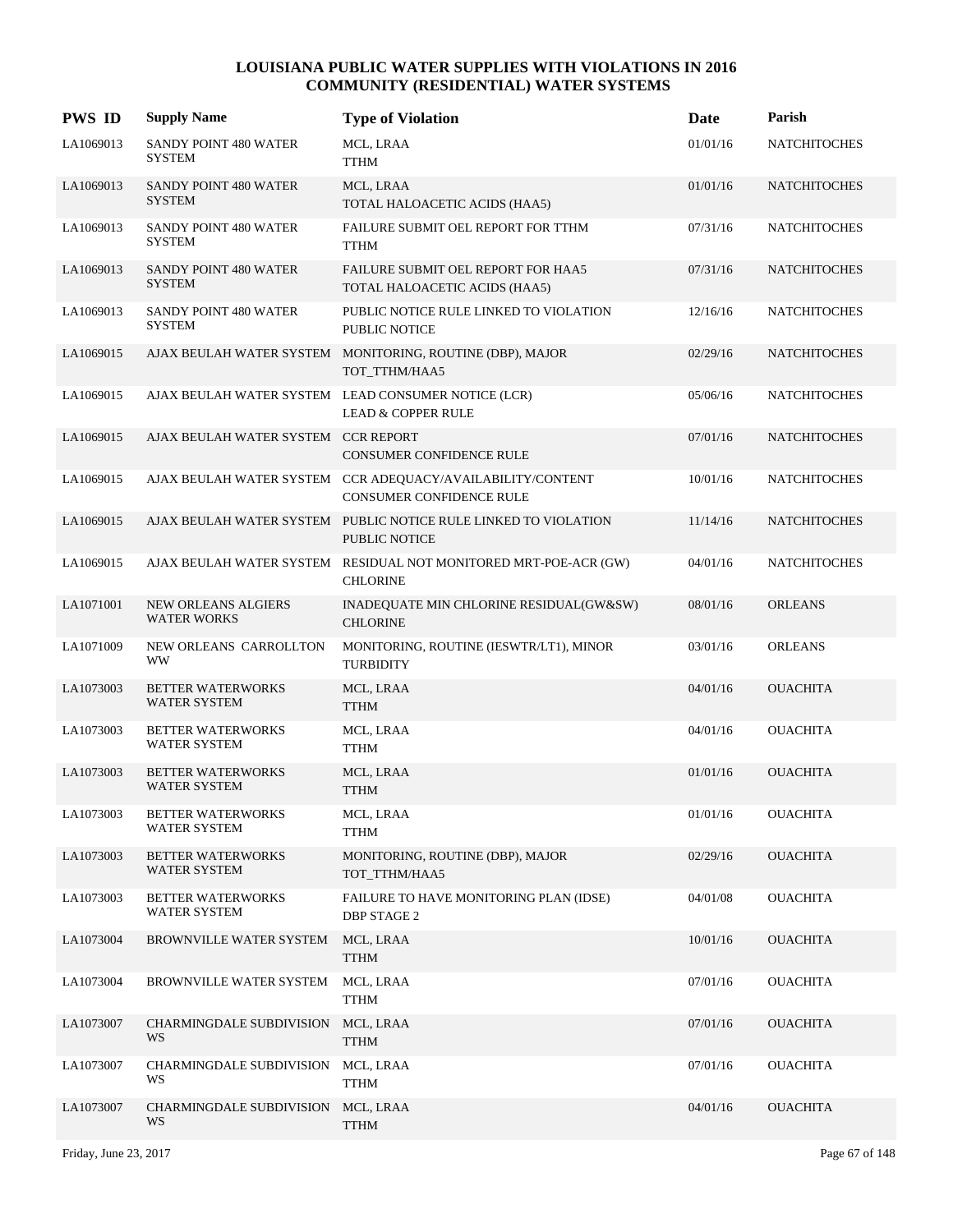| <b>PWS ID</b> | <b>Supply Name</b>                                  | <b>Type of Violation</b>                                                         | Date     | Parish          |
|---------------|-----------------------------------------------------|----------------------------------------------------------------------------------|----------|-----------------|
| LA1073007     | CHARMINGDALE SUBDIVISION<br>WS                      | MCL, LRAA<br><b>TTHM</b>                                                         | 04/01/16 | <b>OUACHITA</b> |
| LA1073007     | CHARMINGDALE SUBDIVISION MCL, LRAA<br>WS            | <b>TTHM</b>                                                                      | 01/01/16 | <b>OUACHITA</b> |
| LA1073007     | CHARMINGDALE SUBDIVISION MCL, LRAA<br>WS            | <b>TTHM</b>                                                                      | 01/01/16 | <b>OUACHITA</b> |
| LA1073007     | <b>CHARMINGDALE SUBDIVISION</b><br>WS               | PUBLIC NOTICE RULE LINKED TO VIOLATION<br><b>PUBLIC NOTICE</b>                   | 12/11/15 | <b>OUACHITA</b> |
| LA1073007     | CHARMINGDALE SUBDIVISION<br>WS                      | PUBLIC NOTICE RULE LINKED TO VIOLATION<br>PUBLIC NOTICE                          | 07/21/14 | <b>OUACHITA</b> |
| LA1073007     | WS                                                  | CHARMINGDALE SUBDIVISION PUBLIC NOTICE RULE LINKED TO VIOLATION<br>PUBLIC NOTICE | 07/04/14 | <b>OUACHITA</b> |
| LA1073007     | CHARMINGDALE SUBDIVISION<br>WS                      | PUBLIC NOTICE RULE LINKED TO VIOLATION<br><b>PUBLIC NOTICE</b>                   | 04/08/14 | <b>OUACHITA</b> |
| LA1073011     | <b>COUNTRY ESTATES WATER</b><br><b>SYSTEM NORTH</b> | MCL, LRAA<br><b>TTHM</b>                                                         | 10/01/16 | <b>OUACHITA</b> |
| LA1073011     | <b>COUNTRY ESTATES WATER</b><br><b>SYSTEM NORTH</b> | MCL, LRAA<br><b>TTHM</b>                                                         | 10/01/16 | <b>OUACHITA</b> |
| LA1073011     | <b>COUNTRY ESTATES WATER</b><br><b>SYSTEM NORTH</b> | MCL, LRAA<br><b>TTHM</b>                                                         | 07/01/16 | <b>OUACHITA</b> |
| LA1073011     | <b>COUNTRY ESTATES WATER</b><br><b>SYSTEM NORTH</b> | MCL, LRAA<br><b>TTHM</b>                                                         | 07/01/16 | <b>OUACHITA</b> |
| LA1073011     | <b>COUNTRY ESTATES WATER</b><br><b>SYSTEM NORTH</b> | MCL, LRAA<br><b>TTHM</b>                                                         | 04/01/16 | <b>OUACHITA</b> |
| LA1073011     | COUNTRY ESTATES WATER<br><b>SYSTEM NORTH</b>        | MCL, LRAA<br><b>TTHM</b>                                                         | 04/01/16 | <b>OUACHITA</b> |
| LA1073011     | <b>COUNTRY ESTATES WATER</b><br><b>SYSTEM NORTH</b> | MONITORING, ROUTINE (DBP), MAJOR<br>TOT TTHM/HAA5                                | 12/01/15 | <b>OUACHITA</b> |
| LA1073011     | COUNTRY ESTATES WATER<br><b>SYSTEM NORTH</b>        | FAILURE SUBMIT OEL REPORT FOR TTHM<br><b>TTHM</b>                                | 10/31/16 | <b>OUACHITA</b> |
| LA1073011     | <b>COUNTRY ESTATES WATER</b><br><b>SYSTEM NORTH</b> | FAILURE SUBMIT OEL REPORT FOR TTHM<br><b>TTHM</b>                                | 07/31/16 | <b>OUACHITA</b> |
| LA1073016     | <b>GREEN ACRES SUBDIVISION</b><br>WS                | MCL, LRAA<br><b>TTHM</b>                                                         | 04/01/16 | <b>OUACHITA</b> |
| LA1073016     | <b>GREEN ACRES SUBDIVISION</b><br>WS                | MCL, LRAA<br><b>TTHM</b>                                                         | 01/01/16 | <b>OUACHITA</b> |
| LA1073016     | <b>GREEN ACRES SUBDIVISION</b><br>WS                | MCL, LRAA<br><b>TTHM</b>                                                         | 01/01/16 | <b>OUACHITA</b> |
| LA1073016     | <b>GREEN ACRES SUBDIVISION</b><br>WS                | MCL, E. COLI, POS E COLI (RTCR)<br>E. COLI                                       | 12/01/16 | <b>OUACHITA</b> |
| LA1073016     | <b>GREEN ACRES SUBDIVISION</b><br>WS                | PUBLIC NOTICE RULE LINKED TO VIOLATION<br>PUBLIC NOTICE                          | 07/21/14 | <b>OUACHITA</b> |
| LA1073016     | <b>GREEN ACRES SUBDIVISION</b><br>WS                | PUBLIC NOTICE RULE LINKED TO VIOLATION<br>PUBLIC NOTICE                          | 07/04/14 | <b>OUACHITA</b> |
| LA1073025     | RAMSEY WATER SYSTEM                                 | MCL, LRAA<br>TOTAL HALOACETIC ACIDS (HAA5)                                       | 10/01/16 | <b>OUACHITA</b> |
| LA1073025     | RAMSEY WATER SYSTEM                                 | MCL, LRAA<br>TOTAL HALOACETIC ACIDS (HAA5)                                       | 10/01/16 | <b>OUACHITA</b> |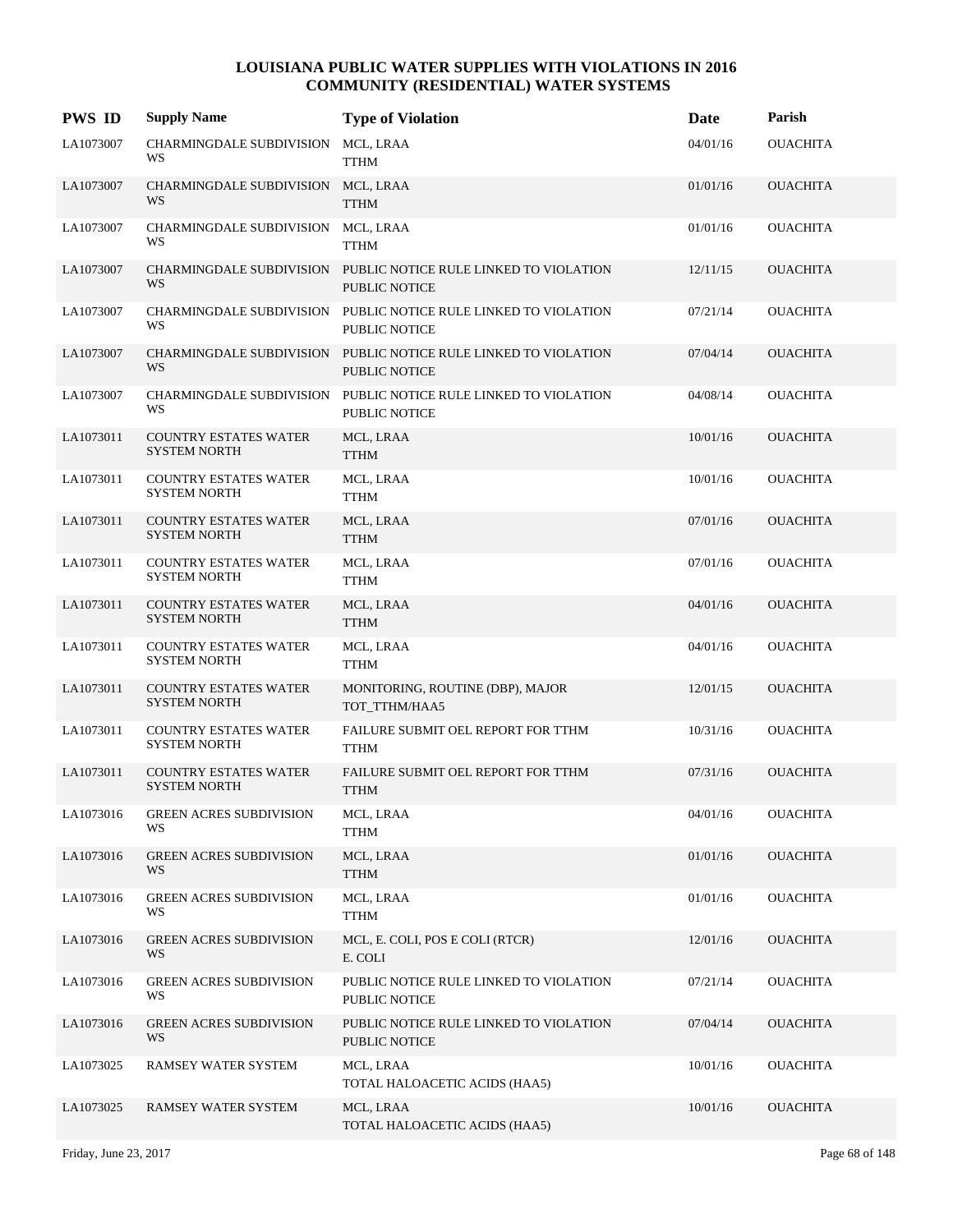| <b>PWS ID</b> | <b>Supply Name</b>                                  | <b>Type of Violation</b>                                            | Date     | Parish          |
|---------------|-----------------------------------------------------|---------------------------------------------------------------------|----------|-----------------|
| LA1073025     | <b>RAMSEY WATER SYSTEM</b>                          | MCL, LRAA<br><b>TTHM</b>                                            | 10/01/16 | <b>OUACHITA</b> |
| LA1073025     | <b>RAMSEY WATER SYSTEM</b>                          | MCL, LRAA<br><b>TTHM</b>                                            | 10/01/16 | <b>OUACHITA</b> |
| LA1073025     | RAMSEY WATER SYSTEM                                 | MONITORING, ROUTINE (DBP), MAJOR<br>TOT_TTHM/HAA5                   | 01/01/16 | <b>OUACHITA</b> |
| LA1073025     | <b>RAMSEY WATER SYSTEM</b>                          | FAILURE SUBMIT OEL REPORT FOR TTHM<br><b>TTHM</b>                   | 10/31/16 | <b>OUACHITA</b> |
| LA1073025     | <b>RAMSEY WATER SYSTEM</b>                          | FAILURE SUBMIT OEL REPORT FOR HAA5<br>TOTAL HALOACETIC ACIDS (HAA5) | 10/31/16 | <b>OUACHITA</b> |
| LA1073025     | RAMSEY WATER SYSTEM                                 | FOLLOW-UP OR ROUTINE TAP M/R (LCR)<br><b>LEAD &amp; COPPER RULE</b> | 10/01/16 | <b>OUACHITA</b> |
| LA1073028     | MCCLENDON COMMUNITY<br><b>WATER WELL</b>            | RESIDUAL NOT MONITORED MRT-POE-ACR (GW)<br><b>CHLORINE</b>          | 06/01/16 | <b>OUACHITA</b> |
| LA1073028     | MCCLENDON COMMUNITY<br><b>WATER WELL</b>            | RESIDUAL NOT MONITORED MRT-POE-ACR (GW)<br><b>CHLORINE</b>          | 05/01/16 | <b>OUACHITA</b> |
| LA1073031     | MONROE WATER SYSTEM                                 | INADEQUATE MIN CHLORINE RESIDUAL(GW&SW)<br><b>CHLORAMINE</b>        | 08/01/16 | <b>OUACHITA</b> |
| LA1073035     | NORTH MONROE ET AL WATER MCL, LRAA<br><b>SYSTEM</b> | TOTAL HALOACETIC ACIDS (HAA5)                                       | 04/01/16 | <b>OUACHITA</b> |
| LA1073040     | PRAIRIE ROAD WATER<br><b>DISTRICT</b>               | FAILURE SUBMIT OEL REPORT FOR TTHM<br><b>TTHM</b>                   | 07/31/14 | <b>OUACHITA</b> |
| LA1073047     | SOUTHWEST OUACHITA<br>WATERWORKS, INC               | MCL, LRAA<br><b>TTHM</b>                                            | 10/01/16 | <b>OUACHITA</b> |
| LA1073047     | SOUTHWEST OUACHITA<br>WATERWORKS, INC               | MCL, LRAA<br><b>TTHM</b>                                            | 10/01/16 | <b>OUACHITA</b> |
| LA1073047     | SOUTHWEST OUACHITA<br>WATERWORKS, INC               | MCL, LRAA<br>TOTAL HALOACETIC ACIDS (HAA5)                          | 10/01/16 | <b>OUACHITA</b> |
| LA1073047     | SOUTHWEST OUACHITA<br>WATERWORKS, INC               | MCL, LRAA<br><b>TTHM</b>                                            | 07/01/16 | <b>OUACHITA</b> |
| LA1073047     | SOUTHWEST OUACHITA<br><b>WATERWORKS, INC</b>        | MCL, LRAA<br><b>TTHM</b>                                            | 07/01/16 | <b>OUACHITA</b> |
| LA1073047     | SOUTHWEST OUACHITA<br>WATERWORKS, INC               | MCL, LRAA<br>TOTAL HALOACETIC ACIDS (HAA5)                          | 07/01/16 | <b>OUACHITA</b> |
| LA1073047     | SOUTHWEST OUACHITA<br>WATERWORKS, INC               | MCL, LRAA<br><b>TTHM</b>                                            | 04/01/16 | <b>OUACHITA</b> |
| LA1073047     | SOUTHWEST OUACHITA<br>WATERWORKS, INC               | MCL, LRAA<br><b>TTHM</b>                                            | 04/01/16 | <b>OUACHITA</b> |
| LA1073047     | SOUTHWEST OUACHITA<br>WATERWORKS, INC               | MCL, LRAA<br>TOTAL HALOACETIC ACIDS (HAA5)                          | 04/01/16 | <b>OUACHITA</b> |
| LA1073047     | SOUTHWEST OUACHITA<br>WATERWORKS, INC               | MCL, LRAA<br><b>TTHM</b>                                            | 01/01/16 | <b>OUACHITA</b> |
| LA1073047     | SOUTHWEST OUACHITA<br>WATERWORKS, INC               | MCL, LRAA<br><b>TTHM</b>                                            | 01/01/16 | <b>OUACHITA</b> |
| LA1073054     | TOWN & COUNTRY SERVICE                              | INADEQUATE MIN CHLORINE RESIDUAL(GW&SW)<br><b>CHLORAMINE</b>        | 06/01/16 | OUACHITA        |
| LA1073055     | WEST HWY 80 ARK ROAD WS                             | INADEQUATE MIN CHLORINE RESIDUAL(GW&SW)<br><b>CHLORAMINE</b>        | 01/01/14 | <b>OUACHITA</b> |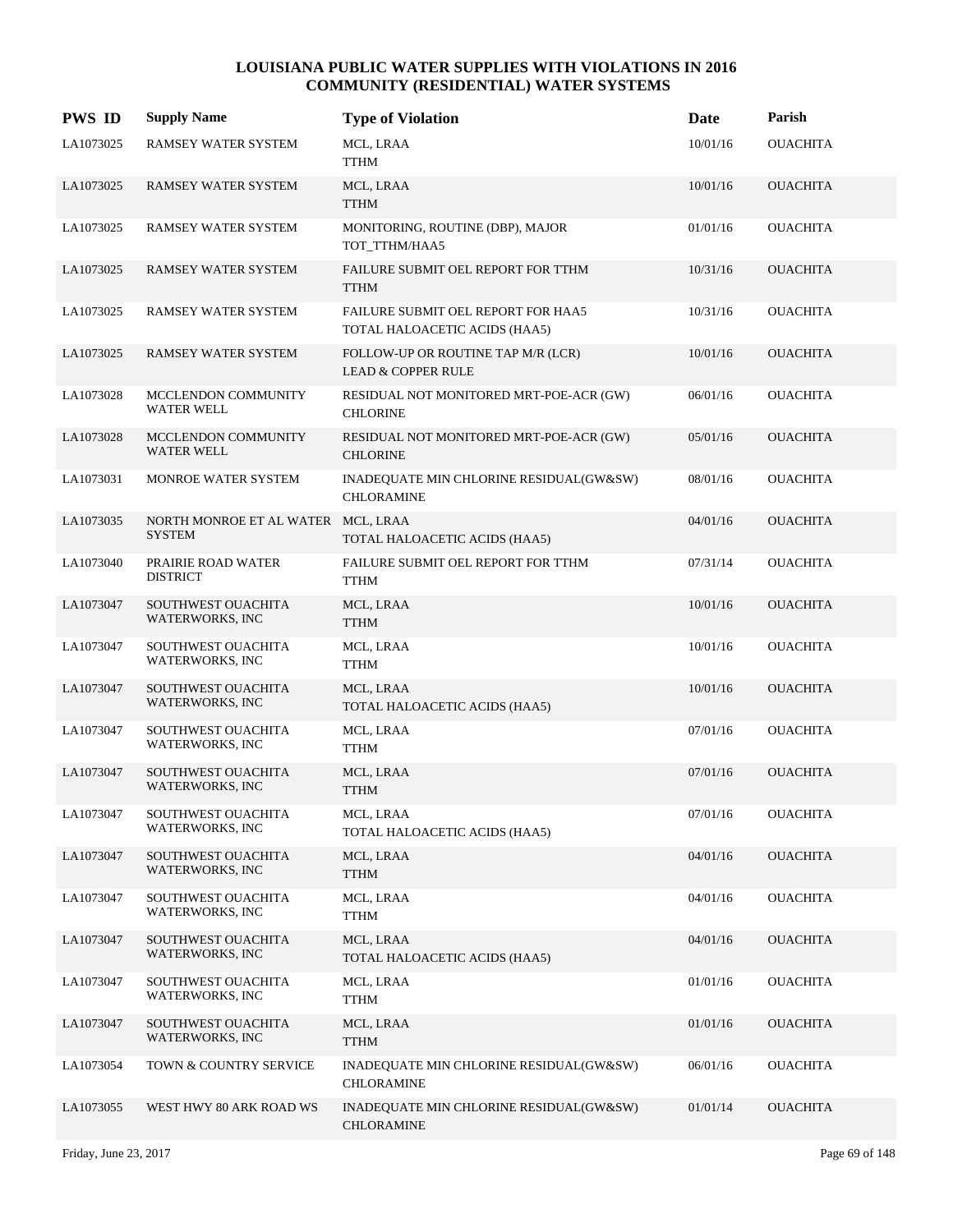| <b>PWS ID</b> | <b>Supply Name</b>                           | <b>Type of Violation</b>                                             | Date     | Parish          |
|---------------|----------------------------------------------|----------------------------------------------------------------------|----------|-----------------|
| LA1073056     | WEST MONROE WATER<br><b>SYSTEM</b>           | MCL, LRAA<br>TTHM                                                    | 10/01/16 | <b>OUACHITA</b> |
| LA1073056     | <b>WEST MONROE WATER</b><br><b>SYSTEM</b>    | MCL, LRAA<br><b>TTHM</b>                                             | 10/01/16 | <b>OUACHITA</b> |
| LA1073058     | <b>INDIAN VILLAGE WATER</b><br><b>SYSTEM</b> | MCL, LRAA<br><b>TTHM</b>                                             | 10/01/16 | <b>OUACHITA</b> |
| LA1073058     | <b>INDIAN VILLAGE WATER</b><br><b>SYSTEM</b> | MCL, LRAA<br><b>TTHM</b>                                             | 07/01/16 | <b>OUACHITA</b> |
| LA1073058     | <b>INDIAN VILLAGE WATER</b><br><b>SYSTEM</b> | MCL, LRAA<br><b>TTHM</b>                                             | 04/01/16 | <b>OUACHITA</b> |
| LA1073058     | <b>INDIAN VILLAGE WATER</b><br><b>SYSTEM</b> | CCR ADEQUACY/AVAILABILITY/CONTENT<br><b>CONSUMER CONFIDENCE RULE</b> | 10/01/15 | <b>OUACHITA</b> |
| LA1073058     | <b>INDIAN VILLAGE WATER</b><br><b>SYSTEM</b> | PUBLIC NOTICE RULE LINKED TO VIOLATION<br>PUBLIC NOTICE              | 09/02/13 | <b>OUACHITA</b> |
| LA1073060     | CADEVILLE WATER DISTRICT                     | MCL, LRAA<br><b>TTHM</b>                                             | 10/01/16 | <b>OUACHITA</b> |
| LA1073060     | CADEVILLE WATER DISTRICT                     | MCL, LRAA<br>TTHM                                                    | 10/01/16 | <b>OUACHITA</b> |
| LA1073060     | CADEVILLE WATER DISTRICT                     | MCL, LRAA<br><b>TTHM</b>                                             | 07/01/16 | <b>OUACHITA</b> |
| LA1073060     | CADEVILLE WATER DISTRICT                     | MCL, LRAA<br><b>TTHM</b>                                             | 07/01/16 | <b>OUACHITA</b> |
| LA1073060     | CADEVILLE WATER DISTRICT                     | MCL, LRAA<br><b>TTHM</b>                                             | 04/01/16 | <b>OUACHITA</b> |
| LA1073060     | CADEVILLE WATER DISTRICT                     | MCL, LRAA<br><b>TTHM</b>                                             | 04/01/16 | <b>OUACHITA</b> |
| LA1073060     | CADEVILLE WATER DISTRICT                     | MONITORING, ROUTINE (DBP), MAJOR<br>TOT TTHM/HAA5                    | 09/01/16 | <b>OUACHITA</b> |
| LA1073060     | CADEVILLE WATER DISTRICT                     | MONITORING, ROUTINE (DBP), MAJOR<br>TOT_TTHM/HAA5                    | 12/01/15 | <b>OUACHITA</b> |
| LA1073060     | CADEVILLE WATER DISTRICT                     | FAILURE SUBMIT OEL REPORT FOR TTHM<br><b>TTHM</b>                    | 10/31/16 | <b>OUACHITA</b> |
| LA1073060     | CADEVILLE WATER DISTRICT                     | FAILURE SUBMIT OEL REPORT FOR TTHM<br><b>TTHM</b>                    | 07/31/16 | <b>OUACHITA</b> |
| LA1073060     | CADEVILLE WATER DISTRICT                     | FAILURE SUBMIT OEL REPORT FOR TTHM<br><b>TTHM</b>                    | 05/01/15 | <b>OUACHITA</b> |
| LA1073060     | CADEVILLE WATER DISTRICT                     | FAILURE SUBMIT OEL REPORT FOR TTHM<br>TTHM                           | 07/31/14 | <b>OUACHITA</b> |
| LA1073060     | CADEVILLE WATER DISTRICT                     | FAILURE SUBMIT OEL REPORT FOR HAA5<br>TOTAL HALOACETIC ACIDS (HAA5)  | 07/31/14 | <b>OUACHITA</b> |
| LA1073060     | CADEVILLE WATER DISTRICT                     | FAILURE SUBMIT OEL REPORT FOR TTHM<br><b>TTHM</b>                    | 05/01/14 | <b>OUACHITA</b> |
| LA1073060     | CADEVILLE WATER DISTRICT                     | PUBLIC NOTICE RULE LINKED TO VIOLATION<br><b>PUBLIC NOTICE</b>       | 08/21/16 | <b>OUACHITA</b> |
| LA1073060     | CADEVILLE WATER DISTRICT                     | PUBLIC NOTICE RULE LINKED TO VIOLATION<br>PUBLIC NOTICE              | 06/05/15 | <b>OUACHITA</b> |
| LA1073060     | CADEVILLE WATER DISTRICT                     | PUBLIC NOTICE RULE LINKED TO VIOLATION<br>PUBLIC NOTICE              | 05/21/15 | <b>OUACHITA</b> |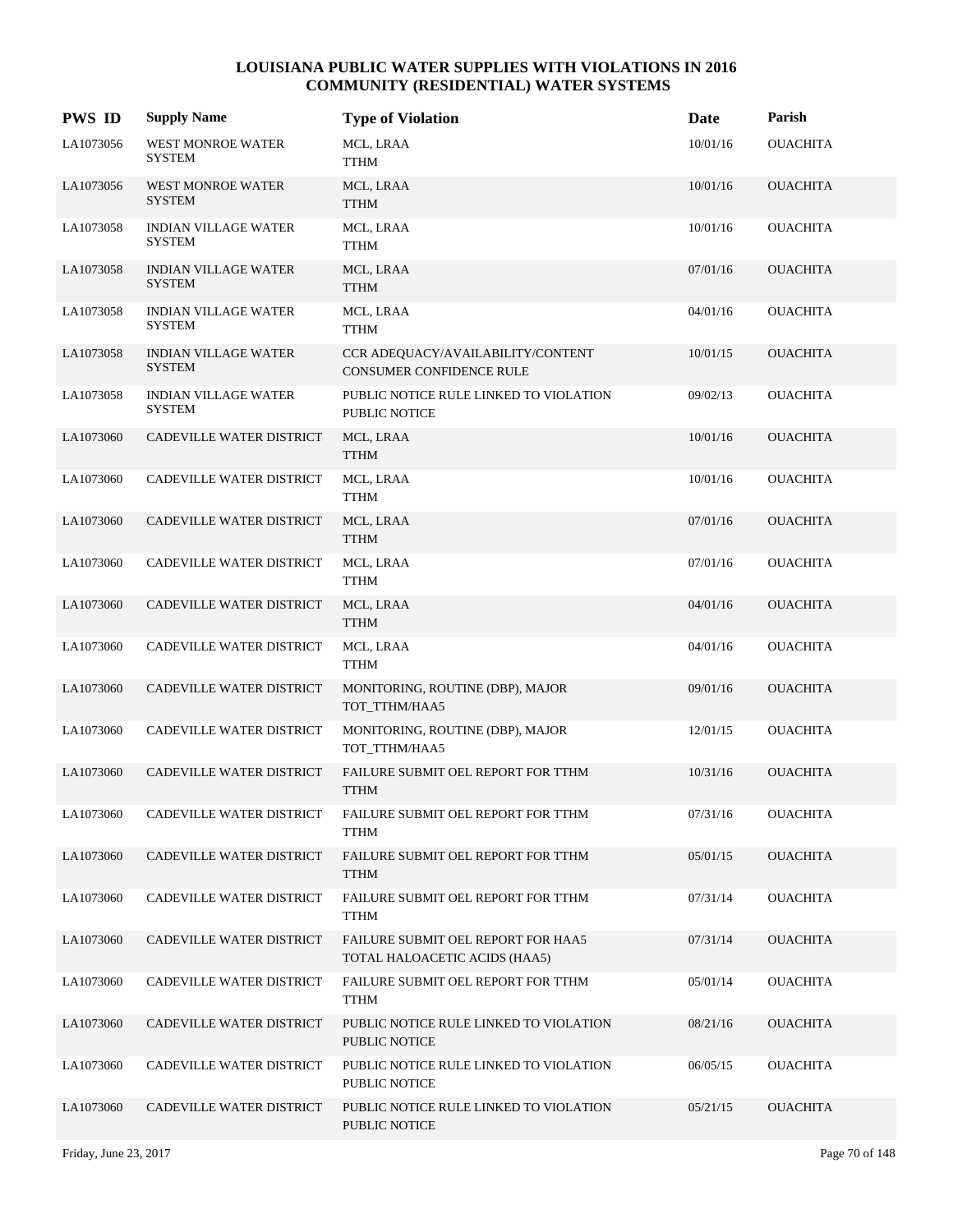| <b>PWS ID</b> | <b>Supply Name</b>                   | <b>Type of Violation</b>                                            | Date     | Parish          |
|---------------|--------------------------------------|---------------------------------------------------------------------|----------|-----------------|
| LA1073060     | CADEVILLE WATER DISTRICT             | PUBLIC NOTICE RULE LINKED TO VIOLATION<br>PUBLIC NOTICE             | 05/01/15 | <b>OUACHITA</b> |
| LA1073060     | CADEVILLE WATER DISTRICT             | INADEQUATE MIN CHLORINE RESIDUAL(GW&SW)<br><b>CHLORINE</b>          | 11/01/16 | <b>OUACHITA</b> |
| LA1073060     | CADEVILLE WATER DISTRICT             | INADEQUATE MIN CHLORINE RESIDUAL(GW&SW)<br><b>CHLORINE</b>          | 10/01/16 | <b>OUACHITA</b> |
| LA1073061     | HIDDEN OAKS SUBDIVISION<br>WS        | MCL, LRAA<br>TOTAL HALOACETIC ACIDS (HAA5)                          | 10/01/16 | <b>OUACHITA</b> |
| LA1073061     | HIDDEN OAKS SUBDIVISION<br>WS        | MCL, LRAA<br>TOTAL HALOACETIC ACIDS (HAA5)                          | 10/01/16 | <b>OUACHITA</b> |
| LA1073061     | HIDDEN OAKS SUBDIVISION<br>WS        | MCL, LRAA<br>TOTAL HALOACETIC ACIDS (HAA5)                          | 07/01/16 | <b>OUACHITA</b> |
| LA1073061     | HIDDEN OAKS SUBDIVISION<br>WS        | MCL, LRAA<br><b>TTHM</b>                                            | 07/01/16 | <b>OUACHITA</b> |
| LA1073061     | HIDDEN OAKS SUBDIVISION<br>WS        | MCL, LRAA<br><b>TTHM</b>                                            | 07/01/16 | <b>OUACHITA</b> |
| LA1073061     | HIDDEN OAKS SUBDIVISION<br>WS        | MCL, LRAA<br>TOTAL HALOACETIC ACIDS (HAA5)                          | 07/01/16 | <b>OUACHITA</b> |
| LA1073061     | HIDDEN OAKS SUBDIVISION<br>WS        | MCL, LRAA<br><b>TTHM</b>                                            | 04/01/16 | <b>OUACHITA</b> |
| LA1073061     | HIDDEN OAKS SUBDIVISION<br>WS        | MCL, LRAA<br>TOTAL HALOACETIC ACIDS (HAA5)                          | 04/01/16 | <b>OUACHITA</b> |
| LA1073061     | HIDDEN OAKS SUBDIVISION<br>WS        | MCL, LRAA<br><b>TTHM</b>                                            | 04/01/16 | <b>OUACHITA</b> |
| LA1073061     | HIDDEN OAKS SUBDIVISION<br>WS        | MCL, LRAA<br>TOTAL HALOACETIC ACIDS (HAA5)                          | 04/01/16 | <b>OUACHITA</b> |
| LA1073061     | HIDDEN OAKS SUBDIVISION<br>WS        | MONITORING, ROUTINE (DBP), MAJOR<br>TOT TTHM/HAA5                   | 12/01/15 | <b>OUACHITA</b> |
| LA1073061     | HIDDEN OAKS SUBDIVISION<br>WS        | FAILURE SUBMIT OEL REPORT FOR TTHM<br><b>TTHM</b>                   | 07/31/16 | <b>OUACHITA</b> |
| LA1073061     | <b>HIDDEN OAKS SUBDIVISION</b><br>WS | FAILURE SUBMIT OEL REPORT FOR HAA5<br>TOTAL HALOACETIC ACIDS (HAA5) | 07/31/16 | <b>OUACHITA</b> |
| LA1073063     | PECAN LAKE SUBDIVISION WS            | MCL, LRAA<br>TOTAL HALOACETIC ACIDS (HAA5)                          | 07/01/16 | <b>OUACHITA</b> |
| LA1073063     | PECAN LAKE SUBDIVISION WS            | MCL, LRAA<br><b>TTHM</b>                                            | 07/01/16 | <b>OUACHITA</b> |
| LA1073063     | PECAN LAKE SUBDIVISION WS            | MCL, LRAA<br><b>TTHM</b>                                            | 07/01/16 | <b>OUACHITA</b> |
| LA1073063     | PECAN LAKE SUBDIVISION WS            | MCL, LRAA<br>TOTAL HALOACETIC ACIDS (HAA5)                          | 07/01/16 | <b>OUACHITA</b> |
| LA1073063     | PECAN LAKE SUBDIVISION WS            | MCL, LRAA<br><b>TTHM</b>                                            | 04/01/16 | <b>OUACHITA</b> |
| LA1073063     | PECAN LAKE SUBDIVISION WS            | MCL, LRAA<br>TOTAL HALOACETIC ACIDS (HAA5)                          | 04/01/16 | <b>OUACHITA</b> |
| LA1073063     | PECAN LAKE SUBDIVISION WS            | MCL, LRAA<br><b>TTHM</b>                                            | 04/01/16 | <b>OUACHITA</b> |
| LA1073063     | PECAN LAKE SUBDIVISION WS            | MCL, LRAA<br>TOTAL HALOACETIC ACIDS (HAA5)                          | 04/01/16 | <b>OUACHITA</b> |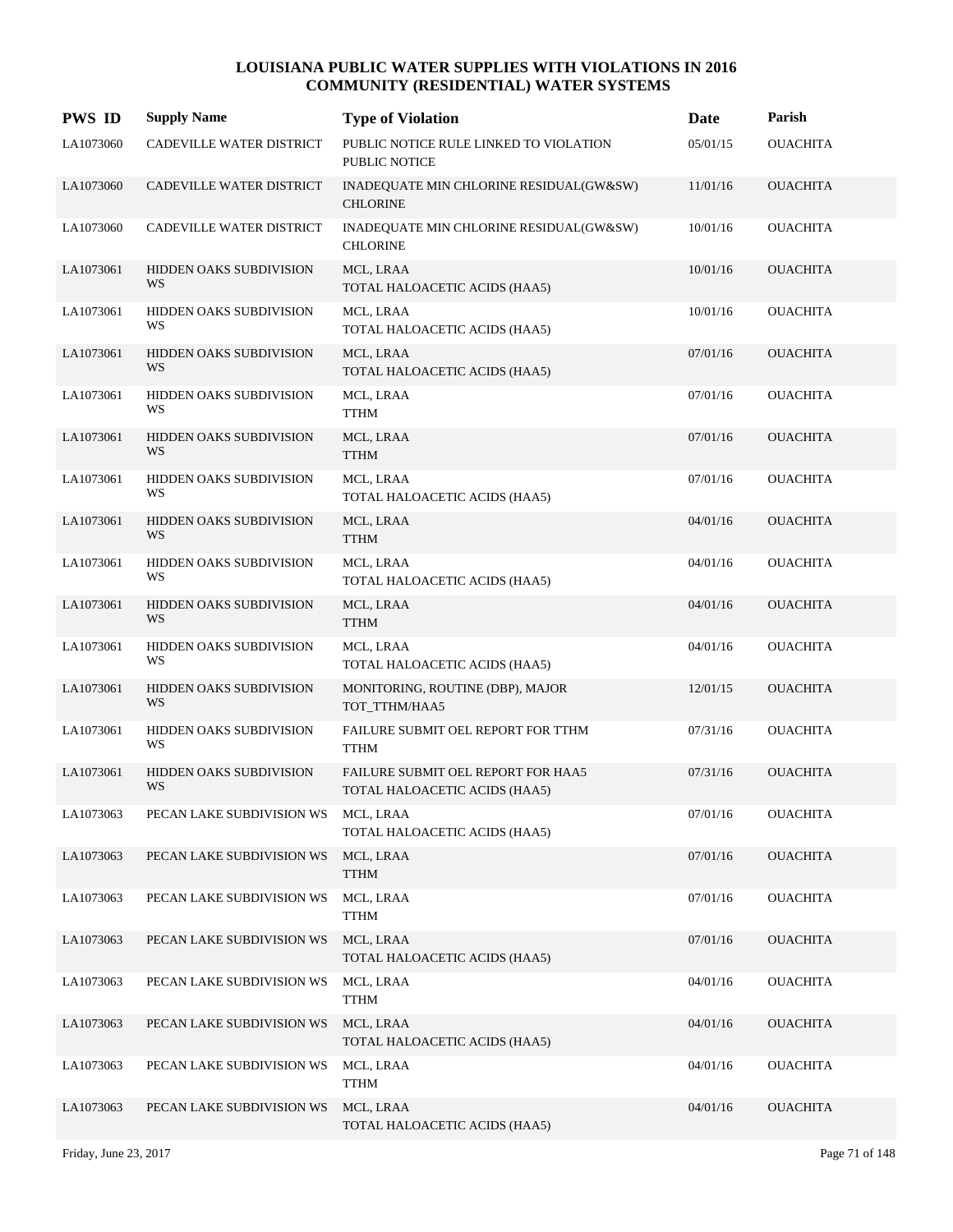| <b>PWS ID</b> | <b>Supply Name</b>                           | <b>Type of Violation</b>                                            | Date     | Parish             |
|---------------|----------------------------------------------|---------------------------------------------------------------------|----------|--------------------|
| LA1073063     | PECAN LAKE SUBDIVISION WS                    | MONITORING, ROUTINE (DBP), MAJOR<br>TOT_TTHM/HAA5                   | 12/01/15 | <b>OUACHITA</b>    |
| LA1073063     | PECAN LAKE SUBDIVISION WS                    | FAILURE SUBMIT OEL REPORT FOR TTHM<br><b>TTHM</b>                   | 07/31/16 | <b>OUACHITA</b>    |
| LA1073063     | PECAN LAKE SUBDIVISION WS                    | FAILURE SUBMIT OEL REPORT FOR HAA5<br>TOTAL HALOACETIC ACIDS (HAA5) | 07/31/16 | <b>OUACHITA</b>    |
| LA1073064     | <b>HILLSIDE PARK SUBDIVISION</b><br>WS       | PUBLIC NOTICE RULE LINKED TO VIOLATION<br><b>PUBLIC NOTICE</b>      | 07/21/14 | <b>OUACHITA</b>    |
| LA1073064     | HILLSIDE PARK SUBDIVISION<br>WS              | PUBLIC NOTICE RULE LINKED TO VIOLATION<br>PUBLIC NOTICE             | 07/04/14 | <b>OUACHITA</b>    |
| LA1073064     | HILLSIDE PARK SUBDIVISION<br>WS              | PUBLIC NOTICE RULE LINKED TO VIOLATION<br><b>PUBLIC NOTICE</b>      | 04/08/14 | <b>OUACHITA</b>    |
| LA1073090     | LINCOLN HILLS SUBDIVISION<br>WS              | MCL, LRAA<br><b>TTHM</b>                                            | 04/01/16 | <b>OUACHITA</b>    |
| LA1073090     | LINCOLN HILLS SUBDIVISION<br>WS              | MCL, LRAA<br>TOTAL HALOACETIC ACIDS (HAA5)                          | 04/01/16 | <b>OUACHITA</b>    |
| LA1073090     | LINCOLN HILLS SUBDIVISION<br>WS              | MCL, LRAA<br>TOTAL HALOACETIC ACIDS (HAA5)                          | 04/01/16 | <b>OUACHITA</b>    |
| LA1073090     | LINCOLN HILLS SUBDIVISION<br>WS              | MCL, LRAA<br><b>TTHM</b>                                            | 04/01/16 | <b>OUACHITA</b>    |
| LA1073090     | LINCOLN HILLS SUBDIVISION<br>WS              | FAILURE SUBMIT OEL REPORT FOR TTHM<br><b>TTHM</b>                   | 07/31/16 | <b>OUACHITA</b>    |
| LA1073090     | LINCOLN HILLS SUBDIVISION<br>WS              | FAILURE SUBMIT OEL REPORT FOR HAA5<br>TOTAL HALOACETIC ACIDS (HAA5) | 07/31/16 | <b>OUACHITA</b>    |
| LA1073090     | LINCOLN HILLS SUBDIVISION<br>WS              | FOLLOW-UP OR ROUTINE TAP M/R (LCR)<br><b>LEAD &amp; COPPER RULE</b> | 10/01/16 | <b>OUACHITA</b>    |
| LA1073097     | WESTERN UTILITIES, INC                       | PUBLIC NOTICE RULE LINKED TO VIOLATION<br><b>PUBLIC NOTICE</b>      | 06/16/15 | <b>OUACHITA</b>    |
| LA1073097     | WESTERN UTILITIES, INC                       | PUBLIC NOTICE RULE LINKED TO VIOLATION<br>PUBLIC NOTICE             | 06/09/15 | <b>OUACHITA</b>    |
| LA1073110     | WILDWOOD MHP WS                              | MCL, LRAA<br><b>TTHM</b>                                            | 10/01/16 | <b>OUACHITA</b>    |
| LA1073110     | WILDWOOD MHP WS                              | MCL, LRAA<br><b>TTHM</b>                                            | 10/01/16 | <b>OUACHITA</b>    |
| LA1073110     | WILDWOOD MHP WS                              | MCL, LRAA<br>TOTAL HALOACETIC ACIDS (HAA5)                          | 10/01/16 | <b>OUACHITA</b>    |
| LA1073110     | WILDWOOD MHP WS                              | MCL, LRAA<br>TOTAL HALOACETIC ACIDS (HAA5)                          | 10/01/16 | <b>OUACHITA</b>    |
| LA1073110     | WILDWOOD MHP WS                              | MONITORING, ROUTINE (DBP), MAJOR<br>TOT_TTHM/HAA5                   | 01/01/16 | <b>OUACHITA</b>    |
| LA1073110     | WILDWOOD MHP WS                              | FAILURE SUBMIT OEL REPORT FOR HAA5<br>TOTAL HALOACETIC ACIDS (HAA5) | 10/31/16 | <b>OUACHITA</b>    |
| LA1073110     | WILDWOOD MHP WS                              | FAILURE SUBMIT OEL REPORT FOR TTHM<br><b>TTHM</b>                   | 10/31/16 | <b>OUACHITA</b>    |
| LA1075001     | <b>BELLE CHASSE WATER</b><br><b>DISTRICT</b> | INADEQUATE MIN CHLORINE RESIDUAL(GW&SW)<br><b>CHLORINE</b>          | 08/01/16 | <b>PLAQUEMINES</b> |
| LA1075004     | DALCOUR WATERWORKS<br><b>DISTRICT</b>        | INADEQUATE DBP PRECURSOR REMOVAL<br>CARBON, TOTAL                   | 07/01/16 | <b>PLAQUEMINES</b> |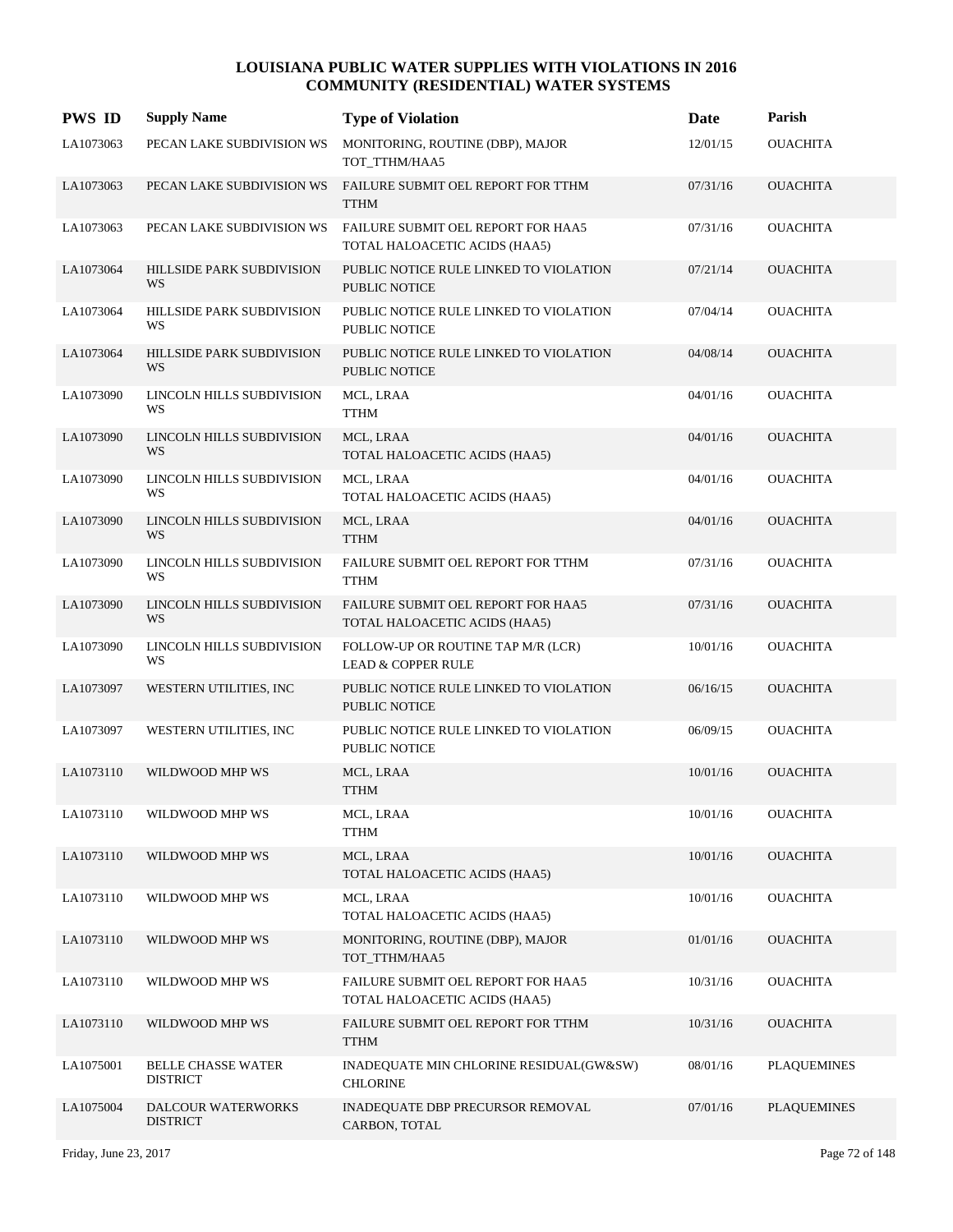| <b>PWS ID</b> | <b>Supply Name</b>                                       | <b>Type of Violation</b>                                               | Date     | Parish             |
|---------------|----------------------------------------------------------|------------------------------------------------------------------------|----------|--------------------|
| LA1075004     | <b>DALCOUR WATERWORKS</b><br><b>DISTRICT</b>             | INADEQUATE DBP PRECURSOR REMOVAL<br>CARBON, TOTAL                      | 04/01/16 | <b>PLAQUEMINES</b> |
| LA1075004     | <b>DALCOUR WATERWORKS</b><br><b>DISTRICT</b>             | INADEQUATE DBP PRECURSOR REMOVAL<br>CARBON, TOTAL                      | 01/01/16 | <b>PLAQUEMINES</b> |
| LA1075005     | POINTE A LA HACHE WATER<br><b>SYSTEM</b>                 | MCL, LRAA<br>TOTAL HALOACETIC ACIDS (HAA5)                             | 10/01/16 | <b>PLAQUEMINES</b> |
| LA1075005     | POINTE A LA HACHE WATER<br><b>SYSTEM</b>                 | MCL, LRAA<br>TOTAL HALOACETIC ACIDS (HAA5)                             | 07/01/16 | <b>PLAQUEMINES</b> |
| LA1075005     | POINTE A LA HACHE WATER<br><b>SYSTEM</b>                 | FAILURE SUBMIT OEL REPORT FOR HAA5<br>TOTAL HALOACETIC ACIDS (HAA5)    | 10/31/14 | <b>PLAQUEMINES</b> |
| LA1075005     | POINTE A LA HACHE WATER<br><b>SYSTEM</b>                 | INADEQUATE DBP PRECURSOR REMOVAL<br>CARBON, TOTAL                      | 04/01/16 | <b>PLAQUEMINES</b> |
| LA1075005     | POINTE A LA HACHE WATER<br><b>SYSTEM</b>                 | INADEQUATE DBP PRECURSOR REMOVAL<br>CARBON, TOTAL                      | 01/01/16 | <b>PLAQUEMINES</b> |
| LA1075006     | PORT SULPHUR WATER<br><b>DISTRICT</b>                    | INADEQUATE MIN CHLORINE RESIDUAL(GW&SW)<br><b>CHLORINE</b>             | 09/01/16 | <b>PLAQUEMINES</b> |
| LA1075006     | PORT SULPHUR WATER<br><b>DISTRICT</b>                    | INADEQUATE MIN CHLORINE RESIDUAL(GW&SW)<br><b>CHLORINE</b>             | 08/01/16 | <b>PLAQUEMINES</b> |
| LA1075006     | PORT SULPHUR WATER<br><b>DISTRICT</b>                    | INADEQUATE MIN CHLORINE RESIDUAL(GW&SW)<br><b>CHLORINE</b>             | 02/01/16 | <b>PLAQUEMINES</b> |
| LA1077012     | HERMITAGE COMMUNITY                                      | MONITORING, ROUTINE (DBP), MAJOR<br>TOT_TTHM/HAA5                      | 09/01/16 | POINTE COUPEE      |
| LA1077012     | HERMITAGE COMMUNITY                                      | MONITORING, ROUTINE (DBP), MAJOR<br>TOT_TTHM/HAA5                      | 06/01/16 | POINTE COUPEE      |
| LA1077012     | HERMITAGE COMMUNITY                                      | FAILURE SUBMIT SUBPART V PLAN, ESCALATED<br><b>DBP STAGE 2</b>         | 01/01/13 | POINTE COUPEE      |
| LA1077012     | HERMITAGE COMMUNITY                                      | FOLLOW-UP OR ROUTINE TAP M/R (LCR)<br><b>LEAD &amp; COPPER RULE</b>    | 10/01/16 | POINTE COUPEE      |
| LA1077012     | HERMITAGE COMMUNITY                                      | FOLLOW-UP OR ROUTINE TAP M/R (LCR)<br><b>LEAD &amp; COPPER RULE</b>    | 10/01/15 | POINTE COUPEE      |
| LA1077012     | HERMITAGE COMMUNITY                                      | PUBLIC NOTICE RULE LINKED TO VIOLATION<br>PUBLIC NOTICE                | 02/16/15 | POINTE COUPEE      |
| LA1077012     | HERMITAGE COMMUNITY                                      | PUBLIC NOTICE RULE LINKED TO VIOLATION<br>PUBLIC NOTICE                | 03/03/14 | POINTE COUPEE      |
| LA1077013     | <b>INNIS WATER CORPORATION</b><br><b>INC</b>             | SAMPLE SITING PLAN ERRORS (RTCR)<br>REVISED TOTAL COLIFORM RULE (RTCR) | 04/01/16 | POINTE COUPEE      |
| LA1077013     | <b>INNIS WATER CORPORATION</b><br><b>INC</b>             | LEAD CONSUMER NOTICE (LCR)<br><b>LEAD &amp; COPPER RULE</b>            | 10/25/16 | POINTE COUPEE      |
| LA1077022     | LIVONIA WATER SYSTEM                                     | LEAD CONSUMER NOTICE (LCR)<br><b>LEAD &amp; COPPER RULE</b>            | 05/05/16 | POINTE COUPEE      |
| LA1077024     | M&S WATER SUPPLY<br><b>COMPANY - VENTRESS</b>            | MONITORING, ROUTINE (DBP), MAJOR<br>TOT TTHM/HAA5                      | 09/01/15 | POINTE COUPEE      |
| LA1077024     | <b>M&amp;S WATER SUPPLY</b><br><b>COMPANY - VENTRESS</b> | FOLLOW-UP OR ROUTINE TAP M/R (LCR)<br><b>LEAD &amp; COPPER RULE</b>    | 10/01/16 | POINTE COUPEE      |
| LA1077024     | <b>M&amp;S WATER SUPPLY</b><br><b>COMPANY - VENTRESS</b> | FOLLOW-UP OR ROUTINE TAP M/R (LCR)<br><b>LEAD &amp; COPPER RULE</b>    | 10/01/15 | POINTE COUPEE      |
| LA1077024     | M&S WATER SUPPLY<br><b>COMPANY - VENTRESS</b>            | PUBLIC NOTICE RULE LINKED TO VIOLATION<br>PUBLIC NOTICE                | 03/20/16 | POINTE COUPEE      |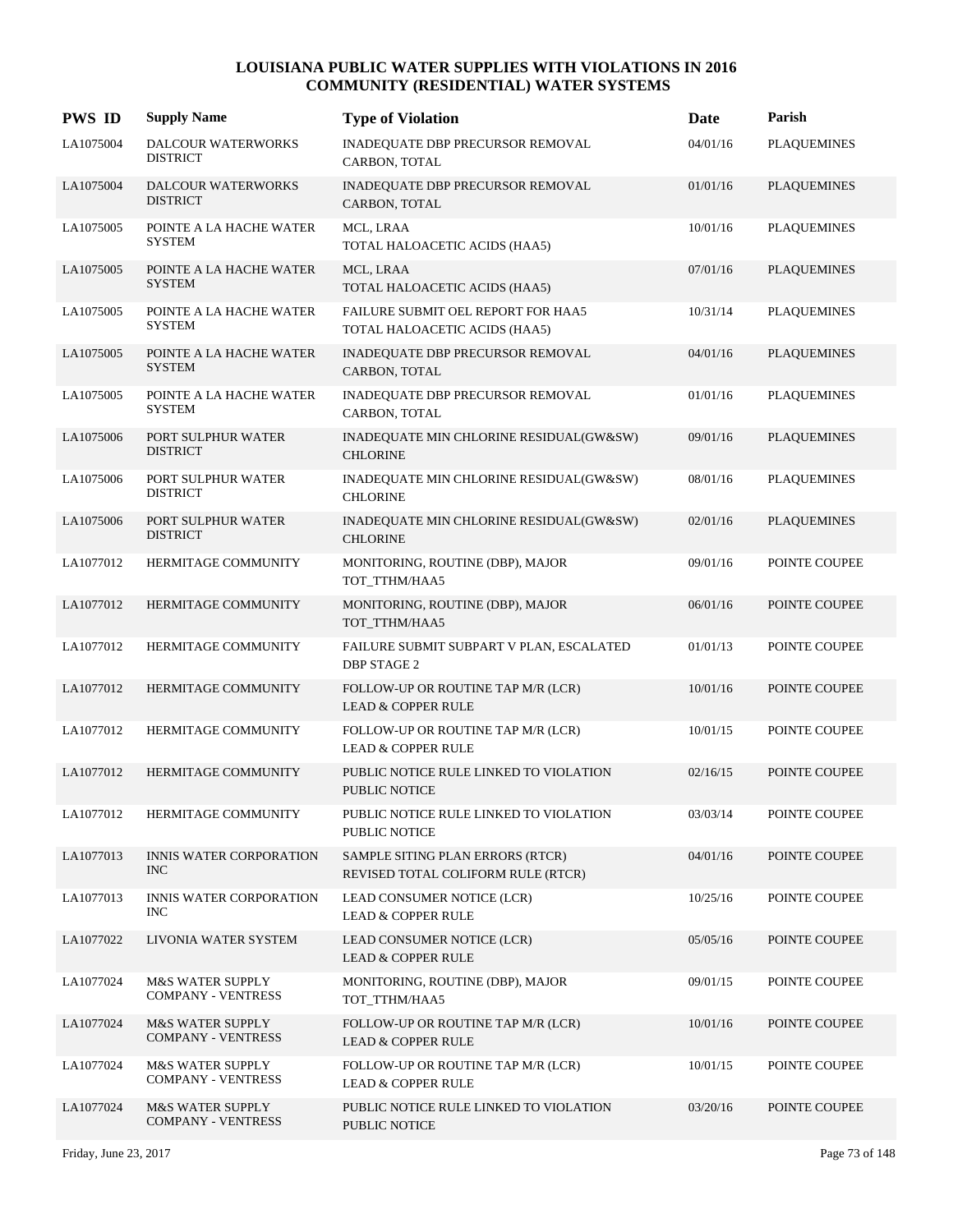| <b>PWS ID</b> | <b>Supply Name</b>                                         | <b>Type of Violation</b>                                               | Date     | Parish        |
|---------------|------------------------------------------------------------|------------------------------------------------------------------------|----------|---------------|
| LA1077024     | <b>M&amp;S WATER SUPPLY</b><br><b>COMPANY - VENTRESS</b>   | PUBLIC NOTICE RULE LINKED TO VIOLATION<br><b>PUBLIC NOTICE</b>         | 02/16/15 | POINTE COUPEE |
| LA1077034     | <b>OLD RIVER WATER 1</b>                                   | MONITORING (TCR), REPEAT MAJOR<br><b>COLIFORM (TCR)</b>                | 03/01/16 | POINTE COUPEE |
| LA1077034     | <b>OLD RIVER WATER 1</b>                                   | MONITORING, ROUTINE (DBP), MAJOR<br><b>CHLORINE</b>                    | 10/01/16 | POINTE COUPEE |
| LA1077034     | <b>OLD RIVER WATER 1</b>                                   | MONITORING, ROUTINE (DBP), MAJOR<br><b>CHLORINE</b>                    | 10/01/16 | POINTE COUPEE |
| LA1077034     | <b>OLD RIVER WATER 1</b>                                   | MONITORING, ROUTINE (DBP), MAJOR<br><b>CHLORINE</b>                    | 04/01/16 | POINTE COUPEE |
| LA1077034     | <b>OLD RIVER WATER 1</b>                                   | MONITORING, ROUTINE (DBP), MAJOR<br><b>CHLORINE</b>                    | 01/01/16 | POINTE COUPEE |
| LA1077034     | <b>OLD RIVER WATER 1</b>                                   | MONITORING, ROUTINE (DBP), MAJOR<br>TOT_TTHM/HAA5                      | 11/01/15 | POINTE COUPEE |
| LA1077034     | <b>OLD RIVER WATER 1</b>                                   | MONITORING, ROUTINE, MAJOR (RTCR)<br>E. COLI                           | 12/01/16 | POINTE COUPEE |
| LA1077034     | OLD RIVER WATER 1                                          | MONITORING, ROUTINE, MAJOR (RTCR)<br>E. COLI                           | 10/01/16 | POINTE COUPEE |
| LA1077034     | <b>OLD RIVER WATER 1</b>                                   | MONITORING, ROUTINE, MAJOR (RTCR)<br>E. COLI                           | 04/01/16 | POINTE COUPEE |
| LA1077034     | <b>OLD RIVER WATER 1</b>                                   | SAMPLE SITING PLAN ERRORS (RTCR)<br>REVISED TOTAL COLIFORM RULE (RTCR) | 04/01/16 | POINTE COUPEE |
| LA1077034     | <b>OLD RIVER WATER 1</b>                                   | PUBLIC NOTICE RULE LINKED TO VIOLATION<br><b>PUBLIC NOTICE</b>         | 08/27/16 | POINTE COUPEE |
| LA1077034     | <b>OLD RIVER WATER 1</b>                                   | PUBLIC NOTICE RULE LINKED TO VIOLATION<br>PUBLIC NOTICE                | 08/03/16 | POINTE COUPEE |
| LA1077034     | <b>OLD RIVER WATER 1</b>                                   | PUBLIC NOTICE RULE LINKED TO VIOLATION<br><b>PUBLIC NOTICE</b>         | 06/08/16 | POINTE COUPEE |
| LA1077037     | TORBERT- FRISCO WATER<br><b>WORKS</b>                      | MONITORING, ROUTINE (DBP), MAJOR<br>TOT_TTHM/HAA5                      | 10/01/15 | POINTE COUPEE |
| LA1077041     | <b>FALSE RIVER WATER</b><br><b>COMPANY</b>                 | MONITORING, ROUTINE (DBP), MAJOR<br>TOT_TTHM/HAA5                      | 10/01/15 | POINTE COUPEE |
| LA1077041     | <b>FALSE RIVER WATER</b><br><b>COMPANY</b>                 | INADEQUATE MIN CHLORINE RESIDUAL(GW&SW)<br><b>CHLORINE</b>             | 12/01/16 | POINTE COUPEE |
| LA1077045     | POINTE COUPEE WWKS<br><b>DISTRICT 2- BATCHELOR</b>         | MONITORING, ROUTINE (DBP), MAJOR<br>TOT TTHM/HAA5                      | 10/01/15 | POINTE COUPEE |
| LA1077047     | POINTE COUPEE WWKS<br><b>DISTRICT 2 - HWY 10</b>           | MONITORING, ROUTINE (DBP), MAJOR<br>TOT_TTHM/HAA5                      | 10/01/15 | POINTE COUPEE |
| LA1077048     | ALMA PLANTATION LTD                                        | FOLLOW-UP OR ROUTINE TAP M/R (LCR)<br><b>LEAD &amp; COPPER RULE</b>    | 10/01/16 | POINTE COUPEE |
| LA1077048     | ALMA PLANTATION LTD                                        | SAMPLE SITING PLAN ERRORS (RTCR)<br>REVISED TOTAL COLIFORM RULE (RTCR) | 04/01/16 | POINTE COUPEE |
| LA1077049     | <b>M&amp;S WATER SUPPLY</b><br><b>COMPANY - LEMOINE TP</b> | MONITORING, ROUTINE (DBP), MAJOR<br>TOT_TTHM/HAA5                      | 09/01/15 | POINTE COUPEE |
| LA1077049     | <b>M&amp;S WATER SUPPLY</b><br><b>COMPANY - LEMOINE TP</b> | INITIAL TAP SAMPLING (LCR)<br><b>LEAD &amp; COPPER RULE</b>            | 07/01/16 | POINTE COUPEE |
| LA1077049     | <b>M&amp;S WATER SUPPLY</b><br><b>COMPANY - LEMOINE TP</b> | INITIAL TAP SAMPLING (LCR)<br><b>LEAD &amp; COPPER RULE</b>            | 01/01/16 | POINTE COUPEE |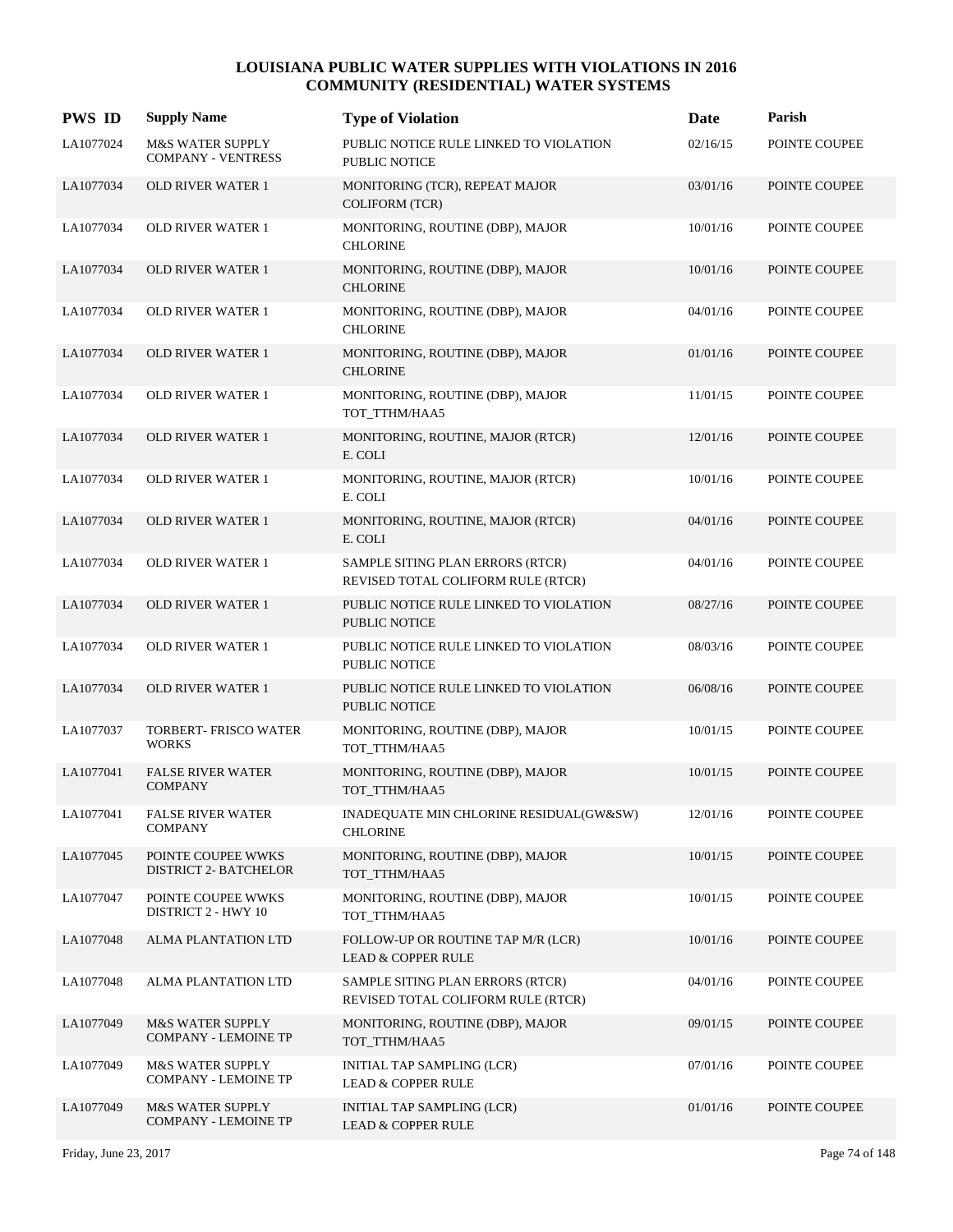| <b>PWS ID</b> | <b>Supply Name</b>                                         | <b>Type of Violation</b>                                                         | Date     | Parish           |
|---------------|------------------------------------------------------------|----------------------------------------------------------------------------------|----------|------------------|
| LA1077049     | <b>M&amp;S WATER SUPPLY</b><br><b>COMPANY - LEMOINE TP</b> | INITIAL TAP SAMPLING (LCR)<br><b>LEAD &amp; COPPER RULE</b>                      | 07/01/15 | POINTE COUPEE    |
| LA1077049     | <b>M&amp;S WATER SUPPLY</b><br><b>COMPANY - LEMOINE TP</b> | PUBLIC NOTICE RULE LINKED TO VIOLATION<br><b>PUBLIC NOTICE</b>                   | 11/29/16 | POINTE COUPEE    |
| LA1077049     | <b>M&amp;S WATER SUPPLY</b><br><b>COMPANY - LEMOINE TP</b> | PUBLIC NOTICE RULE LINKED TO VIOLATION<br>PUBLIC NOTICE                          | 05/08/16 | POINTE COUPEE    |
| LA1077049     | <b>M&amp;S WATER SUPPLY</b><br><b>COMPANY - LEMOINE TP</b> | PUBLIC NOTICE RULE LINKED TO VIOLATION<br><b>PUBLIC NOTICE</b>                   | 03/20/16 | POINTE COUPEE    |
| LA1077049     | M&S WATER SUPPLY<br><b>COMPANY - LEMOINE TP</b>            | PUBLIC NOTICE RULE LINKED TO VIOLATION<br><b>PUBLIC NOTICE</b>                   | 02/24/16 | POINTE COUPEE    |
| LA1077049     | <b>M&amp;S WATER SUPPLY</b><br><b>COMPANY - LEMOINE TP</b> | PUBLIC NOTICE RULE LINKED TO VIOLATION<br><b>PUBLIC NOTICE</b>                   | 11/05/15 | POINTE COUPEE    |
| LA1077049     | <b>M&amp;S WATER SUPPLY</b><br><b>COMPANY - LEMOINE TP</b> | PUBLIC NOTICE RULE LINKED TO VIOLATION<br><b>PUBLIC NOTICE</b>                   | 05/18/15 | POINTE COUPEE    |
| LA1079005     | TOWN OF CHENEYVILLE<br><b>WATER SYSTEM</b>                 | FAILURE ADDRESS DEFICIENCY (GWR)<br><b>GROUNDWATER RULE</b>                      | 07/02/15 | <b>RAPIDES</b>   |
| LA1079005     | TOWN OF CHENEYVILLE<br>WATER SYSTEM                        | LEAD CONSUMER NOTICE (LCR)<br><b>LEAD &amp; COPPER RULE</b>                      | 05/07/16 | <b>RAPIDES</b>   |
| LA1079005     | TOWN OF CHENEYVILLE<br><b>WATER SYSTEM</b>                 | <b>CCR REPORT</b><br>CONSUMER CONFIDENCE RULE                                    | 07/01/15 | <b>RAPIDES</b>   |
| LA1079005     | TOWN OF CHENEYVILLE<br><b>WATER SYSTEM</b>                 | CCR ADEQUACY/AVAILABILITY/CONTENT<br>CONSUMER CONFIDENCE RULE                    | 10/01/15 | <b>RAPIDES</b>   |
| LA1079011     | TOWN OF GLENMORA WATER<br><b>SYSTEM</b>                    | LEAD CONSUMER NOTICE (LCR)<br><b>LEAD &amp; COPPER RULE</b>                      | 10/25/16 | <b>RAPIDES</b>   |
| LA1079027     | TOWN OF WOODWORTH<br>WATER SYSTEM                          | FOLLOW-UP OR ROUTINE TAP M/R (LCR)<br><b>LEAD &amp; COPPER RULE</b>              | 10/01/13 | <b>RAPIDES</b>   |
| LA1079027     | TOWN OF WOODWORTH<br><b>WATER SYSTEM</b>                   | PUBLIC NOTICE RULE LINKED TO VIOLATION<br><b>PUBLIC NOTICE</b>                   | 05/08/14 | <b>RAPIDES</b>   |
| LA1079028     | <b>VETERANS ADMINISTRATION</b>                             | LEAD CONSUMER NOTICE (LCR)<br><b>LEAD &amp; COPPER RULE</b>                      | 10/25/16 | <b>RAPIDES</b>   |
| LA1079028     | <b>VETERANS ADMINISTRATION</b>                             | PUBLIC NOTICE RULE LINKED TO VIOLATION<br>PUBLIC NOTICE                          | 10/07/15 | <b>RAPIDES</b>   |
| LA1079030     | HAMMOCK WATER SUPPLY                                       | FAILURE ADDRESS DEFICIENCY (GWR)<br><b>GROUNDWATER RULE</b>                      | 06/01/15 | <b>RAPIDES</b>   |
| LA1081002     | <b>EAST CROSS WATER SYSTEM</b>                             | PUBLIC NOTICE RULE LINKED TO VIOLATION<br>PUBLIC NOTICE                          | 03/08/12 | <b>RED RIVER</b> |
| LA1081004     |                                                            | HALL SUMMIT WATER SYSTEM PUBLIC NOTICE RULE LINKED TO VIOLATION<br>PUBLIC NOTICE | 07/07/15 | <b>RED RIVER</b> |
| LA1081004     |                                                            | HALL SUMMIT WATER SYSTEM PUBLIC NOTICE RULE LINKED TO VIOLATION<br>PUBLIC NOTICE | 02/16/15 | <b>RED RIVER</b> |
| LA1081004     |                                                            | HALL SUMMIT WATER SYSTEM PUBLIC NOTICE RULE LINKED TO VIOLATION<br>PUBLIC NOTICE | 02/20/14 | <b>RED RIVER</b> |
| LA1081005     | HALFWAY-CARROLL WATER<br><b>SYSTEM</b>                     | PUBLIC NOTICE RULE LINKED TO VIOLATION<br>PUBLIC NOTICE                          | 04/20/16 | <b>RED RIVER</b> |
| LA1081005     | HALFWAY-CARROLL WATER<br><b>SYSTEM</b>                     | <b>FAILURE TO SUBMIT MONITORING PLAN</b><br>TOTAL COLIFORM RULE                  | 01/01/14 | <b>RED RIVER</b> |
| LA1081006     | <b>MARTIN WATER SYSTEM</b>                                 | LEAD CONSUMER NOTICE (LCR)<br><b>LEAD &amp; COPPER RULE</b>                      | 05/07/16 | <b>RED RIVER</b> |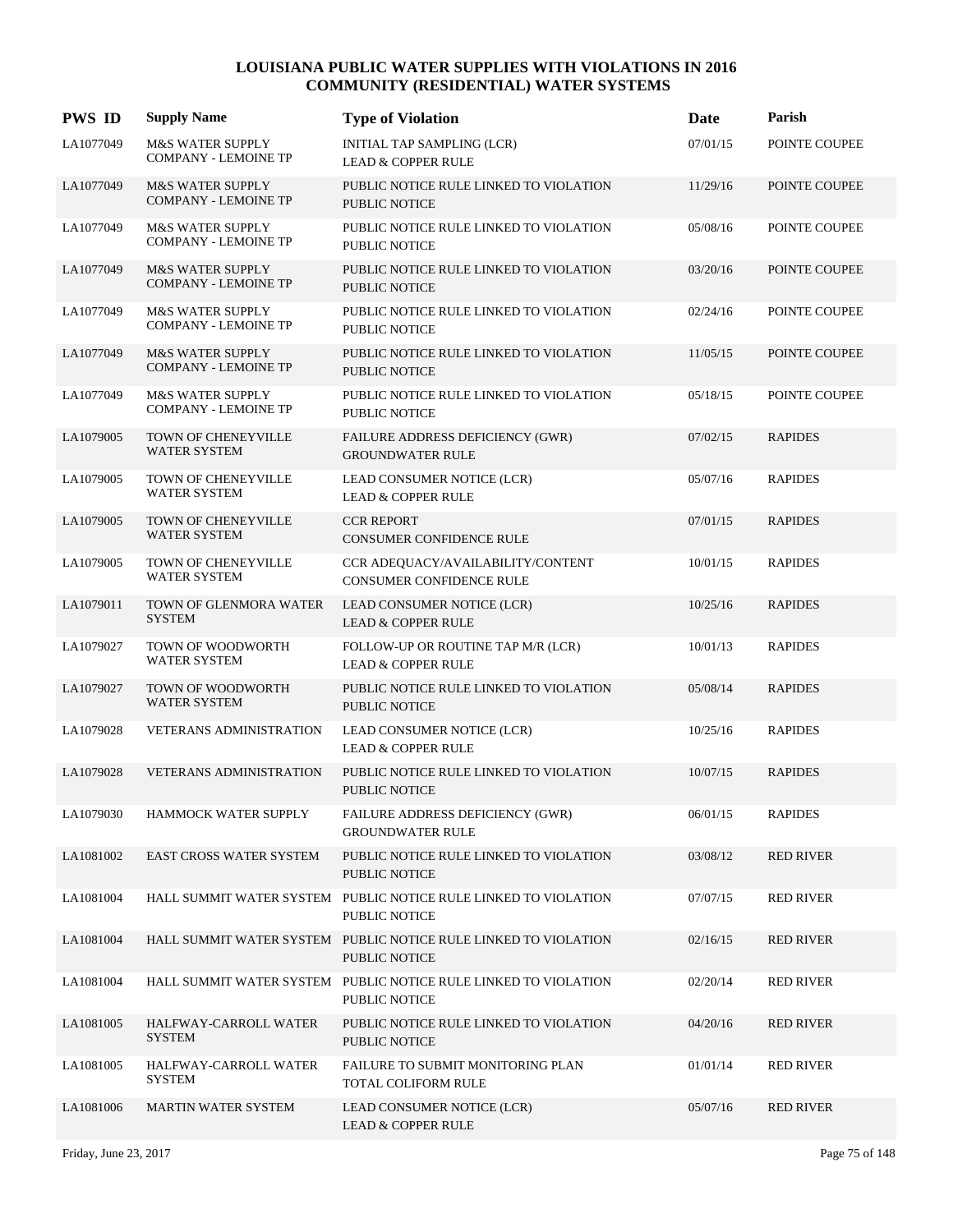| <b>PWS ID</b> | <b>Supply Name</b>                                 | <b>Type of Violation</b>                                       | Date     | Parish           |
|---------------|----------------------------------------------------|----------------------------------------------------------------|----------|------------------|
| LA1081006     | <b>MARTIN WATER SYSTEM</b>                         | <b>CCR REPORT</b><br>CONSUMER CONFIDENCE RULE                  | 07/01/16 | <b>RED RIVER</b> |
| LA1081006     | <b>MARTIN WATER SYSTEM</b>                         | <b>CCR REPORT</b><br>CONSUMER CONFIDENCE RULE                  | 07/01/15 | <b>RED RIVER</b> |
| LA1081006     | <b>MARTIN WATER SYSTEM</b>                         | CCR ADEQUACY/AVAILABILITY/CONTENT<br>CONSUMER CONFIDENCE RULE  | 10/01/16 | <b>RED RIVER</b> |
| LA1081006     | <b>MARTIN WATER SYSTEM</b>                         | CCR ADEQUACY/AVAILABILITY/CONTENT<br>CONSUMER CONFIDENCE RULE  | 10/01/15 | <b>RED RIVER</b> |
| LA1081006     | <b>MARTIN WATER SYSTEM</b>                         | PUBLIC NOTICE RULE LINKED TO VIOLATION<br>PUBLIC NOTICE        | 04/23/15 | <b>RED RIVER</b> |
| LA1081006     | MARTIN WATER SYSTEM                                | PUBLIC NOTICE RULE LINKED TO VIOLATION<br>PUBLIC NOTICE        | 05/31/12 | <b>RED RIVER</b> |
| LA1081010     | HICKORY GROVE WATER<br><b>SYSTEM</b>               | PUBLIC NOTICE RULE LINKED TO VIOLATION<br>PUBLIC NOTICE        | 08/07/14 | <b>RED RIVER</b> |
| LA1081010     | <b>HICKORY GROVE WATER</b><br><b>SYSTEM</b>        | PUBLIC NOTICE RULE LINKED TO VIOLATION<br><b>PUBLIC NOTICE</b> | 04/17/11 | <b>RED RIVER</b> |
| LA1081011     | <b>SOCIAL SPRINGS WATER</b><br><b>SYSTEM SOUTH</b> | PUBLIC NOTICE RULE LINKED TO VIOLATION<br>PUBLIC NOTICE        | 05/03/12 | <b>RED RIVER</b> |
| LA1081012     | <b>FAIRVIEW UNION WATER</b><br><b>SYSTEM</b>       | MCL, LRAA<br>TOTAL HALOACETIC ACIDS (HAA5)                     | 10/01/16 | <b>RED RIVER</b> |
| LA1081012     | <b>FAIRVIEW UNION WATER</b><br><b>SYSTEM</b>       | MCL, LRAA<br>TOTAL HALOACETIC ACIDS (HAA5)                     | 10/01/16 | <b>RED RIVER</b> |
| LA1081012     | <b>FAIRVIEW UNION WATER</b><br><b>SYSTEM</b>       | MCL, LRAA<br><b>TTHM</b>                                       | 10/01/16 | <b>RED RIVER</b> |
| LA1081012     | <b>FAIRVIEW UNION WATER</b><br><b>SYSTEM</b>       | MCL, LRAA<br><b>TTHM</b>                                       | 10/01/16 | <b>RED RIVER</b> |
| LA1081012     | <b>FAIRVIEW UNION WATER</b><br><b>SYSTEM</b>       | MCL, LRAA<br>TOTAL HALOACETIC ACIDS (HAA5)                     | 07/01/16 | <b>RED RIVER</b> |
| LA1081012     | <b>FAIRVIEW UNION WATER</b><br><b>SYSTEM</b>       | MCL, LRAA<br><b>TTHM</b>                                       | 07/01/16 | <b>RED RIVER</b> |
| LA1081012     | <b>FAIRVIEW UNION WATER</b><br><b>SYSTEM</b>       | MCL, LRAA<br><b>TTHM</b>                                       | 07/01/16 | <b>RED RIVER</b> |
| LA1081012     | <b>FAIRVIEW UNION WATER</b><br><b>SYSTEM</b>       | MCL, LRAA<br>TOTAL HALOACETIC ACIDS (HAA5)                     | 07/01/16 | <b>RED RIVER</b> |
| LA1081012     | <b>FAIRVIEW UNION WATER</b><br><b>SYSTEM</b>       | MCL, LRAA<br>TOTAL HALOACETIC ACIDS (HAA5)                     | 04/01/16 | <b>RED RIVER</b> |
| LA1081012     | <b>FAIRVIEW UNION WATER</b><br><b>SYSTEM</b>       | MCL, LRAA<br>TOTAL HALOACETIC ACIDS (HAA5)                     | 04/01/16 | <b>RED RIVER</b> |
| LA1081012     | <b>FAIRVIEW UNION WATER</b><br><b>SYSTEM</b>       | MCL, LRAA<br>TTHM                                              | 04/01/16 | <b>RED RIVER</b> |
| LA1081012     | <b>FAIRVIEW UNION WATER</b><br><b>SYSTEM</b>       | MCL, LRAA<br><b>TTHM</b>                                       | 04/01/16 | <b>RED RIVER</b> |
| LA1081012     | <b>FAIRVIEW UNION WATER</b><br><b>SYSTEM</b>       | MCL, LRAA<br>TTHM                                              | 01/01/16 | <b>RED RIVER</b> |
| LA1081012     | <b>FAIRVIEW UNION WATER</b><br><b>SYSTEM</b>       | MCL, LRAA<br>TTHM                                              | 01/01/16 | RED RIVER        |
| LA1081012     | <b>FAIRVIEW UNION WATER</b><br><b>SYSTEM</b>       | MCL, LRAA<br>TOTAL HALOACETIC ACIDS (HAA5)                     | 01/01/16 | <b>RED RIVER</b> |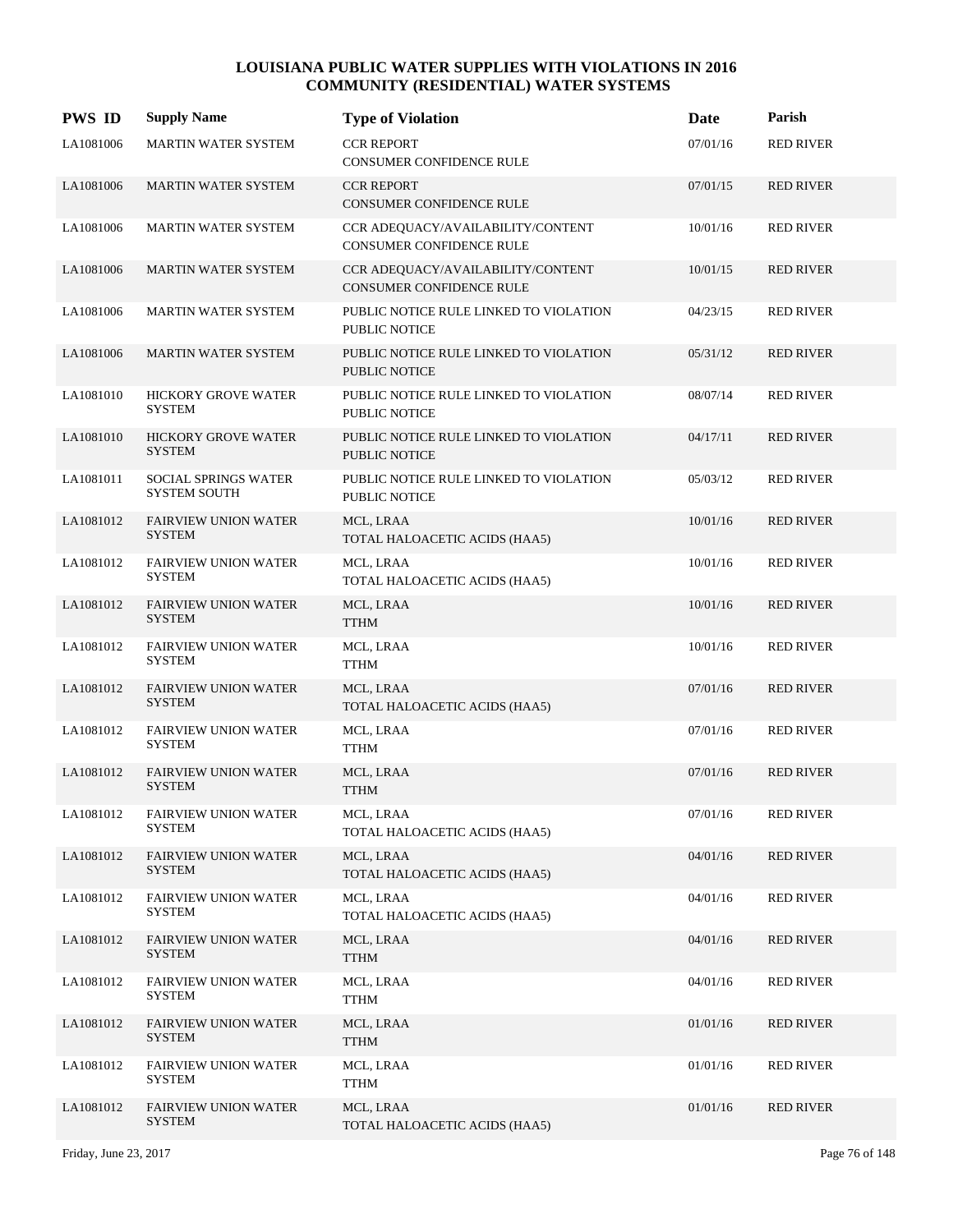| <b>PWS ID</b> | <b>Supply Name</b>                           | <b>Type of Violation</b>                                       | Date     | Parish           |
|---------------|----------------------------------------------|----------------------------------------------------------------|----------|------------------|
| LA1081012     | <b>FAIRVIEW UNION WATER</b><br><b>SYSTEM</b> | MCL, LRAA<br>TOTAL HALOACETIC ACIDS (HAA5)                     | 01/01/16 | <b>RED RIVER</b> |
| LA1081012     | <b>FAIRVIEW UNION WATER</b><br><b>SYSTEM</b> | PUBLIC NOTICE RULE LINKED TO VIOLATION<br>PUBLIC NOTICE        | 12/16/16 | <b>RED RIVER</b> |
| LA1081012     | <b>FAIRVIEW UNION WATER</b><br><b>SYSTEM</b> | PUBLIC NOTICE RULE LINKED TO VIOLATION<br><b>PUBLIC NOTICE</b> | 03/19/16 | <b>RED RIVER</b> |
| LA1081012     | <b>FAIRVIEW UNION WATER</b><br><b>SYSTEM</b> | PUBLIC NOTICE RULE LINKED TO VIOLATION<br>PUBLIC NOTICE        | 03/19/16 | <b>RED RIVER</b> |
| LA1081012     | <b>FAIRVIEW UNION WATER</b><br><b>SYSTEM</b> | PUBLIC NOTICE RULE LINKED TO VIOLATION<br><b>PUBLIC NOTICE</b> | 11/24/15 | <b>RED RIVER</b> |
| LA1081012     | <b>FAIRVIEW UNION WATER</b><br><b>SYSTEM</b> | PUBLIC NOTICE RULE LINKED TO VIOLATION<br>PUBLIC NOTICE        | 10/30/15 | <b>RED RIVER</b> |
| LA1081012     | <b>FAIRVIEW UNION WATER</b><br><b>SYSTEM</b> | PUBLIC NOTICE RULE LINKED TO VIOLATION<br>PUBLIC NOTICE        | 08/14/15 | <b>RED RIVER</b> |
| LA1083003     | <b>EAST RICHLAND WW DISTRICT</b>             | MONITORING, ROUTINE (DBP), MAJOR<br>TOT_TTHM/HAA5              | 04/01/16 | <b>RICHLAND</b>  |
| LA1083003     | EAST RICHLAND WW DISTRICT                    | MONITORING, ROUTINE (DBP), MAJOR<br>TOT_TTHM/HAA5              | 01/01/16 | <b>RICHLAND</b>  |
| LA1083006     | <b>RAYVILLE WATER SYSTEM</b>                 | MCL, LRAA<br><b>TTHM</b>                                       | 10/01/16 | <b>RICHLAND</b>  |
| LA1083006     | RAYVILLE WATER SYSTEM                        | MCL, LRAA<br><b>TTHM</b>                                       | 07/01/16 | <b>RICHLAND</b>  |
| LA1083006     | RAYVILLE WATER SYSTEM                        | MCL, LRAA<br><b>TTHM</b>                                       | 04/01/16 | <b>RICHLAND</b>  |
| LA1083006     | RAYVILLE WATER SYSTEM                        | MCL, LRAA<br><b>TTHM</b>                                       | 01/01/16 | <b>RICHLAND</b>  |
| LA1083006     | RAYVILLE WATER SYSTEM                        | MCL, LRAA<br><b>TTHM</b>                                       | 01/01/16 | <b>RICHLAND</b>  |
| LA1083006     | RAYVILLE WATER SYSTEM                        | FAILURE ADDRESS DEFICIENCY (GWR)<br><b>GROUNDWATER RULE</b>    | 01/24/12 | <b>RICHLAND</b>  |
| LA1083006     | RAYVILLE WATER SYSTEM                        | PUBLIC NOTICE RULE LINKED TO VIOLATION<br><b>PUBLIC NOTICE</b> | 12/16/16 | <b>RICHLAND</b>  |
| LA1083006     | RAYVILLE WATER SYSTEM                        | PUBLIC NOTICE RULE LINKED TO VIOLATION<br>PUBLIC NOTICE        | 10/08/16 | <b>RICHLAND</b>  |
| LA1083006     | RAYVILLE WATER SYSTEM                        | PUBLIC NOTICE RULE LINKED TO VIOLATION<br>PUBLIC NOTICE        | 06/03/16 | <b>RICHLAND</b>  |
| LA1083006     | RAYVILLE WATER SYSTEM                        | PUBLIC NOTICE RULE LINKED TO VIOLATION<br>PUBLIC NOTICE        | 05/31/12 | <b>RICHLAND</b>  |
| LA1083008     | RIVER ROAD WATER SYSTEM                      | MONITORING, ROUTINE (DBP), MAJOR<br>TOT TTHM/HAA5              | 10/01/16 | <b>RICHLAND</b>  |
| LA1083008     | RIVER ROAD WATER SYSTEM                      | MONITORING, ROUTINE (DBP), MAJOR<br>TOT_TTHM/HAA5              | 07/01/16 | <b>RICHLAND</b>  |
| LA1083008     | RIVER ROAD WATER SYSTEM                      | MONITORING, ROUTINE (DBP), MAJOR<br>TOT_TTHM/HAA5              | 04/01/16 | <b>RICHLAND</b>  |
| LA1083008     | RIVER ROAD WATER SYSTEM                      | <b>CCR REPORT</b><br>CONSUMER CONFIDENCE RULE                  | 07/01/16 | <b>RICHLAND</b>  |
| LA1083008     | RIVER ROAD WATER SYSTEM                      | CCR ADEQUACY/AVAILABILITY/CONTENT<br>CONSUMER CONFIDENCE RULE  | 10/01/16 | <b>RICHLAND</b>  |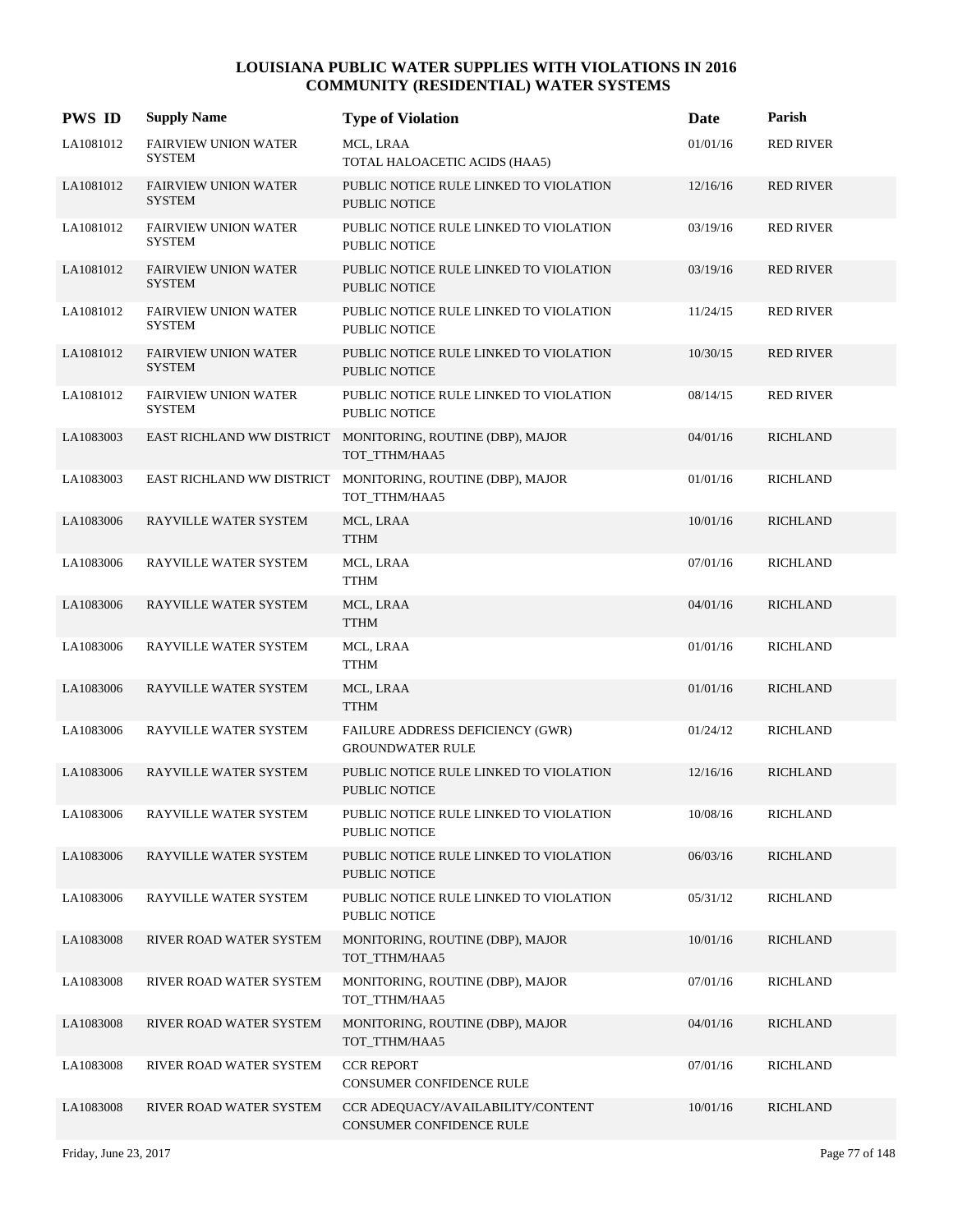| <b>PWS ID</b> | <b>Supply Name</b>                           | <b>Type of Violation</b>                                       | Date     | Parish          |
|---------------|----------------------------------------------|----------------------------------------------------------------|----------|-----------------|
| LA1083008     | RIVER ROAD WATER SYSTEM                      | PUBLIC NOTICE RULE LINKED TO VIOLATION<br><b>PUBLIC NOTICE</b> | 12/14/16 | <b>RICHLAND</b> |
| LA1083008     | RIVER ROAD WATER SYSTEM                      | PUBLIC NOTICE RULE LINKED TO VIOLATION<br><b>PUBLIC NOTICE</b> | 05/28/16 | <b>RICHLAND</b> |
| LA1083008     | RIVER ROAD WATER SYSTEM                      | PUBLIC NOTICE RULE LINKED TO VIOLATION<br><b>PUBLIC NOTICE</b> | 02/29/16 | <b>RICHLAND</b> |
| LA1083008     | RIVER ROAD WATER SYSTEM                      | PUBLIC NOTICE RULE LINKED TO VIOLATION<br><b>PUBLIC NOTICE</b> | 11/13/15 | <b>RICHLAND</b> |
| LA1083012     | ARCHIBALD WATER SYSTEM                       | MONITORING, ROUTINE (DBP), MAJOR<br>TOT_TTHM/HAA5              | 08/01/15 | <b>RICHLAND</b> |
| LA1083015     | RICHLAND HEIGHTS SUBD<br><b>WATER SYSTEM</b> | MONITORING (TCR), ROUTINE MAJOR<br><b>COLIFORM (TCR)</b>       | 03/01/16 | <b>RICHLAND</b> |
| LA1083015     | RICHLAND HEIGHTS SUBD<br><b>WATER SYSTEM</b> | MONITORING, ROUTINE (DBP), MAJOR<br><b>CHLORINE</b>            | 01/01/16 | <b>RICHLAND</b> |
| LA1083015     | RICHLAND HEIGHTS SUBD<br><b>WATER SYSTEM</b> | MONITORING, ROUTINE (DBP), MAJOR<br>TOT_TTHM/HAA5              | 09/01/15 | <b>RICHLAND</b> |
| LA1083015     | RICHLAND HEIGHTS SUBD<br><b>WATER SYSTEM</b> | PUBLIC NOTICE RULE LINKED TO VIOLATION<br><b>PUBLIC NOTICE</b> | 12/25/15 | <b>RICHLAND</b> |
| LA1083017     | PALMETTO ADDICTION<br><b>RECOVERY</b>        | MONITORING, ROUTINE (DBP), MAJOR<br><b>CHLORINE</b>            | 04/01/16 | <b>RICHLAND</b> |
| LA1083017     | PALMETTO ADDICTION<br><b>RECOVERY</b>        | MONITORING, ROUTINE (DBP), MAJOR<br><b>CHLORINE</b>            | 04/01/16 | <b>RICHLAND</b> |
| LA1083017     | PALMETTO ADDICTION<br><b>RECOVERY</b>        | FAILURE SUBMIT SUBPART V PLAN, ESCALATED<br>DBP STAGE 2        | 01/01/13 | <b>RICHLAND</b> |
| LA1083017     | PALMETTO ADDICTION<br><b>RECOVERY</b>        | MONITORING, ROUTINE, MAJOR (RTCR)<br>E. COLI                   | 05/01/16 | <b>RICHLAND</b> |
| LA1083017     | PALMETTO ADDICTION<br><b>RECOVERY</b>        | MONITORING, ROUTINE, MAJOR (RTCR)<br>E. COLI                   | 04/01/16 | <b>RICHLAND</b> |
| LA1083017     | PALMETTO ADDICTION<br><b>RECOVERY</b>        | LEAD CONSUMER NOTICE (LCR)<br><b>LEAD &amp; COPPER RULE</b>    | 05/07/16 | <b>RICHLAND</b> |
| LA1083017     | PALMETTO ADDICTION<br><b>RECOVERY</b>        | <b>CCR REPORT</b><br><b>CONSUMER CONFIDENCE RULE</b>           | 07/01/16 | <b>RICHLAND</b> |
| LA1083017     | PALMETTO ADDICTION<br><b>RECOVERY</b>        | <b>CCR REPORT</b><br>CONSUMER CONFIDENCE RULE                  | 07/01/15 | <b>RICHLAND</b> |
| LA1083017     | PALMETTO ADDICTION<br><b>RECOVERY</b>        | CCR ADEQUACY/AVAILABILITY/CONTENT<br>CONSUMER CONFIDENCE RULE  | 10/01/16 | <b>RICHLAND</b> |
| LA1083017     | PALMETTO ADDICTION<br><b>RECOVERY</b>        | CCR ADEQUACY/AVAILABILITY/CONTENT<br>CONSUMER CONFIDENCE RULE  | 10/01/15 | <b>RICHLAND</b> |
| LA1083017     | PALMETTO ADDICTION<br><b>RECOVERY</b>        | PUBLIC NOTICE RULE LINKED TO VIOLATION<br>PUBLIC NOTICE        | 10/18/16 | <b>RICHLAND</b> |
| LA1083017     | PALMETTO ADDICTION<br><b>RECOVERY</b>        | PUBLIC NOTICE RULE LINKED TO VIOLATION<br>PUBLIC NOTICE        | 10/04/16 | <b>RICHLAND</b> |
| LA1083017     | PALMETTO ADDICTION<br><b>RECOVERY</b>        | PUBLIC NOTICE RULE LINKED TO VIOLATION<br>PUBLIC NOTICE        | 08/29/16 | <b>RICHLAND</b> |
| LA1083017     | PALMETTO ADDICTION<br><b>RECOVERY</b>        | PUBLIC NOTICE RULE LINKED TO VIOLATION<br>PUBLIC NOTICE        | 08/29/16 | <b>RICHLAND</b> |
| LA1083017     | PALMETTO ADDICTION<br><b>RECOVERY</b>        | PUBLIC NOTICE RULE LINKED TO VIOLATION<br>PUBLIC NOTICE        | 02/27/16 | <b>RICHLAND</b> |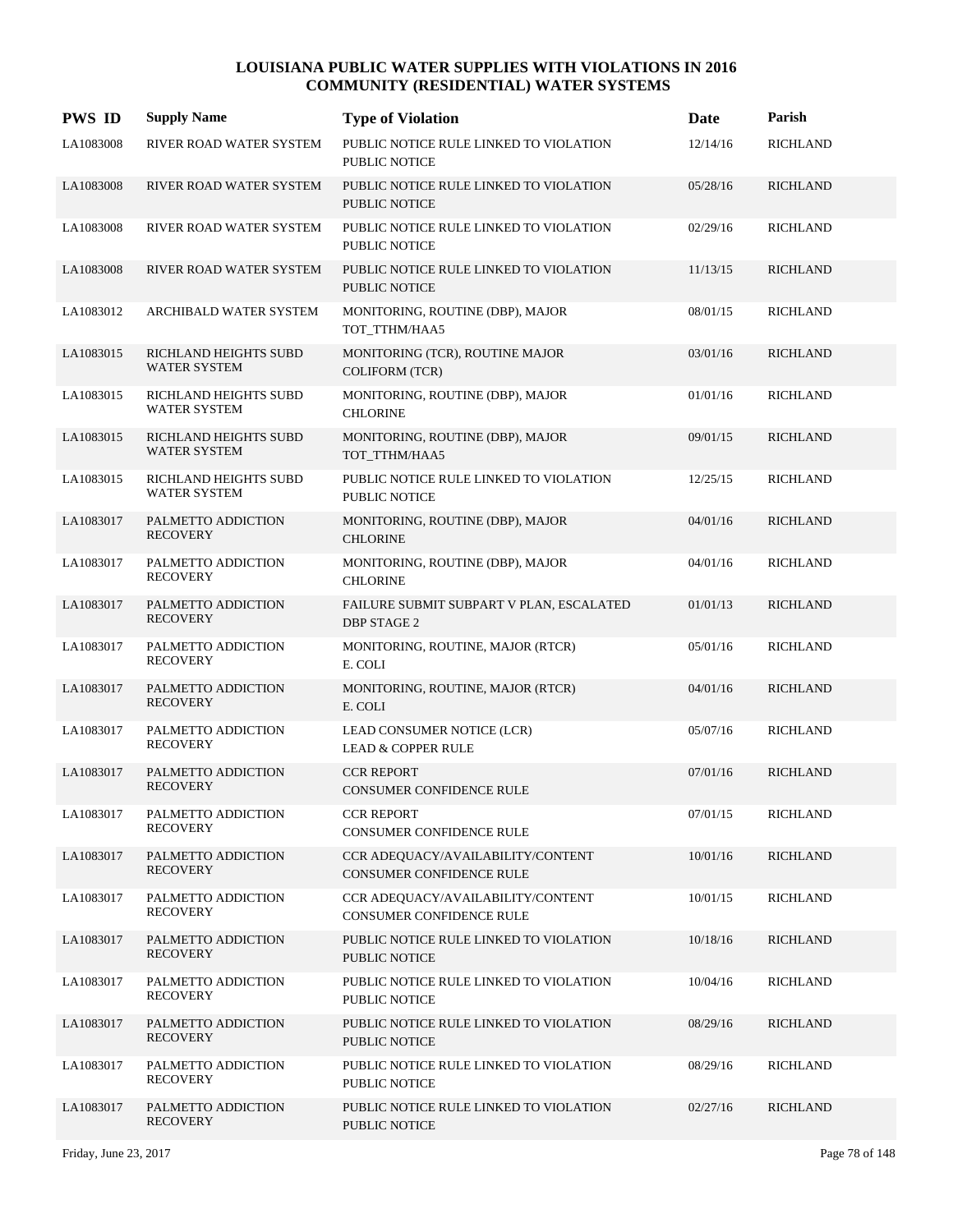| <b>PWS ID</b> | <b>Supply Name</b>                     | <b>Type of Violation</b>                                                          | Date     | Parish          |
|---------------|----------------------------------------|-----------------------------------------------------------------------------------|----------|-----------------|
| LA1083017     | PALMETTO ADDICTION<br><b>RECOVERY</b>  | PUBLIC NOTICE RULE LINKED TO VIOLATION<br><b>PUBLIC NOTICE</b>                    | 02/27/16 | <b>RICHLAND</b> |
| LA1083017     | PALMETTO ADDICTION<br><b>RECOVERY</b>  | PUBLIC NOTICE RULE LINKED TO VIOLATION<br><b>PUBLIC NOTICE</b>                    | 02/22/16 | <b>RICHLAND</b> |
| LA1083017     | PALMETTO ADDICTION<br><b>RECOVERY</b>  | PUBLIC NOTICE RULE LINKED TO VIOLATION<br>PUBLIC NOTICE                           | 06/16/15 | <b>RICHLAND</b> |
| LA1083017     | PALMETTO ADDICTION<br><b>RECOVERY</b>  | PUBLIC NOTICE RULE LINKED TO VIOLATION<br><b>PUBLIC NOTICE</b>                    | 06/05/15 | <b>RICHLAND</b> |
| LA1083017     | PALMETTO ADDICTION<br><b>RECOVERY</b>  | PUBLIC NOTICE RULE LINKED TO VIOLATION<br>PUBLIC NOTICE                           | 03/19/14 | <b>RICHLAND</b> |
| LA1083017     | PALMETTO ADDICTION<br><b>RECOVERY</b>  | PUBLIC NOTICE RULE LINKED TO VIOLATION<br><b>PUBLIC NOTICE</b>                    | 05/31/12 | <b>RICHLAND</b> |
| LA1085009     | FISHER WATER SYSTEM                    | <b>CCR REPORT</b><br>CONSUMER CONFIDENCE RULE                                     | 07/01/16 | <b>SABINE</b>   |
| LA1085011     | <b>FLORIEN WATER SYSTEM</b>            | <b>CCR REPORT</b><br><b>CONSUMER CONFIDENCE RULE</b>                              | 07/01/16 | <b>SABINE</b>   |
| LA1085011     | FLORIEN WATER SYSTEM                   | CCR ADEOUACY/AVAILABILITY/CONTENT<br>CONSUMER CONFIDENCE RULE                     | 10/01/16 | <b>SABINE</b>   |
| LA1085016     |                                        | CITY OF MANY WATER SYSTEM PUBLIC NOTICE RULE LINKED TO VIOLATION<br>PUBLIC NOTICE | 05/12/11 | <b>SABINE</b>   |
| LA1085017     | <b>NOBLE WATER SYSTEM</b>              | MCL, LRAA<br><b>TTHM</b>                                                          | 01/01/16 | <b>SABINE</b>   |
| LA1085017     | <b>NOBLE WATER SYSTEM</b>              | MCL, LRAA<br><b>TTHM</b>                                                          | 01/01/16 | <b>SABINE</b>   |
| LA1085017     | <b>NOBLE WATER SYSTEM</b>              | MONITORING, ROUTINE (DBP), MAJOR<br><b>CHLORINE</b>                               | 07/01/16 | <b>SABINE</b>   |
| LA1085017     | NOBLE WATER SYSTEM                     | MONITORING, ROUTINE, MAJOR (RTCR)<br>E. COLI                                      | 09/01/16 | <b>SABINE</b>   |
| LA1085017     | <b>NOBLE WATER SYSTEM</b>              | PUBLIC NOTICE RULE LINKED TO VIOLATION<br>PUBLIC NOTICE                           | 03/14/13 | <b>SABINE</b>   |
| LA1085017     | <b>NOBLE WATER SYSTEM</b>              | PUBLIC NOTICE RULE LINKED TO VIOLATION<br><b>PUBLIC NOTICE</b>                    | 05/31/12 | <b>SABINE</b>   |
| LA1085018     |                                        | PEG LEG COVE WATER SYSTEM MONITORING, ROUTINE (DBP), MAJOR<br><b>CHLORINE</b>     | 07/01/16 | <b>SABINE</b>   |
| LA1085018     |                                        | PEG LEG COVE WATER SYSTEM MONITORING, ROUTINE (DBP), MAJOR<br><b>CHLORINE</b>     | 07/01/16 | <b>SABINE</b>   |
| LA1085018     |                                        | PEG LEG COVE WATER SYSTEM MONITORING, ROUTINE, MAJOR (RTCR)<br>E. COLI            | 08/01/16 | <b>SABINE</b>   |
| LA1085018     |                                        | PEG LEG COVE WATER SYSTEM MONITORING, ROUTINE, MAJOR (RTCR)<br>E. COLI            | 07/01/16 | <b>SABINE</b>   |
| LA1085021     | PLEASANT HILL WATER<br>SYSTEM, TOWN OF | MONITORING, ROUTINE (DBP), MAJOR<br><b>CHLORINE</b>                               | 01/01/16 | <b>SABINE</b>   |
| LA1085021     | PLEASANT HILL WATER<br>SYSTEM, TOWN OF | PUBLIC NOTICE RULE LINKED TO VIOLATION<br>PUBLIC NOTICE                           | 11/24/15 | <b>SABINE</b>   |
| LA1085032     | TOWN OF ZWOLLE WATER<br><b>SYSTEM</b>  | MCL, LRAA<br><b>TTHM</b>                                                          | 01/01/16 | <b>SABINE</b>   |
| LA1085032     | TOWN OF ZWOLLE WATER<br><b>SYSTEM</b>  | INADEQUATE MIN CHLORINE RESIDUAL(GW&SW)<br><b>CHLORINE</b>                        | 02/01/16 | <b>SABINE</b>   |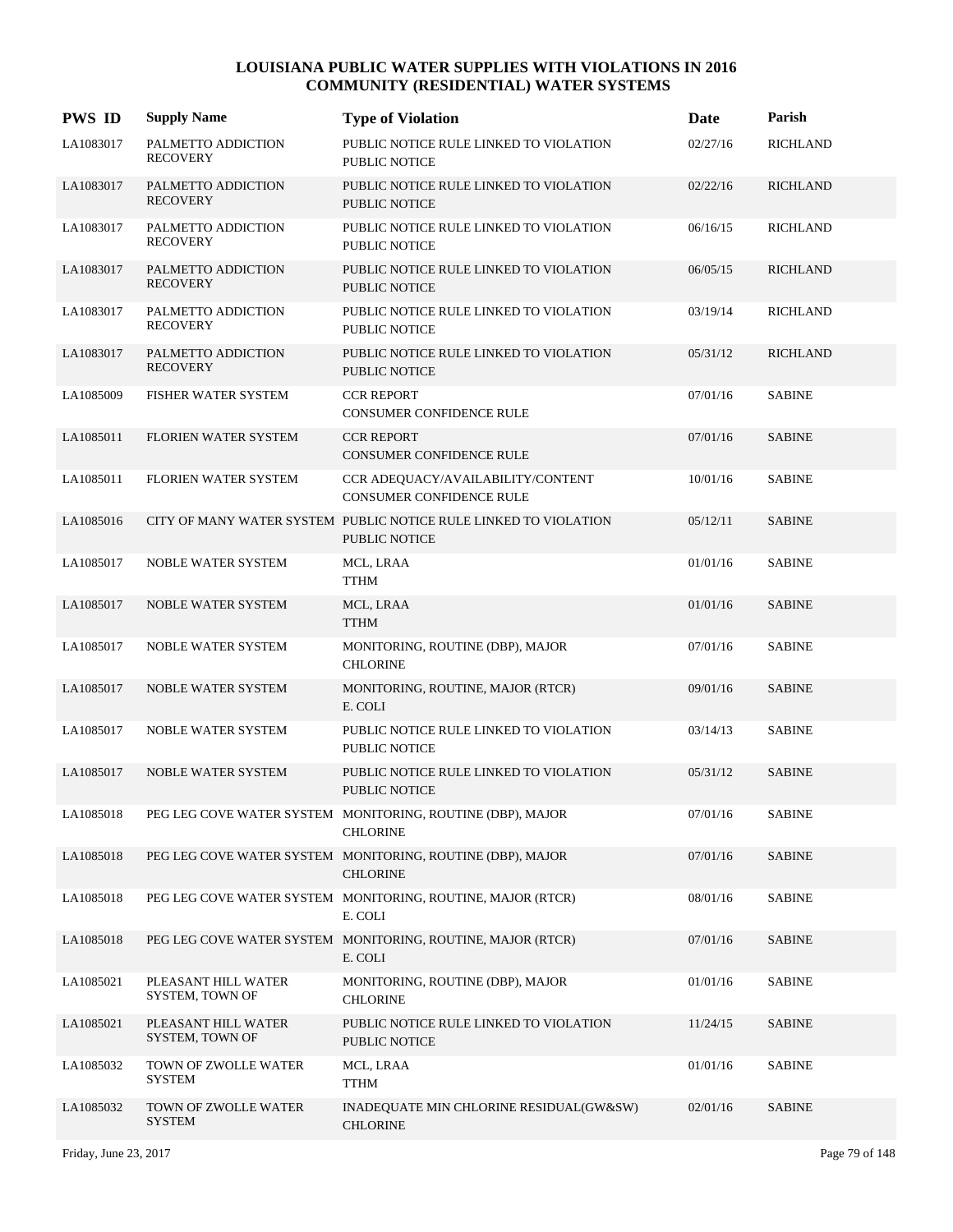| <b>PWS ID</b> | <b>Supply Name</b>                                   | <b>Type of Violation</b>                                                              | Date     | Parish        |
|---------------|------------------------------------------------------|---------------------------------------------------------------------------------------|----------|---------------|
| LA1085036     | <b>SABINE PARISH WATER</b><br><b>DISTRICT 1</b>      | MCL, LRAA<br>TTHM                                                                     | 10/01/16 | <b>SABINE</b> |
| LA1085036     | <b>SABINE PARISH WATER</b><br><b>DISTRICT 1</b>      | MCL, LRAA<br><b>TTHM</b>                                                              | 10/01/16 | <b>SABINE</b> |
| LA1085036     | <b>SABINE PARISH WATER</b><br><b>DISTRICT 1</b>      | MCL, LRAA<br>TTHM                                                                     | 07/01/16 | <b>SABINE</b> |
| LA1085036     | <b>SABINE PARISH WATER</b><br>DISTRICT 1             | MCL, LRAA<br><b>TTHM</b>                                                              | 07/01/16 | <b>SABINE</b> |
| LA1085036     | <b>SABINE PARISH WATER</b><br>DISTRICT 1             | MCL, LRAA<br>TTHM                                                                     | 04/01/16 | <b>SABINE</b> |
| LA1085036     | <b>SABINE PARISH WATER</b><br>DISTRICT 1             | MCL, LRAA<br><b>TTHM</b>                                                              | 04/01/16 | <b>SABINE</b> |
| LA1085036     | <b>SABINE PARISH WATER</b><br><b>DISTRICT 1</b>      | MCL, LRAA<br><b>TTHM</b>                                                              | 01/01/16 | <b>SABINE</b> |
| LA1085036     | <b>SABINE PARISH WATER</b><br>DISTRICT 1             | MCL, LRAA<br><b>TTHM</b>                                                              | 01/01/16 | <b>SABINE</b> |
| LA1085036     | <b>SABINE PARISH WATER</b><br>DISTRICT 1             | FAILURE SUBMIT OEL REPORT FOR TTHM<br><b>TTHM</b>                                     | 07/31/16 | <b>SABINE</b> |
| LA1085043     | EBARB WWKS DIST #1 - NORTH<br>EBARB                  | MCL, LRAA<br><b>TTHM</b>                                                              | 10/01/16 | <b>SABINE</b> |
| LA1085043     | EBARB WWKS DIST #1 - NORTH MCL, LRAA<br><b>EBARB</b> | <b>TTHM</b>                                                                           | 10/01/16 | <b>SABINE</b> |
| LA1085043     | EBARB WWKS DIST #1 - NORTH MCL, LRAA<br>EBARB        | <b>TTHM</b>                                                                           | 07/01/16 | <b>SABINE</b> |
| LA1085043     | EBARB WWKS DIST #1 - NORTH MCL, LRAA<br>EBARB        | TTHM                                                                                  | 07/01/16 | <b>SABINE</b> |
| LA1085043     | EBARB WWKS DIST #1 - NORTH MCL, LRAA<br>EBARB        | <b>TTHM</b>                                                                           | 04/01/16 | <b>SABINE</b> |
| LA1085043     | EBARB WWKS DIST #1 - NORTH MCL, LRAA<br><b>EBARB</b> | <b>TTHM</b>                                                                           | 01/01/16 | <b>SABINE</b> |
| LA1085043     | EBARB WWKS DIST #1 - NORTH MCL, LRAA<br>EBARB        | <b>TTHM</b>                                                                           | 01/01/16 | <b>SABINE</b> |
| LA1085043     | <b>EBARB</b>                                         | EBARB WWKS DIST #1 - NORTH FAILURE SUBMIT OEL REPORT FOR TTHM<br><b>TTHM</b>          | 10/31/16 | <b>SABINE</b> |
| LA1085043     | <b>EBARB</b>                                         | EBARB WWKS DIST #1 - NORTH FAILURE SUBMIT OEL REPORT FOR TTHM<br><b>TTHM</b>          | 05/01/14 | <b>SABINE</b> |
| LA1085043     | EBARB WWKS DIST #1 - NORTH CCR REPORT<br>EBARB       | CONSUMER CONFIDENCE RULE                                                              | 07/01/16 | <b>SABINE</b> |
| LA1085043     | <b>EBARB</b>                                         | EBARB WWKS DIST #1 - NORTH PUBLIC NOTICE RULE LINKED TO VIOLATION<br>PUBLIC NOTICE    | 03/03/16 | <b>SABINE</b> |
| LA1085043     | <b>EBARB</b>                                         | EBARB WWKS DIST #1 - NORTH INADEQUATE MIN CHLORINE RESIDUAL(GW&SW)<br><b>CHLORINE</b> | 08/01/16 | SABINE        |
| LA1085044     | UNION SPRINGS WATER<br><b>SYSTEM</b>                 | MCL, LRAA<br><b>TTHM</b>                                                              | 10/01/16 | <b>SABINE</b> |
| LA1085044     | UNION SPRINGS WATER<br><b>SYSTEM</b>                 | MCL, LRAA<br><b>TTHM</b>                                                              | 10/01/16 | SABINE        |
| LA1085044     | UNION SPRINGS WATER<br><b>SYSTEM</b>                 | MCL, LRAA<br><b>TTHM</b>                                                              | 07/01/16 | <b>SABINE</b> |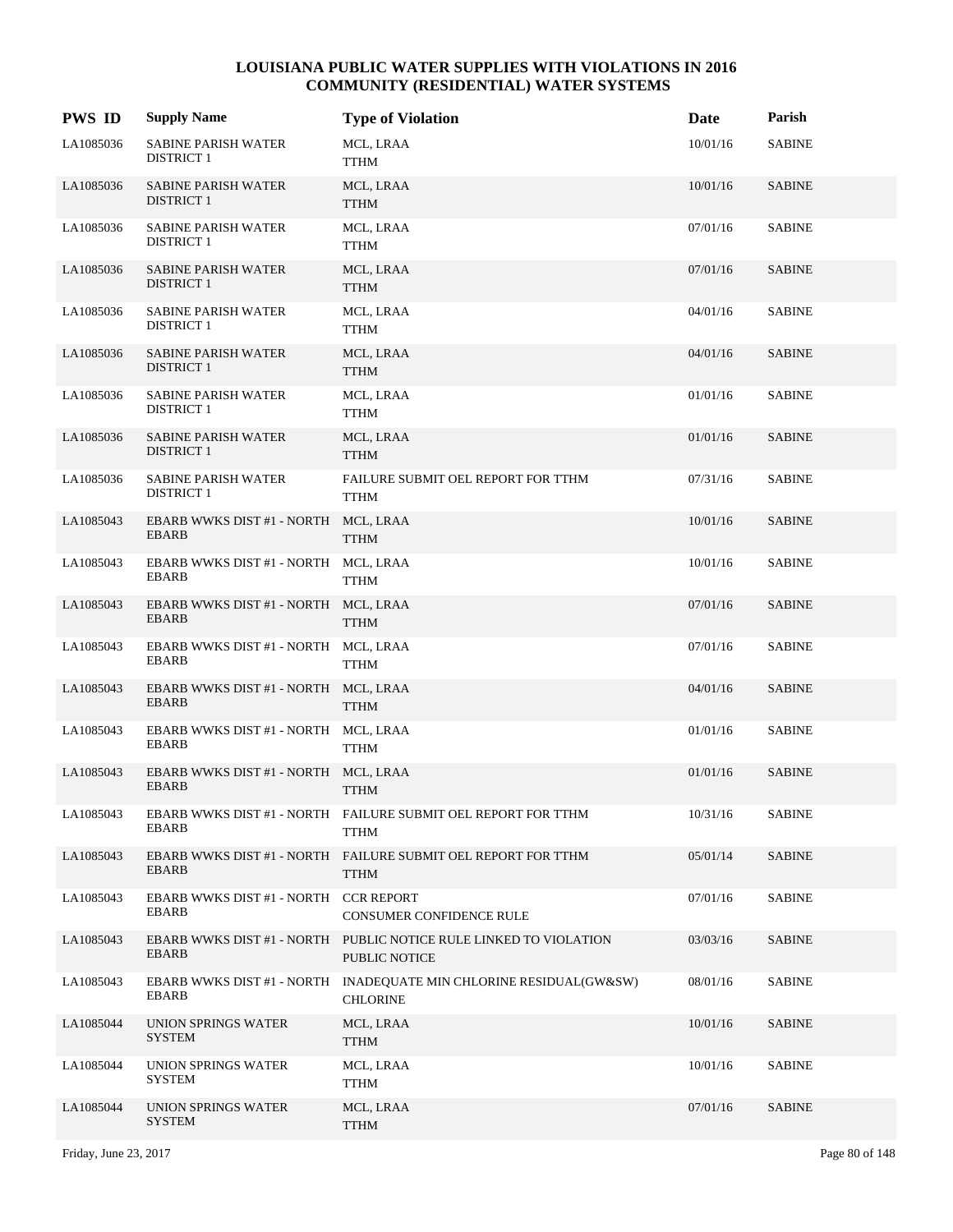| <b>PWS ID</b> | <b>Supply Name</b>                    | <b>Type of Violation</b>                                            | Date     | Parish        |
|---------------|---------------------------------------|---------------------------------------------------------------------|----------|---------------|
| LA1085044     | UNION SPRINGS WATER<br><b>SYSTEM</b>  | MCL, LRAA<br>TTHM                                                   | 07/01/16 | <b>SABINE</b> |
| LA1085044     | UNION SPRINGS WATER<br><b>SYSTEM</b>  | MONITORING, ROUTINE (DBP), MAJOR<br>TOT TTHM/HAA5                   | 11/01/15 | <b>SABINE</b> |
| LA1085044     | UNION SPRINGS WATER<br><b>SYSTEM</b>  | FAILURE SUBMIT OEL REPORT FOR TTHM<br><b>TTHM</b>                   | 10/31/16 | <b>SABINE</b> |
| LA1085044     | UNION SPRINGS WATER<br><b>SYSTEM</b>  | FAILURE SUBMIT OEL REPORT FOR TTHM<br><b>TTHM</b>                   | 07/31/16 | <b>SABINE</b> |
| LA1085044     | UNION SPRINGS WATER<br><b>SYSTEM</b>  | PUBLIC NOTICE RULE LINKED TO VIOLATION<br>PUBLIC NOTICE             | 08/22/16 | <b>SABINE</b> |
| LA1085044     | UNION SPRINGS WATER<br><b>SYSTEM</b>  | PUBLIC NOTICE RULE LINKED TO VIOLATION<br><b>PUBLIC NOTICE</b>      | 02/13/15 | <b>SABINE</b> |
| LA1085044     | UNION SPRINGS WATER<br><b>SYSTEM</b>  | PUBLIC NOTICE RULE LINKED TO VIOLATION<br>PUBLIC NOTICE             | 10/04/14 | <b>SABINE</b> |
| LA1085044     | UNION SPRINGS WATER<br><b>SYSTEM</b>  | PUBLIC NOTICE RULE LINKED TO VIOLATION<br><b>PUBLIC NOTICE</b>      | 12/10/13 | <b>SABINE</b> |
| LA1085044     | UNION SPRINGS WATER<br>SYSTEM         | PUBLIC NOTICE RULE NOT LINKED VIOLATION<br><b>PUBLIC NOTICE</b>     | 06/13/16 | <b>SABINE</b> |
| LA1085046     | PENDLETON WATER<br><b>ASSOCIATION</b> | MCL, LRAA<br>TOTAL HALOACETIC ACIDS (HAA5)                          | 04/01/16 | <b>SABINE</b> |
| LA1085046     | PENDLETON WATER<br><b>ASSOCIATION</b> | MCL, LRAA<br>TOTAL HALOACETIC ACIDS (HAA5)                          | 04/01/16 | <b>SABINE</b> |
| LA1085046     | PENDLETON WATER<br><b>ASSOCIATION</b> | MCL, LRAA<br>TOTAL HALOACETIC ACIDS (HAA5)                          | 01/01/16 | <b>SABINE</b> |
| LA1085046     | PENDLETON WATER<br>ASSOCIATION        | MCL, LRAA<br><b>TTHM</b>                                            | 01/01/16 | <b>SABINE</b> |
| LA1085046     | PENDLETON WATER<br><b>ASSOCIATION</b> | MCL, LRAA<br><b>TTHM</b>                                            | 01/01/16 | <b>SABINE</b> |
| LA1085046     | PENDLETON WATER<br><b>ASSOCIATION</b> | MCL, LRAA<br>TOTAL HALOACETIC ACIDS (HAA5)                          | 01/01/16 | <b>SABINE</b> |
| LA1085046     | PENDLETON WATER<br><b>ASSOCIATION</b> | <b>CCR REPORT</b><br><b>CONSUMER CONFIDENCE RULE</b>                | 07/01/16 | <b>SABINE</b> |
| LA1085053     | BELMONT WATERWORKS INC                | MCL, LRAA<br><b>TTHM</b>                                            | 10/01/16 | <b>SABINE</b> |
| LA1085053     | <b>BELMONT WATERWORKS INC</b>         | MCL, LRAA<br><b>TTHM</b>                                            | 10/01/16 | <b>SABINE</b> |
| LA1085053     | <b>BELMONT WATERWORKS INC</b>         | MCL, LRAA<br>TTHM                                                   | 07/01/16 | <b>SABINE</b> |
| LA1085053     | BELMONT WATERWORKS INC                | MCL, LRAA<br><b>TTHM</b>                                            | 04/01/16 | <b>SABINE</b> |
| LA1085053     | BELMONT WATERWORKS INC                | MCL, LRAA<br><b>TTHM</b>                                            | 01/01/16 | <b>SABINE</b> |
| LA1085053     | <b>BELMONT WATERWORKS INC</b>         | FAILURE SUBMIT OEL REPORT FOR TTHM<br><b>TTHM</b>                   | 10/31/16 | <b>SABINE</b> |
| LA1085053     | <b>BELMONT WATERWORKS INC</b>         | FAILURE SUBMIT OEL REPORT FOR TTHM<br><b>TTHM</b>                   | 07/31/16 | SABINE        |
| LA1085053     | BELMONT WATERWORKS INC                | FOLLOW-UP OR ROUTINE TAP M/R (LCR)<br><b>LEAD &amp; COPPER RULE</b> | 10/01/15 | <b>SABINE</b> |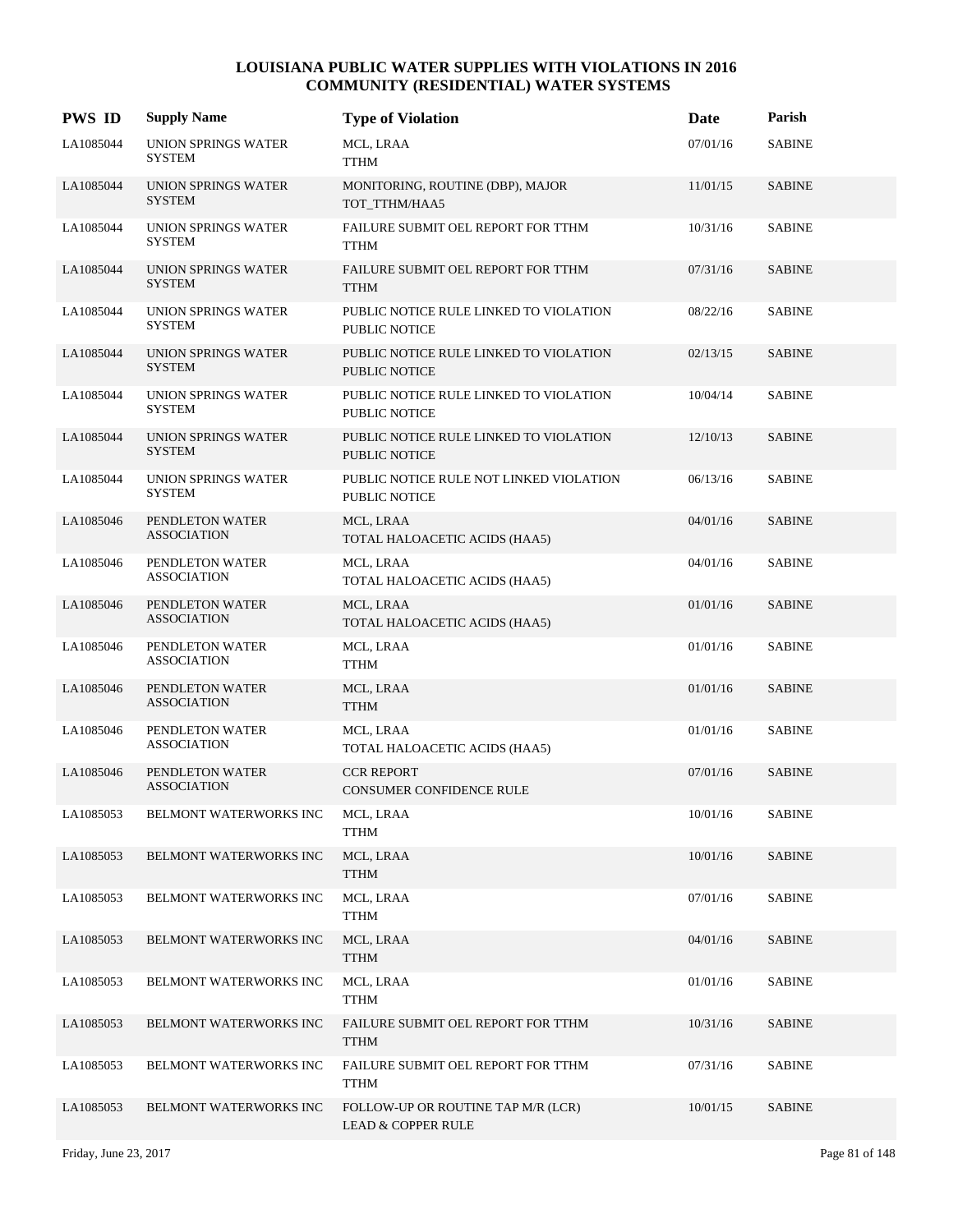| <b>PWS ID</b> | <b>Supply Name</b>                             | <b>Type of Violation</b>                                             | Date     | Parish        |
|---------------|------------------------------------------------|----------------------------------------------------------------------|----------|---------------|
| LA1085053     | <b>BELMONT WATERWORKS INC</b>                  | <b>CCR REPORT</b><br><b>CONSUMER CONFIDENCE RULE</b>                 | 07/01/16 | <b>SABINE</b> |
| LA1085053     | <b>BELMONT WATERWORKS INC</b>                  | CCR ADEQUACY/AVAILABILITY/CONTENT<br><b>CONSUMER CONFIDENCE RULE</b> | 10/01/16 | <b>SABINE</b> |
| LA1085053     | BELMONT WATERWORKS INC                         | PUBLIC NOTICE RULE LINKED TO VIOLATION<br><b>PUBLIC NOTICE</b>       | 12/16/16 | <b>SABINE</b> |
| LA1085053     | BELMONT WATERWORKS INC                         | PUBLIC NOTICE RULE LINKED TO VIOLATION<br>PUBLIC NOTICE              | 10/08/16 | <b>SABINE</b> |
| LA1085053     | BELMONT WATERWORKS INC                         | PUBLIC NOTICE RULE LINKED TO VIOLATION<br>PUBLIC NOTICE              | 06/03/16 | <b>SABINE</b> |
| LA1085053     | BELMONT WATERWORKS INC                         | PUBLIC NOTICE RULE LINKED TO VIOLATION<br>PUBLIC NOTICE              | 03/19/16 | <b>SABINE</b> |
| LA1085053     | BELMONT WATERWORKS INC                         | PUBLIC NOTICE RULE LINKED TO VIOLATION<br>PUBLIC NOTICE              | 02/08/16 | <b>SABINE</b> |
| LA1085053     | BELMONT WATERWORKS INC                         | PUBLIC NOTICE RULE LINKED TO VIOLATION<br>PUBLIC NOTICE              | 12/04/15 | <b>SABINE</b> |
| LA1085053     | BELMONT WATERWORKS INC                         | PUBLIC NOTICE RULE LINKED TO VIOLATION<br><b>PUBLIC NOTICE</b>       | 11/13/15 | <b>SABINE</b> |
| LA1085053     | BELMONT WATERWORKS INC                         | PUBLIC NOTICE RULE LINKED TO VIOLATION<br><b>PUBLIC NOTICE</b>       | 07/21/15 | <b>SABINE</b> |
| LA1085053     | BELMONT WATERWORKS INC                         | PUBLIC NOTICE RULE LINKED TO VIOLATION<br>PUBLIC NOTICE              | 02/11/15 | <b>SABINE</b> |
| LA1085053     | BELMONT WATERWORKS INC                         | PUBLIC NOTICE RULE LINKED TO VIOLATION<br>PUBLIC NOTICE              | 02/07/15 | <b>SABINE</b> |
| LA1085053     | <b>BELMONT WATERWORKS INC</b>                  | PUBLIC NOTICE RULE LINKED TO VIOLATION<br>PUBLIC NOTICE              | 02/07/15 | <b>SABINE</b> |
| LA1085053     | BELMONT WATERWORKS INC                         | PUBLIC NOTICE RULE LINKED TO VIOLATION<br><b>PUBLIC NOTICE</b>       | 09/28/14 | <b>SABINE</b> |
| LA1085053     | BELMONT WATERWORKS INC                         | PUBLIC NOTICE RULE LINKED TO VIOLATION<br><b>PUBLIC NOTICE</b>       | 09/07/14 | <b>SABINE</b> |
| LA1085053     | <b>BELMONT WATERWORKS INC</b>                  | PUBLIC NOTICE RULE LINKED TO VIOLATION<br><b>PUBLIC NOTICE</b>       | 07/16/14 | <b>SABINE</b> |
| LA1085053     | BELMONT WATERWORKS INC                         | PUBLIC NOTICE RULE LINKED TO VIOLATION<br>PUBLIC NOTICE              | 05/07/14 | <b>SABINE</b> |
| LA1085053     | BELMONT WATERWORKS INC                         | PUBLIC NOTICE RULE LINKED TO VIOLATION<br><b>PUBLIC NOTICE</b>       | 01/27/14 | <b>SABINE</b> |
| LA1085053     | BELMONT WATERWORKS INC                         | PUBLIC NOTICE RULE LINKED TO VIOLATION<br>PUBLIC NOTICE              | 11/20/13 | <b>SABINE</b> |
| LA1085058     | EBARB WWKS DIST #1 - N<br><b>EBARB/BELMONT</b> | MCL, LRAA<br><b>TTHM</b>                                             | 10/01/16 | <b>SABINE</b> |
| LA1085058     | EBARB WWKS DIST #1 - N<br><b>EBARB/BELMONT</b> | MCL, LRAA<br><b>TTHM</b>                                             | 10/01/16 | <b>SABINE</b> |
| LA1085058     | EBARB WWKS DIST #1 - N<br>EBARB/BELMONT        | MCL, LRAA<br><b>TTHM</b>                                             | 07/01/16 | <b>SABINE</b> |
| LA1085058     | EBARB WWKS DIST #1-N<br>EBARB/BELMONT          | MCL, LRAA<br>TTHM                                                    | 07/01/16 | <b>SABINE</b> |
| LA1085058     | EBARB WWKS DIST #1 - N<br><b>EBARB/BELMONT</b> | MCL, LRAA<br><b>TTHM</b>                                             | 04/01/16 | <b>SABINE</b> |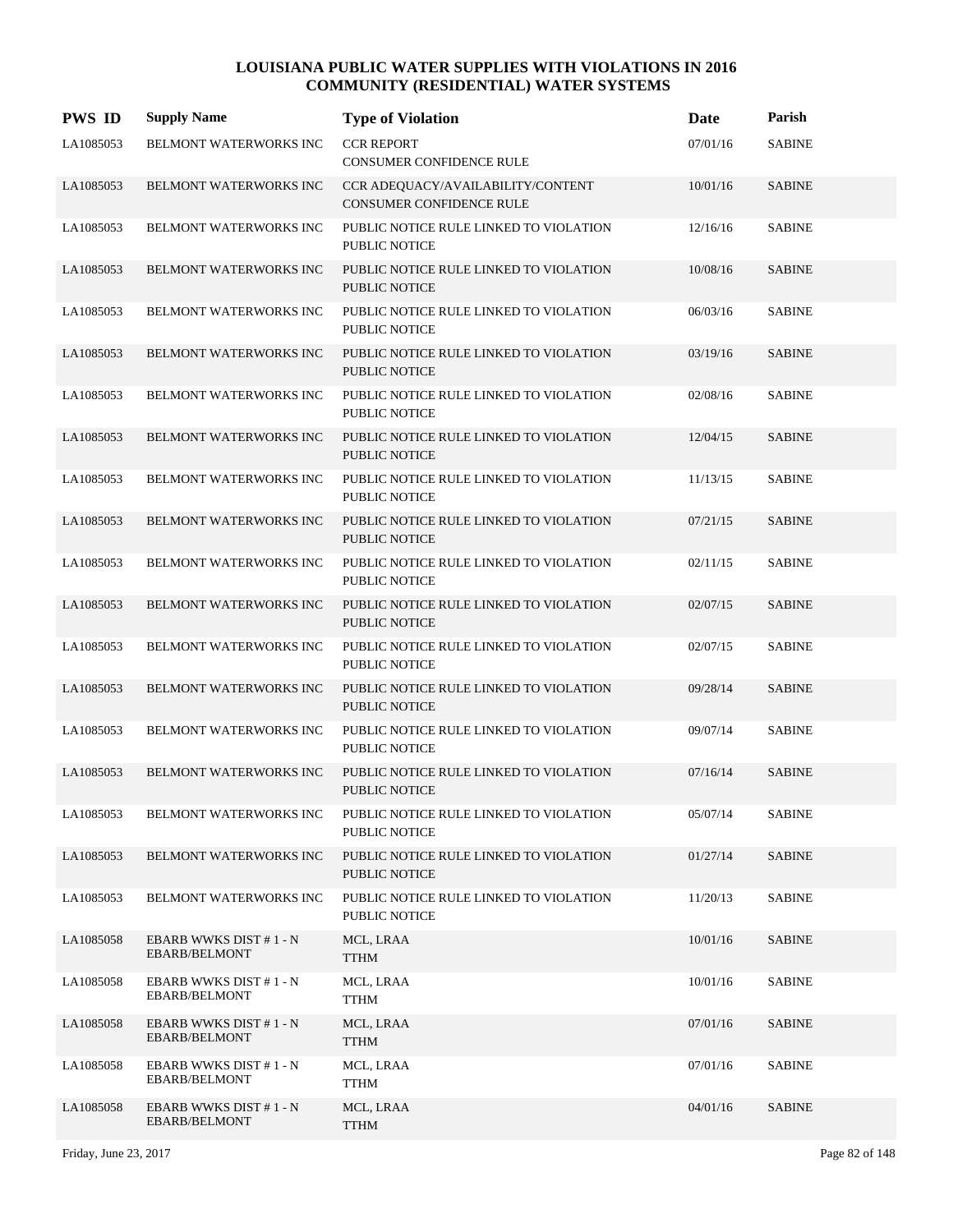| <b>PWS ID</b> | <b>Supply Name</b>                                    | <b>Type of Violation</b>                                     | Date     | Parish                        |
|---------------|-------------------------------------------------------|--------------------------------------------------------------|----------|-------------------------------|
| LA1085058     | EBARB WWKS DIST #1 - N<br><b>EBARB/BELMONT</b>        | MCL, LRAA<br>TTHM                                            | 04/01/16 | <b>SABINE</b>                 |
| LA1085058     | <b>EBARB WWKS DIST #1 - N</b><br><b>EBARB/BELMONT</b> | MCL, LRAA<br><b>TTHM</b>                                     | 01/01/16 | <b>SABINE</b>                 |
| LA1085058     | EBARB WWKS DIST #1 - N<br><b>EBARB/BELMONT</b>        | MCL, LRAA<br>TTHM                                            | 01/01/16 | <b>SABINE</b>                 |
| LA1085058     | EBARB WWKS DIST #1-N<br><b>EBARB/BELMONT</b>          | FAILURE SUBMIT OEL REPORT FOR TTHM<br>TTHM                   | 10/31/16 | <b>SABINE</b>                 |
| LA1085058     | EBARB WWKS DIST #1-N<br>EBARB/BELMONT                 | <b>CCR REPORT</b><br>CONSUMER CONFIDENCE RULE                | 07/01/16 | <b>SABINE</b>                 |
| LA1085058     | EBARB WWKS DIST #1 - N<br><b>EBARB/BELMONT</b>        | INADEQUATE MIN CHLORINE RESIDUAL(GW&SW)<br><b>CHLORAMINE</b> | 10/01/16 | <b>SABINE</b>                 |
| LA1085059     | <b>EBARB WWKS DIST #1-</b><br>AIMWELL AREA            | MCL, LRAA<br><b>TTHM</b>                                     | 10/01/16 | <b>SABINE</b>                 |
| LA1085059     | <b>EBARB WWKS DIST #1-</b><br><b>AIMWELL AREA</b>     | MCL, LRAA<br><b>TTHM</b>                                     | 10/01/16 | <b>SABINE</b>                 |
| LA1085059     | <b>EBARB WWKS DIST #1-</b><br><b>AIMWELL AREA</b>     | MCL, LRAA<br>TTHM                                            | 07/01/16 | <b>SABINE</b>                 |
| LA1085059     | <b>EBARB WWKS DIST #1-</b><br><b>AIMWELL AREA</b>     | MCL, LRAA<br>TTHM                                            | 07/01/16 | <b>SABINE</b>                 |
| LA1085059     | <b>EBARB WWKS DIST #1-</b><br><b>AIMWELL AREA</b>     | MCL, LRAA<br>TTHM                                            | 04/01/16 | <b>SABINE</b>                 |
| LA1085059     | <b>EBARB WWKS DIST #1-</b><br>AIMWELL AREA            | MCL, LRAA<br>TTHM                                            | 04/01/16 | <b>SABINE</b>                 |
| LA1085059     | <b>EBARB WWKS DIST #1-</b><br>AIMWELL AREA            | MCL, LRAA<br>TTHM                                            | 01/01/16 | <b>SABINE</b>                 |
| LA1085059     | <b>EBARB WWKS DIST #1-</b><br>AIMWELL AREA            | MCL, LRAA<br><b>TTHM</b>                                     | 01/01/16 | <b>SABINE</b>                 |
| LA1085059     | <b>EBARB WWKS DIST #1-</b><br><b>AIMWELL AREA</b>     | FAILURE SUBMIT OEL REPORT FOR TTHM<br><b>TTHM</b>            | 10/31/16 | <b>SABINE</b>                 |
| LA1085059     | <b>EBARB WWKS DIST #1-</b><br>AIMWELL AREA            | FAILURE SUBMIT OEL REPORT FOR TTHM<br><b>TTHM</b>            | 01/31/15 | <b>SABINE</b>                 |
| LA1085059     | <b>EBARB WWKS DIST #1-</b><br><b>AIMWELL AREA</b>     | <b>CCR REPORT</b><br>CONSUMER CONFIDENCE RULE                | 07/01/16 | <b>SABINE</b>                 |
| LA1087001     | ST BERNARD PARISH<br><b>WATERWORKS</b>                | MCL, LRAA<br>TOTAL HALOACETIC ACIDS (HAA5)                   | 04/01/16 | <b>ST BERNARD</b>             |
| LA1087001     | ST BERNARD PARISH<br><b>WATERWORKS</b>                | MCL, LRAA<br>TOTAL HALOACETIC ACIDS (HAA5)                   | 04/01/16 | <b>ST BERNARD</b>             |
| LA1087001     | <b>ST BERNARD PARISH</b><br><b>WATERWORKS</b>         | MCL, LRAA<br>TOTAL HALOACETIC ACIDS (HAA5)                   | 01/01/16 | ST BERNARD                    |
| LA1089002     | ST CHARLES WATER DISTRICT<br>2 WEST BANK              | LEAD CONSUMER NOTICE (LCR)<br><b>LEAD &amp; COPPER RULE</b>  | 09/07/16 | <b>ST CHARLES</b>             |
| LA1093005     | ST JAMES WATER DISTRICT 2                             | INADEQUATE MIN CHLORINE RESIDUAL(GW&SW)<br><b>CHLORINE</b>   | 10/01/16 | <b>ST JAMES</b>               |
| LA1093005     | ST JAMES WATER DISTRICT 2                             | INADEQUATE MIN CHLORINE RESIDUAL(GW&SW)<br><b>CHLORINE</b>   | 07/01/16 | ST JAMES                      |
| LA1095002     | ST JOHN WATER DISTRICT 2                              | MONTHLY COMB. FILTER EFFLUENT (SWTR<br><b>TURBIDITY</b>      | 01/01/16 | ST JOHN THE<br><b>BAPTIST</b> |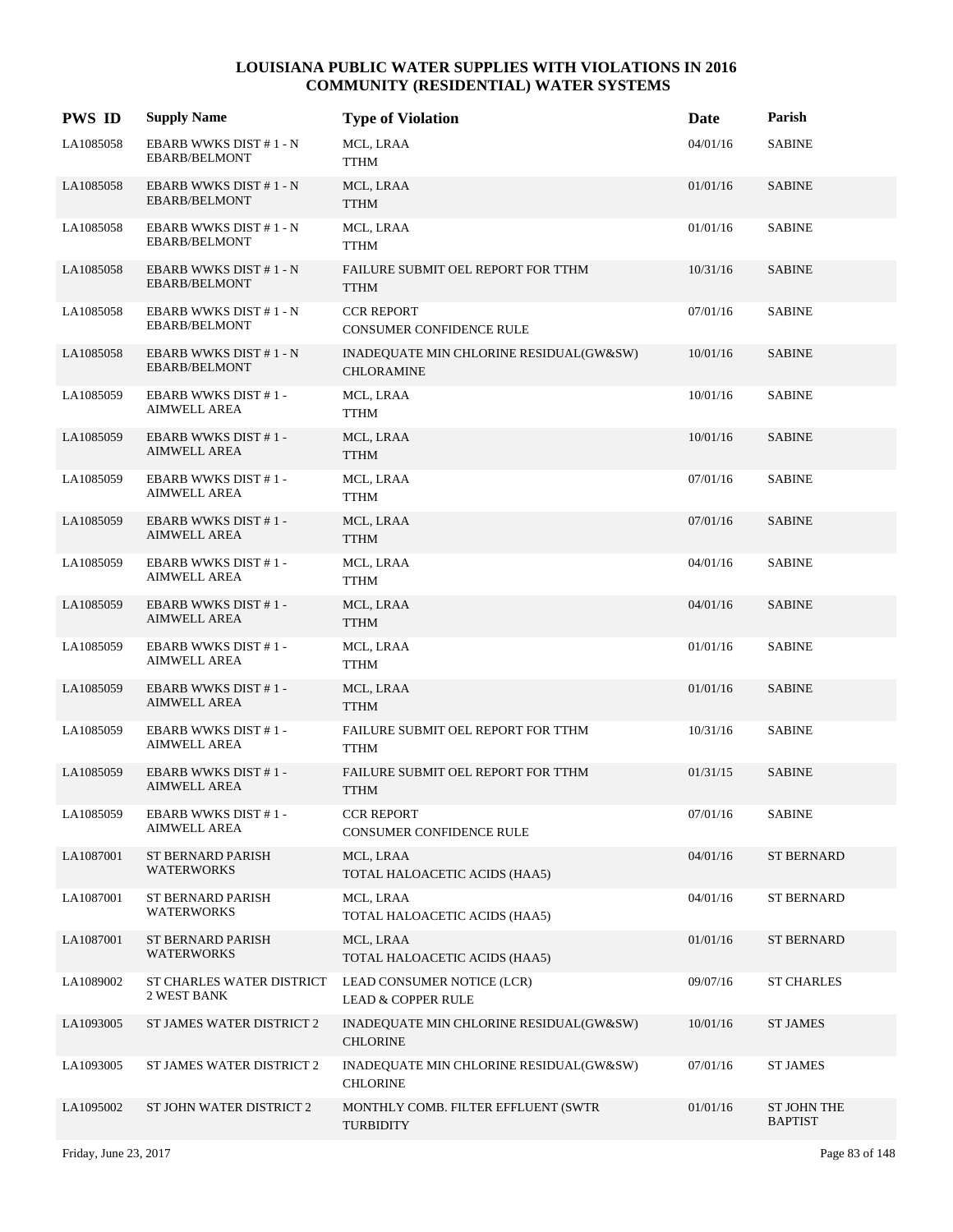| <b>PWS ID</b> | <b>Supply Name</b>                          | <b>Type of Violation</b>                                               | Date     | Parish                               |
|---------------|---------------------------------------------|------------------------------------------------------------------------|----------|--------------------------------------|
| LA1095006     | PLEASURE BEND WATER<br><b>SUPPLY</b>        | MCL, LRAA<br><b>TTHM</b>                                               | 10/01/16 | <b>ST JOHN THE</b><br><b>BAPTIST</b> |
| LA1095006     | PLEASURE BEND WATER<br><b>SUPPLY</b>        | MCL, LRAA<br><b>TTHM</b>                                               | 10/01/16 | <b>ST JOHN THE</b><br><b>BAPTIST</b> |
| LA1095006     | PLEASURE BEND WATER<br><b>SUPPLY</b>        | MCL, LRAA<br><b>TTHM</b>                                               | 07/01/16 | <b>ST JOHN THE</b><br><b>BAPTIST</b> |
| LA1095006     | PLEASURE BEND WATER<br><b>SUPPLY</b>        | MCL, LRAA<br><b>TTHM</b>                                               | 07/01/16 | <b>ST JOHN THE</b><br><b>BAPTIST</b> |
| LA1095006     | PLEASURE BEND WATER<br><b>SUPPLY</b>        | MCL, LRAA<br>TTHM                                                      | 04/01/16 | <b>ST JOHN THE</b><br><b>BAPTIST</b> |
| LA1095006     | PLEASURE BEND WATER<br><b>SUPPLY</b>        | MCL, LRAA<br><b>TTHM</b>                                               | 04/01/16 | ST JOHN THE<br><b>BAPTIST</b>        |
| LA1095006     | PLEASURE BEND WATER<br><b>SUPPLY</b>        | MCL, LRAA<br><b>TTHM</b>                                               | 01/01/16 | <b>ST JOHN THE</b><br><b>BAPTIST</b> |
| LA1095006     | PLEASURE BEND WATER<br><b>SUPPLY</b>        | MCL, LRAA<br><b>TTHM</b>                                               | 01/01/16 | <b>ST JOHN THE</b><br><b>BAPTIST</b> |
| LA1095006     | PLEASURE BEND WATER<br><b>SUPPLY</b>        | INADEQUATE MIN CHLORINE RESIDUAL(GW&SW)<br><b>CHLORINE</b>             | 09/01/16 | <b>ST JOHN THE</b><br><b>BAPTIST</b> |
| LA1095006     | PLEASURE BEND WATER<br><b>SUPPLY</b>        | INADEQUATE MIN CHLORINE RESIDUAL(GW&SW)<br><b>CHLORINE</b>             | 08/01/16 | ST JOHN THE<br><b>BAPTIST</b>        |
| LA1095006     | PLEASURE BEND WATER<br><b>SUPPLY</b>        | INADEQUATE MIN CHLORINE RESIDUAL(GW&SW)<br><b>CHLORINE</b>             | 07/01/16 | <b>ST JOHN THE</b><br><b>BAPTIST</b> |
| LA1095006     | PLEASURE BEND WATER<br><b>SUPPLY</b>        | INADEQUATE MIN CHLORINE RESIDUAL(GW&SW)<br><b>CHLORINE</b>             | 06/01/16 | <b>ST JOHN THE</b><br><b>BAPTIST</b> |
| LA1095006     | PLEASURE BEND WATER<br><b>SUPPLY</b>        | INADEQUATE MIN CHLORINE RESIDUAL(GW&SW)<br><b>CHLORINE</b>             | 05/01/16 | ST JOHN THE<br><b>BAPTIST</b>        |
| LA1095006     | PLEASURE BEND WATER<br><b>SUPPLY</b>        | INADEQUATE MIN CHLORINE RESIDUAL(GW&SW)<br><b>CHLORINE</b>             | 04/01/16 | <b>ST JOHN THE</b><br><b>BAPTIST</b> |
| LA1095006     | PLEASURE BEND WATER<br><b>SUPPLY</b>        | INADEQUATE MIN CHLORINE RESIDUAL(GW&SW)<br><b>CHLORINE</b>             | 03/01/16 | <b>ST JOHN THE</b><br><b>BAPTIST</b> |
| LA1095006     | PLEASURE BEND WATER<br><b>SUPPLY</b>        | INADEQUATE MIN CHLORINE RESIDUAL(GW&SW)<br><b>CHLORINE</b>             | 01/01/16 | <b>ST JOHN THE</b><br><b>BAPTIST</b> |
| LA1095007     | ST JOHN WATER DISTRICT 3                    | INADEQUATE MIN CHLORINE RESIDUAL(GW&SW)<br><b>CHLORINE</b>             | 07/01/16 | ST JOHN THE<br><b>BAPTIST</b>        |
| LA1095007     | ST JOHN WATER DISTRICT 3                    | INADEQUATE MIN CHLORINE RESIDUAL(GW&SW)<br><b>CHLORINE</b>             | 06/01/16 | <b>ST JOHN THE</b><br><b>BAPTIST</b> |
| LA1095007     | ST JOHN WATER DISTRICT 3                    | INADEQUATE MIN CHLORINE RESIDUAL(GW&SW)<br><b>CHLORINE</b>             | 02/01/16 | <b>ST JOHN THE</b><br><b>BAPTIST</b> |
| LA1097001     | TOWN OF GRAND COTEAU<br>WATER SYSTEM        | <b>CCR REPORT</b><br>CONSUMER CONFIDENCE RULE                          | 07/01/16 | <b>ST LANDRY</b>                     |
| LA1097001     | TOWN OF GRAND COTEAU<br><b>WATER SYSTEM</b> | CCR ADEQUACY/AVAILABILITY/CONTENT<br>CONSUMER CONFIDENCE RULE          | 10/01/16 | <b>ST LANDRY</b>                     |
| LA1097002     | <b>GRAND PRAIRIE WATER</b><br><b>SYSTEM</b> | FAILURE TO HAVE MONITORING PLAN (IDSE)<br><b>DBP STAGE 2</b>           | 04/01/08 | <b>ST LANDRY</b>                     |
| LA1097002     | <b>GRAND PRAIRIE WATER</b><br><b>SYSTEM</b> | SAMPLE SITING PLAN ERRORS (RTCR)<br>REVISED TOTAL COLIFORM RULE (RTCR) | 04/01/16 | ST LANDRY                            |
| LA1097002     | <b>GRAND PRAIRIE WATER</b><br><b>SYSTEM</b> | <b>CCR REPORT</b><br>CONSUMER CONFIDENCE RULE                          | 07/01/16 | <b>ST LANDRY</b>                     |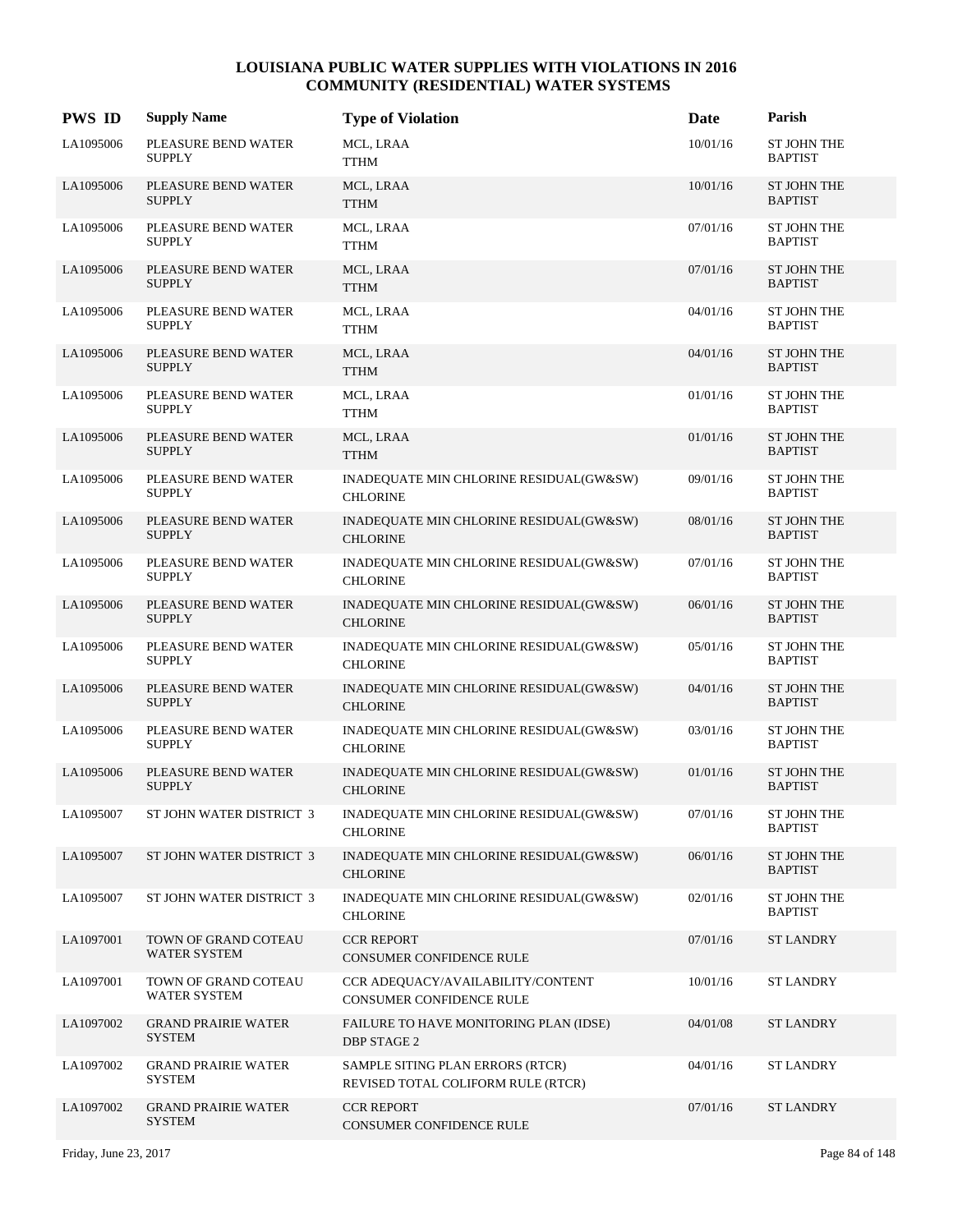| <b>PWS ID</b> | <b>Supply Name</b>                           | <b>Type of Violation</b>                                               | Date     | Parish           |
|---------------|----------------------------------------------|------------------------------------------------------------------------|----------|------------------|
| LA1097002     | <b>GRAND PRAIRIE WATER</b><br><b>SYSTEM</b>  | CCR ADEQUACY/AVAILABILITY/CONTENT<br>CONSUMER CONFIDENCE RULE          | 10/01/16 | <b>ST LANDRY</b> |
| LA1097002     | <b>GRAND PRAIRIE WATER</b><br><b>SYSTEM</b>  | CCR ADEQUACY/AVAILABILITY/CONTENT<br>CONSUMER CONFIDENCE RULE          | 10/01/15 | <b>ST LANDRY</b> |
| LA1097002     | <b>GRAND PRAIRIE WATER</b><br><b>SYSTEM</b>  | PUBLIC NOTICE RULE LINKED TO VIOLATION<br>PUBLIC NOTICE                | 12/04/15 | <b>ST LANDRY</b> |
| LA1097002     | <b>GRAND PRAIRIE WATER</b><br><b>SYSTEM</b>  | PUBLIC NOTICE RULE LINKED TO VIOLATION<br><b>PUBLIC NOTICE</b>         | 05/31/12 | <b>ST LANDRY</b> |
| LA1097002     | <b>GRAND PRAIRIE WATER</b><br><b>SYSTEM</b>  | <b>FAILURE TO SUBMIT MONITORING PLAN</b><br><b>TOTAL COLIFORM RULE</b> | 01/01/14 | <b>ST LANDRY</b> |
| LA1097003     | TOWN OF KROTZ SPRINGS<br><b>WATER SYSTEM</b> | SAMPLE SITING PLAN ERRORS (RTCR)<br>REVISED TOTAL COLIFORM RULE (RTCR) | 04/01/16 | <b>ST LANDRY</b> |
| LA1097007     | TOWN OF MELVILLE WATER<br><b>SYSTEM</b>      | MONITORING, ROUTINE (DBP), MAJOR<br><b>CHLORINE</b>                    | 07/01/16 | <b>ST LANDRY</b> |
| LA1097007     | TOWN OF MELVILLE WATER<br><b>SYSTEM</b>      | MONITORING, ROUTINE, MAJOR (RTCR)<br>E. COLI                           | 08/01/16 | <b>ST LANDRY</b> |
| LA1097007     | TOWN OF MELVILLE WATER<br><b>SYSTEM</b>      | FAILURE ADDRESS DEFICIENCY (GWR)<br><b>GROUNDWATER RULE</b>            | 04/10/11 | <b>ST LANDRY</b> |
| LA1097007     | TOWN OF MELVILLE WATER<br><b>SYSTEM</b>      | LEAD CONSUMER NOTICE (LCR)<br><b>LEAD &amp; COPPER RULE</b>            | 10/25/16 | <b>ST LANDRY</b> |
| LA1097008     | MIDWAY WATER SYSTEM INC                      | MONITORING, ROUTINE (DBP), MAJOR<br>TOT_TTHM/HAA5                      | 09/01/15 | <b>ST LANDRY</b> |
| LA1097008     | MIDWAY WATER SYSTEM INC                      | SAMPLE SITING PLAN ERRORS (RTCR)<br>REVISED TOTAL COLIFORM RULE (RTCR) | 04/01/16 | <b>ST LANDRY</b> |
| LA1097008     | MIDWAY WATER SYSTEM INC                      | <b>CCR REPORT</b><br>CONSUMER CONFIDENCE RULE                          | 07/01/16 | <b>ST LANDRY</b> |
| LA1097008     | MIDWAY WATER SYSTEM INC                      | CCR ADEQUACY/AVAILABILITY/CONTENT<br>CONSUMER CONFIDENCE RULE          | 10/01/16 | <b>ST LANDRY</b> |
| LA1097008     | MIDWAY WATER SYSTEM INC                      | PUBLIC NOTICE RULE LINKED TO VIOLATION<br>PUBLIC NOTICE                | 01/13/16 | <b>ST LANDRY</b> |
| LA1097008     | MIDWAY WATER SYSTEM INC                      | INADEQUATE MIN CHLORINE RESIDUAL(GW&SW)<br><b>CHLORINE</b>             | 09/01/16 | <b>ST LANDRY</b> |
| LA1097008     | MIDWAY WATER SYSTEM INC                      | FAILURE TO SUBMIT MONITORING PLAN<br>TOTAL COLIFORM RULE               | 01/01/14 | <b>ST LANDRY</b> |
| LA1097010     | OPELOUSAS CITY OF WATER<br><b>SYSTEM</b>     | <b>CCR REPORT</b><br>CONSUMER CONFIDENCE RULE                          | 07/01/16 | <b>ST LANDRY</b> |
| LA1097011     | VILLAGE OF PALMETTO<br>WATER SYSTEM          | MONITORING, ROUTINE (DBP), MAJOR<br><b>CHLORINE</b>                    | 07/01/16 | <b>ST LANDRY</b> |
| LA1097011     | VILLAGE OF PALMETTO<br><b>WATER SYSTEM</b>   | MONITORING, ROUTINE, MAJOR (RTCR)<br>E. COLI                           | 09/01/16 | <b>ST LANDRY</b> |
| LA1097013     | TOWN OF PORT BARRE WATER<br><b>SYSTEM</b>    | MONITORING, ROUTINE (DBP), MAJOR<br>TOT_TTHM/HAA5                      | 10/01/15 | <b>ST LANDRY</b> |
| LA1097015     | TOWN OF SUNSET WATER<br><b>SYSTEM</b>        | MONITORING (TCR), ROUTINE MINOR<br><b>COLIFORM (TCR)</b>               | 01/01/16 | <b>ST LANDRY</b> |
| LA1097015     | TOWN OF SUNSET WATER<br><b>SYSTEM</b>        | PUBLIC NOTICE RULE LINKED TO VIOLATION<br>PUBLIC NOTICE                | 07/10/15 | <b>ST LANDRY</b> |
| LA1097016     | TOWN OF WASHINGTON<br>WATER SYSTEM           | MONITORING, ROUTINE (DBP), MAJOR<br><b>CHLORINE</b>                    | 07/01/16 | <b>ST LANDRY</b> |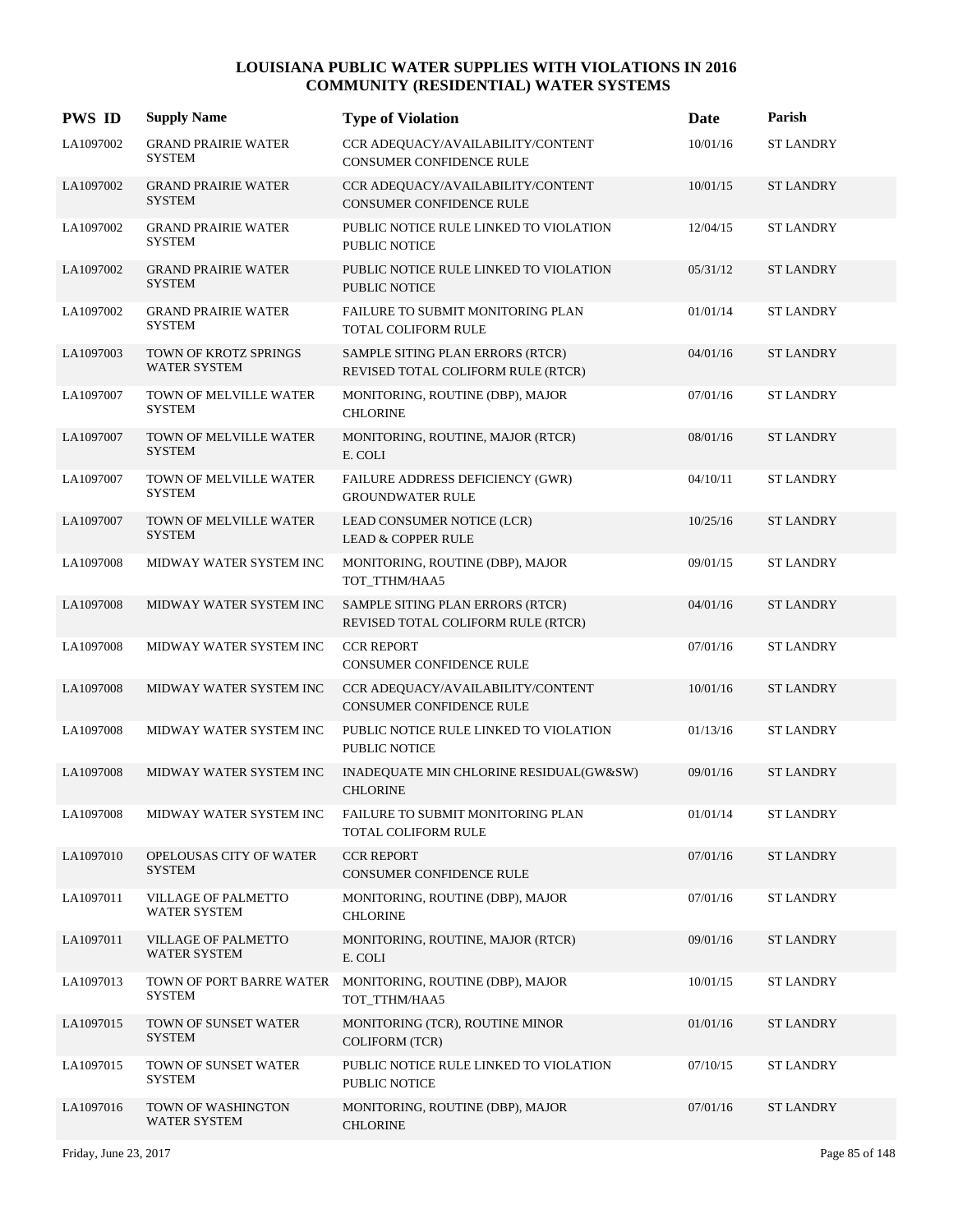| <b>PWS ID</b> | <b>Supply Name</b>                                     | <b>Type of Violation</b>                                                             | Date     | Parish           |
|---------------|--------------------------------------------------------|--------------------------------------------------------------------------------------|----------|------------------|
| LA1097016     | TOWN OF WASHINGTON<br>WATER SYSTEM                     | MONITORING, ROUTINE, MAJOR (RTCR)<br>E. COLI                                         | 07/01/16 | <b>ST LANDRY</b> |
| LA1097032     | <b>GREENBRIAR PRAIRIE BASSE</b><br><b>WATER SYSTEM</b> | MONITORING, ROUTINE (DBP), MAJOR<br><b>CHLORINE</b>                                  | 07/01/16 | <b>ST LANDRY</b> |
| LA1097032     | <b>GREENBRIAR PRAIRIE BASSE</b><br><b>WATER SYSTEM</b> | MONITORING, ROUTINE (DBP), MAJOR<br>TOT_TTHM/HAA5                                    | 09/01/15 | <b>ST LANDRY</b> |
| LA1097032     | <b>GREENBRIAR PRAIRIE BASSE</b><br><b>WATER SYSTEM</b> | WATER QUALITY PARAMETER M/R (LCR)<br><b>LEAD &amp; COPPER RULE</b>                   | 07/01/16 | <b>ST LANDRY</b> |
| LA1097038     | ST LANDRY WWD 2 RURAL<br><b>PURCHASE</b>               | MCL, LRAA<br>TTHM                                                                    | 10/01/16 | <b>ST LANDRY</b> |
| LA1097038     | ST LANDRY WWD 2 RURAL<br><b>PURCHASE</b>               | MCL, LRAA<br><b>TTHM</b>                                                             | 07/01/16 | <b>ST LANDRY</b> |
| LA1097038     | ST LANDRY WWD 2 RURAL<br><b>PURCHASE</b>               | MCL, LRAA<br><b>TTHM</b>                                                             | 04/01/16 | <b>ST LANDRY</b> |
| LA1097038     | ST LANDRY WWD 2 RURAL<br><b>PURCHASE</b>               | MCL, LRAA<br><b>TTHM</b>                                                             | 01/01/16 | <b>ST LANDRY</b> |
| LA1097038     | ST LANDRY WWD 2 RURAL<br><b>PURCHASE</b>               | FAILURE SUBMIT OEL REPORT FOR TTHM<br><b>TTHM</b>                                    | 07/31/16 | <b>ST LANDRY</b> |
| LA1097039     | <b>WATERWORKS DISTRICT NO 5</b><br>OF ST LANDRY PA     | SAMPLE SITING PLAN ERRORS (RTCR)<br>REVISED TOTAL COLIFORM RULE (RTCR)               | 04/01/16 | <b>ST LANDRY</b> |
| LA1097039     | <b>WATERWORKS DISTRICT NO 5</b><br>OF ST LANDRY PA     | PUBLIC NOTICE RULE LINKED TO VIOLATION<br>PUBLIC NOTICE                              | 02/25/15 | <b>ST LANDRY</b> |
| LA1099001     | TOWN OF ARNAUDVILLE<br><b>WATER SYSTEM</b>             | PUBLIC NOTICE RULE LINKED TO VIOLATION<br>PUBLIC NOTICE                              | 11/12/15 | <b>ST MARTIN</b> |
| LA1099002     | <b>BAYOU TECHE WATER WORKS</b>                         | INADEQUATE MIN CHLORINE RESIDUAL(GW&SW)<br><b>CHLORAMINE</b>                         | 10/01/16 | <b>ST MARTIN</b> |
| LA1099002     | <b>BAYOU TECHE WATER WORKS</b>                         | INADEQUATE MIN CHLORINE RESIDUAL(GW&SW)<br><b>CHLORAMINE</b>                         | 05/01/16 | <b>ST MARTIN</b> |
| LA1099004     | <b>ST MARTIN PARISH WW</b><br>DISTRICT 4 CATAHOULA     | PUBLIC NOTICE RULE LINKED TO VIOLATION<br><b>PUBLIC NOTICE</b>                       | 04/09/11 | <b>ST MARTIN</b> |
| LA1099005     |                                                        | CECILIA WATER CORPORATION INADEQUATE MIN CHLORINE RESIDUAL(GW&SW)<br><b>CHLORINE</b> | 09/01/16 | <b>ST MARTIN</b> |
| LA1099006     | HENDERSON NINA WATER<br><b>SYSTEM INC</b>              | MONITORING, ROUTINE (DBP), MAJOR<br>TOT TTHM/HAA5                                    | 05/01/15 | <b>ST MARTIN</b> |
| LA1099006     | HENDERSON NINA WATER<br>SYSTEM INC                     | PUBLIC NOTICE RULE LINKED TO VIOLATION<br>PUBLIC NOTICE                              | 11/12/16 | <b>ST MARTIN</b> |
| LA1099007     | <b>CITY OF ST MARTINVILLE</b><br><b>WATER SYSTEM</b>   | MCL, LRAA<br><b>TTHM</b>                                                             | 01/01/16 | <b>ST MARTIN</b> |
| LA1099009     | UNITED WATER SYSTEM                                    | <b>CCR REPORT</b><br><b>CONSUMER CONFIDENCE RULE</b>                                 | 07/01/16 | <b>ST MARTIN</b> |
| LA1099009     | UNITED WATER SYSTEM                                    | CCR ADEQUACY/AVAILABILITY/CONTENT<br>CONSUMER CONFIDENCE RULE                        | 10/01/16 | <b>ST MARTIN</b> |
| LA1099013     | TESI ATCHAFALAYA ACRES                                 | MONITOR GWR TRIGGERED/ADDITONAL, MAJOR<br>E. COLI                                    | 04/06/11 | <b>ST MARTIN</b> |
| LA1099023     | RIVER RIDGE ESTATES WATER<br><b>SYSTEM</b>             | MCL, AVERAGE<br><b>ARSENIC</b>                                                       | 10/01/16 | ST MARTIN        |
| LA1099023     | RIVER RIDGE ESTATES WATER<br><b>SYSTEM</b>             | MCL, AVERAGE<br>ARSENIC                                                              | 07/01/16 | <b>ST MARTIN</b> |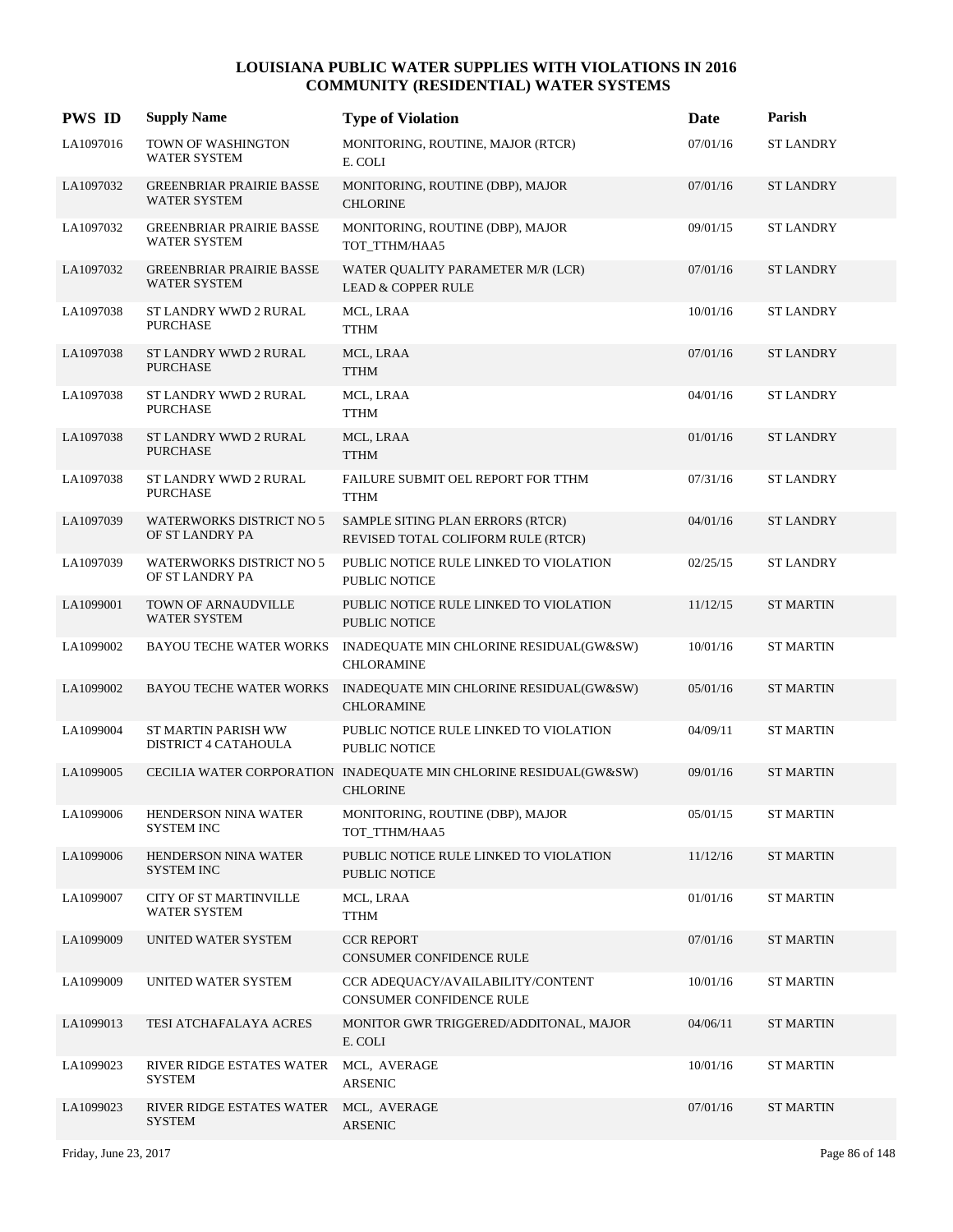| <b>PWS ID</b> | <b>Supply Name</b>                                      | <b>Type of Violation</b>                                            | Date     | Parish           |
|---------------|---------------------------------------------------------|---------------------------------------------------------------------|----------|------------------|
| LA1099023     | RIVER RIDGE ESTATES WATER<br><b>SYSTEM</b>              | MCL, AVERAGE<br><b>ARSENIC</b>                                      | 04/01/16 | <b>ST MARTIN</b> |
| LA1099023     | RIVER RIDGE ESTATES WATER MCL, AVERAGE<br><b>SYSTEM</b> | <b>ARSENIC</b>                                                      | 01/01/16 | <b>ST MARTIN</b> |
| LA1099023     | RIVER RIDGE ESTATES WATER CCR REPORT<br><b>SYSTEM</b>   | CONSUMER CONFIDENCE RULE                                            | 07/01/16 | <b>ST MARTIN</b> |
| LA1099023     | RIVER RIDGE ESTATES WATER<br><b>SYSTEM</b>              | CCR ADEQUACY/AVAILABILITY/CONTENT<br>CONSUMER CONFIDENCE RULE       | 10/01/16 | <b>ST MARTIN</b> |
| LA1099023     | RIVER RIDGE ESTATES WATER<br><b>SYSTEM</b>              | PUBLIC NOTICE RULE LINKED TO VIOLATION<br>PUBLIC NOTICE             | 06/15/16 | <b>ST MARTIN</b> |
| LA1099025     | MY PLACE MOBILE HOME<br>PARK WATER SYSTEM               | MONITORING, ROUTINE (DBP), MAJOR<br><b>CHLORINE</b>                 | 07/01/16 | <b>ST MARTIN</b> |
| LA1099025     | MY PLACE MOBILE HOME<br>PARK WATER SYSTEM               | MONITORING, ROUTINE (DBP), MAJOR<br>TOT_TTHM/HAA5                   | 10/01/15 | <b>ST MARTIN</b> |
| LA1099025     | MY PLACE MOBILE HOME<br>PARK WATER SYSTEM               | MONITORING, ROUTINE, MAJOR (RTCR)<br>E. COLI                        | 08/01/16 | <b>ST MARTIN</b> |
| LA1101001     | TOWN OF BALDWIN WATER<br><b>SUPPLY</b>                  | <b>CCR REPORT</b><br>CONSUMER CONFIDENCE RULE                       | 07/01/16 | <b>ST MARY</b>   |
| LA1101001     | TOWN OF BALDWIN WATER<br><b>SUPPLY</b>                  | CCR ADEQUACY/AVAILABILITY/CONTENT<br>CONSUMER CONFIDENCE RULE       | 10/01/16 | <b>ST MARY</b>   |
| LA1101003     | FRANKLIN WATER SUPPLY                                   | MCL, LRAA<br>TOTAL HALOACETIC ACIDS (HAA5)                          | 10/01/16 | <b>ST MARY</b>   |
| LA1101003     | FRANKLIN WATER SUPPLY                                   | MRDL, NON-ACUTE (CHL.DIOXIDE)<br><b>CHLORINE DIOXIDE</b>            | 03/01/16 | <b>ST MARY</b>   |
| LA1101003     | FRANKLIN WATER SUPPLY                                   | MRDL, NON-ACUTE (CHL.DIOXIDE)<br><b>CHLORINE DIOXIDE</b>            | 02/01/16 | <b>ST MARY</b>   |
| LA1101003     | FRANKLIN WATER SUPPLY                                   | MRDL, NON-ACUTE (CHL.DIOXIDE)<br><b>CHLORINE DIOXIDE</b>            | 01/01/16 | <b>ST MARY</b>   |
| LA1101003     | FRANKLIN WATER SUPPLY                                   | FAILURE SUBMIT OEL REPORT FOR HAA5<br>TOTAL HALOACETIC ACIDS (HAA5) | 10/31/16 | <b>ST MARY</b>   |
| LA1101003     | <b>FRANKLIN WATER SUPPLY</b>                            | <b>CCR REPORT</b><br><b>CONSUMER CONFIDENCE RULE</b>                | 07/01/16 | <b>ST MARY</b>   |
| LA1101010     | ST MARY PARISH WW<br><b>DISTRICT 5</b>                  | MONITORING, ROUTINE (DBP), MAJOR<br><b>CHLORITE</b>                 | 10/01/16 | <b>ST MARY</b>   |
| LA1101010     | ST MARY PARISH WW<br><b>DISTRICT 5</b>                  | INADEQUATE MIN CHLORINE RESIDUAL(GW&SW)<br><b>CHLORINE</b>          | 04/01/16 | <b>ST MARY</b>   |
| LA1101013     | PORT OF WEST ST MARY                                    | MCL, LRAA<br><b>TTHM</b>                                            | 10/01/16 | <b>ST MARY</b>   |
| LA1101013     | PORT OF WEST ST MARY                                    | MCL, LRAA<br><b>TTHM</b>                                            | 07/01/16 | <b>ST MARY</b>   |
| LA1101013     | PORT OF WEST ST MARY                                    | MCL, LRAA<br><b>TTHM</b>                                            | 04/01/16 | <b>ST MARY</b>   |
| LA1101013     | PORT OF WEST ST MARY                                    | MCL, LRAA<br><b>TTHM</b>                                            | 04/01/16 | <b>ST MARY</b>   |
| LA1101013     | PORT OF WEST ST MARY                                    | MCL, LRAA<br><b>TTHM</b>                                            | 01/01/16 | <b>ST MARY</b>   |
| LA1101013     | PORT OF WEST ST MARY                                    | MCL, LRAA<br><b>TTHM</b>                                            | 01/01/16 | <b>ST MARY</b>   |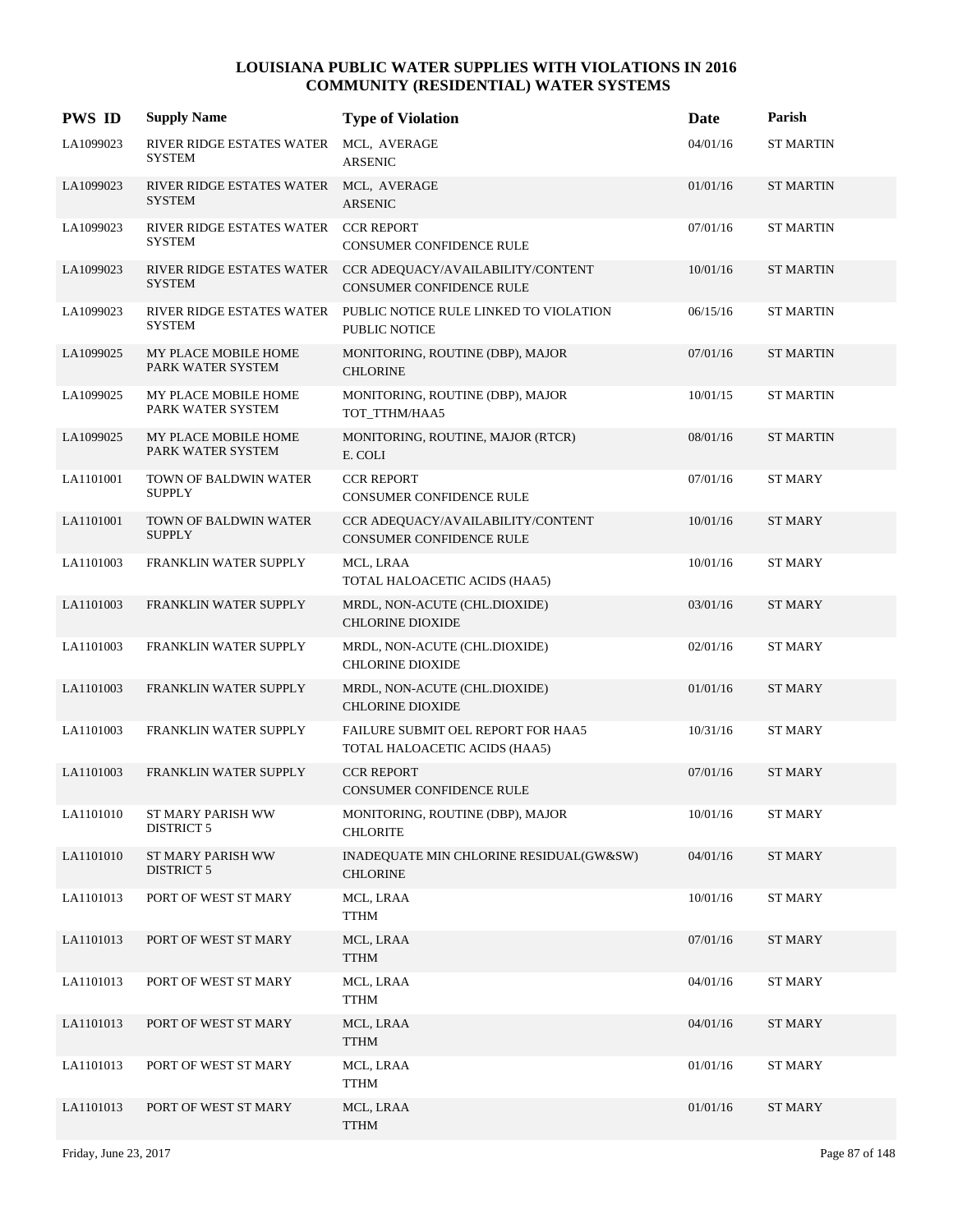| <b>PWS ID</b> | <b>Supply Name</b>                          | <b>Type of Violation</b>                                               | Date     | Parish            |
|---------------|---------------------------------------------|------------------------------------------------------------------------|----------|-------------------|
| LA1101013     | PORT OF WEST ST MARY                        | FAILURE SUBMIT OEL REPORT FOR TTHM<br><b>TTHM</b>                      | 07/31/16 | <b>ST MARY</b>    |
| LA1101013     | PORT OF WEST ST MARY                        | FAILURE SUBMIT OEL REPORT FOR TTHM<br><b>TTHM</b>                      | 01/31/15 | <b>ST MARY</b>    |
| LA1101013     | PORT OF WEST ST MARY                        | PUBLIC NOTICE RULE LINKED TO VIOLATION<br>PUBLIC NOTICE                | 03/19/16 | <b>ST MARY</b>    |
| LA1103002     | <b>ABITA SPRINGS WATER</b><br><b>SYSTEM</b> | MONITORING, ROUTINE (DBP), MAJOR<br><b>CHLORINE</b>                    | 10/01/16 | <b>ST TAMMANY</b> |
| LA1103002     | <b>ABITA SPRINGS WATER</b><br><b>SYSTEM</b> | MONITORING, ROUTINE, MINOR (RTCR)<br>E. COLI                           | 11/01/16 | <b>ST TAMMANY</b> |
| LA1103004     | <b>AZALEA LANE TRAILER PARK</b>             | LEAD CONSUMER NOTICE (LCR)<br><b>LEAD &amp; COPPER RULE</b>            | 05/07/16 | <b>ST TAMMANY</b> |
| LA1103004     | AZALEA LANE TRAILER PARK                    | PUBLIC NOTICE RULE LINKED TO VIOLATION<br><b>PUBLIC NOTICE</b>         | 02/21/16 | <b>ST TAMMANY</b> |
| LA1103010     | <b>COUNTRY CLUB TRAILER PK</b>              | MONITORING, ROUTINE (DBP), MAJOR<br><b>CHLORINE</b>                    | 10/01/16 | <b>ST TAMMANY</b> |
| LA1103010     | COUNTRY CLUB TRAILER PK                     | MONITORING, ROUTINE, MAJOR (RTCR)<br>E. COLI                           | 11/01/16 | <b>ST TAMMANY</b> |
| LA1103010     | <b>COUNTRY CLUB TRAILER PK</b>              | <b>CCR REPORT</b><br><b>CONSUMER CONFIDENCE RULE</b>                   | 07/01/16 | <b>ST TAMMANY</b> |
| LA1103010     | COUNTRY CLUB TRAILER PK                     | CCR ADEQUACY/AVAILABILITY/CONTENT<br><b>CONSUMER CONFIDENCE RULE</b>   | 10/01/16 | <b>ST TAMMANY</b> |
| LA1103010     | <b>COUNTRY CLUB TRAILER PK</b>              | PUBLIC NOTICE RULE LINKED TO VIOLATION<br><b>PUBLIC NOTICE</b>         | 02/22/16 | <b>ST TAMMANY</b> |
| LA1103010     | COUNTRY CLUB TRAILER PK                     | INADEQUATE MIN CHLORINE RESIDUAL(GW&SW)<br><b>CHLORINE</b>             | 10/01/16 | <b>ST TAMMANY</b> |
| LA1103028     | PINEY RIDGE TRAILER PARK                    | PUBLIC NOTICE RULE LINKED TO VIOLATION<br><b>PUBLIC NOTICE</b>         | 02/27/16 | <b>ST TAMMANY</b> |
| LA1103032     | ST JOSEPH ABBEY                             | MONITORING, ROUTINE (DBP), MAJOR<br>TOT_TTHM/HAA5                      | 09/01/15 | <b>ST TAMMANY</b> |
| LA1103032     | <b>ST JOSEPH ABBEY</b>                      | LEAD CONSUMER NOTICE (LCR)<br><b>LEAD &amp; COPPER RULE</b>            | 05/07/16 | <b>ST TAMMANY</b> |
| LA1103032     | ST JOSEPH ABBEY                             | <b>CCR REPORT</b><br>CONSUMER CONFIDENCE RULE                          | 07/01/16 | <b>ST TAMMANY</b> |
| LA1103032     | <b>ST JOSEPH ABBEY</b>                      | CCR ADEQUACY/AVAILABILITY/CONTENT<br>CONSUMER CONFIDENCE RULE          | 10/01/16 | <b>ST TAMMANY</b> |
| LA1103032     | ST JOSEPH ABBEY                             | PUBLIC NOTICE RULE LINKED TO VIOLATION<br>PUBLIC NOTICE                | 02/28/16 | <b>ST TAMMANY</b> |
| LA1103032     | ST JOSEPH ABBEY                             | PUBLIC NOTICE RULE LINKED TO VIOLATION<br><b>PUBLIC NOTICE</b>         | 02/25/15 | <b>ST TAMMANY</b> |
| LA1103038     | <b>SUN WATER SUPPLY</b>                     | SAMPLE SITING PLAN ERRORS (RTCR)<br>REVISED TOTAL COLIFORM RULE (RTCR) | 04/01/16 | ST TAMMANY        |
| LA1103038     | <b>SUN WATER SUPPLY</b>                     | PUBLIC NOTICE RULE LINKED TO VIOLATION<br>PUBLIC NOTICE                | 03/14/13 | <b>ST TAMMANY</b> |
| LA1103041     | SLIDELL WATER SUPPLY                        | INADEQUATE MIN CHLORINE RESIDUAL(GW&SW)<br><b>CHLORINE</b>             | 09/01/16 | ST TAMMANY        |
| LA1103042     | <b>TAMMANY MOBILE HOME</b><br>PARK          | PUBLIC NOTICE RULE LINKED TO VIOLATION<br>PUBLIC NOTICE                | 02/28/16 | <b>ST TAMMANY</b> |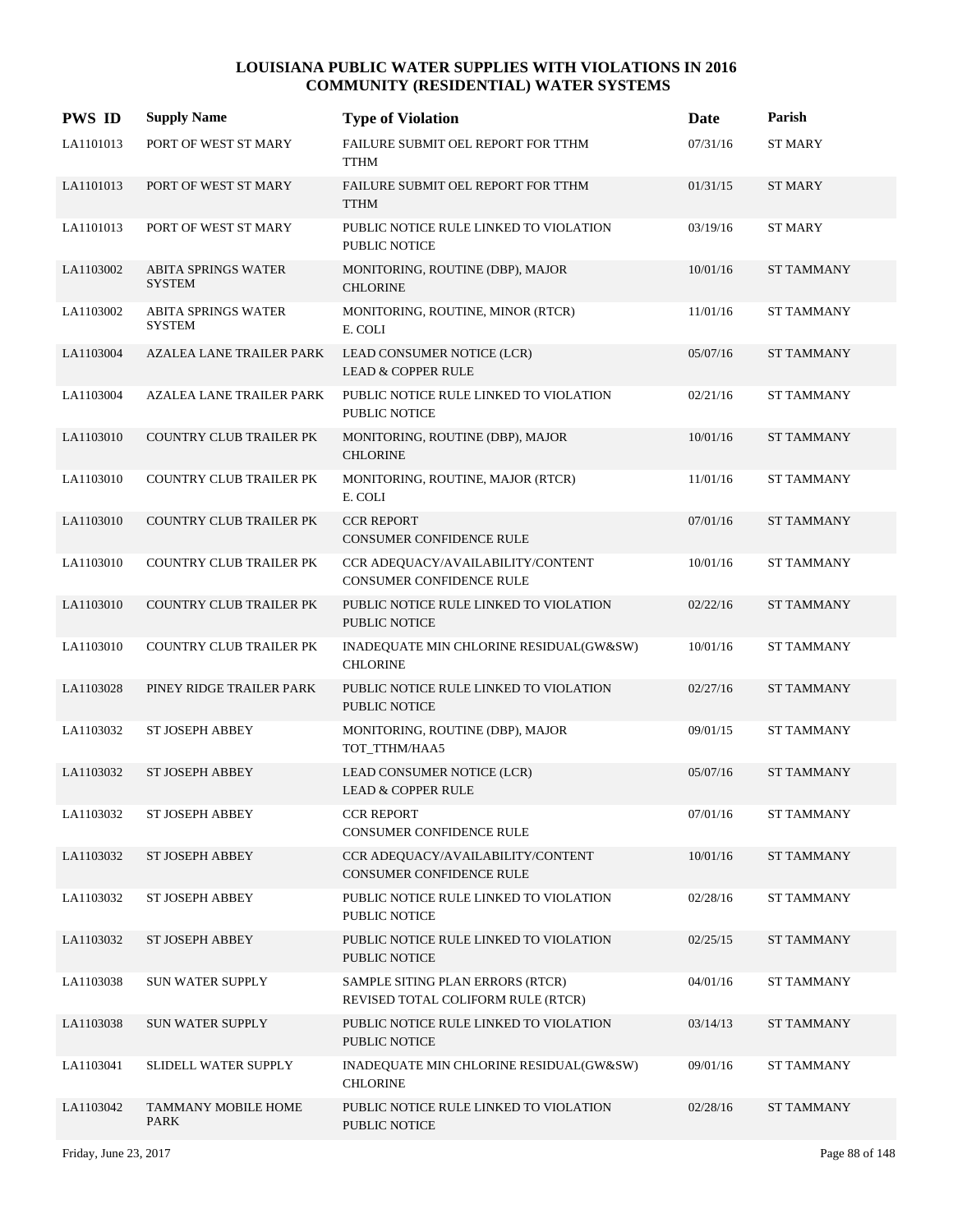| <b>PWS ID</b> | <b>Supply Name</b>                           | <b>Type of Violation</b>                                             | Date     | Parish            |
|---------------|----------------------------------------------|----------------------------------------------------------------------|----------|-------------------|
| LA1103053     | ST TAM PARISH - CROSS<br><b>GATES SD</b>     | MONITORING (TCR), ROUTINE MAJOR<br><b>COLIFORM (TCR)</b>             | 02/01/16 | <b>ST TAMMANY</b> |
| LA1103053     | ST TAM PARISH - CROSS<br><b>GATES SD</b>     | MONITORING, ROUTINE (DBP), MAJOR<br><b>CHLORINE</b>                  | 01/01/16 | <b>ST TAMMANY</b> |
| LA1103056     | ST TAMMANY WATER<br><b>DISTRICT 3</b>        | MONITORING, ROUTINE (DBP), MAJOR<br>TOT_TTHM/HAA5                    | 08/01/15 | <b>ST TAMMANY</b> |
| LA1103056     | ST TAMMANY WATER<br><b>DISTRICT 3</b>        | <b>CCR REPORT</b><br>CONSUMER CONFIDENCE RULE                        | 07/01/16 | <b>ST TAMMANY</b> |
| LA1103056     | ST TAMMANY WATER<br><b>DISTRICT 3</b>        | <b>CCR REPORT</b><br>CONSUMER CONFIDENCE RULE                        | 07/01/15 | <b>ST TAMMANY</b> |
| LA1103056     | ST TAMMANY WATER<br><b>DISTRICT 3</b>        | <b>CCR REPORT</b><br>CONSUMER CONFIDENCE RULE                        | 07/01/14 | <b>ST TAMMANY</b> |
| LA1103056     | ST TAMMANY WATER<br><b>DISTRICT 3</b>        | CCR ADEQUACY/AVAILABILITY/CONTENT<br>CONSUMER CONFIDENCE RULE        | 10/01/16 | <b>ST TAMMANY</b> |
| LA1103056     | ST TAMMANY WATER<br><b>DISTRICT 3</b>        | CCR ADEQUACY/AVAILABILITY/CONTENT<br>CONSUMER CONFIDENCE RULE        | 10/01/15 | <b>ST TAMMANY</b> |
| LA1103056     | ST TAMMANY WATER<br><b>DISTRICT 3</b>        | CCR ADEQUACY/AVAILABILITY/CONTENT<br><b>CONSUMER CONFIDENCE RULE</b> | 10/01/14 | <b>ST TAMMANY</b> |
| LA1103056     | <b>ST TAMMANY WATER</b><br><b>DISTRICT 3</b> | PUBLIC NOTICE RULE LINKED TO VIOLATION<br><b>PUBLIC NOTICE</b>       | 02/28/16 | <b>ST TAMMANY</b> |
| LA1103062     | <b>GIVING HOPE RETREAT</b>                   | FAILURE TO HAVE MONITORING PLAN (IDSE)<br><b>DBP STAGE 2</b>         | 04/01/08 | <b>ST TAMMANY</b> |
| LA1103066     | <b>VILLAGE GUTHRIE</b><br><b>SUBDIVISION</b> | MONITORING, ROUTINE (DBP), MAJOR<br>TOT_TTHM/HAA5                    | 08/01/15 | <b>ST TAMMANY</b> |
| LA1103066     | <b>VILLAGE GUTHRIE</b><br><b>SUBDIVISION</b> | LEAD CONSUMER NOTICE (LCR)<br><b>LEAD &amp; COPPER RULE</b>          | 05/07/16 | <b>ST TAMMANY</b> |
| LA1103066     | <b>VILLAGE GUTHRIE</b><br><b>SUBDIVISION</b> | <b>CCR REPORT</b><br><b>CONSUMER CONFIDENCE RULE</b>                 | 07/01/16 | <b>ST TAMMANY</b> |
| LA1103066     | <b>VILLAGE GUTHRIE</b><br><b>SUBDIVISION</b> | <b>CCR REPORT</b><br>CONSUMER CONFIDENCE RULE                        | 07/01/15 | <b>ST TAMMANY</b> |
| LA1103066     | <b>VILLAGE GUTHRIE</b><br><b>SUBDIVISION</b> | <b>CCR REPORT</b><br><b>CONSUMER CONFIDENCE RULE</b>                 | 07/01/14 | <b>ST TAMMANY</b> |
| LA1103066     | <b>VILLAGE GUTHRIE</b><br><b>SUBDIVISION</b> | CCR ADEQUACY/AVAILABILITY/CONTENT<br>CONSUMER CONFIDENCE RULE        | 10/01/16 | <b>ST TAMMANY</b> |
| LA1103066     | <b>VILLAGE GUTHRIE</b><br><b>SUBDIVISION</b> | CCR ADEOUACY/AVAILABILITY/CONTENT<br>CONSUMER CONFIDENCE RULE        | 10/01/15 | <b>ST TAMMANY</b> |
| LA1103066     | <b>VILLAGE GUTHRIE</b><br><b>SUBDIVISION</b> | CCR ADEQUACY/AVAILABILITY/CONTENT<br>CONSUMER CONFIDENCE RULE        | 10/01/14 | <b>ST TAMMANY</b> |
| LA1103069     | OZONE PINE SUBDIVISION                       | MONITORING (TCR), ROUTINE MAJOR<br><b>COLIFORM (TCR)</b>             | 03/01/16 | <b>ST TAMMANY</b> |
| LA1103069     | OZONE PINE SUBDIVISION                       | MONITORING (TCR), ROUTINE MAJOR<br>COLIFORM (TCR)                    | 02/01/16 | <b>ST TAMMANY</b> |
| LA1103069     | OZONE PINE SUBDIVISION                       | MONITORING (TCR), ROUTINE MAJOR<br><b>COLIFORM (TCR)</b>             | 01/01/16 | <b>ST TAMMANY</b> |
| LA1103069     | OZONE PINE SUBDIVISION                       | MONITORING, ROUTINE (DBP), MAJOR<br><b>CHLORINE</b>                  | 10/01/16 | <b>ST TAMMANY</b> |
| LA1103069     | <b>OZONE PINE SUBDIVISION</b>                | MONITORING, ROUTINE (DBP), MAJOR<br><b>CHLORINE</b>                  | 10/01/16 | <b>ST TAMMANY</b> |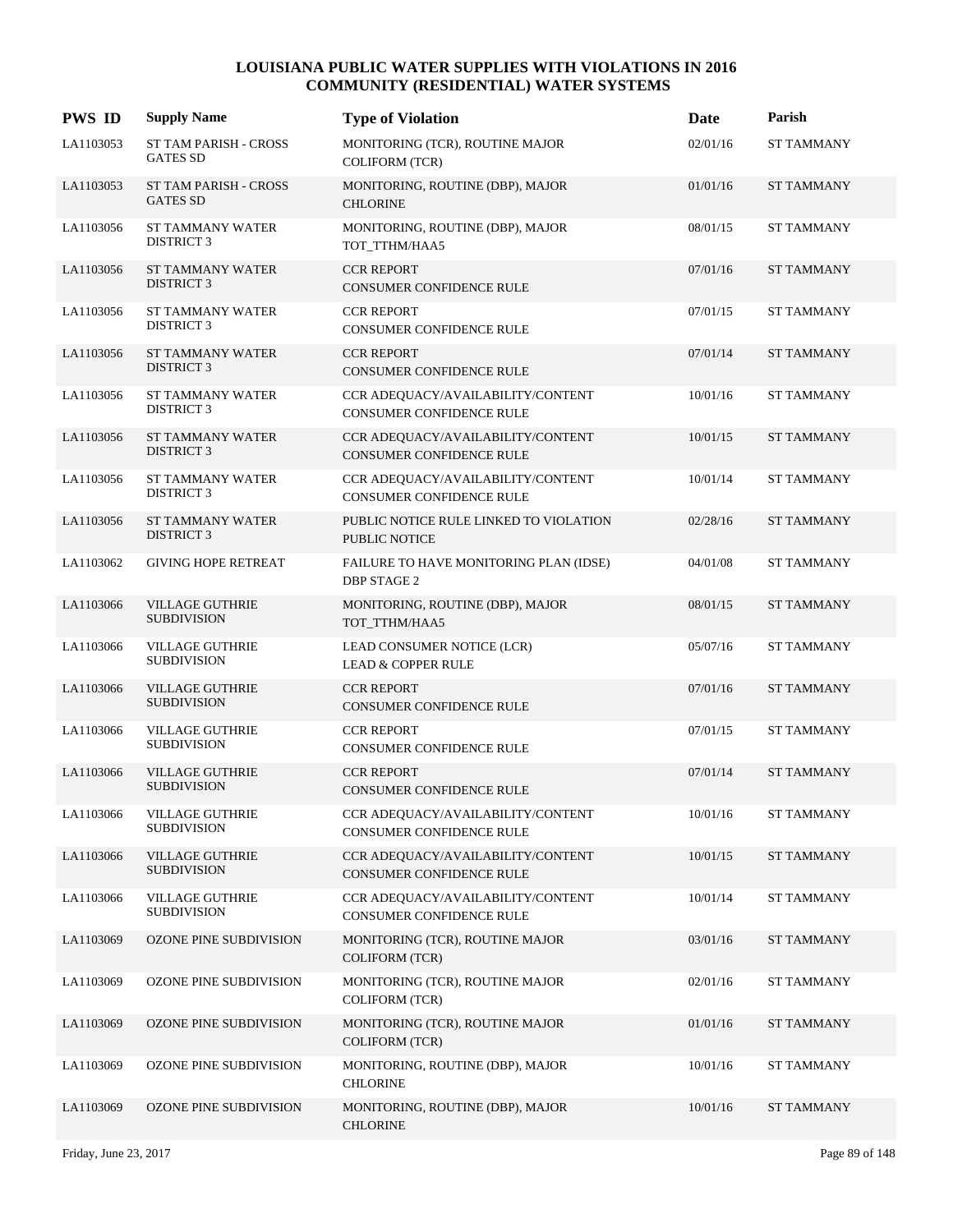| <b>PWS ID</b> | <b>Supply Name</b>            | <b>Type of Violation</b>                                            | Date     | Parish            |
|---------------|-------------------------------|---------------------------------------------------------------------|----------|-------------------|
| LA1103069     | <b>OZONE PINE SUBDIVISION</b> | MONITORING, ROUTINE (DBP), MAJOR<br><b>CHLORINE</b>                 | 07/01/16 | <b>ST TAMMANY</b> |
| LA1103069     | <b>OZONE PINE SUBDIVISION</b> | MONITORING, ROUTINE (DBP), MAJOR<br><b>CHLORINE</b>                 | 07/01/16 | <b>ST TAMMANY</b> |
| LA1103069     | OZONE PINE SUBDIVISION        | MONITORING, ROUTINE (DBP), MAJOR<br><b>CHLORINE</b>                 | 07/01/16 | <b>ST TAMMANY</b> |
| LA1103069     | OZONE PINE SUBDIVISION        | MONITORING, ROUTINE (DBP), MAJOR<br><b>CHLORINE</b>                 | 04/01/16 | <b>ST TAMMANY</b> |
| LA1103069     | OZONE PINE SUBDIVISION        | MONITORING, ROUTINE (DBP), MAJOR<br><b>CHLORINE</b>                 | 04/01/16 | <b>ST TAMMANY</b> |
| LA1103069     | OZONE PINE SUBDIVISION        | MONITORING, ROUTINE (DBP), MAJOR<br><b>CHLORINE</b>                 | 04/01/16 | <b>ST TAMMANY</b> |
| LA1103069     | OZONE PINE SUBDIVISION        | MONITORING, ROUTINE (DBP), MAJOR<br><b>CHLORINE</b>                 | 01/01/16 | <b>ST TAMMANY</b> |
| LA1103069     | <b>OZONE PINE SUBDIVISION</b> | MONITORING, ROUTINE (DBP), MAJOR<br><b>CHLORINE</b>                 | 01/01/16 | <b>ST TAMMANY</b> |
| LA1103069     | OZONE PINE SUBDIVISION        | MONITORING, ROUTINE (DBP), MAJOR<br><b>CHLORINE</b>                 | 01/01/16 | <b>ST TAMMANY</b> |
| LA1103069     | <b>OZONE PINE SUBDIVISION</b> | MONITORING, ROUTINE (DBP), MAJOR<br>TOT_TTHM/HAA5                   | 09/01/15 | <b>ST TAMMANY</b> |
| LA1103069     | OZONE PINE SUBDIVISION        | FAILURE SUBMIT SUBPART V PLAN, ESCALATED<br><b>DBP STAGE 2</b>      | 01/01/13 | <b>ST TAMMANY</b> |
| LA1103069     | <b>OZONE PINE SUBDIVISION</b> | MONITORING, ROUTINE, MAJOR (RTCR)<br>E. COLI                        | 11/01/16 | <b>ST TAMMANY</b> |
| LA1103069     | OZONE PINE SUBDIVISION        | MONITORING, ROUTINE, MAJOR (RTCR)<br>E. COLI                        | 10/01/16 | <b>ST TAMMANY</b> |
| LA1103069     | OZONE PINE SUBDIVISION        | MONITORING, ROUTINE, MAJOR (RTCR)<br>E. COLI                        | 09/01/16 | <b>ST TAMMANY</b> |
| LA1103069     | OZONE PINE SUBDIVISION        | MONITORING, ROUTINE, MAJOR (RTCR)<br>E. COLI                        | 08/01/16 | <b>ST TAMMANY</b> |
| LA1103069     | <b>OZONE PINE SUBDIVISION</b> | MONITORING, ROUTINE, MAJOR (RTCR)<br>E. COLI                        | 07/01/16 | <b>ST TAMMANY</b> |
| LA1103069     | OZONE PINE SUBDIVISION        | MONITORING, ROUTINE, MAJOR (RTCR)<br>E. COLI                        | 06/01/16 | <b>ST TAMMANY</b> |
| LA1103069     | OZONE PINE SUBDIVISION        | MONITORING, ROUTINE, MAJOR (RTCR)<br>E. COLI                        | 05/01/16 | <b>ST TAMMANY</b> |
| LA1103069     | OZONE PINE SUBDIVISION        | MONITORING, ROUTINE, MAJOR (RTCR)<br>E. COLI                        | 04/01/16 | <b>ST TAMMANY</b> |
| LA1103069     | <b>OZONE PINE SUBDIVISION</b> | FOLLOW-UP OR ROUTINE TAP M/R (LCR)<br><b>LEAD &amp; COPPER RULE</b> | 10/01/16 | <b>ST TAMMANY</b> |
| LA1103069     | OZONE PINE SUBDIVISION        | FOLLOW-UP OR ROUTINE TAP M/R (LCR)<br><b>LEAD &amp; COPPER RULE</b> | 10/01/15 | <b>ST TAMMANY</b> |
| LA1103069     | OZONE PINE SUBDIVISION        | FOLLOW-UP OR ROUTINE TAP M/R (LCR)<br><b>LEAD &amp; COPPER RULE</b> | 10/01/12 | ST TAMMANY        |
| LA1103069     | OZONE PINE SUBDIVISION        | FOLLOW-UP OR ROUTINE TAP M/R (LCR)<br><b>LEAD &amp; COPPER RULE</b> | 10/01/09 | ST TAMMANY        |
| LA1103069     | <b>OZONE PINE SUBDIVISION</b> | <b>CCR REPORT</b><br>CONSUMER CONFIDENCE RULE                       | 07/01/16 | <b>ST TAMMANY</b> |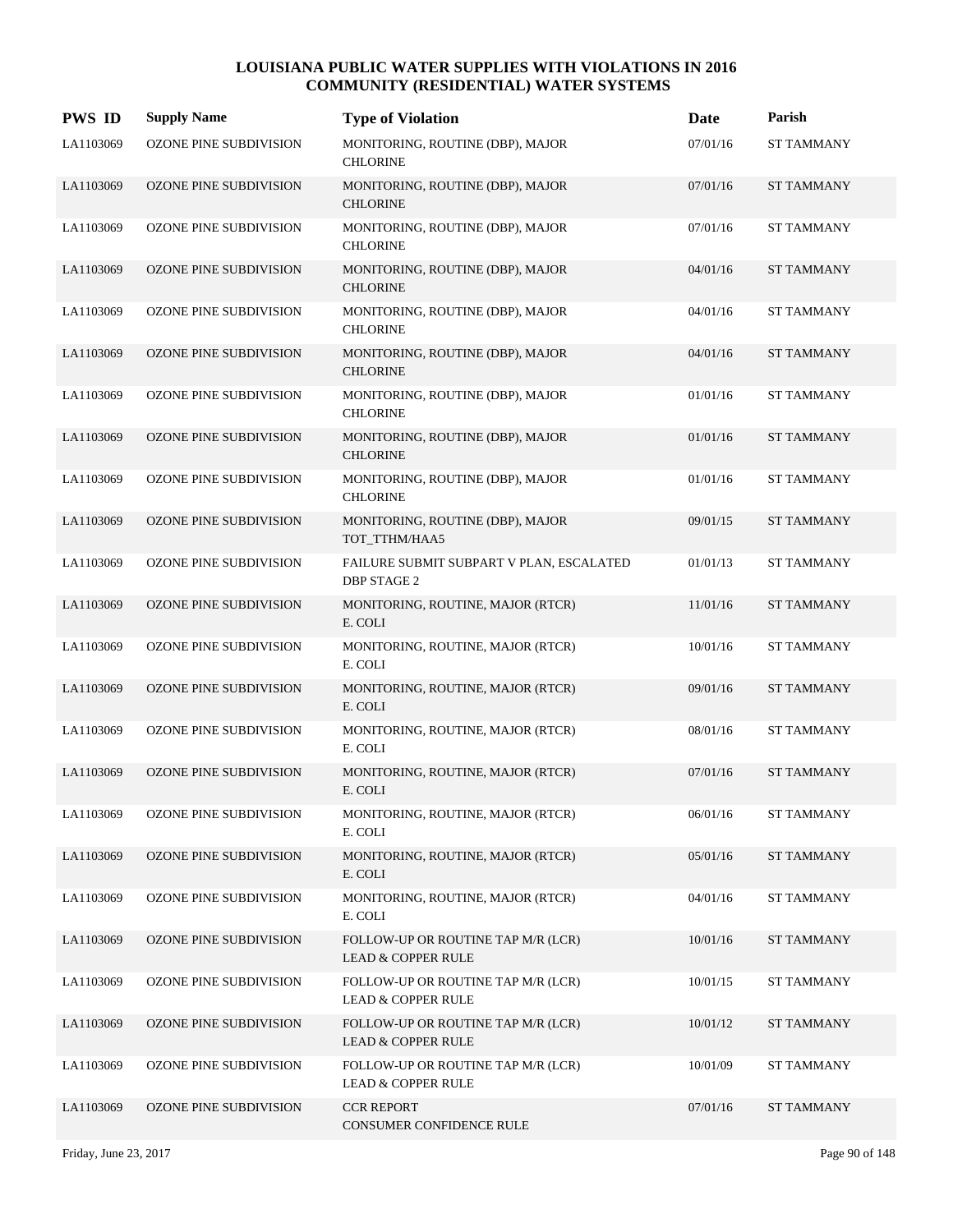| <b>PWS ID</b> | <b>Supply Name</b>            | <b>Type of Violation</b>                                             | Date     | Parish            |
|---------------|-------------------------------|----------------------------------------------------------------------|----------|-------------------|
| LA1103069     | OZONE PINE SUBDIVISION        | <b>CCR REPORT</b><br>CONSUMER CONFIDENCE RULE                        | 07/01/15 | <b>ST TAMMANY</b> |
| LA1103069     | OZONE PINE SUBDIVISION        | <b>CCR REPORT</b><br>CONSUMER CONFIDENCE RULE                        | 07/01/14 | <b>ST TAMMANY</b> |
| LA1103069     | OZONE PINE SUBDIVISION        | <b>CCR REPORT</b><br>CONSUMER CONFIDENCE RULE                        | 07/01/13 | ST TAMMANY        |
| LA1103069     | OZONE PINE SUBDIVISION        | <b>CCR REPORT</b><br>CONSUMER CONFIDENCE RULE                        | 07/01/12 | <b>ST TAMMANY</b> |
| LA1103069     | <b>OZONE PINE SUBDIVISION</b> | <b>CCR REPORT</b><br>CONSUMER CONFIDENCE RULE                        | 07/01/11 | <b>ST TAMMANY</b> |
| LA1103069     | OZONE PINE SUBDIVISION        | <b>CCR REPORT</b><br>CONSUMER CONFIDENCE RULE                        | 07/01/10 | ST TAMMANY        |
| LA1103069     | OZONE PINE SUBDIVISION        | CCR ADEQUACY/AVAILABILITY/CONTENT<br>CONSUMER CONFIDENCE RULE        | 10/01/16 | <b>ST TAMMANY</b> |
| LA1103069     | <b>OZONE PINE SUBDIVISION</b> | CCR ADEQUACY/AVAILABILITY/CONTENT<br><b>CONSUMER CONFIDENCE RULE</b> | 10/01/15 | <b>ST TAMMANY</b> |
| LA1103069     | <b>OZONE PINE SUBDIVISION</b> | CCR ADEQUACY/AVAILABILITY/CONTENT<br><b>CONSUMER CONFIDENCE RULE</b> | 10/01/14 | <b>ST TAMMANY</b> |
| LA1103069     | <b>OZONE PINE SUBDIVISION</b> | CCR ADEQUACY/AVAILABILITY/CONTENT<br>CONSUMER CONFIDENCE RULE        | 10/01/13 | <b>ST TAMMANY</b> |
| LA1103069     | OZONE PINE SUBDIVISION        | CCR ADEQUACY/AVAILABILITY/CONTENT<br>CONSUMER CONFIDENCE RULE        | 10/01/12 | <b>ST TAMMANY</b> |
| LA1103069     | <b>OZONE PINE SUBDIVISION</b> | CCR ADEQUACY/AVAILABILITY/CONTENT<br>CONSUMER CONFIDENCE RULE        | 10/01/11 | <b>ST TAMMANY</b> |
| LA1103069     | OZONE PINE SUBDIVISION        | CCR ADEQUACY/AVAILABILITY/CONTENT<br>CONSUMER CONFIDENCE RULE        | 10/01/10 | <b>ST TAMMANY</b> |
| LA1103069     | <b>OZONE PINE SUBDIVISION</b> | PUBLIC NOTICE RULE LINKED TO VIOLATION<br><b>PUBLIC NOTICE</b>       | 11/28/16 | <b>ST TAMMANY</b> |
| LA1103069     | OZONE PINE SUBDIVISION        | PUBLIC NOTICE RULE LINKED TO VIOLATION<br><b>PUBLIC NOTICE</b>       | 11/28/16 | <b>ST TAMMANY</b> |
| LA1103069     | <b>OZONE PINE SUBDIVISION</b> | PUBLIC NOTICE RULE LINKED TO VIOLATION<br>PUBLIC NOTICE              | 10/19/16 | <b>ST TAMMANY</b> |
| LA1103069     | OZONE PINE SUBDIVISION        | PUBLIC NOTICE RULE LINKED TO VIOLATION<br>PUBLIC NOTICE              | 10/19/16 | ST TAMMANY        |
| LA1103069     | <b>OZONE PINE SUBDIVISION</b> | PUBLIC NOTICE RULE LINKED TO VIOLATION<br>PUBLIC NOTICE              | 09/21/16 | ST TAMMANY        |
| LA1103069     | <b>OZONE PINE SUBDIVISION</b> | PUBLIC NOTICE RULE LINKED TO VIOLATION<br>PUBLIC NOTICE              | 08/21/16 | ST TAMMANY        |
| LA1103069     | <b>OZONE PINE SUBDIVISION</b> | PUBLIC NOTICE RULE LINKED TO VIOLATION<br>PUBLIC NOTICE              | 07/31/16 | <b>ST TAMMANY</b> |
| LA1103069     | OZONE PINE SUBDIVISION        | PUBLIC NOTICE RULE LINKED TO VIOLATION<br>PUBLIC NOTICE              | 07/25/16 | ST TAMMANY        |
| LA1103069     | OZONE PINE SUBDIVISION        | PUBLIC NOTICE RULE LINKED TO VIOLATION<br>PUBLIC NOTICE              | 07/07/16 | ST TAMMANY        |
| LA1103069     | OZONE PINE SUBDIVISION        | PUBLIC NOTICE RULE LINKED TO VIOLATION<br>PUBLIC NOTICE              | 06/28/16 | ST TAMMANY        |
| LA1103069     | <b>OZONE PINE SUBDIVISION</b> | PUBLIC NOTICE RULE LINKED TO VIOLATION<br>PUBLIC NOTICE              | 06/20/16 | ST TAMMANY        |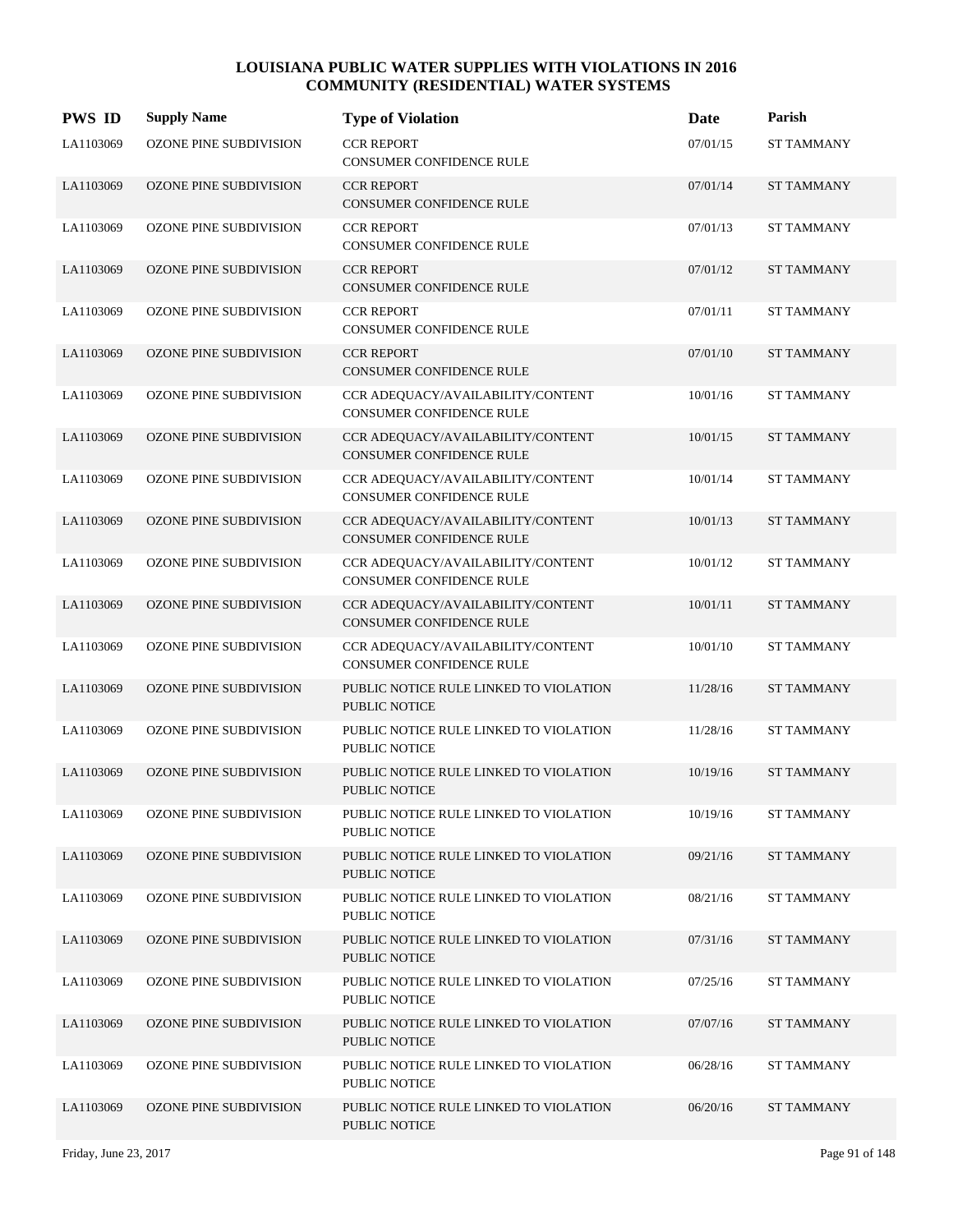| <b>PWS ID</b> | <b>Supply Name</b>            | <b>Type of Violation</b>                                       | Date     | Parish            |
|---------------|-------------------------------|----------------------------------------------------------------|----------|-------------------|
| LA1103069     | <b>OZONE PINE SUBDIVISION</b> | PUBLIC NOTICE RULE LINKED TO VIOLATION<br>PUBLIC NOTICE        | 06/20/16 | <b>ST TAMMANY</b> |
| LA1103069     | OZONE PINE SUBDIVISION        | PUBLIC NOTICE RULE LINKED TO VIOLATION<br><b>PUBLIC NOTICE</b> | 06/08/16 | <b>ST TAMMANY</b> |
| LA1103069     | OZONE PINE SUBDIVISION        | PUBLIC NOTICE RULE LINKED TO VIOLATION<br><b>PUBLIC NOTICE</b> | 05/24/16 | <b>ST TAMMANY</b> |
| LA1103069     | <b>OZONE PINE SUBDIVISION</b> | PUBLIC NOTICE RULE LINKED TO VIOLATION<br><b>PUBLIC NOTICE</b> | 04/29/16 | <b>ST TAMMANY</b> |
| LA1103069     | OZONE PINE SUBDIVISION        | PUBLIC NOTICE RULE LINKED TO VIOLATION<br><b>PUBLIC NOTICE</b> | 04/20/16 | <b>ST TAMMANY</b> |
| LA1103069     | <b>OZONE PINE SUBDIVISION</b> | PUBLIC NOTICE RULE LINKED TO VIOLATION<br><b>PUBLIC NOTICE</b> | 03/20/16 | <b>ST TAMMANY</b> |
| LA1103069     | <b>OZONE PINE SUBDIVISION</b> | PUBLIC NOTICE RULE LINKED TO VIOLATION<br><b>PUBLIC NOTICE</b> | 03/20/16 | <b>ST TAMMANY</b> |
| LA1103069     | <b>OZONE PINE SUBDIVISION</b> | PUBLIC NOTICE RULE LINKED TO VIOLATION<br><b>PUBLIC NOTICE</b> | 03/20/16 | <b>ST TAMMANY</b> |
| LA1103069     | <b>OZONE PINE SUBDIVISION</b> | PUBLIC NOTICE RULE LINKED TO VIOLATION<br><b>PUBLIC NOTICE</b> | 03/20/16 | <b>ST TAMMANY</b> |
| LA1103069     | <b>OZONE PINE SUBDIVISION</b> | PUBLIC NOTICE RULE LINKED TO VIOLATION<br><b>PUBLIC NOTICE</b> | 03/20/16 | <b>ST TAMMANY</b> |
| LA1103069     | OZONE PINE SUBDIVISION        | PUBLIC NOTICE RULE LINKED TO VIOLATION<br><b>PUBLIC NOTICE</b> | 03/20/16 | <b>ST TAMMANY</b> |
| LA1103069     | <b>OZONE PINE SUBDIVISION</b> | PUBLIC NOTICE RULE LINKED TO VIOLATION<br><b>PUBLIC NOTICE</b> | 03/20/16 | <b>ST TAMMANY</b> |
| LA1103069     | OZONE PINE SUBDIVISION        | PUBLIC NOTICE RULE LINKED TO VIOLATION<br><b>PUBLIC NOTICE</b> | 03/20/16 | <b>ST TAMMANY</b> |
| LA1103069     | <b>OZONE PINE SUBDIVISION</b> | PUBLIC NOTICE RULE LINKED TO VIOLATION<br><b>PUBLIC NOTICE</b> | 03/20/16 | <b>ST TAMMANY</b> |
| LA1103069     | OZONE PINE SUBDIVISION        | PUBLIC NOTICE RULE LINKED TO VIOLATION<br>PUBLIC NOTICE        | 03/20/16 | <b>ST TAMMANY</b> |
| LA1103069     | <b>OZONE PINE SUBDIVISION</b> | PUBLIC NOTICE RULE LINKED TO VIOLATION<br><b>PUBLIC NOTICE</b> | 03/20/16 | <b>ST TAMMANY</b> |
| LA1103069     | OZONE PINE SUBDIVISION        | PUBLIC NOTICE RULE LINKED TO VIOLATION<br>PUBLIC NOTICE        | 02/27/16 | <b>ST TAMMANY</b> |
| LA1103069     | <b>OZONE PINE SUBDIVISION</b> | PUBLIC NOTICE RULE LINKED TO VIOLATION<br>PUBLIC NOTICE        | 02/16/16 | <b>ST TAMMANY</b> |
| LA1103069     | <b>OZONE PINE SUBDIVISION</b> | PUBLIC NOTICE RULE LINKED TO VIOLATION<br>PUBLIC NOTICE        | 02/08/16 | <b>ST TAMMANY</b> |
| LA1103069     | <b>OZONE PINE SUBDIVISION</b> | PUBLIC NOTICE RULE LINKED TO VIOLATION<br>PUBLIC NOTICE        | 01/11/16 | <b>ST TAMMANY</b> |
| LA1103069     | OZONE PINE SUBDIVISION        | PUBLIC NOTICE RULE LINKED TO VIOLATION<br>PUBLIC NOTICE        | 11/10/15 | <b>ST TAMMANY</b> |
| LA1103069     | OZONE PINE SUBDIVISION        | PUBLIC NOTICE RULE LINKED TO VIOLATION<br>PUBLIC NOTICE        | 09/08/15 | <b>ST TAMMANY</b> |
| LA1103069     | OZONE PINE SUBDIVISION        | PUBLIC NOTICE RULE LINKED TO VIOLATION<br>PUBLIC NOTICE        | 08/29/15 | ST TAMMANY        |
| LA1103069     | <b>OZONE PINE SUBDIVISION</b> | PUBLIC NOTICE RULE LINKED TO VIOLATION<br>PUBLIC NOTICE        | 08/11/15 | ST TAMMANY        |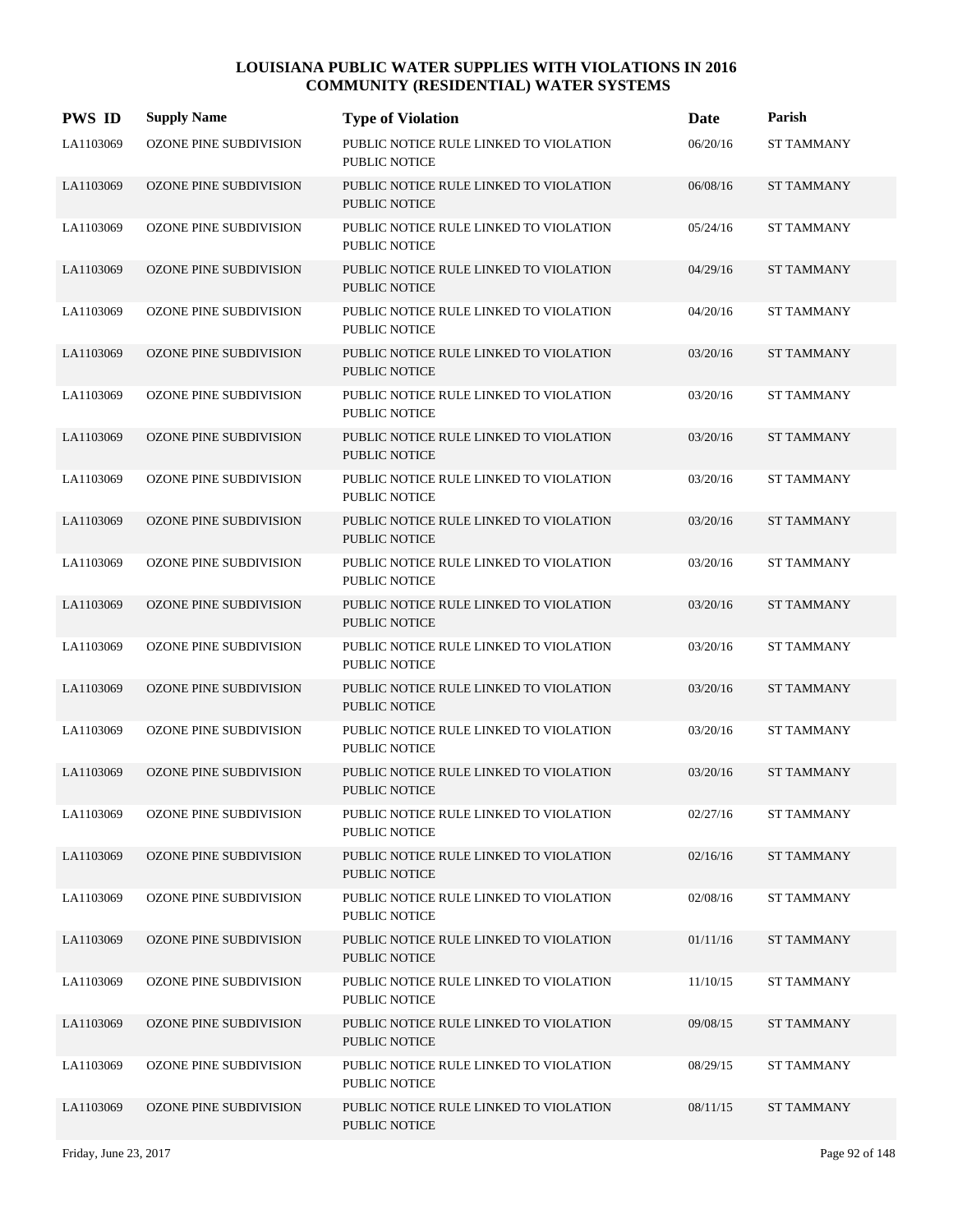| <b>PWS ID</b> | <b>Supply Name</b>            | <b>Type of Violation</b>                                       | Date     | Parish            |
|---------------|-------------------------------|----------------------------------------------------------------|----------|-------------------|
| LA1103069     | <b>OZONE PINE SUBDIVISION</b> | PUBLIC NOTICE RULE LINKED TO VIOLATION<br><b>PUBLIC NOTICE</b> | 07/10/15 | <b>ST TAMMANY</b> |
| LA1103069     | <b>OZONE PINE SUBDIVISION</b> | PUBLIC NOTICE RULE LINKED TO VIOLATION<br><b>PUBLIC NOTICE</b> | 06/10/15 | <b>ST TAMMANY</b> |
| LA1103069     | OZONE PINE SUBDIVISION        | PUBLIC NOTICE RULE LINKED TO VIOLATION<br><b>PUBLIC NOTICE</b> | 05/08/15 | <b>ST TAMMANY</b> |
| LA1103069     | <b>OZONE PINE SUBDIVISION</b> | PUBLIC NOTICE RULE LINKED TO VIOLATION<br><b>PUBLIC NOTICE</b> | 04/15/15 | <b>ST TAMMANY</b> |
| LA1103069     | <b>OZONE PINE SUBDIVISION</b> | PUBLIC NOTICE RULE LINKED TO VIOLATION<br><b>PUBLIC NOTICE</b> | 03/09/15 | ST TAMMANY        |
| LA1103069     | <b>OZONE PINE SUBDIVISION</b> | PUBLIC NOTICE RULE LINKED TO VIOLATION<br><b>PUBLIC NOTICE</b> | 02/16/15 | <b>ST TAMMANY</b> |
| LA1103069     | <b>OZONE PINE SUBDIVISION</b> | PUBLIC NOTICE RULE LINKED TO VIOLATION<br><b>PUBLIC NOTICE</b> | 02/09/15 | <b>ST TAMMANY</b> |
| LA1103069     | <b>OZONE PINE SUBDIVISION</b> | PUBLIC NOTICE RULE LINKED TO VIOLATION<br><b>PUBLIC NOTICE</b> | 01/08/15 | <b>ST TAMMANY</b> |
| LA1103069     | <b>OZONE PINE SUBDIVISION</b> | PUBLIC NOTICE RULE LINKED TO VIOLATION<br>PUBLIC NOTICE        | 12/09/14 | <b>ST TAMMANY</b> |
| LA1103069     | <b>OZONE PINE SUBDIVISION</b> | PUBLIC NOTICE RULE LINKED TO VIOLATION<br><b>PUBLIC NOTICE</b> | 10/08/14 | <b>ST TAMMANY</b> |
| LA1103069     | OZONE PINE SUBDIVISION        | PUBLIC NOTICE RULE LINKED TO VIOLATION<br>PUBLIC NOTICE        | 09/22/14 | <b>ST TAMMANY</b> |
| LA1103069     | <b>OZONE PINE SUBDIVISION</b> | PUBLIC NOTICE RULE LINKED TO VIOLATION<br>PUBLIC NOTICE        | 09/05/14 | <b>ST TAMMANY</b> |
| LA1103069     | OZONE PINE SUBDIVISION        | PUBLIC NOTICE RULE LINKED TO VIOLATION<br><b>PUBLIC NOTICE</b> | 08/08/14 | <b>ST TAMMANY</b> |
| LA1103069     | OZONE PINE SUBDIVISION        | PUBLIC NOTICE RULE LINKED TO VIOLATION<br><b>PUBLIC NOTICE</b> | 07/11/14 | <b>ST TAMMANY</b> |
| LA1103069     | OZONE PINE SUBDIVISION        | PUBLIC NOTICE RULE LINKED TO VIOLATION<br>PUBLIC NOTICE        | 06/10/14 | <b>ST TAMMANY</b> |
| LA1103069     | <b>OZONE PINE SUBDIVISION</b> | PUBLIC NOTICE RULE LINKED TO VIOLATION<br><b>PUBLIC NOTICE</b> | 05/12/14 | <b>ST TAMMANY</b> |
| LA1103069     | OZONE PINE SUBDIVISION        | PUBLIC NOTICE RULE LINKED TO VIOLATION<br>PUBLIC NOTICE        | 04/10/14 | <b>ST TAMMANY</b> |
| LA1103069     | OZONE PINE SUBDIVISION        | PUBLIC NOTICE RULE LINKED TO VIOLATION<br>PUBLIC NOTICE        | 03/19/14 | ST TAMMANY        |
| LA1103069     | OZONE PINE SUBDIVISION        | PUBLIC NOTICE RULE LINKED TO VIOLATION<br>PUBLIC NOTICE        | 03/07/14 | <b>ST TAMMANY</b> |
| LA1103069     | <b>OZONE PINE SUBDIVISION</b> | PUBLIC NOTICE RULE LINKED TO VIOLATION<br>PUBLIC NOTICE        | 02/06/14 | <b>ST TAMMANY</b> |
| LA1103069     | OZONE PINE SUBDIVISION        | PUBLIC NOTICE RULE LINKED TO VIOLATION<br>PUBLIC NOTICE        | 01/08/14 | <b>ST TAMMANY</b> |
| LA1103069     | <b>OZONE PINE SUBDIVISION</b> | PUBLIC NOTICE RULE LINKED TO VIOLATION<br>PUBLIC NOTICE        | 12/10/13 | <b>ST TAMMANY</b> |
| LA1103069     | OZONE PINE SUBDIVISION        | PUBLIC NOTICE RULE LINKED TO VIOLATION<br>PUBLIC NOTICE        | 11/13/13 | ST TAMMANY        |
| LA1103069     | <b>OZONE PINE SUBDIVISION</b> | PUBLIC NOTICE RULE LINKED TO VIOLATION<br>PUBLIC NOTICE        | 10/11/13 | ST TAMMANY        |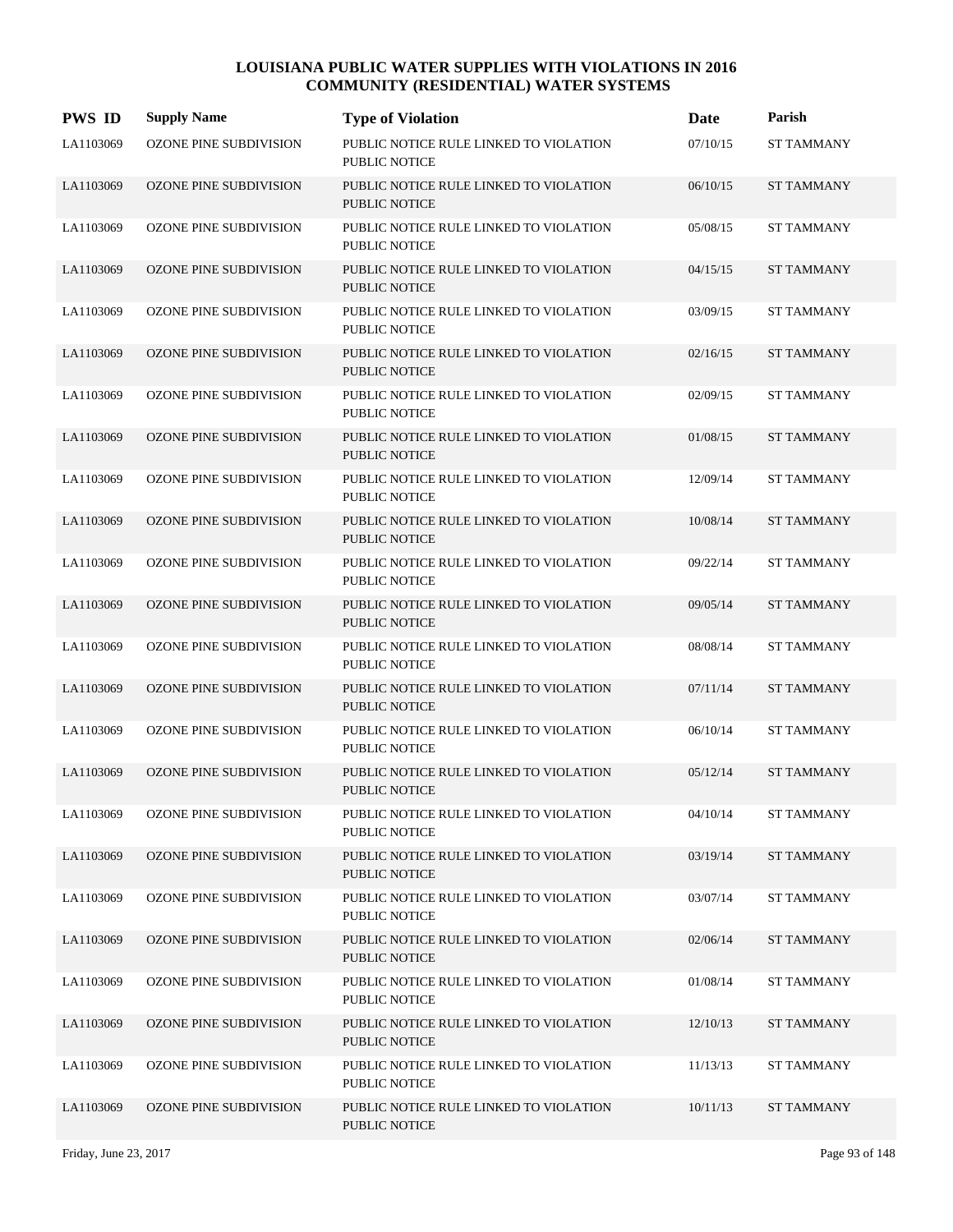| <b>PWS ID</b> | <b>Supply Name</b>                      | <b>Type of Violation</b>                                               | Date     | Parish            |
|---------------|-----------------------------------------|------------------------------------------------------------------------|----------|-------------------|
| LA1103069     | <b>OZONE PINE SUBDIVISION</b>           | PUBLIC NOTICE RULE LINKED TO VIOLATION<br><b>PUBLIC NOTICE</b>         | 09/09/13 | <b>ST TAMMANY</b> |
| LA1103069     | OZONE PINE SUBDIVISION                  | PUBLIC NOTICE RULE LINKED TO VIOLATION<br><b>PUBLIC NOTICE</b>         | 08/08/13 | <b>ST TAMMANY</b> |
| LA1103069     | OZONE PINE SUBDIVISION                  | PUBLIC NOTICE RULE LINKED TO VIOLATION<br>PUBLIC NOTICE                | 07/10/13 | <b>ST TAMMANY</b> |
| LA1103069     | <b>OZONE PINE SUBDIVISION</b>           | PUBLIC NOTICE RULE LINKED TO VIOLATION<br><b>PUBLIC NOTICE</b>         | 06/06/13 | <b>ST TAMMANY</b> |
| LA1103069     | <b>OZONE PINE SUBDIVISION</b>           | PUBLIC NOTICE RULE LINKED TO VIOLATION<br><b>PUBLIC NOTICE</b>         | 05/10/13 | <b>ST TAMMANY</b> |
| LA1103069     | <b>OZONE PINE SUBDIVISION</b>           | PUBLIC NOTICE RULE LINKED TO VIOLATION<br><b>PUBLIC NOTICE</b>         | 04/11/13 | <b>ST TAMMANY</b> |
| LA1103069     | <b>OZONE PINE SUBDIVISION</b>           | PUBLIC NOTICE RULE LINKED TO VIOLATION<br><b>PUBLIC NOTICE</b>         | 03/14/13 | <b>ST TAMMANY</b> |
| LA1103069     | <b>OZONE PINE SUBDIVISION</b>           | PUBLIC NOTICE RULE LINKED TO VIOLATION<br><b>PUBLIC NOTICE</b>         | 03/14/13 | <b>ST TAMMANY</b> |
| LA1103069     | <b>OZONE PINE SUBDIVISION</b>           | PUBLIC NOTICE RULE LINKED TO VIOLATION<br><b>PUBLIC NOTICE</b>         | 02/08/13 | <b>ST TAMMANY</b> |
| LA1103069     | <b>OZONE PINE SUBDIVISION</b>           | PUBLIC NOTICE RULE LINKED TO VIOLATION<br><b>PUBLIC NOTICE</b>         | 01/16/13 | <b>ST TAMMANY</b> |
| LA1103069     | OZONE PINE SUBDIVISION                  | PUBLIC NOTICE RULE LINKED TO VIOLATION<br><b>PUBLIC NOTICE</b>         | 12/14/12 | <b>ST TAMMANY</b> |
| LA1103069     | <b>OZONE PINE SUBDIVISION</b>           | PUBLIC NOTICE RULE LINKED TO VIOLATION<br><b>PUBLIC NOTICE</b>         | 05/31/12 | <b>ST TAMMANY</b> |
| LA1103069     | <b>OZONE PINE SUBDIVISION</b>           | FAILURE TO SUBMIT MONITORING PLAN<br>TOTAL COLIFORM RULE               | 01/01/14 | <b>ST TAMMANY</b> |
| LA1103077     | PONDEROSA RANCHES<br><b>SUBDIVISION</b> | MONITORING, ROUTINE (DBP), MAJOR<br>TOT_TTHM/HAA5                      | 08/01/15 | <b>ST TAMMANY</b> |
| LA1103077     | PONDEROSA RANCHES<br><b>SUBDIVISION</b> | FAILURE ADDRESS DEFICIENCY (GWR)<br><b>GROUNDWATER RULE</b>            | 08/24/11 | <b>ST TAMMANY</b> |
| LA1103077     | PONDEROSA RANCHES<br><b>SUBDIVISION</b> | LEAD CONSUMER NOTICE (LCR)<br><b>LEAD &amp; COPPER RULE</b>            | 05/07/16 | <b>ST TAMMANY</b> |
| LA1103081     | KTERI APARTMENTS                        | SAMPLE SITING PLAN ERRORS (RTCR)<br>REVISED TOTAL COLIFORM RULE (RTCR) | 04/01/16 | <b>ST TAMMANY</b> |
| LA1103088     | <b>CENTRAL PARK SUBDIVISION</b>         | MONITORING, ROUTINE (DBP), MAJOR<br>TOT_TTHM/HAA5                      | 08/01/15 | <b>ST TAMMANY</b> |
| LA1103088     | CENTRAL PARK SUBDIVISION                | <b>CCR REPORT</b><br>CONSUMER CONFIDENCE RULE                          | 07/01/16 | <b>ST TAMMANY</b> |
| LA1103088     | CENTRAL PARK SUBDIVISION                | CCR ADEQUACY/AVAILABILITY/CONTENT<br>CONSUMER CONFIDENCE RULE          | 10/01/16 | <b>ST TAMMANY</b> |
| LA1103105     | ST TAM PARISH- BEN THOMAS<br>RD.        | MONITORING (TCR), ROUTINE MAJOR<br><b>COLIFORM (TCR)</b>               | 02/01/16 | <b>ST TAMMANY</b> |
| LA1103105     | ST TAM PARISH- BEN THOMAS<br>RD.        | MONITORING, ROUTINE (DBP), MAJOR<br><b>CHLORINE</b>                    | 04/01/16 | <b>ST TAMMANY</b> |
| LA1103105     | ST TAM PARISH- BEN THOMAS<br>RD         | MONITORING, ROUTINE (DBP), MAJOR<br><b>CHLORINE</b>                    | 01/01/16 | <b>ST TAMMANY</b> |
| LA1103105     | ST TAM PARISH- BEN THOMAS<br>RD.        | MONITORING, ROUTINE, MAJOR (RTCR)<br>E. COLI                           | 06/01/16 | <b>ST TAMMANY</b> |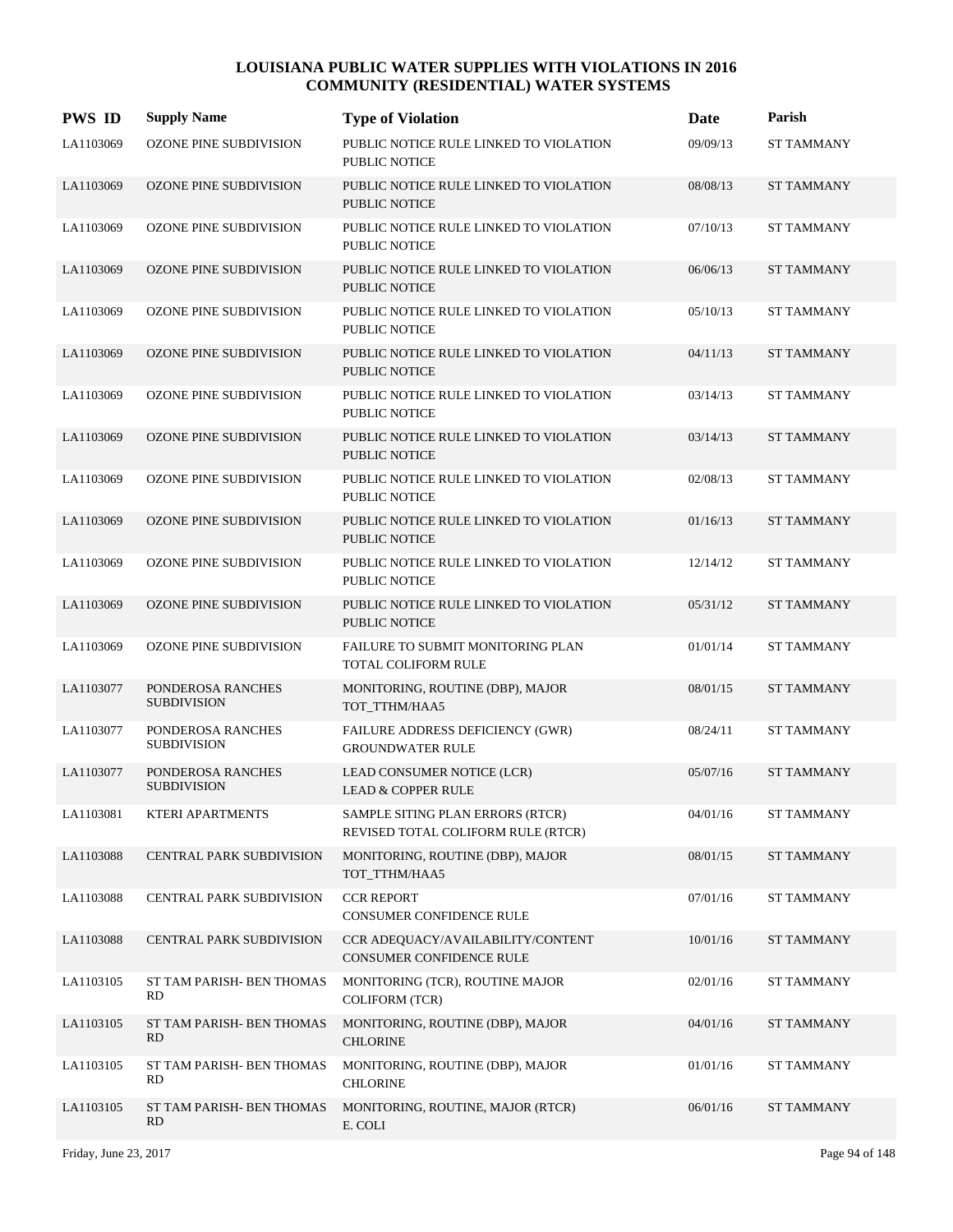| <b>PWS ID</b> | <b>Supply Name</b>                                | <b>Type of Violation</b>                                             | Date     | Parish            |
|---------------|---------------------------------------------------|----------------------------------------------------------------------|----------|-------------------|
| LA1103113     | <b>CULI - BEAU VILLAGE</b>                        | MONITORING, ROUTINE (DBP), MAJOR<br>TOT_TTHM/HAA5                    | 09/01/15 | <b>ST TAMMANY</b> |
| LA1103118     | H2O SYSTEMS INC -<br><b>GREENLEAVES UTILITIES</b> | INADEQUATE MIN CHLORINE RESIDUAL(GW&SW)<br><b>CHLORAMINE</b>         | 04/01/16 | <b>ST TAMMANY</b> |
| LA1103123     | <b>MARINA DEL RAY WATER</b><br><b>SYSTEM</b>      | MONITORING, ROUTINE (DBP), MAJOR<br>TOT_TTHM/HAA5                    | 08/01/15 | <b>ST TAMMANY</b> |
| LA1103123     | <b>MARINA DEL RAY WATER</b><br><b>SYSTEM</b>      | LEAD CONSUMER NOTICE (LCR)<br><b>LEAD &amp; COPPER RULE</b>          | 05/12/16 | <b>ST TAMMANY</b> |
| LA1103123     | <b>MARINA DEL RAY WATER</b><br><b>SYSTEM</b>      | PUBLIC NOTICE RULE LINKED TO VIOLATION<br><b>PUBLIC NOTICE</b>       | 02/27/16 | <b>ST TAMMANY</b> |
| LA1103124     | UTILITIES INC - NORTH PARK<br><b>WATER SUPPLY</b> | MONITOR GWR TRIGGERED/ADDITONAL, MINOR<br>E. COLI                    | 09/22/11 | <b>ST TAMMANY</b> |
| LA1103125     | <b>CHATA MOBILE HOME PARK</b>                     | PUBLIC NOTICE RULE LINKED TO VIOLATION<br><b>PUBLIC NOTICE</b>       | 02/18/11 | <b>ST TAMMANY</b> |
| LA1103128     | ST TAM PARISH - LAKE HILLS<br><b>VILLAGE</b>      | WATER QUALITY PARAMETER M/R (LCR)<br><b>LEAD &amp; COPPER RULE</b>   | 01/01/14 | <b>ST TAMMANY</b> |
| LA1103137     | FOREST GLEN SD                                    | MONITORING, ROUTINE (DBP), MAJOR<br>TOT_TTHM/HAA5                    | 08/01/15 | <b>ST TAMMANY</b> |
| LA1103137     | FOREST GLEN SD                                    | <b>CCR REPORT</b><br><b>CONSUMER CONFIDENCE RULE</b>                 | 07/01/16 | <b>ST TAMMANY</b> |
| LA1103137     | <b>FOREST GLEN SD</b>                             | CCR ADEQUACY/AVAILABILITY/CONTENT<br><b>CONSUMER CONFIDENCE RULE</b> | 10/01/16 | <b>ST TAMMANY</b> |
| LA1103139     | <b>LAKE RAMSEY</b>                                | FAILURE TO HAVE MONITORING PLAN (IDSE)<br>DBP STAGE 2                | 04/01/08 | <b>ST TAMMANY</b> |
| LA1103142     | H2O SYSTEMS INC - GRANDE<br><b>PALMS</b>          | FOLLOW-UP OR ROUTINE TAP M/R (LCR)<br><b>LEAD &amp; COPPER RULE</b>  | 10/01/16 | <b>ST TAMMANY</b> |
| LA1103143     | <b>INDIAN HILLS TRAILER PARK</b>                  | <b>CCR REPORT</b><br>CONSUMER CONFIDENCE RULE                        | 07/01/16 | <b>ST TAMMANY</b> |
| LA1103143     | INDIAN HILLS TRAILER PARK                         | <b>CCR REPORT</b><br>CONSUMER CONFIDENCE RULE                        | 07/01/15 | <b>ST TAMMANY</b> |
| LA1103143     | <b>INDIAN HILLS TRAILER PARK</b>                  | CCR ADEQUACY/AVAILABILITY/CONTENT<br><b>CONSUMER CONFIDENCE RULE</b> | 10/01/16 | <b>ST TAMMANY</b> |
| LA1103143     | INDIAN HILLS TRAILER PARK                         | CCR ADEQUACY/AVAILABILITY/CONTENT<br>CONSUMER CONFIDENCE RULE        | 10/01/15 | ST TAMMANY        |
| LA1103145     | ST TAM PARISH - ALTON                             | MONITORING (TCR), ROUTINE MAJOR<br><b>COLIFORM (TCR)</b>             | 02/01/16 | <b>ST TAMMANY</b> |
| LA1103145     | ST TAM PARISH - ALTON                             | MONITORING, ROUTINE (DBP), MAJOR<br><b>CHLORINE</b>                  | 04/01/16 | <b>ST TAMMANY</b> |
| LA1103145     | ST TAM PARISH - ALTON                             | MONITORING, ROUTINE (DBP), MAJOR<br><b>CHLORINE</b>                  | 01/01/16 | ST TAMMANY        |
| LA1103145     | ST TAM PARISH - ALTON                             | MONITORING, ROUTINE, MAJOR (RTCR)<br>E. COLI                         | 06/01/16 | <b>ST TAMMANY</b> |
| LA1103146     | ST TAM PARISH -<br>MEADOWLAKE SUBDIVISION         | MONITORING (TCR), ROUTINE MAJOR<br>COLIFORM (TCR)                    | 02/01/16 | <b>ST TAMMANY</b> |
| LA1103146     | ST TAM PARISH -<br>MEADOWLAKE SUBDIVISION         | MONITORING, ROUTINE (DBP), MAJOR<br><b>CHLORINE</b>                  | 01/01/16 | <b>ST TAMMANY</b> |
| LA1103152     | OAK VILLA TRAILER PARK                            | FOLLOW-UP OR ROUTINE TAP M/R (LCR)<br>LEAD & COPPER RULE             | 10/01/15 | <b>ST TAMMANY</b> |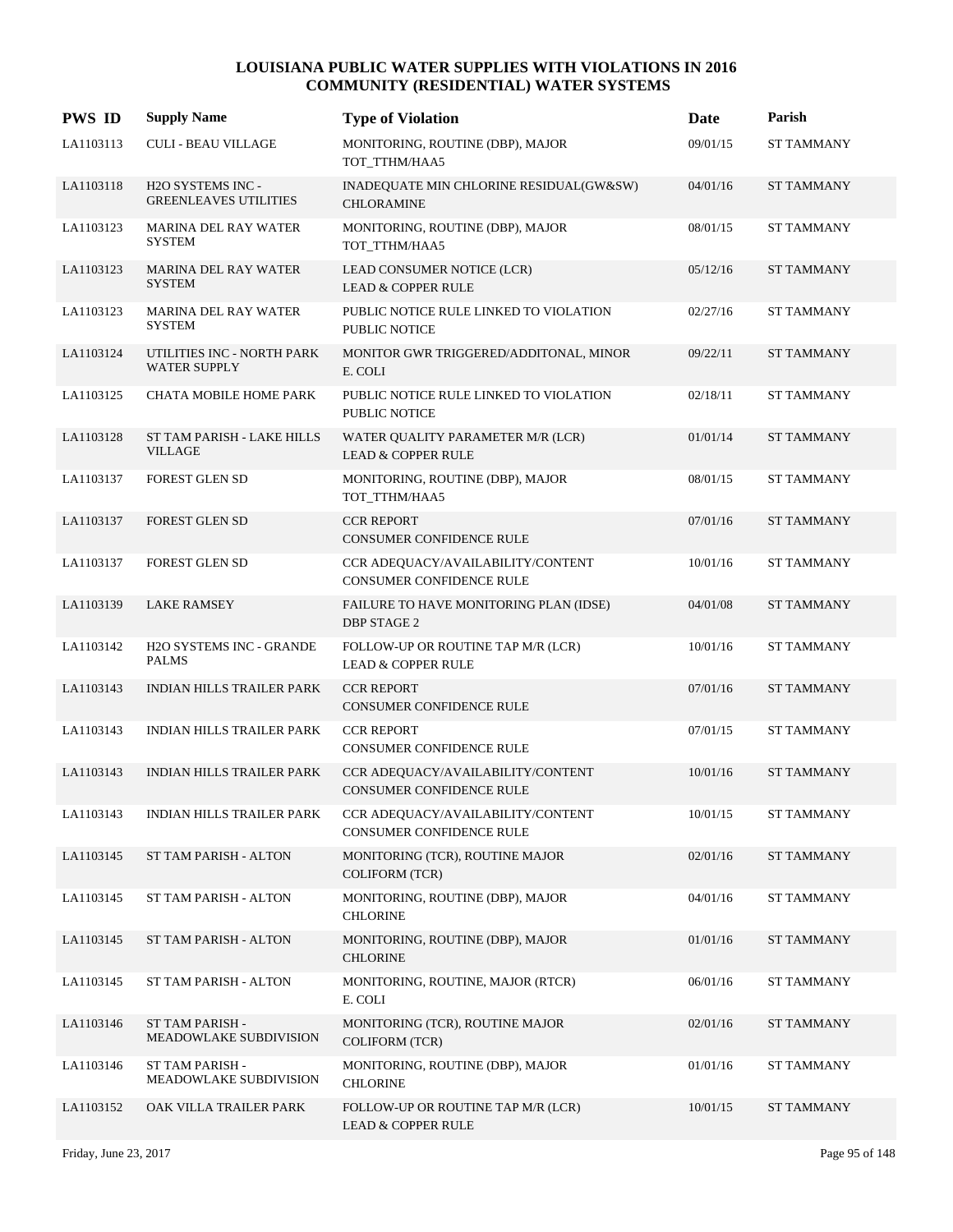| <b>PWS ID</b> | <b>Supply Name</b>                      | <b>Type of Violation</b>                                             | Date     | Parish            |
|---------------|-----------------------------------------|----------------------------------------------------------------------|----------|-------------------|
| LA1103152     | OAK VILLA TRAILER PARK                  | <b>CCR REPORT</b><br>CONSUMER CONFIDENCE RULE                        | 07/01/15 | <b>ST TAMMANY</b> |
| LA1103152     | OAK VILLA TRAILER PARK                  | <b>CCR REPORT</b><br>CONSUMER CONFIDENCE RULE                        | 07/01/14 | <b>ST TAMMANY</b> |
| LA1103152     | OAK VILLA TRAILER PARK                  | <b>CCR REPORT</b><br>CONSUMER CONFIDENCE RULE                        | 07/01/13 | <b>ST TAMMANY</b> |
| LA1103152     | OAK VILLA TRAILER PARK                  | CCR ADEQUACY/AVAILABILITY/CONTENT<br>CONSUMER CONFIDENCE RULE        | 10/01/15 | <b>ST TAMMANY</b> |
| LA1103152     | OAK VILLA TRAILER PARK                  | CCR ADEQUACY/AVAILABILITY/CONTENT<br><b>CONSUMER CONFIDENCE RULE</b> | 10/01/14 | ST TAMMANY        |
| LA1103152     | OAK VILLA TRAILER PARK                  | CCR ADEQUACY/AVAILABILITY/CONTENT<br>CONSUMER CONFIDENCE RULE        | 10/01/13 | <b>ST TAMMANY</b> |
| LA1103152     | OAK VILLA TRAILER PARK                  | PUBLIC NOTICE RULE LINKED TO VIOLATION<br><b>PUBLIC NOTICE</b>       | 02/08/16 | ST TAMMANY        |
| LA1103152     | OAK VILLA TRAILER PARK                  | PUBLIC NOTICE RULE LINKED TO VIOLATION<br>PUBLIC NOTICE              | 03/19/14 | <b>ST TAMMANY</b> |
| LA1103157     | TOWN OF PEARL RIVER                     | CCR ADEOUACY/AVAILABILITY/CONTENT<br><b>CONSUMER CONFIDENCE RULE</b> | 10/01/16 | ST TAMMANY        |
| LA1103159     | <b>OAK RIVER ESTATES</b>                | MONITORING, ROUTINE (DBP), MAJOR<br>TOT TTHM/HAA5                    | 09/01/15 | <b>ST TAMMANY</b> |
| LA1103174     | DREAM COURTS MOBILE<br><b>HOME PARK</b> | LEAD CONSUMER NOTICE (LCR)<br><b>LEAD &amp; COPPER RULE</b>          | 05/12/16 | ST TAMMANY        |
| LA1103175     | <b>SAND J RV PARK</b>                   | MONITORING (TCR), ROUTINE MAJOR<br><b>COLIFORM (TCR)</b>             | 03/01/16 | <b>ST TAMMANY</b> |
| LA1103175     | <b>SAND J RV PARK</b>                   | MONITORING (TCR), ROUTINE MAJOR<br><b>COLIFORM (TCR)</b>             | 02/01/16 | <b>ST TAMMANY</b> |
| LA1103175     | <b>SAND J RV PARK</b>                   | MONITORING (TCR), ROUTINE MAJOR<br><b>COLIFORM (TCR)</b>             | 01/01/16 | <b>ST TAMMANY</b> |
| LA1103175     | <b>S AND J RV PARK</b>                  | MONITORING, ROUTINE (DBP), MAJOR<br><b>CHLORINE</b>                  | 01/01/16 | ST TAMMANY        |
| LA1103175     | <b>SAND J RV PARK</b>                   | MONITORING, ROUTINE (DBP), MAJOR<br><b>CHLORINE</b>                  | 01/01/16 | <b>ST TAMMANY</b> |
| LA1103175     | <b>SAND JRV PARK</b>                    | MONITORING, ROUTINE (DBP), MAJOR<br><b>CHLORINE</b>                  | 01/01/16 | <b>ST TAMMANY</b> |
| LA1103175     | <b>SAND JRV PARK</b>                    | <b>FAILURE ADDRESS DEFICIENCY (GWR)</b><br><b>GROUNDWATER RULE</b>   | 10/24/11 | <b>ST TAMMANY</b> |
| LA1103175     | <b>SAND JRV PARK</b>                    | FOLLOW-UP OR ROUTINE TAP M/R (LCR)<br><b>LEAD &amp; COPPER RULE</b>  | 01/01/16 | <b>ST TAMMANY</b> |
| LA1103175     | <b>SAND JRV PARK</b>                    | FOLLOW-UP OR ROUTINE TAP M/R (LCR)<br><b>LEAD &amp; COPPER RULE</b>  | 07/01/15 | <b>ST TAMMANY</b> |
| LA1103175     | <b>SAND JRV PARK</b>                    | FOLLOW-UP OR ROUTINE TAP M/R (LCR)<br><b>LEAD &amp; COPPER RULE</b>  | 01/01/15 | <b>ST TAMMANY</b> |
| LA1103175     | <b>SAND JRV PARK</b>                    | FOLLOW-UP OR ROUTINE TAP M/R (LCR)<br><b>LEAD &amp; COPPER RULE</b>  | 07/01/14 | ST TAMMANY        |
| LA1103175     | <b>SAND JRV PARK</b>                    | FOLLOW-UP OR ROUTINE TAP M/R (LCR)<br><b>LEAD &amp; COPPER RULE</b>  | 01/01/14 | <b>ST TAMMANY</b> |
| LA1103175     | <b>S AND J RV PARK</b>                  | FOLLOW-UP OR ROUTINE TAP M/R (LCR)<br><b>LEAD &amp; COPPER RULE</b>  | 07/01/13 | <b>ST TAMMANY</b> |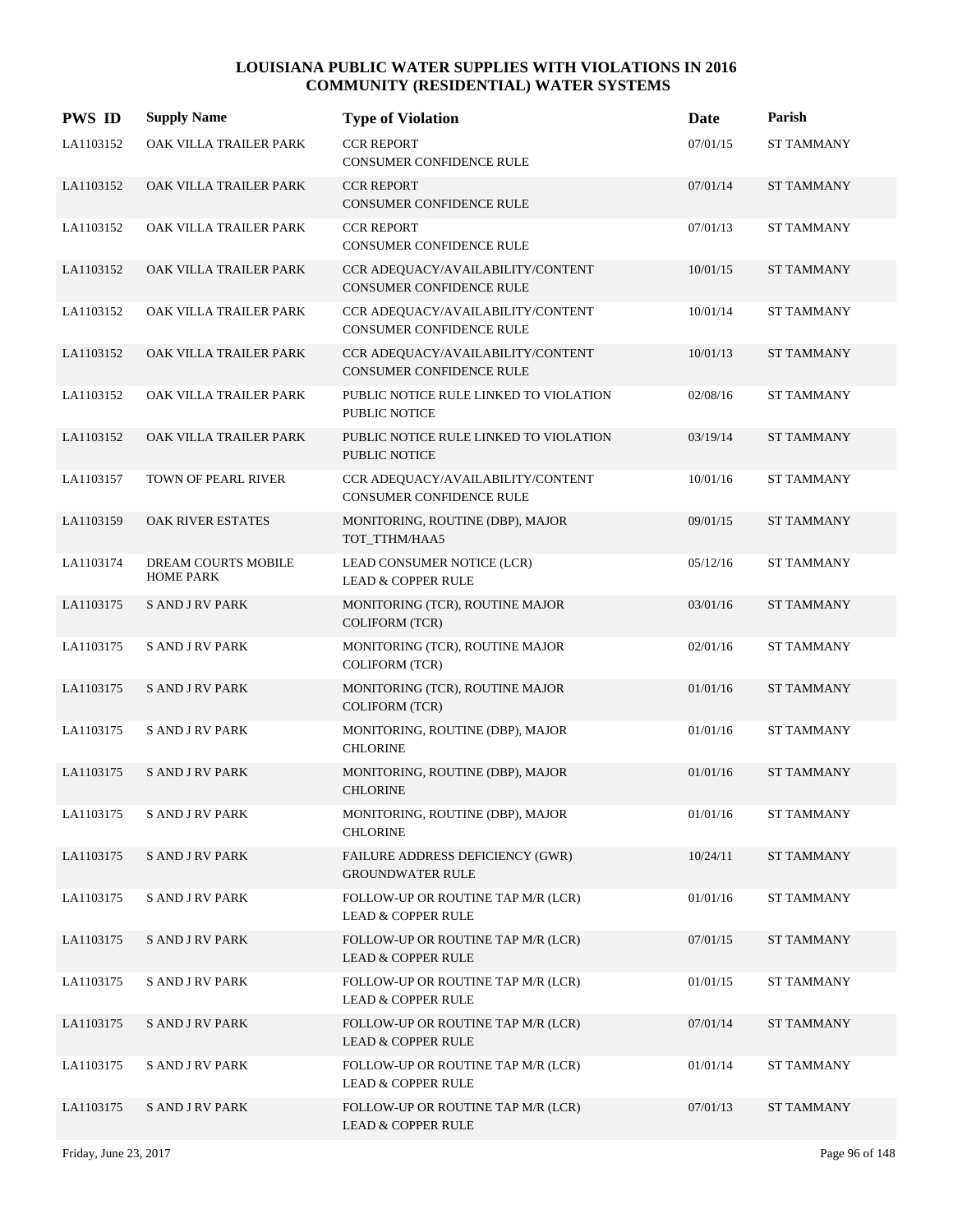| <b>PWS ID</b> | <b>Supply Name</b>     | <b>Type of Violation</b>                                             | Date     | Parish            |
|---------------|------------------------|----------------------------------------------------------------------|----------|-------------------|
| LA1103175     | <b>S AND J RV PARK</b> | FOLLOW-UP OR ROUTINE TAP M/R (LCR)<br><b>LEAD &amp; COPPER RULE</b>  | 01/01/13 | <b>ST TAMMANY</b> |
| LA1103175     | <b>SAND JRV PARK</b>   | FOLLOW-UP OR ROUTINE TAP M/R (LCR)<br><b>LEAD &amp; COPPER RULE</b>  | 07/01/12 | <b>ST TAMMANY</b> |
| LA1103175     | <b>SAND JRV PARK</b>   | FOLLOW-UP OR ROUTINE TAP M/R (LCR)<br><b>LEAD &amp; COPPER RULE</b>  | 01/01/08 | <b>ST TAMMANY</b> |
| LA1103175     | <b>SAND JRV PARK</b>   | <b>CCR REPORT</b><br>CONSUMER CONFIDENCE RULE                        | 07/01/16 | <b>ST TAMMANY</b> |
| LA1103175     | <b>SAND JRV PARK</b>   | <b>CCR REPORT</b><br>CONSUMER CONFIDENCE RULE                        | 07/01/15 | ST TAMMANY        |
| LA1103175     | <b>SAND JRV PARK</b>   | <b>CCR REPORT</b><br>CONSUMER CONFIDENCE RULE                        | 07/01/14 | <b>ST TAMMANY</b> |
| LA1103175     | <b>SAND JRV PARK</b>   | <b>CCR REPORT</b><br>CONSUMER CONFIDENCE RULE                        | 07/01/13 | <b>ST TAMMANY</b> |
| LA1103175     | <b>SAND JRV PARK</b>   | CCR ADEQUACY/AVAILABILITY/CONTENT<br>CONSUMER CONFIDENCE RULE        | 10/01/16 | <b>ST TAMMANY</b> |
| LA1103175     | <b>SAND JRV PARK</b>   | CCR ADEQUACY/AVAILABILITY/CONTENT<br><b>CONSUMER CONFIDENCE RULE</b> | 10/01/15 | ST TAMMANY        |
| LA1103175     | <b>S AND J RV PARK</b> | CCR ADEQUACY/AVAILABILITY/CONTENT<br>CONSUMER CONFIDENCE RULE        | 10/01/14 | <b>ST TAMMANY</b> |
| LA1103175     | <b>SAND JRV PARK</b>   | CCR ADEQUACY/AVAILABILITY/CONTENT<br>CONSUMER CONFIDENCE RULE        | 10/01/13 | <b>ST TAMMANY</b> |
| LA1103175     | <b>SAND JRV PARK</b>   | PUBLIC NOTICE RULE LINKED TO VIOLATION<br>PUBLIC NOTICE              | 07/31/16 | <b>ST TAMMANY</b> |
| LA1103175     | <b>S AND J RV PARK</b> | PUBLIC NOTICE RULE LINKED TO VIOLATION<br>PUBLIC NOTICE              | 07/25/16 | ST TAMMANY        |
| LA1103175     | <b>SAND JRV PARK</b>   | PUBLIC NOTICE RULE LINKED TO VIOLATION<br><b>PUBLIC NOTICE</b>       | 06/20/16 | <b>ST TAMMANY</b> |
| LA1103175     | <b>S AND J RV PARK</b> | PUBLIC NOTICE RULE LINKED TO VIOLATION<br>PUBLIC NOTICE              | 06/20/16 | <b>ST TAMMANY</b> |
| LA1103175     | <b>S AND J RV PARK</b> | PUBLIC NOTICE RULE LINKED TO VIOLATION<br><b>PUBLIC NOTICE</b>       | 06/08/16 | <b>ST TAMMANY</b> |
| LA1103175     | <b>SAND JRV PARK</b>   | PUBLIC NOTICE RULE LINKED TO VIOLATION<br>PUBLIC NOTICE              | 05/24/16 | <b>ST TAMMANY</b> |
| LA1103175     | <b>SAND JRV PARK</b>   | PUBLIC NOTICE RULE LINKED TO VIOLATION<br>PUBLIC NOTICE              | 05/08/16 | ST TAMMANY        |
| LA1103175     | <b>SAND JRV PARK</b>   | PUBLIC NOTICE RULE LINKED TO VIOLATION<br>PUBLIC NOTICE              | 04/29/16 | ST TAMMANY        |
| LA1103175     | <b>SAND JRV PARK</b>   | PUBLIC NOTICE RULE LINKED TO VIOLATION<br><b>PUBLIC NOTICE</b>       | 04/20/16 | ST TAMMANY        |
| LA1103175     | <b>SAND JRV PARK</b>   | PUBLIC NOTICE RULE LINKED TO VIOLATION<br>PUBLIC NOTICE              | 03/20/16 | ST TAMMANY        |
| LA1103175     | <b>SAND JRV PARK</b>   | PUBLIC NOTICE RULE LINKED TO VIOLATION<br>PUBLIC NOTICE              | 03/20/16 | ST TAMMANY        |
| LA1103175     | <b>SAND JRV PARK</b>   | PUBLIC NOTICE RULE LINKED TO VIOLATION<br>PUBLIC NOTICE              | 03/20/16 | ST TAMMANY        |
| LA1103175     | <b>SAND JRV PARK</b>   | PUBLIC NOTICE RULE LINKED TO VIOLATION<br>PUBLIC NOTICE              | 03/20/16 | ST TAMMANY        |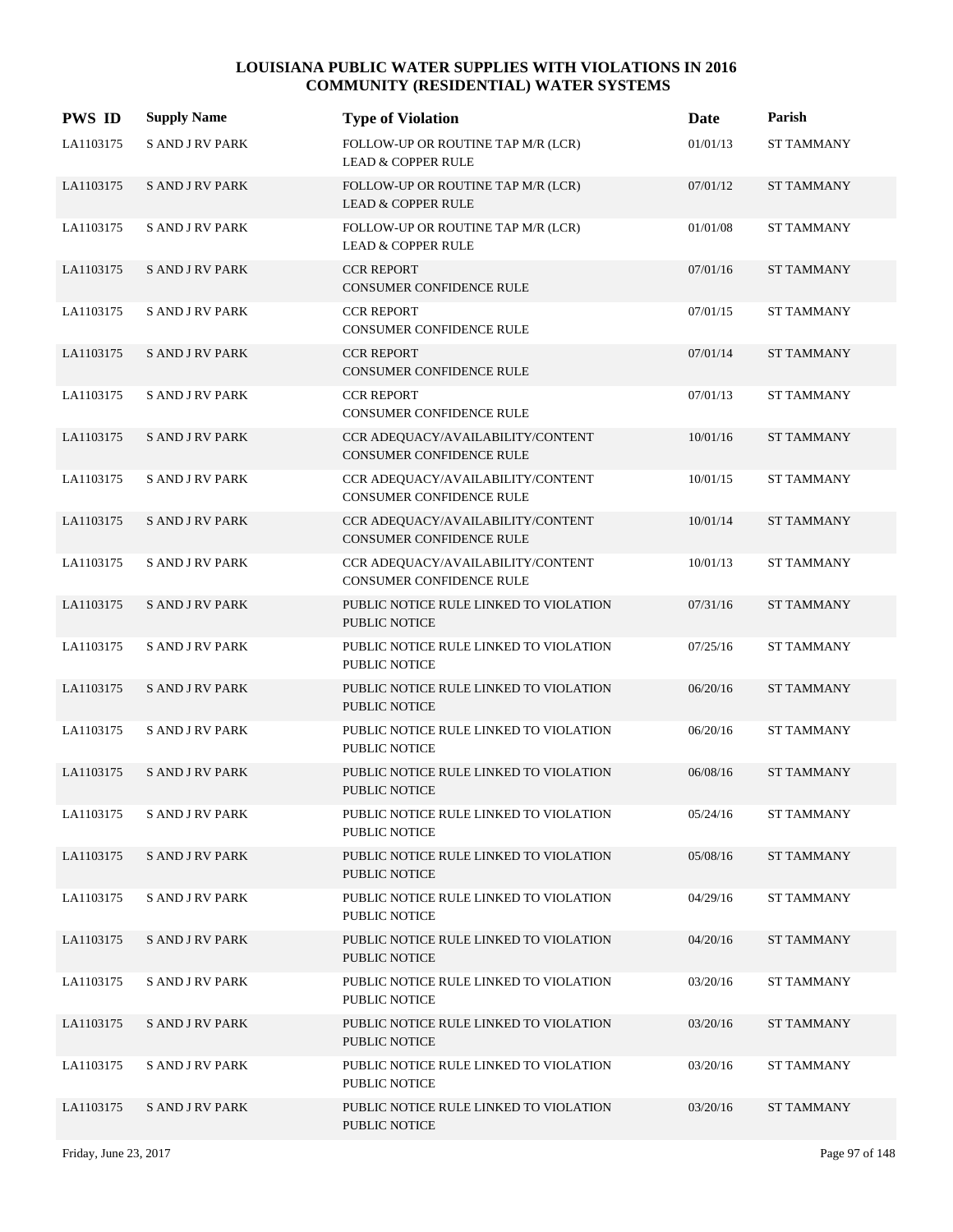| <b>PWS ID</b> | <b>Supply Name</b>     | <b>Type of Violation</b>                                       | Date     | Parish            |
|---------------|------------------------|----------------------------------------------------------------|----------|-------------------|
| LA1103175     | <b>S AND J RV PARK</b> | PUBLIC NOTICE RULE LINKED TO VIOLATION<br><b>PUBLIC NOTICE</b> | 03/20/16 | ST TAMMANY        |
| LA1103175     | <b>SAND JRV PARK</b>   | PUBLIC NOTICE RULE LINKED TO VIOLATION<br>PUBLIC NOTICE        | 03/20/16 | <b>ST TAMMANY</b> |
| LA1103175     | <b>SAND JRV PARK</b>   | PUBLIC NOTICE RULE LINKED TO VIOLATION<br><b>PUBLIC NOTICE</b> | 03/20/16 | <b>ST TAMMANY</b> |
| LA1103175     | <b>SAND J RV PARK</b>  | PUBLIC NOTICE RULE LINKED TO VIOLATION<br><b>PUBLIC NOTICE</b> | 03/20/16 | <b>ST TAMMANY</b> |
| LA1103175     | <b>SAND JRV PARK</b>   | PUBLIC NOTICE RULE LINKED TO VIOLATION<br><b>PUBLIC NOTICE</b> | 03/20/16 | <b>ST TAMMANY</b> |
| LA1103175     | <b>SAND J RV PARK</b>  | PUBLIC NOTICE RULE LINKED TO VIOLATION<br><b>PUBLIC NOTICE</b> | 03/20/16 | <b>ST TAMMANY</b> |
| LA1103175     | <b>S AND J RV PARK</b> | PUBLIC NOTICE RULE LINKED TO VIOLATION<br><b>PUBLIC NOTICE</b> | 03/20/16 | <b>ST TAMMANY</b> |
| LA1103175     | <b>SAND J RV PARK</b>  | PUBLIC NOTICE RULE LINKED TO VIOLATION<br><b>PUBLIC NOTICE</b> | 02/21/16 | <b>ST TAMMANY</b> |
| LA1103175     | <b>SAND JRV PARK</b>   | PUBLIC NOTICE RULE LINKED TO VIOLATION<br><b>PUBLIC NOTICE</b> | 02/16/16 | <b>ST TAMMANY</b> |
| LA1103175     | <b>SAND J RV PARK</b>  | PUBLIC NOTICE RULE LINKED TO VIOLATION<br><b>PUBLIC NOTICE</b> | 01/11/16 | <b>ST TAMMANY</b> |
| LA1103175     | <b>S AND J RV PARK</b> | PUBLIC NOTICE RULE LINKED TO VIOLATION<br><b>PUBLIC NOTICE</b> | 11/05/15 | <b>ST TAMMANY</b> |
| LA1103175     | <b>S AND J RV PARK</b> | PUBLIC NOTICE RULE LINKED TO VIOLATION<br><b>PUBLIC NOTICE</b> | 10/13/15 | <b>ST TAMMANY</b> |
| LA1103175     | <b>SAND JRV PARK</b>   | PUBLIC NOTICE RULE LINKED TO VIOLATION<br><b>PUBLIC NOTICE</b> | 09/26/15 | <b>ST TAMMANY</b> |
| LA1103175     | <b>SAND J RV PARK</b>  | PUBLIC NOTICE RULE LINKED TO VIOLATION<br><b>PUBLIC NOTICE</b> | 09/16/15 | <b>ST TAMMANY</b> |
| LA1103175     | <b>S AND J RV PARK</b> | PUBLIC NOTICE RULE LINKED TO VIOLATION<br><b>PUBLIC NOTICE</b> | 08/11/15 | <b>ST TAMMANY</b> |
| LA1103175     | <b>SAND J RV PARK</b>  | PUBLIC NOTICE RULE LINKED TO VIOLATION<br><b>PUBLIC NOTICE</b> | 07/25/15 | <b>ST TAMMANY</b> |
| LA1103175     | S AND J RV PARK        | PUBLIC NOTICE RULE LINKED TO VIOLATION<br>PUBLIC NOTICE        | 07/10/15 | <b>ST TAMMANY</b> |
| LA1103175     | <b>SAND JRV PARK</b>   | PUBLIC NOTICE RULE LINKED TO VIOLATION<br>PUBLIC NOTICE        | 06/10/15 | ST TAMMANY        |
| LA1103175     | <b>SAND JRV PARK</b>   | PUBLIC NOTICE RULE LINKED TO VIOLATION<br>PUBLIC NOTICE        | 05/14/15 | ST TAMMANY        |
| LA1103175     | <b>SAND JRV PARK</b>   | PUBLIC NOTICE RULE LINKED TO VIOLATION<br>PUBLIC NOTICE        | 05/08/15 | <b>ST TAMMANY</b> |
| LA1103175     | <b>SAND JRV PARK</b>   | PUBLIC NOTICE RULE LINKED TO VIOLATION<br>PUBLIC NOTICE        | 04/15/15 | ST TAMMANY        |
| LA1103175     | <b>SAND JRV PARK</b>   | PUBLIC NOTICE RULE LINKED TO VIOLATION<br>PUBLIC NOTICE        | 03/09/15 | <b>ST TAMMANY</b> |
| LA1103175     | <b>SAND JRV PARK</b>   | PUBLIC NOTICE RULE LINKED TO VIOLATION<br>PUBLIC NOTICE        | 02/11/15 | ST TAMMANY        |
| LA1103175     | <b>SAND JRV PARK</b>   | PUBLIC NOTICE RULE LINKED TO VIOLATION<br>PUBLIC NOTICE        | 02/09/15 | ST TAMMANY        |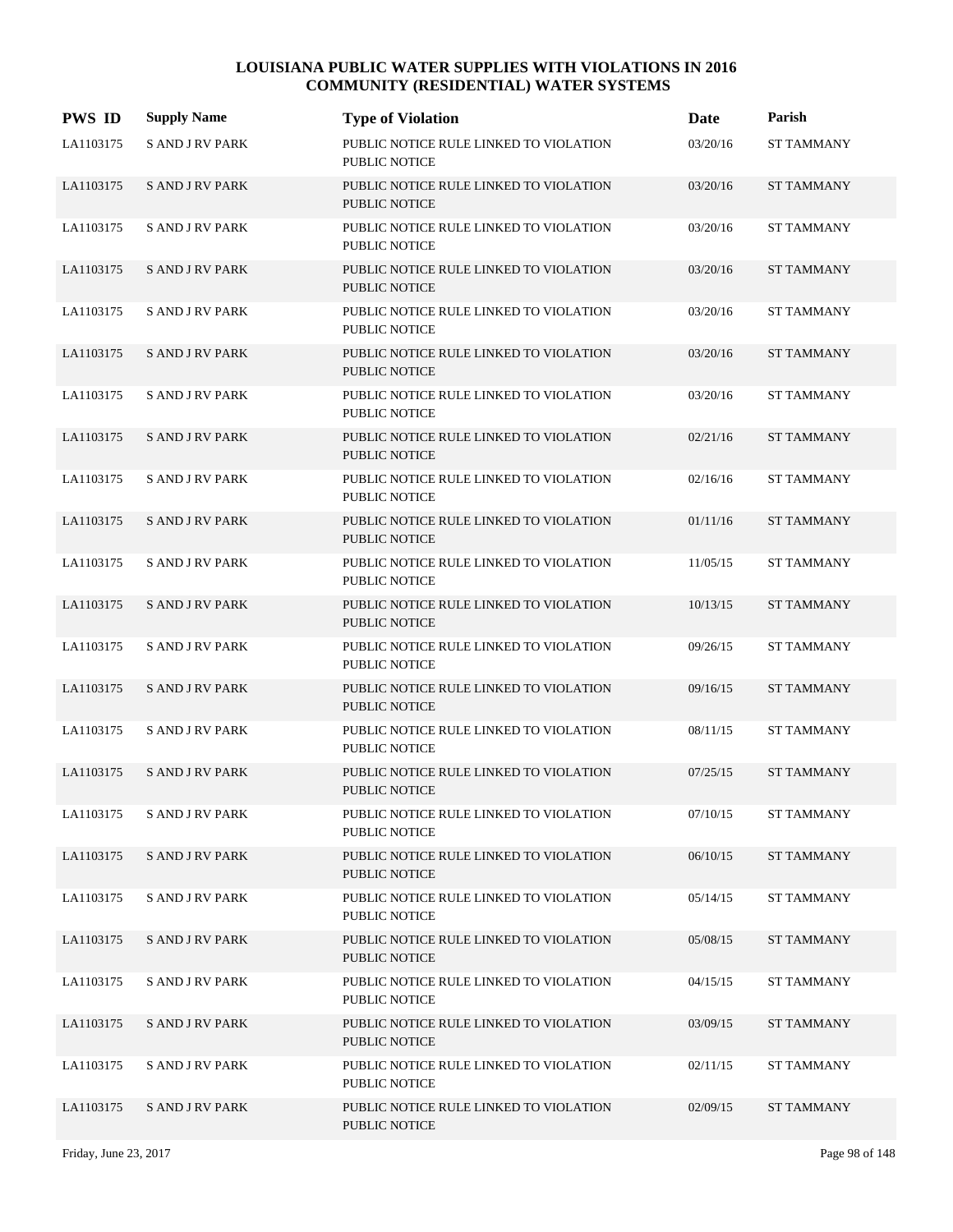| <b>PWS ID</b> | <b>Supply Name</b>     | <b>Type of Violation</b>                                       | Date     | Parish            |
|---------------|------------------------|----------------------------------------------------------------|----------|-------------------|
| LA1103175     | <b>S AND J RV PARK</b> | PUBLIC NOTICE RULE LINKED TO VIOLATION<br><b>PUBLIC NOTICE</b> | 01/08/15 | <b>ST TAMMANY</b> |
| LA1103175     | <b>SAND JRV PARK</b>   | PUBLIC NOTICE RULE LINKED TO VIOLATION<br>PUBLIC NOTICE        | 12/09/14 | <b>ST TAMMANY</b> |
| LA1103175     | <b>SAND JRV PARK</b>   | PUBLIC NOTICE RULE LINKED TO VIOLATION<br><b>PUBLIC NOTICE</b> | 12/02/14 | <b>ST TAMMANY</b> |
| LA1103175     | <b>SAND JRV PARK</b>   | PUBLIC NOTICE RULE LINKED TO VIOLATION<br><b>PUBLIC NOTICE</b> | 10/08/14 | <b>ST TAMMANY</b> |
| LA1103175     | <b>S AND J RV PARK</b> | PUBLIC NOTICE RULE LINKED TO VIOLATION<br>PUBLIC NOTICE        | 09/22/14 | <b>ST TAMMANY</b> |
| LA1103175     | <b>SAND JRV PARK</b>   | PUBLIC NOTICE RULE LINKED TO VIOLATION<br><b>PUBLIC NOTICE</b> | 09/05/14 | <b>ST TAMMANY</b> |
| LA1103175     | <b>S AND J RV PARK</b> | PUBLIC NOTICE RULE LINKED TO VIOLATION<br>PUBLIC NOTICE        | 07/11/14 | <b>ST TAMMANY</b> |
| LA1103175     | <b>SAND JRV PARK</b>   | PUBLIC NOTICE RULE LINKED TO VIOLATION<br><b>PUBLIC NOTICE</b> | 06/10/14 | <b>ST TAMMANY</b> |
| LA1103175     | <b>S AND J RV PARK</b> | PUBLIC NOTICE RULE LINKED TO VIOLATION<br><b>PUBLIC NOTICE</b> | 05/12/14 | <b>ST TAMMANY</b> |
| LA1103175     | <b>SAND JRV PARK</b>   | PUBLIC NOTICE RULE LINKED TO VIOLATION<br><b>PUBLIC NOTICE</b> | 04/23/14 | <b>ST TAMMANY</b> |
| LA1103175     | <b>S AND J RV PARK</b> | PUBLIC NOTICE RULE LINKED TO VIOLATION<br><b>PUBLIC NOTICE</b> | 04/10/14 | <b>ST TAMMANY</b> |
| LA1103175     | <b>SAND JRV PARK</b>   | PUBLIC NOTICE RULE LINKED TO VIOLATION<br><b>PUBLIC NOTICE</b> | 03/07/14 | <b>ST TAMMANY</b> |
| LA1103175     | <b>S AND J RV PARK</b> | PUBLIC NOTICE RULE LINKED TO VIOLATION<br><b>PUBLIC NOTICE</b> | 02/06/14 | <b>ST TAMMANY</b> |
| LA1103175     | <b>SAND JRV PARK</b>   | PUBLIC NOTICE RULE LINKED TO VIOLATION<br><b>PUBLIC NOTICE</b> | 01/28/14 | <b>ST TAMMANY</b> |
| LA1103175     | <b>S AND J RV PARK</b> | PUBLIC NOTICE RULE LINKED TO VIOLATION<br><b>PUBLIC NOTICE</b> | 01/08/14 | <b>ST TAMMANY</b> |
| LA1103175     | <b>SAND JRV PARK</b>   | PUBLIC NOTICE RULE LINKED TO VIOLATION<br><b>PUBLIC NOTICE</b> | 12/10/13 | <b>ST TAMMANY</b> |
| LA1103175     | <b>SAND JRV PARK</b>   | PUBLIC NOTICE RULE LINKED TO VIOLATION<br>PUBLIC NOTICE        | 11/19/13 | <b>ST TAMMANY</b> |
| LA1103175     | <b>SAND JRV PARK</b>   | PUBLIC NOTICE RULE LINKED TO VIOLATION<br>PUBLIC NOTICE        | 11/13/13 | <b>ST TAMMANY</b> |
| LA1103175     | <b>SAND JRV PARK</b>   | PUBLIC NOTICE RULE LINKED TO VIOLATION<br>PUBLIC NOTICE        | 10/11/13 | <b>ST TAMMANY</b> |
| LA1103175     | <b>SAND JRV PARK</b>   | PUBLIC NOTICE RULE LINKED TO VIOLATION<br>PUBLIC NOTICE        | 09/09/13 | <b>ST TAMMANY</b> |
| LA1103175     | <b>SAND JRV PARK</b>   | PUBLIC NOTICE RULE LINKED TO VIOLATION<br>PUBLIC NOTICE        | 08/08/13 | <b>ST TAMMANY</b> |
| LA1103175     | <b>S AND J RV PARK</b> | PUBLIC NOTICE RULE LINKED TO VIOLATION<br>PUBLIC NOTICE        | 07/10/13 | <b>ST TAMMANY</b> |
| LA1103175     | <b>SAND JRV PARK</b>   | PUBLIC NOTICE RULE LINKED TO VIOLATION<br>PUBLIC NOTICE        | 06/06/13 | <b>ST TAMMANY</b> |
| LA1103175     | <b>SAND JRV PARK</b>   | PUBLIC NOTICE RULE LINKED TO VIOLATION<br>PUBLIC NOTICE        | 05/10/13 | <b>ST TAMMANY</b> |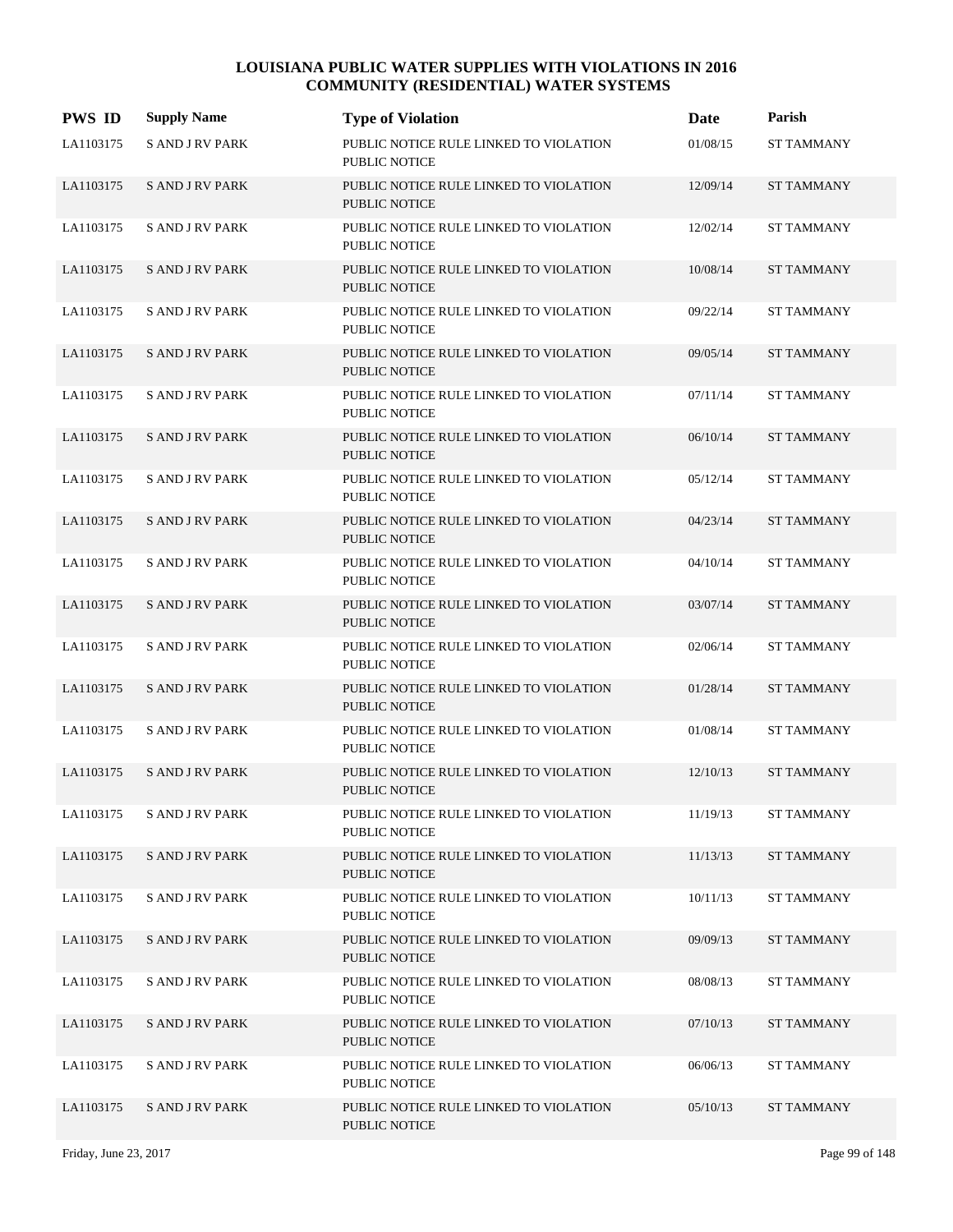| <b>PWS ID</b> | <b>Supply Name</b>                                 | <b>Type of Violation</b>                                             | <b>Date</b> | Parish            |
|---------------|----------------------------------------------------|----------------------------------------------------------------------|-------------|-------------------|
| LA1103175     | <b>S AND J RV PARK</b>                             | PUBLIC NOTICE RULE LINKED TO VIOLATION<br><b>PUBLIC NOTICE</b>       | 05/09/13    | ST TAMMANY        |
| LA1103175     | <b>SAND JRV PARK</b>                               | PUBLIC NOTICE RULE LINKED TO VIOLATION<br>PUBLIC NOTICE              | 11/12/12    | <b>ST TAMMANY</b> |
| LA1103175     | <b>SAND JRV PARK</b>                               | PUBLIC NOTICE RULE LINKED TO VIOLATION<br><b>PUBLIC NOTICE</b>       | 06/10/12    | <b>ST TAMMANY</b> |
| LA1103175     | <b>SAND J RV PARK</b>                              | PUBLIC NOTICE RULE LINKED TO VIOLATION<br><b>PUBLIC NOTICE</b>       | 05/31/12    | <b>ST TAMMANY</b> |
| LA1103175     | <b>S AND J RV PARK</b>                             | FAILURE TO SUBMIT MONITORING PLAN<br>TOTAL COLIFORM RULE             | 01/01/14    | <b>ST TAMMANY</b> |
| LA1103176     | MADISONVILLE ON THE LAKE                           | CCR ADEQUACY/AVAILABILITY/CONTENT<br>CONSUMER CONFIDENCE RULE        | 10/01/16    | <b>ST TAMMANY</b> |
| LA1103193     | PILOT STREET WATER SUPPLY                          | PUBLIC NOTICE RULE LINKED TO VIOLATION<br><b>PUBLIC NOTICE</b>       | 03/13/11    | <b>ST TAMMANY</b> |
| LA1103194     | TIMBERLAND MOBILE HOME<br>PARK                     | MONITORING, ROUTINE (DBP), MAJOR<br>TOT TTHM/HAA5                    | 09/01/16    | <b>ST TAMMANY</b> |
| LA1103194     | TIMBERLAND MOBILE HOME<br>PARK                     | MONITORING, ROUTINE (DBP), MAJOR<br>TOT TTHM/HAA5                    | 04/01/16    | <b>ST TAMMANY</b> |
| LA1103194     | TIMBERLAND MOBILE HOME<br><b>PARK</b>              | MONITORING, ROUTINE (DBP), MAJOR<br>TOT_TTHM/HAA5                    | 01/01/16    | <b>ST TAMMANY</b> |
| LA1103194     | TIMBERLAND MOBILE HOME<br>PARK                     | FOLLOW-UP OR ROUTINE TAP M/R (LCR)<br><b>LEAD &amp; COPPER RULE</b>  | 10/01/16    | <b>ST TAMMANY</b> |
| LA1103194     | TIMBERLAND MOBILE HOME<br><b>PARK</b>              | <b>CCR REPORT</b><br><b>CONSUMER CONFIDENCE RULE</b>                 | 07/01/16    | <b>ST TAMMANY</b> |
| LA1103194     | TIMBERLAND MOBILE HOME<br>PARK                     | CCR ADEQUACY/AVAILABILITY/CONTENT<br>CONSUMER CONFIDENCE RULE        | 10/01/16    | <b>ST TAMMANY</b> |
| LA1103194     | TIMBERLAND MOBILE HOME<br><b>PARK</b>              | CCR ADEQUACY/AVAILABILITY/CONTENT<br>CONSUMER CONFIDENCE RULE        | 10/01/15    | <b>ST TAMMANY</b> |
| LA1105005     | FLUKER CHAPEL WATER<br><b>WORKS</b>                | MONITORING, ROUTINE (DBP), MAJOR<br>TOT TTHM/HAA5                    | 10/01/15    | <b>TANGIPAHOA</b> |
| LA1105008     | <b>TANGIPAHOA PARISH WATER</b><br><b>DISTRICT</b>  | INADEQUATE MIN CHLORINE RESIDUAL(GW&SW)<br><b>CHLORINE</b>           | 07/01/16    | <b>TANGIPAHOA</b> |
| LA1105009     | <b>CITY OF HAMMOND WATER</b><br><b>SYSTEM</b>      | MRDL, NON-ACUTE (CHL.DIOXIDE)<br><b>CHLORINE DIOXIDE</b>             | 09/01/16    | <b>TANGIPAHOA</b> |
| LA1105009     | <b>CITY OF HAMMOND WATER</b><br><b>SYSTEM</b>      | MRDL, ACUTE (CHL.DIOXIDE)<br><b>CHLORINE DIOXIDE</b>                 | 09/01/16    | TANGIPAHOA        |
| LA1105011     | <b>EVERGREEN LIFE SERVICE</b><br>NORTHLAKE DIVISIO | <b>CCR REPORT</b><br><b>CONSUMER CONFIDENCE RULE</b>                 | 07/01/16    | TANGIPAHOA        |
| LA1105011     | <b>EVERGREEN LIFE SERVICE</b><br>NORTHLAKE DIVISIO | CCR ADEOUACY/AVAILABILITY/CONTENT<br><b>CONSUMER CONFIDENCE RULE</b> | 10/01/16    | <b>TANGIPAHOA</b> |
| LA1105011     | <b>EVERGREEN LIFE SERVICE</b><br>NORTHLAKE DIVISIO | PUBLIC NOTICE RULE LINKED TO VIOLATION<br><b>PUBLIC NOTICE</b>       | 02/23/16    | TANGIPAHOA        |
| LA1105012     | <b>INDEPENDENCE WATER</b><br><b>SYSTEM</b>         | FAILURE ADDRESS DEFICIENCY (GWR)<br><b>GROUNDWATER RULE</b>          | 01/10/12    | TANGIPAHOA        |
| LA1105012     | <b>INDEPENDENCE WATER</b><br><b>SYSTEM</b>         | PUBLIC NOTICE RULE LINKED TO VIOLATION<br>PUBLIC NOTICE              | 07/21/15    | TANGIPAHOA        |
| LA1105022     | ROSELAND WATER SYSTEM                              | FAILURE ADDRESS DEFICIENCY (GWR)<br><b>GROUNDWATER RULE</b>          | 02/16/12    | <b>TANGIPAHOA</b> |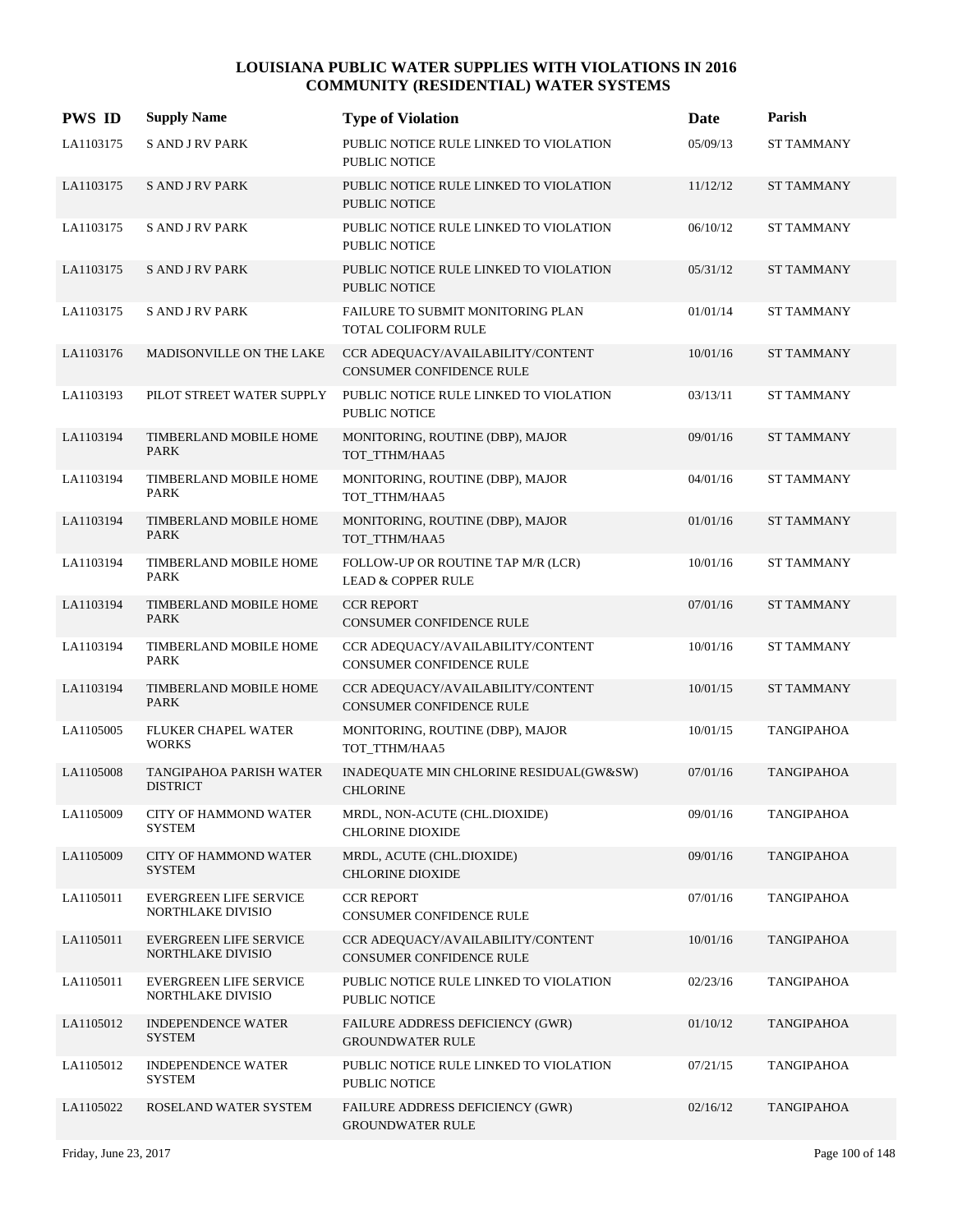| <b>PWS ID</b> | <b>Supply Name</b>                           | <b>Type of Violation</b>                                               | Date     | Parish            |
|---------------|----------------------------------------------|------------------------------------------------------------------------|----------|-------------------|
| LA1105026     | VILLAGE OF TANGIPAHOA<br><b>WATER SYSTEM</b> | MONITORING, ROUTINE (DBP), MAJOR<br>TOT_TTHM/HAA5                      | 10/01/15 | <b>TANGIPAHOA</b> |
| LA1105056     | <b>HAMMOND MOBILE HOME</b><br><b>PARK</b>    | PUBLIC NOTICE RULE LINKED TO VIOLATION<br><b>PUBLIC NOTICE</b>         | 02/23/16 | <b>TANGIPAHOA</b> |
| LA1105069     | <b>CHARLES ROSE MHP</b>                      | SAMPLE SITING PLAN ERRORS (RTCR)<br>REVISED TOTAL COLIFORM RULE (RTCR) | 04/01/16 | TANGIPAHOA        |
| LA1105084     | VIOLA MOBILE HOME PARK                       | <b>CCR REPORT</b><br>CONSUMER CONFIDENCE RULE                          | 07/01/16 | <b>TANGIPAHOA</b> |
| LA1107003     | NEWELLTON WATER SYSTEM                       | MONITORING, ROUTINE (IESWTR/LT1), MAJOR<br><b>TURBIDITY</b>            | 07/01/16 | <b>TENSAS</b>     |
| LA1107004     | ST JOSEPH WATER SYSTEM                       | MONITORING, ROUTINE (DBP), MAJOR<br><b>CHLORINE</b>                    | 07/01/16 | <b>TENSAS</b>     |
| LA1107004     | ST JOSEPH WATER SYSTEM                       | MONITORING, ROUTINE, MAJOR (RTCR)<br>E. COLI                           | 08/01/16 | <b>TENSAS</b>     |
| LA1107004     | ST JOSEPH WATER SYSTEM                       | FAILURE ADDRESS DEFICIENCY (GWR)<br><b>GROUNDWATER RULE</b>            | 05/02/16 | <b>TENSAS</b>     |
| LA1107004     | ST JOSEPH WATER SYSTEM                       | CCR ADEQUACY/AVAILABILITY/CONTENT<br>CONSUMER CONFIDENCE RULE          | 10/01/15 | <b>TENSAS</b>     |
| LA1107004     | ST JOSEPH WATER SYSTEM                       | CCR ADEQUACY/AVAILABILITY/CONTENT<br>CONSUMER CONFIDENCE RULE          | 10/01/14 | <b>TENSAS</b>     |
| LA1107004     | ST JOSEPH WATER SYSTEM                       | PUBLIC NOTICE RULE LINKED TO VIOLATION<br><b>PUBLIC NOTICE</b>         | 02/27/16 | <b>TENSAS</b>     |
| LA1107004     | ST JOSEPH WATER SYSTEM                       | PUBLIC NOTICE RULE LINKED TO VIOLATION<br><b>PUBLIC NOTICE</b>         | 02/20/16 | <b>TENSAS</b>     |
| LA1107004     | ST JOSEPH WATER SYSTEM                       | PUBLIC NOTICE RULE LINKED TO VIOLATION<br><b>PUBLIC NOTICE</b>         | 11/24/15 | <b>TENSAS</b>     |
| LA1107004     | ST JOSEPH WATER SYSTEM                       | PUBLIC NOTICE RULE LINKED TO VIOLATION<br><b>PUBLIC NOTICE</b>         | 10/07/15 | <b>TENSAS</b>     |
| LA1107004     | ST JOSEPH WATER SYSTEM                       | PUBLIC NOTICE RULE LINKED TO VIOLATION<br><b>PUBLIC NOTICE</b>         | 09/24/15 | <b>TENSAS</b>     |
| LA1107004     | ST JOSEPH WATER SYSTEM                       | PUBLIC NOTICE RULE LINKED TO VIOLATION<br><b>PUBLIC NOTICE</b>         | 09/10/13 | <b>TENSAS</b>     |
| LA1107004     | ST JOSEPH WATER SYSTEM                       | PUBLIC NOTICE RULE LINKED TO VIOLATION<br>PUBLIC NOTICE                | 02/12/13 | <b>TENSAS</b>     |
| LA1107004     | ST JOSEPH WATER SYSTEM                       | RESIDUAL NOT MONITORED MRT-POE-ACR (GW)<br><b>CHLORINE</b>             | 03/01/16 | <b>TENSAS</b>     |
| LA1107004     | ST JOSEPH WATER SYSTEM                       | INADEQUATE MIN CHLORINE RESIDUAL(GW&SW)<br><b>CHLORINE</b>             | 12/01/16 | <b>TENSAS</b>     |
| LA1107004     | ST JOSEPH WATER SYSTEM                       | INADEQUATE MIN CHLORINE RESIDUAL(GW&SW)<br><b>CHLORINE</b>             | 05/01/16 | <b>TENSAS</b>     |
| LA1107004     | ST JOSEPH WATER SYSTEM                       | INADEQUATE MIN CHLORINE RESIDUAL(GW&SW)<br><b>CHLORINE</b>             | 03/01/16 | <b>TENSAS</b>     |
| LA1107004     | ST JOSEPH WATER SYSTEM                       | FAILURE TO REPORT REQUIRED MOR ELEMENTS<br><b>CHLORINE</b>             | 02/01/16 | <b>TENSAS</b>     |
| LA1107004     | ST JOSEPH WATER SYSTEM                       | FAILURE TO REPORT REQUIRED MOR ELEMENTS<br><b>CHLORINE</b>             | 01/01/16 | <b>TENSAS</b>     |
| LA1107005     | WATERPROOF WATER SYSTEM                      | MONITORING (TCR), ROUTINE MINOR<br>COLIFORM (TCR)                      | 02/01/16 | <b>TENSAS</b>     |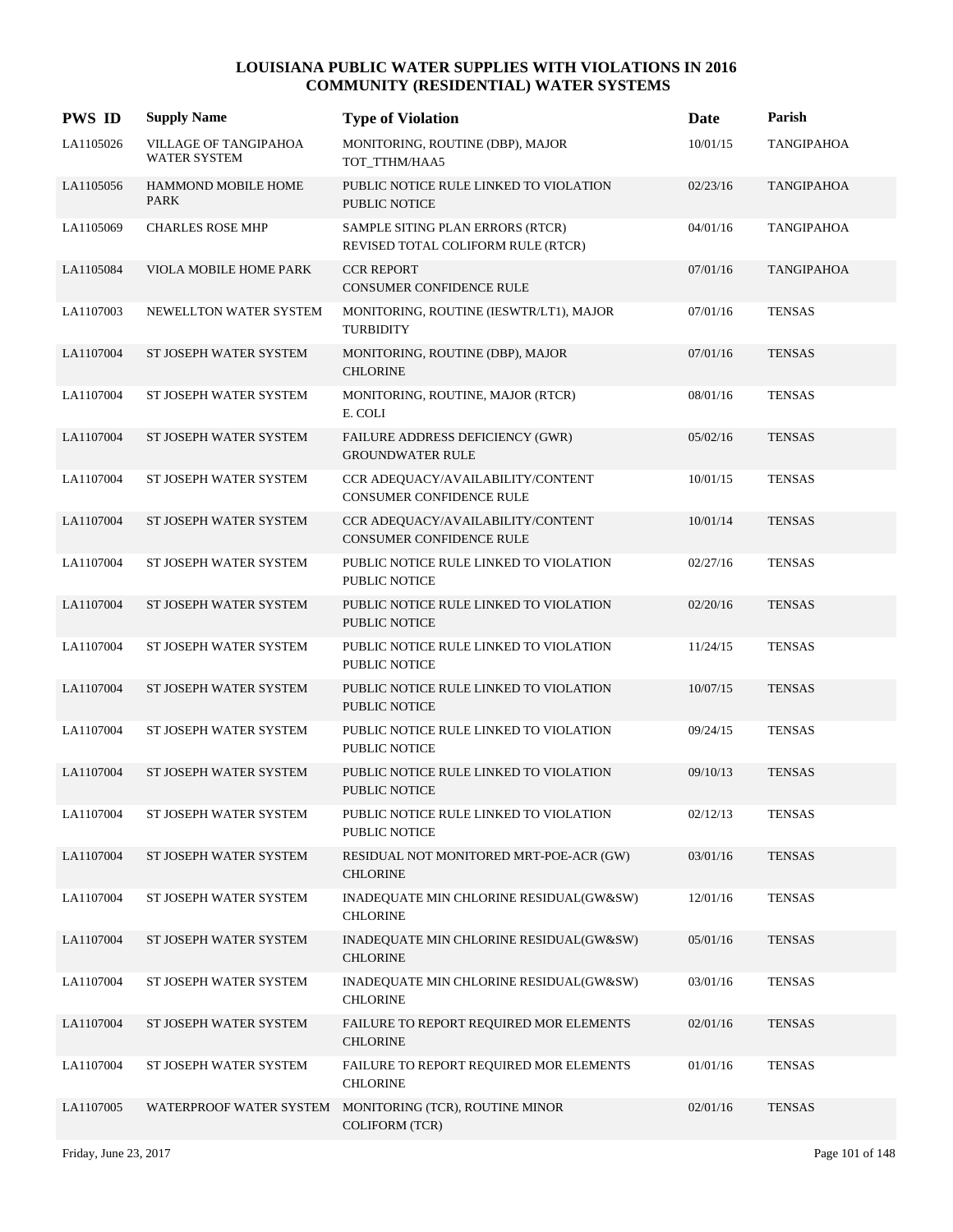| <b>PWS ID</b> | <b>Supply Name</b>                               | <b>Type of Violation</b>                                                                             | Date     | Parish            |
|---------------|--------------------------------------------------|------------------------------------------------------------------------------------------------------|----------|-------------------|
| LA1107005     | WATERPROOF WATER SYSTEM                          | MONITORING, ROUTINE (DBP), MAJOR<br><b>CHLORAMINE</b>                                                | 01/01/16 | <b>TENSAS</b>     |
| LA1107005     |                                                  | WATERPROOF WATER SYSTEM LEVEL 1 ASSESS, MULTIPLE TC POS (RTCR)<br>REVISED TOTAL COLIFORM RULE (RTCR) | 07/09/16 | <b>TENSAS</b>     |
| LA1107005     | WATERPROOF WATER SYSTEM CCR REPORT               | CONSUMER CONFIDENCE RULE                                                                             | 07/01/15 | <b>TENSAS</b>     |
| LA1107005     |                                                  | WATERPROOF WATER SYSTEM CCR ADEQUACY/AVAILABILITY/CONTENT<br><b>CONSUMER CONFIDENCE RULE</b>         | 10/01/15 | <b>TENSAS</b>     |
| LA1107005     |                                                  | WATERPROOF WATER SYSTEM PUBLIC NOTICE RULE LINKED TO VIOLATION<br>PUBLIC NOTICE                      | 08/06/16 | <b>TENSAS</b>     |
| LA1107005     |                                                  | WATERPROOF WATER SYSTEM PUBLIC NOTICE RULE LINKED TO VIOLATION<br><b>PUBLIC NOTICE</b>               | 05/08/14 | <b>TENSAS</b>     |
| LA1107005     |                                                  | WATERPROOF WATER SYSTEM PUBLIC NOTICE RULE LINKED TO VIOLATION<br><b>PUBLIC NOTICE</b>               | 03/07/11 | <b>TENSAS</b>     |
| LA1107005     |                                                  | WATERPROOF WATER SYSTEM INADEQUATE MIN CHLORINE RESIDUAL(GW&SW)<br><b>CHLORINE</b>                   | 07/01/16 | <b>TENSAS</b>     |
| LA1109002     | <b>SCHRIEVER WATER</b><br>TREATMENT SERVICE AREA | MONITORING, ROUTINE, MINOR (RTCR)<br>E. COLI                                                         | 07/01/16 | <b>TERREBONNE</b> |
| LA1111004     | DOWNSVILLE WATER SYSTEM                          | MCL, LRAA<br><b>TTHM</b>                                                                             | 07/01/16 | <b>UNION</b>      |
| LA1111004     | DOWNSVILLE WATER SYSTEM                          | MCL, LRAA<br><b>TTHM</b>                                                                             | 04/01/16 | <b>UNION</b>      |
| LA1111004     | DOWNSVILLE WATER SYSTEM                          | MCL, LRAA<br><b>TTHM</b>                                                                             | 04/01/16 | <b>UNION</b>      |
| LA1111004     | DOWNSVILLE WATER SYSTEM                          | MCL, LRAA<br><b>TTHM</b>                                                                             | 01/01/16 | <b>UNION</b>      |
| LA1111004     | DOWNSVILLE WATER SYSTEM                          | MCL, LRAA<br><b>TTHM</b>                                                                             | 01/01/16 | <b>UNION</b>      |
| LA1111004     | DOWNSVILLE WATER SYSTEM                          | MONITORING, ROUTINE (DBP), MAJOR<br>TOT_TTHM/HAA5                                                    | 10/01/16 | <b>UNION</b>      |
| LA1111004     | DOWNSVILLE WATER SYSTEM                          | FAILURE SUBMIT OEL REPORT FOR TTHM<br><b>TTHM</b>                                                    | 07/31/16 | <b>UNION</b>      |
| LA1111004     |                                                  | DOWNSVILLE WATER SYSTEM FAILURE SUBMIT OEL REPORT FOR TTHM<br><b>TTHM</b>                            | 05/01/15 | <b>UNION</b>      |
| LA1111008     | HOLMESVILLE WATER SYSTEM MCL, LRAA               | <b>TTHM</b>                                                                                          | 10/01/16 | <b>UNION</b>      |
| LA1111008     | HOLMESVILLE WATER SYSTEM MCL, LRAA               | <b>TTHM</b>                                                                                          | 10/01/16 | <b>UNION</b>      |
| LA1111008     | HOLMESVILLE WATER SYSTEM MCL, LRAA               | <b>TTHM</b>                                                                                          | 07/01/16 | <b>UNION</b>      |
| LA1111008     | HOLMESVILLE WATER SYSTEM MCL, LRAA               | <b>TTHM</b>                                                                                          | 07/01/16 | <b>UNION</b>      |
| LA1111008     | HOLMESVILLE WATER SYSTEM MCL, LRAA               | <b>TTHM</b>                                                                                          | 04/01/16 | <b>UNION</b>      |
| LA1111008     | HOLMESVILLE WATER SYSTEM MCL, LRAA               | <b>TTHM</b>                                                                                          | 04/01/16 | <b>UNION</b>      |
| LA1111008     | HOLMESVILLE WATER SYSTEM MCL, LRAA               | <b>TTHM</b>                                                                                          | 01/01/16 | <b>UNION</b>      |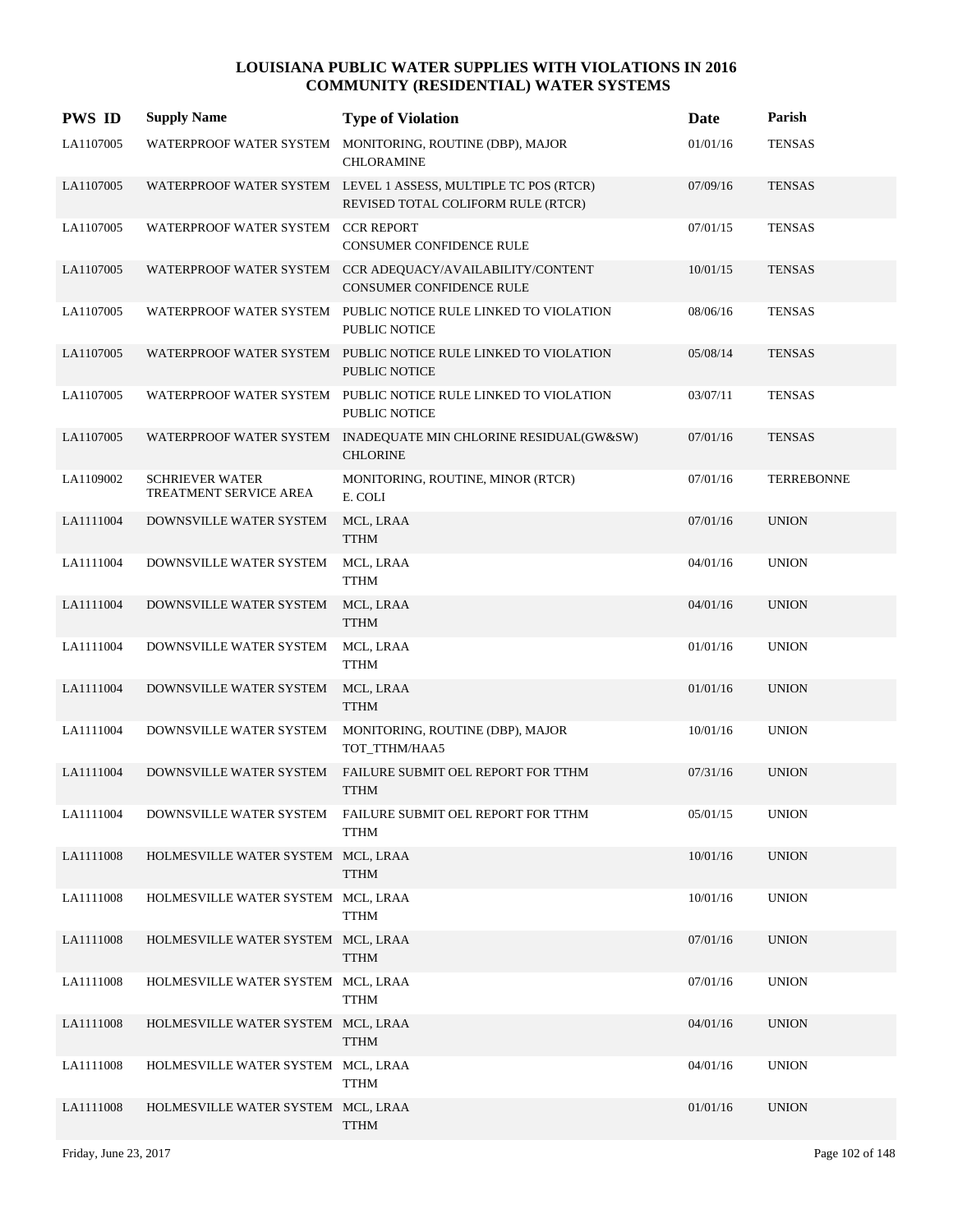| <b>PWS ID</b> | <b>Supply Name</b>                    | <b>Type of Violation</b>                                    | Date     | Parish       |
|---------------|---------------------------------------|-------------------------------------------------------------|----------|--------------|
| LA1111008     | HOLMESVILLE WATER SYSTEM MCL, LRAA    | TTHM                                                        | 01/01/16 | <b>UNION</b> |
| LA1111010     | LINVILLE-HAILE WATER<br><b>SYSTEM</b> | MCL, LRAA<br><b>TTHM</b>                                    | 10/01/16 | <b>UNION</b> |
| LA1111010     | LINVILLE-HAILE WATER<br><b>SYSTEM</b> | MCL, LRAA<br>TTHM                                           | 10/01/16 | <b>UNION</b> |
| LA1111010     | LINVILLE-HAILE WATER<br><b>SYSTEM</b> | MCL, LRAA<br><b>TTHM</b>                                    | 07/01/16 | <b>UNION</b> |
| LA1111010     | LINVILLE-HAILE WATER<br>SYSTEM        | MCL, LRAA<br>TTHM                                           | 07/01/16 | <b>UNION</b> |
| LA1111010     | LINVILLE-HAILE WATER<br><b>SYSTEM</b> | MCL, LRAA<br><b>TTHM</b>                                    | 04/01/16 | <b>UNION</b> |
| LA1111010     | LINVILLE-HAILE WATER<br><b>SYSTEM</b> | MCL, LRAA<br>TTHM                                           | 04/01/16 | <b>UNION</b> |
| LA1111010     | LINVILLE-HAILE WATER<br><b>SYSTEM</b> | MCL, LRAA<br><b>TTHM</b>                                    | 01/01/16 | <b>UNION</b> |
| LA1111010     | LINVILLE-HAILE WATER<br>SYSTEM        | MCL, LRAA<br>TTHM                                           | 01/01/16 | <b>UNION</b> |
| LA1111010     | LINVILLE-HAILE WATER<br><b>SYSTEM</b> | FAILURE SUBMIT OEL REPORT FOR TTHM<br><b>TTHM</b>           | 01/31/15 | <b>UNION</b> |
| LA1111011     | <b>MARION WATER SYSTEM</b>            | MCL, LRAA<br><b>TTHM</b>                                    | 10/01/16 | <b>UNION</b> |
| LA1111011     | <b>MARION WATER SYSTEM</b>            | MCL, LRAA<br><b>TTHM</b>                                    | 10/01/16 | <b>UNION</b> |
| LA1111011     | <b>MARION WATER SYSTEM</b>            | MCL, LRAA<br><b>TTHM</b>                                    | 07/01/16 | <b>UNION</b> |
| LA1111011     | <b>MARION WATER SYSTEM</b>            | MCL, LRAA<br><b>TTHM</b>                                    | 07/01/16 | <b>UNION</b> |
| LA1111011     | <b>MARION WATER SYSTEM</b>            | MCL, LRAA<br>TTHM                                           | 04/01/16 | <b>UNION</b> |
| LA1111011     | <b>MARION WATER SYSTEM</b>            | MCL, LRAA<br><b>TTHM</b>                                    | 04/01/16 | <b>UNION</b> |
| LA1111011     | MARION WATER SYSTEM                   | MCL, LRAA<br><b>TTHM</b>                                    | 01/01/16 | <b>UNION</b> |
| LA1111011     | <b>MARION WATER SYSTEM</b>            | MCL, LRAA<br><b>TTHM</b>                                    | 01/01/16 | <b>UNION</b> |
| LA1111011     | <b>MARION WATER SYSTEM</b>            | FAILURE SUBMIT OEL REPORT FOR TTHM<br>TTHM                  | 07/31/14 | <b>UNION</b> |
| LA1111011     | <b>MARION WATER SYSTEM</b>            | FAILURE SUBMIT OEL REPORT FOR TTHM<br><b>TTHM</b>           | 05/01/14 | <b>UNION</b> |
| LA1111011     | MARION WATER SYSTEM                   | FOLLOW-UP OR ROUTINE TAP M/R (LCR)<br>LEAD & COPPER RULE    | 10/01/15 | <b>UNION</b> |
| LA1111011     | <b>MARION WATER SYSTEM</b>            | LEAD CONSUMER NOTICE (LCR)<br><b>LEAD &amp; COPPER RULE</b> | 09/07/16 | <b>UNION</b> |
| LA1111012     | POINT WILHITE WS                      | MCL, LRAA<br>TTHM                                           | 10/01/16 | <b>UNION</b> |
| LA1111012     | POINT WILHITE WS                      | MCL, LRAA<br>TTHM                                           | 10/01/16 | <b>UNION</b> |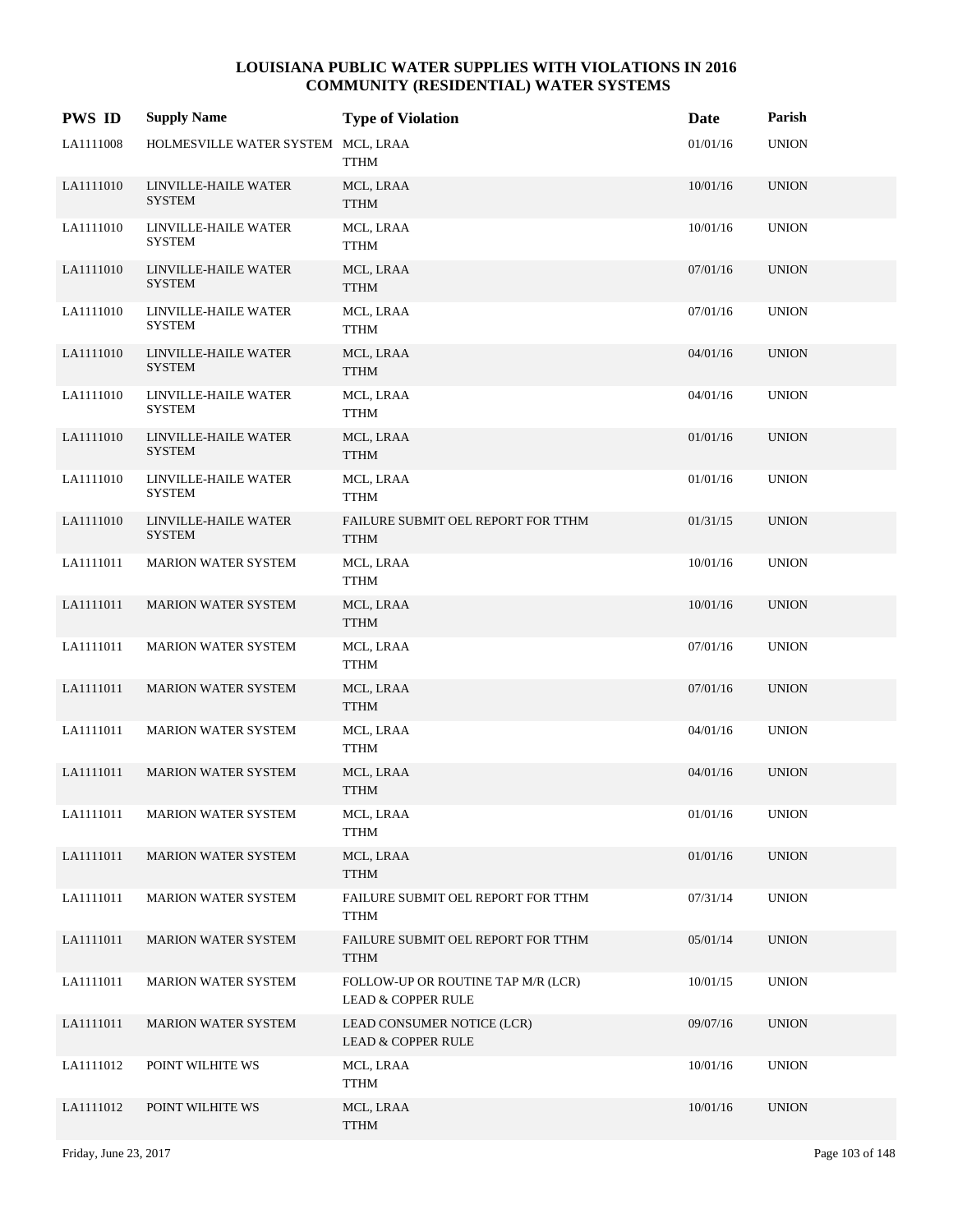| <b>PWS ID</b> | <b>Supply Name</b>                  | <b>Type of Violation</b>                                | Date     | Parish       |
|---------------|-------------------------------------|---------------------------------------------------------|----------|--------------|
| LA1111012     | POINT WILHITE WS                    | MCL, LRAA<br><b>TTHM</b>                                | 10/01/16 | <b>UNION</b> |
| LA1111012     | POINT WILHITE WS                    | MCL, LRAA<br><b>TTHM</b>                                | 07/01/16 | <b>UNION</b> |
| LA1111012     | POINT WILHITE WS                    | MCL, LRAA<br><b>TTHM</b>                                | 07/01/16 | <b>UNION</b> |
| LA1111012     | POINT WILHITE WS                    | MCL, LRAA<br><b>TTHM</b>                                | 07/01/16 | <b>UNION</b> |
| LA1111012     | POINT WILHITE WS                    | MCL, LRAA<br><b>TTHM</b>                                | 04/01/16 | <b>UNION</b> |
| LA1111012     | POINT WILHITE WS                    | MCL, LRAA<br><b>TTHM</b>                                | 04/01/16 | <b>UNION</b> |
| LA1111012     | POINT WILHITE WS                    | MCL, LRAA<br><b>TTHM</b>                                | 04/01/16 | <b>UNION</b> |
| LA1111012     | POINT WILHITE WS                    | MCL, LRAA<br><b>TTHM</b>                                | 01/01/16 | <b>UNION</b> |
| LA1111012     | POINT WILHITE WS                    | MCL, LRAA<br><b>TTHM</b>                                | 01/01/16 | <b>UNION</b> |
| LA1111012     | POINT WILHITE WS                    | MCL, LRAA<br><b>TTHM</b>                                | 01/01/16 | <b>UNION</b> |
| LA1111012     | POINT WILHITE WS                    | FAILURE SUBMIT OEL REPORT FOR TTHM<br><b>TTHM</b>       | 10/31/16 | <b>UNION</b> |
| LA1111012     | POINT WILHITE WS                    | FAILURE SUBMIT OEL REPORT FOR TTHM<br><b>TTHM</b>       | 07/31/16 | <b>UNION</b> |
| LA1111012     | POINT WILHITE WS                    | FAILURE SUBMIT OEL REPORT FOR TTHM<br><b>TTHM</b>       | 10/31/14 | <b>UNION</b> |
| LA1111012     | POINT WILHITE WS                    | FAILURE SUBMIT OEL REPORT FOR TTHM<br><b>TTHM</b>       | 07/31/14 | <b>UNION</b> |
| LA1111012     | POINT WILHITE WS                    | FAILURE SUBMIT OEL REPORT FOR TTHM<br><b>TTHM</b>       | 05/01/14 | <b>UNION</b> |
| LA1111012     | POINT WILHITE WS                    | PUBLIC NOTICE RULE LINKED TO VIOLATION<br>PUBLIC NOTICE | 03/15/14 | <b>UNION</b> |
| LA1111013     | ROCKY BRANCH WATER<br><b>SYSTEM</b> | MCL, LRAA<br><b>TTHM</b>                                | 10/01/16 | <b>UNION</b> |
| LA1111013     | ROCKY BRANCH WATER<br><b>SYSTEM</b> | MCL, LRAA<br><b>TTHM</b>                                | 10/01/16 | <b>UNION</b> |
| LA1111013     | ROCKY BRANCH WATER<br><b>SYSTEM</b> | MCL, LRAA<br><b>TTHM</b>                                | 07/01/16 | <b>UNION</b> |
| LA1111013     | ROCKY BRANCH WATER<br><b>SYSTEM</b> | MCL, LRAA<br><b>TTHM</b>                                | 07/01/16 | <b>UNION</b> |
| LA1111013     | ROCKY BRANCH WATER<br><b>SYSTEM</b> | MCL, LRAA<br><b>TTHM</b>                                | 04/01/16 | <b>UNION</b> |
| LA1111013     | ROCKY BRANCH WATER<br><b>SYSTEM</b> | MCL, LRAA<br><b>TTHM</b>                                | 04/01/16 | <b>UNION</b> |
| LA1111013     | ROCKY BRANCH WATER<br>SYSTEM        | MCL, LRAA<br>TTHM                                       | 01/01/16 | <b>UNION</b> |
| LA1111013     | ROCKY BRANCH WATER<br><b>SYSTEM</b> | MCL, LRAA<br><b>TTHM</b>                                | 01/01/16 | <b>UNION</b> |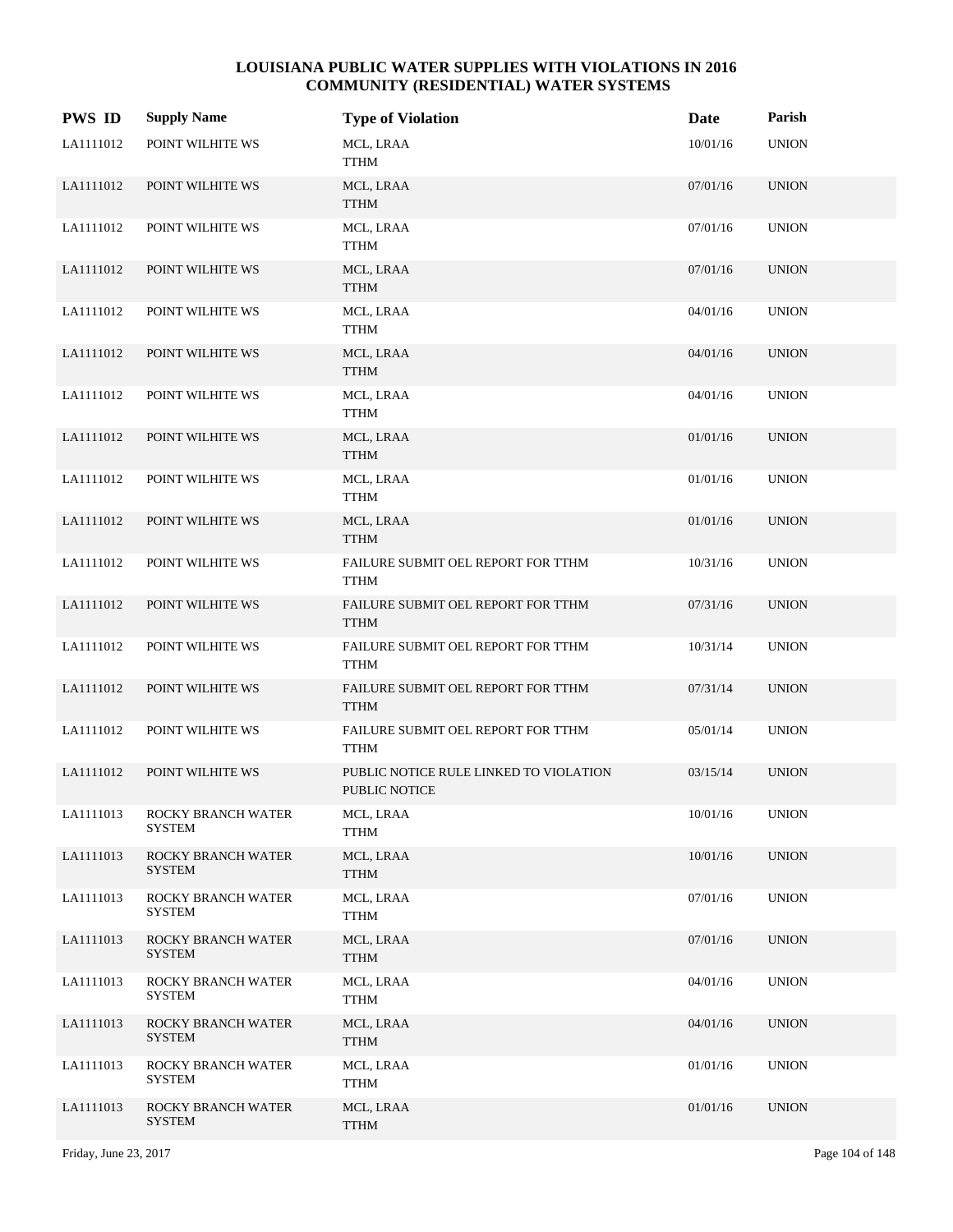| <b>PWS ID</b> | <b>Supply Name</b>                           | <b>Type of Violation</b>                                     | Date     | Parish       |
|---------------|----------------------------------------------|--------------------------------------------------------------|----------|--------------|
| LA1111013     | ROCKY BRANCH WATER<br><b>SYSTEM</b>          | FAILURE SUBMIT OEL REPORT FOR TTHM<br><b>TTHM</b>            | 07/31/16 | <b>UNION</b> |
| LA1111014     | <b>SALEM WATER SYSTEM</b>                    | MCL, LRAA<br><b>TTHM</b>                                     | 10/01/16 | <b>UNION</b> |
| LA1111014     | SALEM WATER SYSTEM                           | MCL, LRAA<br><b>TTHM</b>                                     | 10/01/16 | <b>UNION</b> |
| LA1111014     | <b>SALEM WATER SYSTEM</b>                    | MCL, LRAA<br><b>TTHM</b>                                     | 07/01/16 | <b>UNION</b> |
| LA1111014     | <b>SALEM WATER SYSTEM</b>                    | MCL, LRAA<br>TTHM                                            | 07/01/16 | <b>UNION</b> |
| LA1111014     | SALEM WATER SYSTEM                           | MCL, LRAA<br><b>TTHM</b>                                     | 04/01/16 | <b>UNION</b> |
| LA1111014     | <b>SALEM WATER SYSTEM</b>                    | MCL, LRAA<br>TTHM                                            | 04/01/16 | <b>UNION</b> |
| LA1111014     | <b>SALEM WATER SYSTEM</b>                    | MCL, LRAA<br><b>TTHM</b>                                     | 01/01/16 | <b>UNION</b> |
| LA1111014     | <b>SALEM WATER SYSTEM</b>                    | MONITORING, ROUTINE (DBP), MAJOR<br>TOT_TTHM/HAA5            | 12/01/15 | <b>UNION</b> |
| LA1111014     | <b>SALEM WATER SYSTEM</b>                    | FAILURE SUBMIT OEL REPORT FOR TTHM<br><b>TTHM</b>            | 10/31/16 | <b>UNION</b> |
| LA1111014     | <b>SALEM WATER SYSTEM</b>                    | FAILURE SUBMIT OEL REPORT FOR TTHM<br><b>TTHM</b>            | 07/31/16 | <b>UNION</b> |
| LA1111014     | <b>SALEM WATER SYSTEM</b>                    | PUBLIC NOTICE RULE LINKED TO VIOLATION<br>PUBLIC NOTICE      | 03/05/15 | <b>UNION</b> |
| LA1111015     | UNION PARISH WATERWORKS<br><b>DISTRICT 1</b> | MCL, LRAA<br><b>TTHM</b>                                     | 10/01/16 | <b>UNION</b> |
| LA1111015     | UNION PARISH WATERWORKS<br><b>DISTRICT 1</b> | MCL, LRAA<br><b>TTHM</b>                                     | 10/01/16 | <b>UNION</b> |
| LA1111015     | UNION PARISH WATERWORKS<br><b>DISTRICT 1</b> | MCL, LRAA<br><b>TTHM</b>                                     | 07/01/16 | <b>UNION</b> |
| LA1111015     | UNION PARISH WATERWORKS<br><b>DISTRICT 1</b> | MCL, LRAA<br><b>TTHM</b>                                     | 07/01/16 | <b>UNION</b> |
| LA1111015     | UNION PARISH WATERWORKS<br><b>DISTRICT 1</b> | MCL, LRAA<br><b>TTHM</b>                                     | 04/01/16 | <b>UNION</b> |
| LA1111015     | UNION PARISH WATERWORKS<br><b>DISTRICT 1</b> | MCL, LRAA<br><b>TTHM</b>                                     | 04/01/16 | <b>UNION</b> |
| LA1111015     | UNION PARISH WATERWORKS<br><b>DISTRICT 1</b> | MONITORING, ROUTINE (DBP), MAJOR<br><b>CHLORINE</b>          | 10/01/16 | <b>UNION</b> |
| LA1111015     | UNION PARISH WATERWORKS<br><b>DISTRICT 1</b> | MONITORING, ROUTINE (DBP), MAJOR<br>TOT_TTHM/HAA5            | 09/01/16 | <b>UNION</b> |
| LA1111015     | UNION PARISH WATERWORKS<br><b>DISTRICT 1</b> | MONITORING, ROUTINE (DBP), MAJOR<br>TOT_TTHM/HAA5            | 06/01/16 | <b>UNION</b> |
| LA1111015     | UNION PARISH WATERWORKS<br><b>DISTRICT 1</b> | MONITORING, ROUTINE (DBP), MAJOR<br>TOT_TTHM/HAA5            | 02/29/16 | <b>UNION</b> |
| LA1111015     | UNION PARISH WATERWORKS<br><b>DISTRICT 1</b> | MONITORING, ROUTINE (DBP), MAJOR<br>TOT_TTHM/HAA5            | 12/01/15 | <b>UNION</b> |
| LA1111015     | UNION PARISH WATERWORKS<br><b>DISTRICT 1</b> | FAILURE TO HAVE MONITORING PLAN (IDSE)<br><b>DBP STAGE 2</b> | 04/01/08 | <b>UNION</b> |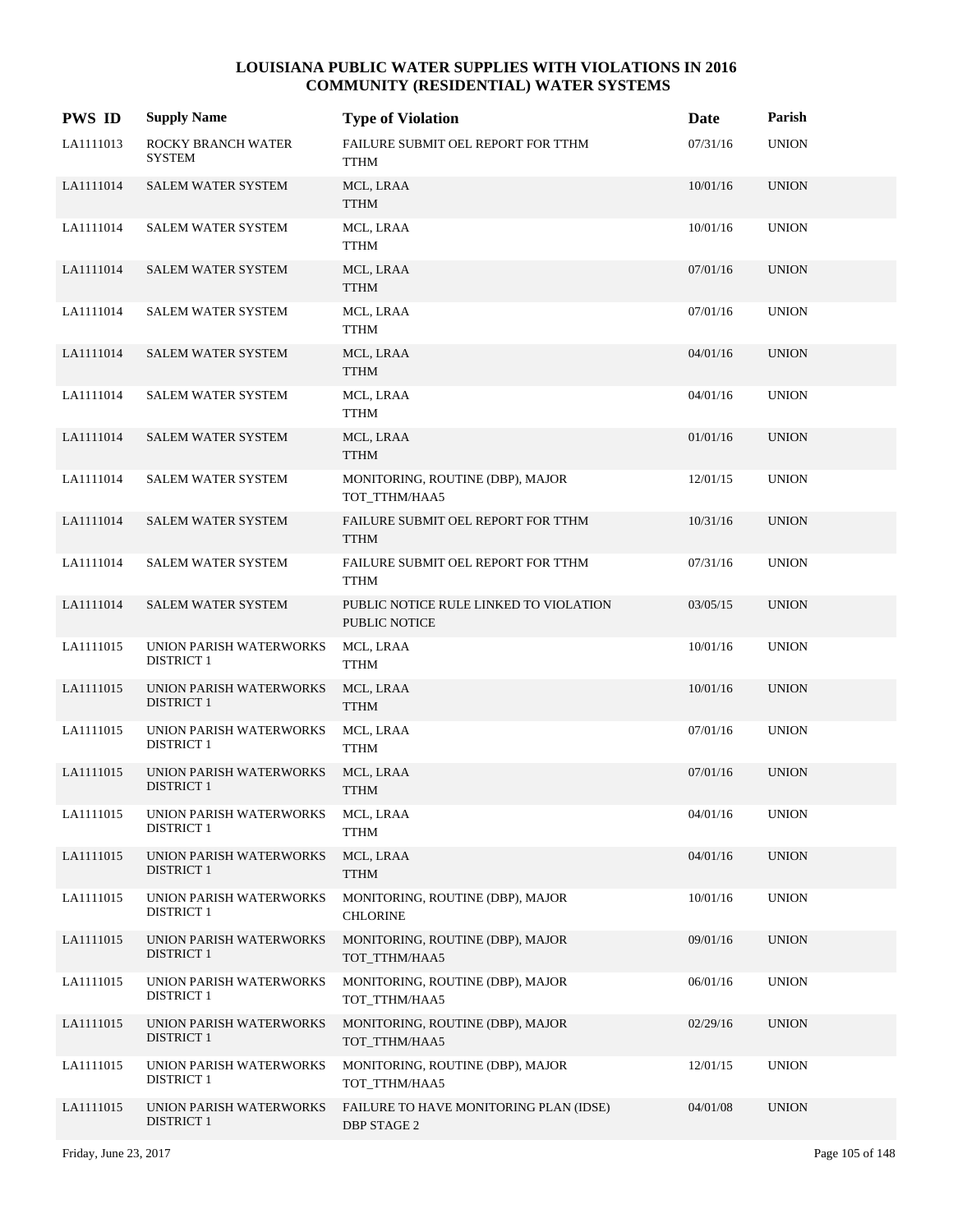| <b>PWS ID</b> | <b>Supply Name</b>                           | <b>Type of Violation</b>                                            | Date     | Parish       |
|---------------|----------------------------------------------|---------------------------------------------------------------------|----------|--------------|
| LA1111015     | UNION PARISH WATERWORKS<br><b>DISTRICT 1</b> | FAILURE SUBMIT OEL REPORT FOR TTHM<br><b>TTHM</b>                   | 10/31/16 | <b>UNION</b> |
| LA1111015     | UNION PARISH WATERWORKS<br><b>DISTRICT 1</b> | FAILURE SUBMIT OEL REPORT FOR TTHM<br><b>TTHM</b>                   | 07/31/16 | <b>UNION</b> |
| LA1111015     | UNION PARISH WATERWORKS<br><b>DISTRICT 1</b> | FAILURE SUBMIT OEL REPORT FOR HAA5<br>TOTAL HALOACETIC ACIDS (HAA5) | 07/31/16 | <b>UNION</b> |
| LA1111015     | UNION PARISH WATERWORKS<br><b>DISTRICT 1</b> | FAILURE SUBMIT OEL REPORT FOR TTHM<br><b>TTHM</b>                   | 05/01/15 | <b>UNION</b> |
| LA1111015     | UNION PARISH WATERWORKS<br><b>DISTRICT 1</b> | MONITORING, ROUTINE, MAJOR (RTCR)<br>E. COLI                        | 12/01/16 | <b>UNION</b> |
| LA1111015     | UNION PARISH WATERWORKS<br><b>DISTRICT 1</b> | PUBLIC NOTICE RULE LINKED TO VIOLATION<br>PUBLIC NOTICE             | 12/16/16 | <b>UNION</b> |
| LA1111015     | UNION PARISH WATERWORKS<br><b>DISTRICT 1</b> | PUBLIC NOTICE RULE LINKED TO VIOLATION<br>PUBLIC NOTICE             | 10/15/16 | <b>UNION</b> |
| LA1111015     | UNION PARISH WATERWORKS<br><b>DISTRICT 1</b> | PUBLIC NOTICE RULE LINKED TO VIOLATION<br>PUBLIC NOTICE             | 04/16/16 | <b>UNION</b> |
| LA1111016     | WARDS CHAPEL WATER<br><b>SYSTEM</b>          | MCL, LRAA<br><b>TTHM</b>                                            | 10/01/16 | <b>UNION</b> |
| LA1111016     | WARDS CHAPEL WATER<br><b>SYSTEM</b>          | MCL, LRAA<br><b>TTHM</b>                                            | 10/01/16 | <b>UNION</b> |
| LA1111016     | WARDS CHAPEL WATER<br><b>SYSTEM</b>          | MCL, LRAA<br>TTHM                                                   | 07/01/16 | <b>UNION</b> |
| LA1111016     | <b>WARDS CHAPEL WATER</b><br><b>SYSTEM</b>   | MCL, LRAA<br><b>TTHM</b>                                            | 07/01/16 | <b>UNION</b> |
| LA1111016     | WARDS CHAPEL WATER<br><b>SYSTEM</b>          | MCL, LRAA<br>TTHM                                                   | 04/01/16 | <b>UNION</b> |
| LA1111016     | <b>WARDS CHAPEL WATER</b><br><b>SYSTEM</b>   | MCL, LRAA<br><b>TTHM</b>                                            | 04/01/16 | <b>UNION</b> |
| LA1111016     | WARDS CHAPEL WATER<br><b>SYSTEM</b>          | MCL, LRAA<br>TTHM                                                   | 01/01/16 | <b>UNION</b> |
| LA1111016     | WARDS CHAPEL WATER<br><b>SYSTEM</b>          | MCL, LRAA<br><b>TTHM</b>                                            | 01/01/16 | <b>UNION</b> |
| LA1111016     | WARDS CHAPEL WATER<br><b>SYSTEM</b>          | FAILURE SUBMIT OEL REPORT FOR TTHM<br><b>TTHM</b>                   | 07/31/16 | <b>UNION</b> |
| LA1111016     | <b>WARDS CHAPEL WATER</b><br><b>SYSTEM</b>   | FAILURE SUBMIT OEL REPORT FOR TTHM<br><b>TTHM</b>                   | 05/01/15 | <b>UNION</b> |
| LA1111016     | <b>WARDS CHAPEL WATER</b><br><b>SYSTEM</b>   | FAILURE SUBMIT OEL REPORT FOR TTHM<br><b>TTHM</b>                   | 01/31/15 | <b>UNION</b> |
| LA1111016     | WARDS CHAPEL WATER<br><b>SYSTEM</b>          | FAILURE SUBMIT OEL REPORT FOR TTHM<br><b>TTHM</b>                   | 07/31/14 | <b>UNION</b> |
| LA1111016     | <b>WARDS CHAPEL WATER</b><br><b>SYSTEM</b>   | FAILURE SUBMIT OEL REPORT FOR TTHM<br><b>TTHM</b>                   | 05/01/14 | <b>UNION</b> |
| LA1111018     | RANDOLPH WATER SYSTEM                        | MCL, LRAA<br><b>TTHM</b>                                            | 10/01/16 | <b>UNION</b> |
| LA1111018     | RANDOLPH WATER SYSTEM                        | MCL, LRAA<br>TTHM                                                   | 10/01/16 | <b>UNION</b> |
| LA1111018     | RANDOLPH WATER SYSTEM                        | MCL, LRAA<br><b>TTHM</b>                                            | 07/01/16 | <b>UNION</b> |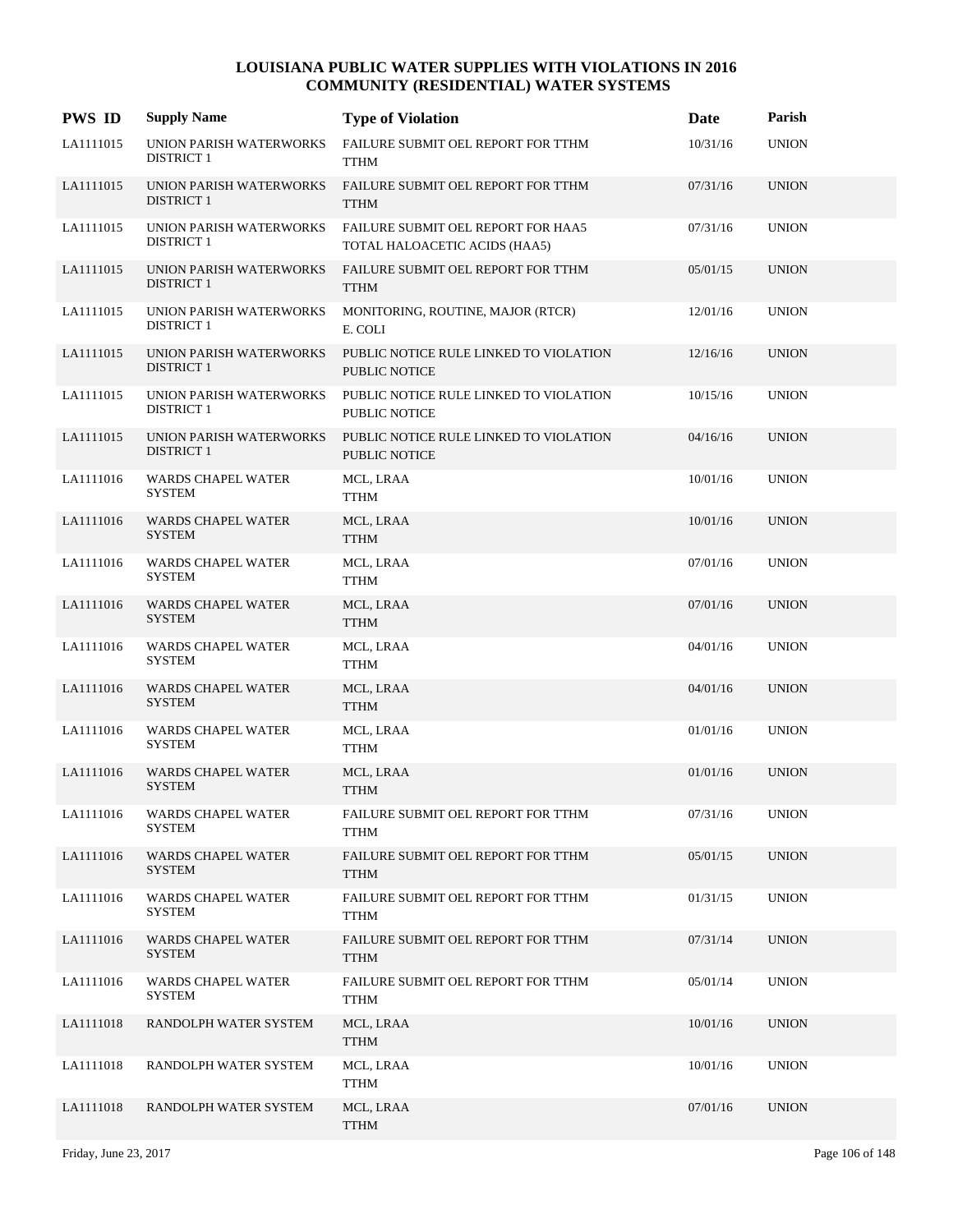| <b>PWS ID</b> | <b>Supply Name</b>         | <b>Type of Violation</b>                          | Date     | Parish       |
|---------------|----------------------------|---------------------------------------------------|----------|--------------|
| LA1111018     | RANDOLPH WATER SYSTEM      | MCL, LRAA<br>TTHM                                 | 04/01/16 | <b>UNION</b> |
| LA1111018     | RANDOLPH WATER SYSTEM      | MCL, LRAA<br><b>TTHM</b>                          | 04/01/16 | <b>UNION</b> |
| LA1111018     | RANDOLPH WATER SYSTEM      | MCL, LRAA<br>TTHM                                 | 01/01/16 | <b>UNION</b> |
| LA1111018     | RANDOLPH WATER SYSTEM      | MCL, LRAA<br><b>TTHM</b>                          | 01/01/16 | <b>UNION</b> |
| LA1111018     | RANDOLPH WATER SYSTEM      | FAILURE SUBMIT OEL REPORT FOR TTHM<br><b>TTHM</b> | 07/31/14 | <b>UNION</b> |
| LA1111020     | TRI-WATER SYSTEM           | MCL, LRAA<br><b>TTHM</b>                          | 10/01/16 | <b>UNION</b> |
| LA1111020     | TRI-WATER SYSTEM           | MCL, LRAA<br><b>TTHM</b>                          | 10/01/16 | <b>UNION</b> |
| LA1111020     | TRI-WATER SYSTEM           | MCL, LRAA<br><b>TTHM</b>                          | 07/01/16 | <b>UNION</b> |
| LA1111020     | TRI-WATER SYSTEM           | MCL, LRAA<br><b>TTHM</b>                          | 07/01/16 | <b>UNION</b> |
| LA1111020     | TRI-WATER SYSTEM           | MCL, LRAA<br><b>TTHM</b>                          | 04/01/16 | <b>UNION</b> |
| LA1111020     | TRI-WATER SYSTEM           | MCL, LRAA<br><b>TTHM</b>                          | 04/01/16 | <b>UNION</b> |
| LA1111020     | TRI-WATER SYSTEM           | MCL, LRAA<br><b>TTHM</b>                          | 01/01/16 | <b>UNION</b> |
| LA1111020     | TRI-WATER SYSTEM           | FAILURE SUBMIT OEL REPORT FOR TTHM<br><b>TTHM</b> | 07/31/16 | <b>UNION</b> |
| LA1111021     | SARDIS WATER SYSTEM        | MCL, LRAA<br><b>TTHM</b>                          | 10/01/16 | <b>UNION</b> |
| LA1111021     | SARDIS WATER SYSTEM        | MCL, LRAA<br><b>TTHM</b>                          | 10/01/16 | <b>UNION</b> |
| LA1111021     | <b>SARDIS WATER SYSTEM</b> | MCL, LRAA<br><b>TTHM</b>                          | 07/01/16 | <b>UNION</b> |
| LA1111021     | SARDIS WATER SYSTEM        | MCL, LRAA<br><b>TTHM</b>                          | 07/01/16 | <b>UNION</b> |
| LA1111021     | SARDIS WATER SYSTEM        | MCL, LRAA<br><b>TTHM</b>                          | 04/01/16 | <b>UNION</b> |
| LA1111021     | SARDIS WATER SYSTEM        | MCL, LRAA<br>TTHM                                 | 04/01/16 | <b>UNION</b> |
| LA1111021     | SARDIS WATER SYSTEM        | MCL, LRAA<br>TTHM                                 | 04/01/16 | <b>UNION</b> |
| LA1111021     | SARDIS WATER SYSTEM        | MCL, LRAA<br><b>TTHM</b>                          | 04/01/16 | <b>UNION</b> |
| LA1111021     | SARDIS WATER SYSTEM        | MCL, LRAA<br><b>TTHM</b>                          | 01/01/16 | <b>UNION</b> |
| LA1111021     | SARDIS WATER SYSTEM        | MCL, LRAA<br>TTHM                                 | 01/01/16 | <b>UNION</b> |
| LA1111021     | SARDIS WATER SYSTEM        | FAILURE SUBMIT OEL REPORT FOR TTHM<br><b>TTHM</b> | 01/31/14 | <b>UNION</b> |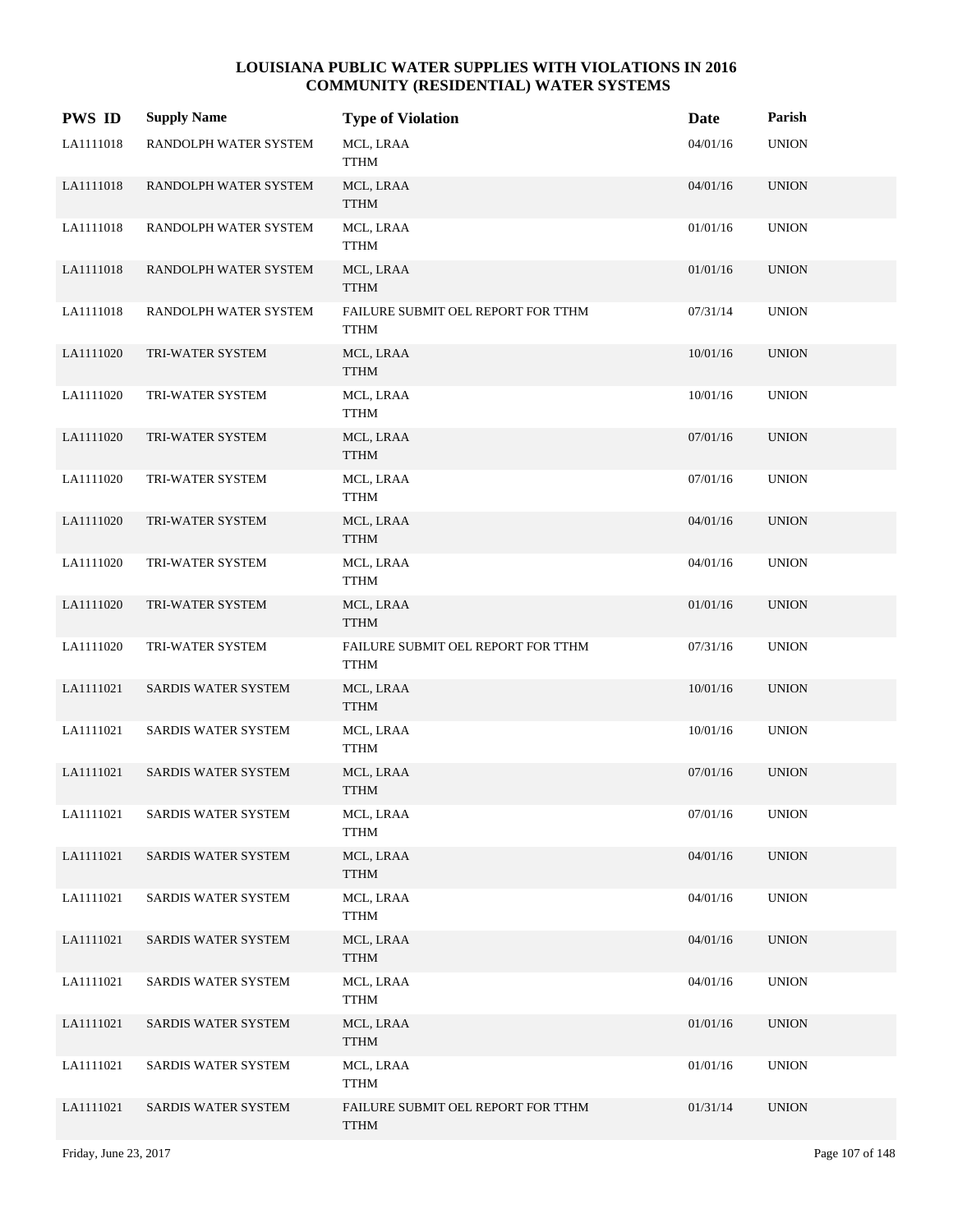| <b>PWS ID</b> | <b>Supply Name</b>   | <b>Type of Violation</b>                                | Date     | Parish       |
|---------------|----------------------|---------------------------------------------------------|----------|--------------|
| LA1111022     | CONCORD WATER SYSTEM | MCL, LRAA<br>TTHM                                       | 10/01/16 | <b>UNION</b> |
| LA1111022     | CONCORD WATER SYSTEM | MCL, LRAA<br><b>TTHM</b>                                | 10/01/16 | <b>UNION</b> |
| LA1111022     | CONCORD WATER SYSTEM | MCL, LRAA<br><b>TTHM</b>                                | 07/01/16 | <b>UNION</b> |
| LA1111022     | CONCORD WATER SYSTEM | MCL, LRAA<br><b>TTHM</b>                                | 07/01/16 | <b>UNION</b> |
| LA1111022     | CONCORD WATER SYSTEM | MCL, LRAA<br>TOTAL HALOACETIC ACIDS (HAA5)              | 07/01/16 | <b>UNION</b> |
| LA1111022     | CONCORD WATER SYSTEM | MCL, LRAA<br><b>TTHM</b>                                | 04/01/16 | <b>UNION</b> |
| LA1111022     | CONCORD WATER SYSTEM | MCL, LRAA<br><b>TTHM</b>                                | 04/01/16 | <b>UNION</b> |
| LA1111022     | CONCORD WATER SYSTEM | MCL, LRAA<br><b>TTHM</b>                                | 01/01/16 | <b>UNION</b> |
| LA1111022     | CONCORD WATER SYSTEM | MCL, LRAA<br><b>TTHM</b>                                | 01/01/16 | <b>UNION</b> |
| LA1111022     | CONCORD WATER SYSTEM | FAILURE SUBMIT OEL REPORT FOR TTHM<br><b>TTHM</b>       | 07/31/16 | <b>UNION</b> |
| LA1111022     | CONCORD WATER SYSTEM | FAILURE SUBMIT OEL REPORT FOR TTHM<br><b>TTHM</b>       | 01/31/15 | <b>UNION</b> |
| LA1111022     | CONCORD WATER SYSTEM | PUBLIC NOTICE RULE LINKED TO VIOLATION<br>PUBLIC NOTICE | 12/04/15 | <b>UNION</b> |
| LA1111022     | CONCORD WATER SYSTEM | PUBLIC NOTICE RULE LINKED TO VIOLATION<br>PUBLIC NOTICE | 08/25/15 | <b>UNION</b> |
| LA1111022     | CONCORD WATER SYSTEM | PUBLIC NOTICE RULE LINKED TO VIOLATION<br>PUBLIC NOTICE | 11/23/14 | <b>UNION</b> |
| LA1111023     | DARBONNE WS SOUTH    | MCL, LRAA<br>TTHM                                       | 10/01/16 | <b>UNION</b> |
| LA1111025     | LITROE WATER SYSTEM  | MCL, LRAA<br><b>TTHM</b>                                | 10/01/16 | <b>UNION</b> |
| LA1111025     | LITROE WATER SYSTEM  | MCL, LRAA<br><b>TTHM</b>                                | 10/01/16 | <b>UNION</b> |
| LA1111025     | LITROE WATER SYSTEM  | MCL, LRAA<br><b>TTHM</b>                                | 07/01/16 | <b>UNION</b> |
| LA1111025     | LITROE WATER SYSTEM  | MCL, LRAA<br>TTHM                                       | 07/01/16 | <b>UNION</b> |
| LA1111025     | LITROE WATER SYSTEM  | MCL, LRAA<br><b>TTHM</b>                                | 04/01/16 | <b>UNION</b> |
| LA1111025     | LITROE WATER SYSTEM  | MCL, LRAA<br>TTHM                                       | 04/01/16 | <b>UNION</b> |
| LA1111025     | LITROE WATER SYSTEM  | MCL, LRAA<br>TTHM                                       | 01/01/16 | <b>UNION</b> |
| LA1111025     | LITROE WATER SYSTEM  | MCL, LRAA<br>TTHM                                       | 01/01/16 | <b>UNION</b> |
| LA1111025     | LITROE WATER SYSTEM  | FAILURE SUBMIT OEL REPORT FOR TTHM<br>TTHM              | 07/31/16 | <b>UNION</b> |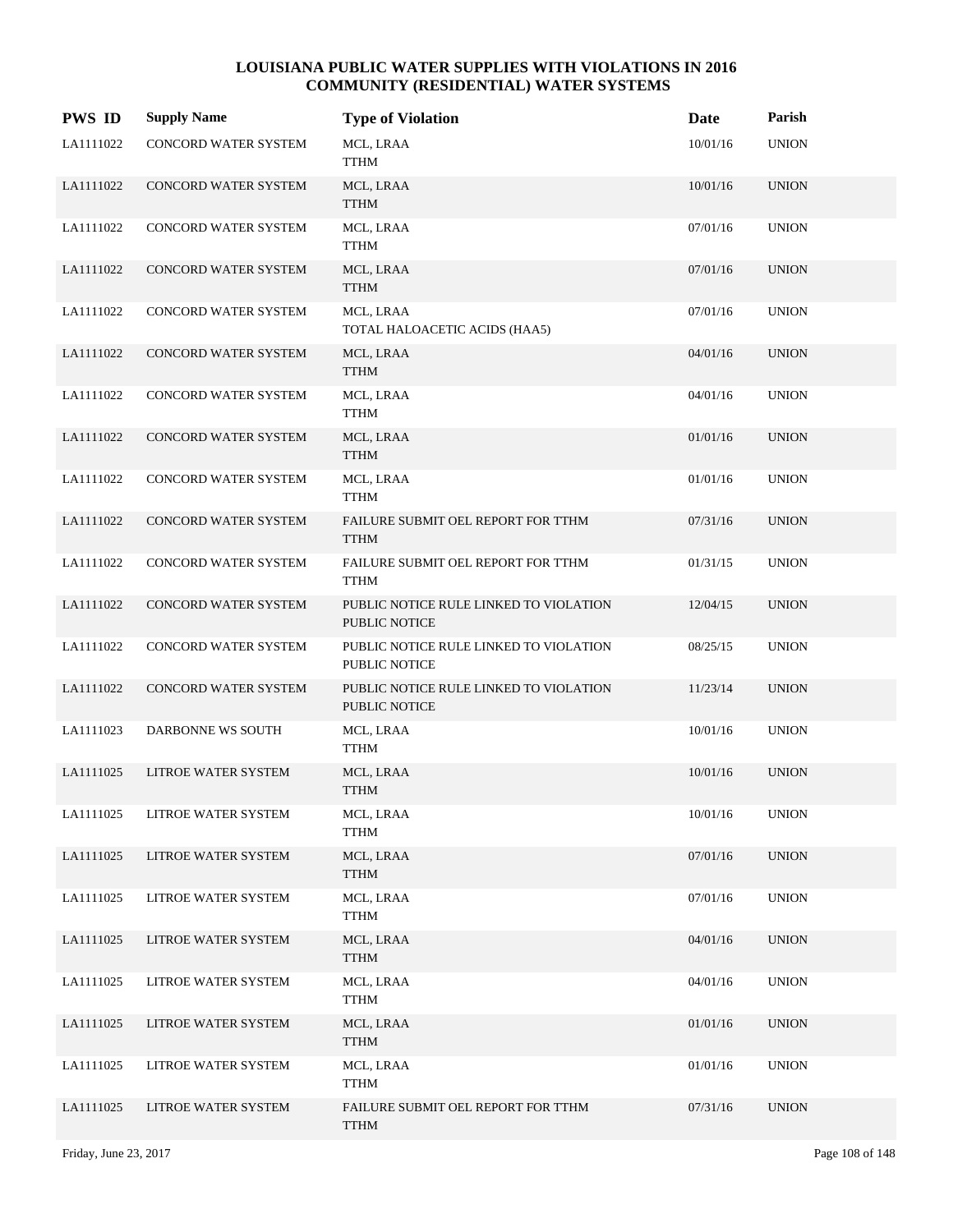| <b>PWS ID</b> | <b>Supply Name</b>         | <b>Type of Violation</b>                                             | Date     | Parish       |
|---------------|----------------------------|----------------------------------------------------------------------|----------|--------------|
| LA1111025     | LITROE WATER SYSTEM        | FAILURE SUBMIT OEL REPORT FOR TTHM<br><b>TTHM</b>                    | 10/31/14 | <b>UNION</b> |
| LA1111025     | LITROE WATER SYSTEM        | FAILURE SUBMIT OEL REPORT FOR TTHM<br><b>TTHM</b>                    | 07/31/14 | <b>UNION</b> |
| LA1111025     | LITROE WATER SYSTEM        | FAILURE SUBMIT OEL REPORT FOR TTHM<br><b>TTHM</b>                    | 05/01/14 | <b>UNION</b> |
| LA1111025     | LITROE WATER SYSTEM        | <b>CCR REPORT</b><br><b>CONSUMER CONFIDENCE RULE</b>                 | 07/01/16 | <b>UNION</b> |
| LA1111025     | <b>LITROE WATER SYSTEM</b> | CCR ADEOUACY/AVAILABILITY/CONTENT<br>CONSUMER CONFIDENCE RULE        | 10/01/16 | <b>UNION</b> |
| LA1111025     | LITROE WATER SYSTEM        | CCR ADEQUACY/AVAILABILITY/CONTENT<br><b>CONSUMER CONFIDENCE RULE</b> | 10/01/15 | <b>UNION</b> |
| LA1111025     | LITROE WATER SYSTEM        | CCR ADEQUACY/AVAILABILITY/CONTENT<br>CONSUMER CONFIDENCE RULE        | 10/01/14 | <b>UNION</b> |
| LA1111025     | LITROE WATER SYSTEM        | PUBLIC NOTICE RULE LINKED TO VIOLATION<br>PUBLIC NOTICE              | 12/16/16 | <b>UNION</b> |
| LA1111025     | LITROE WATER SYSTEM        | PUBLIC NOTICE RULE LINKED TO VIOLATION<br><b>PUBLIC NOTICE</b>       | 10/12/16 | <b>UNION</b> |
| LA1111025     | LITROE WATER SYSTEM        | PUBLIC NOTICE RULE LINKED TO VIOLATION<br><b>PUBLIC NOTICE</b>       | 06/08/16 | <b>UNION</b> |
| LA1111025     | LITROE WATER SYSTEM        | PUBLIC NOTICE RULE LINKED TO VIOLATION<br>PUBLIC NOTICE              | 03/19/16 | <b>UNION</b> |
| LA1111025     | LITROE WATER SYSTEM        | PUBLIC NOTICE RULE LINKED TO VIOLATION<br>PUBLIC NOTICE              | 12/11/15 | <b>UNION</b> |
| LA1111025     | LITROE WATER SYSTEM        | PUBLIC NOTICE RULE LINKED TO VIOLATION<br>PUBLIC NOTICE              | 09/10/15 | <b>UNION</b> |
| LA1111025     | LITROE WATER SYSTEM        | PUBLIC NOTICE RULE LINKED TO VIOLATION<br><b>PUBLIC NOTICE</b>       | 05/01/15 | <b>UNION</b> |
| LA1111025     | LITROE WATER SYSTEM        | PUBLIC NOTICE RULE LINKED TO VIOLATION<br>PUBLIC NOTICE              | 02/07/15 | <b>UNION</b> |
| LA1111025     | LITROE WATER SYSTEM        | PUBLIC NOTICE RULE LINKED TO VIOLATION<br><b>PUBLIC NOTICE</b>       | 11/23/14 | <b>UNION</b> |
| LA1111027     | COX FERRY WATER SYSTEM     | MCL, LRAA<br><b>TTHM</b>                                             | 04/01/16 | <b>UNION</b> |
| LA1111027     | COX FERRY WATER SYSTEM     | MCL, LRAA<br><b>TTHM</b>                                             | 01/01/16 | <b>UNION</b> |
| LA1111027     | COX FERRY WATER SYSTEM     | MCL, LRAA<br><b>TTHM</b>                                             | 01/01/16 | <b>UNION</b> |
| LA1111027     | COX FERRY WATER SYSTEM     | MONITORING, ROUTINE (DBP), MAJOR<br>TOT TTHM/HAA5                    | 07/01/16 | <b>UNION</b> |
| LA1111027     | COX FERRY WATER SYSTEM     | FAILURE SUBMIT OEL REPORT FOR TTHM<br><b>TTHM</b>                    | 01/31/15 | <b>UNION</b> |
| LA1111027     | COX FERRY WATER SYSTEM     | PUBLIC NOTICE RULE LINKED TO VIOLATION<br>PUBLIC NOTICE              | 10/12/16 | <b>UNION</b> |
| LA1111027     | COX FERRY WATER SYSTEM     | PUBLIC NOTICE RULE LINKED TO VIOLATION<br>PUBLIC NOTICE              | 06/08/16 | <b>UNION</b> |
| LA1111027     | COX FERRY WATER SYSTEM     | PUBLIC NOTICE RULE LINKED TO VIOLATION<br>PUBLIC NOTICE              | 01/08/12 | <b>UNION</b> |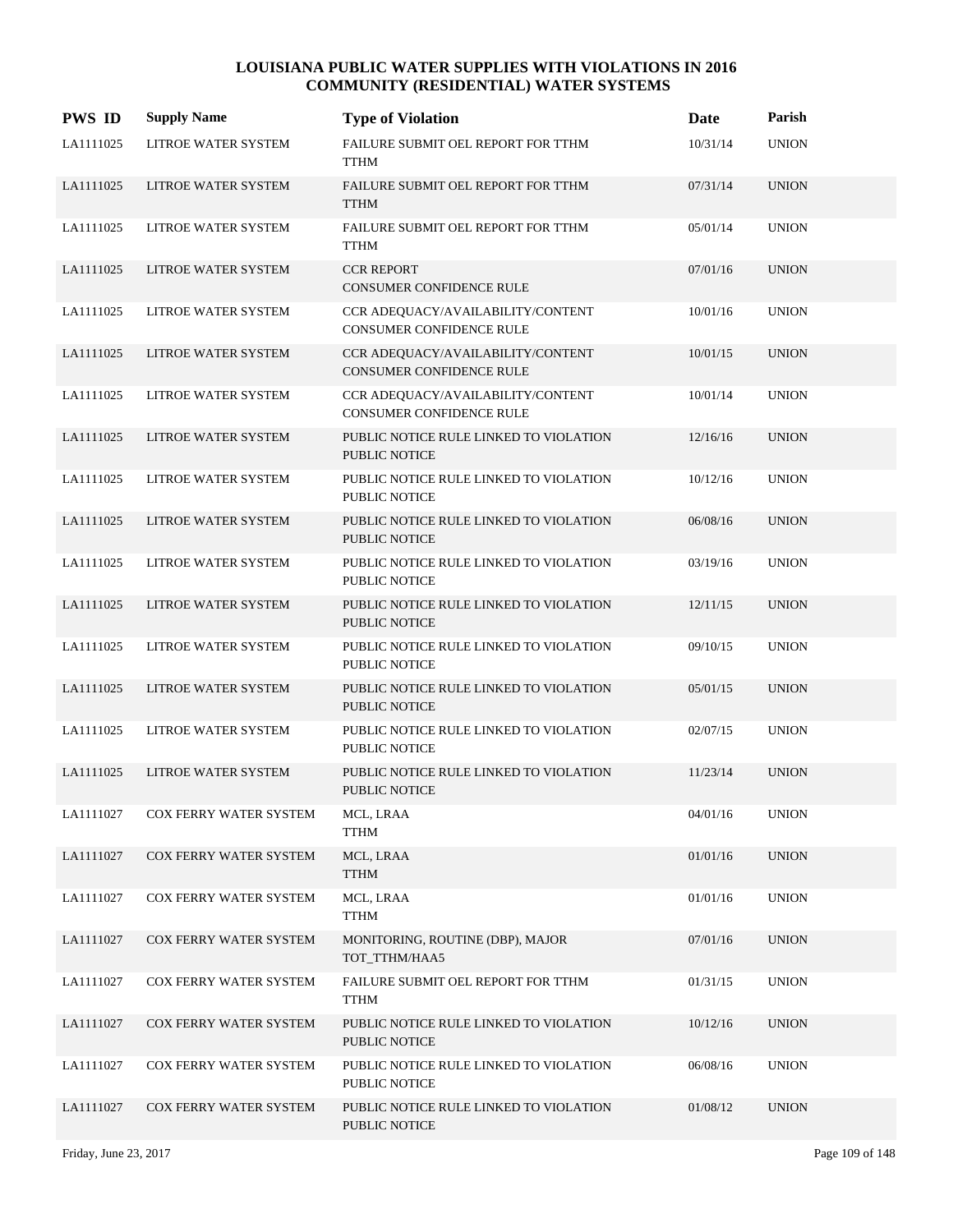| <b>PWS ID</b> | <b>Supply Name</b>                                        | <b>Type of Violation</b>                                      | Date     | Parish            |
|---------------|-----------------------------------------------------------|---------------------------------------------------------------|----------|-------------------|
| LA1113001     | <b>CITY OF ABBEVILLE WATER</b><br><b>SYSTEM</b>           | MCL, LRAA<br><b>TTHM</b>                                      | 07/01/16 | <b>VERMILION</b>  |
| LA1113001     | <b>CITY OF ABBEVILLE WATER</b><br><b>SYSTEM</b>           | MCL, LRAA<br><b>TTHM</b>                                      | 04/01/16 | <b>VERMILION</b>  |
| LA1113004     | TOWN OF DELCAMBRE WATER<br><b>SYSTEM</b>                  | MONITORING, ROUTINE (DBP), MAJOR<br>TOT_TTHM/HAA5             | 06/01/15 | <b>VERMILION</b>  |
| LA1113029     | PECAN ISLAND WW DISTRICT<br>NO <sub>3</sub>               | MCL, LRAA<br><b>TTHM</b>                                      | 10/01/16 | <b>VERMILION</b>  |
| LA1113029     | PECAN ISLAND WW DISTRICT<br>NO <sub>3</sub>               | MCL, LRAA<br>TTHM                                             | 07/01/16 | <b>VERMILION</b>  |
| LA1113029     | PECAN ISLAND WW DISTRICT<br>NO <sub>3</sub>               | MCL, LRAA<br><b>TTHM</b>                                      | 07/01/16 | <b>VERMILION</b>  |
| LA1113029     | PECAN ISLAND WW DISTRICT<br>NO <sub>3</sub>               | MCL, LRAA<br><b>TTHM</b>                                      | 04/01/16 | <b>VERMILION</b>  |
| LA1113029     | PECAN ISLAND WW DISTRICT<br>NO <sub>3</sub>               | MCL, LRAA<br><b>TTHM</b>                                      | 04/01/16 | <b>VERMILION</b>  |
| LA1113029     | PECAN ISLAND WW DISTRICT<br>NO <sub>3</sub>               | MCL, LRAA<br>TTHM                                             | 01/01/16 | <b>VERMILION</b>  |
| LA1113029     | PECAN ISLAND WW DISTRICT<br>NO <sub>3</sub>               | MCL, LRAA<br><b>TTHM</b>                                      | 01/01/16 | <b>VERMILION</b>  |
| LA1113029     | PECAN ISLAND WW DISTRICT<br>NO <sub>3</sub>               | FAILURE SUBMIT OEL REPORT FOR TTHM<br><b>TTHM</b>             | 07/31/14 | <b>VERMILION</b>  |
| LA1113029     | PECAN ISLAND WW DISTRICT<br>NO <sub>3</sub>               | <b>CCR REPORT</b><br><b>CONSUMER CONFIDENCE RULE</b>          | 07/01/16 | <b>VERMILION</b>  |
| LA1113034     | WATER WORKS DISTRICT #1<br>OF VERMILION                   | MCL, LRAA<br><b>TTHM</b>                                      | 04/01/16 | <b>VERMILION</b>  |
| LA1113034     | <b>WATER WORKS DISTRICT #1</b><br>OF VERMILION            | FAILURE SUBMIT OEL REPORT FOR TTHM<br><b>TTHM</b>             | 07/31/16 | <b>VERMILION</b>  |
| LA1115019     | <b>CITY OF LEESVILLE WATER</b><br><b>SYSTEM</b>           | MONITOR GWR TRIGGERED/ADDITONAL, MAJOR<br>E. COLI             | 09/25/12 | <b>VERNON</b>     |
| LA1115071     | <b>VERNON PARISH WATER AND</b><br><b>SEWER COMMISSION</b> | MONITORING, ROUTINE (DBP), MAJOR<br>TOT TTHM/HAA5             | 07/01/15 | <b>VERNON</b>     |
| LA1115090     | SANDY HILL WATER & SEWER                                  | PUBLIC NOTICE RULE LINKED TO VIOLATION<br>PUBLIC NOTICE       | 06/05/15 | <b>VERNON</b>     |
| LA1117019     | WILLA VILLA MOBILE HOME                                   | MONITORING, ROUTINE (DBP), MAJOR<br>TOT_TTHM/HAA5             | 09/01/15 | <b>WASHINGTON</b> |
| LA1117021     | <b>MOUNT HERMON WATER</b><br><b>DISTRICT</b>              | INADEQUATE MIN CHLORINE RESIDUAL(GW&SW)<br><b>CHLORINE</b>    | 12/01/16 | <b>WASHINGTON</b> |
| LA1117022     | <b>RON SON BEAR</b>                                       | LEAD CONSUMER NOTICE (LCR)<br><b>LEAD &amp; COPPER RULE</b>   | 05/13/16 | <b>WASHINGTON</b> |
| LA1117022     | <b>RON SON BEAR</b>                                       | CCR ADEOUACY/AVAILABILITY/CONTENT<br>CONSUMER CONFIDENCE RULE | 10/01/15 | WASHINGTON        |
| LA1117022     | <b>RON SON BEAR</b>                                       | PUBLIC NOTICE RULE LINKED TO VIOLATION<br>PUBLIC NOTICE       | 03/19/14 | <b>WASHINGTON</b> |
| LA1117023     | <b>29 PALMS TRAILER PARK</b>                              | MONITORING, ROUTINE (DBP), MAJOR<br><b>CHLORINE</b>           | 10/01/16 | <b>WASHINGTON</b> |
| LA1117023     | <b>29 PALMS TRAILER PARK</b>                              | MONITORING, ROUTINE (DBP), MAJOR<br><b>CHLORINE</b>           | 10/01/16 | <b>WASHINGTON</b> |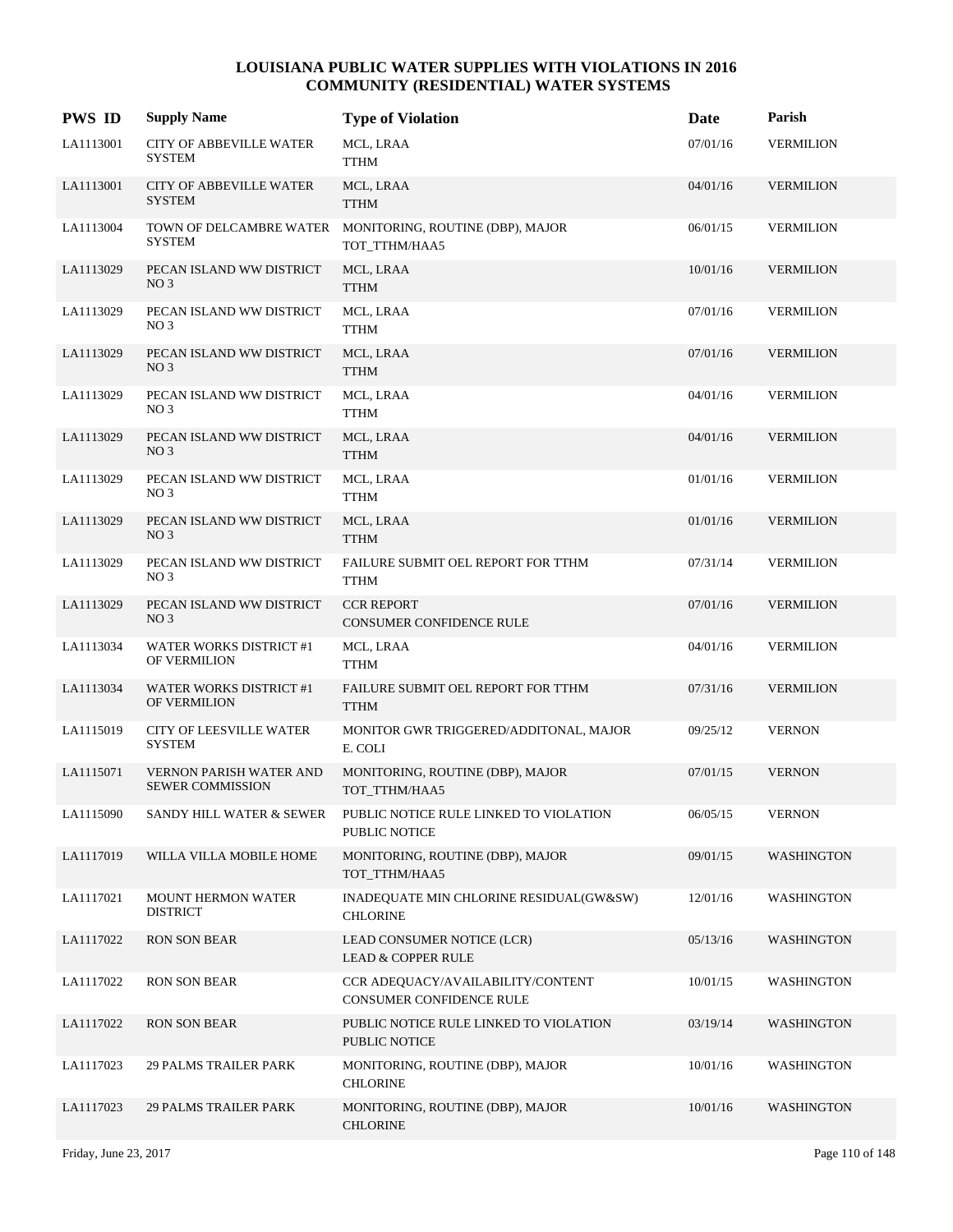| <b>PWS ID</b> | <b>Supply Name</b>                           | <b>Type of Violation</b>                                             | Date     | Parish            |
|---------------|----------------------------------------------|----------------------------------------------------------------------|----------|-------------------|
| LA1117023     | 29 PALMS TRAILER PARK                        | MONITORING, ROUTINE (DBP), MAJOR<br>TOT_TTHM/HAA5                    | 10/01/15 | <b>WASHINGTON</b> |
| LA1117023     | <b>29 PALMS TRAILER PARK</b>                 | FAILURE SUBMIT SUBPART V PLAN, ESCALATED<br><b>DBP STAGE 2</b>       | 01/01/13 | <b>WASHINGTON</b> |
| LA1117023     | <b>29 PALMS TRAILER PARK</b>                 | MONITORING, ROUTINE, MAJOR (RTCR)<br>E. COLI                         | 12/01/16 | <b>WASHINGTON</b> |
| LA1117023     | <b>29 PALMS TRAILER PARK</b>                 | MONITORING, ROUTINE, MAJOR (RTCR)<br>E. COLI                         | 11/01/16 | <b>WASHINGTON</b> |
| LA1117023     | <b>29 PALMS TRAILER PARK</b>                 | MONITORING, ROUTINE, MAJOR (RTCR)<br>E. COLI                         | 10/01/16 | <b>WASHINGTON</b> |
| LA1117023     | <b>29 PALMS TRAILER PARK</b>                 | FOLLOW-UP OR ROUTINE TAP M/R (LCR)<br><b>LEAD &amp; COPPER RULE</b>  | 10/01/16 | WASHINGTON        |
| LA1117023     | <b>29 PALMS TRAILER PARK</b>                 | FOLLOW-UP OR ROUTINE TAP M/R (LCR)<br><b>LEAD &amp; COPPER RULE</b>  | 10/01/14 | <b>WASHINGTON</b> |
| LA1117023     | <b>29 PALMS TRAILER PARK</b>                 | <b>CCR REPORT</b><br><b>CONSUMER CONFIDENCE RULE</b>                 | 07/01/16 | <b>WASHINGTON</b> |
| LA1117023     | <b>29 PALMS TRAILER PARK</b>                 | <b>CCR REPORT</b><br>CONSUMER CONFIDENCE RULE                        | 07/01/15 | <b>WASHINGTON</b> |
| LA1117023     | <b>29 PALMS TRAILER PARK</b>                 | <b>CCR REPORT</b><br>CONSUMER CONFIDENCE RULE                        | 07/01/14 | WASHINGTON        |
| LA1117023     | <b>29 PALMS TRAILER PARK</b>                 | <b>CCR REPORT</b><br>CONSUMER CONFIDENCE RULE                        | 07/01/13 | WASHINGTON        |
| LA1117023     | <b>29 PALMS TRAILER PARK</b>                 | <b>CCR REPORT</b><br>CONSUMER CONFIDENCE RULE                        | 07/01/12 | <b>WASHINGTON</b> |
| LA1117023     | <b>29 PALMS TRAILER PARK</b>                 | CCR ADEQUACY/AVAILABILITY/CONTENT<br>CONSUMER CONFIDENCE RULE        | 10/01/16 | WASHINGTON        |
| LA1117023     | <b>29 PALMS TRAILER PARK</b>                 | CCR ADEQUACY/AVAILABILITY/CONTENT<br>CONSUMER CONFIDENCE RULE        | 10/01/15 | <b>WASHINGTON</b> |
| LA1117023     | <b>29 PALMS TRAILER PARK</b>                 | CCR ADEQUACY/AVAILABILITY/CONTENT<br><b>CONSUMER CONFIDENCE RULE</b> | 10/01/14 | <b>WASHINGTON</b> |
| LA1117023     | <b>29 PALMS TRAILER PARK</b>                 | CCR ADEQUACY/AVAILABILITY/CONTENT<br><b>CONSUMER CONFIDENCE RULE</b> | 10/01/13 | WASHINGTON        |
| LA1117023     | <b>29 PALMS TRAILER PARK</b>                 | CCR ADEQUACY/AVAILABILITY/CONTENT<br>CONSUMER CONFIDENCE RULE        | 10/01/12 | WASHINGTON        |
| LA1117023     | <b>29 PALMS TRAILER PARK</b>                 | PUBLIC NOTICE RULE LINKED TO VIOLATION<br>PUBLIC NOTICE              | 02/21/16 | <b>WASHINGTON</b> |
| LA1117023     | <b>29 PALMS TRAILER PARK</b>                 | PUBLIC NOTICE RULE LINKED TO VIOLATION<br>PUBLIC NOTICE              | 03/09/15 | <b>WASHINGTON</b> |
| LA1117023     | <b>29 PALMS TRAILER PARK</b>                 | PUBLIC NOTICE RULE LINKED TO VIOLATION<br>PUBLIC NOTICE              | 02/06/15 | <b>WASHINGTON</b> |
| LA1117023     | 29 PALMS TRAILER PARK                        | PUBLIC NOTICE RULE LINKED TO VIOLATION<br>PUBLIC NOTICE              | 01/21/14 | <b>WASHINGTON</b> |
| LA1117023     | <b>29 PALMS TRAILER PARK</b>                 | PUBLIC NOTICE RULE LINKED TO VIOLATION<br>PUBLIC NOTICE              | 05/31/12 | <b>WASHINGTON</b> |
| LA1117127     | SANDSTONE LAKE WATER<br><b>SUPPLY</b>        | FOLLOW-UP OR ROUTINE TAP M/R (LCR)<br><b>LEAD &amp; COPPER RULE</b>  | 07/01/16 | <b>WASHINGTON</b> |
| LA1117127     | <b>SANDSTONE LAKE WATER</b><br><b>SUPPLY</b> | FOLLOW-UP OR ROUTINE TAP M/R (LCR)<br><b>LEAD &amp; COPPER RULE</b>  | 01/01/16 | <b>WASHINGTON</b> |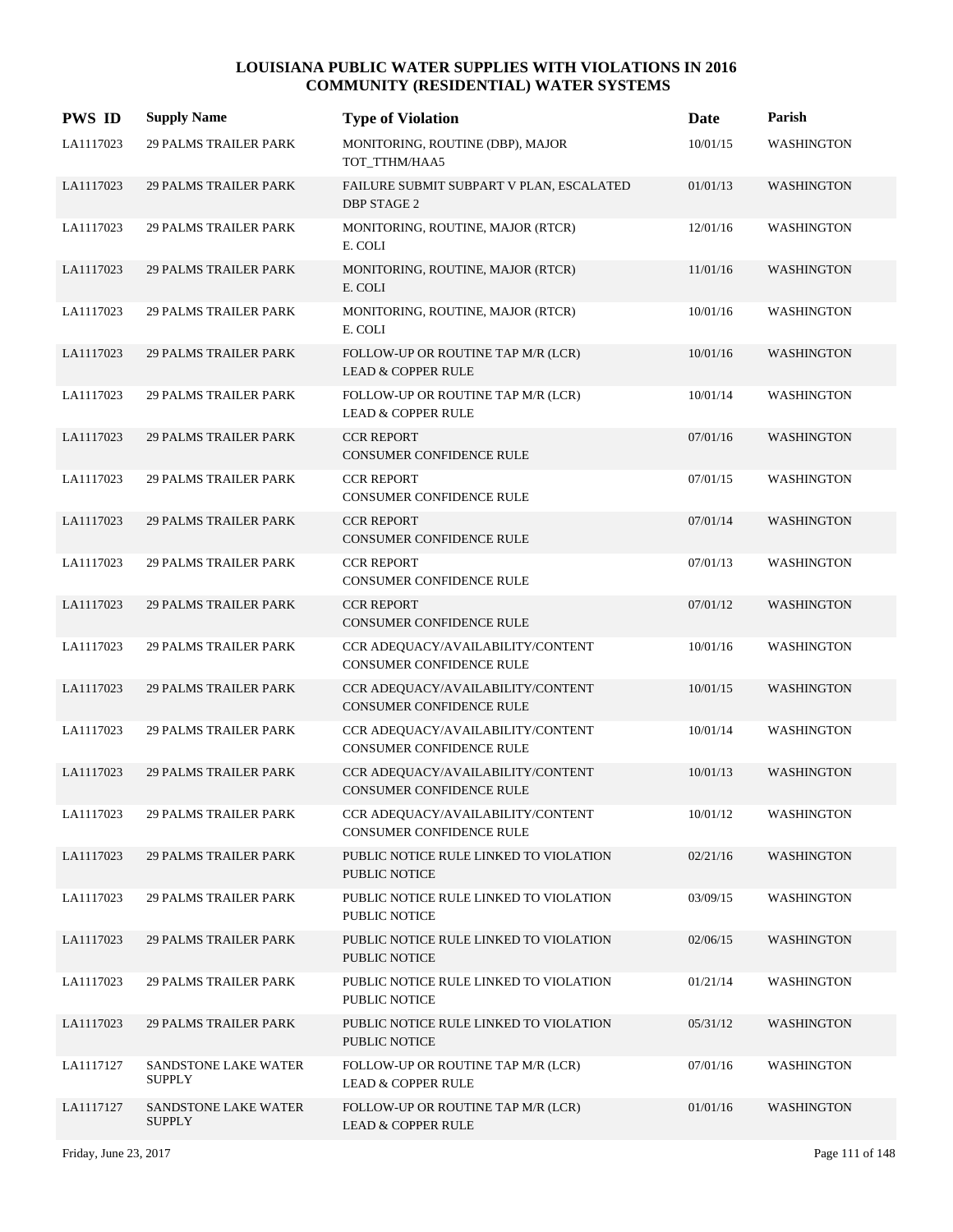| <b>PWS ID</b> | <b>Supply Name</b>                           | <b>Type of Violation</b>                                             | Date     | Parish            |
|---------------|----------------------------------------------|----------------------------------------------------------------------|----------|-------------------|
| LA1117127     | SANDSTONE LAKE WATER<br><b>SUPPLY</b>        | FOLLOW-UP OR ROUTINE TAP M/R (LCR)<br><b>LEAD &amp; COPPER RULE</b>  | 07/01/15 | <b>WASHINGTON</b> |
| LA1117127     | SANDSTONE LAKE WATER<br><b>SUPPLY</b>        | <b>CCR REPORT</b><br>CONSUMER CONFIDENCE RULE                        | 07/01/16 | <b>WASHINGTON</b> |
| LA1117127     | SANDSTONE LAKE WATER<br><b>SUPPLY</b>        | <b>CCR REPORT</b><br>CONSUMER CONFIDENCE RULE                        | 07/01/15 | <b>WASHINGTON</b> |
| LA1117127     | <b>SANDSTONE LAKE WATER</b><br><b>SUPPLY</b> | CCR ADEOUACY/AVAILABILITY/CONTENT<br><b>CONSUMER CONFIDENCE RULE</b> | 10/01/16 | <b>WASHINGTON</b> |
| LA1117127     | <b>SANDSTONE LAKE WATER</b><br><b>SUPPLY</b> | CCR ADEQUACY/AVAILABILITY/CONTENT<br>CONSUMER CONFIDENCE RULE        | 10/01/15 | <b>WASHINGTON</b> |
| LA1117127     | SANDSTONE LAKE WATER<br><b>SUPPLY</b>        | PUBLIC NOTICE RULE LINKED TO VIOLATION<br><b>PUBLIC NOTICE</b>       | 11/29/16 | <b>WASHINGTON</b> |
| LA1117127     | <b>SANDSTONE LAKE WATER</b><br><b>SUPPLY</b> | PUBLIC NOTICE RULE LINKED TO VIOLATION<br><b>PUBLIC NOTICE</b>       | 05/08/16 | WASHINGTON        |
| LA1117127     | <b>SANDSTONE LAKE WATER</b><br><b>SUPPLY</b> | PUBLIC NOTICE RULE LINKED TO VIOLATION<br><b>PUBLIC NOTICE</b>       | 11/05/15 | <b>WASHINGTON</b> |
| LA1119001     | BISTINEAU WATER SYSTEM                       | PUBLIC NOTICE RULE LINKED TO VIOLATION<br>PUBLIC NOTICE              | 02/16/16 | <b>WEBSTER</b>    |
| LA1119003     | CENTRAL WATER SYSTEM                         | FAILURE TO HAVE MONITORING PLAN (IDSE)<br><b>DBP STAGE 2</b>         | 04/01/08 | <b>WEBSTER</b>    |
| LA1119004     | <b>COTTON VALLEY WATER</b><br><b>SYSTEM</b>  | MONITORING, ROUTINE (DBP), MAJOR<br>TOT_TTHM/HAA5                    | 09/01/15 | <b>WEBSTER</b>    |
| LA1119004     | <b>COTTON VALLEY WATER</b><br><b>SYSTEM</b>  | FOLLOW-UP OR ROUTINE TAP M/R (LCR)<br><b>LEAD &amp; COPPER RULE</b>  | 10/01/16 | <b>WEBSTER</b>    |
| LA1119004     | <b>COTTON VALLEY WATER</b><br><b>SYSTEM</b>  | <b>CCR REPORT</b><br>CONSUMER CONFIDENCE RULE                        | 07/01/16 | <b>WEBSTER</b>    |
| LA1119004     | <b>COTTON VALLEY WATER</b><br><b>SYSTEM</b>  | <b>CCR REPORT</b><br>CONSUMER CONFIDENCE RULE                        | 07/01/15 | <b>WEBSTER</b>    |
| LA1119004     | <b>COTTON VALLEY WATER</b><br><b>SYSTEM</b>  | <b>CCR REPORT</b><br>CONSUMER CONFIDENCE RULE                        | 07/01/14 | <b>WEBSTER</b>    |
| LA1119004     | <b>COTTON VALLEY WATER</b><br><b>SYSTEM</b>  | CCR ADEQUACY/AVAILABILITY/CONTENT<br>CONSUMER CONFIDENCE RULE        | 10/01/16 | <b>WEBSTER</b>    |
| LA1119004     | <b>COTTON VALLEY WATER</b><br>SYSTEM         | CCR ADEQUACY/AVAILABILITY/CONTENT<br>CONSUMER CONFIDENCE RULE        | 10/01/15 | <b>WEBSTER</b>    |
| LA1119004     | <b>COTTON VALLEY WATER</b><br><b>SYSTEM</b>  | CCR ADEQUACY/AVAILABILITY/CONTENT<br>CONSUMER CONFIDENCE RULE        | 10/01/14 | <b>WEBSTER</b>    |
| LA1119004     | <b>COTTON VALLEY WATER</b><br><b>SYSTEM</b>  | PUBLIC NOTICE RULE LINKED TO VIOLATION<br>PUBLIC NOTICE              | 02/22/16 | WEBSTER           |
| LA1119004     | <b>COTTON VALLEY WATER</b><br><b>SYSTEM</b>  | PUBLIC NOTICE RULE LINKED TO VIOLATION<br>PUBLIC NOTICE              | 09/24/15 | <b>WEBSTER</b>    |
| LA1119004     | COTTON VALLEY WATER<br><b>SYSTEM</b>         | PUBLIC NOTICE RULE LINKED TO VIOLATION<br>PUBLIC NOTICE              | 02/11/15 | <b>WEBSTER</b>    |
| LA1119005     | <b>CULLEN WATER SYSTEM</b>                   | MONITORING, ROUTINE (DBP), MAJOR<br>TOT_TTHM/HAA5                    | 09/01/16 | <b>WEBSTER</b>    |
| LA1119005     | <b>CULLEN WATER SYSTEM</b>                   | MONITORING, ROUTINE (DBP), MAJOR<br>TOT_TTHM/HAA5                    | 02/29/16 | WEBSTER           |
| LA1119005     | <b>CULLEN WATER SYSTEM</b>                   | PUBLIC NOTICE RULE LINKED TO VIOLATION<br>PUBLIC NOTICE              | 08/24/15 | <b>WEBSTER</b>    |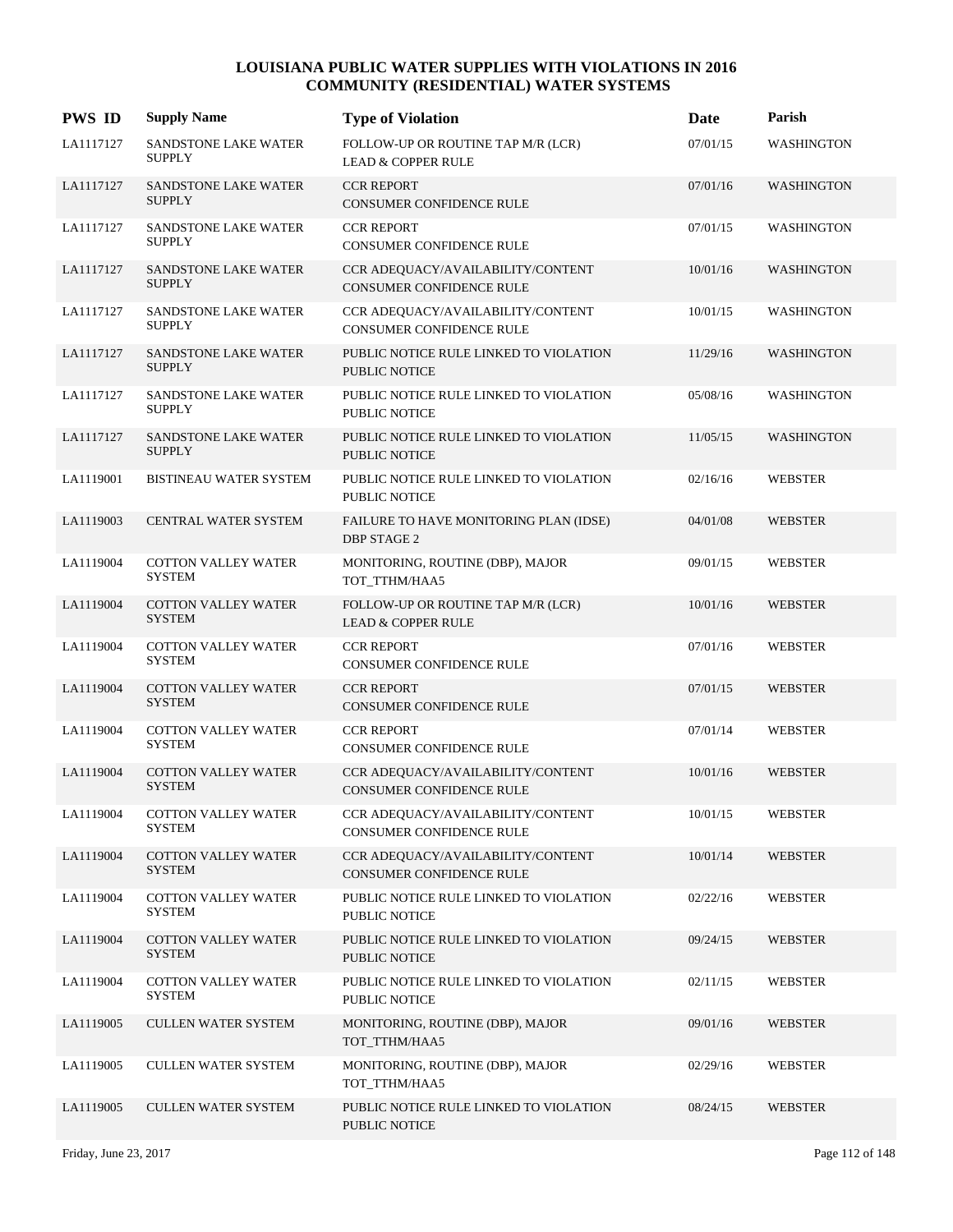| <b>PWS ID</b> | <b>Supply Name</b>                             | <b>Type of Violation</b>                                             | Date     | Parish         |
|---------------|------------------------------------------------|----------------------------------------------------------------------|----------|----------------|
| LA1119005     | <b>CULLEN WATER SYSTEM</b>                     | PUBLIC NOTICE RULE LINKED TO VIOLATION<br>PUBLIC NOTICE              | 03/12/13 | <b>WEBSTER</b> |
| LA1119007     | DIXIE OVERLAND WATER<br><b>SYSTEM</b>          | PUBLIC NOTICE RULE LINKED TO VIOLATION<br><b>PUBLIC NOTICE</b>       | 06/12/15 | <b>WEBSTER</b> |
| LA1119008     | DOYLINE WATERWORKS<br><b>DISTRICT 1</b>        | FOLLOW-UP OR ROUTINE TAP M/R (LCR)<br><b>LEAD &amp; COPPER RULE</b>  | 10/01/16 | <b>WEBSTER</b> |
| LA1119008     | DOYLINE WATERWORKS<br><b>DISTRICT 1</b>        | FOLLOW-UP OR ROUTINE TAP M/R (LCR)<br><b>LEAD &amp; COPPER RULE</b>  | 10/01/14 | WEBSTER        |
| LA1119008     | DOYLINE WATERWORKS<br><b>DISTRICT 1</b>        | <b>CCR REPORT</b><br>CONSUMER CONFIDENCE RULE                        | 07/01/16 | <b>WEBSTER</b> |
| LA1119008     | DOYLINE WATERWORKS<br><b>DISTRICT 1</b>        | <b>CCR REPORT</b><br>CONSUMER CONFIDENCE RULE                        | 07/01/15 | WEBSTER        |
| LA1119008     | DOYLINE WATERWORKS<br><b>DISTRICT 1</b>        | <b>CCR REPORT</b><br>CONSUMER CONFIDENCE RULE                        | 07/01/14 | <b>WEBSTER</b> |
| LA1119008     | <b>DOYLINE WATERWORKS</b><br><b>DISTRICT 1</b> | CCR ADEQUACY/AVAILABILITY/CONTENT<br><b>CONSUMER CONFIDENCE RULE</b> | 10/01/16 | <b>WEBSTER</b> |
| LA1119008     | DOYLINE WATERWORKS<br><b>DISTRICT 1</b>        | CCR ADEOUACY/AVAILABILITY/CONTENT<br>CONSUMER CONFIDENCE RULE        | 10/01/15 | <b>WEBSTER</b> |
| LA1119008     | <b>DOYLINE WATERWORKS</b><br><b>DISTRICT 1</b> | CCR ADEQUACY/AVAILABILITY/CONTENT<br>CONSUMER CONFIDENCE RULE        | 10/01/14 | WEBSTER        |
| LA1119008     | DOYLINE WATERWORKS<br><b>DISTRICT 1</b>        | PUBLIC NOTICE RULE LINKED TO VIOLATION<br>PUBLIC NOTICE              | 03/09/15 | <b>WEBSTER</b> |
| LA1119008     | DOYLINE WATERWORKS<br><b>DISTRICT 1</b>        | PUBLIC NOTICE RULE LINKED TO VIOLATION<br><b>PUBLIC NOTICE</b>       | 02/11/15 | <b>WEBSTER</b> |
| LA1119011     | <b>GERMANTOWN WATER</b><br><b>SYSTEM</b>       | PUBLIC NOTICE RULE LINKED TO VIOLATION<br>PUBLIC NOTICE              | 02/23/16 | <b>WEBSTER</b> |
| LA1119011     | <b>GERMANTOWN WATER</b><br><b>SYSTEM</b>       | PUBLIC NOTICE RULE LINKED TO VIOLATION<br><b>PUBLIC NOTICE</b>       | 06/12/15 | <b>WEBSTER</b> |
| LA1119012     | <b>GILARK WATER SYSTEM</b>                     | <b>CCR REPORT</b><br>CONSUMER CONFIDENCE RULE                        | 07/01/15 | <b>WEBSTER</b> |
| LA1119012     | <b>GILARK WATER SYSTEM</b>                     | CCR ADEQUACY/AVAILABILITY/CONTENT<br>CONSUMER CONFIDENCE RULE        | 10/01/15 | <b>WEBSTER</b> |
| LA1119015     | HORSE SHOE ROAD WATER<br>SYSTEM                | MONITORING, ROUTINE (DBP), MAJOR<br>TOT_TTHM/HAA5                    | 09/01/16 | WEBSTER        |
| LA1119015     | HORSE SHOE ROAD WATER<br><b>SYSTEM</b>         | FAILURE SUBMIT SUBPART V PLAN, ESCALATED<br><b>DBP STAGE 2</b>       | 01/01/13 | <b>WEBSTER</b> |
| LA1119015     | HORSE SHOE ROAD WATER<br><b>SYSTEM</b>         | LEAD CONSUMER NOTICE (LCR)<br><b>LEAD &amp; COPPER RULE</b>          | 05/14/16 | <b>WEBSTER</b> |
| LA1119015     | HORSE SHOE ROAD WATER<br><b>SYSTEM</b>         | <b>CCR REPORT</b><br>CONSUMER CONFIDENCE RULE                        | 07/01/16 | <b>WEBSTER</b> |
| LA1119015     | HORSE SHOE ROAD WATER<br><b>SYSTEM</b>         | <b>CCR REPORT</b><br>CONSUMER CONFIDENCE RULE                        | 07/01/15 | WEBSTER        |
| LA1119015     | HORSE SHOE ROAD WATER<br>SYSTEM                | CCR ADEQUACY/AVAILABILITY/CONTENT<br>CONSUMER CONFIDENCE RULE        | 10/01/16 | <b>WEBSTER</b> |
| LA1119015     | HORSE SHOE ROAD WATER<br><b>SYSTEM</b>         | CCR ADEQUACY/AVAILABILITY/CONTENT<br>CONSUMER CONFIDENCE RULE        | 10/01/15 | <b>WEBSTER</b> |
| LA1119015     | HORSE SHOE ROAD WATER<br><b>SYSTEM</b>         | PUBLIC NOTICE RULE LINKED TO VIOLATION<br>PUBLIC NOTICE              | 02/23/16 | <b>WEBSTER</b> |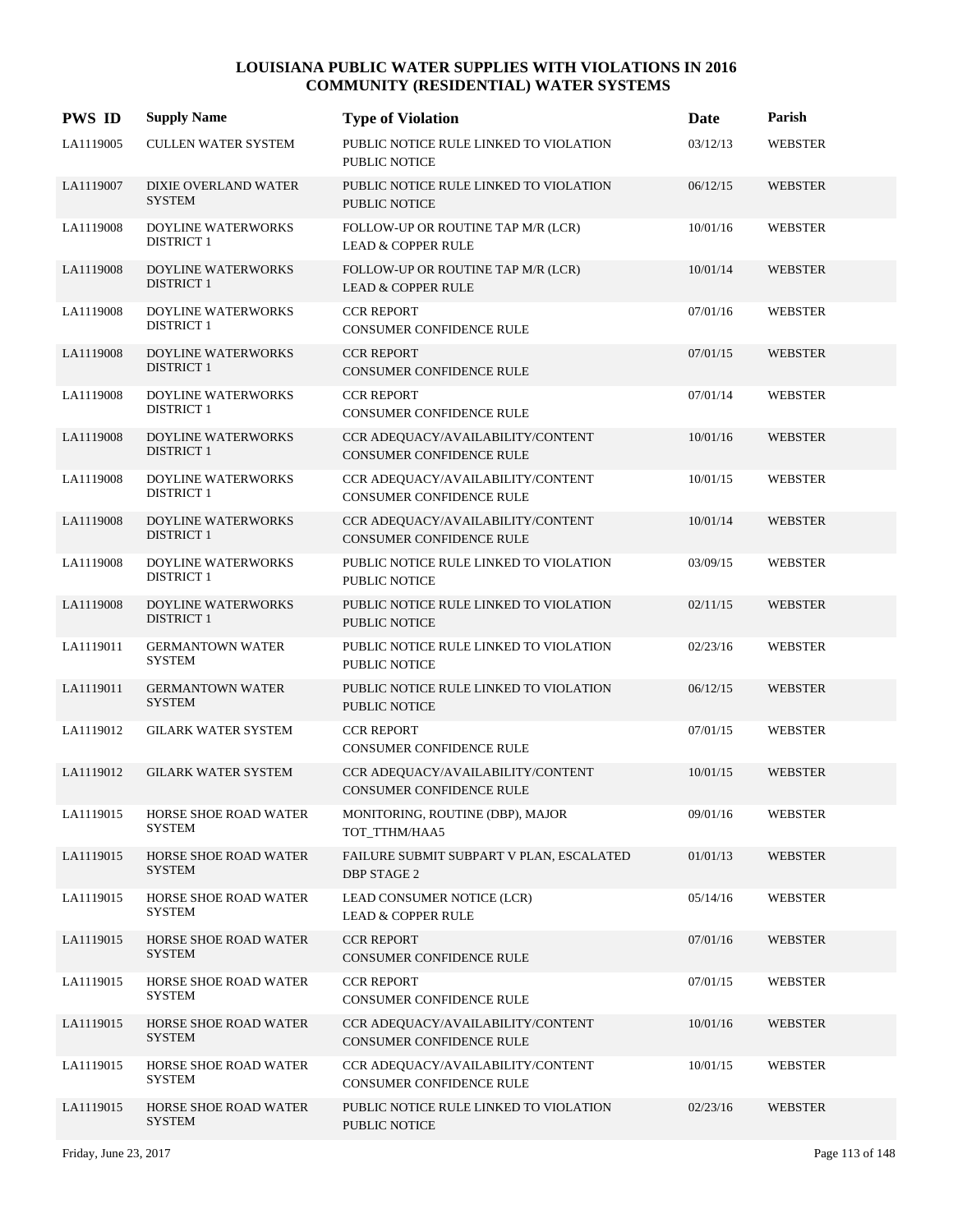| <b>PWS ID</b> | <b>Supply Name</b>                              | <b>Type of Violation</b>                                                               | Date     | Parish         |
|---------------|-------------------------------------------------|----------------------------------------------------------------------------------------|----------|----------------|
| LA1119015     | <b>HORSE SHOE ROAD WATER</b><br><b>SYSTEM</b>   | PUBLIC NOTICE RULE LINKED TO VIOLATION<br><b>PUBLIC NOTICE</b>                         | 02/16/15 | <b>WEBSTER</b> |
| LA1119015     | <b>HORSE SHOE ROAD WATER</b><br><b>SYSTEM</b>   | INADEQUATE MIN CHLORINE RESIDUAL(GW&SW)<br><b>CHLORINE</b>                             | 12/01/16 | <b>WEBSTER</b> |
| LA1119016     | <b>JENKINS COMMUNITY WATER</b><br><b>SYSTEM</b> | MCL, LRAA<br>${\sf TTHM}$                                                              | 10/01/16 | WEBSTER        |
| LA1119016     | <b>JENKINS COMMUNITY WATER</b><br><b>SYSTEM</b> | MCL, LRAA<br><b>TTHM</b>                                                               | 07/01/16 | <b>WEBSTER</b> |
| LA1119016     | <b>JENKINS COMMUNITY WATER</b><br><b>SYSTEM</b> | MCL, LRAA<br><b>TTHM</b>                                                               | 07/01/16 | WEBSTER        |
| LA1119016     | <b>JENKINS COMMUNITY WATER</b><br><b>SYSTEM</b> | MCL, LRAA<br><b>TTHM</b>                                                               | 04/01/16 | <b>WEBSTER</b> |
| LA1119016     | <b>JENKINS COMMUNITY WATER</b><br><b>SYSTEM</b> | MCL, LRAA<br><b>TTHM</b>                                                               | 04/01/16 | <b>WEBSTER</b> |
| LA1119016     | JENKINS COMMUNITY WATER<br><b>SYSTEM</b>        | MCL, LRAA<br><b>TTHM</b>                                                               | 01/01/16 | <b>WEBSTER</b> |
| LA1119016     | <b>JENKINS COMMUNITY WATER</b><br><b>SYSTEM</b> | MONITORING, ROUTINE (DBP), MAJOR<br><b>CHLORINE</b>                                    | 04/01/16 | WEBSTER        |
| LA1119016     | <b>JENKINS COMMUNITY WATER</b><br><b>SYSTEM</b> | MONITORING, ROUTINE, MAJOR (RTCR)<br>E. COLI                                           | 04/01/16 | <b>WEBSTER</b> |
| LA1119017     | LETON WATER SYSTEM                              | INADEQUATE MIN CHLORINE RESIDUAL(GW&SW)<br><b>CHLORINE</b>                             | 12/01/16 | <b>WEBSTER</b> |
| LA1119019     | MCINTYRE WATER SYSTEM                           | PUBLIC NOTICE RULE LINKED TO VIOLATION<br>PUBLIC NOTICE                                | 02/29/16 | <b>WEBSTER</b> |
| LA1119019     | MCINTYRE WATER SYSTEM                           | PUBLIC NOTICE RULE LINKED TO VIOLATION<br>PUBLIC NOTICE                                | 02/16/15 | <b>WEBSTER</b> |
| LA1119022     | PALMETTO WATER WORKS INC CCR REPORT             | CONSUMER CONFIDENCE RULE                                                               | 07/01/16 | <b>WEBSTER</b> |
| LA1119022     | PALMETTO WATER WORKS INC CCR REPORT             | CONSUMER CONFIDENCE RULE                                                               | 07/01/15 | <b>WEBSTER</b> |
| LA1119022     | PALMETTO WATER WORKS INC CCR REPORT             | <b>CONSUMER CONFIDENCE RULE</b>                                                        | 07/01/14 | <b>WEBSTER</b> |
| LA1119022     |                                                 | PALMETTO WATER WORKS INC CCR ADEQUACY/AVAILABILITY/CONTENT<br>CONSUMER CONFIDENCE RULE | 10/01/16 | <b>WEBSTER</b> |
| LA1119022     |                                                 | PALMETTO WATER WORKS INC CCR ADEOUACY/AVAILABILITY/CONTENT<br>CONSUMER CONFIDENCE RULE | 10/01/15 | <b>WEBSTER</b> |
| LA1119022     |                                                 | PALMETTO WATER WORKS INC CCR ADEQUACY/AVAILABILITY/CONTENT<br>CONSUMER CONFIDENCE RULE | 10/01/14 | <b>WEBSTER</b> |
| LA1119022     |                                                 | PALMETTO WATER WORKS INC PUBLIC NOTICE RULE LINKED TO VIOLATION<br>PUBLIC NOTICE       | 02/16/15 | <b>WEBSTER</b> |
| LA1119023     | PLEASANT VALLEY WATER<br><b>SYSTEM</b>          | MONITORING, ROUTINE (DBP), MAJOR<br>TOT_TTHM/HAA5                                      | 09/01/16 | <b>WEBSTER</b> |
| LA1119023     | PLEASANT VALLEY WATER<br><b>SYSTEM</b>          | PUBLIC NOTICE RULE LINKED TO VIOLATION<br>PUBLIC NOTICE                                | 02/29/16 | <b>WEBSTER</b> |
| LA1119023     | PLEASANT VALLEY WATER<br><b>SYSTEM</b>          | PUBLIC NOTICE RULE LINKED TO VIOLATION<br>PUBLIC NOTICE                                | 11/13/15 | <b>WEBSTER</b> |
| LA1119023     | PLEASANT VALLEY WATER<br><b>SYSTEM</b>          | PUBLIC NOTICE RULE LINKED TO VIOLATION<br>PUBLIC NOTICE                                | 07/21/15 | <b>WEBSTER</b> |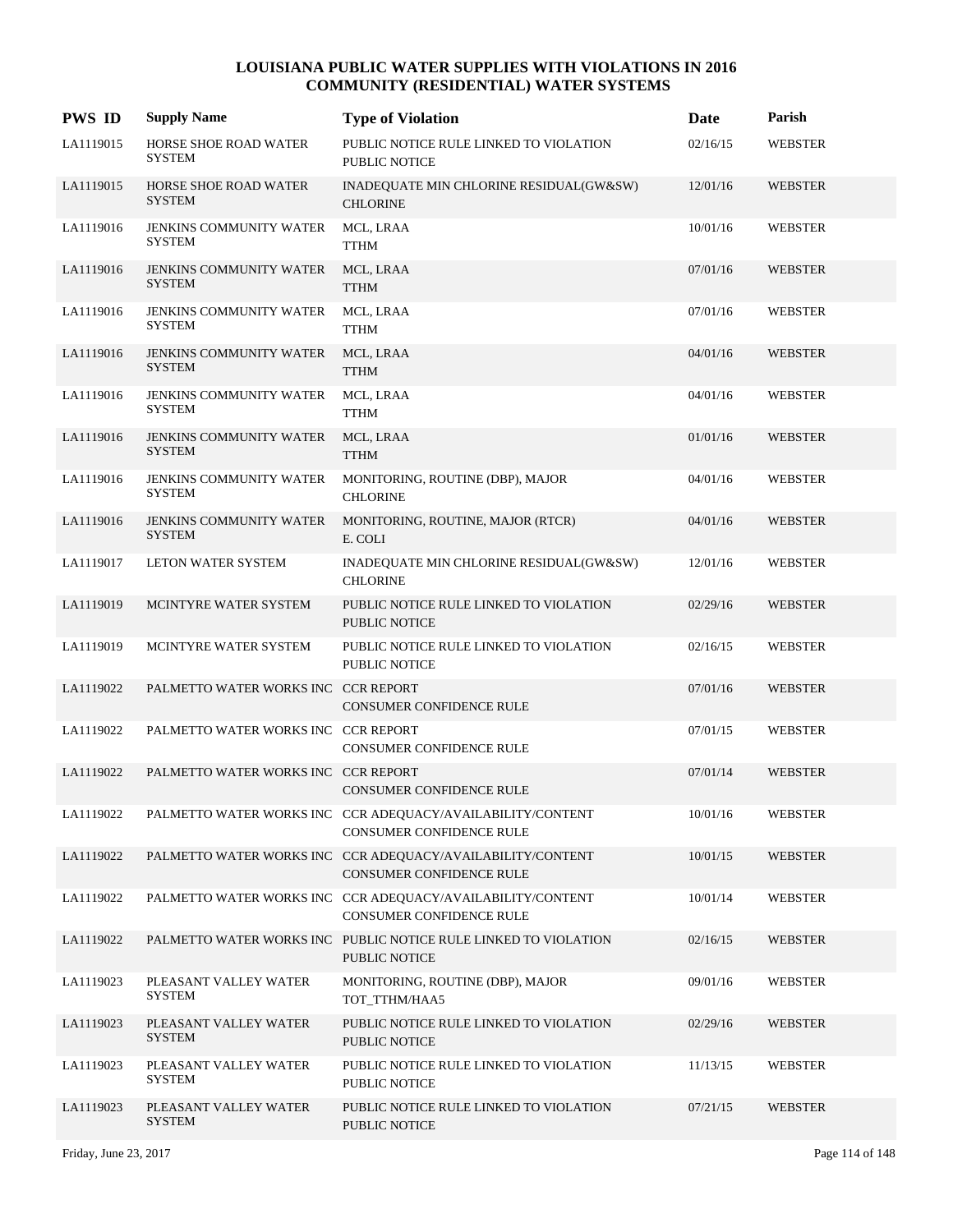| <b>PWS ID</b> | <b>Supply Name</b>                             | <b>Type of Violation</b>                                                                    | Date     | Parish                |
|---------------|------------------------------------------------|---------------------------------------------------------------------------------------------|----------|-----------------------|
| LA1119023     | PLEASANT VALLEY WATER<br><b>SYSTEM</b>         | PUBLIC NOTICE RULE LINKED TO VIOLATION<br>PUBLIC NOTICE                                     | 04/28/15 | <b>WEBSTER</b>        |
| LA1119023     | PLEASANT VALLEY WATER<br><b>SYSTEM</b>         | PUBLIC NOTICE RULE LINKED TO VIOLATION<br><b>PUBLIC NOTICE</b>                              | 10/03/14 | <b>WEBSTER</b>        |
| LA1119024     | SALT WORKS WATER SYSTEM                        | LEAD CONSUMER NOTICE (LCR)<br><b>LEAD &amp; COPPER RULE</b>                                 | 08/25/16 | <b>WEBSTER</b>        |
| LA1119024     | <b>SALT WORKS WATER SYSTEM</b>                 | <b>CCR REPORT</b><br><b>CONSUMER CONFIDENCE RULE</b>                                        | 07/01/16 | <b>WEBSTER</b>        |
| LA1119024     | SALT WORKS WATER SYSTEM                        | CCR ADEQUACY/AVAILABILITY/CONTENT<br>CONSUMER CONFIDENCE RULE                               | 10/01/16 | <b>WEBSTER</b>        |
| LA1119024     | SALT WORKS WATER SYSTEM                        | CCR ADEQUACY/AVAILABILITY/CONTENT<br>CONSUMER CONFIDENCE RULE                               | 10/01/15 | <b>WEBSTER</b>        |
| LA1119024     | SALT WORKS WATER SYSTEM                        | CCR ADEQUACY/AVAILABILITY/CONTENT<br>CONSUMER CONFIDENCE RULE                               | 10/01/14 | WEBSTER               |
| LA1119024     | SALT WORKS WATER SYSTEM                        | PUBLIC NOTICE RULE LINKED TO VIOLATION<br><b>PUBLIC NOTICE</b>                              | 03/19/14 | <b>WEBSTER</b>        |
| LA1119031     |                                                | UNION GROVE WATER SYSTEM MONITORING, ROUTINE (DBP), MAJOR<br>TOT_TTHM/HAA5                  | 10/01/15 | <b>WEBSTER</b>        |
| LA1119031     |                                                | UNION GROVE WATER SYSTEM WATER QUALITY PARAMETER M/R (LCR)<br><b>LEAD &amp; COPPER RULE</b> | 01/01/14 | <b>WEBSTER</b>        |
| LA1119035     | ST JAMES WATER SYSTEM                          | FAILURE ADDRESS DEFICIENCY (GWR)<br><b>GROUNDWATER RULE</b>                                 | 01/01/12 | <b>WEBSTER</b>        |
| LA1119035     | <b>ST JAMES WATER SYSTEM</b>                   | LEAD CONSUMER NOTICE (LCR)<br><b>LEAD &amp; COPPER RULE</b>                                 | 10/17/16 | <b>WEBSTER</b>        |
| LA1123001     | EPPS WATER SYSTEM                              | PUBLIC NOTICE RULE LINKED TO VIOLATION<br><b>PUBLIC NOTICE</b>                              | 01/13/15 | WEST CARROLL          |
| LA1123001     | <b>EPPS WATER SYSTEM</b>                       | PUBLIC NOTICE RULE LINKED TO VIOLATION<br><b>PUBLIC NOTICE</b>                              | 01/13/15 | <b>WEST CARROLL</b>   |
| LA1123004     | <b>GOODWILL WATER SYSTEM</b>                   | MONITORING (TCR), ROUTINE MINOR<br><b>COLIFORM (TCR)</b>                                    | 02/01/16 | <b>WEST CARROLL</b>   |
| LA1123004     | <b>GOODWILL WATER SYSTEM</b>                   | MONITORING, ROUTINE (DBP), MAJOR<br><b>CHLORINE</b>                                         | 01/01/16 | <b>WEST CARROLL</b>   |
| LA1123004     | <b>GOODWILL WATER SYSTEM</b>                   | PUBLIC NOTICE RULE LINKED TO VIOLATION<br>PUBLIC NOTICE                                     | 08/06/16 | WEST CARROLL          |
| LA1123005     | NEW CARROLL WATER<br><b>SYSTEM</b>             | MONITORING, ROUTINE (DBP), MAJOR<br>TOT_TTHM/HAA5                                           | 12/01/15 | WEST CARROLL          |
| LA1123005     | NEW CARROLL WATER<br>SYSTEM                    | FOLLOW-UP OR ROUTINE TAP M/R (LCR)<br><b>LEAD &amp; COPPER RULE</b>                         | 10/01/16 | WEST CARROLL          |
| LA1123005     | NEW CARROLL WATER<br><b>SYSTEM</b>             | PUBLIC NOTICE RULE LINKED TO VIOLATION<br><b>PUBLIC NOTICE</b>                              | 05/28/16 | WEST CARROLL          |
| LA1123006     | OAK GROVE WATER SYSTEM                         | INADEQUATE MIN CHLORINE RESIDUAL(GW&SW)<br><b>CHLORINE</b>                                  | 04/01/16 | <b>WEST CARROLL</b>   |
| LA1123006     | OAK GROVE WATER SYSTEM                         | INADEQUATE MIN CHLORINE RESIDUAL(GW&SW)<br><b>CHLORINE</b>                                  | 03/01/16 | WEST CARROLL          |
| LA1125006     | TOWN OF ST FRANCISVILLE<br><b>WATER SYSTEM</b> | INADEQUATE MIN CHLORINE RESIDUAL(GW&SW)<br><b>CHLORINE</b>                                  | 09/01/16 | <b>WEST FELICIANA</b> |
| LA1127001     | ATLANTA WATER SUPPLY                           | MCL, LRAA<br><b>TTHM</b>                                                                    | 01/01/16 | <b>WINN</b>           |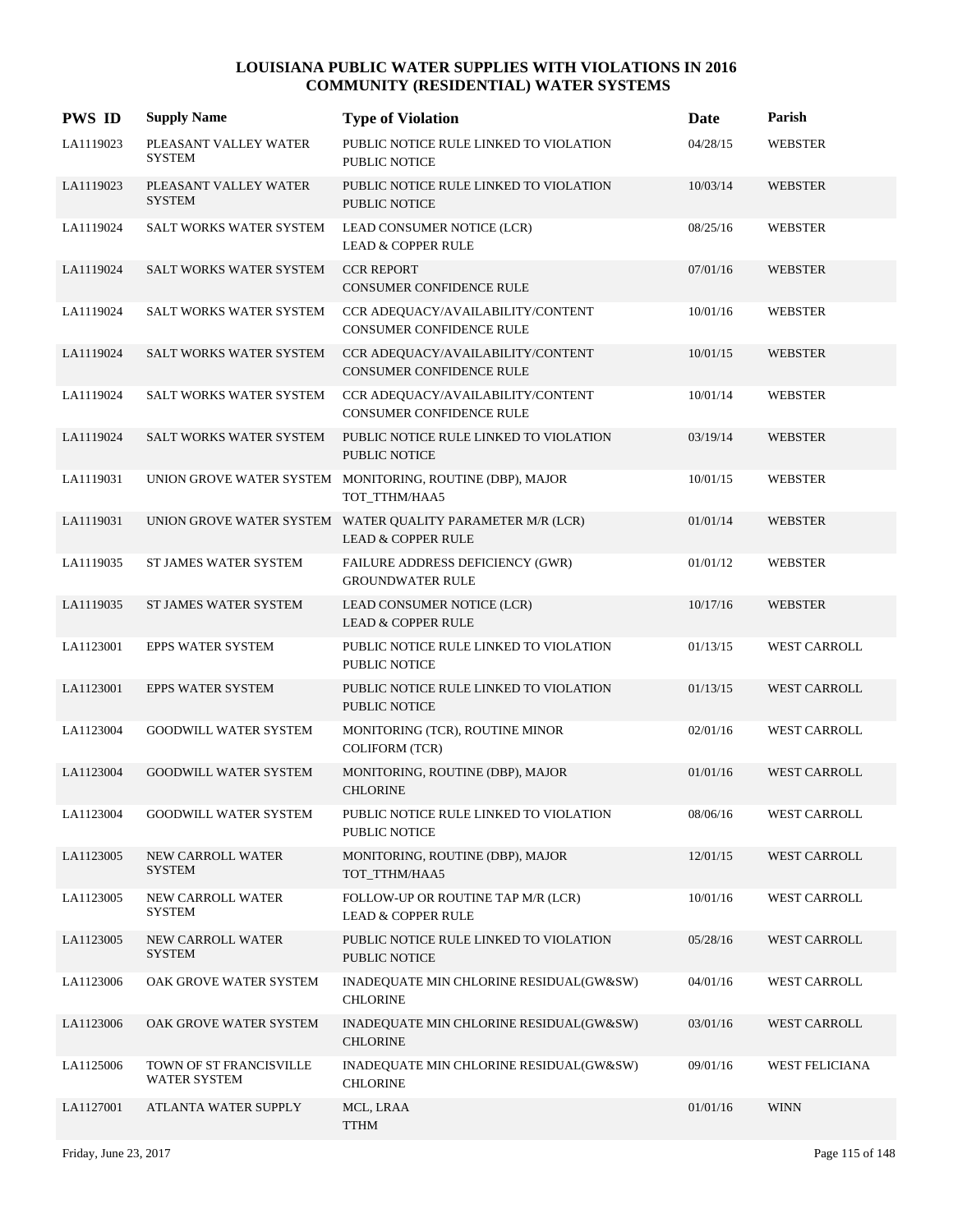| <b>PWS ID</b> | <b>Supply Name</b>                              | <b>Type of Violation</b>                                                      | Date     | Parish      |
|---------------|-------------------------------------------------|-------------------------------------------------------------------------------|----------|-------------|
| LA1127001     | ATLANTA WATER SUPPLY                            | MONITORING, ROUTINE (DBP), MAJOR<br><b>CHLORINE</b>                           | 10/01/16 | <b>WINN</b> |
| LA1127001     | ATLANTA WATER SUPPLY                            | FAILURE SUBMIT OEL REPORT FOR HAA5<br>TOTAL HALOACETIC ACIDS (HAA5)           | 05/01/15 | <b>WINN</b> |
| LA1127001     | ATLANTA WATER SUPPLY                            | MONITORING, ROUTINE, MAJOR (RTCR)<br>E. COLI                                  | 10/01/16 | <b>WINN</b> |
| LA1127002     | VILLAGE OF CALVIN WATER<br><b>SYSTEM</b>        | MCL, LRAA<br><b>TTHM</b>                                                      | 10/01/16 | <b>WINN</b> |
| LA1127002     | VILLAGE OF CALVIN WATER<br>SYSTEM               | MCL, LRAA<br>TTHM                                                             | 10/01/16 | <b>WINN</b> |
| LA1127002     | VILLAGE OF CALVIN WATER<br><b>SYSTEM</b>        | MCL, LRAA<br><b>TTHM</b>                                                      | 07/01/16 | <b>WINN</b> |
| LA1127002     | VILLAGE OF CALVIN WATER<br><b>SYSTEM</b>        | MCL, LRAA<br><b>TTHM</b>                                                      | 07/01/16 | <b>WINN</b> |
| LA1127002     | VILLAGE OF CALVIN WATER<br><b>SYSTEM</b>        | MCL, LRAA<br><b>TTHM</b>                                                      | 04/01/16 | <b>WINN</b> |
| LA1127002     | VILLAGE OF CALVIN WATER<br>SYSTEM               | MCL, LRAA<br><b>TTHM</b>                                                      | 04/01/16 | <b>WINN</b> |
| LA1127002     | VILLAGE OF CALVIN WATER<br><b>SYSTEM</b>        | MCL, LRAA<br><b>TTHM</b>                                                      | 01/01/16 | <b>WINN</b> |
| LA1127002     | VILLAGE OF CALVIN WATER<br><b>SYSTEM</b>        | MCL, LRAA<br><b>TTHM</b>                                                      | 01/01/16 | <b>WINN</b> |
| LA1127002     | VILLAGE OF CALVIN WATER<br><b>SYSTEM</b>        | MONITORING (TCR), ROUTINE MAJOR<br><b>COLIFORM (TCR)</b>                      | 03/01/16 | <b>WINN</b> |
| LA1127002     | VILLAGE OF CALVIN WATER<br><b>SYSTEM</b>        | MONITORING, ROUTINE (DBP), MAJOR<br><b>CHLORINE</b>                           | 04/01/16 | <b>WINN</b> |
| LA1127002     | VILLAGE OF CALVIN WATER<br><b>SYSTEM</b>        | MONITORING, ROUTINE (DBP), MAJOR<br><b>CHLORINE</b>                           | 04/01/16 | <b>WINN</b> |
| LA1127002     | VILLAGE OF CALVIN WATER<br><b>SYSTEM</b>        | MONITORING, ROUTINE (DBP), MAJOR<br><b>CHLORINE</b>                           | 01/01/16 | <b>WINN</b> |
| LA1127002     | VILLAGE OF CALVIN WATER<br><b>SYSTEM</b>        | LEVEL 1 ASSESS, TC POS RT NO RPT (RTCR)<br>REVISED TOTAL COLIFORM RULE (RTCR) | 07/15/16 | <b>WINN</b> |
| LA1127002     | VILLAGE OF CALVIN WATER<br><b>SYSTEM</b>        | FAILURE SUBMIT OEL REPORT FOR TTHM<br><b>TTHM</b>                             | 10/31/16 | <b>WINN</b> |
| LA1127002     | VILLAGE OF CALVIN WATER<br><b>SYSTEM</b>        | FAILURE SUBMIT OEL REPORT FOR HAA5<br>TOTAL HALOACETIC ACIDS (HAA5)           | 07/31/16 | <b>WINN</b> |
| LA1127002     | VILLAGE OF CALVIN WATER<br><b>SYSTEM</b>        | FAILURE SUBMIT OEL REPORT FOR TTHM<br><b>TTHM</b>                             | 07/31/16 | <b>WINN</b> |
| LA1127002     | VILLAGE OF CALVIN WATER<br><b>SYSTEM</b>        | FAILURE SUBMIT OEL REPORT FOR TTHM<br><b>TTHM</b>                             | 05/01/15 | <b>WINN</b> |
| LA1127002     | VILLAGE OF CALVIN WATER<br><b>SYSTEM</b>        | FAILURE SUBMIT OEL REPORT FOR TTHM<br><b>TTHM</b>                             | 01/31/15 | <b>WINN</b> |
| LA1127002     | VILLAGE OF CALVIN WATER<br><b>SYSTEM</b>        | FAILURE SUBMIT OEL REPORT FOR HAA5<br>TOTAL HALOACETIC ACIDS (HAA5)           | 01/31/15 | <b>WINN</b> |
| LA1127002     | VILLAGE OF CALVIN WATER<br><b>SYSTEM</b>        | FAILURE SUBMIT OEL REPORT FOR HAA5<br>TOTAL HALOACETIC ACIDS (HAA5)           | 10/31/14 | <b>WINN</b> |
| LA1127002     | <b>VILLAGE OF CALVIN WATER</b><br><b>SYSTEM</b> | FAILURE SUBMIT OEL REPORT FOR TTHM<br><b>TTHM</b>                             | 10/31/14 | <b>WINN</b> |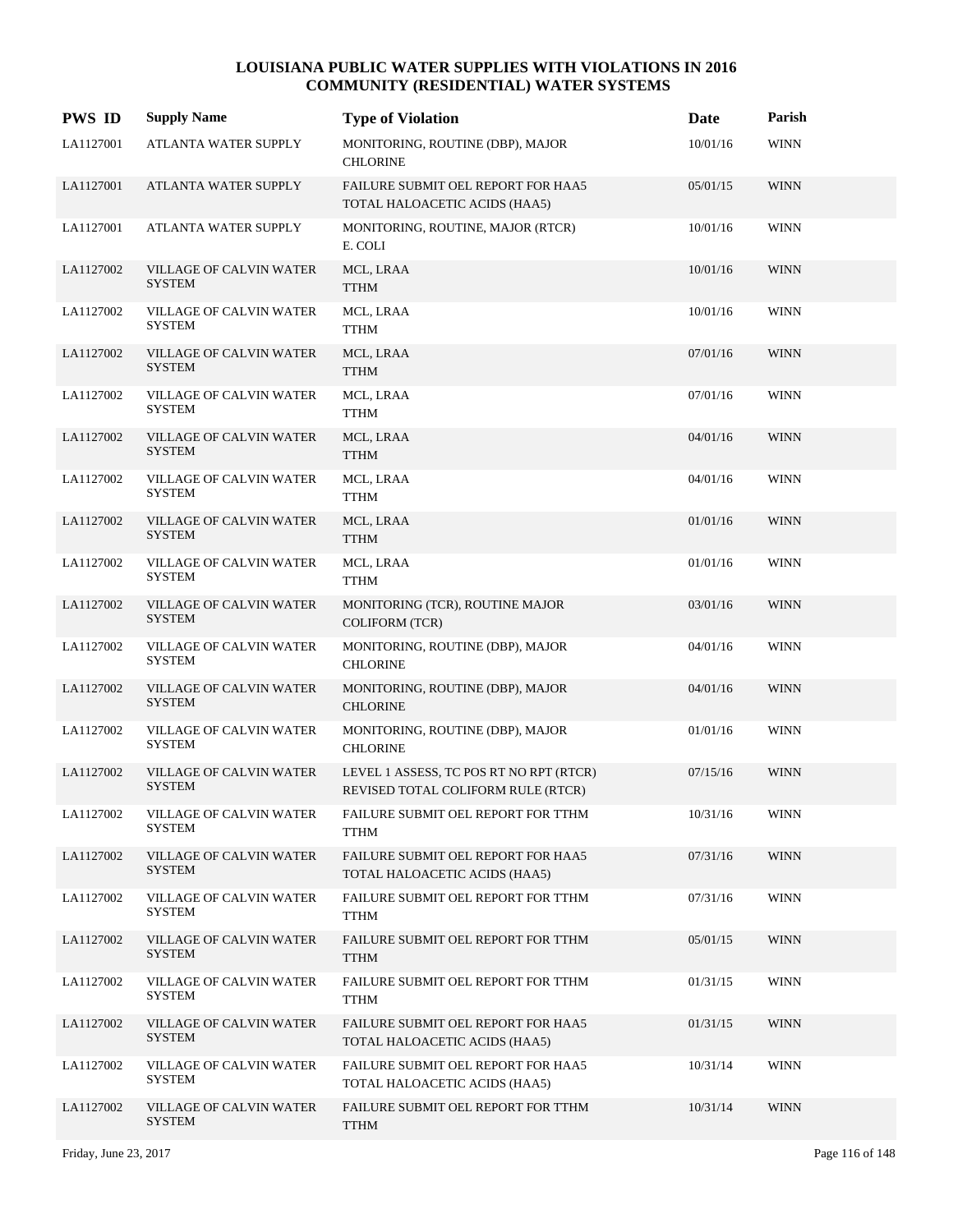| <b>PWS ID</b> | <b>Supply Name</b>                              | <b>Type of Violation</b>                                            | Date     | Parish      |
|---------------|-------------------------------------------------|---------------------------------------------------------------------|----------|-------------|
| LA1127002     | VILLAGE OF CALVIN WATER<br><b>SYSTEM</b>        | FAILURE SUBMIT OEL REPORT FOR HAA5<br>TOTAL HALOACETIC ACIDS (HAA5) | 07/31/14 | <b>WINN</b> |
| LA1127002     | <b>VILLAGE OF CALVIN WATER</b><br><b>SYSTEM</b> | FAILURE SUBMIT OEL REPORT FOR TTHM<br><b>TTHM</b>                   | 07/31/14 | <b>WINN</b> |
| LA1127002     | VILLAGE OF CALVIN WATER<br><b>SYSTEM</b>        | FAILURE SUBMIT OEL REPORT FOR TTHM<br><b>TTHM</b>                   | 05/01/14 | <b>WINN</b> |
| LA1127002     | VILLAGE OF CALVIN WATER<br><b>SYSTEM</b>        | MONITORING, ROUTINE, MAJOR (RTCR)<br>E. COLI                        | 05/01/16 | <b>WINN</b> |
| LA1127002     | VILLAGE OF CALVIN WATER<br><b>SYSTEM</b>        | FAILURE ADDRESS DEFICIENCY (GWR)<br><b>GROUNDWATER RULE</b>         | 09/02/15 | <b>WINN</b> |
| LA1127002     | <b>VILLAGE OF CALVIN WATER</b><br><b>SYSTEM</b> | FOLLOW-UP OR ROUTINE TAP M/R (LCR)<br><b>LEAD &amp; COPPER RULE</b> | 10/01/16 | <b>WINN</b> |
| LA1127002     | VILLAGE OF CALVIN WATER<br><b>SYSTEM</b>        | <b>CCR REPORT</b><br>CONSUMER CONFIDENCE RULE                       | 07/01/16 | <b>WINN</b> |
| LA1127002     | VILLAGE OF CALVIN WATER<br><b>SYSTEM</b>        | <b>CCR REPORT</b><br><b>CONSUMER CONFIDENCE RULE</b>                | 07/01/15 | <b>WINN</b> |
| LA1127002     | VILLAGE OF CALVIN WATER<br><b>SYSTEM</b>        | <b>CCR REPORT</b><br>CONSUMER CONFIDENCE RULE                       | 07/01/14 | <b>WINN</b> |
| LA1127002     | VILLAGE OF CALVIN WATER<br><b>SYSTEM</b>        | CCR ADEQUACY/AVAILABILITY/CONTENT<br>CONSUMER CONFIDENCE RULE       | 10/01/16 | <b>WINN</b> |
| LA1127002     | VILLAGE OF CALVIN WATER<br><b>SYSTEM</b>        | CCR ADEQUACY/AVAILABILITY/CONTENT<br>CONSUMER CONFIDENCE RULE       | 10/01/15 | <b>WINN</b> |
| LA1127002     | VILLAGE OF CALVIN WATER<br><b>SYSTEM</b>        | CCR ADEQUACY/AVAILABILITY/CONTENT<br>CONSUMER CONFIDENCE RULE       | 10/01/14 | <b>WINN</b> |
| LA1127002     | VILLAGE OF CALVIN WATER<br><b>SYSTEM</b>        | PUBLIC NOTICE RULE LINKED TO VIOLATION<br>PUBLIC NOTICE             | 12/16/16 | <b>WINN</b> |
| LA1127002     | VILLAGE OF CALVIN WATER<br><b>SYSTEM</b>        | PUBLIC NOTICE RULE LINKED TO VIOLATION<br><b>PUBLIC NOTICE</b>      | 10/18/16 | <b>WINN</b> |
| LA1127002     | VILLAGE OF CALVIN WATER<br><b>SYSTEM</b>        | PUBLIC NOTICE RULE LINKED TO VIOLATION<br>PUBLIC NOTICE             | 10/12/16 | <b>WINN</b> |
| LA1127002     | VILLAGE OF CALVIN WATER<br><b>SYSTEM</b>        | PUBLIC NOTICE RULE LINKED TO VIOLATION<br>PUBLIC NOTICE             | 08/16/16 | <b>WINN</b> |
| LA1127002     | VILLAGE OF CALVIN WATER<br><b>SYSTEM</b>        | PUBLIC NOTICE RULE LINKED TO VIOLATION<br>PUBLIC NOTICE             | 03/19/16 | <b>WINN</b> |
| LA1127002     | VILLAGE OF CALVIN WATER<br><b>SYSTEM</b>        | PUBLIC NOTICE RULE LINKED TO VIOLATION<br><b>PUBLIC NOTICE</b>      | 12/09/15 | <b>WINN</b> |
| LA1127002     | VILLAGE OF CALVIN WATER<br>SYSTEM               | PUBLIC NOTICE RULE LINKED TO VIOLATION<br>PUBLIC NOTICE             | 12/09/15 | <b>WINN</b> |
| LA1127002     | VILLAGE OF CALVIN WATER<br><b>SYSTEM</b>        | PUBLIC NOTICE RULE LINKED TO VIOLATION<br>PUBLIC NOTICE             | 11/24/15 | <b>WINN</b> |
| LA1127002     | VILLAGE OF CALVIN WATER<br><b>SYSTEM</b>        | PUBLIC NOTICE RULE LINKED TO VIOLATION<br>PUBLIC NOTICE             | 11/13/15 | <b>WINN</b> |
| LA1127002     | VILLAGE OF CALVIN WATER<br><b>SYSTEM</b>        | PUBLIC NOTICE RULE LINKED TO VIOLATION<br>PUBLIC NOTICE             | 10/30/15 | <b>WINN</b> |
| LA1127002     | VILLAGE OF CALVIN WATER<br><b>SYSTEM</b>        | PUBLIC NOTICE RULE LINKED TO VIOLATION<br>PUBLIC NOTICE             | 07/17/15 | <b>WINN</b> |
| LA1127002     | <b>VILLAGE OF CALVIN WATER</b><br><b>SYSTEM</b> | PUBLIC NOTICE RULE LINKED TO VIOLATION<br><b>PUBLIC NOTICE</b>      | 06/10/15 | <b>WINN</b> |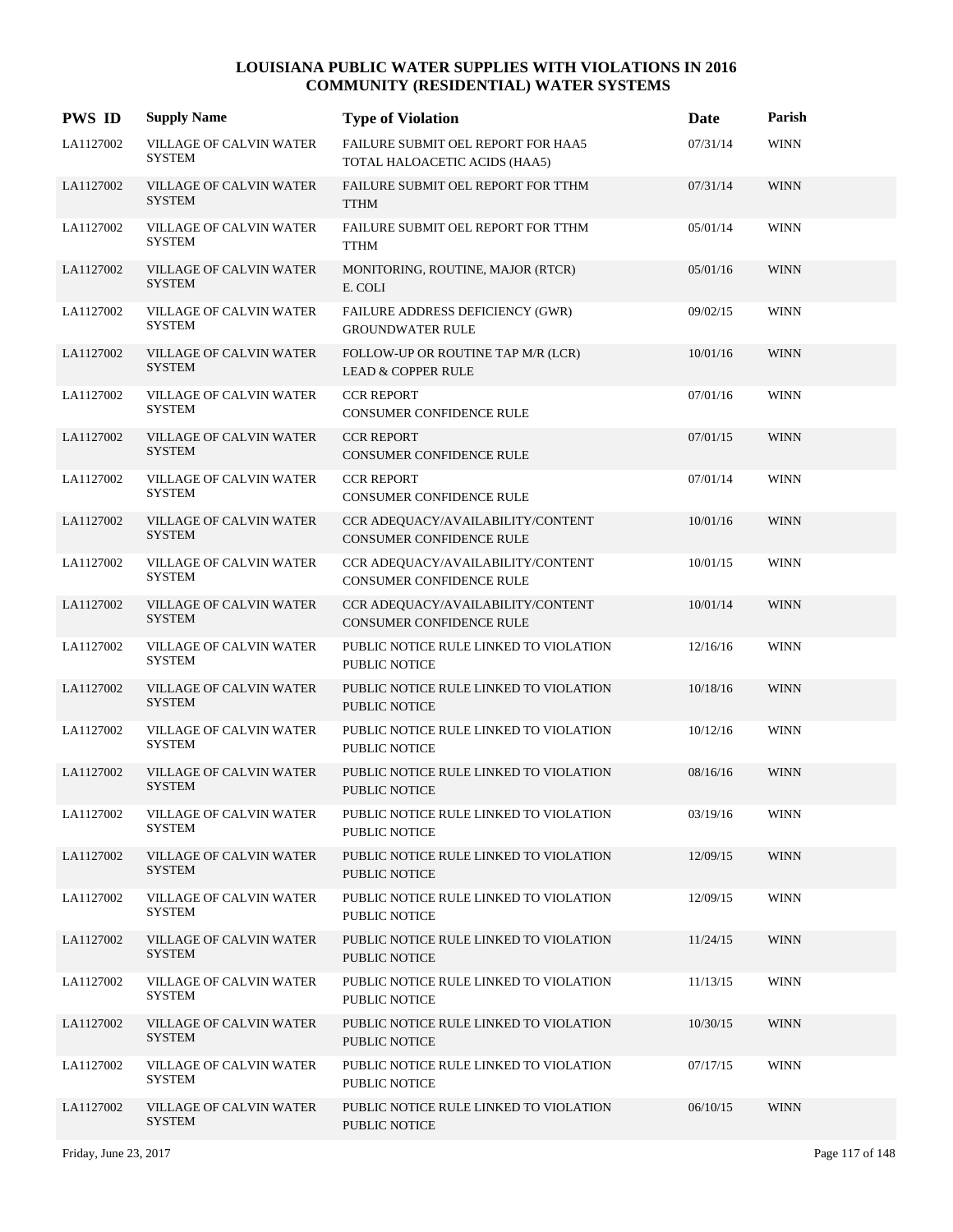| <b>PWS ID</b> | <b>Supply Name</b>                              | <b>Type of Violation</b>                                       | Date     | Parish      |
|---------------|-------------------------------------------------|----------------------------------------------------------------|----------|-------------|
| LA1127002     | <b>VILLAGE OF CALVIN WATER</b><br><b>SYSTEM</b> | PUBLIC NOTICE RULE LINKED TO VIOLATION<br>PUBLIC NOTICE        | 05/16/15 | <b>WINN</b> |
| LA1127002     | <b>VILLAGE OF CALVIN WATER</b><br><b>SYSTEM</b> | PUBLIC NOTICE RULE LINKED TO VIOLATION<br><b>PUBLIC NOTICE</b> | 05/16/15 | <b>WINN</b> |
| LA1127002     | VILLAGE OF CALVIN WATER<br><b>SYSTEM</b>        | PUBLIC NOTICE RULE LINKED TO VIOLATION<br>PUBLIC NOTICE        | 04/28/15 | <b>WINN</b> |
| LA1127002     | <b>VILLAGE OF CALVIN WATER</b><br><b>SYSTEM</b> | PUBLIC NOTICE RULE LINKED TO VIOLATION<br>PUBLIC NOTICE        | 02/27/15 | <b>WINN</b> |
| LA1127002     | <b>VILLAGE OF CALVIN WATER</b><br><b>SYSTEM</b> | PUBLIC NOTICE RULE LINKED TO VIOLATION<br><b>PUBLIC NOTICE</b> | 02/27/15 | <b>WINN</b> |
| LA1127002     | <b>VILLAGE OF CALVIN WATER</b><br><b>SYSTEM</b> | PUBLIC NOTICE RULE LINKED TO VIOLATION<br>PUBLIC NOTICE        | 02/27/15 | <b>WINN</b> |
| LA1127002     | VILLAGE OF CALVIN WATER<br><b>SYSTEM</b>        | PUBLIC NOTICE RULE LINKED TO VIOLATION<br><b>PUBLIC NOTICE</b> | 02/27/15 | <b>WINN</b> |
| LA1127002     | <b>VILLAGE OF CALVIN WATER</b><br><b>SYSTEM</b> | PUBLIC NOTICE RULE LINKED TO VIOLATION<br><b>PUBLIC NOTICE</b> | 02/25/15 | <b>WINN</b> |
| LA1127002     | <b>VILLAGE OF CALVIN WATER</b><br><b>SYSTEM</b> | PUBLIC NOTICE RULE LINKED TO VIOLATION<br>PUBLIC NOTICE        | 01/08/15 | <b>WINN</b> |
| LA1127002     | <b>VILLAGE OF CALVIN WATER</b><br><b>SYSTEM</b> | PUBLIC NOTICE RULE LINKED TO VIOLATION<br>PUBLIC NOTICE        | 01/07/15 | <b>WINN</b> |
| LA1127002     | <b>VILLAGE OF CALVIN WATER</b><br><b>SYSTEM</b> | PUBLIC NOTICE RULE LINKED TO VIOLATION<br>PUBLIC NOTICE        | 09/08/14 | <b>WINN</b> |
| LA1127002     | <b>VILLAGE OF CALVIN WATER</b><br><b>SYSTEM</b> | PUBLIC NOTICE RULE LINKED TO VIOLATION<br><b>PUBLIC NOTICE</b> | 09/08/14 | <b>WINN</b> |
| LA1127002     | <b>VILLAGE OF CALVIN WATER</b><br><b>SYSTEM</b> | PUBLIC NOTICE RULE LINKED TO VIOLATION<br>PUBLIC NOTICE        | 07/30/14 | <b>WINN</b> |
| LA1127002     | <b>VILLAGE OF CALVIN WATER</b><br><b>SYSTEM</b> | PUBLIC NOTICE RULE LINKED TO VIOLATION<br><b>PUBLIC NOTICE</b> | 05/23/14 | <b>WINN</b> |
| LA1127002     | <b>VILLAGE OF CALVIN WATER</b><br><b>SYSTEM</b> | PUBLIC NOTICE RULE LINKED TO VIOLATION<br><b>PUBLIC NOTICE</b> | 05/08/14 | <b>WINN</b> |
| LA1127002     | <b>VILLAGE OF CALVIN WATER</b><br><b>SYSTEM</b> | PUBLIC NOTICE RULE LINKED TO VIOLATION<br><b>PUBLIC NOTICE</b> | 03/15/14 | <b>WINN</b> |
| LA1127002     | VILLAGE OF CALVIN WATER<br><b>SYSTEM</b>        | PUBLIC NOTICE RULE LINKED TO VIOLATION<br>PUBLIC NOTICE        | 12/08/13 | <b>WINN</b> |
| LA1127002     | VILLAGE OF CALVIN WATER<br><b>SYSTEM</b>        | PUBLIC NOTICE RULE LINKED TO VIOLATION<br><b>PUBLIC NOTICE</b> | 04/20/13 | <b>WINN</b> |
| LA1127002     | VILLAGE OF CALVIN WATER<br><b>SYSTEM</b>        | PUBLIC NOTICE RULE LINKED TO VIOLATION<br>PUBLIC NOTICE        | 12/02/12 | <b>WINN</b> |
| LA1127002     | VILLAGE OF CALVIN WATER<br><b>SYSTEM</b>        | PUBLIC NOTICE RULE LINKED TO VIOLATION<br>PUBLIC NOTICE        | 04/29/12 | <b>WINN</b> |
| LA1127005     | VILLAGE OF DODSON WATER<br>SYSTEM               | <b>CCR REPORT</b><br>CONSUMER CONFIDENCE RULE                  | 07/01/16 | <b>WINN</b> |
| LA1127007     | HWY 84 WEST WATER SUPPLY                        | MCL, LRAA<br><b>TTHM</b>                                       | 10/01/16 | <b>WINN</b> |
| LA1127007     | HWY 84 WEST WATER SUPPLY                        | MCL, LRAA<br><b>TTHM</b>                                       | 10/01/16 | <b>WINN</b> |
| LA1127007     | HWY 84 WEST WATER SUPPLY                        | MCL, LRAA<br><b>TTHM</b>                                       | 07/01/16 | <b>WINN</b> |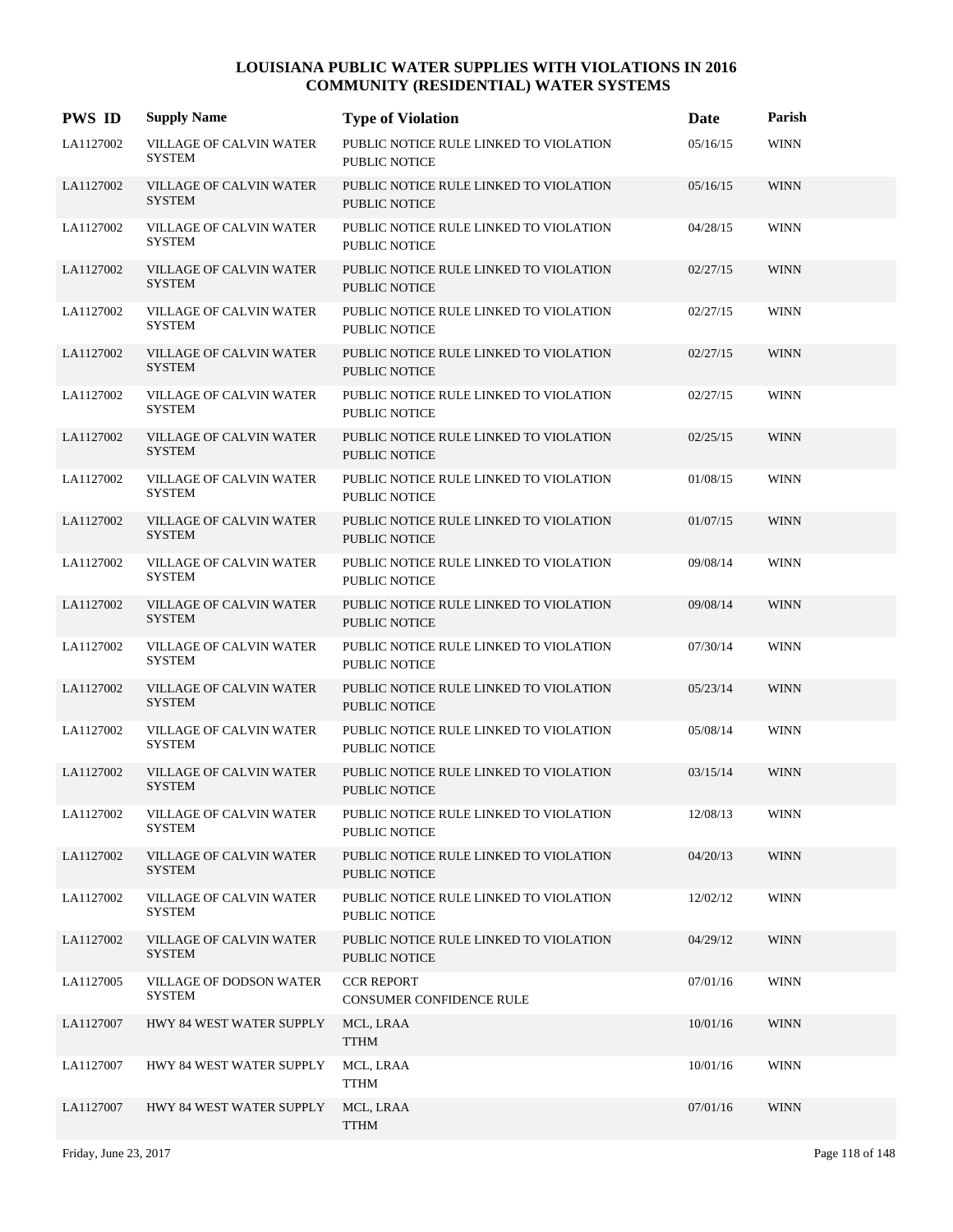| <b>PWS ID</b> | <b>Supply Name</b>                             | <b>Type of Violation</b>                                            | Date     | Parish      |
|---------------|------------------------------------------------|---------------------------------------------------------------------|----------|-------------|
| LA1127008     | JOYCE WATER SUPPLY                             | MCL, LRAA<br><b>TTHM</b>                                            | 10/01/16 | <b>WINN</b> |
| LA1127008     | JOYCE WATER SUPPLY                             | MCL, LRAA<br><b>TTHM</b>                                            | 10/01/16 | <b>WINN</b> |
| LA1127008     | JOYCE WATER SUPPLY                             | MCL, LRAA<br><b>TTHM</b>                                            | 07/01/16 | <b>WINN</b> |
| LA1127008     | JOYCE WATER SUPPLY                             | MCL, LRAA<br><b>TTHM</b>                                            | 07/01/16 | <b>WINN</b> |
| LA1127008     | JOYCE WATER SUPPLY                             | MCL, LRAA<br><b>TTHM</b>                                            | 04/01/16 | <b>WINN</b> |
| LA1127008     | JOYCE WATER SUPPLY                             | MCL, LRAA<br><b>TTHM</b>                                            | 04/01/16 | <b>WINN</b> |
| LA1127008     | JOYCE WATER SUPPLY                             | MCL, LRAA<br><b>TTHM</b>                                            | 01/01/16 | <b>WINN</b> |
| LA1127008     | JOYCE WATER SUPPLY                             | MCL, LRAA<br><b>TTHM</b>                                            | 01/01/16 | <b>WINN</b> |
| LA1127008     | JOYCE WATER SUPPLY                             | FAILURE SUBMIT OEL REPORT FOR TTHM<br><b>TTHM</b>                   | 07/31/16 | <b>WINN</b> |
| LA1127008     | JOYCE WATER SUPPLY                             | FAILURE ADDRESS DEFICIENCY (GWR)<br><b>GROUNDWATER RULE</b>         | 05/09/12 | <b>WINN</b> |
| LA1127010     | <b>VILLAGE OF SIKES WATER</b><br><b>SYSTEM</b> | MCL, LRAA<br>TOTAL HALOACETIC ACIDS (HAA5)                          | 07/01/16 | <b>WINN</b> |
| LA1127010     | <b>VILLAGE OF SIKES WATER</b><br><b>SYSTEM</b> | MCL, LRAA<br><b>TTHM</b>                                            | 07/01/16 | <b>WINN</b> |
| LA1127010     | <b>VILLAGE OF SIKES WATER</b><br><b>SYSTEM</b> | MCL, LRAA<br>TOTAL HALOACETIC ACIDS (HAA5)                          | 04/01/16 | <b>WINN</b> |
| LA1127010     | <b>VILLAGE OF SIKES WATER</b><br><b>SYSTEM</b> | MCL, LRAA<br><b>TTHM</b>                                            | 04/01/16 | <b>WINN</b> |
| LA1127010     | <b>VILLAGE OF SIKES WATER</b><br><b>SYSTEM</b> | MCL, LRAA<br>TOTAL HALOACETIC ACIDS (HAA5)                          | 01/01/16 | <b>WINN</b> |
| LA1127010     | <b>VILLAGE OF SIKES WATER</b><br><b>SYSTEM</b> | MCL, LRAA<br><b>TTHM</b>                                            | 01/01/16 | <b>WINN</b> |
| LA1127010     | <b>VILLAGE OF SIKES WATER</b><br><b>SYSTEM</b> | MONITORING, ROUTINE (DBP), MAJOR<br>TOT_TTHM/HAA5                   | 09/01/16 | <b>WINN</b> |
| LA1127010     | <b>VILLAGE OF SIKES WATER</b><br><b>SYSTEM</b> | MONITORING, ROUTINE (DBP), MAJOR<br>TOT_TTHM/HAA5                   | 06/01/16 | <b>WINN</b> |
| LA1127010     | <b>VILLAGE OF SIKES WATER</b><br><b>SYSTEM</b> | MONITORING, ROUTINE (DBP), MAJOR<br>TOT_TTHM/HAA5                   | 02/29/16 | <b>WINN</b> |
| LA1127010     | <b>VILLAGE OF SIKES WATER</b><br><b>SYSTEM</b> | MONITORING, ROUTINE (DBP), MAJOR<br>TOT_TTHM/HAA5                   | 01/01/16 | <b>WINN</b> |
| LA1127010     | VILLAGE OF SIKES WATER<br><b>SYSTEM</b>        | FAILURE SUBMIT OEL REPORT FOR TTHM<br><b>TTHM</b>                   | 07/31/14 | <b>WINN</b> |
| LA1127010     | <b>VILLAGE OF SIKES WATER</b><br><b>SYSTEM</b> | FAILURE SUBMIT OEL REPORT FOR HAA5<br>TOTAL HALOACETIC ACIDS (HAA5) | 07/31/14 | <b>WINN</b> |
| LA1127010     | <b>VILLAGE OF SIKES WATER</b><br><b>SYSTEM</b> | FAILURE SUBMIT OEL REPORT FOR TTHM<br><b>TTHM</b>                   | 05/01/14 | <b>WINN</b> |
| LA1127010     | <b>VILLAGE OF SIKES WATER</b><br><b>SYSTEM</b> | FAILURE SUBMIT OEL REPORT FOR HAA5<br>TOTAL HALOACETIC ACIDS (HAA5) | 05/01/14 | <b>WINN</b> |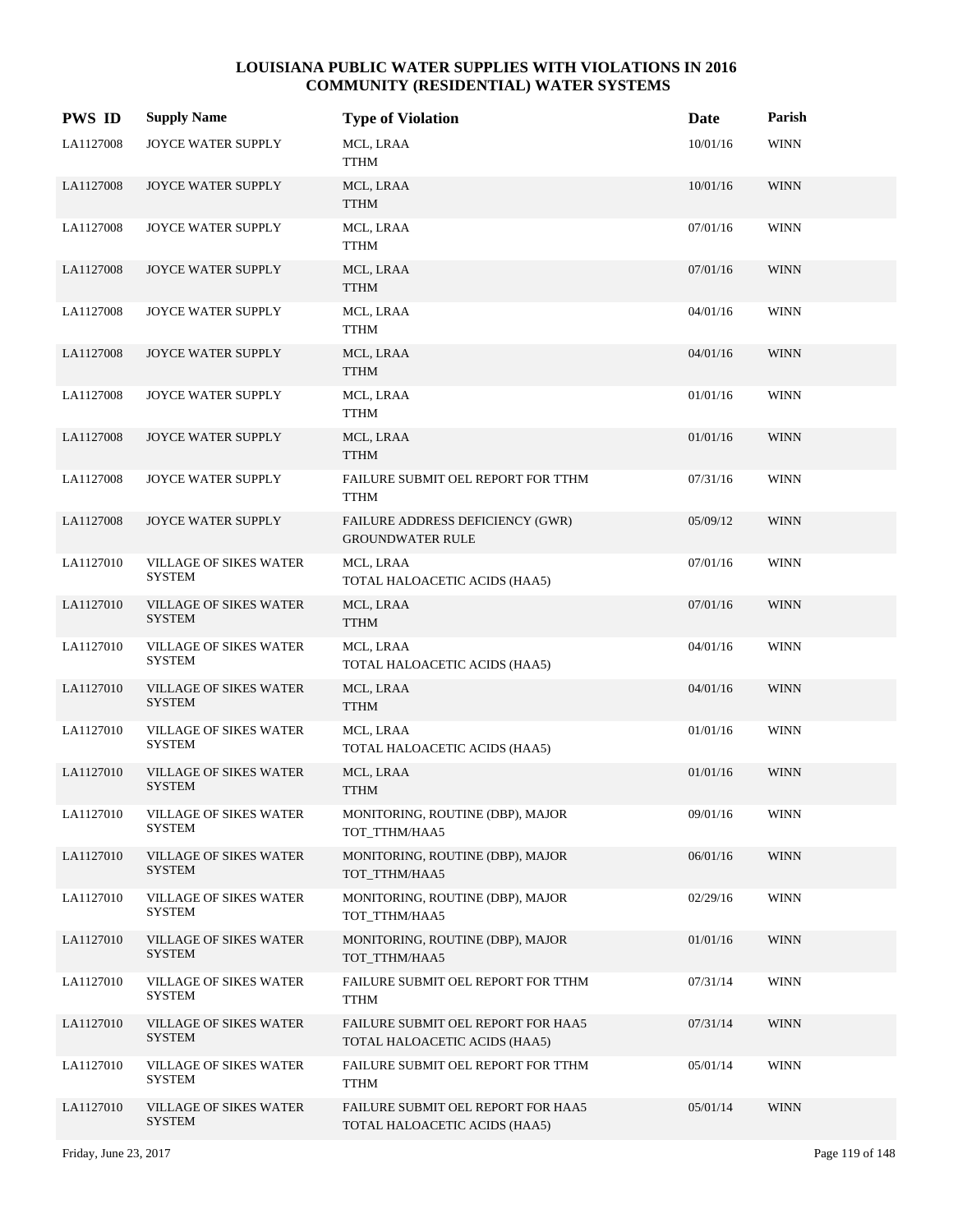| <b>PWS ID</b> | <b>Supply Name</b>                              | <b>Type of Violation</b>                                             | Date     | Parish      |
|---------------|-------------------------------------------------|----------------------------------------------------------------------|----------|-------------|
| LA1127010     | VILLAGE OF SIKES WATER<br>SYSTEM                | LEAD CONSUMER NOTICE (LCR)<br><b>LEAD &amp; COPPER RULE</b>          | 05/14/16 | <b>WINN</b> |
| LA1127010     | <b>VILLAGE OF SIKES WATER</b><br><b>SYSTEM</b>  | <b>CCR REPORT</b><br><b>CONSUMER CONFIDENCE RULE</b>                 | 07/01/16 | <b>WINN</b> |
| LA1127010     | VILLAGE OF SIKES WATER<br><b>SYSTEM</b>         | CCR ADEQUACY/AVAILABILITY/CONTENT<br><b>CONSUMER CONFIDENCE RULE</b> | 10/01/16 | <b>WINN</b> |
| LA1127010     | <b>VILLAGE OF SIKES WATER</b><br><b>SYSTEM</b>  | PUBLIC NOTICE RULE LINKED TO VIOLATION<br><b>PUBLIC NOTICE</b>       | 12/16/16 | <b>WINN</b> |
| LA1127010     | <b>VILLAGE OF SIKES WATER</b><br><b>SYSTEM</b>  | PUBLIC NOTICE RULE LINKED TO VIOLATION<br>PUBLIC NOTICE              | 11/14/16 | <b>WINN</b> |
| LA1127010     | <b>VILLAGE OF SIKES WATER</b><br><b>SYSTEM</b>  | PUBLIC NOTICE RULE LINKED TO VIOLATION<br><b>PUBLIC NOTICE</b>       | 10/01/16 | <b>WINN</b> |
| LA1127010     | VILLAGE OF SIKES WATER<br><b>SYSTEM</b>         | PUBLIC NOTICE RULE LINKED TO VIOLATION<br>PUBLIC NOTICE              | 06/08/16 | <b>WINN</b> |
| LA1127010     | <b>VILLAGE OF SIKES WATER</b><br><b>SYSTEM</b>  | PUBLIC NOTICE RULE LINKED TO VIOLATION<br><b>PUBLIC NOTICE</b>       | 06/08/16 | <b>WINN</b> |
| LA1127010     | <b>VILLAGE OF SIKES WATER</b><br><b>SYSTEM</b>  | PUBLIC NOTICE RULE LINKED TO VIOLATION<br>PUBLIC NOTICE              | 02/14/15 | <b>WINN</b> |
| LA1127010     | VILLAGE OF SIKES WATER<br><b>SYSTEM</b>         | INADEQUATE MIN CHLORINE RESIDUAL(GW&SW)<br><b>CHLORINE</b>           | 12/01/16 | <b>WINN</b> |
| LA1127011     | WEST WINN WATER SYSTEM<br><b>INC</b>            | MCL, LRAA<br><b>TTHM</b>                                             | 04/01/16 | <b>WINN</b> |
| LA1127011     | WEST WINN WATER SYSTEM<br><b>INC</b>            | MCL, LRAA<br>TOTAL HALOACETIC ACIDS (HAA5)                           | 04/01/16 | <b>WINN</b> |
| LA1127011     | WEST WINN WATER SYSTEM<br><b>INC</b>            | MCL, LRAA<br><b>TTHM</b>                                             | 01/01/16 | <b>WINN</b> |
| LA1127015     | HUDSON GAARS MILL WATER<br><b>SYSTEM</b>        | MCL, LRAA<br><b>TTHM</b>                                             | 10/01/16 | <b>WINN</b> |
| LA1127015     | HUDSON GAARS MILL WATER<br><b>SYSTEM</b>        | MCL, LRAA<br><b>TTHM</b>                                             | 10/01/16 | <b>WINN</b> |
| LA1127015     | HUDSON GAARS MILL WATER<br><b>SYSTEM</b>        | MCL, LRAA<br>TOTAL HALOACETIC ACIDS (HAA5)                           | 10/01/16 | <b>WINN</b> |
| LA1127015     | HUDSON GAARS MILL WATER<br>SYSTEM               | MCL, LRAA<br>TOTAL HALOACETIC ACIDS (HAA5)                           | 10/01/16 | <b>WINN</b> |
| LA1127015     | <b>HUDSON GAARS MILL WATER</b><br><b>SYSTEM</b> | MCL, LRAA<br>TOTAL HALOACETIC ACIDS (HAA5)                           | 07/01/16 | <b>WINN</b> |
| LA1127015     | HUDSON GAARS MILL WATER<br><b>SYSTEM</b>        | MCL, LRAA<br><b>TTHM</b>                                             | 07/01/16 | <b>WINN</b> |
| LA1127015     | HUDSON GAARS MILL WATER<br><b>SYSTEM</b>        | MCL, LRAA<br><b>TTHM</b>                                             | 07/01/16 | <b>WINN</b> |
| LA1127015     | HUDSON GAARS MILL WATER<br><b>SYSTEM</b>        | MCL, LRAA<br>TOTAL HALOACETIC ACIDS (HAA5)                           | 07/01/16 | <b>WINN</b> |
| LA1127015     | HUDSON GAARS MILL WATER<br><b>SYSTEM</b>        | MCL, LRAA<br>TOTAL HALOACETIC ACIDS (HAA5)                           | 04/01/16 | <b>WINN</b> |
| LA1127015     | HUDSON GAARS MILL WATER<br><b>SYSTEM</b>        | MCL, LRAA<br>TTHM                                                    | 04/01/16 | <b>WINN</b> |
| LA1127015     | HUDSON GAARS MILL WATER<br><b>SYSTEM</b>        | MCL, LRAA<br>TOTAL HALOACETIC ACIDS (HAA5)                           | 04/01/16 | <b>WINN</b> |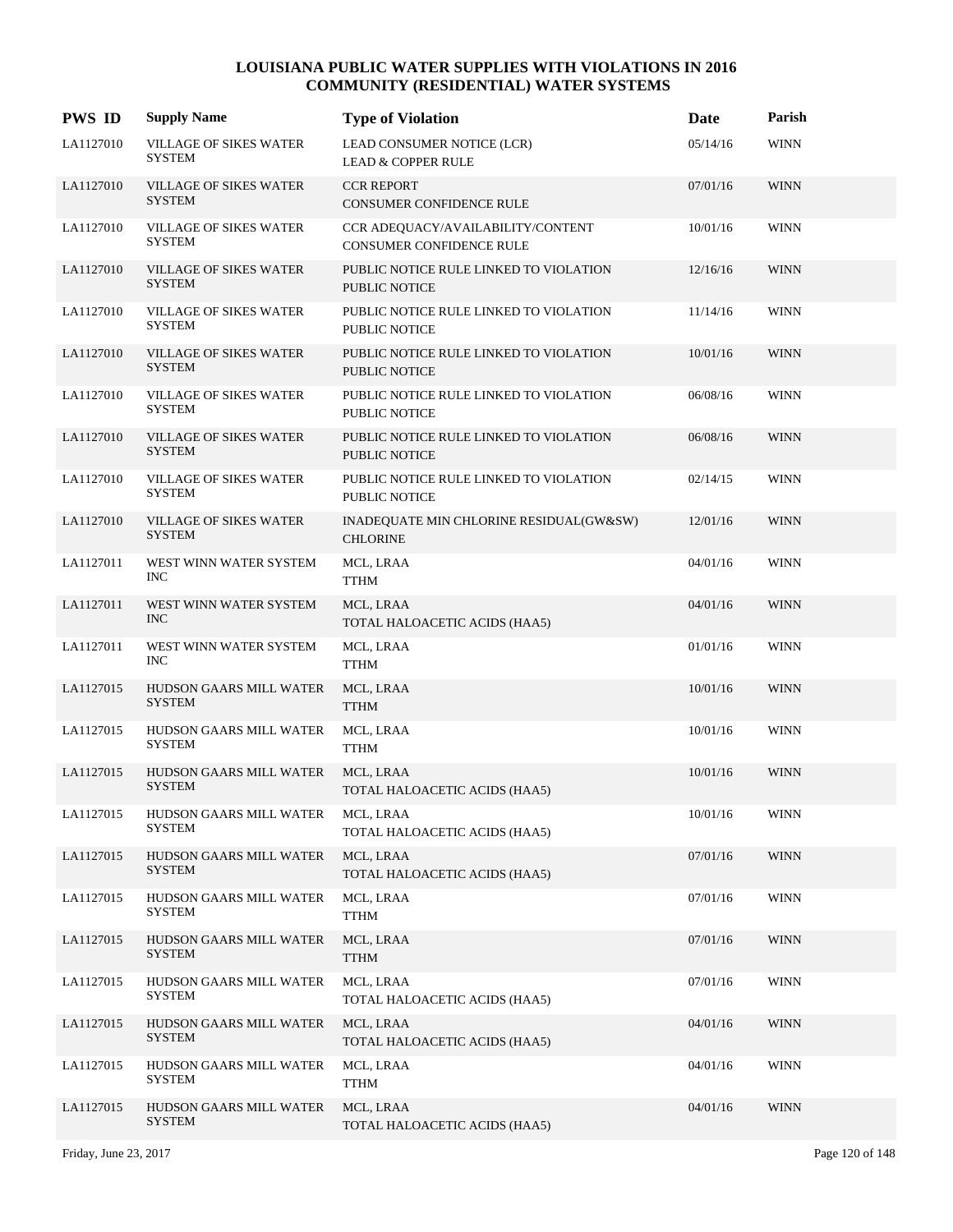| <b>PWS ID</b> | <b>Supply Name</b>                              | <b>Type of Violation</b>                                            | Date     | Parish      |
|---------------|-------------------------------------------------|---------------------------------------------------------------------|----------|-------------|
| LA1127015     | HUDSON GAARS MILL WATER<br><b>SYSTEM</b>        | MCL, LRAA<br><b>TTHM</b>                                            | 04/01/16 | <b>WINN</b> |
| LA1127015     | <b>HUDSON GAARS MILL WATER</b><br><b>SYSTEM</b> | MCL, LRAA<br><b>TTHM</b>                                            | 01/01/16 | <b>WINN</b> |
| LA1127015     | HUDSON GAARS MILL WATER<br><b>SYSTEM</b>        | MCL, LRAA<br><b>TTHM</b>                                            | 01/01/16 | <b>WINN</b> |
| LA1127015     | <b>HUDSON GAARS MILL WATER</b><br><b>SYSTEM</b> | MCL, LRAA<br>TOTAL HALOACETIC ACIDS (HAA5)                          | 01/01/16 | <b>WINN</b> |
| LA1127015     | HUDSON GAARS MILL WATER<br><b>SYSTEM</b>        | MCL, LRAA<br>TOTAL HALOACETIC ACIDS (HAA5)                          | 01/01/16 | <b>WINN</b> |
| LA1127015     | HUDSON GAARS MILL WATER<br><b>SYSTEM</b>        | MONITORING, ROUTINE (DBP), MAJOR<br>TOT_TTHM/HAA5                   | 07/01/16 | <b>WINN</b> |
| LA1127015     | HUDSON GAARS MILL WATER<br><b>SYSTEM</b>        | MONITORING, ROUTINE (DBP), MAJOR<br>TOT_TTHM/HAA5                   | 04/01/16 | <b>WINN</b> |
| LA1127015     | <b>HUDSON GAARS MILL WATER</b><br><b>SYSTEM</b> | MONITORING, ROUTINE (DBP), MAJOR<br>TOT_TTHM/HAA5                   | 01/01/16 | <b>WINN</b> |
| LA1127015     | <b>HUDSON GAARS MILL WATER</b><br>SYSTEM        | FAILURE SUBMIT OEL REPORT FOR TTHM<br><b>TTHM</b>                   | 07/31/16 | <b>WINN</b> |
| LA1127015     | HUDSON GAARS MILL WATER<br><b>SYSTEM</b>        | FAILURE SUBMIT OEL REPORT FOR HAA5<br>TOTAL HALOACETIC ACIDS (HAA5) | 07/31/16 | <b>WINN</b> |
| LA1127015     | HUDSON GAARS MILL WATER<br><b>SYSTEM</b>        | FAILURE SUBMIT OEL REPORT FOR TTHM<br><b>TTHM</b>                   | 05/01/15 | <b>WINN</b> |
| LA1127015     | <b>HUDSON GAARS MILL WATER</b><br><b>SYSTEM</b> | FAILURE SUBMIT OEL REPORT FOR HAA5<br>TOTAL HALOACETIC ACIDS (HAA5) | 05/01/15 | <b>WINN</b> |
| LA1127015     | HUDSON GAARS MILL WATER<br>SYSTEM               | FAILURE SUBMIT OEL REPORT FOR HAA5<br>TOTAL HALOACETIC ACIDS (HAA5) | 01/31/15 | <b>WINN</b> |
| LA1127015     | <b>HUDSON GAARS MILL WATER</b><br><b>SYSTEM</b> | FAILURE SUBMIT OEL REPORT FOR TTHM<br><b>TTHM</b>                   | 01/31/15 | <b>WINN</b> |
| LA1127015     | HUDSON GAARS MILL WATER<br><b>SYSTEM</b>        | FAILURE SUBMIT OEL REPORT FOR HAA5<br>TOTAL HALOACETIC ACIDS (HAA5) | 10/31/14 | <b>WINN</b> |
| LA1127015     | <b>HUDSON GAARS MILL WATER</b><br><b>SYSTEM</b> | FAILURE SUBMIT OEL REPORT FOR TTHM<br><b>TTHM</b>                   | 10/31/14 | <b>WINN</b> |
| LA1127015     | HUDSON GAARS MILL WATER<br><b>SYSTEM</b>        | FAILURE SUBMIT OEL REPORT FOR HAA5<br>TOTAL HALOACETIC ACIDS (HAA5) | 07/31/14 | <b>WINN</b> |
| LA1127015     | HUDSON GAARS MILL WATER<br><b>SYSTEM</b>        | FAILURE SUBMIT OEL REPORT FOR TTHM<br><b>TTHM</b>                   | 07/31/14 | <b>WINN</b> |
| LA1127015     | HUDSON GAARS MILL WATER<br><b>SYSTEM</b>        | FAILURE SUBMIT OEL REPORT FOR TTHM<br><b>TTHM</b>                   | 05/01/14 | <b>WINN</b> |
| LA1127015     | <b>HUDSON GAARS MILL WATER</b><br><b>SYSTEM</b> | FAILURE SUBMIT OEL REPORT FOR HAA5<br>TOTAL HALOACETIC ACIDS (HAA5) | 05/01/14 | <b>WINN</b> |
| LA1127015     | HUDSON GAARS MILL WATER<br><b>SYSTEM</b>        | LEAD CONSUMER NOTICE (LCR)<br><b>LEAD &amp; COPPER RULE</b>         | 08/06/16 | <b>WINN</b> |
| LA1127015     | HUDSON GAARS MILL WATER<br><b>SYSTEM</b>        | PUBLIC NOTICE RULE LINKED TO VIOLATION<br>PUBLIC NOTICE             | 02/23/16 | <b>WINN</b> |
| LA1127015     | HUDSON GAARS MILL WATER<br><b>SYSTEM</b>        | PUBLIC NOTICE RULE LINKED TO VIOLATION<br>PUBLIC NOTICE             | 09/10/15 | <b>WINN</b> |
| LA1127015     | <b>HUDSON GAARS MILL WATER</b><br><b>SYSTEM</b> | PUBLIC NOTICE RULE LINKED TO VIOLATION<br>PUBLIC NOTICE             | 09/10/15 | <b>WINN</b> |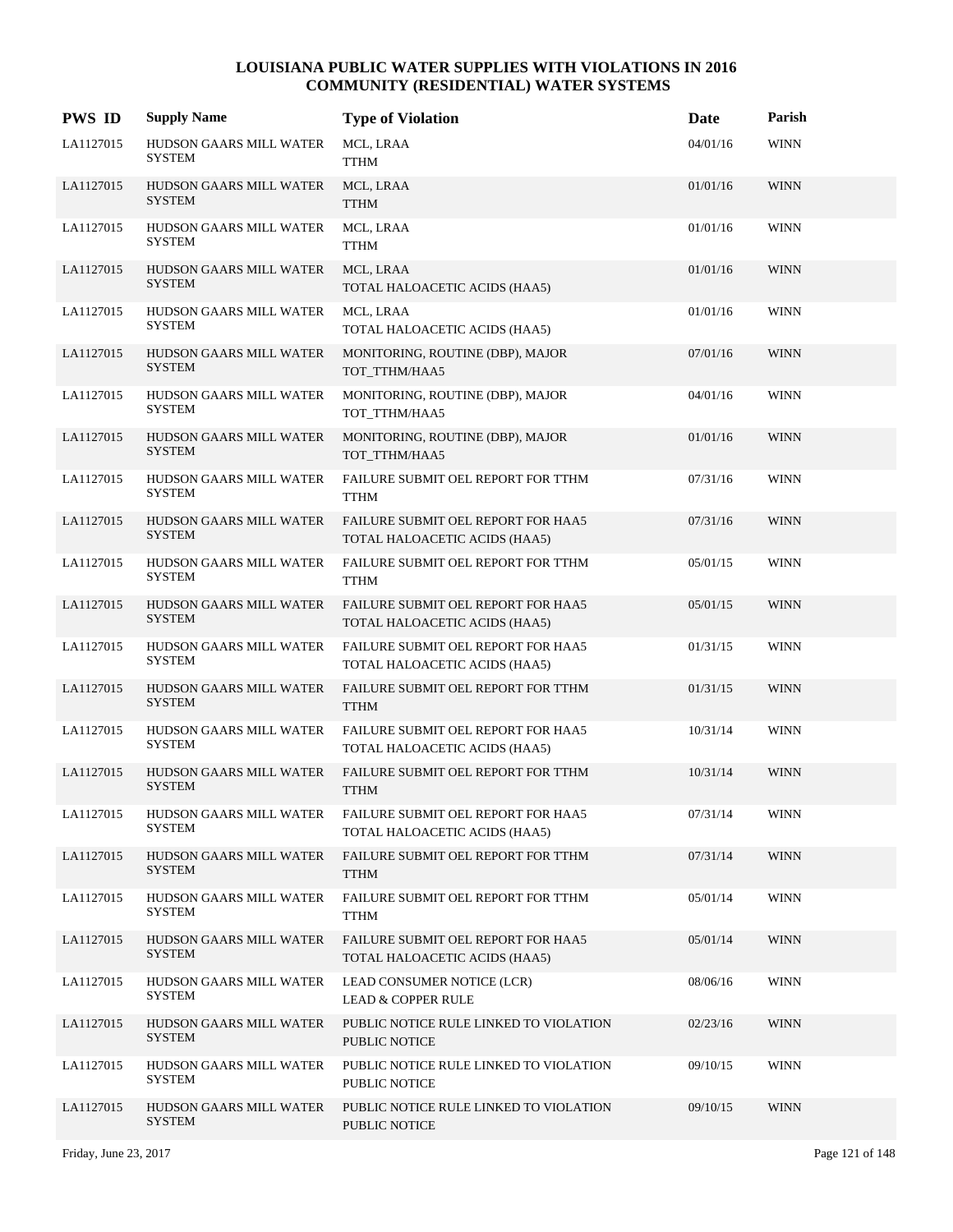| <b>PWS ID</b> | <b>Supply Name</b>                                 | <b>Type of Violation</b>                                             | Date     | Parish      |
|---------------|----------------------------------------------------|----------------------------------------------------------------------|----------|-------------|
| LA1127015     | HUDSON GAARS MILL WATER<br><b>SYSTEM</b>           | PUBLIC NOTICE RULE LINKED TO VIOLATION<br><b>PUBLIC NOTICE</b>       | 02/15/15 | <b>WINN</b> |
| LA1127015     | HUDSON GAARS MILL WATER<br><b>SYSTEM</b>           | PUBLIC NOTICE RULE LINKED TO VIOLATION<br><b>PUBLIC NOTICE</b>       | 02/15/15 | <b>WINN</b> |
| LA1127015     | HUDSON GAARS MILL WATER<br><b>SYSTEM</b>           | PUBLIC NOTICE RULE LINKED TO VIOLATION<br>PUBLIC NOTICE              | 08/25/14 | <b>WINN</b> |
| LA1127015     | HUDSON GAARS MILL WATER<br><b>SYSTEM</b>           | PUBLIC NOTICE RULE LINKED TO VIOLATION<br><b>PUBLIC NOTICE</b>       | 08/25/14 | <b>WINN</b> |
| LA1127015     | HUDSON GAARS MILL WATER<br><b>SYSTEM</b>           | PUBLIC NOTICE RULE LINKED TO VIOLATION<br><b>PUBLIC NOTICE</b>       | 06/01/14 | <b>WINN</b> |
| LA1127019     | WHEELING WATER SYSTEM<br><b>INC</b>                | MONITORING, ROUTINE (DBP), MAJOR<br>TOT_TTHM/HAA5                    | 10/01/15 | <b>WINN</b> |
| LA1127019     | WHEELING WATER SYSTEM<br><b>INC</b>                | <b>CCR REPORT</b><br><b>CONSUMER CONFIDENCE RULE</b>                 | 07/01/16 | <b>WINN</b> |
| LA1127019     | WHEELING WATER SYSTEM<br><b>INC</b>                | CCR ADEQUACY/AVAILABILITY/CONTENT<br><b>CONSUMER CONFIDENCE RULE</b> | 10/01/16 | <b>WINN</b> |
| LA1127022     | <b>BACKWOOD VILLAGE WATER</b><br><b>SYSTEM</b>     | MCL, LRAA<br>TTHM                                                    | 10/01/16 | <b>WINN</b> |
| LA1127022     | <b>BACKWOOD VILLAGE WATER</b><br><b>SYSTEM</b>     | MCL, LRAA<br><b>TTHM</b>                                             | 10/01/16 | <b>WINN</b> |
| LA1127022     | <b>BACKWOOD VILLAGE WATER</b><br><b>SYSTEM</b>     | FAILURE SUBMIT OEL REPORT FOR TTHM<br><b>TTHM</b>                    | 10/31/16 | <b>WINN</b> |
| LA1127023     | PLEASANT HILLS-<br>CROSSROADS WATER SYSTEMS        | MCL, LRAA<br><b>TTHM</b>                                             | 10/01/16 | <b>WINN</b> |
| LA1127023     | PLEASANT HILLS-<br>CROSSROADS WATER SYSTEMS        | MCL, LRAA<br><b>TTHM</b>                                             | 10/01/16 | <b>WINN</b> |
| LA1127023     | PLEASANT HILLS-<br>CROSSROADS WATER SYSTEMS        | MCL, LRAA<br><b>TTHM</b>                                             | 07/01/16 | <b>WINN</b> |
| LA1127023     | PLEASANT HILLS-<br>CROSSROADS WATER SYSTEMS TTHM   | MCL, LRAA                                                            | 07/01/16 | <b>WINN</b> |
| LA1127023     | PLEASANT HILLS-<br>CROSSROADS WATER SYSTEMS        | MCL, LRAA<br><b>TTHM</b>                                             | 04/01/16 | <b>WINN</b> |
| LA1127023     | PLEASANT HILLS-<br><b>CROSSROADS WATER SYSTEMS</b> | MCL, LRAA<br><b>TTHM</b>                                             | 04/01/16 | <b>WINN</b> |
| LA1127023     | PLEASANT HILLS-<br>CROSSROADS WATER SYSTEMS        | MCL, LRAA<br><b>TTHM</b>                                             | 01/01/16 | <b>WINN</b> |
| LA1127023     | PLEASANT HILLS-<br>CROSSROADS WATER SYSTEMS        | MCL, LRAA<br><b>TTHM</b>                                             | 01/01/16 | <b>WINN</b> |
| LA1127023     | PLEASANT HILLS-<br>CROSSROADS WATER SYSTEMS        | FAILURE SUBMIT OEL REPORT FOR TTHM<br><b>TTHM</b>                    | 10/31/16 | <b>WINN</b> |
| LA1127023     | PLEASANT HILLS-<br>CROSSROADS WATER SYSTEMS        | FAILURE SUBMIT OEL REPORT FOR TTHM<br><b>TTHM</b>                    | 07/31/16 | <b>WINN</b> |
| LA1127023     | PLEASANT HILLS-<br>CROSSROADS WATER SYSTEMS        | FAILURE SUBMIT OEL REPORT FOR TTHM<br><b>TTHM</b>                    | 05/01/15 | <b>WINN</b> |
| LA1127023     | PLEASANT HILLS-<br>CROSSROADS WATER SYSTEMS        | FAILURE SUBMIT OEL REPORT FOR TTHM<br><b>TTHM</b>                    | 01/31/15 | <b>WINN</b> |
| LA1127023     | PLEASANT HILLS-<br>CROSSROADS WATER SYSTEMS        | FAILURE SUBMIT OEL REPORT FOR TTHM<br><b>TTHM</b>                    | 10/31/14 | <b>WINN</b> |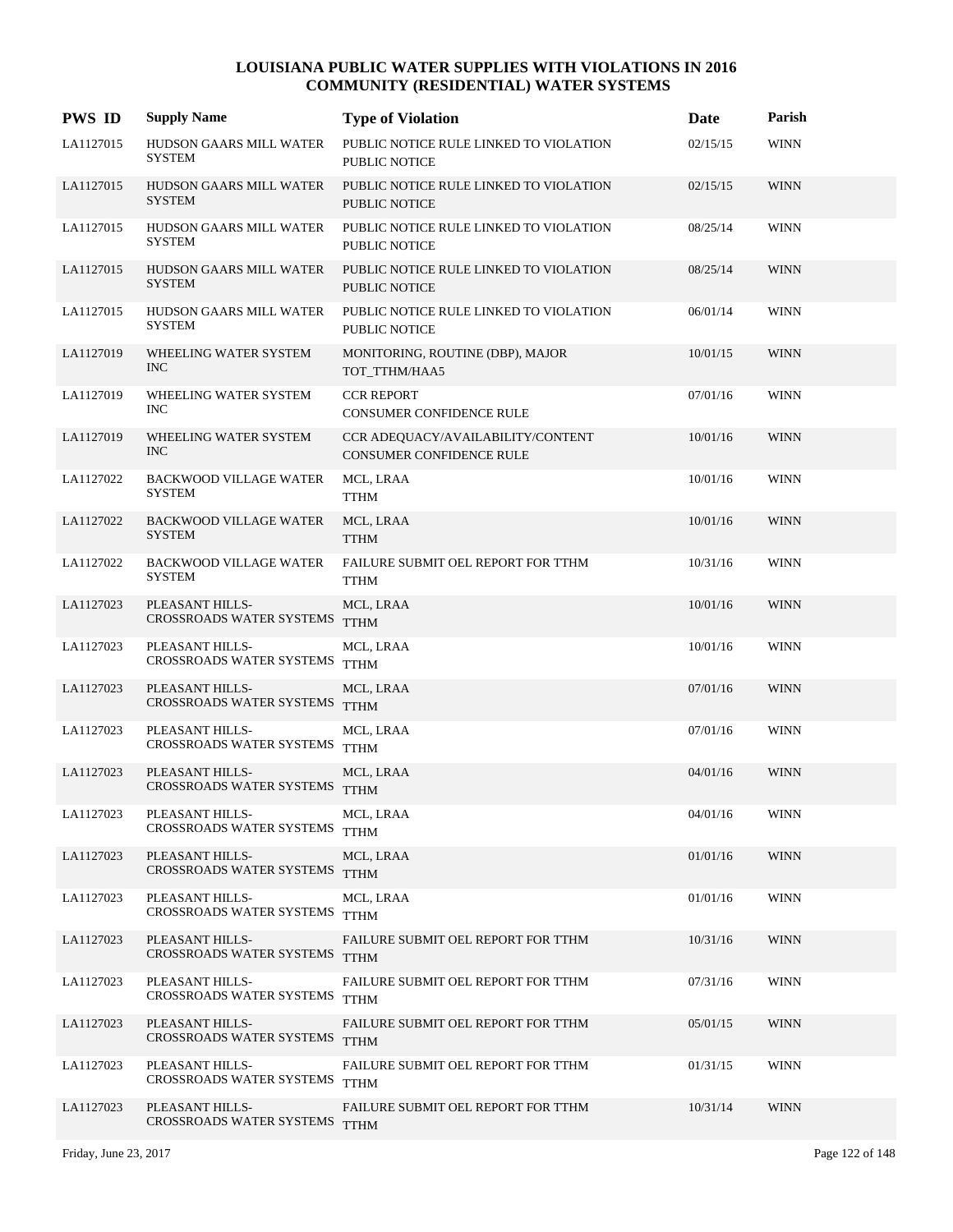| <b>PWS ID</b> | <b>Supply Name</b>                                 | <b>Type of Violation</b>                                                   | Date     | Parish      |
|---------------|----------------------------------------------------|----------------------------------------------------------------------------|----------|-------------|
| LA1127023     | PLEASANT HILLS-<br>CROSSROADS WATER SYSTEMS        | FAILURE SUBMIT OFL REPORT FOR TTHM<br><b>TTHM</b>                          | 07/31/14 | <b>WINN</b> |
| LA1127023     | PLEASANT HILLS-<br>CROSSROADS WATER SYSTEMS        | <b>FAILURE SUBMIT OFL REPORT FOR HAA5</b><br>TOTAL HALOACETIC ACIDS (HAA5) | 07/31/14 | <b>WINN</b> |
| LA1127023     | PLEASANT HILLS-<br>CROSSROADS WATER SYSTEMS        | <b>FAILURE SUBMIT OFL REPORT FOR TTHM</b><br><b>TTHM</b>                   | 05/01/14 | <b>WINN</b> |
| LA1127023     | PLEASANT HILLS-<br><b>CROSSROADS WATER SYSTEMS</b> | <b>FAILURE SUBMIT OFL REPORT FOR HAA5</b><br>TOTAL HALOACETIC ACIDS (HAA5) | 05/01/14 | <b>WINN</b> |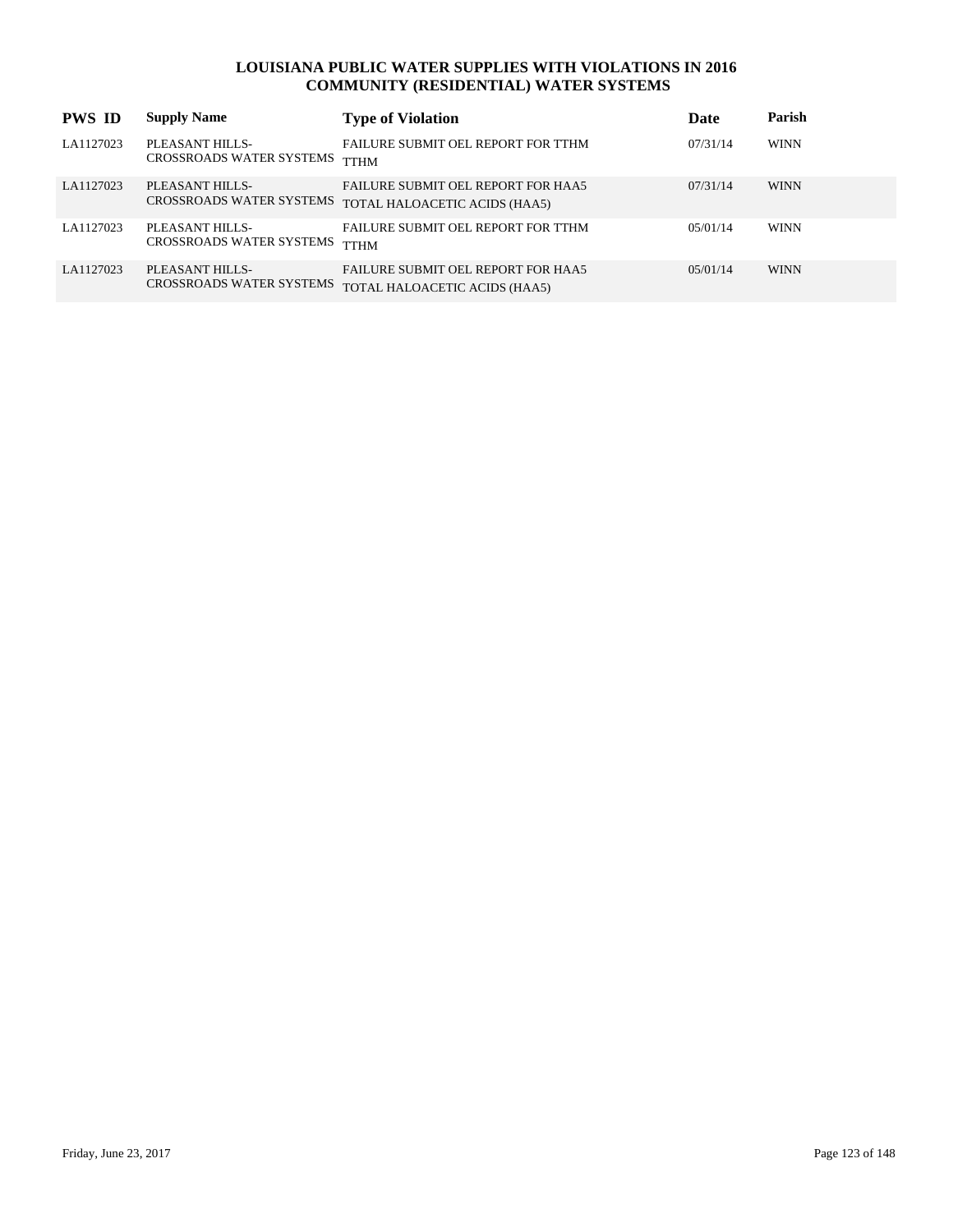| <b>PWS ID</b> | <b>Supply Name</b>                             | <b>Type of Violation</b>                                                                       | Date     | Parish           |
|---------------|------------------------------------------------|------------------------------------------------------------------------------------------------|----------|------------------|
| LA2003001     | WHITE SANDS CANOE<br>RENTALS WATER SYSTEM      | MONITORING (TCR), ROUTINE MAJOR<br><b>COLIFORM (TCR)</b>                                       | 01/01/16 | <b>ALLEN</b>     |
| LA2003001     | WHITE SANDS CANOE<br>RENTALS WATER SYSTEM      | MONITORING, ROUTINE, MAJOR (RTCR)<br>E. COLI                                                   | 06/01/16 | <b>ALLEN</b>     |
| LA2003001     | WHITE SANDS CANOE<br>RENTALS WATER SYSTEM      | MONITORING, ROUTINE, MAJOR (RTCR)<br>E. COLI                                                   | 05/01/16 | <b>ALLEN</b>     |
| LA2003001     | WHITE SANDS CANOE<br>RENTALS WATER SYSTEM      | MONITORING, ROUTINE, MAJOR (RTCR)<br>E. COLI                                                   | 04/01/16 | <b>ALLEN</b>     |
| LA2003001     | WHITE SANDS CANOE<br>RENTALS WATER SYSTEM      | PUBLIC NOTICE RULE LINKED TO VIOLATION<br><b>PUBLIC NOTICE</b>                                 | 03/04/16 | <b>ALLEN</b>     |
| LA2003001     | WHITE SANDS CANOE<br>RENTALS WATER SYSTEM      | PUBLIC NOTICE RULE LINKED TO VIOLATION<br><b>PUBLIC NOTICE</b>                                 | 11/29/15 | <b>ALLEN</b>     |
| LA2003001     | WHITE SANDS CANOE<br>RENTALS WATER SYSTEM      | PUBLIC NOTICE RULE LINKED TO VIOLATION<br><b>PUBLIC NOTICE</b>                                 | 10/07/15 | <b>ALLEN</b>     |
| LA2003001     | WHITE SANDS CANOE<br>RENTALS WATER SYSTEM      | PUBLIC NOTICE RULE LINKED TO VIOLATION<br>PUBLIC NOTICE                                        | 05/25/15 | <b>ALLEN</b>     |
| LA2003001     | WHITE SANDS CANOE<br>RENTALS WATER SYSTEM      | PUBLIC NOTICE RULE LINKED TO VIOLATION<br>PUBLIC NOTICE                                        | 02/28/15 | <b>ALLEN</b>     |
| LA2005006     | WESTLAKE VINYLS COMPANY,<br>LP                 | MONITORING, ROUTINE (DBP), MAJOR<br><b>CHLORINE</b>                                            | 04/01/16 | <b>ASCENSION</b> |
| LA2005006     | WESTLAKE VINYLS COMPANY,<br>LP                 | MONITORING, ROUTINE, MAJOR (RTCR)<br>E. COLI                                                   | 04/01/16 | <b>ASCENSION</b> |
| LA2005006     | LP                                             | WESTLAKE VINYLS COMPANY, INADEQUATE MIN CHLORINE RESIDUAL(GW&SW)<br><b>CHLORINE</b>            | 06/01/16 | <b>ASCENSION</b> |
| LA2005006     | WESTLAKE VINYLS COMPANY,<br>LP                 | INADEQUATE MIN CHLORINE RESIDUAL(GW&SW)<br><b>CHLORINE</b>                                     | 02/01/16 | <b>ASCENSION</b> |
| LA2005042     | OCCIDENTAL CHEMICAL<br><b>CORPORATION</b>      | INADEQUATE MIN CHLORINE RESIDUAL(GW&SW)<br><b>CHLORINE</b>                                     | 05/01/16 | <b>ASCENSION</b> |
| LA2005042     | OCCIDENTAL CHEMICAL<br><b>CORPORATION</b>      | INADEQUATE MIN CHLORINE RESIDUAL(GW&SW)<br><b>CHLORINE</b>                                     | 03/01/16 | <b>ASCENSION</b> |
| LA2005123     | <b>BEST STOP#5</b>                             | PUBLIC NOTICE RULE LINKED TO VIOLATION<br><b>PUBLIC NOTICE</b>                                 | 11/24/14 | <b>ASCENSION</b> |
| LA2005123     | <b>BEST STOP#5</b>                             | PUBLIC NOTICE RULE LINKED TO VIOLATION<br>PUBLIC NOTICE                                        | 08/24/14 | <b>ASCENSION</b> |
| LA2005165     | <b>ALMATIS</b>                                 | SAMPLE SITING PLAN ERRORS (RTCR)<br>REVISED TOTAL COLIFORM RULE (RTCR)                         | 04/01/16 | <b>ASCENSION</b> |
| LA2005165     | <b>ALMATIS</b>                                 | INADEQUATE MIN CHLORINE RESIDUAL(GW&SW)<br><b>CHLORINE</b>                                     | 06/01/16 | <b>ASCENSION</b> |
| LA2005255     |                                                | SORRENTO LUMBER COMPANY SAMPLE SITING PLAN ERRORS (RTCR)<br>REVISED TOTAL COLIFORM RULE (RTCR) | 04/01/16 | <b>ASCENSION</b> |
| LA2005255     |                                                | SORRENTO LUMBER COMPANY LEAD CONSUMER NOTICE (LCR)<br><b>LEAD &amp; COPPER RULE</b>            | 08/14/16 | <b>ASCENSION</b> |
| LA2005256     | AIR LIQUIDE GEISMAR<br><b>UTILITY SERVICES</b> | PUBLIC NOTICE RULE LINKED TO VIOLATION<br>PUBLIC NOTICE                                        | 02/21/16 | <b>ASCENSION</b> |
| LA2005260     | ONE LIFE BAPTIST CHURCH                        | PUBLIC NOTICE RULE LINKED TO VIOLATION<br>PUBLIC NOTICE                                        | 04/11/13 | <b>ASCENSION</b> |
| LA2005260     | ONE LIFE BAPTIST CHURCH                        | PUBLIC NOTICE RULE LINKED TO VIOLATION<br>PUBLIC NOTICE                                        | 01/16/13 | <b>ASCENSION</b> |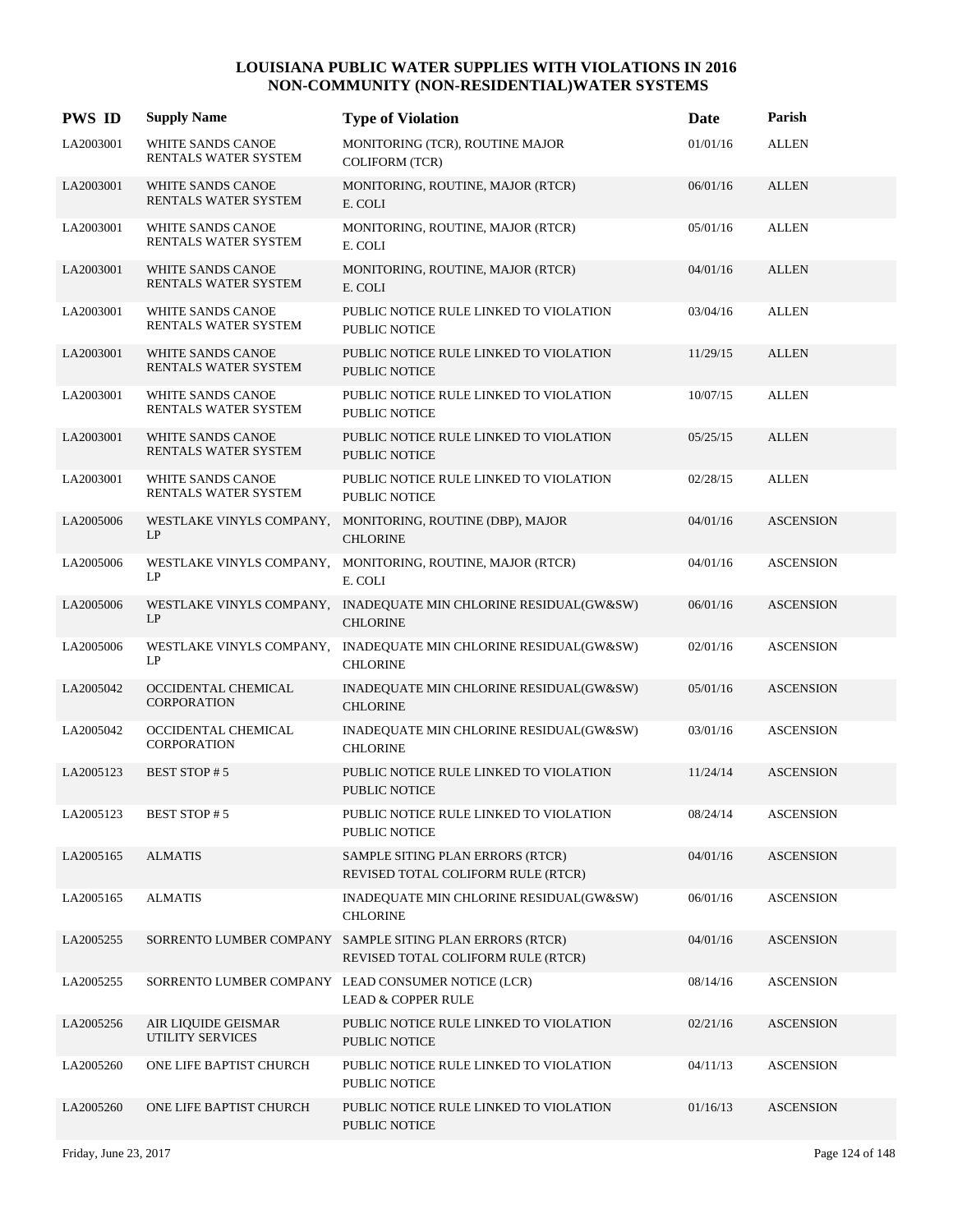| <b>PWS ID</b> | <b>Supply Name</b>                                | <b>Type of Violation</b>                                                             | Date     | Parish            |
|---------------|---------------------------------------------------|--------------------------------------------------------------------------------------|----------|-------------------|
| LA2005268     | ST AMANT BAPTIST CHURCH<br><b>SCHOOL</b>          | MONITORING, ROUTINE (DBP), MAJOR<br><b>CHLORINE</b>                                  | 04/01/16 | <b>ASCENSION</b>  |
| LA2005268     | ST AMANT BAPTIST CHURCH<br><b>SCHOOL</b>          | MONITORING, ROUTINE (DBP), MAJOR<br><b>CHLORINE</b>                                  | 04/01/16 | <b>ASCENSION</b>  |
| LA2005268     | ST AMANT BAPTIST CHURCH<br><b>SCHOOL</b>          | MONITORING, ROUTINE, MAJOR (RTCR)<br>E. COLI                                         | 06/01/16 | <b>ASCENSION</b>  |
| LA2005268     | ST AMANT BAPTIST CHURCH<br><b>SCHOOL</b>          | MONITORING, ROUTINE, MAJOR (RTCR)<br>E. COLI                                         | 05/01/16 | <b>ASCENSION</b>  |
| LA2005268     | ST AMANT BAPTIST CHURCH<br><b>SCHOOL</b>          | SAMPLE SITING PLAN ERRORS (RTCR)<br>REVISED TOTAL COLIFORM RULE (RTCR)               | 04/01/16 | <b>ASCENSION</b>  |
| LA2005268     | ST AMANT BAPTIST CHURCH<br><b>SCHOOL</b>          | PUBLIC NOTICE RULE LINKED TO VIOLATION<br><b>PUBLIC NOTICE</b>                       | 09/04/16 | <b>ASCENSION</b>  |
| LA2005268     | ST AMANT BAPTIST CHURCH<br><b>SCHOOL</b>          | PUBLIC NOTICE RULE LINKED TO VIOLATION<br><b>PUBLIC NOTICE</b>                       | 09/04/16 | <b>ASCENSION</b>  |
| LA2005268     | ST AMANT BAPTIST CHURCH<br><b>SCHOOL</b>          | PUBLIC NOTICE RULE LINKED TO VIOLATION<br><b>PUBLIC NOTICE</b>                       | 08/07/16 | <b>ASCENSION</b>  |
| LA2005268     | ST AMANT BAPTIST CHURCH<br><b>SCHOOL</b>          | PUBLIC NOTICE RULE LINKED TO VIOLATION<br><b>PUBLIC NOTICE</b>                       | 06/28/16 | <b>ASCENSION</b>  |
| LA2005268     | ST AMANT BAPTIST CHURCH<br><b>SCHOOL</b>          | PUBLIC NOTICE RULE LINKED TO VIOLATION<br><b>PUBLIC NOTICE</b>                       | 01/07/16 | <b>ASCENSION</b>  |
| LA2005268     | ST AMANT BAPTIST CHURCH<br><b>SCHOOL</b>          | PUBLIC NOTICE RULE LINKED TO VIOLATION<br>PUBLIC NOTICE                              | 09/29/15 | <b>ASCENSION</b>  |
| LA2005268     | ST AMANT BAPTIST CHURCH<br><b>SCHOOL</b>          | PUBLIC NOTICE RULE LINKED TO VIOLATION<br><b>PUBLIC NOTICE</b>                       | 09/30/14 | <b>ASCENSION</b>  |
| LA2005268     | ST AMANT BAPTIST CHURCH<br><b>SCHOOL</b>          | INADEQUATE MIN CHLORINE RESIDUAL(GW&SW)<br><b>CHLORINE</b>                           | 01/01/16 | <b>ASCENSION</b>  |
| LA2011030     | JUNCTION GROCERY WATER<br><b>SYSTEM</b>           | MONITORING (TCR), ROUTINE MAJOR<br><b>COLIFORM (TCR)</b>                             | 01/01/16 | <b>BEAUREGARD</b> |
| LA2011030     | <b>JUNCTION GROCERY WATER</b><br><b>SYSTEM</b>    | PUBLIC NOTICE RULE LINKED TO VIOLATION<br>PUBLIC NOTICE                              | 10/07/15 | <b>BEAUREGARD</b> |
| LA2011030     | <b>JUNCTION GROCERY WATER</b><br><b>SYSTEM</b>    | PUBLIC NOTICE RULE LINKED TO VIOLATION<br><b>PUBLIC NOTICE</b>                       | 05/25/15 | <b>BEAUREGARD</b> |
| LA2011030     | JUNCTION GROCERY WATER<br><b>SYSTEM</b>           | PUBLIC NOTICE RULE LINKED TO VIOLATION<br>PUBLIC NOTICE                              | 02/28/15 | <b>BEAUREGARD</b> |
| LA2013011     |                                                   | BONNIE & CLYDE TRADE DAYS INADEQUATE MIN CHLORINE RESIDUAL(GW&SW)<br><b>CHLORINE</b> | 12/01/16 | <b>BIENVILLE</b>  |
| LA2013012     | FOSTER POULTRY FARMS<br>(ARCADIA FEEDMILL)        | MONITORING, ROUTINE (DBP), MAJOR<br><b>CHLORINE</b>                                  | 04/01/16 | <b>BIENVILLE</b>  |
| LA2013012     | <b>FOSTER POULTRY FARMS</b><br>(ARCADIA FEEDMILL) | MONITORING, ROUTINE, MAJOR (RTCR)<br>E. COLI                                         | 05/01/16 | <b>BIENVILLE</b>  |
| LA2013012     | FOSTER POULTRY FARMS<br>(ARCADIA FEEDMILL)        | FOLLOW-UP OR ROUTINE TAP M/R (LCR)<br><b>LEAD &amp; COPPER RULE</b>                  | 10/01/16 | <b>BIENVILLE</b>  |
| LA2013012     | FOSTER POULTRY FARMS<br>(ARCADIA FEEDMILL)        | PUBLIC NOTICE RULE LINKED TO VIOLATION<br>PUBLIC NOTICE                              | 09/03/16 | <b>BIENVILLE</b>  |
| LA2013012     | <b>FOSTER POULTRY FARMS</b><br>(ARCADIA FEEDMILL) | PUBLIC NOTICE RULE LINKED TO VIOLATION<br>PUBLIC NOTICE                              | 08/20/16 | <b>BIENVILLE</b>  |
| LA2013012     | <b>FOSTER POULTRY FARMS</b><br>(ARCADIA FEEDMILL) | PUBLIC NOTICE RULE LINKED TO VIOLATION<br>PUBLIC NOTICE                              | 11/15/15 | <b>BIENVILLE</b>  |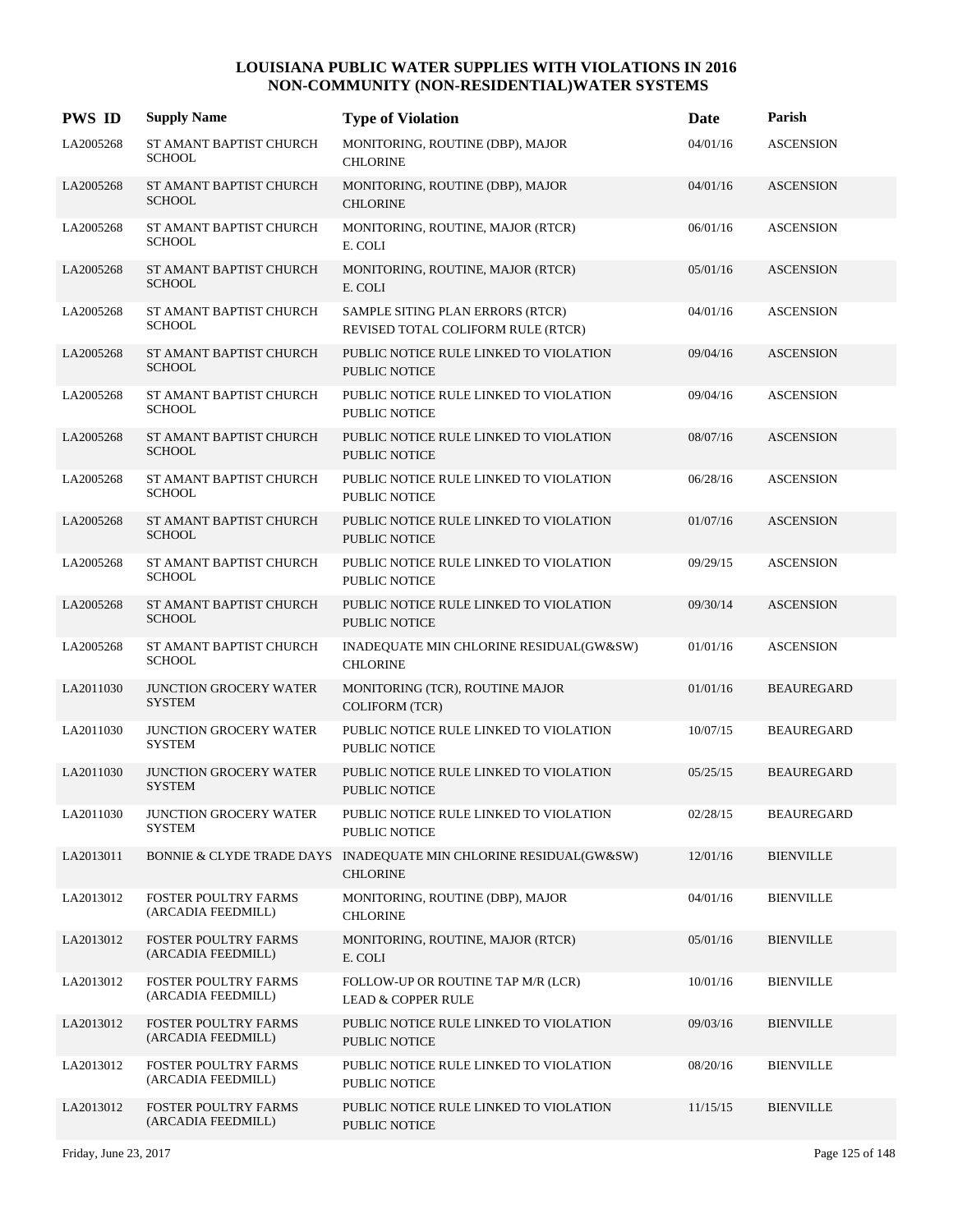| <b>PWS ID</b> | <b>Supply Name</b>                                | <b>Type of Violation</b>                                        | Date     | Parish           |
|---------------|---------------------------------------------------|-----------------------------------------------------------------|----------|------------------|
| LA2013012     | <b>FOSTER POULTRY FARMS</b><br>(ARCADIA FEEDMILL) | PUBLIC NOTICE RULE LINKED TO VIOLATION<br><b>PUBLIC NOTICE</b>  | 11/03/15 | <b>BIENVILLE</b> |
| LA2013012     | <b>FOSTER POULTRY FARMS</b><br>(ARCADIA FEEDMILL) | FAILURE TO SUBMIT MONITORING PLAN<br><b>TOTAL COLIFORM RULE</b> | 01/01/14 | <b>BIENVILLE</b> |
| LA2013015     | <b>HOUSE OF RAEFORD</b>                           | MONITORING, ROUTINE (DBP), MAJOR<br>TOT_TTHM/HAA5               | 09/01/15 | <b>BIENVILLE</b> |
| LA2013015     | <b>HOUSE OF RAEFORD</b>                           | PUBLIC NOTICE RULE LINKED TO VIOLATION<br><b>PUBLIC NOTICE</b>  | 01/09/16 | <b>BIENVILLE</b> |
| LA2013015     | <b>HOUSE OF RAEFORD</b>                           | PUBLIC NOTICE RULE LINKED TO VIOLATION<br><b>PUBLIC NOTICE</b>  | 03/03/14 | <b>BIENVILLE</b> |
| LA2013015     | <b>HOUSE OF RAEFORD</b>                           | PUBLIC NOTICE RULE LINKED TO VIOLATION<br><b>PUBLIC NOTICE</b>  | 07/10/13 | <b>BIENVILLE</b> |
| LA2013015     | <b>HOUSE OF RAEFORD</b>                           | PUBLIC NOTICE RULE LINKED TO VIOLATION<br><b>PUBLIC NOTICE</b>  | 05/31/12 | <b>BIENVILLE</b> |
| LA2015004     | <b>GREEN PARK CAMP WATER</b><br><b>SYSTEM</b>     | MCL (TCR), MONTHLY<br><b>COLIFORM (TCR)</b>                     | 01/01/16 | <b>BOSSIER</b>   |
| LA2015004     | <b>GREEN PARK CAMP WATER</b><br><b>SYSTEM</b>     | MONITORING, ROUTINE (DBP), MAJOR<br><b>CHLORINE</b>             | 07/01/16 | <b>BOSSIER</b>   |
| LA2015004     | <b>GREEN PARK CAMP WATER</b><br><b>SYSTEM</b>     | MONITORING, ROUTINE, MAJOR (RTCR)<br>E. COLI                    | 09/01/16 | <b>BOSSIER</b>   |
| LA2015004     | <b>GREEN PARK CAMP WATER</b><br><b>SYSTEM</b>     | PUBLIC NOTICE RULE LINKED TO VIOLATION<br><b>PUBLIC NOTICE</b>  | 12/11/15 | <b>BOSSIER</b>   |
| LA2015004     | <b>GREEN PARK CAMP WATER</b><br><b>SYSTEM</b>     | PUBLIC NOTICE RULE LINKED TO VIOLATION<br><b>PUBLIC NOTICE</b>  | 09/13/15 | <b>BOSSIER</b>   |
| LA2015004     | <b>GREEN PARK CAMP WATER</b><br><b>SYSTEM</b>     | PUBLIC NOTICE RULE LINKED TO VIOLATION<br><b>PUBLIC NOTICE</b>  | 03/24/15 | <b>BOSSIER</b>   |
| LA2015004     | <b>GREEN PARK CAMP WATER</b><br><b>SYSTEM</b>     | PUBLIC NOTICE RULE LINKED TO VIOLATION<br><b>PUBLIC NOTICE</b>  | 01/22/15 | <b>BOSSIER</b>   |
| LA2015004     | <b>GREEN PARK CAMP WATER</b><br><b>SYSTEM</b>     | PUBLIC NOTICE RULE LINKED TO VIOLATION<br>PUBLIC NOTICE         | 02/17/12 | <b>BOSSIER</b>   |
| LA2015004     | <b>GREEN PARK CAMP WATER</b><br><b>SYSTEM</b>     | INADEQUATE MIN CHLORINE RESIDUAL(GW&SW)<br><b>CHLORINE</b>      | 05/01/16 | <b>BOSSIER</b>   |
| LA2015004     | <b>GREEN PARK CAMP WATER</b><br><b>SYSTEM</b>     | INADEQUATE MIN CHLORINE RESIDUAL(GW&SW)<br><b>CHLORINE</b>      | 01/01/16 | <b>BOSSIER</b>   |
| LA2015004     | <b>GREEN PARK CAMP WATER</b><br><b>SYSTEM</b>     | 5% DS BELOW MIN 0.5-2 MONTHS CONSEC(GW)<br><b>CHLORINE</b>      | 06/01/16 | <b>BOSSIER</b>   |
| LA2015009     | <b>WILSON'S STEAK AND</b><br><b>SEAFOOD</b>       | MONITORING, ROUTINE, MAJOR (RTCR)<br>E. COLI                    | 06/01/16 | <b>BOSSIER</b>   |
| LA2015009     | WILSON'S STEAK AND<br><b>SEAFOOD</b>              | MONITORING, ROUTINE, MAJOR (RTCR)<br>E. COLI                    | 04/01/16 | <b>BOSSIER</b>   |
| LA2015021     | <b>CASH POINT LANDING</b>                         | PUBLIC NOTICE RULE LINKED TO VIOLATION<br>PUBLIC NOTICE         | 04/25/15 | <b>BOSSIER</b>   |
| LA2015025     | RODGERS MARINA                                    | PUBLIC NOTICE RULE LINKED TO VIOLATION<br>PUBLIC NOTICE         | 11/05/15 | <b>BOSSIER</b>   |
| LA2015026     | DOWNTOWN KORAN STORE<br><b>WATER SYSTEM</b>       | PUBLIC NOTICE RULE LINKED TO VIOLATION<br>PUBLIC NOTICE         | 02/23/15 | <b>BOSSIER</b>   |
| LA2015027     | <b>OUR PLACE BAR &amp; GRILL WS</b>               | FAILURE ADDRESS DEFICIENCY (GWR)<br><b>GROUNDWATER RULE</b>     | 06/02/15 | <b>BOSSIER</b>   |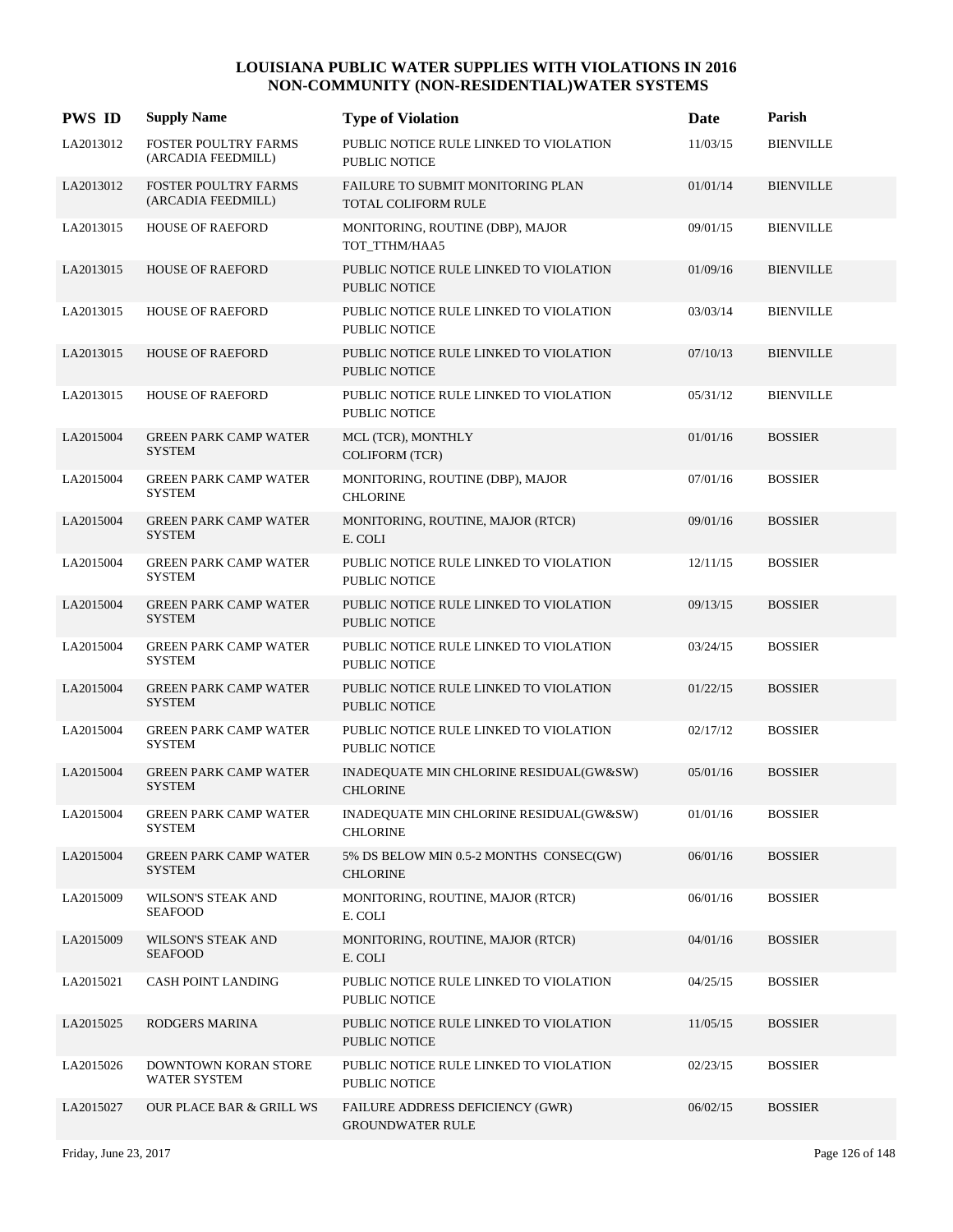| <b>PWS ID</b> | <b>Supply Name</b>                                  | <b>Type of Violation</b>                                                                        | Date     | Parish           |
|---------------|-----------------------------------------------------|-------------------------------------------------------------------------------------------------|----------|------------------|
| LA2017022     | THUNDER ROAD RACEWAY<br>PARK                        | MONITORING, ROUTINE, MAJOR (RTCR)<br>E. COLI                                                    | 06/01/16 | CADDO            |
| LA2017022     | THUNDER ROAD RACEWAY<br><b>PARK</b>                 | MONITORING, ROUTINE, MAJOR (RTCR)<br>E. COLI                                                    | 05/01/16 | CADDO            |
| LA2017026     | <b>RELAY STATION</b>                                | MONITORING, ROUTINE, MAJOR (RTCR)<br>E. COLI                                                    | 04/01/16 | CADDO            |
| LA2017026     | <b>RELAY STATION</b>                                | PUBLIC NOTICE RULE LINKED TO VIOLATION<br><b>PUBLIC NOTICE</b>                                  | 07/15/16 | <b>CADDO</b>     |
| LA2017026     | <b>RELAY STATION</b>                                | PUBLIC NOTICE RULE LINKED TO VIOLATION<br><b>PUBLIC NOTICE</b>                                  | 03/06/16 | CADDO            |
| LA2017026     | <b>RELAY STATION</b>                                | PUBLIC NOTICE RULE LINKED TO VIOLATION<br><b>PUBLIC NOTICE</b>                                  | 08/23/14 | <b>CADDO</b>     |
| LA2017026     | <b>RELAY STATION</b>                                | PUBLIC NOTICE RULE LINKED TO VIOLATION<br><b>PUBLIC NOTICE</b>                                  | 04/10/13 | CADDO            |
| LA2017027     | <b>CRAWDADDYS TRUCK STOP</b><br><b>WATER SYSTEM</b> | MONITORING, ROUTINE, MAJOR (RTCR)<br>E. COLI                                                    | 05/01/16 | <b>CADDO</b>     |
| LA2017027     | CRAWDADDYS TRUCK STOP<br><b>WATER SYSTEM</b>        | MONITORING, ROUTINE, MAJOR (RTCR)<br>E. COLI                                                    | 04/01/16 | CADDO            |
| LA2017027     | <b>CRAWDADDYS TRUCK STOP</b><br><b>WATER SYSTEM</b> | INADEQUATE MIN CHLORINE RESIDUAL(GW&SW)<br><b>CHLORINE</b>                                      | 11/01/16 | <b>CADDO</b>     |
| LA2017027     | <b>CRAWDADDYS TRUCK STOP</b><br><b>WATER SYSTEM</b> | INADEQUATE MIN CHLORINE RESIDUAL(GW&SW)<br><b>CHLORINE</b>                                      | 06/01/16 | CADDO            |
| LA2017027     | <b>CRAWDADDYS TRUCK STOP</b><br><b>WATER SYSTEM</b> | 5% DS BELOW MIN 0.5-2 MONTHS CONSEC(GW)<br><b>CHLORINE</b>                                      | 12/01/16 | CADDO            |
| LA2017027     | CRAWDADDYS TRUCK STOP<br><b>WATER SYSTEM</b>        | 5% DS BELOW MIN 0.5-2 MONTHS CONSEC(GW)<br><b>CHLORINE</b>                                      | 07/01/16 | CADDO            |
| LA2017028     | <b>CAMP BETHANY WATER</b><br><b>SYSTEM</b>          | INADEQUATE MIN CHLORINE RESIDUAL(GW&SW)<br><b>CHLORINE</b>                                      | 10/01/16 | CADDO            |
| LA2019010     |                                                     | CERTAINTEED WATER SYSTEM SAMPLE SITING PLAN ERRORS (RTCR)<br>REVISED TOTAL COLIFORM RULE (RTCR) | 04/01/16 | CALCASIEU        |
| LA2019010     | CERTAINTEED WATER SYSTEM                            | PUBLIC NOTICE RULE LINKED TO VIOLATION<br>PUBLIC NOTICE                                         | 03/01/15 | CALCASIEU        |
| LA2019010     |                                                     | CERTAINTEED WATER SYSTEM PUBLIC NOTICE RULE LINKED TO VIOLATION<br>PUBLIC NOTICE                | 02/28/15 | <b>CALCASIEU</b> |
| LA2019010     |                                                     | CERTAINTEED WATER SYSTEM PUBLIC NOTICE RULE LINKED TO VIOLATION<br>PUBLIC NOTICE                | 02/21/14 | <b>CALCASIEU</b> |
| LA2019010     |                                                     | CERTAINTEED WATER SYSTEM PUBLIC NOTICE RULE LINKED TO VIOLATION<br>PUBLIC NOTICE                | 11/29/13 | <b>CALCASIEU</b> |
| LA2019010     |                                                     | CERTAINTEED WATER SYSTEM PUBLIC NOTICE RULE LINKED TO VIOLATION<br><b>PUBLIC NOTICE</b>         | 08/23/13 | <b>CALCASIEU</b> |
| LA2019010     |                                                     | CERTAINTEED WATER SYSTEM PUBLIC NOTICE RULE LINKED TO VIOLATION<br>PUBLIC NOTICE                | 07/12/13 | CALCASIEU        |
| LA2019010     |                                                     | CERTAINTEED WATER SYSTEM PUBLIC NOTICE RULE LINKED TO VIOLATION<br>PUBLIC NOTICE                | 04/12/13 | <b>CALCASIEU</b> |
| LA2019010     |                                                     | CERTAINTEED WATER SYSTEM PUBLIC NOTICE RULE LINKED TO VIOLATION<br>PUBLIC NOTICE                | 01/17/13 | CALCASIEU        |
| LA2019021     | DELTA DOWNS INC WATER<br><b>SYSTEM</b>              | LEAD CONSUMER NOTICE (LCR)<br><b>LEAD &amp; COPPER RULE</b>                                     | 05/15/16 | <b>CALCASIEU</b> |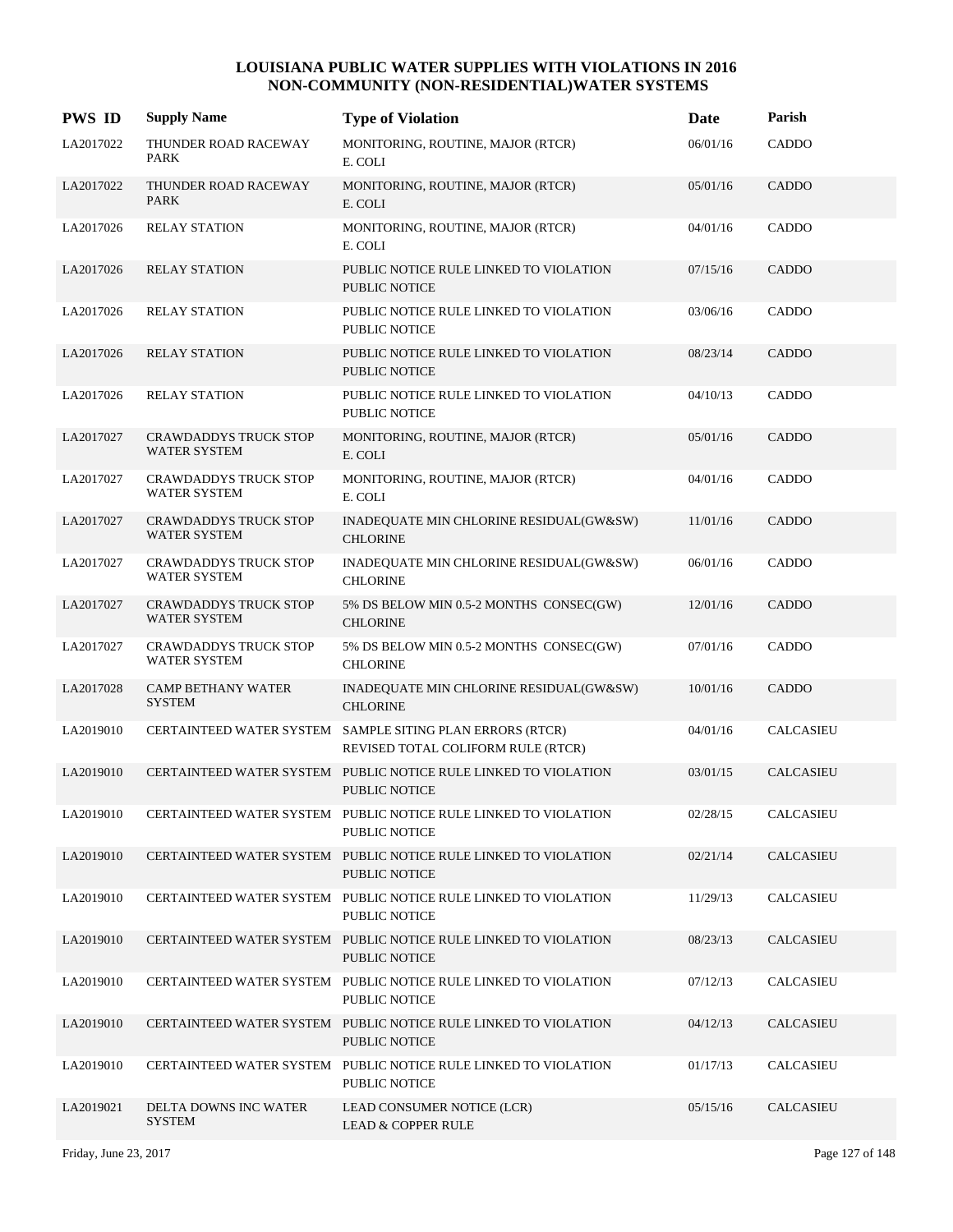| <b>PWS ID</b> | <b>Supply Name</b>                                 | <b>Type of Violation</b>                                                     | <b>Date</b> | Parish           |
|---------------|----------------------------------------------------|------------------------------------------------------------------------------|-------------|------------------|
| LA2019060     | C A T C POSITIVE<br><b>CONNECTIONS</b>             | LEAD CONSUMER NOTICE (LCR)<br><b>LEAD &amp; COPPER RULE</b>                  | 05/15/16    | <b>CALCASIEU</b> |
| LA2019060     | C A T C POSITIVE<br><b>CONNECTIONS</b>             | PUBLIC NOTICE RULE LINKED TO VIOLATION<br><b>PUBLIC NOTICE</b>               | 01/28/14    | <b>CALCASIEU</b> |
| LA2019121     | <b>WESTLAKE CHEMICAL CORP</b><br>FAMILY CENTER W S | PUBLIC NOTICE RULE LINKED TO VIOLATION<br>PUBLIC NOTICE                      | 01/17/13    | <b>CALCASIEU</b> |
| LA2019125     | NIBBLETTS BLUFF PARK<br><b>WATER SYSTEM</b>        | MONITORING, ROUTINE, MAJOR (RTCR)<br>E. COLI                                 | 12/01/16    | <b>CALCASIEU</b> |
| LA2019134     | <b>DUNHAM PRICE GROUP</b><br><b>WATER SYSTEM</b>   | LEAD CONSUMER NOTICE (LCR)<br><b>LEAD &amp; COPPER RULE</b>                  | 05/15/16    | <b>CALCASIEU</b> |
| LA2019143     | PRAIRIE PLAZA WATER<br><b>SYSTEM</b>               | FAILURE ADDRESS DEFICIENCY (GWR)<br><b>GROUNDWATER RULE</b>                  | 10/02/12    | <b>CALCASIEU</b> |
| LA2019143     | PRAIRIE PLAZA WATER<br><b>SYSTEM</b>               | PUBLIC NOTICE RULE LINKED TO VIOLATION<br><b>PUBLIC NOTICE</b>               | 10/07/15    | CALCASIEU        |
| LA2019143     | PRAIRIE PLAZA WATER<br><b>SYSTEM</b>               | PUBLIC NOTICE RULE LINKED TO VIOLATION<br><b>PUBLIC NOTICE</b>               | 05/31/14    | <b>CALCASIEU</b> |
| LA2019143     | PRAIRIE PLAZA WATER<br><b>SYSTEM</b>               | PUBLIC NOTICE RULE LINKED TO VIOLATION<br><b>PUBLIC NOTICE</b>               | 02/28/14    | <b>CALCASIEU</b> |
| LA2019143     | PRAIRIE PLAZA WATER<br><b>SYSTEM</b>               | PUBLIC NOTICE RULE LINKED TO VIOLATION<br><b>PUBLIC NOTICE</b>               | 08/23/13    | <b>CALCASIEU</b> |
| LA2019143     | PRAIRIE PLAZA WATER<br><b>SYSTEM</b>               | PUBLIC NOTICE RULE LINKED TO VIOLATION<br>PUBLIC NOTICE                      | 04/12/13    | <b>CALCASIEU</b> |
| LA2019144     | TIGER TOUCHDOWN #4                                 | FAILURE ADDRESS DEFICIENCY (GWR)<br><b>GROUNDWATER RULE</b>                  | 10/02/12    | <b>CALCASIEU</b> |
| LA2019144     | TIGER TOUCHDOWN #4                                 | PUBLIC NOTICE RULE LINKED TO VIOLATION<br><b>PUBLIC NOTICE</b>               | 07/12/13    | <b>CALCASIEU</b> |
| LA2019144     | TIGER TOUCHDOWN #4                                 | INADEQUATE MIN CHLORINE RESIDUAL(GW&SW)<br><b>CHLORINE</b>                   | 04/01/16    | <b>CALCASIEU</b> |
| LA2019146     | <b>BIG LAKE RV PARK WATER</b><br><b>SYSTEM</b>     | FAILURE TO SUBMIT MONITORING PLAN<br><b>TOTAL COLIFORM RULE</b>              | 01/01/14    | <b>CALCASIEU</b> |
| LA2019148     | <b>FREDS LOUNGE WATER</b><br><b>SYSTEM</b>         | MONITORING, ROUTINE, MAJOR (RTCR)<br>E. COLI                                 | 12/01/16    | <b>CALCASIEU</b> |
| LA2019148     | FREDS LOUNGE WATER<br><b>SYSTEM</b>                | MONITORING, ROUTINE, MAJOR (RTCR)<br>E. COLI                                 | 04/01/16    | CALCASIEU        |
| LA2019149     | WESTLAKE DISCOUNT<br>TOBACCO WATER SYSTEM          | MONITORING (TCR), ROUTINE MAJOR<br><b>COLIFORM (TCR)</b>                     | 01/01/16    | CALCASIEU        |
| LA2019149     | WESTLAKE DISCOUNT<br>TOBACCO WATER SYSTEM          | LEVEL 1 ASSESS, MULTIPLE TC POS (RTCR)<br>REVISED TOTAL COLIFORM RULE (RTCR) | 11/05/16    | <b>CALCASIEU</b> |
| LA2019149     | WESTLAKE DISCOUNT<br>TOBACCO WATER SYSTEM          | MONITORING, ROUTINE, MAJOR (RTCR)<br>E. COLI                                 | 12/01/16    | CALCASIEU        |
| LA2019149     | <b>WESTLAKE DISCOUNT</b><br>TOBACCO WATER SYSTEM   | MONITORING, ROUTINE, MAJOR (RTCR)<br>E. COLI                                 | 11/01/16    | CALCASIEU        |
| LA2019149     | WESTLAKE DISCOUNT<br>TOBACCO WATER SYSTEM          | MONITORING, ROUTINE, MAJOR (RTCR)<br>E. COLI                                 | 10/01/16    | CALCASIEU        |
| LA2019149     | WESTLAKE DISCOUNT<br>TOBACCO WATER SYSTEM          | MONITORING, ROUTINE, MAJOR (RTCR)<br>E. COLI                                 | 08/01/16    | CALCASIEU        |
| LA2019149     | WESTLAKE DISCOUNT<br>TOBACCO WATER SYSTEM          | MONITORING, ROUTINE, MAJOR (RTCR)<br>E. COLI                                 | 07/01/16    | <b>CALCASIEU</b> |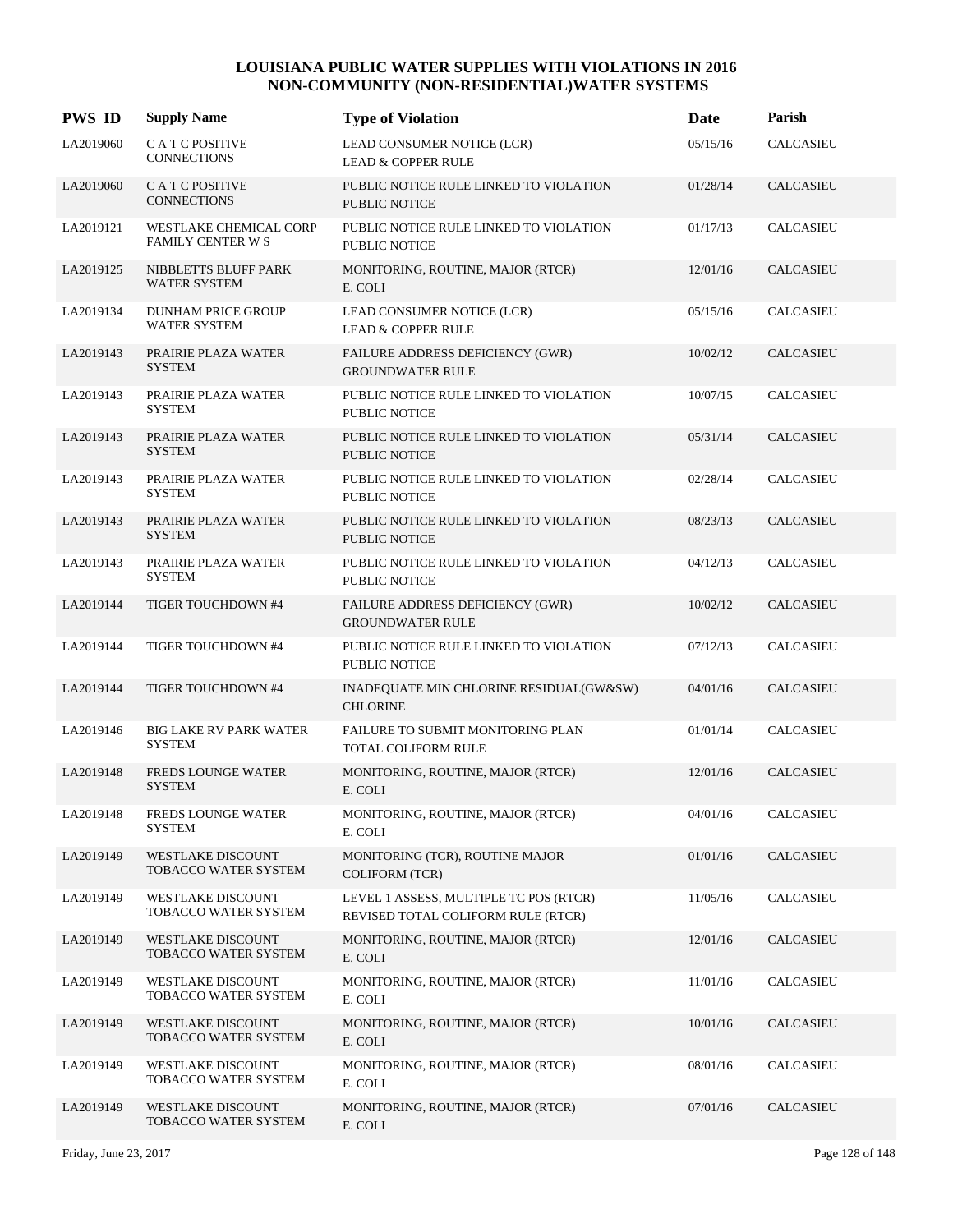| <b>PWS ID</b> | <b>Supply Name</b>                                      | <b>Type of Violation</b>                                                     | Date     | Parish           |
|---------------|---------------------------------------------------------|------------------------------------------------------------------------------|----------|------------------|
| LA2019149     | WESTLAKE DISCOUNT<br>TOBACCO WATER SYSTEM               | MONITORING, ROUTINE, MAJOR (RTCR)<br>E. COLI                                 | 06/01/16 | <b>CALCASIEU</b> |
| LA2019149     | <b>WESTLAKE DISCOUNT</b><br><b>TOBACCO WATER SYSTEM</b> | MONITORING, ROUTINE, MAJOR (RTCR)<br>E. COLI                                 | 05/01/16 | <b>CALCASIEU</b> |
| LA2019149     | <b>WESTLAKE DISCOUNT</b><br>TOBACCO WATER SYSTEM        | MONITORING, ROUTINE, MAJOR (RTCR)<br>E. COLI                                 | 04/01/16 | <b>CALCASIEU</b> |
| LA2019149     | <b>WESTLAKE DISCOUNT</b><br>TOBACCO WATER SYSTEM        | PUBLIC NOTICE RULE LINKED TO VIOLATION<br><b>PUBLIC NOTICE</b>               | 12/21/16 | <b>CALCASIEU</b> |
| LA2019149     | WESTLAKE DISCOUNT<br>TOBACCO WATER SYSTEM               | PUBLIC NOTICE RULE LINKED TO VIOLATION<br><b>PUBLIC NOTICE</b>               | 11/06/16 | <b>CALCASIEU</b> |
| LA2019149     | <b>WESTLAKE DISCOUNT</b><br><b>TOBACCO WATER SYSTEM</b> | PUBLIC NOTICE RULE LINKED TO VIOLATION<br><b>PUBLIC NOTICE</b>               | 10/23/16 | <b>CALCASIEU</b> |
| LA2019149     | <b>WESTLAKE DISCOUNT</b><br>TOBACCO WATER SYSTEM        | PUBLIC NOTICE RULE LINKED TO VIOLATION<br><b>PUBLIC NOTICE</b>               | 10/23/16 | CALCASIEU        |
| LA2019149     | <b>WESTLAKE DISCOUNT</b><br>TOBACCO WATER SYSTEM        | PUBLIC NOTICE RULE LINKED TO VIOLATION<br><b>PUBLIC NOTICE</b>               | 08/31/16 | <b>CALCASIEU</b> |
| LA2019149     | WESTLAKE DISCOUNT<br>TOBACCO WATER SYSTEM               | PUBLIC NOTICE RULE LINKED TO VIOLATION<br><b>PUBLIC NOTICE</b>               | 08/03/16 | <b>CALCASIEU</b> |
| LA2019149     | <b>WESTLAKE DISCOUNT</b><br>TOBACCO WATER SYSTEM        | PUBLIC NOTICE RULE LINKED TO VIOLATION<br>PUBLIC NOTICE                      | 06/30/16 | <b>CALCASIEU</b> |
| LA2019149     | <b>WESTLAKE DISCOUNT</b><br>TOBACCO WATER SYSTEM        | PUBLIC NOTICE RULE LINKED TO VIOLATION<br><b>PUBLIC NOTICE</b>               | 06/08/16 | <b>CALCASIEU</b> |
| LA2019149     | <b>WESTLAKE DISCOUNT</b><br>TOBACCO WATER SYSTEM        | PUBLIC NOTICE RULE LINKED TO VIOLATION<br><b>PUBLIC NOTICE</b>               | 03/04/16 | <b>CALCASIEU</b> |
| LA2019149     | WESTLAKE DISCOUNT<br>TOBACCO WATER SYSTEM               | PUBLIC NOTICE RULE LINKED TO VIOLATION<br><b>PUBLIC NOTICE</b>               | 11/29/15 | <b>CALCASIEU</b> |
| LA2019149     | <b>WESTLAKE DISCOUNT</b><br>TOBACCO WATER SYSTEM        | PUBLIC NOTICE RULE LINKED TO VIOLATION<br><b>PUBLIC NOTICE</b>               | 10/07/15 | <b>CALCASIEU</b> |
| LA2019149     | <b>WESTLAKE DISCOUNT</b><br>TOBACCO WATER SYSTEM        | PUBLIC NOTICE RULE LINKED TO VIOLATION<br><b>PUBLIC NOTICE</b>               | 05/25/15 | <b>CALCASIEU</b> |
| LA2019149     | <b>WESTLAKE DISCOUNT</b><br>TOBACCO WATER SYSTEM        | PUBLIC NOTICE RULE LINKED TO VIOLATION<br><b>PUBLIC NOTICE</b>               | 02/28/15 | <b>CALCASIEU</b> |
| LA2019151     | <b>CAMERON EXPRESS WATER</b><br><b>SYSTEM</b>           | MONITORING (TCR), ROUTINE MAJOR<br><b>COLIFORM (TCR)</b>                     | 01/01/16 | CALCASIEU        |
| LA2019151     | <b>CAMERON EXPRESS WATER</b><br><b>SYSTEM</b>           | LEVEL 1 ASSESS, MULTIPLE TC POS (RTCR)<br>REVISED TOTAL COLIFORM RULE (RTCR) | 11/05/16 | <b>CALCASIEU</b> |
| LA2019151     | <b>CAMERON EXPRESS WATER</b><br><b>SYSTEM</b>           | MONITORING, ROUTINE, MAJOR (RTCR)<br>E. COLI                                 | 10/01/16 | <b>CALCASIEU</b> |
| LA2019151     | <b>CAMERON EXPRESS WATER</b><br><b>SYSTEM</b>           | MONITORING, ROUTINE, MAJOR (RTCR)<br>E. COLI                                 | 08/01/16 | <b>CALCASIEU</b> |
| LA2019151     | <b>CAMERON EXPRESS WATER</b><br><b>SYSTEM</b>           | MONITORING, ROUTINE, MAJOR (RTCR)<br>E. COLI                                 | 07/01/16 | CALCASIEU        |
| LA2019151     | <b>CAMERON EXPRESS WATER</b><br><b>SYSTEM</b>           | MONITORING, ROUTINE, MAJOR (RTCR)<br>E. COLI                                 | 06/01/16 | <b>CALCASIEU</b> |
| LA2019151     | <b>CAMERON EXPRESS WATER</b><br><b>SYSTEM</b>           | MONITORING, ROUTINE, MAJOR (RTCR)<br>E. COLI                                 | 05/01/16 | CALCASIEU        |
| LA2019151     | <b>CAMERON EXPRESS WATER</b><br><b>SYSTEM</b>           | MONITORING, ROUTINE, MAJOR (RTCR)<br>E. COLI                                 | 04/01/16 | <b>CALCASIEU</b> |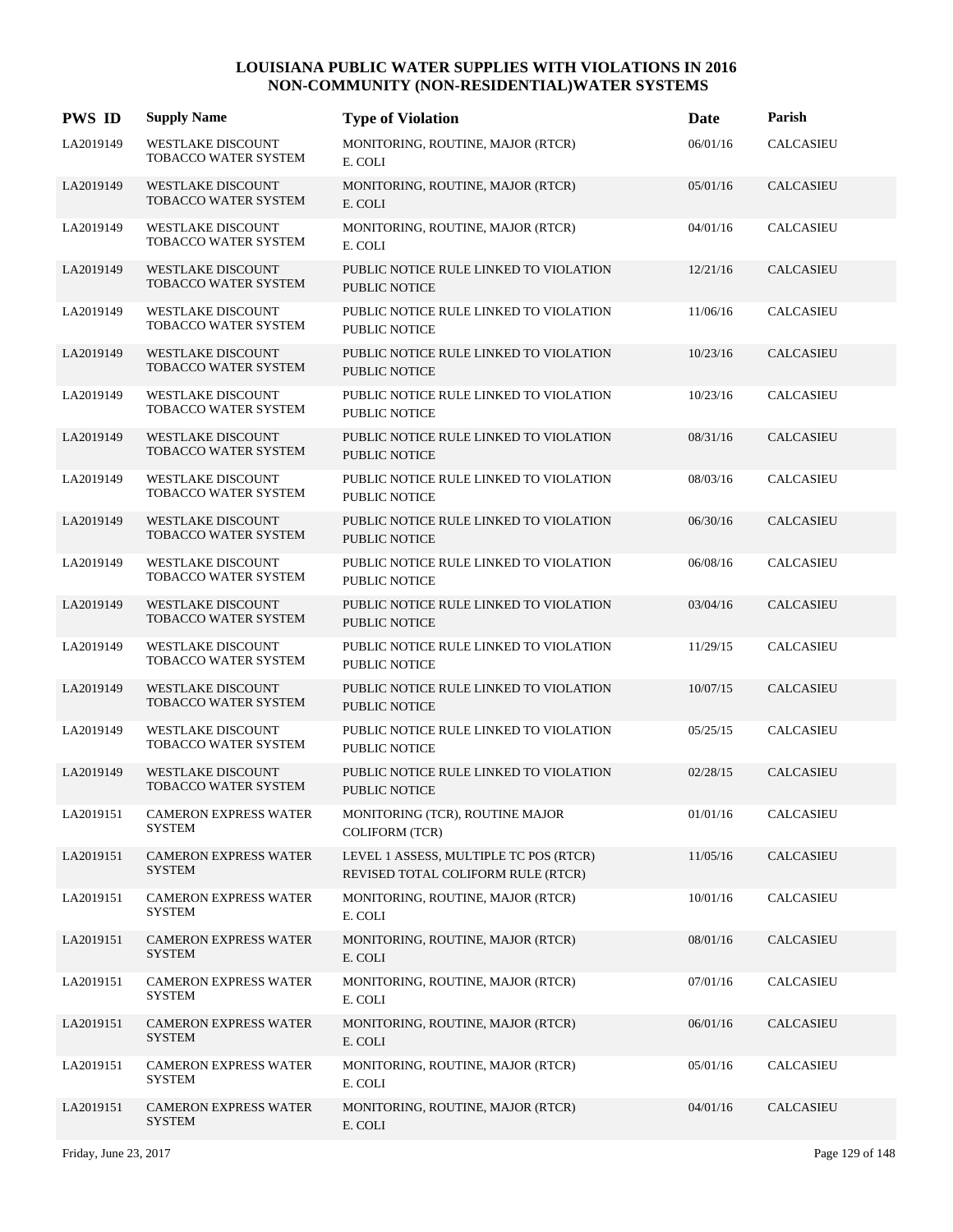| <b>PWS ID</b> | <b>Supply Name</b>                               | <b>Type of Violation</b>                                                     | Date     | Parish           |
|---------------|--------------------------------------------------|------------------------------------------------------------------------------|----------|------------------|
| LA2019151     | <b>CAMERON EXPRESS WATER</b><br><b>SYSTEM</b>    | PUBLIC NOTICE RULE LINKED TO VIOLATION<br><b>PUBLIC NOTICE</b>               | 12/21/16 | <b>CALCASIEU</b> |
| LA2019151     | <b>CAMERON EXPRESS WATER</b><br><b>SYSTEM</b>    | PUBLIC NOTICE RULE LINKED TO VIOLATION<br><b>PUBLIC NOTICE</b>               | 11/06/16 | <b>CALCASIEU</b> |
| LA2019151     | <b>CAMERON EXPRESS WATER</b><br><b>SYSTEM</b>    | PUBLIC NOTICE RULE LINKED TO VIOLATION<br><b>PUBLIC NOTICE</b>               | 10/23/16 | <b>CALCASIEU</b> |
| LA2019151     | <b>CAMERON EXPRESS WATER</b><br><b>SYSTEM</b>    | PUBLIC NOTICE RULE LINKED TO VIOLATION<br><b>PUBLIC NOTICE</b>               | 10/23/16 | <b>CALCASIEU</b> |
| LA2019151     | <b>CAMERON EXPRESS WATER</b><br><b>SYSTEM</b>    | PUBLIC NOTICE RULE LINKED TO VIOLATION<br><b>PUBLIC NOTICE</b>               | 08/31/16 | <b>CALCASIEU</b> |
| LA2019151     | <b>CAMERON EXPRESS WATER</b><br><b>SYSTEM</b>    | PUBLIC NOTICE RULE LINKED TO VIOLATION<br><b>PUBLIC NOTICE</b>               | 08/03/16 | <b>CALCASIEU</b> |
| LA2019151     | <b>CAMERON EXPRESS WATER</b><br><b>SYSTEM</b>    | PUBLIC NOTICE RULE LINKED TO VIOLATION<br><b>PUBLIC NOTICE</b>               | 07/23/16 | <b>CALCASIEU</b> |
| LA2019151     | <b>CAMERON EXPRESS WATER</b><br><b>SYSTEM</b>    | PUBLIC NOTICE RULE LINKED TO VIOLATION<br><b>PUBLIC NOTICE</b>               | 06/30/16 | <b>CALCASIEU</b> |
| LA2019151     | <b>CAMERON EXPRESS WATER</b><br>SYSTEM           | PUBLIC NOTICE RULE LINKED TO VIOLATION<br><b>PUBLIC NOTICE</b>               | 03/04/16 | <b>CALCASIEU</b> |
| LA2019151     | <b>CAMERON EXPRESS WATER</b><br><b>SYSTEM</b>    | PUBLIC NOTICE RULE LINKED TO VIOLATION<br><b>PUBLIC NOTICE</b>               | 11/29/15 | <b>CALCASIEU</b> |
| LA2019151     | <b>CAMERON EXPRESS WATER</b><br><b>SYSTEM</b>    | PUBLIC NOTICE RULE LINKED TO VIOLATION<br>PUBLIC NOTICE                      | 10/07/15 | <b>CALCASIEU</b> |
| LA2019151     | <b>CAMERON EXPRESS WATER</b><br><b>SYSTEM</b>    | PUBLIC NOTICE RULE LINKED TO VIOLATION<br><b>PUBLIC NOTICE</b>               | 05/25/15 | <b>CALCASIEU</b> |
| LA2019151     | <b>CAMERON EXPRESS WATER</b><br><b>SYSTEM</b>    | PUBLIC NOTICE RULE LINKED TO VIOLATION<br><b>PUBLIC NOTICE</b>               | 02/28/15 | <b>CALCASIEU</b> |
| LA2019154     | PUTTERS SPORTS BAR WATER<br><b>SYSTEM</b>        | PUBLIC NOTICE RULE LINKED TO VIOLATION<br><b>PUBLIC NOTICE</b>               | 05/25/15 | <b>CALCASIEU</b> |
| LA2019154     | PUTTERS SPORTS BAR WATER<br><b>SYSTEM</b>        | PUBLIC NOTICE RULE LINKED TO VIOLATION<br><b>PUBLIC NOTICE</b>               | 03/01/15 | CALCASIEU        |
| LA2019156     | <b>HACKETTS CAJUN KITCHEN</b><br>WATER SYSTEM    | PUBLIC NOTICE RULE LINKED TO VIOLATION<br><b>PUBLIC NOTICE</b>               | 02/28/15 | <b>CALCASIEU</b> |
| LA2019157     | <b>FAMILY DOLLAR 5483 WATER</b><br>SYSTEM        | LEVEL 1 ASSESS, MULTIPLE TC POS (RTCR)<br>REVISED TOTAL COLIFORM RULE (RTCR) | 10/20/16 | CALCASIEU        |
| LA2019157     | <b>FAMILY DOLLAR 5483 WATER</b><br><b>SYSTEM</b> | MONITORING, ROUTINE, MAJOR (RTCR)<br>E. COLI                                 | 12/01/16 | <b>CALCASIEU</b> |
| LA2019157     | <b>FAMILY DOLLAR 5483 WATER</b><br><b>SYSTEM</b> | MONITORING, ROUTINE, MAJOR (RTCR)<br>E. COLI                                 | 11/01/16 | CALCASIEU        |
| LA2019157     | <b>FAMILY DOLLAR 5483 WATER</b><br><b>SYSTEM</b> | MONITORING, ROUTINE, MAJOR (RTCR)<br>E. COLI                                 | 10/01/16 | <b>CALCASIEU</b> |
| LA2019157     | FAMILY DOLLAR 5483 WATER<br><b>SYSTEM</b>        | MONITORING, ROUTINE, MAJOR (RTCR)<br>E. COLI                                 | 05/01/16 | CALCASIEU        |
| LA2019157     | <b>FAMILY DOLLAR 5483 WATER</b><br><b>SYSTEM</b> | PUBLIC NOTICE RULE LINKED TO VIOLATION<br><b>PUBLIC NOTICE</b>               | 12/21/16 | <b>CALCASIEU</b> |
| LA2019157     | <b>FAMILY DOLLAR 5483 WATER</b><br><b>SYSTEM</b> | PUBLIC NOTICE RULE LINKED TO VIOLATION<br>PUBLIC NOTICE                      | 08/03/16 | CALCASIEU        |
| LA2019157     | <b>FAMILY DOLLAR 5483 WATER</b><br><b>SYSTEM</b> | PUBLIC NOTICE RULE LINKED TO VIOLATION<br>PUBLIC NOTICE                      | 11/29/15 | <b>CALCASIEU</b> |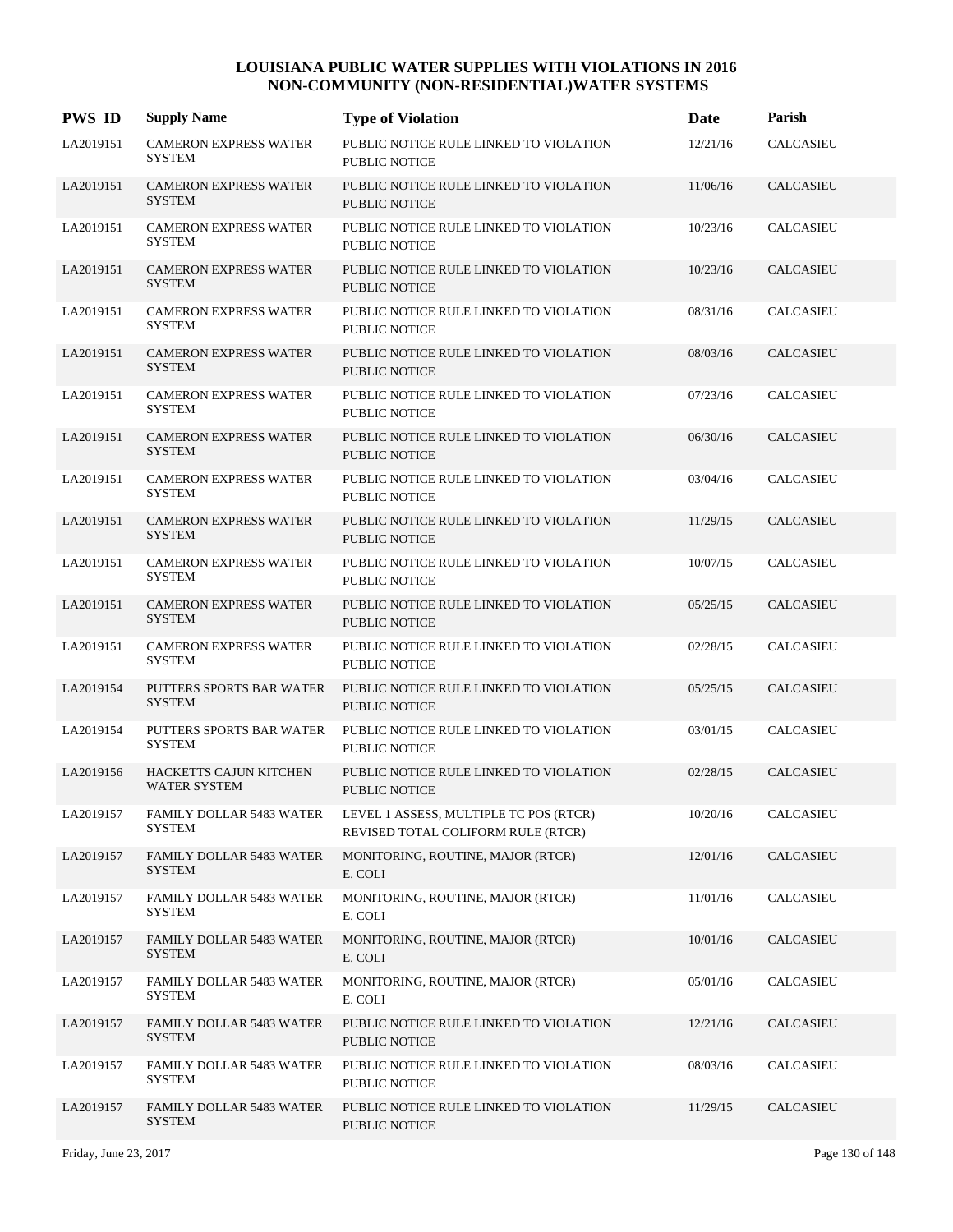| <b>PWS ID</b> | <b>Supply Name</b>                                | <b>Type of Violation</b>                                               | Date     | Parish                  |
|---------------|---------------------------------------------------|------------------------------------------------------------------------|----------|-------------------------|
| LA2019157     | <b>FAMILY DOLLAR 5483 WATER</b><br><b>SYSTEM</b>  | PUBLIC NOTICE RULE LINKED TO VIOLATION<br><b>PUBLIC NOTICE</b>         | 10/07/15 | <b>CALCASIEU</b>        |
| LA2019157     | <b>FAMILY DOLLAR 5483 WATER</b><br><b>SYSTEM</b>  | PUBLIC NOTICE RULE LINKED TO VIOLATION<br><b>PUBLIC NOTICE</b>         | 05/25/15 | <b>CALCASIEU</b>        |
| LA2019157     | <b>FAMILY DOLLAR 5483 WATER</b><br><b>SYSTEM</b>  | PUBLIC NOTICE RULE LINKED TO VIOLATION<br>PUBLIC NOTICE                | 02/28/15 | <b>CALCASIEU</b>        |
| LA2019158     | <b>DOLLAR GENERAL 8777</b><br><b>WATER SYSTEM</b> | PUBLIC NOTICE RULE LINKED TO VIOLATION<br><b>PUBLIC NOTICE</b>         | 05/28/15 | <b>CALCASIEU</b>        |
| LA2019160     | DELICIOUS DONUTS WATER<br><b>SYSTEM</b>           | PUBLIC NOTICE RULE LINKED TO VIOLATION<br>PUBLIC NOTICE                | 10/07/15 | <b>CALCASIEU</b>        |
| LA2019160     | DELICIOUS DONUTS WATER<br><b>SYSTEM</b>           | PUBLIC NOTICE RULE LINKED TO VIOLATION<br><b>PUBLIC NOTICE</b>         | 05/25/15 | <b>CALCASIEU</b>        |
| LA2019160     | DELICIOUS DONUTS WATER<br><b>SYSTEM</b>           | PUBLIC NOTICE RULE LINKED TO VIOLATION<br><b>PUBLIC NOTICE</b>         | 02/28/15 | <b>CALCASIEU</b>        |
| LA2031002     | KINSEY SCOUT RESERVATION<br><b>WATER SYSTEM</b>   | RESIDUAL NOT MONITORED MRT-POE-ACR (GW)<br><b>CHLORINE</b>             | 05/01/16 | DE SOTO                 |
| LA2033025     | DELTECH CORPORATION                               | MONITORING, ROUTINE (DBP), MAJOR<br><b>CHLORINE</b>                    | 04/01/16 | <b>EAST BATON ROUGE</b> |
| LA2033025     | DELTECH CORPORATION                               | MONITORING, ROUTINE (DBP), MAJOR<br>TOT_TTHM/HAA5                      | 10/01/15 | <b>EAST BATON ROUGE</b> |
| LA2033025     | DELTECH CORPORATION                               | FAILURE SUBMIT SUBPART V PLAN, ESCALATED<br><b>DBP STAGE 2</b>         | 01/01/13 | <b>EAST BATON ROUGE</b> |
| LA2033025     | DELTECH CORPORATION                               | MONITORING, ROUTINE, MAJOR (RTCR)<br>E. COLI                           | 04/01/16 | <b>EAST BATON ROUGE</b> |
| LA2033025     | DELTECH CORPORATION                               | PUBLIC NOTICE RULE LINKED TO VIOLATION<br><b>PUBLIC NOTICE</b>         | 08/21/16 | <b>EAST BATON ROUGE</b> |
| LA2033025     | DELTECH CORPORATION                               | PUBLIC NOTICE RULE LINKED TO VIOLATION<br><b>PUBLIC NOTICE</b>         | 01/08/16 | <b>EAST BATON ROUGE</b> |
| LA2033025     | DELTECH CORPORATION                               | PUBLIC NOTICE RULE LINKED TO VIOLATION<br>PUBLIC NOTICE                | 02/11/15 | <b>EAST BATON ROUGE</b> |
| LA2033131     | <b>SALMON &amp; ASSOCIATES</b>                    | SAMPLE SITING PLAN ERRORS (RTCR)<br>REVISED TOTAL COLIFORM RULE (RTCR) | 04/01/16 | <b>EAST BATON ROUGE</b> |
| LA2033133     | PORT HUDSON NATIONAL<br><b>CEMETERY</b>           | MONITORING, ROUTINE, MAJOR (RTCR)<br>E. COLI                           | 05/01/16 | <b>EAST BATON ROUGE</b> |
| LA2033133     | PORT HUDSON NATIONAL<br><b>CEMETERY</b>           | SAMPLE SITING PLAN ERRORS (RTCR)<br>REVISED TOTAL COLIFORM RULE (RTCR) | 04/01/16 | <b>EAST BATON ROUGE</b> |
| LA2033135     | <b>MADE TO GO TRUCKSTOP</b>                       | MONITORING (TCR), ROUTINE MAJOR<br><b>COLIFORM (TCR)</b>               | 01/01/16 | <b>EAST BATON ROUGE</b> |
| LA2033135     | MADE TO GO TRUCKSTOP                              | MONITORING, ROUTINE (DBP), MAJOR<br><b>CHLORINE</b>                    | 07/01/16 | <b>EAST BATON ROUGE</b> |
| LA2033135     | MADE TO GO TRUCKSTOP                              | MONITORING, ROUTINE (DBP), MAJOR<br><b>CHLORINE</b>                    | 01/01/16 | <b>EAST BATON ROUGE</b> |
| LA2033135     | MADE TO GO TRUCKSTOP                              | MONITORING, ROUTINE, MAJOR (RTCR)<br>E. COLI                           | 08/01/16 | <b>EAST BATON ROUGE</b> |
| LA2033135     | MADE TO GO TRUCKSTOP                              | MONITORING, ROUTINE, MAJOR (RTCR)<br>E. COLI                           | 05/01/16 | <b>EAST BATON ROUGE</b> |
| LA2045066     | RIP VAN WINKLE GARDENS                            | MONITORING, ROUTINE, MAJOR (RTCR)<br>E. COLI                           | 04/01/16 | <b>IBERIA</b>           |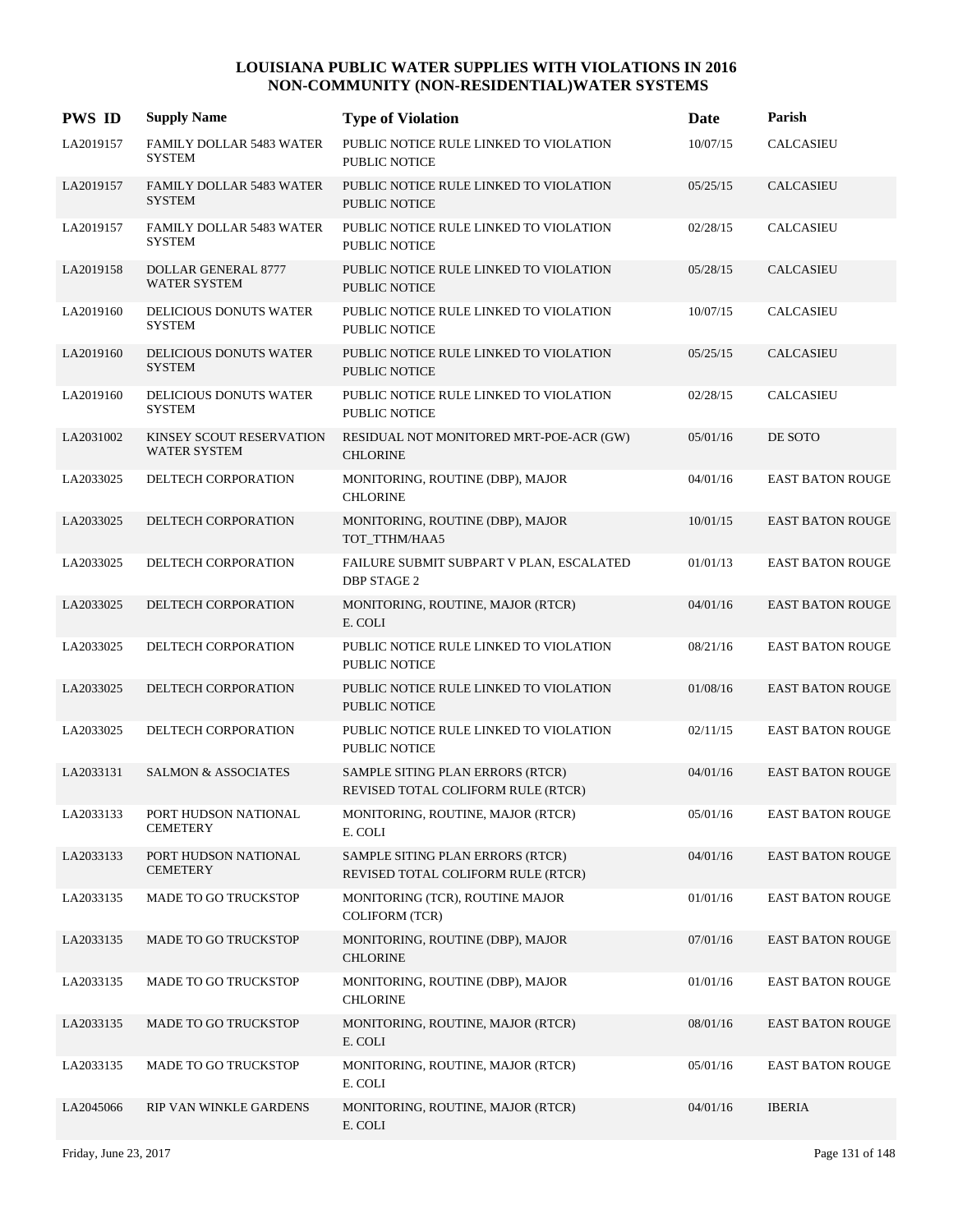| <b>PWS ID</b> | <b>Supply Name</b>                          | <b>Type of Violation</b>                                                     | <b>Date</b> | Parish              |
|---------------|---------------------------------------------|------------------------------------------------------------------------------|-------------|---------------------|
| LA2045077     | <b>CB&amp;I WATER SYSTEM</b>                | MONITORING, ROUTINE (DBP), MAJOR<br>TOT_TTHM/HAA5                            | 01/01/16    | <b>IBERIA</b>       |
| LA2055086     | OMNI GEOPHYSICAL LLC<br><b>WATER SYSTEM</b> | SAMPLE SITING PLAN ERRORS (RTCR)<br>REVISED TOTAL COLIFORM RULE (RTCR)       | 04/01/16    | LAFAYETTE           |
| LA2055093     | <b>CORNER MARKET WATER</b><br><b>SYSTEM</b> | LEVEL 1 ASSESS, MULTIPLE TC POS (RTCR)<br>REVISED TOTAL COLIFORM RULE (RTCR) | 12/08/16    | LAFAYETTE           |
| LA2055093     | <b>CORNER MARKET WATER</b><br><b>SYSTEM</b> | PUBLIC NOTICE RULE LINKED TO VIOLATION<br><b>PUBLIC NOTICE</b>               | 12/29/16    | LAFAYETTE           |
| LA2061003     | <b>ARDAGH GLASS WATER</b><br><b>SYSTEM</b>  | LEAD CONSUMER NOTICE (LCR)<br><b>LEAD &amp; COPPER RULE</b>                  | 11/24/16    | <b>LINCOLN</b>      |
| LA2061009     | WEYERHAEUSER NR -<br><b>ARCADIA OSB</b>     | MONITORING (TCR), ROUTINE MAJOR<br><b>COLIFORM (TCR)</b>                     | 01/01/16    | <b>LINCOLN</b>      |
| LA2061009     | WEYERHAEUSER NR -<br><b>ARCADIA OSB</b>     | MONITORING, ROUTINE (DBP), MAJOR<br><b>CHLORINE</b>                          | 01/01/16    | <b>LINCOLN</b>      |
| LA2061009     | WEYERHAEUSER NR -<br><b>ARCADIA OSB</b>     | PUBLIC NOTICE RULE LINKED TO VIOLATION<br>PUBLIC NOTICE                      | 03/12/15    | <b>LINCOLN</b>      |
| LA2063034     | PARKERS SUPERMARKET                         | MONITORING, ROUTINE, MAJOR (RTCR)<br>E. COLI                                 | 07/01/16    | <b>LIVINGSTON</b>   |
| LA2063034     | PARKERS SUPERMARKET                         | MONITORING, ROUTINE, MAJOR (RTCR)<br>E. COLI                                 | 06/01/16    | <b>LIVINGSTON</b>   |
| LA2063034     | PARKERS SUPERMARKET                         | MONITORING, ROUTINE, MAJOR (RTCR)<br>E. COLI                                 | 05/01/16    | <b>LIVINGSTON</b>   |
| LA2069037     | <b>ST LUKES RV PARK</b>                     | MONITORING, ROUTINE, MAJOR (RTCR)<br>E. COLI                                 | 05/01/16    | <b>NATCHITOCHES</b> |
| LA2069037     | <b>ST LUKES RV PARK</b>                     | MONITORING, ROUTINE, MAJOR (RTCR)<br>E. COLI                                 | 04/01/16    | <b>NATCHITOCHES</b> |
| LA2071116     | <b>CRAZY ALS LOUNGE</b>                     | MONITORING (TCR), ROUTINE MAJOR<br><b>COLIFORM (TCR)</b>                     | 01/01/16    | <b>ORLEANS</b>      |
| LA2071116     | <b>CRAZY ALS LOUNGE</b>                     | MONITORING, ROUTINE (DBP), MAJOR<br><b>CHLORINE</b>                          | 04/01/16    | <b>ORLEANS</b>      |
| LA2071116     | <b>CRAZY ALS LOUNGE</b>                     | MONITORING, ROUTINE, MAJOR (RTCR)<br>E. COLI                                 | 11/01/16    | <b>ORLEANS</b>      |
| LA2071116     | <b>CRAZY ALS LOUNGE</b>                     | MONITORING, ROUTINE, MAJOR (RTCR)<br>E. COLI                                 | 10/01/16    | <b>ORLEANS</b>      |
| LA2071116     | <b>CRAZY ALS LOUNGE</b>                     | MONITORING, ROUTINE, MAJOR (RTCR)<br>E. COLI                                 | 08/01/16    | <b>ORLEANS</b>      |
| LA2071116     | <b>CRAZY ALS LOUNGE</b>                     | MONITORING, ROUTINE, MAJOR (RTCR)<br>E. COLI                                 | 06/01/16    | <b>ORLEANS</b>      |
| LA2071116     | <b>CRAZY ALS LOUNGE</b>                     | MONITORING, ROUTINE, MAJOR (RTCR)<br>E. COLI                                 | 05/01/16    | <b>ORLEANS</b>      |
| LA2071116     | <b>CRAZY ALS LOUNGE</b>                     | MONITORING, ROUTINE, MAJOR (RTCR)<br>E. COLI                                 | 04/01/16    | <b>ORLEANS</b>      |
| LA2071116     | <b>CRAZY ALS LOUNGE</b>                     | PUBLIC NOTICE RULE LINKED TO VIOLATION<br>PUBLIC NOTICE                      | 11/06/16    | <b>ORLEANS</b>      |
| LA2071116     | CRAZY ALS LOUNGE                            | FAILURE TO SUBMIT MONITORING PLAN<br>TOTAL COLIFORM RULE                     | 01/01/14    | <b>ORLEANS</b>      |
| LA2073027     | WEST OUACHITA IND PARK                      | MCL, LRAA<br><b>TTHM</b>                                                     | 10/01/16    | <b>OUACHITA</b>     |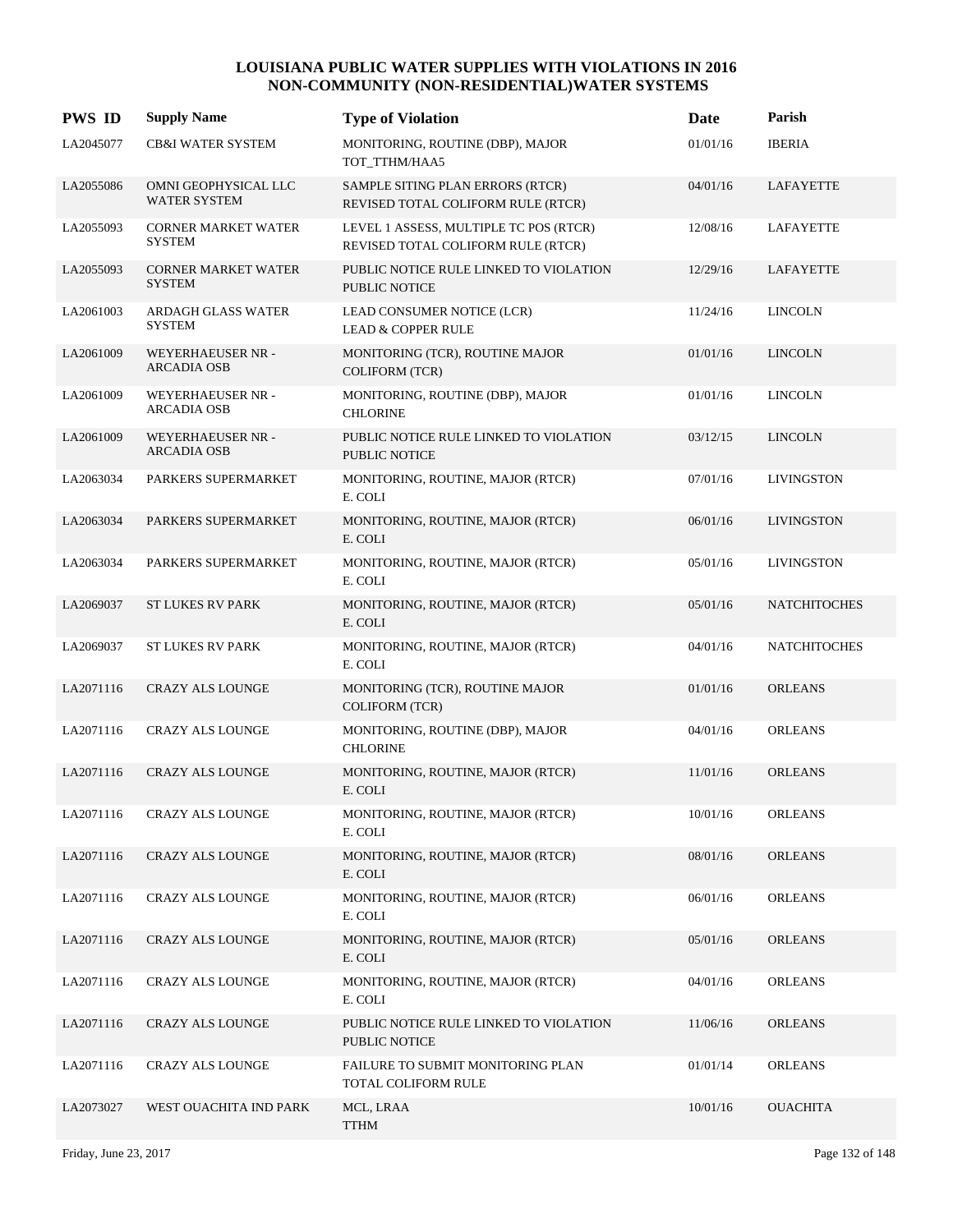| <b>PWS ID</b> | <b>Supply Name</b>      | <b>Type of Violation</b>                                            | Date     | Parish          |
|---------------|-------------------------|---------------------------------------------------------------------|----------|-----------------|
| LA2073027     | WEST OUACHITA IND PARK  | MCL, LRAA<br><b>TTHM</b>                                            | 10/01/16 | <b>OUACHITA</b> |
| LA2073027     | WEST OUACHITA IND PARK  | MCL, LRAA<br><b>TTHM</b>                                            | 07/01/16 | <b>OUACHITA</b> |
| LA2073027     | WEST OUACHITA IND PARK  | MCL, LRAA<br><b>TTHM</b>                                            | 07/01/16 | OUACHITA        |
| LA2073027     | WEST OUACHITA IND PARK  | MCL, LRAA<br><b>TTHM</b>                                            | 04/01/16 | <b>OUACHITA</b> |
| LA2073027     | WEST OUACHITA IND PARK  | MCL, LRAA<br><b>TTHM</b>                                            | 04/01/16 | <b>OUACHITA</b> |
| LA2073027     | WEST OUACHITA IND PARK  | MCL, LRAA<br><b>TTHM</b>                                            | 01/01/16 | <b>OUACHITA</b> |
| LA2073046     | RICE-WAYNE WATER COLLC  | MONITORING (TCR), ROUTINE MAJOR<br><b>COLIFORM (TCR)</b>            | 01/01/16 | <b>OUACHITA</b> |
| LA2073046     | RICE-WAYNE WATER COLLC  | MONITORING, ROUTINE (DBP), MAJOR<br><b>CHLORINE</b>                 | 04/01/16 | <b>OUACHITA</b> |
| LA2073046     | RICE-WAYNE WATER COLLC  | MONITORING, ROUTINE (DBP), MAJOR<br><b>CHLORINE</b>                 | 04/01/16 | <b>OUACHITA</b> |
| LA2073046     | RICE-WAYNE WATER COLLC  | MONITORING, ROUTINE (DBP), MAJOR<br><b>CHLORINE</b>                 | 04/01/16 | <b>OUACHITA</b> |
| LA2073046     | RICE-WAYNE WATER COLLC  | MONITORING, ROUTINE (DBP), MAJOR<br><b>CHLORINE</b>                 | 01/01/16 | <b>OUACHITA</b> |
| LA2073046     | RICE-WAYNE WATER COLLC  | FAILURE SUBMIT SUBPART V PLAN, ESCALATED<br>DBP STAGE 2             | 01/01/13 | <b>OUACHITA</b> |
| LA2073046     | RICE-WAYNE WATER COLLC  | MONITORING, ROUTINE, MAJOR (RTCR)<br>E. COLI                        | 06/01/16 | <b>OUACHITA</b> |
| LA2073046     | RICE-WAYNE WATER COLLC  | MONITORING, ROUTINE, MAJOR (RTCR)<br>E. COLI                        | 05/01/16 | <b>OUACHITA</b> |
| LA2073046     | RICE-WAYNE WATER COLLC  | MONITORING, ROUTINE, MAJOR (RTCR)<br>E. COLI                        | 04/01/16 | <b>OUACHITA</b> |
| LA2073046     | RICE-WAYNE WATER COLLC  | FOLLOW-UP OR ROUTINE TAP M/R (LCR)<br><b>LEAD &amp; COPPER RULE</b> | 10/01/15 | <b>OUACHITA</b> |
| LA2073046     | RICE-WAYNE WATER CO LLC | PUBLIC NOTICE RULE LINKED TO VIOLATION<br>PUBLIC NOTICE             | 03/06/16 | <b>OUACHITA</b> |
| LA2073046     | RICE-WAYNE WATER COLLC  | PUBLIC NOTICE RULE LINKED TO VIOLATION<br>PUBLIC NOTICE             | 03/06/16 | <b>OUACHITA</b> |
| LA2073046     | RICE-WAYNE WATER COLLC  | PUBLIC NOTICE RULE LINKED TO VIOLATION<br>PUBLIC NOTICE             | 01/10/16 | <b>OUACHITA</b> |
| LA2073046     | RICE-WAYNE WATER COLLC  | PUBLIC NOTICE RULE LINKED TO VIOLATION<br><b>PUBLIC NOTICE</b>      | 01/02/16 | <b>OUACHITA</b> |
| LA2073046     | RICE-WAYNE WATER COLLC  | PUBLIC NOTICE RULE LINKED TO VIOLATION<br>PUBLIC NOTICE             | 12/25/15 | <b>OUACHITA</b> |
| LA2073046     | RICE-WAYNE WATER CO LLC | PUBLIC NOTICE RULE LINKED TO VIOLATION<br>PUBLIC NOTICE             | 12/06/15 | <b>OUACHITA</b> |
| LA2073046     | RICE-WAYNE WATER COLLC  | PUBLIC NOTICE RULE LINKED TO VIOLATION<br>PUBLIC NOTICE             | 10/10/15 | <b>OUACHITA</b> |
| LA2073046     | RICE-WAYNE WATER CO LLC | PUBLIC NOTICE RULE LINKED TO VIOLATION<br>PUBLIC NOTICE             | 09/15/15 | <b>OUACHITA</b> |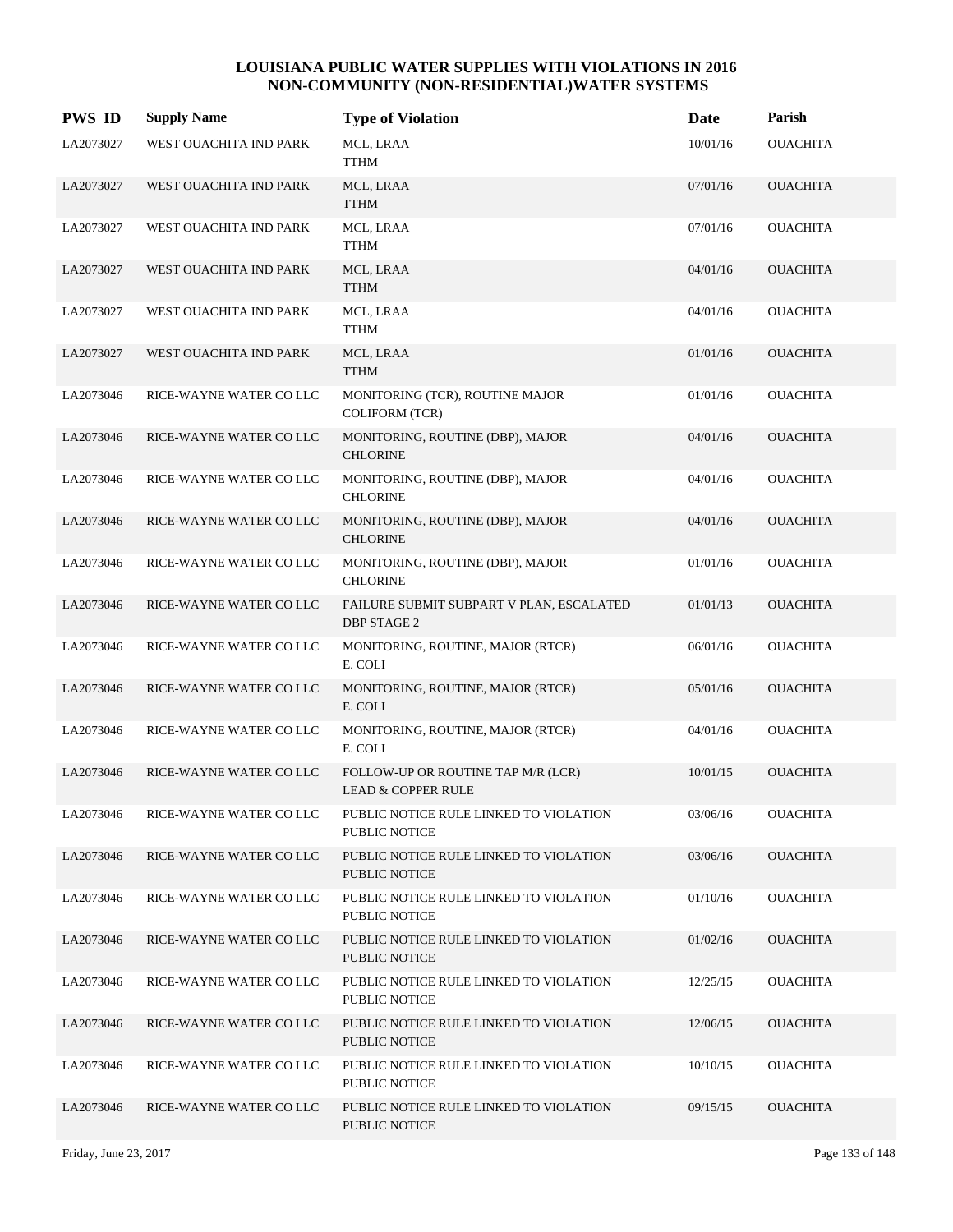| <b>PWS ID</b> | <b>Supply Name</b>                        | <b>Type of Violation</b>                                               | Date     | Parish          |
|---------------|-------------------------------------------|------------------------------------------------------------------------|----------|-----------------|
| LA2073046     | RICE-WAYNE WATER COLLC                    | PUBLIC NOTICE RULE LINKED TO VIOLATION<br>PUBLIC NOTICE                | 03/19/14 | <b>OUACHITA</b> |
| LA2073055     | <b>WAGON WHEEL WATER</b><br><b>SYSTEM</b> | MCL, LRAA<br><b>TTHM</b>                                               | 07/01/16 | <b>OUACHITA</b> |
| LA2073055     | WAGON WHEEL WATER<br><b>SYSTEM</b>        | MCL, LRAA<br><b>TTHM</b>                                               | 07/01/16 | <b>OUACHITA</b> |
| LA2073055     | <b>WAGON WHEEL WATER</b><br><b>SYSTEM</b> | MCL, LRAA<br><b>TTHM</b>                                               | 04/01/16 | <b>OUACHITA</b> |
| LA2073055     | WAGON WHEEL WATER<br><b>SYSTEM</b>        | MCL, LRAA<br><b>TTHM</b>                                               | 04/01/16 | <b>OUACHITA</b> |
| LA2073055     | <b>WAGON WHEEL WATER</b><br><b>SYSTEM</b> | MCL, LRAA<br><b>TTHM</b>                                               | 01/01/16 | <b>OUACHITA</b> |
| LA2073055     | WAGON WHEEL WATER<br><b>SYSTEM</b>        | MCL, LRAA<br><b>TTHM</b>                                               | 01/01/16 | <b>OUACHITA</b> |
| LA2077047     | <b>OLD RIVER WATER 7</b>                  | MCL, LRAA<br>TOTAL HALOACETIC ACIDS (HAA5)                             | 04/01/16 | POINTE COUPEE   |
| LA2077047     | <b>OLD RIVER WATER 7</b>                  | MONITORING, ROUTINE (DBP), MAJOR<br><b>CHLORINE</b>                    | 10/01/16 | POINTE COUPEE   |
| LA2077047     | <b>OLD RIVER WATER 7</b>                  | MONITORING, ROUTINE (DBP), MAJOR<br>TOT TTHM/HAA5                      | 10/01/16 | POINTE COUPEE   |
| LA2077047     | <b>OLD RIVER WATER 7</b>                  | MONITORING, ROUTINE (DBP), MAJOR<br>TOT_TTHM/HAA5                      | 07/01/16 | POINTE COUPEE   |
| LA2077047     | <b>OLD RIVER WATER 7</b>                  | MONITORING, ROUTINE (DBP), MAJOR<br><b>CHLORINE</b>                    | 04/01/16 | POINTE COUPEE   |
| LA2077047     | <b>OLD RIVER WATER 7</b>                  | MONITORING, ROUTINE (DBP), MAJOR<br>TOT_TTHM/HAA5                      | 04/01/16 | POINTE COUPEE   |
| LA2077047     | <b>OLD RIVER WATER 7</b>                  | MONITORING, ROUTINE (DBP), MAJOR<br>TOT_TTHM/HAA5                      | 01/01/16 | POINTE COUPEE   |
| LA2077047     | <b>OLD RIVER WATER 7</b>                  | MONITOR GWR TRIGGERED/ADDITONAL, MAJOR<br>E. COLI                      | 09/26/12 | POINTE COUPEE   |
| LA2077047     | <b>OLD RIVER WATER 7</b>                  | MONITOR GWR TRIGGERED/ADDITONAL, MAJOR<br>E. COLI                      | 09/26/12 | POINTE COUPEE   |
| LA2077047     | <b>OLD RIVER WATER 7</b>                  | MONITOR GWR TRIGGERED/ADDITONAL, MAJOR<br>E. COLI                      | 09/26/12 | POINTE COUPEE   |
| LA2077047     | <b>OLD RIVER WATER 7</b>                  | MONITOR GWR TRIGGERED/ADDITONAL, MAJOR<br>E. COLI                      | 08/27/12 | POINTE COUPEE   |
| LA2077047     | <b>OLD RIVER WATER 7</b>                  | MONITORING, ROUTINE, MAJOR (RTCR)<br>E. COLI                           | 12/01/16 | POINTE COUPEE   |
| LA2077047     | <b>OLD RIVER WATER 7</b>                  | MONITORING, ROUTINE, MAJOR (RTCR)<br>E. COLI                           | 10/01/16 | POINTE COUPEE   |
| LA2077047     | <b>OLD RIVER WATER 7</b>                  | MONITORING, ROUTINE, MAJOR (RTCR)<br>E. COLI                           | 04/01/16 | POINTE COUPEE   |
| LA2077047     | <b>OLD RIVER WATER 7</b>                  | FAILURE ADDRESS DEFICIENCY (GWR)<br><b>GROUNDWATER RULE</b>            | 10/12/11 | POINTE COUPEE   |
| LA2077047     | <b>OLD RIVER WATER 7</b>                  | SAMPLE SITING PLAN ERRORS (RTCR)<br>REVISED TOTAL COLIFORM RULE (RTCR) | 04/01/16 | POINTE COUPEE   |
| LA2077047     | OLD RIVER WATER 7                         | PUBLIC NOTICE RULE LINKED TO VIOLATION<br>PUBLIC NOTICE                | 12/28/16 | POINTE COUPEE   |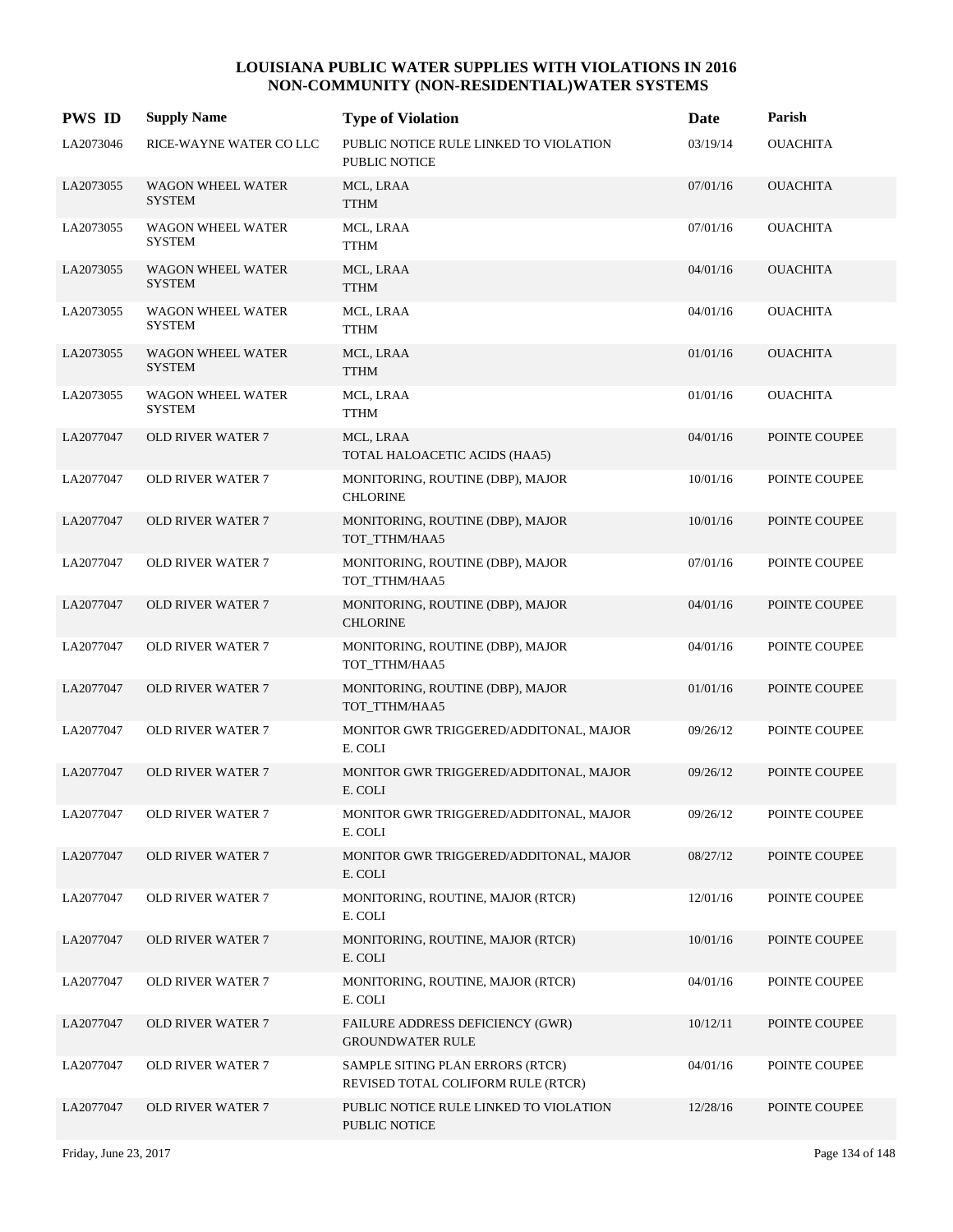| <b>PWS ID</b> | <b>Supply Name</b>                                 | <b>Type of Violation</b>                                               | Date     | Parish        |
|---------------|----------------------------------------------------|------------------------------------------------------------------------|----------|---------------|
| LA2077047     | <b>OLD RIVER WATER 7</b>                           | PUBLIC NOTICE RULE LINKED TO VIOLATION<br><b>PUBLIC NOTICE</b>         | 09/14/16 | POINTE COUPEE |
| LA2077047     | <b>OLD RIVER WATER 7</b>                           | PUBLIC NOTICE RULE LINKED TO VIOLATION<br><b>PUBLIC NOTICE</b>         | 01/10/16 | POINTE COUPEE |
| LA2077050     | SHERBURNE WILDLIFE MGT<br>AREA WATER SYSTEM        | MONITORING (TCR), ROUTINE MAJOR<br><b>COLIFORM</b> (TCR)               | 01/01/16 | POINTE COUPEE |
| LA2077050     | SHERBURNE WILDLIFE MGT<br>AREA WATER SYSTEM        | MONITORING, ROUTINE (DBP), MAJOR<br><b>CHLORINE</b>                    | 07/01/16 | POINTE COUPEE |
| LA2077050     | SHERBURNE WILDLIFE MGT<br>AREA WATER SYSTEM        | MONITORING, ROUTINE (DBP), MAJOR<br><b>CHLORINE</b>                    | 07/01/16 | POINTE COUPEE |
| LA2077050     | SHERBURNE WILDLIFE MGT<br>AREA WATER SYSTEM        | MONITORING, ROUTINE (DBP), MAJOR<br><b>CHLORINE</b>                    | 04/01/16 | POINTE COUPEE |
| LA2077050     | SHERBURNE WILDLIFE MGT<br>AREA WATER SYSTEM        | MONITORING, ROUTINE (DBP), MAJOR<br><b>CHLORINE</b>                    | 01/01/16 | POINTE COUPEE |
| LA2077050     | SHERBURNE WILDLIFE MGT<br><b>AREA WATER SYSTEM</b> | MONITORING, ROUTINE, MAJOR (RTCR)<br>E. COLI                           | 12/01/16 | POINTE COUPEE |
| LA2077050     | SHERBURNE WILDLIFE MGT<br>AREA WATER SYSTEM        | MONITORING, ROUTINE, MAJOR (RTCR)<br>E. COLI                           | 11/01/16 | POINTE COUPEE |
| LA2077050     | SHERBURNE WILDLIFE MGT<br>AREA WATER SYSTEM        | MONITORING, ROUTINE, MAJOR (RTCR)<br>E. COLI                           | 10/01/16 | POINTE COUPEE |
| LA2077050     | SHERBURNE WILDLIFE MGT<br>AREA WATER SYSTEM        | MONITORING, ROUTINE, MAJOR (RTCR)<br>E. COLI                           | 09/01/16 | POINTE COUPEE |
| LA2077050     | SHERBURNE WILDLIFE MGT<br>AREA WATER SYSTEM        | MONITORING, ROUTINE, MAJOR (RTCR)<br>E. COLI                           | 08/01/16 | POINTE COUPEE |
| LA2077050     | SHERBURNE WILDLIFE MGT<br>AREA WATER SYSTEM        | MONITORING, ROUTINE, MAJOR (RTCR)<br>E. COLI                           | 07/01/16 | POINTE COUPEE |
| LA2077050     | SHERBURNE WILDLIFE MGT<br>AREA WATER SYSTEM        | MONITORING, ROUTINE, MAJOR (RTCR)<br>E. COLI                           | 06/01/16 | POINTE COUPEE |
| LA2077050     | SHERBURNE WILDLIFE MGT<br>AREA WATER SYSTEM        | MONITORING, ROUTINE, MAJOR (RTCR)<br>E. COLI                           | 05/01/16 | POINTE COUPEE |
| LA2077050     | SHERBURNE WILDLIFE MGT<br>AREA WATER SYSTEM        | MONITORING, ROUTINE, MAJOR (RTCR)<br>E. COLI                           | 04/01/16 | POINTE COUPEE |
| LA2077050     | SHERBURNE WILDLIFE MGT<br>AREA WATER SYSTEM        | SAMPLE SITING PLAN ERRORS (RTCR)<br>REVISED TOTAL COLIFORM RULE (RTCR) | 04/01/16 | POINTE COUPEE |
| LA2077050     | SHERBURNE WILDLIFE MGT<br>AREA WATER SYSTEM        | PUBLIC NOTICE RULE LINKED TO VIOLATION<br>PUBLIC NOTICE                | 12/11/16 | POINTE COUPEE |
| LA2077050     | SHERBURNE WILDLIFE MGT<br>AREA WATER SYSTEM        | PUBLIC NOTICE RULE LINKED TO VIOLATION<br>PUBLIC NOTICE                | 11/18/16 | POINTE COUPEE |
| LA2077050     | SHERBURNE WILDLIFE MGT<br>AREA WATER SYSTEM        | PUBLIC NOTICE RULE LINKED TO VIOLATION<br><b>PUBLIC NOTICE</b>         | 11/18/16 | POINTE COUPEE |
| LA2077050     | SHERBURNE WILDLIFE MGT<br>AREA WATER SYSTEM        | PUBLIC NOTICE RULE LINKED TO VIOLATION<br>PUBLIC NOTICE                | 10/14/16 | POINTE COUPEE |
| LA2077050     | SHERBURNE WILDLIFE MGT<br>AREA WATER SYSTEM        | PUBLIC NOTICE RULE LINKED TO VIOLATION<br><b>PUBLIC NOTICE</b>         | 09/04/16 | POINTE COUPEE |
| LA2077050     | SHERBURNE WILDLIFE MGT<br>AREA WATER SYSTEM        | PUBLIC NOTICE RULE LINKED TO VIOLATION<br>PUBLIC NOTICE                | 08/21/16 | POINTE COUPEE |
| LA2077050     | SHERBURNE WILDLIFE MGT<br>AREA WATER SYSTEM        | PUBLIC NOTICE RULE LINKED TO VIOLATION<br>PUBLIC NOTICE                | 08/07/16 | POINTE COUPEE |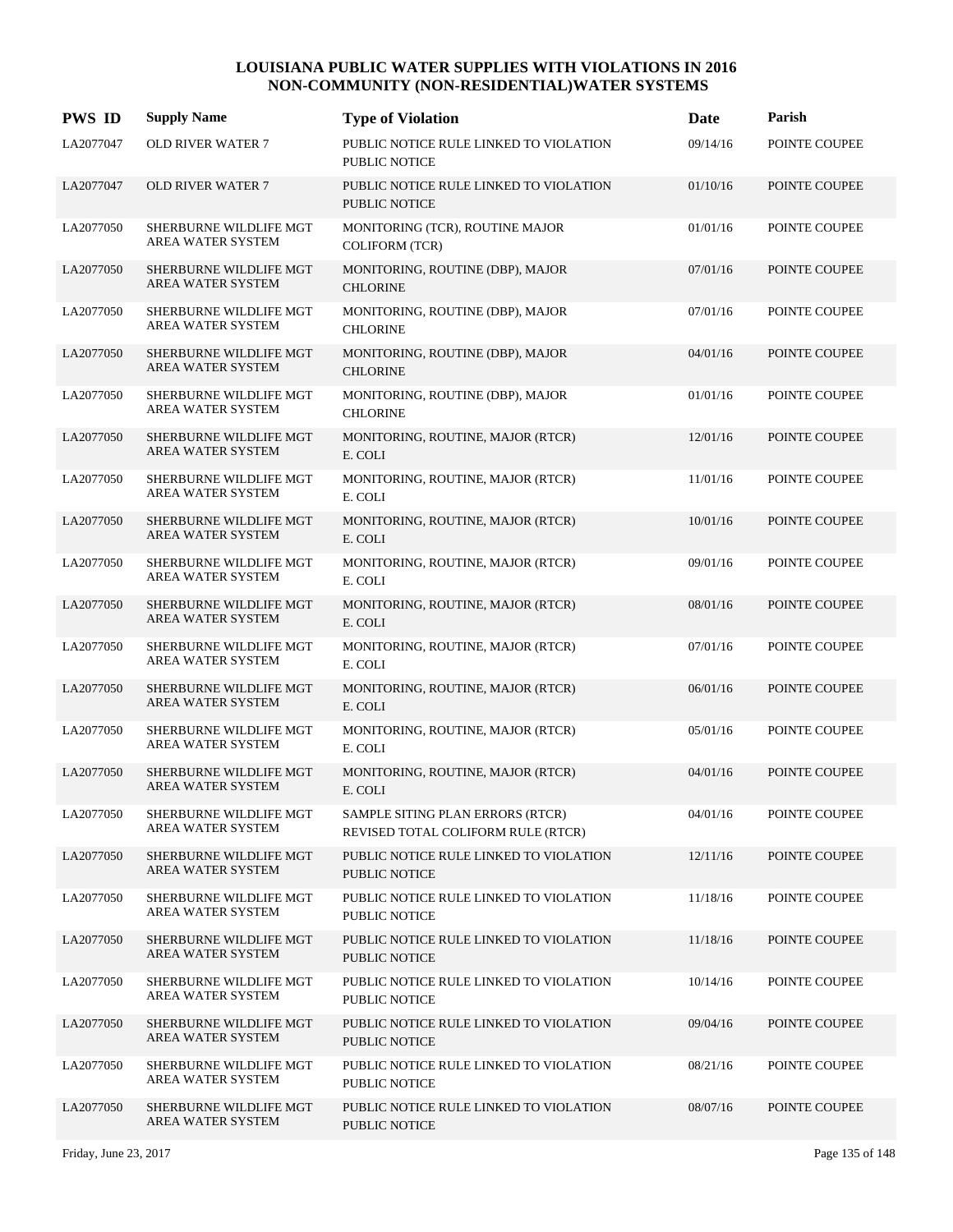| <b>PWS ID</b> | <b>Supply Name</b>                            | <b>Type of Violation</b>                                            | Date     | Parish         |
|---------------|-----------------------------------------------|---------------------------------------------------------------------|----------|----------------|
| LA2077050     | SHERBURNE WILDLIFE MGT<br>AREA WATER SYSTEM   | PUBLIC NOTICE RULE LINKED TO VIOLATION<br><b>PUBLIC NOTICE</b>      | 08/03/16 | POINTE COUPEE  |
| LA2077050     | SHERBURNE WILDLIFE MGT<br>AREA WATER SYSTEM   | PUBLIC NOTICE RULE LINKED TO VIOLATION<br><b>PUBLIC NOTICE</b>      | 07/07/16 | POINTE COUPEE  |
| LA2077050     | SHERBURNE WILDLIFE MGT<br>AREA WATER SYSTEM   | PUBLIC NOTICE RULE LINKED TO VIOLATION<br>PUBLIC NOTICE             | 06/15/16 | POINTE COUPEE  |
| LA2077050     | SHERBURNE WILDLIFE MGT<br>AREA WATER SYSTEM   | PUBLIC NOTICE RULE LINKED TO VIOLATION<br><b>PUBLIC NOTICE</b>      | 04/24/16 | POINTE COUPEE  |
| LA2077050     | SHERBURNE WILDLIFE MGT<br>AREA WATER SYSTEM   | PUBLIC NOTICE RULE LINKED TO VIOLATION<br>PUBLIC NOTICE             | 03/15/16 | POINTE COUPEE  |
| LA2077050     | SHERBURNE WILDLIFE MGT<br>AREA WATER SYSTEM   | PUBLIC NOTICE RULE LINKED TO VIOLATION<br>PUBLIC NOTICE             | 11/28/15 | POINTE COUPEE  |
| LA2077050     | SHERBURNE WILDLIFE MGT<br>AREA WATER SYSTEM   | PUBLIC NOTICE RULE LINKED TO VIOLATION<br>PUBLIC NOTICE             | 08/29/15 | POINTE COUPEE  |
| LA2077050     | SHERBURNE WILDLIFE MGT<br>AREA WATER SYSTEM   | PUBLIC NOTICE RULE LINKED TO VIOLATION<br><b>PUBLIC NOTICE</b>      | 05/26/15 | POINTE COUPEE  |
| LA2077050     | SHERBURNE WILDLIFE MGT<br>AREA WATER SYSTEM   | PUBLIC NOTICE RULE LINKED TO VIOLATION<br><b>PUBLIC NOTICE</b>      | 03/01/15 | POINTE COUPEE  |
| LA2077050     | SHERBURNE WILDLIFE MGT<br>AREA WATER SYSTEM   | PUBLIC NOTICE RULE LINKED TO VIOLATION<br><b>PUBLIC NOTICE</b>      | 11/24/14 | POINTE COUPEE  |
| LA2077050     | SHERBURNE WILDLIFE MGT<br>AREA WATER SYSTEM   | PUBLIC NOTICE RULE LINKED TO VIOLATION<br><b>PUBLIC NOTICE</b>      | 08/24/14 | POINTE COUPEE  |
| LA2077050     | SHERBURNE WILDLIFE MGT<br>AREA WATER SYSTEM   | RESIDUAL NOT MONITORED MRT-POE-ACR (GW)<br><b>CHLORINE</b>          | 11/01/16 | POINTE COUPEE  |
| LA2077050     | SHERBURNE WILDLIFE MGT<br>AREA WATER SYSTEM   | RESIDUAL NOT MONITORED MRT-POE-ACR (GW)<br><b>CHLORINE</b>          | 10/01/16 | POINTE COUPEE  |
| LA2079009     | LSU AT ALEXANDRIA                             | FOLLOW-UP OR ROUTINE TAP M/R (LCR)<br><b>LEAD &amp; COPPER RULE</b> | 10/01/16 | <b>RAPIDES</b> |
| LA2079017     | ASSEMBLY OF GOD CHURCH<br><b>CAMP</b>         | MONITORING, ROUTINE (DBP), MAJOR<br><b>CHLORINE</b>                 | 04/01/16 | <b>RAPIDES</b> |
| LA2085063     | <b>WRIGHTS LANDING WATER</b><br><b>SYSTEM</b> | MONITORING, ROUTINE, MAJOR (RTCR)<br>E. COLI                        | 06/01/16 | <b>SABINE</b>  |
| LA2085063     | WRIGHTS LANDING WATER<br><b>SYSTEM</b>        | MONITORING, ROUTINE, MAJOR (RTCR)<br>E. COLI                        | 05/01/16 | <b>SABINE</b>  |
| LA2085063     | WRIGHTS LANDING WATER<br><b>SYSTEM</b>        | PUBLIC NOTICE RULE LINKED TO VIOLATION<br>PUBLIC NOTICE             | 08/20/16 | <b>SABINE</b>  |
| LA2085063     | <b>WRIGHTS LANDING WATER</b><br>SYSTEM        | PUBLIC NOTICE RULE LINKED TO VIOLATION<br>PUBLIC NOTICE             | 05/31/12 | <b>SABINE</b>  |
| LA2085063     | WRIGHTS LANDING WATER<br><b>SYSTEM</b>        | PUBLIC NOTICE RULE LINKED TO VIOLATION<br>PUBLIC NOTICE             | 12/11/11 | <b>SABINE</b>  |
| LA2085063     | WRIGHTS LANDING WATER<br><b>SYSTEM</b>        | PUBLIC NOTICE RULE LINKED TO VIOLATION<br>PUBLIC NOTICE             | 09/22/11 | <b>SABINE</b>  |
| LA2085063     | WRIGHTS LANDING WATER<br><b>SYSTEM</b>        | PUBLIC NOTICE RULE LINKED TO VIOLATION<br>PUBLIC NOTICE             | 08/30/11 | <b>SABINE</b>  |
| LA2085079     | HARBOR MHP WATER SYSTEM                       | MONITORING (TCR), ROUTINE MAJOR<br><b>COLIFORM (TCR)</b>            | 01/01/16 | <b>SABINE</b>  |
| LA2085079     | HARBOR MHP WATER SYSTEM                       | MONITORING, ROUTINE, MAJOR (RTCR)<br>E. COLI                        | 06/01/16 | <b>SABINE</b>  |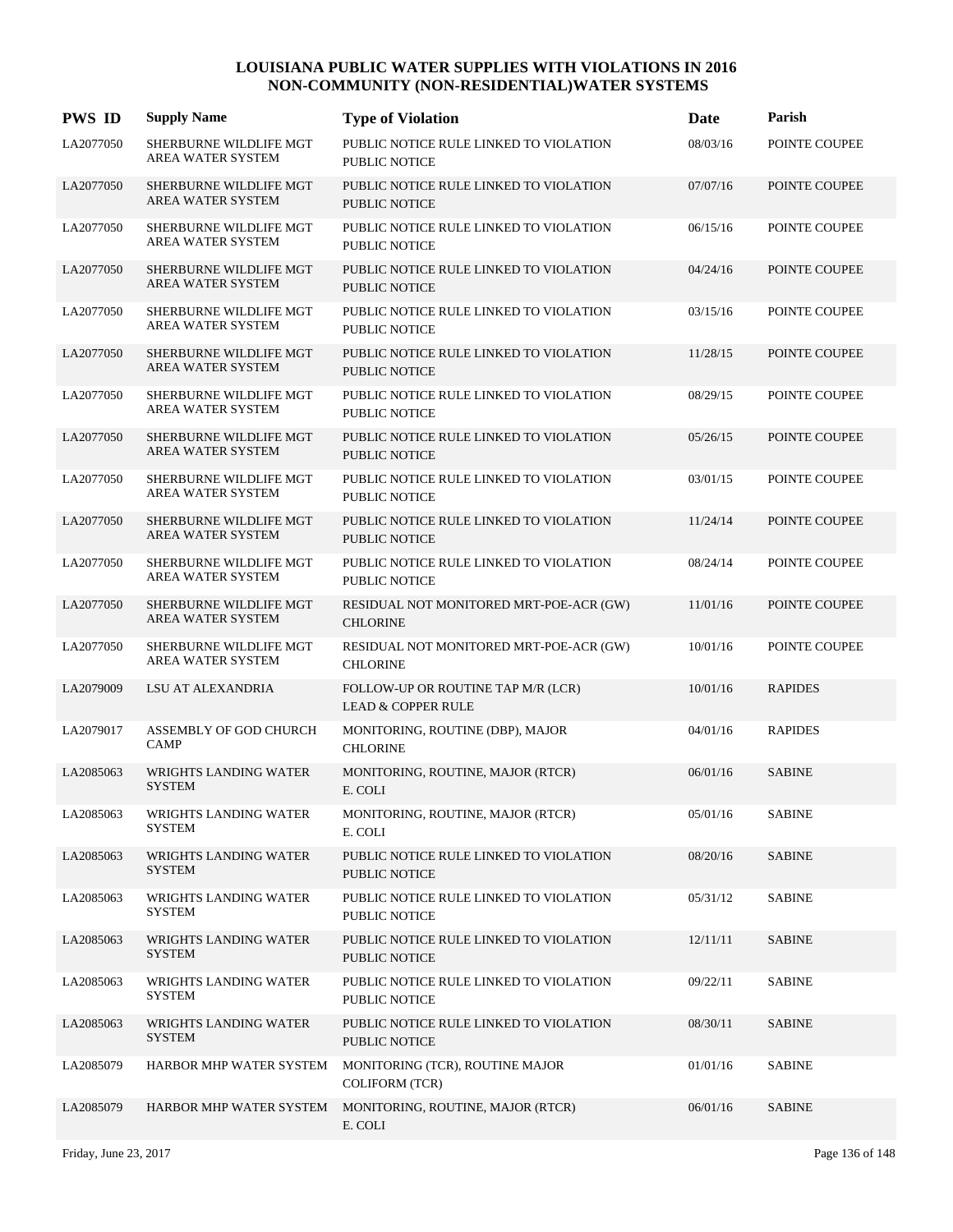| <b>PWS ID</b> | <b>Supply Name</b>                              | <b>Type of Violation</b>                                                               | Date     | Parish                        |
|---------------|-------------------------------------------------|----------------------------------------------------------------------------------------|----------|-------------------------------|
| LA2085079     | HARBOR MHP WATER SYSTEM                         | MONITORING, ROUTINE, MAJOR (RTCR)<br>E. COLI                                           | 05/01/16 | <b>SABINE</b>                 |
| LA2085079     |                                                 | HARBOR MHP WATER SYSTEM PUBLIC NOTICE RULE LINKED TO VIOLATION<br><b>PUBLIC NOTICE</b> | 09/10/16 | <b>SABINE</b>                 |
| LA2085079     | HARBOR MHP WATER SYSTEM                         | PUBLIC NOTICE RULE LINKED TO VIOLATION<br><b>PUBLIC NOTICE</b>                         | 08/20/16 | <b>SABINE</b>                 |
| LA2085079     | HARBOR MHP WATER SYSTEM                         | PUBLIC NOTICE RULE LINKED TO VIOLATION<br><b>PUBLIC NOTICE</b>                         | 06/19/16 | <b>SABINE</b>                 |
| LA2085079     | HARBOR MHP WATER SYSTEM                         | PUBLIC NOTICE RULE LINKED TO VIOLATION<br><b>PUBLIC NOTICE</b>                         | 02/11/16 | <b>SABINE</b>                 |
| LA2085087     | R R & L PARK                                    | MONITORING, ROUTINE, MAJOR (RTCR)<br>E. COLI                                           | 06/01/16 | <b>SABINE</b>                 |
| LA2085087     | R R & L PARK                                    | MONITORING, ROUTINE, MAJOR (RTCR)<br>E. COLI                                           | 05/01/16 | <b>SABINE</b>                 |
| LA2085087     | R R & L PARK                                    | PUBLIC NOTICE RULE LINKED TO VIOLATION<br><b>PUBLIC NOTICE</b>                         | 09/10/16 | <b>SABINE</b>                 |
| LA2085087     | R R & L PARK                                    | PUBLIC NOTICE RULE LINKED TO VIOLATION<br>PUBLIC NOTICE                                | 08/20/16 | <b>SABINE</b>                 |
| LA2085087     | R R & L PARK                                    | FAILURE TO SUBMIT MONITORING PLAN<br><b>TOTAL COLIFORM RULE</b>                        | 01/01/14 | <b>SABINE</b>                 |
| LA2087001     | <b>DOMINO SUGAR</b>                             | MONITORING, ROUTINE (DBP), MAJOR<br>TOT_TTHM/HAA5                                      | 06/01/16 | <b>ST BERNARD</b>             |
| LA2087001     | <b>DOMINO SUGAR</b>                             | MONITORING, ROUTINE (IESWTR/LT1), MAJOR<br><b>TURBIDITY</b>                            | 01/01/16 | <b>ST BERNARD</b>             |
| LA2087001     | <b>DOMINO SUGAR</b>                             | MONTHLY COMB FLTR EFFLUENT (IESWTR/LT1)<br><b>TURBIDITY</b>                            | 01/01/16 | <b>ST BERNARD</b>             |
| LA2091026     | <b>FRANK &amp; ROMONAS CAFE</b>                 | MONITORING, ROUTINE, MAJOR (RTCR)<br>E. COLI                                           | 06/01/16 | <b>ST HELENA</b>              |
| LA2091026     | <b>FRANK &amp; ROMONAS CAFE</b>                 | SAMPLE SITING PLAN ERRORS (RTCR)<br>REVISED TOTAL COLIFORM RULE (RTCR)                 | 04/01/16 | <b>ST HELENA</b>              |
| LA2091026     | <b>FRANK &amp; ROMONAS CAFE</b>                 | PUBLIC NOTICE RULE LINKED TO VIOLATION<br><b>PUBLIC NOTICE</b>                         | 09/04/16 | <b>ST HELENA</b>              |
| LA2093002     | NORANDA ALUMINA, LLC                            | MONITORING, ROUTINE, MAJOR (RTCR)<br>E. COLI                                           | 07/01/16 | <b>ST JAMES</b>               |
| LA2095008     | <b>MARATHON PETROLEUM</b><br><b>COMPANY LLC</b> | MONITORING, ROUTINE, MAJOR (RTCR)<br>E. COLI                                           | 05/01/16 | ST JOHN THE<br><b>BAPTIST</b> |
| LA2095041     | PINNACLE POLYMERS                               | PUBLIC NOTICE RULE LINKED TO VIOLATION<br>PUBLIC NOTICE                                | 12/07/13 | ST JOHN THE<br><b>BAPTIST</b> |
| LA2095042     | CAJUN PRIDE WATER SYSTEM                        | MONITORING, ROUTINE (DBP), MAJOR<br><b>CHLORINE</b>                                    | 04/01/16 | ST JOHN THE<br><b>BAPTIST</b> |
| LA2095042     | CAJUN PRIDE WATER SYSTEM                        | MONITORING, ROUTINE, MAJOR (RTCR)<br>E. COLI                                           | 04/01/16 | ST JOHN THE<br><b>BAPTIST</b> |
| LA2095043     | <b>CRAB TRAP SEAFOOD</b><br>RESTAURANT LLC      | PUBLIC NOTICE RULE LINKED TO VIOLATION<br>PUBLIC NOTICE                                | 02/08/12 | ST JOHN THE<br><b>BAPTIST</b> |
| LA2099014     | MCGEES LANDING WATER<br><b>SYSTEM</b>           | FAILURE ADDRESS DEFICIENCY (GWR)<br><b>GROUNDWATER RULE</b>                            | 04/15/15 | <b>ST MARTIN</b>              |
| LA2099014     | MCGEES LANDING WATER<br><b>SYSTEM</b>           | SAMPLE SITING PLAN ERRORS (RTCR)<br>REVISED TOTAL COLIFORM RULE (RTCR)                 | 04/01/16 | <b>ST MARTIN</b>              |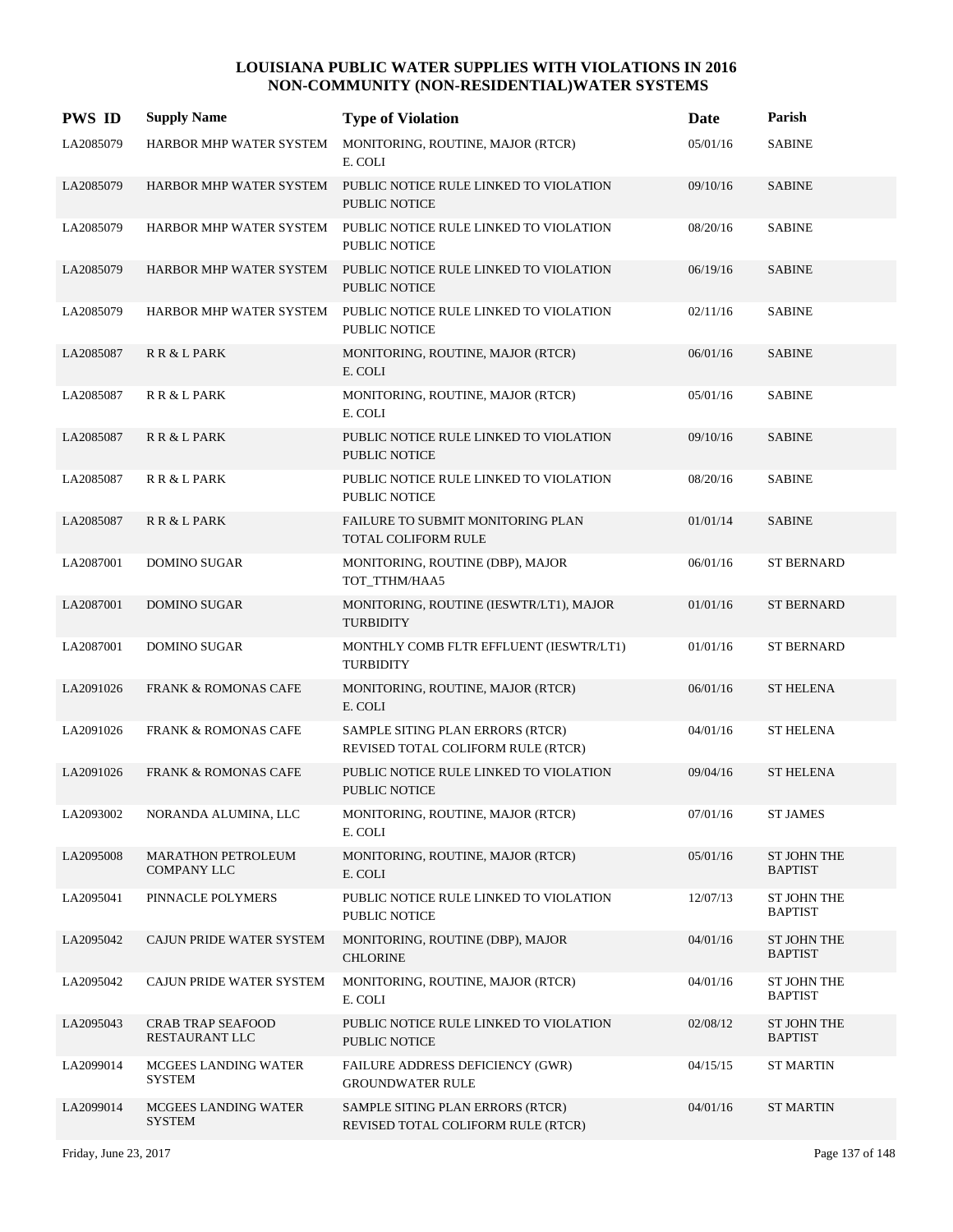| <b>PWS ID</b> | <b>Supply Name</b>                           | <b>Type of Violation</b>                                               | Date     | Parish            |
|---------------|----------------------------------------------|------------------------------------------------------------------------|----------|-------------------|
| LA2099014     | <b>MCGEES LANDING WATER</b><br><b>SYSTEM</b> | INADEQUATE MIN CHLORINE RESIDUAL(GW&SW)<br><b>CHLORINE</b>             | 08/01/16 | <b>ST MARTIN</b>  |
| LA2099043     | ONEAL STEEL INC WATER<br><b>SYSTEM</b>       | MCL, AVERAGE<br>ARSENIC                                                | 04/01/16 | <b>ST MARTIN</b>  |
| LA2099043     | ONEAL STEEL INC WATER<br><b>SYSTEM</b>       | MCL, AVERAGE<br><b>ARSENIC</b>                                         | 01/01/16 | <b>ST MARTIN</b>  |
| LA2099043     | ONEAL STEEL INC WATER<br><b>SYSTEM</b>       | PUBLIC NOTICE RULE LINKED TO VIOLATION<br>PUBLIC NOTICE                | 08/29/16 | <b>ST MARTIN</b>  |
| LA2099043     | ONEAL STEEL INC WATER<br><b>SYSTEM</b>       | PUBLIC NOTICE RULE LINKED TO VIOLATION<br>PUBLIC NOTICE                | 05/30/16 | <b>ST MARTIN</b>  |
| LA2099077     | <b>HI TECH GAMES WATER</b><br><b>SYSTEM</b>  | MONITORING, ROUTINE, MAJOR (RTCR)<br>E. COLI                           | 12/01/16 | <b>ST MARTIN</b>  |
| LA2099077     | HI TECH GAMES WATER<br><b>SYSTEM</b>         | MONITORING, ROUTINE, MAJOR (RTCR)<br>E. COLI                           | 11/01/16 | <b>ST MARTIN</b>  |
| LA2099077     | HI TECH GAMES WATER<br><b>SYSTEM</b>         | MONITORING, ROUTINE, MAJOR (RTCR)<br>E. COLI                           | 10/01/16 | <b>ST MARTIN</b>  |
| LA2099093     | <b>ALLEMOND POINT</b>                        | MONITORING, ROUTINE, MAJOR (RTCR)<br>E. COLI                           | 10/01/16 | <b>ST MARTIN</b>  |
| LA2099093     | <b>ALLEMOND POINT</b>                        | MONITORING, ROUTINE, MAJOR (RTCR)<br>E. COLI                           | 09/01/16 | <b>ST MARTIN</b>  |
| LA2099093     | <b>ALLEMOND POINT</b>                        | MONITORING, ROUTINE, MAJOR (RTCR)<br>E. COLI                           | 08/01/16 | <b>ST MARTIN</b>  |
| LA2099093     | <b>ALLEMOND POINT</b>                        | SAMPLE SITING PLAN ERRORS (RTCR)<br>REVISED TOTAL COLIFORM RULE (RTCR) | 04/01/16 | <b>ST MARTIN</b>  |
| LA2103004     | FONTAINEBLEAU STATE PARK                     | MONITORING (TCR), ROUTINE MAJOR<br><b>COLIFORM (TCR)</b>               | 01/01/16 | <b>ST TAMMANY</b> |
| LA2103004     | FONTAINEBLEAU STATE PARK                     | MONITORING, ROUTINE (DBP), MAJOR<br><b>CHLORINE</b>                    | 01/01/16 | <b>ST TAMMANY</b> |
| LA2103072     | FAT SPOON CAFE #2                            | FAILURE TO SUBMIT MONITORING PLAN<br><b>TOTAL COLIFORM RULE</b>        | 01/01/14 | <b>ST TAMMANY</b> |
| LA2103094     | STATE POLICE TROOP L                         | LEAD CONSUMER NOTICE (LCR)<br><b>LEAD &amp; COPPER RULE</b>            | 08/14/16 | <b>ST TAMMANY</b> |
| LA2103233     | RAMSEY GRILL AND CAFE                        | PUBLIC NOTICE RULE LINKED TO VIOLATION<br>PUBLIC NOTICE                | 04/11/13 | <b>ST TAMMANY</b> |
| LA2103241     | VALUE TRAVEL INN, INC                        | MONITORING, ROUTINE, MAJOR (RTCR)<br>E. COLI                           | 06/01/16 | <b>ST TAMMANY</b> |
| LA2103241     | VALUE TRAVEL INN, INC                        | FAILURE TO SUBMIT MONITORING PLAN<br>TOTAL COLIFORM RULE               | 01/01/14 | <b>ST TAMMANY</b> |
| LA2103264     | LAND-O-PINES CAMPGROUND                      | MONITORING, ROUTINE, MAJOR (RTCR)<br>E. COLI                           | 11/01/16 | ST TAMMANY        |
| LA2103264     | LAND-O-PINES CAMPGROUND                      | RESIDUAL NOT MONITORED MRT-POE-ACR (GW)<br><b>CHLORINE</b>             | 11/01/16 | <b>ST TAMMANY</b> |
| LA2103284     | SLIDELL WATER SUPPLY<br><b>SYSTEM NO. 2</b>  | MCL, LRAA<br><b>TTHM</b>                                               | 10/01/16 | ST TAMMANY        |
| LA2103284     | SLIDELL WATER SUPPLY<br><b>SYSTEM NO. 2</b>  | FAILURE SUBMIT OEL REPORT FOR TTHM<br><b>TTHM</b>                      | 10/31/16 | <b>ST TAMMANY</b> |
| LA2103292     | HILLCREST LAKE VILLAS                        | INADEQUATE MIN CHLORINE RESIDUAL(GW&SW)<br><b>CHLORINE</b>             | 05/01/16 | <b>ST TAMMANY</b> |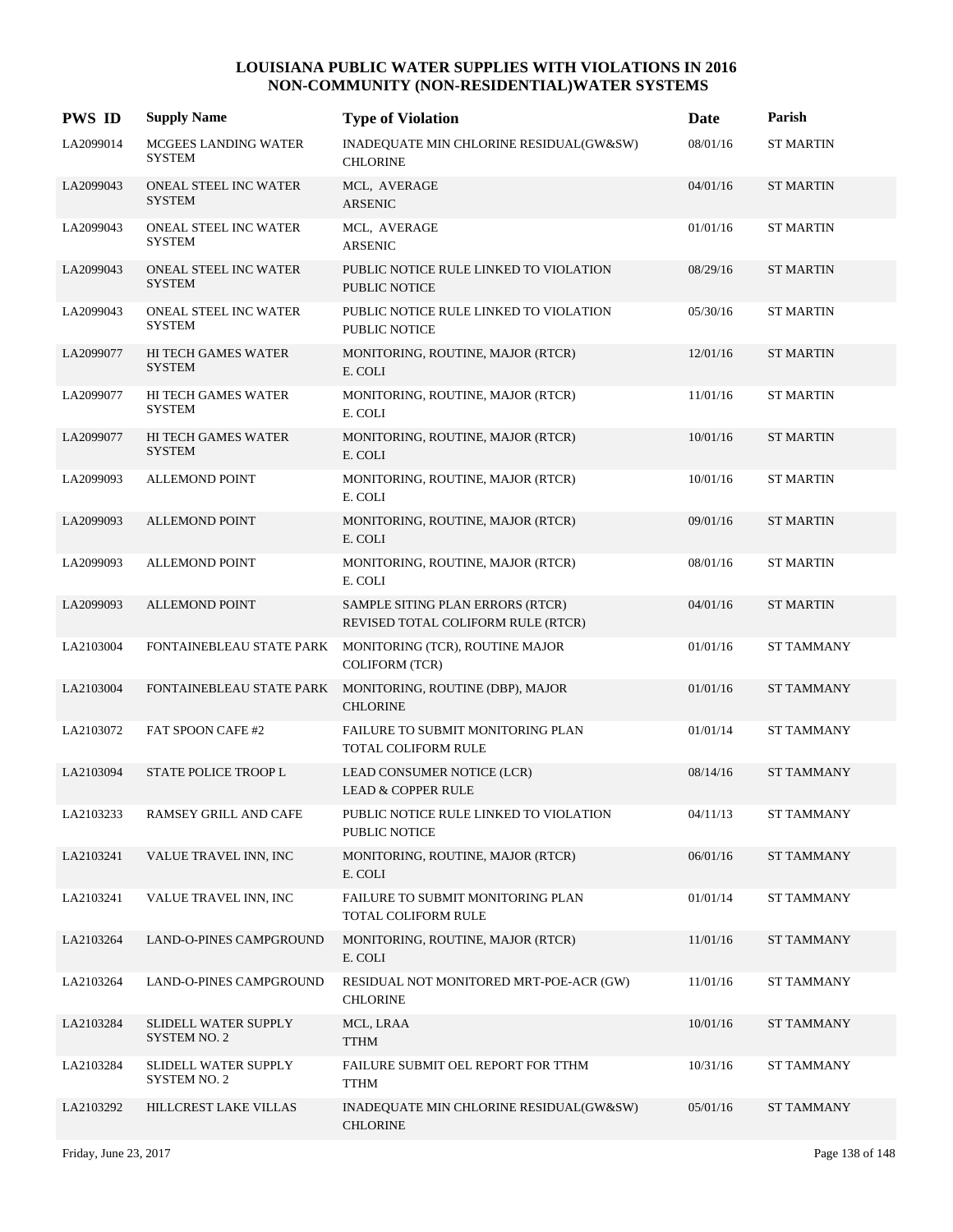| <b>PWS ID</b> | <b>Supply Name</b>                            | <b>Type of Violation</b>                                               | Date     | Parish            |
|---------------|-----------------------------------------------|------------------------------------------------------------------------|----------|-------------------|
| LA2103318     | THE LITTLE ACADEMY                            | LEAD CONSUMER NOTICE (LCR)<br><b>LEAD &amp; COPPER RULE</b>            | 05/15/16 | <b>ST TAMMANY</b> |
| LA2103343     | <b>TRINITY MARINE GROUP</b>                   | MONITORING, ROUTINE (DBP), MAJOR<br>TOT_TTHM/HAA5                      | 09/01/15 | <b>ST TAMMANY</b> |
| LA2103349     | LITTLE OAK ELEMENTARY<br><b>SCHOOL</b>        | MONITORING, ROUTINE (DBP), MAJOR<br>TOT_TTHM/HAA5                      | 09/01/15 | <b>ST TAMMANY</b> |
| LA2103349     | LITTLE OAK ELEMENTARY<br><b>SCHOOL</b>        | LEAD CONSUMER NOTICE (LCR)<br><b>LEAD &amp; COPPER RULE</b>            | 04/08/16 | <b>ST TAMMANY</b> |
| LA2103356     | LACOMBE-MANDEVILLE<br><b>HEADSTART</b>        | MONITORING, ROUTINE (DBP), MAJOR<br>TOT_TTHM/HAA5                      | 09/01/15 | <b>ST TAMMANY</b> |
| LA2103356     | LACOMBE-MANDEVILLE<br><b>HEADSTART</b>        | FOLLOW-UP OR ROUTINE TAP M/R (LCR)<br><b>LEAD &amp; COPPER RULE</b>    | 10/01/16 | <b>ST TAMMANY</b> |
| LA2103356     | LACOMBE-MANDEVILLE<br><b>HEADSTART</b>        | <b>FAILURE TO SUBMIT MONITORING PLAN</b><br>TOTAL COLIFORM RULE        | 01/01/14 | <b>ST TAMMANY</b> |
| LA2103365     | <b>CHARLOUS PIZZERIA</b>                      | PUBLIC NOTICE RULE LINKED TO VIOLATION<br>PUBLIC NOTICE                | 02/24/14 | <b>ST TAMMANY</b> |
| LA2103365     | <b>CHARLOUS PIZZERIA</b>                      | PUBLIC NOTICE RULE LINKED TO VIOLATION<br><b>PUBLIC NOTICE</b>         | 11/24/13 | <b>ST TAMMANY</b> |
| LA2103365     | <b>CHARLOUS PIZZERIA</b>                      | PUBLIC NOTICE RULE LINKED TO VIOLATION<br><b>PUBLIC NOTICE</b>         | 08/27/13 | <b>ST TAMMANY</b> |
| LA2103365     | <b>CHARLOUS PIZZERIA</b>                      | PUBLIC NOTICE RULE LINKED TO VIOLATION<br>PUBLIC NOTICE                | 07/11/13 | <b>ST TAMMANY</b> |
| LA2103379     | TWO SISTERS BILLIARDS                         | FAILURE TO SUBMIT MONITORING PLAN<br><b>TOTAL COLIFORM RULE</b>        | 01/01/14 | <b>ST TAMMANY</b> |
| LA2103380     | FOUNTAINBLEAU SCHOOL                          | PUBLIC NOTICE RULE LINKED TO VIOLATION<br><b>PUBLIC NOTICE</b>         | 10/25/15 | <b>ST TAMMANY</b> |
| LA2103386     | <b>LOCK 1 PANTRY</b>                          | FAILURE TO SUBMIT MONITORING PLAN<br>TOTAL COLIFORM RULE               | 01/01/14 | <b>ST TAMMANY</b> |
| LA2103397     | <b>BOASSO INDUSTRIES,LLC</b>                  | FOLLOW-UP OR ROUTINE TAP M/R (LCR)<br><b>LEAD &amp; COPPER RULE</b>    | 10/01/16 | <b>ST TAMMANY</b> |
| LA2103406     | <b>RALLYS HAMBURGERS</b>                      | PUBLIC NOTICE RULE LINKED TO VIOLATION<br><b>PUBLIC NOTICE</b>         | 11/13/15 | <b>ST TAMMANY</b> |
| LA2103412     | NORTHSHORE 1 COMMERCIAL<br>CONDO ASSOC        | MONITORING, ROUTINE (DBP), MAJOR<br>TOT_TTHM/HAA5                      | 12/01/15 | <b>ST TAMMANY</b> |
| LA2103412     | NORTHSHORE 1 COMMERCIAL<br>CONDO ASSOC        | FAILURE SUBMIT OEL REPORT FOR TTHM<br><b>TTHM</b>                      | 10/31/14 | <b>ST TAMMANY</b> |
| LA2103412     | NORTHSHORE 1 COMMERCIAL<br><b>CONDO ASSOC</b> | PUBLIC NOTICE RULE LINKED TO VIOLATION<br>PUBLIC NOTICE                | 03/09/15 | <b>ST TAMMANY</b> |
| LA2103420     | DUBROCS HOLDINGS LLC                          | INADEQUATE MIN CHLORINE RESIDUAL(GW&SW)<br><b>CHLORINE</b>             | 12/01/16 | <b>ST TAMMANY</b> |
| LA2103420     | DUBROCS HOLDINGS LLC                          | INADEQUATE MIN CHLORINE RESIDUAL(GW&SW)<br><b>CHLORINE</b>             | 06/01/16 | <b>ST TAMMANY</b> |
| LA2103420     | DUBROCS HOLDINGS LLC                          | INADEQUATE MIN CHLORINE RESIDUAL(GW&SW)<br><b>CHLORINE</b>             | 05/01/16 | <b>ST TAMMANY</b> |
| LA2103427     | TOYOTA OF SLIDELL                             | SAMPLE SITING PLAN ERRORS (RTCR)<br>REVISED TOTAL COLIFORM RULE (RTCR) | 04/01/16 | <b>ST TAMMANY</b> |
| LA2103429     | LEGACY BUICK GMC                              | PUBLIC NOTICE RULE LINKED TO VIOLATION<br>PUBLIC NOTICE                | 12/23/13 | <b>ST TAMMANY</b> |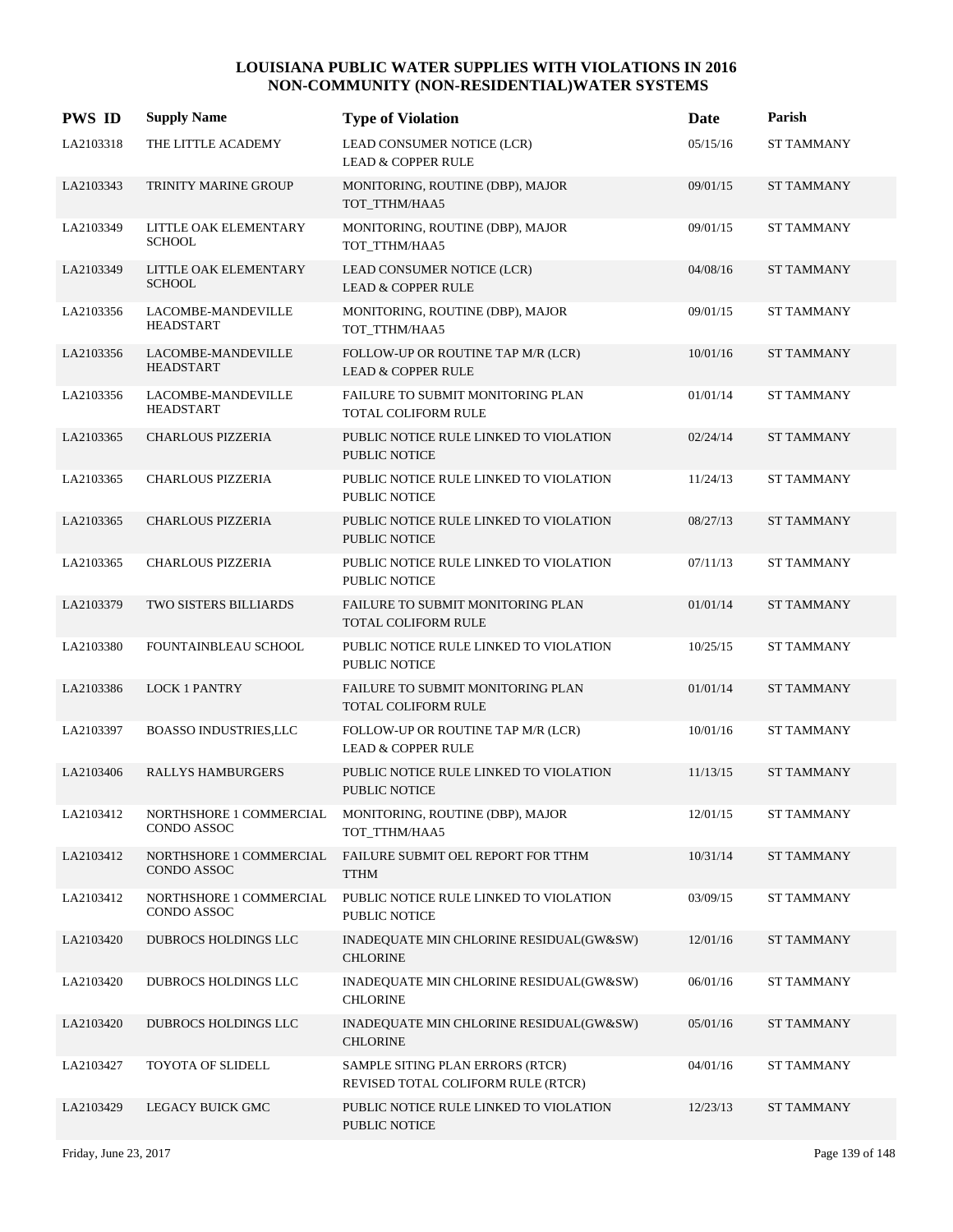| <b>PWS ID</b> | <b>Supply Name</b>                    | <b>Type of Violation</b>                                        | Date     | Parish            |
|---------------|---------------------------------------|-----------------------------------------------------------------|----------|-------------------|
| LA2103429     | LEGACY BUICK GMC                      | PUBLIC NOTICE RULE LINKED TO VIOLATION<br><b>PUBLIC NOTICE</b>  | 11/24/13 | <b>ST TAMMANY</b> |
| LA2103429     | <b>LEGACY BUICK GMC</b>               | FAILURE TO SUBMIT MONITORING PLAN<br><b>TOTAL COLIFORM RULE</b> | 01/01/14 | <b>ST TAMMANY</b> |
| LA2103446     | <b>BAYOU ADVENTURE</b>                | MONITORING (TCR), ROUTINE MAJOR<br><b>COLIFORM (TCR)</b>        | 01/01/16 | <b>ST TAMMANY</b> |
| LA2103446     | <b>BAYOU ADVENTURE</b>                | MONITORING, ROUTINE (DBP), MAJOR<br><b>CHLORINE</b>             | 01/01/16 | <b>ST TAMMANY</b> |
| LA2103446     | <b>BAYOU ADVENTURE</b>                | PUBLIC NOTICE RULE LINKED TO VIOLATION<br><b>PUBLIC NOTICE</b>  | 06/19/16 | <b>ST TAMMANY</b> |
| LA2103446     | <b>BAYOU ADVENTURE</b>                | PUBLIC NOTICE RULE LINKED TO VIOLATION<br><b>PUBLIC NOTICE</b>  | 06/15/16 | <b>ST TAMMANY</b> |
| LA2103446     | <b>BAYOU ADVENTURE</b>                | PUBLIC NOTICE RULE LINKED TO VIOLATION<br><b>PUBLIC NOTICE</b>  | 04/24/16 | <b>ST TAMMANY</b> |
| LA2103446     | <b>BAYOU ADVENTURE</b>                | PUBLIC NOTICE RULE LINKED TO VIOLATION<br><b>PUBLIC NOTICE</b>  | 03/15/16 | <b>ST TAMMANY</b> |
| LA2103446     | <b>BAYOU ADVENTURE</b>                | PUBLIC NOTICE RULE LINKED TO VIOLATION<br><b>PUBLIC NOTICE</b>  | 11/28/15 | <b>ST TAMMANY</b> |
| LA2103446     | <b>BAYOU ADVENTURE</b>                | PUBLIC NOTICE RULE LINKED TO VIOLATION<br><b>PUBLIC NOTICE</b>  | 08/29/15 | <b>ST TAMMANY</b> |
| LA2103451     | <b>GOODBEE QUICKSTOP</b>              | PUBLIC NOTICE RULE LINKED TO VIOLATION<br>PUBLIC NOTICE         | 05/27/14 | <b>ST TAMMANY</b> |
| LA2103451     | <b>GOODBEE QUICKSTOP</b>              | PUBLIC NOTICE RULE LINKED TO VIOLATION<br><b>PUBLIC NOTICE</b>  | 02/24/14 | <b>ST TAMMANY</b> |
| LA2103451     | <b>GOODBEE QUICKSTOP</b>              | FAILURE TO SUBMIT MONITORING PLAN<br>TOTAL COLIFORM RULE        | 01/01/14 | <b>ST TAMMANY</b> |
| LA2103461     | KIDZ KLUBHOUSE                        | MONITORING, ROUTINE (DBP), MAJOR<br>TOT TTHM/HAA5               | 10/01/15 | <b>ST TAMMANY</b> |
| LA2103476     | ST TAM PARISH - MEDCATH<br>(LA HEART) | MONITORING, ROUTINE, MAJOR (RTCR)<br>E. COLI                    | 11/01/16 | <b>ST TAMMANY</b> |
| LA2103479     | US FISH & WILDLIFE HQ                 | PUBLIC NOTICE RULE LINKED TO VIOLATION<br>PUBLIC NOTICE         | 10/04/14 | <b>ST TAMMANY</b> |
| LA2103479     | US FISH & WILDLIFE HQ                 | PUBLIC NOTICE RULE LINKED TO VIOLATION<br>PUBLIC NOTICE         | 03/19/14 | <b>ST TAMMANY</b> |
| LA2103479     | US FISH & WILDLIFE HQ                 | PUBLIC NOTICE RULE LINKED TO VIOLATION<br>PUBLIC NOTICE         | 02/24/14 | <b>ST TAMMANY</b> |
| LA2103479     | US FISH & WILDLIFE HQ                 | PUBLIC NOTICE RULE LINKED TO VIOLATION<br>PUBLIC NOTICE         | 11/24/13 | ST TAMMANY        |
| LA2103479     | US FISH & WILDLIFE HQ                 | PUBLIC NOTICE RULE LINKED TO VIOLATION<br>PUBLIC NOTICE         | 10/05/13 | <b>ST TAMMANY</b> |
| LA2103479     | US FISH & WILDLIFE HQ                 | PUBLIC NOTICE RULE LINKED TO VIOLATION<br>PUBLIC NOTICE         | 08/27/13 | ST TAMMANY        |
| LA2103479     | US FISH & WILDLIFE HQ                 | PUBLIC NOTICE RULE LINKED TO VIOLATION<br>PUBLIC NOTICE         | 07/11/13 | <b>ST TAMMANY</b> |
| LA2103479     | US FISH & WILDLIFE HQ                 | PUBLIC NOTICE RULE LINKED TO VIOLATION<br>PUBLIC NOTICE         | 05/09/13 | <b>ST TAMMANY</b> |
| LA2103479     | US FISH & WILDLIFE HQ                 | PUBLIC NOTICE RULE LINKED TO VIOLATION<br>PUBLIC NOTICE         | 04/11/13 | ST TAMMANY        |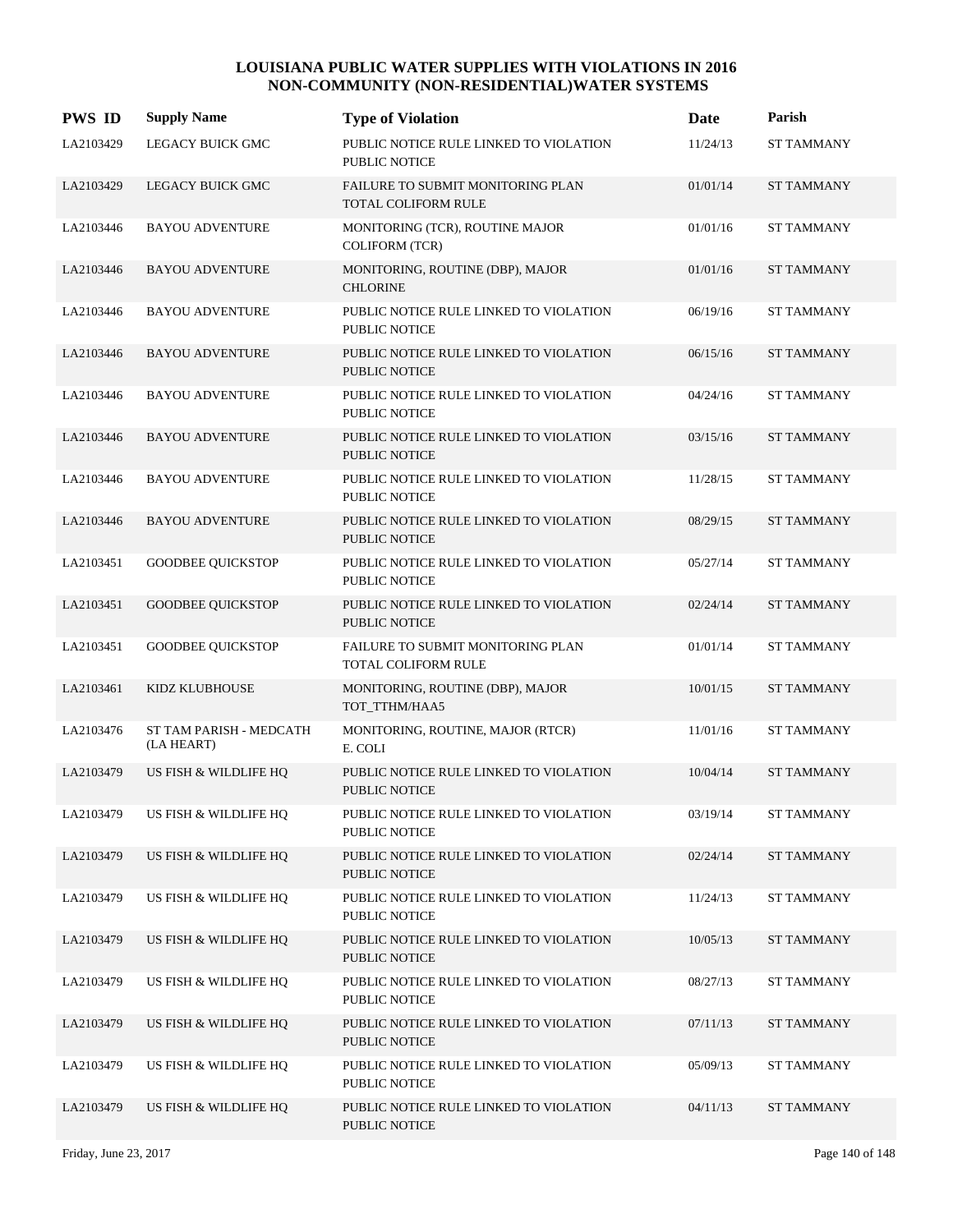| <b>PWS ID</b> | <b>Supply Name</b>     | <b>Type of Violation</b>                                        | Date     | Parish            |
|---------------|------------------------|-----------------------------------------------------------------|----------|-------------------|
| LA2103479     | US FISH & WILDLIFE HQ  | PUBLIC NOTICE RULE LINKED TO VIOLATION<br>PUBLIC NOTICE         | 01/16/13 | <b>ST TAMMANY</b> |
| LA2103479     | US FISH & WILDLIFE HQ  | PUBLIC NOTICE RULE LINKED TO VIOLATION<br><b>PUBLIC NOTICE</b>  | 11/12/12 | <b>ST TAMMANY</b> |
| LA2103479     | US FISH & WILDLIFE HQ  | PUBLIC NOTICE RULE LINKED TO VIOLATION<br><b>PUBLIC NOTICE</b>  | 05/31/12 | <b>ST TAMMANY</b> |
| LA2103479     | US FISH & WILDLIFE HQ  | INADEQUATE MIN CHLORINE RESIDUAL(GW&SW)<br><b>CHLORINE</b>      | 12/01/16 | <b>ST TAMMANY</b> |
| LA2103479     | US FISH & WILDLIFE HQ  | INADEQUATE MIN CHLORINE RESIDUAL(GW&SW)<br><b>CHLORINE</b>      | 06/01/16 | <b>ST TAMMANY</b> |
| LA2103479     | US FISH & WILDLIFE HQ  | FAILURE TO SUBMIT MONITORING PLAN<br><b>TOTAL COLIFORM RULE</b> | 01/01/14 | <b>ST TAMMANY</b> |
| LA2103483     | <b>SLIDELL SEAFOOD</b> | MONITORING (TCR), ROUTINE MAJOR<br><b>COLIFORM (TCR)</b>        | 01/01/16 | <b>ST TAMMANY</b> |
| LA2103483     | <b>SLIDELL SEAFOOD</b> | MONITORING, ROUTINE (DBP), MAJOR<br><b>CHLORINE</b>             | 07/01/16 | <b>ST TAMMANY</b> |
| LA2103483     | <b>SLIDELL SEAFOOD</b> | MONITORING, ROUTINE (DBP), MAJOR<br><b>CHLORINE</b>             | 07/01/16 | <b>ST TAMMANY</b> |
| LA2103483     | <b>SLIDELL SEAFOOD</b> | MONITORING, ROUTINE (DBP), MAJOR<br><b>CHLORINE</b>             | 04/01/16 | <b>ST TAMMANY</b> |
| LA2103483     | <b>SLIDELL SEAFOOD</b> | MONITORING, ROUTINE (DBP), MAJOR<br><b>CHLORINE</b>             | 01/01/16 | <b>ST TAMMANY</b> |
| LA2103483     | <b>SLIDELL SEAFOOD</b> | MONITORING, ROUTINE, MAJOR (RTCR)<br>E. COLI                    | 11/01/16 | <b>ST TAMMANY</b> |
| LA2103483     | <b>SLIDELL SEAFOOD</b> | MONITORING, ROUTINE, MAJOR (RTCR)<br>E. COLI                    | 10/01/16 | <b>ST TAMMANY</b> |
| LA2103483     | <b>SLIDELL SEAFOOD</b> | MONITORING, ROUTINE, MAJOR (RTCR)<br>E. COLI                    | 09/01/16 | <b>ST TAMMANY</b> |
| LA2103483     | <b>SLIDELL SEAFOOD</b> | MONITORING, ROUTINE, MAJOR (RTCR)<br>E. COLI                    | 08/01/16 | <b>ST TAMMANY</b> |
| LA2103483     | <b>SLIDELL SEAFOOD</b> | MONITORING, ROUTINE, MAJOR (RTCR)<br>E. COLI                    | 07/01/16 | <b>ST TAMMANY</b> |
| LA2103483     | <b>SLIDELL SEAFOOD</b> | MONITORING, ROUTINE, MAJOR (RTCR)<br>E. COLI                    | 06/01/16 | <b>ST TAMMANY</b> |
| LA2103483     | <b>SLIDELL SEAFOOD</b> | MONITORING, ROUTINE, MAJOR (RTCR)<br>E. COLI                    | 05/01/16 | <b>ST TAMMANY</b> |
| LA2103483     | <b>SLIDELL SEAFOOD</b> | MONITORING, ROUTINE, MAJOR (RTCR)<br>E. COLI                    | 04/01/16 | <b>ST TAMMANY</b> |
| LA2103483     | <b>SLIDELL SEAFOOD</b> | PUBLIC NOTICE RULE LINKED TO VIOLATION<br><b>PUBLIC NOTICE</b>  | 12/11/16 | <b>ST TAMMANY</b> |
| LA2103483     | <b>SLIDELL SEAFOOD</b> | PUBLIC NOTICE RULE LINKED TO VIOLATION<br>PUBLIC NOTICE         | 11/18/16 | <b>ST TAMMANY</b> |
| LA2103483     | <b>SLIDELL SEAFOOD</b> | PUBLIC NOTICE RULE LINKED TO VIOLATION<br>PUBLIC NOTICE         | 11/18/16 | <b>ST TAMMANY</b> |
| LA2103483     | <b>SLIDELL SEAFOOD</b> | PUBLIC NOTICE RULE LINKED TO VIOLATION<br>PUBLIC NOTICE         | 10/14/16 | <b>ST TAMMANY</b> |
| LA2103483     | SLIDELL SEAFOOD        | PUBLIC NOTICE RULE LINKED TO VIOLATION<br>PUBLIC NOTICE         | 09/04/16 | <b>ST TAMMANY</b> |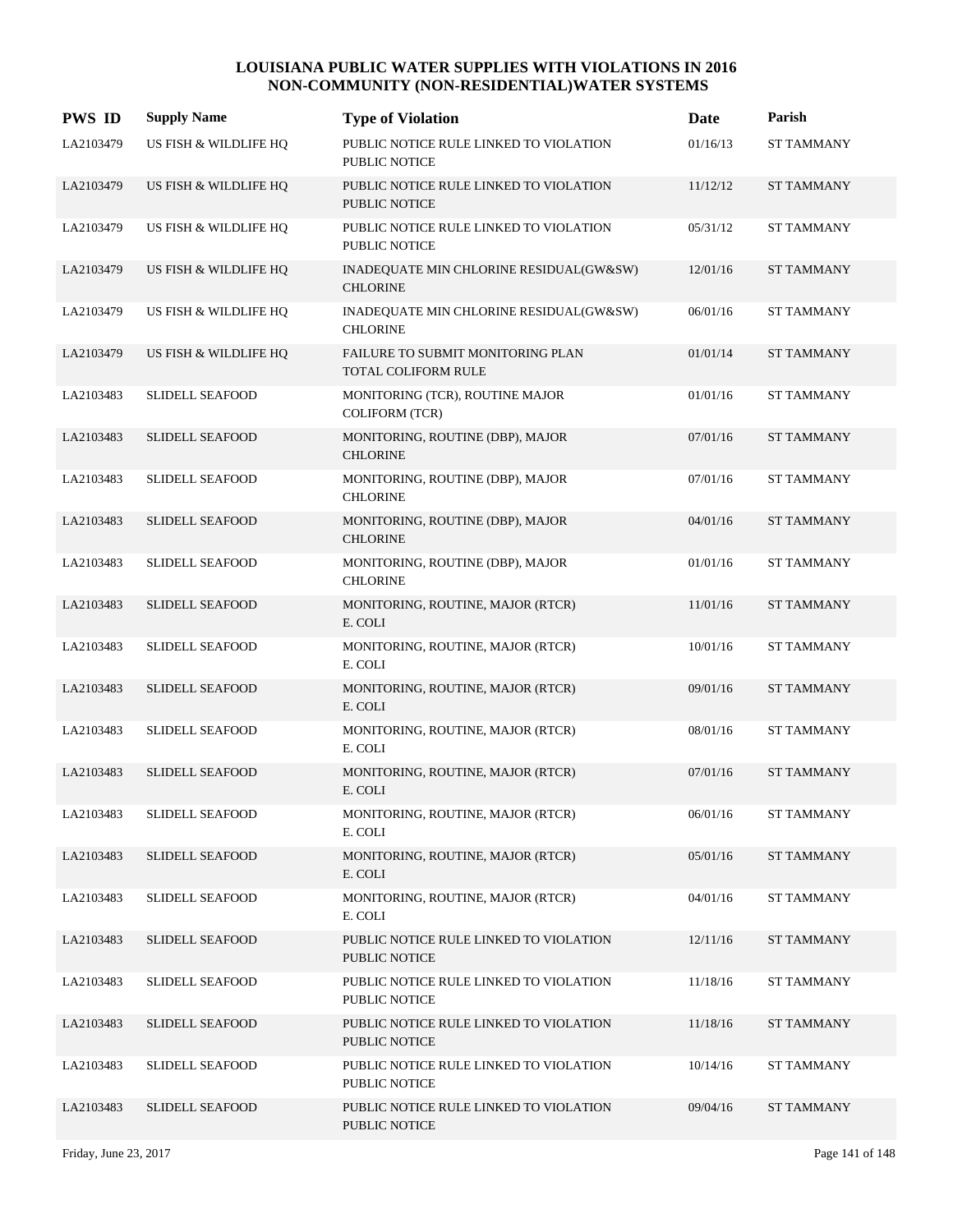| <b>PWS ID</b> | <b>Supply Name</b>     | <b>Type of Violation</b>                                       | Date     | Parish            |
|---------------|------------------------|----------------------------------------------------------------|----------|-------------------|
| LA2103483     | <b>SLIDELL SEAFOOD</b> | PUBLIC NOTICE RULE LINKED TO VIOLATION<br><b>PUBLIC NOTICE</b> | 08/21/16 | <b>ST TAMMANY</b> |
| LA2103483     | <b>SLIDELL SEAFOOD</b> | PUBLIC NOTICE RULE LINKED TO VIOLATION<br><b>PUBLIC NOTICE</b> | 08/07/16 | <b>ST TAMMANY</b> |
| LA2103483     | <b>SLIDELL SEAFOOD</b> | PUBLIC NOTICE RULE LINKED TO VIOLATION<br><b>PUBLIC NOTICE</b> | 08/03/16 | <b>ST TAMMANY</b> |
| LA2103483     | <b>SLIDELL SEAFOOD</b> | PUBLIC NOTICE RULE LINKED TO VIOLATION<br><b>PUBLIC NOTICE</b> | 07/07/16 | <b>ST TAMMANY</b> |
| LA2103483     | <b>SLIDELL SEAFOOD</b> | PUBLIC NOTICE RULE LINKED TO VIOLATION<br><b>PUBLIC NOTICE</b> | 06/15/16 | <b>ST TAMMANY</b> |
| LA2103483     | <b>SLIDELL SEAFOOD</b> | PUBLIC NOTICE RULE LINKED TO VIOLATION<br><b>PUBLIC NOTICE</b> | 04/24/16 | <b>ST TAMMANY</b> |
| LA2103483     | <b>SLIDELL SEAFOOD</b> | PUBLIC NOTICE RULE LINKED TO VIOLATION<br><b>PUBLIC NOTICE</b> | 03/15/16 | <b>ST TAMMANY</b> |
| LA2103483     | <b>SLIDELL SEAFOOD</b> | PUBLIC NOTICE RULE LINKED TO VIOLATION<br><b>PUBLIC NOTICE</b> | 08/29/15 | <b>ST TAMMANY</b> |
| LA2103483     | <b>SLIDELL SEAFOOD</b> | PUBLIC NOTICE RULE LINKED TO VIOLATION<br>PUBLIC NOTICE        | 05/26/15 | <b>ST TAMMANY</b> |
| LA2103483     | <b>SLIDELL SEAFOOD</b> | PUBLIC NOTICE RULE LINKED TO VIOLATION<br><b>PUBLIC NOTICE</b> | 03/01/15 | <b>ST TAMMANY</b> |
| LA2103483     | <b>SLIDELL SEAFOOD</b> | PUBLIC NOTICE RULE LINKED TO VIOLATION<br>PUBLIC NOTICE        | 11/24/14 | <b>ST TAMMANY</b> |
| LA2103483     | <b>SLIDELL SEAFOOD</b> | PUBLIC NOTICE RULE LINKED TO VIOLATION<br>PUBLIC NOTICE        | 08/24/14 | <b>ST TAMMANY</b> |
| LA2103483     | <b>SLIDELL SEAFOOD</b> | PUBLIC NOTICE RULE LINKED TO VIOLATION<br>PUBLIC NOTICE        | 05/27/14 | ST TAMMANY        |
| LA2103483     | <b>SLIDELL SEAFOOD</b> | PUBLIC NOTICE RULE LINKED TO VIOLATION<br><b>PUBLIC NOTICE</b> | 02/24/14 | <b>ST TAMMANY</b> |
| LA2103483     | <b>SLIDELL SEAFOOD</b> | PUBLIC NOTICE RULE LINKED TO VIOLATION<br>PUBLIC NOTICE        | 11/24/13 | <b>ST TAMMANY</b> |
| LA2103483     | <b>SLIDELL SEAFOOD</b> | PUBLIC NOTICE RULE LINKED TO VIOLATION<br><b>PUBLIC NOTICE</b> | 08/27/13 | <b>ST TAMMANY</b> |
| LA2103483     | <b>SLIDELL SEAFOOD</b> | PUBLIC NOTICE RULE LINKED TO VIOLATION<br>PUBLIC NOTICE        | 07/11/13 | <b>ST TAMMANY</b> |
| LA2103483     | <b>SLIDELL SEAFOOD</b> | PUBLIC NOTICE RULE LINKED TO VIOLATION<br>PUBLIC NOTICE        | 01/16/13 | ST TAMMANY        |
| LA2103483     | <b>SLIDELL SEAFOOD</b> | RESIDUAL NOT MONITORED MRT-POE-ACR (GW)<br>CHLORINE            | 11/01/16 | <b>ST TAMMANY</b> |
| LA2103483     | <b>SLIDELL SEAFOOD</b> | RESIDUAL NOT MONITORED MRT-POE-ACR (GW)<br><b>CHLORINE</b>     | 10/01/16 | ST TAMMANY        |
| LA2103483     | <b>SLIDELL SEAFOOD</b> | FAILURE TO SUBMIT MONITORING PLAN<br>TOTAL COLIFORM RULE       | 01/01/14 | <b>ST TAMMANY</b> |
| LA2103488     | <b>NAVARROS</b>        | INADEQUATE MIN CHLORINE RESIDUAL(GW&SW)<br><b>CHLORINE</b>     | 12/01/16 | ST TAMMANY        |
| LA2103491     | THE DEANS LIST         | MONITORING, ROUTINE (DBP), MAJOR<br><b>CHLORINE</b>            | 10/01/16 | ST TAMMANY        |
| LA2103491     | THE DEANS LIST         | MONITORING, ROUTINE, MAJOR (RTCR)<br>E. COLI                   | 11/01/16 | ST TAMMANY        |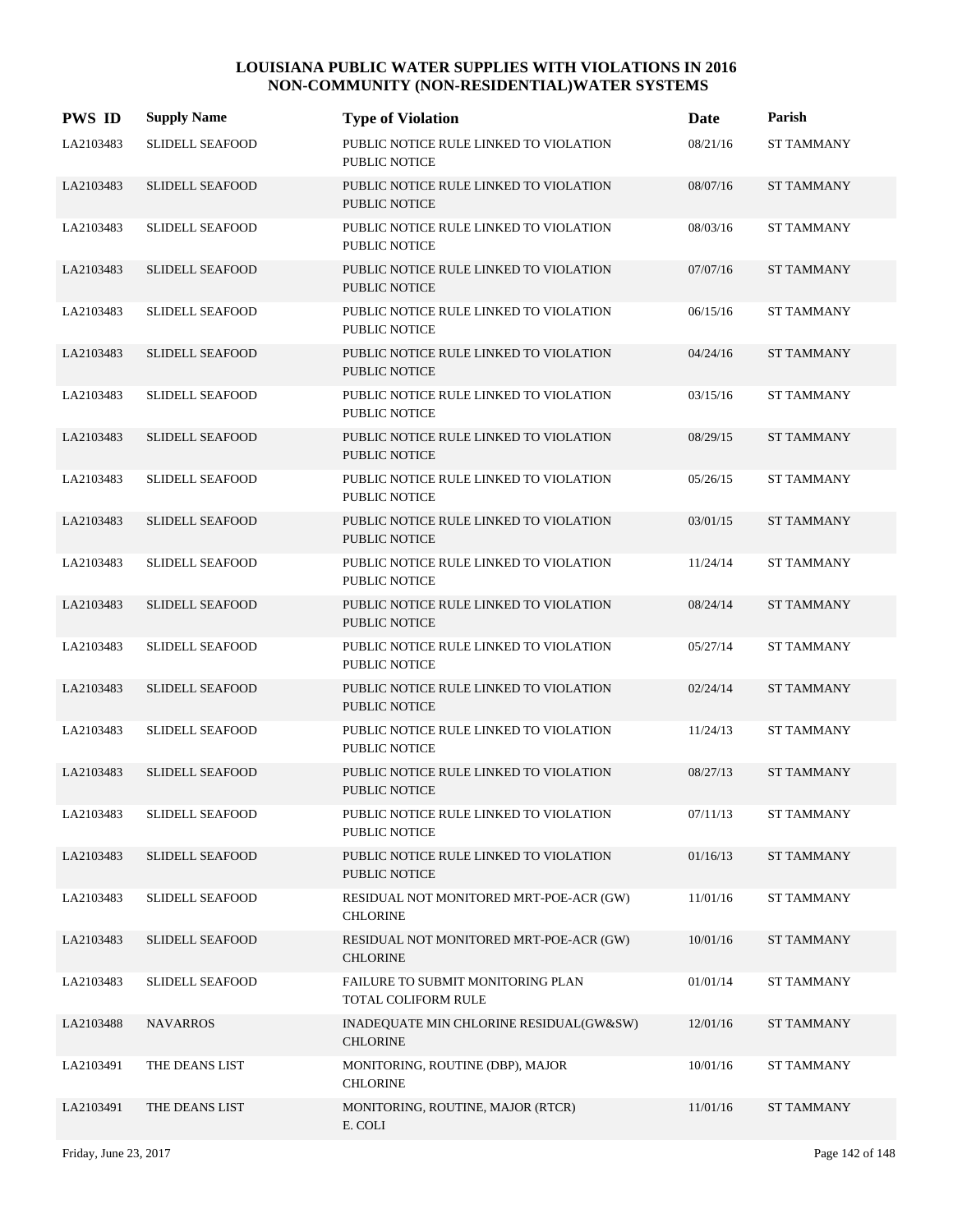| <b>PWS ID</b> | <b>Supply Name</b>                   | <b>Type of Violation</b>                                                | Date     | Parish            |
|---------------|--------------------------------------|-------------------------------------------------------------------------|----------|-------------------|
| LA2103491     | THE DEANS LIST                       | MONITORING, ROUTINE, MAJOR (RTCR)<br>E. COLI                            | 10/01/16 | ST TAMMANY        |
| LA2103491     | THE DEANS LIST                       | FOLLOW-UP OR ROUTINE TAP M/R (LCR)<br><b>LEAD &amp; COPPER RULE</b>     | 10/01/11 | <b>ST TAMMANY</b> |
| LA2103494     | <b>TABIS HOUSE</b>                   | FOLLOW-UP OR ROUTINE TAP M/R (LCR)<br><b>LEAD &amp; COPPER RULE</b>     | 10/01/16 | <b>ST TAMMANY</b> |
| LA2103497     | UPPERROOM BIBLE CHURCH<br><b>INC</b> | MONITORING (TCR), ROUTINE MAJOR<br><b>COLIFORM (TCR)</b>                | 01/01/16 | <b>ST TAMMANY</b> |
| LA2103497     | UPPERROOM BIBLE CHURCH<br><b>INC</b> | MONITORING, ROUTINE (DBP), MAJOR<br><b>CHLORINE</b>                     | 10/01/16 | <b>ST TAMMANY</b> |
| LA2103497     | UPPERROOM BIBLE CHURCH<br><b>INC</b> | MONITORING, ROUTINE (DBP), MAJOR<br><b>CHLORINE</b>                     | 10/01/16 | <b>ST TAMMANY</b> |
| LA2103497     | UPPERROOM BIBLE CHURCH<br><b>INC</b> | MONITORING, ROUTINE (DBP), MAJOR<br><b>CHLORINE</b>                     | 10/01/16 | <b>ST TAMMANY</b> |
| LA2103497     | UPPERROOM BIBLE CHURCH<br><b>INC</b> | MONITORING, ROUTINE (DBP), MAJOR<br><b>CHLORINE</b>                     | 07/01/16 | <b>ST TAMMANY</b> |
| LA2103497     | UPPERROOM BIBLE CHURCH<br><b>INC</b> | MONITORING, ROUTINE (DBP), MAJOR<br><b>CHLORINE</b>                     | 07/01/16 | <b>ST TAMMANY</b> |
| LA2103497     | UPPERROOM BIBLE CHURCH<br><b>INC</b> | MONITORING, ROUTINE (DBP), MAJOR<br><b>CHLORINE</b>                     | 07/01/16 | <b>ST TAMMANY</b> |
| LA2103497     | UPPERROOM BIBLE CHURCH<br><b>INC</b> | MONITORING, ROUTINE (DBP), MAJOR<br><b>CHLORINE</b>                     | 04/01/16 | <b>ST TAMMANY</b> |
| LA2103497     | UPPERROOM BIBLE CHURCH<br><b>INC</b> | MONITORING, ROUTINE (DBP), MAJOR<br><b>CHLORINE</b>                     | 04/01/16 | <b>ST TAMMANY</b> |
| LA2103497     | UPPERROOM BIBLE CHURCH<br><b>INC</b> | MONITORING, ROUTINE (DBP), MAJOR<br><b>CHLORINE</b>                     | 04/01/16 | <b>ST TAMMANY</b> |
| LA2103497     | UPPERROOM BIBLE CHURCH<br><b>INC</b> | MONITORING, ROUTINE (DBP), MAJOR<br><b>CHLORINE</b>                     | 01/01/16 | <b>ST TAMMANY</b> |
| LA2103497     | UPPERROOM BIBLE CHURCH<br><b>INC</b> | MONITORING, ROUTINE (DBP), MAJOR<br>TOT_TTHM/HAA5                       | 09/01/15 | <b>ST TAMMANY</b> |
| LA2103497     | UPPERROOM BIBLE CHURCH<br><b>INC</b> | MONITORING, ROUTINE, MAJOR (RTCR)<br>REVISED TOTAL COLIFORM RULE (RTCR) | 12/01/16 | <b>ST TAMMANY</b> |
| LA2103497     | UPPERROOM BIBLE CHURCH<br><b>INC</b> | MONITORING, ROUTINE, MAJOR (RTCR)<br>E. COLI                            | 11/01/16 | <b>ST TAMMANY</b> |
| LA2103497     | UPPERROOM BIBLE CHURCH<br><b>INC</b> | MONITORING, ROUTINE, MAJOR (RTCR)<br>E. COLI                            | 10/01/16 | <b>ST TAMMANY</b> |
| LA2103497     | UPPERROOM BIBLE CHURCH<br><b>INC</b> | MONITORING, ROUTINE, MAJOR (RTCR)<br>E. COLI                            | 09/01/16 | <b>ST TAMMANY</b> |
| LA2103497     | UPPERROOM BIBLE CHURCH<br><b>INC</b> | MONITORING, ROUTINE, MAJOR (RTCR)<br>E. COLI                            | 08/01/16 | <b>ST TAMMANY</b> |
| LA2103497     | UPPERROOM BIBLE CHURCH<br><b>INC</b> | MONITORING, ROUTINE, MAJOR (RTCR)<br>E. COLI                            | 07/01/16 | <b>ST TAMMANY</b> |
| LA2103497     | UPPERROOM BIBLE CHURCH<br><b>INC</b> | MONITORING, ROUTINE, MAJOR (RTCR)<br>E. COLI                            | 06/01/16 | <b>ST TAMMANY</b> |
| LA2103497     | UPPERROOM BIBLE CHURCH<br><b>INC</b> | MONITORING, ROUTINE, MAJOR (RTCR)<br>E. COLI                            | 05/01/16 | <b>ST TAMMANY</b> |
| LA2103497     | UPPERROOM BIBLE CHURCH<br><b>INC</b> | MONITORING, ROUTINE, MAJOR (RTCR)<br>E. COLI                            | 04/01/16 | <b>ST TAMMANY</b> |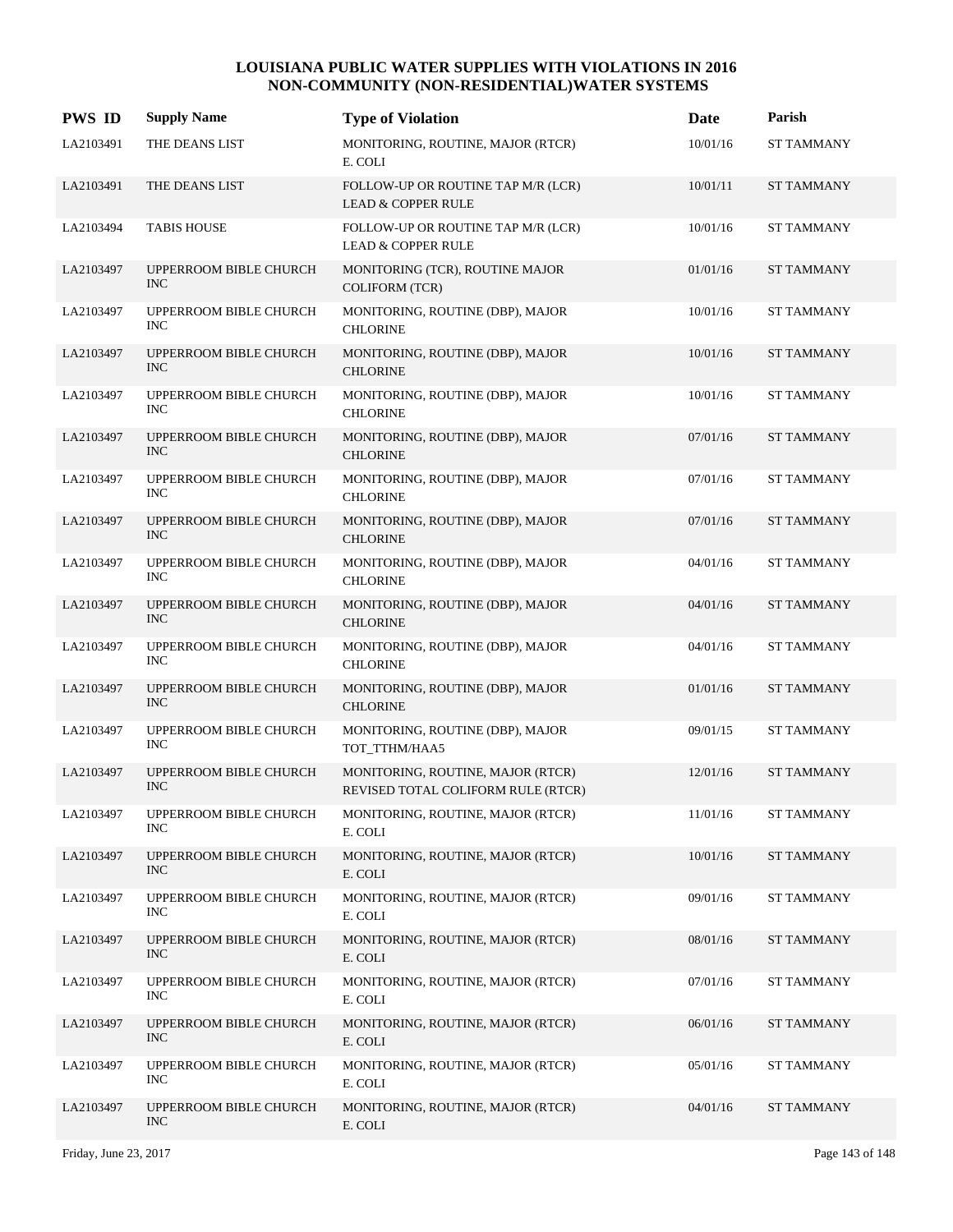| <b>PWS ID</b> | <b>Supply Name</b>                    | <b>Type of Violation</b>                                            | Date     | Parish            |
|---------------|---------------------------------------|---------------------------------------------------------------------|----------|-------------------|
| LA2103497     | UPPERROOM BIBLE CHURCH<br><b>INC</b>  | FOLLOW-UP OR ROUTINE TAP M/R (LCR)<br><b>LEAD &amp; COPPER RULE</b> | 10/01/16 | <b>ST TAMMANY</b> |
| LA2103497     | UPPERROOM BIBLE CHURCH<br><b>INC</b>  | PUBLIC NOTICE RULE LINKED TO VIOLATION<br><b>PUBLIC NOTICE</b>      | 12/11/16 | <b>ST TAMMANY</b> |
| LA2103497     | UPPERROOM BIBLE CHURCH<br><b>INC</b>  | PUBLIC NOTICE RULE LINKED TO VIOLATION<br><b>PUBLIC NOTICE</b>      | 11/18/16 | <b>ST TAMMANY</b> |
| LA2103497     | UPPERROOM BIBLE CHURCH<br><b>INC</b>  | PUBLIC NOTICE RULE LINKED TO VIOLATION<br><b>PUBLIC NOTICE</b>      | 10/14/16 | <b>ST TAMMANY</b> |
| LA2103497     | UPPERROOM BIBLE CHURCH<br><b>INC</b>  | PUBLIC NOTICE RULE LINKED TO VIOLATION<br><b>PUBLIC NOTICE</b>      | 10/14/16 | <b>ST TAMMANY</b> |
| LA2103497     | UPPERROOM BIBLE CHURCH<br><b>INC</b>  | PUBLIC NOTICE RULE LINKED TO VIOLATION<br><b>PUBLIC NOTICE</b>      | 09/04/16 | <b>ST TAMMANY</b> |
| LA2103497     | UPPERROOM BIBLE CHURCH<br><b>INC</b>  | PUBLIC NOTICE RULE LINKED TO VIOLATION<br>PUBLIC NOTICE             | 09/04/16 | <b>ST TAMMANY</b> |
| LA2103497     | UPPERROOM BIBLE CHURCH<br><b>INC</b>  | PUBLIC NOTICE RULE LINKED TO VIOLATION<br><b>PUBLIC NOTICE</b>      | 08/07/16 | <b>ST TAMMANY</b> |
| LA2103497     | UPPERROOM BIBLE CHURCH<br><b>INC</b>  | PUBLIC NOTICE RULE LINKED TO VIOLATION<br><b>PUBLIC NOTICE</b>      | 07/07/16 | <b>ST TAMMANY</b> |
| LA2103497     | UPPERROOM BIBLE CHURCH<br><b>INC</b>  | PUBLIC NOTICE RULE LINKED TO VIOLATION<br><b>PUBLIC NOTICE</b>      | 07/07/16 | <b>ST TAMMANY</b> |
| LA2103497     | UPPERROOM BIBLE CHURCH<br><b>INC</b>  | PUBLIC NOTICE RULE LINKED TO VIOLATION<br><b>PUBLIC NOTICE</b>      | 06/28/16 | <b>ST TAMMANY</b> |
| LA2103497     | UPPERROOM BIBLE CHURCH<br><b>INC</b>  | PUBLIC NOTICE RULE LINKED TO VIOLATION<br><b>PUBLIC NOTICE</b>      | 06/19/16 | <b>ST TAMMANY</b> |
| LA2103497     | UPPERROOM BIBLE CHURCH<br><b>INC</b>  | PUBLIC NOTICE RULE LINKED TO VIOLATION<br><b>PUBLIC NOTICE</b>      | 06/15/16 | <b>ST TAMMANY</b> |
| LA2103497     | UPPERROOM BIBLE CHURCH<br><b>INC</b>  | PUBLIC NOTICE RULE LINKED TO VIOLATION<br><b>PUBLIC NOTICE</b>      | 04/24/16 | <b>ST TAMMANY</b> |
| LA2103497     | UPPERROOM BIBLE CHURCH<br><b>INC</b>  | PUBLIC NOTICE RULE LINKED TO VIOLATION<br><b>PUBLIC NOTICE</b>      | 03/15/16 | <b>ST TAMMANY</b> |
| LA2103497     | UPPERROOM BIBLE CHURCH<br><b>INC</b>  | PUBLIC NOTICE RULE LINKED TO VIOLATION<br>PUBLIC NOTICE             | 03/19/14 | <b>ST TAMMANY</b> |
| LA2103501     | ST TAM PARISH - CAMP<br><b>SALMEN</b> | MONITORING, ROUTINE (DBP), MAJOR<br><b>CHLORINE</b>                 | 04/01/16 | <b>ST TAMMANY</b> |
| LA2103501     | ST TAM PARISH - CAMP<br>SALMEN        | MONITORING, ROUTINE, MAJOR (RTCR)<br>E. COLI                        | 04/01/16 | <b>ST TAMMANY</b> |
| LA2103511     | PROGRESSIVE WASTE<br><b>SOLUTIONS</b> | INITIAL TAP SAMPLING (LCR)<br><b>LEAD &amp; COPPER RULE</b>         | 07/01/16 | <b>ST TAMMANY</b> |
| LA2105032     | CRANKY CURVE LLC                      | MONITORING (TCR), ROUTINE MAJOR<br><b>COLIFORM (TCR)</b>            | 01/01/16 | <b>TANGIPAHOA</b> |
| LA2105032     | CRANKY CURVE LLC                      | MONITORING, ROUTINE (DBP), MAJOR<br><b>CHLORINE</b>                 | 01/01/16 | <b>TANGIPAHOA</b> |
| LA2105032     | CRANKY CURVE LLC                      | MONITORING, ROUTINE, MAJOR (RTCR)<br>E. COLI                        | 05/01/16 | <b>TANGIPAHOA</b> |
| LA2105049     | YOGI BEARS JELLYSTONE PK              | MONITORING (TCR), ROUTINE MAJOR<br><b>COLIFORM (TCR)</b>            | 01/01/16 | TANGIPAHOA        |
| LA2105049     | YOGI BEARS JELLYSTONE PK              | MONITORING, ROUTINE (DBP), MAJOR<br><b>CHLORINE</b>                 | 01/01/16 | <b>TANGIPAHOA</b> |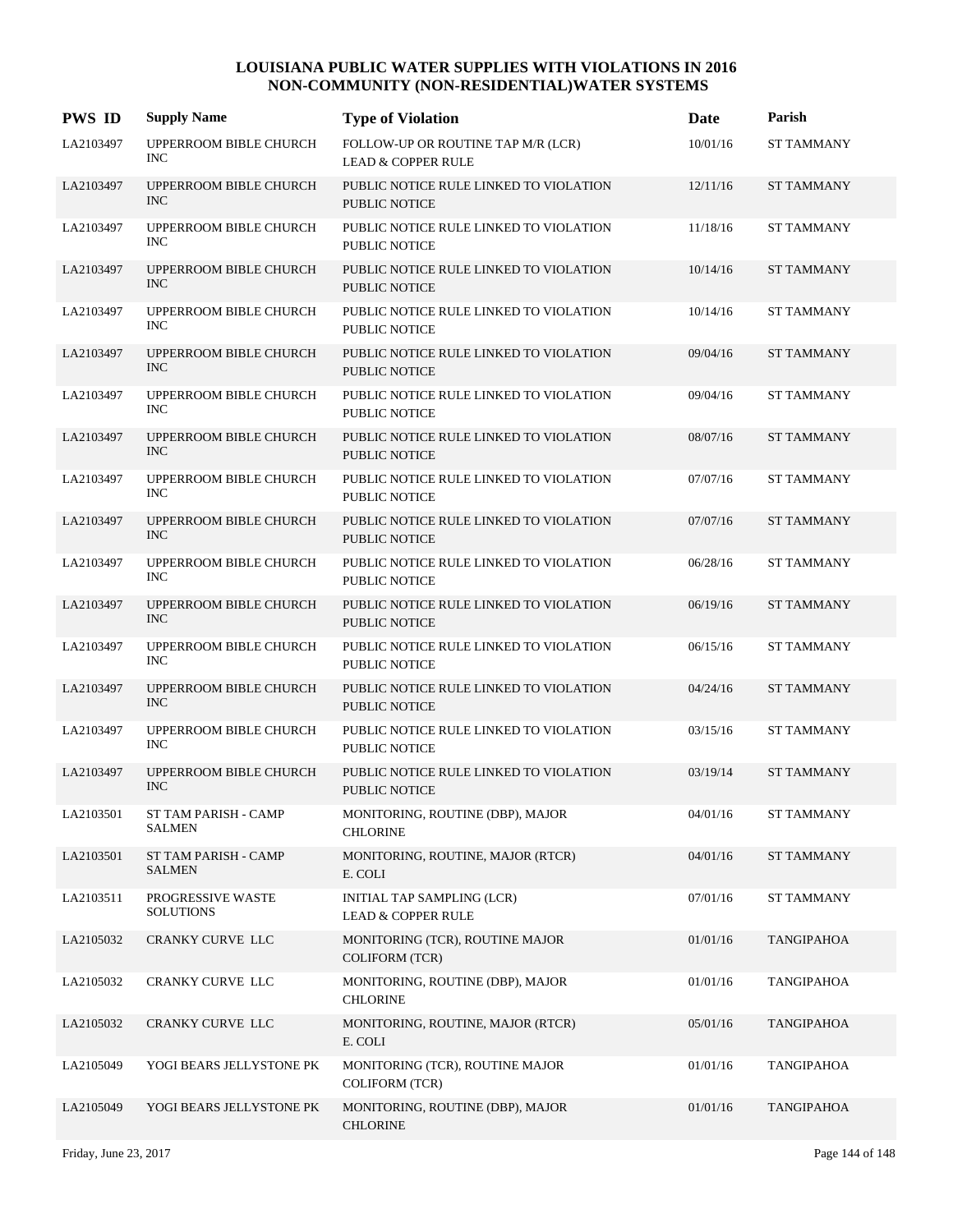| <b>PWS ID</b> | <b>Supply Name</b>                                 | <b>Type of Violation</b>                                               | Date     | Parish            |
|---------------|----------------------------------------------------|------------------------------------------------------------------------|----------|-------------------|
| LA2105049     | YOGI BEARS JELLYSTONE PK                           | PUBLIC NOTICE RULE LINKED TO VIOLATION<br><b>PUBLIC NOTICE</b>         | 06/19/16 | <b>TANGIPAHOA</b> |
| LA2105049     | YOGI BEARS JELLYSTONE PK                           | PUBLIC NOTICE RULE LINKED TO VIOLATION<br><b>PUBLIC NOTICE</b>         | 06/15/16 | <b>TANGIPAHOA</b> |
| LA2105049     | YOGI BEARS JELLYSTONE PK                           | PUBLIC NOTICE RULE LINKED TO VIOLATION<br><b>PUBLIC NOTICE</b>         | 03/06/16 | <b>TANGIPAHOA</b> |
| LA2105049     | YOGI BEARS JELLYSTONE PK                           | PUBLIC NOTICE RULE LINKED TO VIOLATION<br>PUBLIC NOTICE                | 11/28/15 | <b>TANGIPAHOA</b> |
| LA2105049     | YOGI BEARS JELLYSTONE PK                           | INADEQUATE MIN CHLORINE RESIDUAL(GW&SW)<br><b>CHLORINE</b>             | 12/01/16 | TANGIPAHOA        |
| LA2105049     | YOGI BEARS JELLYSTONE PK                           | INADEQUATE MIN CHLORINE RESIDUAL(GW&SW)<br><b>CHLORINE</b>             | 09/01/16 | TANGIPAHOA        |
| LA2105066     | SOUTHEAST BAPTIST<br><b>ASSEMBLY</b>               | MONITORING, ROUTINE (DBP), MAJOR<br><b>CHLORINE</b>                    | 04/01/16 | TANGIPAHOA        |
| LA2105066     | <b>SOUTHEAST BAPTIST</b><br><b>ASSEMBLY</b>        | MONITORING, ROUTINE, MAJOR (RTCR)<br>E. COLI                           | 04/01/16 | <b>TANGIPAHOA</b> |
| LA2105066     | SOUTHEAST BAPTIST<br><b>ASSEMBLY</b>               | PUBLIC NOTICE RULE LINKED TO VIOLATION<br>PUBLIC NOTICE                | 07/07/16 | TANGIPAHOA        |
| LA2105066     | <b>SOUTHEAST BAPTIST</b><br><b>ASSEMBLY</b>        | PUBLIC NOTICE RULE LINKED TO VIOLATION<br><b>PUBLIC NOTICE</b>         | 07/07/16 | <b>TANGIPAHOA</b> |
| LA2105089     | COLONIAL INN MOTEL                                 | INADEQUATE MIN CHLORINE RESIDUAL(GW&SW)<br><b>CHLORINE</b>             | 01/01/16 | <b>TANGIPAHOA</b> |
| LA2105107     | EPISCOPAL CONFERENCE CTR<br>A SPECIAL PLCE         | MONITORING, ROUTINE, MAJOR (RTCR)<br>E. COLI                           | 06/01/16 | <b>TANGIPAHOA</b> |
| LA2105107     | EPISCOPAL CONFERENCE CTR<br>A SPECIAL PLCE         | MONITORING, ROUTINE, MAJOR (RTCR)<br>E. COLI                           | 05/01/16 | <b>TANGIPAHOA</b> |
| LA2105107     | EPISCOPAL CONFERENCE CTR<br>A SPECIAL PLCE         | PUBLIC NOTICE RULE LINKED TO VIOLATION<br><b>PUBLIC NOTICE</b>         | 08/07/16 | <b>TANGIPAHOA</b> |
| LA2105124     | <b>MANCHAC</b>                                     | MONITORING, ROUTINE (DBP), MAJOR<br>TOT_TTHM/HAA5                      | 10/01/15 | <b>TANGIPAHOA</b> |
| LA2113218     | RHONDAS CLUB 91 WATER<br><b>SYSTEM</b>             | MONITOR GWR TRIGGERED/ADDITONAL, MAJOR<br>E. COLI                      | 08/09/13 | <b>VERMILION</b>  |
| LA2113218     | RHONDAS CLUB 91 WATER<br>SYSTEM                    | MONITOR GWR TRIGGERED/ADDITONAL, MAJOR<br>E. COLI                      | 06/28/13 | <b>VERMILION</b>  |
| LA2113218     | RHONDAS CLUB 91 WATER<br><b>SYSTEM</b>             | PUBLIC NOTICE RULE LINKED TO VIOLATION<br>PUBLIC NOTICE                | 09/29/13 | <b>VERMILION</b>  |
| LA2113276     | <b>LA MAISON DES CHENES</b><br><b>WATER SYSTEM</b> | MONITORING, ROUTINE, MAJOR (RTCR)<br>E. COLI                           | 04/01/16 | <b>VERMILION</b>  |
| LA2113276     | LA MAISON DES CHENES<br><b>WATER SYSTEM</b>        | SAMPLE SITING PLAN ERRORS (RTCR)<br>REVISED TOTAL COLIFORM RULE (RTCR) | 04/01/16 | <b>VERMILION</b>  |
| LA2115128     | <b>CRAVENS HANDI STOP</b>                          | MONITORING, ROUTINE, MAJOR (RTCR)<br>E. COLI                           | 04/01/16 | <b>VERNON</b>     |
| LA2115128     | <b>CRAVENS HANDI STOP</b>                          | FAILURE TO SUBMIT MONITORING PLAN<br>TOTAL COLIFORM RULE               | 01/01/14 | <b>VERNON</b>     |
| LA2115130     | FOX STOP LLC                                       | MONITORING, ROUTINE, MAJOR (RTCR)<br>E. COLI                           | 07/01/16 | <b>VERNON</b>     |
| LA2115130     | FOX STOP LLC                                       | MONITORING, ROUTINE, MAJOR (RTCR)<br>E. COLI                           | 05/01/16 | <b>VERNON</b>     |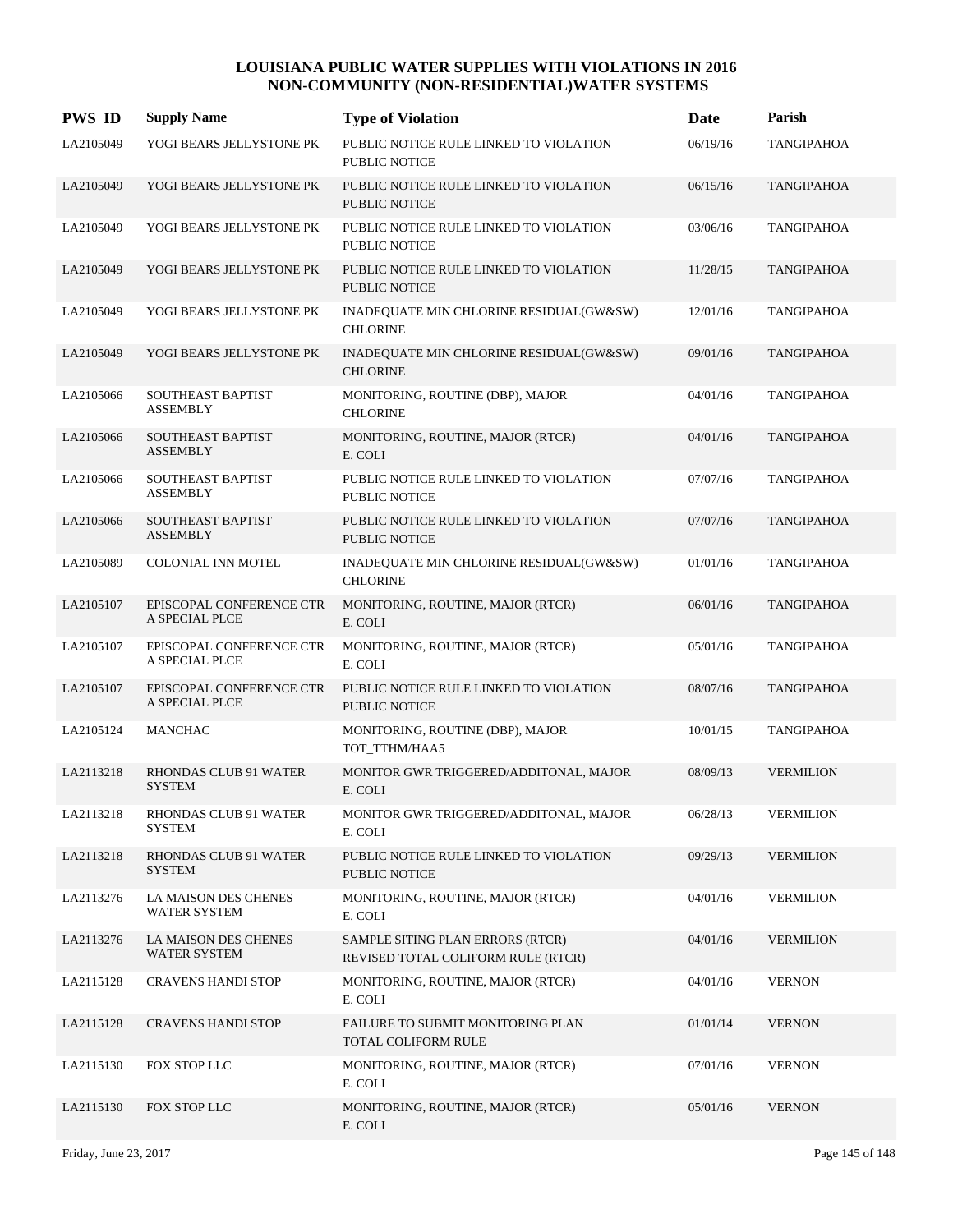| <b>PWS ID</b> | <b>Supply Name</b>               | <b>Type of Violation</b>                                           | <b>Date</b> | Parish            |
|---------------|----------------------------------|--------------------------------------------------------------------|-------------|-------------------|
| LA2115130     | FOX STOP LLC                     | MONITORING, ROUTINE, MAJOR (RTCR)<br>E. COLI                       | 04/01/16    | <b>VERNON</b>     |
| LA2115130     | FOX STOP LLC                     | PUBLIC NOTICE RULE LINKED TO VIOLATION<br><b>PUBLIC NOTICE</b>     | 09/04/16    | <b>VERNON</b>     |
| LA2115130     | FOX STOP LLC                     | PUBLIC NOTICE RULE LINKED TO VIOLATION<br>PUBLIC NOTICE            | 07/15/16    | <b>VERNON</b>     |
| LA2115130     | FOX STOP LLC                     | FAILURE TO SUBMIT MONITORING PLAN<br><b>TOTAL COLIFORM RULE</b>    | 01/01/14    | <b>VERNON</b>     |
| LA2117097     | <b>ISABEL GROCERY &amp; CAFE</b> | FAILURE TO SUBMIT MONITORING PLAN<br>TOTAL COLIFORM RULE           | 01/01/14    | <b>WASHINGTON</b> |
| LA2117100     | <b>BO S STEAKHOUSE</b>           | MONITOR GWR TRIGGERED/ADDITONAL, MAJOR<br>E. COLI                  | 02/01/12    | <b>WASHINGTON</b> |
| LA2117109     | PAPA JS HWY MART                 | MONITORING, ROUTINE, MAJOR (RTCR)<br>E. COLI                       | 06/01/16    | <b>WASHINGTON</b> |
| LA2117109     | PAPA JS HWY MART                 | MONITORING, ROUTINE, MAJOR (RTCR)<br>E. COLI                       | 05/01/16    | <b>WASHINGTON</b> |
| LA2117109     | PAPA JS HWY MART                 | PUBLIC NOTICE RULE LINKED TO VIOLATION<br>PUBLIC NOTICE            | 09/04/16    | <b>WASHINGTON</b> |
| LA2117109     | PAPA JS HWY MART                 | PUBLIC NOTICE RULE LINKED TO VIOLATION<br><b>PUBLIC NOTICE</b>     | 08/07/16    | <b>WASHINGTON</b> |
| LA2117136     | <b>GRANNYS COUNTRY BUFFET</b>    | PUBLIC NOTICE RULE LINKED TO VIOLATION<br>PUBLIC NOTICE            | 02/24/14    | <b>WASHINGTON</b> |
| LA2117136     | <b>GRANNYS COUNTRY BUFFET</b>    | PUBLIC NOTICE RULE LINKED TO VIOLATION<br><b>PUBLIC NOTICE</b>     | 11/24/13    | <b>WASHINGTON</b> |
| LA2117136     | <b>GRANNYS COUNTRY BUFFET</b>    | PUBLIC NOTICE RULE LINKED TO VIOLATION<br><b>PUBLIC NOTICE</b>     | 08/27/13    | <b>WASHINGTON</b> |
| LA2117136     | <b>GRANNYS COUNTRY BUFFET</b>    | PUBLIC NOTICE RULE LINKED TO VIOLATION<br><b>PUBLIC NOTICE</b>     | 07/11/13    | <b>WASHINGTON</b> |
| LA2117136     | <b>GRANNYS COUNTRY BUFFET</b>    | FAILURE TO SUBMIT MONITORING PLAN<br><b>TOTAL COLIFORM RULE</b>    | 01/01/14    | <b>WASHINGTON</b> |
| LA2117170     | CADDY SHACK ON THE RIVER         | MONITORING, ROUTINE, MAJOR (RTCR)<br>E. COLI                       | 07/01/16    | <b>WASHINGTON</b> |
| LA2117170     | CADDY SHACK ON THE RIVER         | MONITORING, ROUTINE, MAJOR (RTCR)<br>E. COLI                       | 06/01/16    | <b>WASHINGTON</b> |
| LA2117170     | CADDY SHACK ON THE RIVER         | MONITORING, ROUTINE, MAJOR (RTCR)<br>E. COLI                       | 05/01/16    | <b>WASHINGTON</b> |
| LA2117178     | WINDMILL NURSERY                 | WATER QUALITY PARAMETER M/R (LCR)<br><b>LEAD &amp; COPPER RULE</b> | 01/01/14    | <b>WASHINGTON</b> |
| LA2117181     | <b>S AND P TRUCK STOP</b>        | MONITORING, ROUTINE, MAJOR (RTCR)<br>E. COLI                       | 11/01/16    | <b>WASHINGTON</b> |
| LA2117181     | S AND P TRUCK STOP               | MONITORING, ROUTINE, MAJOR (RTCR)<br>E. COLI                       | 10/01/16    | <b>WASHINGTON</b> |
| LA2117181     | <b>S AND P TRUCK STOP</b>        | FAILURE ADDRESS DEFICIENCY (GWR)<br><b>GROUNDWATER RULE</b>        | 01/05/12    | <b>WASHINGTON</b> |
| LA2117181     | <b>S AND P TRUCK STOP</b>        | PUBLIC NOTICE RULE LINKED TO VIOLATION<br>PUBLIC NOTICE            | 05/26/15    | WASHINGTON        |
| LA2117181     | <b>S AND P TRUCK STOP</b>        | PUBLIC NOTICE RULE LINKED TO VIOLATION<br>PUBLIC NOTICE            | 05/27/14    | <b>WASHINGTON</b> |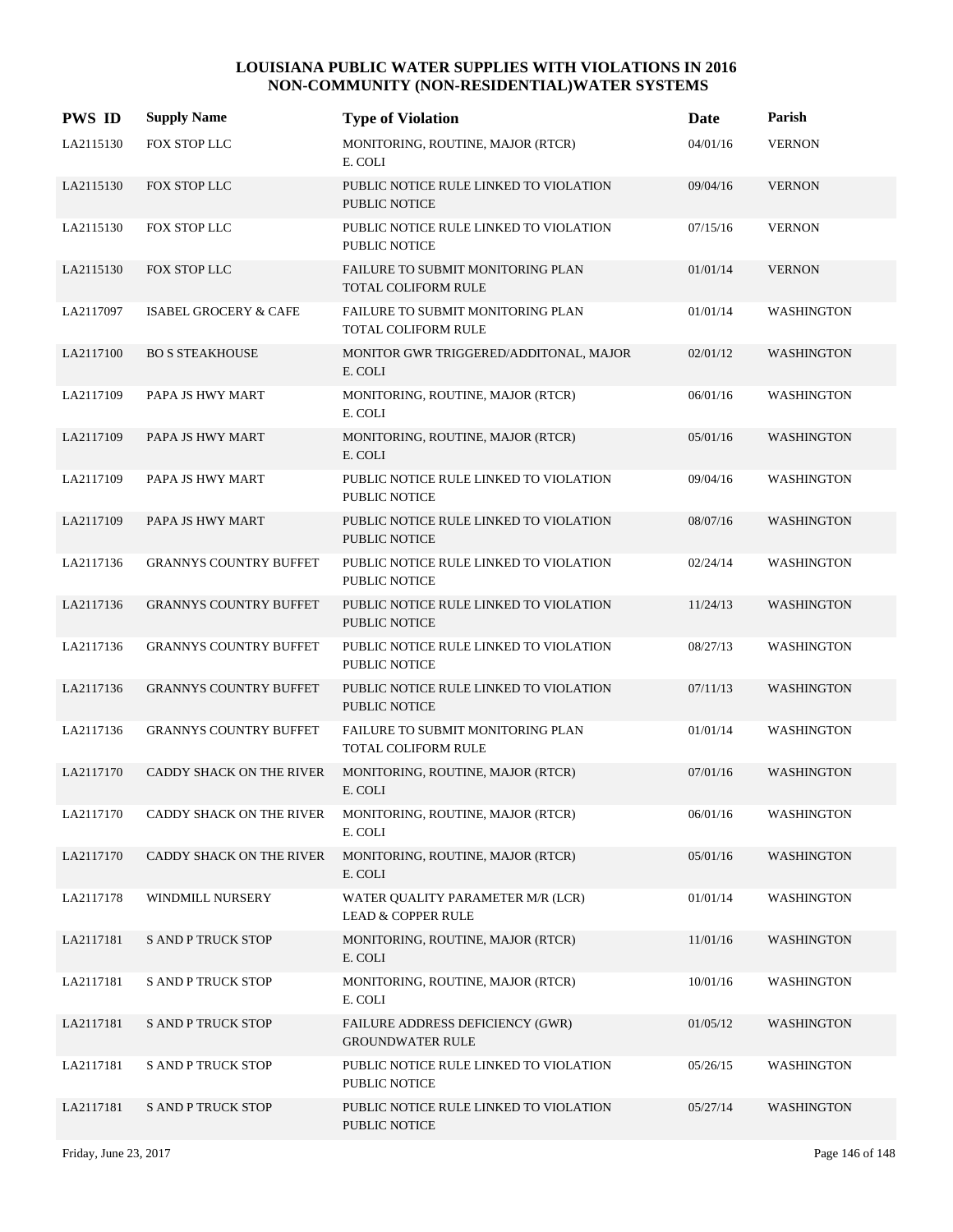| <b>PWS ID</b> | <b>Supply Name</b>                                   | <b>Type of Violation</b>                                            | Date     | Parish            |
|---------------|------------------------------------------------------|---------------------------------------------------------------------|----------|-------------------|
| LA2117181     | <b>S AND P TRUCK STOP</b>                            | PUBLIC NOTICE RULE LINKED TO VIOLATION<br><b>PUBLIC NOTICE</b>      | 11/24/13 | <b>WASHINGTON</b> |
| LA2117181     | <b>S AND P TRUCK STOP</b>                            | PUBLIC NOTICE RULE LINKED TO VIOLATION<br><b>PUBLIC NOTICE</b>      | 08/27/13 | <b>WASHINGTON</b> |
| LA2117181     | <b>S AND P TRUCK STOP</b>                            | PUBLIC NOTICE RULE LINKED TO VIOLATION<br><b>PUBLIC NOTICE</b>      | 07/11/13 | <b>WASHINGTON</b> |
| LA2117181     | <b>S AND P TRUCK STOP</b>                            | PUBLIC NOTICE RULE LINKED TO VIOLATION<br><b>PUBLIC NOTICE</b>      | 04/11/13 | <b>WASHINGTON</b> |
| LA2117181     | <b>S AND P TRUCK STOP</b>                            | RESIDUAL NOT MONITORED MRT-POE-ACR (GW)<br><b>CHLORINE</b>          | 11/01/16 | <b>WASHINGTON</b> |
| LA2117181     | <b>S AND P TRUCK STOP</b>                            | RESIDUAL NOT MONITORED MRT-POE-ACR (GW)<br><b>CHLORINE</b>          | 10/01/16 | <b>WASHINGTON</b> |
| LA2117184     | LIL LANDERS BAR                                      | MONITOR GWR TRIGGERED/ADDITONAL, MAJOR<br>E. COLI                   | 12/07/10 | WASHINGTON        |
| LA2117184     | LIL LANDERS BAR                                      | PUBLIC NOTICE RULE LINKED TO VIOLATION<br><b>PUBLIC NOTICE</b>      | 12/14/12 | <b>WASHINGTON</b> |
| LA2117184     | <b>LIL LANDERS BAR</b>                               | PUBLIC NOTICE RULE LINKED TO VIOLATION<br><b>PUBLIC NOTICE</b>      | 01/09/12 | <b>WASHINGTON</b> |
| LA2117184     | LIL LANDERS BAR                                      | PUBLIC NOTICE RULE LINKED TO VIOLATION<br><b>PUBLIC NOTICE</b>      | 01/25/11 | <b>WASHINGTON</b> |
| LA2117198     | <b>BOGUE CHITTO STATE PARK-</b><br>UPLAND CAMPGROU   | MONITORING, ROUTINE (DBP), MAJOR<br><b>CHLORINE</b>                 | 07/01/16 | WASHINGTON        |
| LA2117198     | <b>BOGUE CHITTO STATE PARK-</b><br>UPLAND CAMPGROU   | MONITORING, ROUTINE, MAJOR (RTCR)<br>E. COLI                        | 09/01/16 | <b>WASHINGTON</b> |
| LA2117198     | <b>BOGUE CHITTO STATE PARK-</b><br>UPLAND CAMPGROU   | PUBLIC NOTICE RULE LINKED TO VIOLATION<br><b>PUBLIC NOTICE</b>      | 12/11/16 | <b>WASHINGTON</b> |
| LA2117199     | <b>BOGUE CHITTO STATE PARK-</b><br><b>BOTTOMLAND</b> | MONITORING, ROUTINE, MAJOR (RTCR)<br>E. COLI                        | 09/01/16 | <b>WASHINGTON</b> |
| LA2117199     | <b>BOGUE CHITTO STATE PARK-</b><br><b>BOTTOMLAND</b> | MONITORING, ROUTINE, MINOR (RTCR)<br>E. COLI                        | 10/01/16 | WASHINGTON        |
| LA2117199     | <b>BOGUE CHITTO STATE PARK-</b><br><b>BOTTOMLAND</b> | PUBLIC NOTICE RULE LINKED TO VIOLATION<br>PUBLIC NOTICE             | 12/11/16 | <b>WASHINGTON</b> |
| LA2117199     | <b>BOGUE CHITTO STATE PARK-</b><br><b>BOTTOMLAND</b> | RESIDUAL NOT MONITORED MRT-POE-ACR (GW)<br><b>CHLORINE</b>          | 10/01/16 | WASHINGTON        |
| LA2117199     | <b>BOGUE CHITTO STATE PARK-</b><br><b>BOTTOMLAND</b> | INADEQUATE MIN CHLORINE RESIDUAL(GW&SW)<br><b>CHLORINE</b>          | 09/01/16 | <b>WASHINGTON</b> |
| LA2117200     | <b>BOGUE CHITTO STATE PARK-</b><br><b>CABINS</b>     | MONITORING, ROUTINE (DBP), MAJOR<br><b>CHLORINE</b>                 | 07/01/16 | <b>WASHINGTON</b> |
| LA2117200     | <b>BOGUE CHITTO STATE PARK-</b><br><b>CABINS</b>     | MONITORING, ROUTINE, MAJOR (RTCR)<br>E. COLI                        | 09/01/16 | <b>WASHINGTON</b> |
| LA2119001     | <b>BISTINEAU STATE PARK #1</b>                       | MONITORING, ROUTINE, MAJOR (RTCR)<br>E. COLI                        | 11/01/16 | WEBSTER           |
| LA2119002     | <b>BISTINEAU STATE PARK #2</b>                       | MONITORING, ROUTINE, MAJOR (RTCR)<br>E. COLI                        | 11/01/16 | <b>WEBSTER</b>    |
| LA2119011     | NORTH WEBSTER PARISH<br><b>INDUSTRIAL PARK</b>       | MONITORING, ROUTINE (DBP), MAJOR<br>TOT_TTHM/HAA5                   | 09/01/16 | <b>WEBSTER</b>    |
| LA2119011     | NORTH WEBSTER PARISH<br><b>INDUSTRIAL PARK</b>       | FOLLOW-UP OR ROUTINE TAP M/R (LCR)<br><b>LEAD &amp; COPPER RULE</b> | 10/01/15 | <b>WEBSTER</b>    |